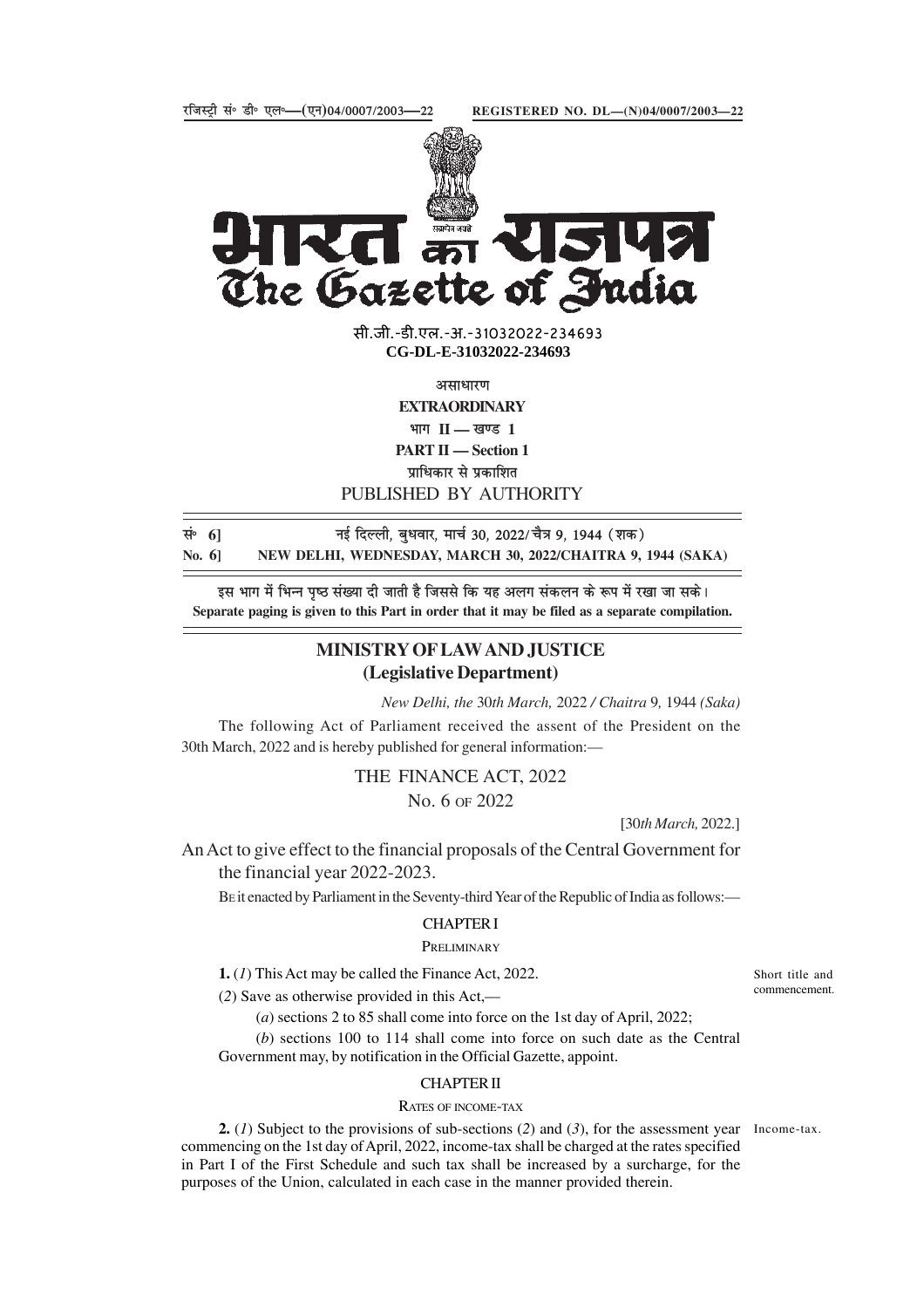(*2*) In the cases to which Paragraph A of Part I of the First Schedule applies, where the assessee has, in the previous year, any net agricultural income exceeding five thousand rupees, in addition to total income, and the total income exceeds two lakh fifty thousand rupees, then,—

(*a*) the net agricultural income shall be taken into account, in the manner provided in clause (*b*) (that is to say, as if the net agricultural income were comprised in the total income after the first two lakh fifty thousand rupees of the total income but without being liable to tax), only for the purpose of charging income-tax in respect of the total income; and

(*b*) the income-tax chargeable shall be calculated as follows:—

(*i*) the total income and the net agricultural income shall be aggregated and the amount of income-tax shall be determined in respect of the aggregate income at the rates specified in the said Paragraph A, as if such aggregate income were the total income;

(*ii*) the net agricultural income shall be increased by a sum of two lakh fifty thousand rupees, and the amount of income-tax shall be determined in respect of the net agricultural income as so increased at the rates specified in the said Paragraph A, as if the net agricultural income as so increased were the total income;

(*iii*) the amount of income-tax determined in accordance with sub-clause (*i*) shall be reduced by the amount of income-tax determined in accordance with sub-clause (*ii*) and the sum so arrived at shall be the income-tax in respect of the total income:

Provided that in the case of every individual, being a resident in India, who is of the age of sixty years or more but less than eighty years at any time during the previous year, referred to in item (*II*) of Paragraph A of Part I of the First Schedule, the provisions of this sub-section shall have effect as if for the words "two lakh fifty thousand rupees", the words "three lakh rupees" had been substituted:

Provided further that in the case of every individual, being a resident in India, who is of the age of eighty years or more at any time during the previous year, referred to in item (*III*) of Paragraph A of Part I of the First Schedule, the provisions of this sub-section shall have effect as if for the words "two lakh fifty thousand rupees", the words "five lakh rupees" had been substituted.

43 of 1961.

(*3*) In cases to which the provisions of Chapter XII or Chapter XII-A or section 115JB or section 115JC or Chapter XII-FA or Chapter XII-FB or sub-section (*1A*) of section 161 or section 164 or section 164A or section 167B of the Income-tax Act, 1961, (hereinafter referred to as the Income-tax Act) apply, the tax chargeable shall be determined as provided in that Chapter or that section, and with reference to the rates imposed by sub-section (*1*) or the rates as specified in that Chapter or section, as the case may be:

Provided that the amount of income-tax computed in accordance with the provisions of section 111A or section 112 or section 112A of the Income-tax Act shall be increased by a surcharge, for the purposes of the Union, as provided in Paragraph A, B, C, D or E, as the case may be, of Part I of the First Schedule, except in case of a domestic company whose income is chargeable to tax under section 115BAA or section 115BAB of the Income-tax Act or in case of co-operative society whose income is chargeable to tax under section 115BAD of the Income-tax Act: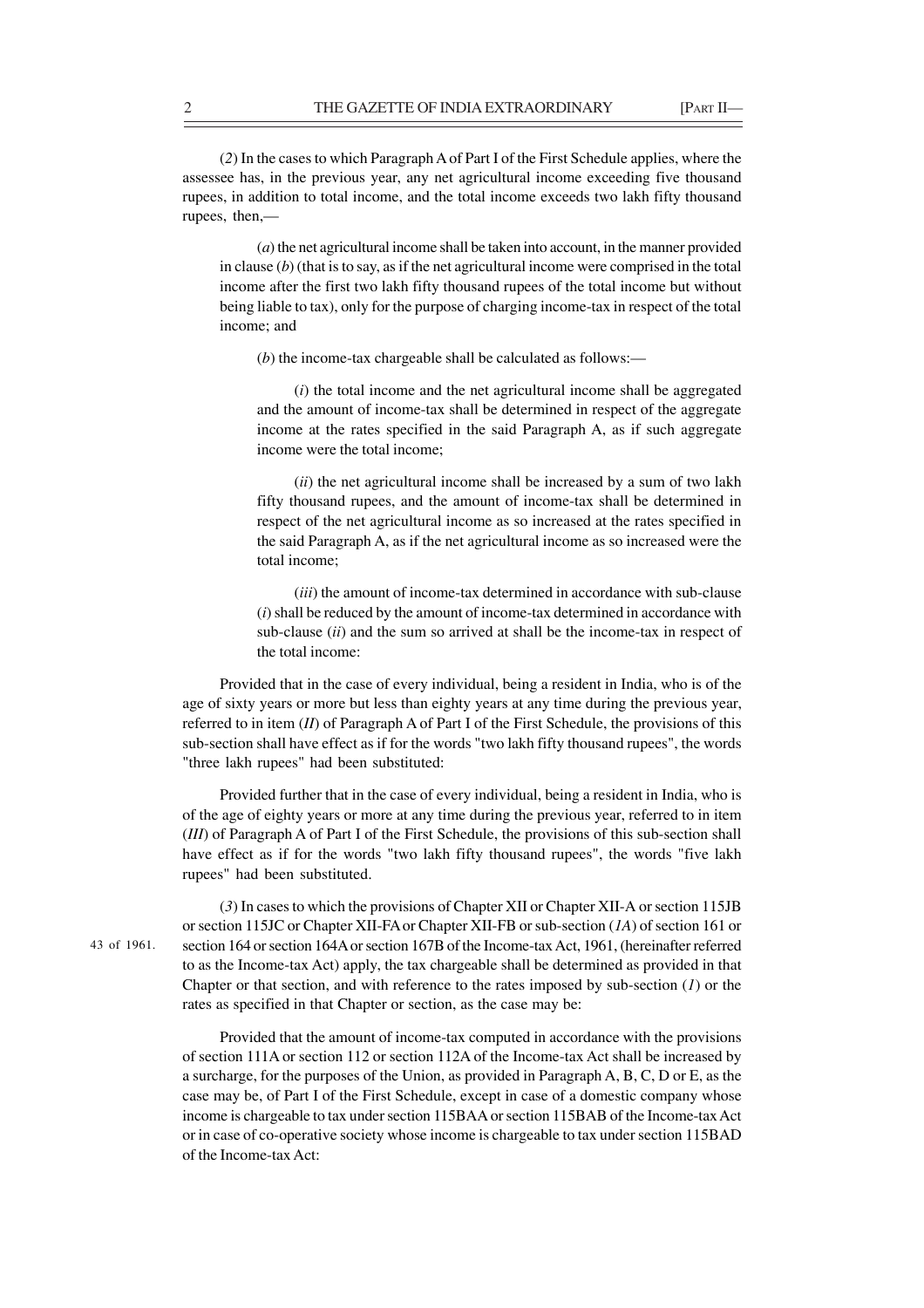Provided further that in respect of any income chargeable to tax under section 115A, 115AB, 115AC, 115ACA, 115AD, 115B, 115BA, 115BB, 115BBA, 115BBC, 115BBD, 115BBF, 115BBG, 115E, 115JB or 115JC of the Income-tax Act, the amount of income-tax computed under this sub-section shall be increased by a surcharge, for the purposes of the Union, calculated,—

(*a*) in the case of every individual or Hindu undivided family or association of persons or body of individuals, whether incorporated or not, or every artificial juridical person referred to in sub-clause (*vii*) of clause (*31*) of section 2 of the Income-tax Act, not having any income under section 115AD of the Income-tax Act,—

(*i*) having a total income exceeding fifty lakh rupees but not exceeding one crore rupees, at the rate of ten per cent. of such income-tax;

(*ii*) having a total income exceeding one crore rupees, but not exceeding two crore rupees, at the rate of fifteen per cent. of such income-tax;

(*iii*) having a total income exceeding two crore rupees, but not exceeding five crore rupees, at the rate of twenty-five per cent. of such income-tax; and

(*iv*) having a total income exceeding five crore rupees, at the rate of thirty-seven per cent. of such income-tax;

(*aa*) in the case of individual or every association of persons or body of individuals, whether incorporated or not, or every artificial juridical person referred to in sub-clause (*vii*) of clause (*31*) of section 2 of the Income-tax Act, having income under section 115AD of the Income-tax Act,—

(*i*) having a total income exceeding fifty lakh rupees but not exceeding one crore rupees, at the rate of ten per cent. of such income-tax;

(*ii*) having a total income exceeding one crore rupees, but not exceeding two crore rupees, at the rate of fifteen per cent. of such income-tax;

(*iii*) having a total income [excluding the income by way of dividend or income of the nature referred to in clause (*b*) of sub-section (*1*) of section 115AD of the Income-tax Act] exceeding two crore rupees but not exceeding five crore rupees, at the rate of twenty-five per cent. of such income-tax;

(*iv*) having a total income [excluding the income by way of dividend or income of the nature referred to in clause (*b*) of sub-section (*1*) of section 115AD of the Income-tax Act] exceeding five crore rupees, at the rate of thirty-seven per cent. of such income-tax; and

(*v*) having a total income [including the income by way of dividend or income of the nature referred to in clause (*b*) of sub-section (*1*) of section 115AD of the Income-tax Act] exceeding two crore rupees, but is not covered in sub-clauses (*iii*) and (*iv*), at the rate of fifteen per cent. of such income-tax:

Provided that in case where the total income includes any income by way of dividend or income chargeable under clause (*b*) of sub-section (*1*) of section 115AD of the Income-tax Act, the rate of surcharge on the income-tax calculated on that part of income shall not exceed fifteen per cent.;

(*b*) in the case of every co-operative society except a co-operative society whose income is chargeable to tax under section 115BAD of the Income-tax Act or firm or local authority, at the rate of twelve per cent. of such income-tax, where the total income exceeds one crore rupees;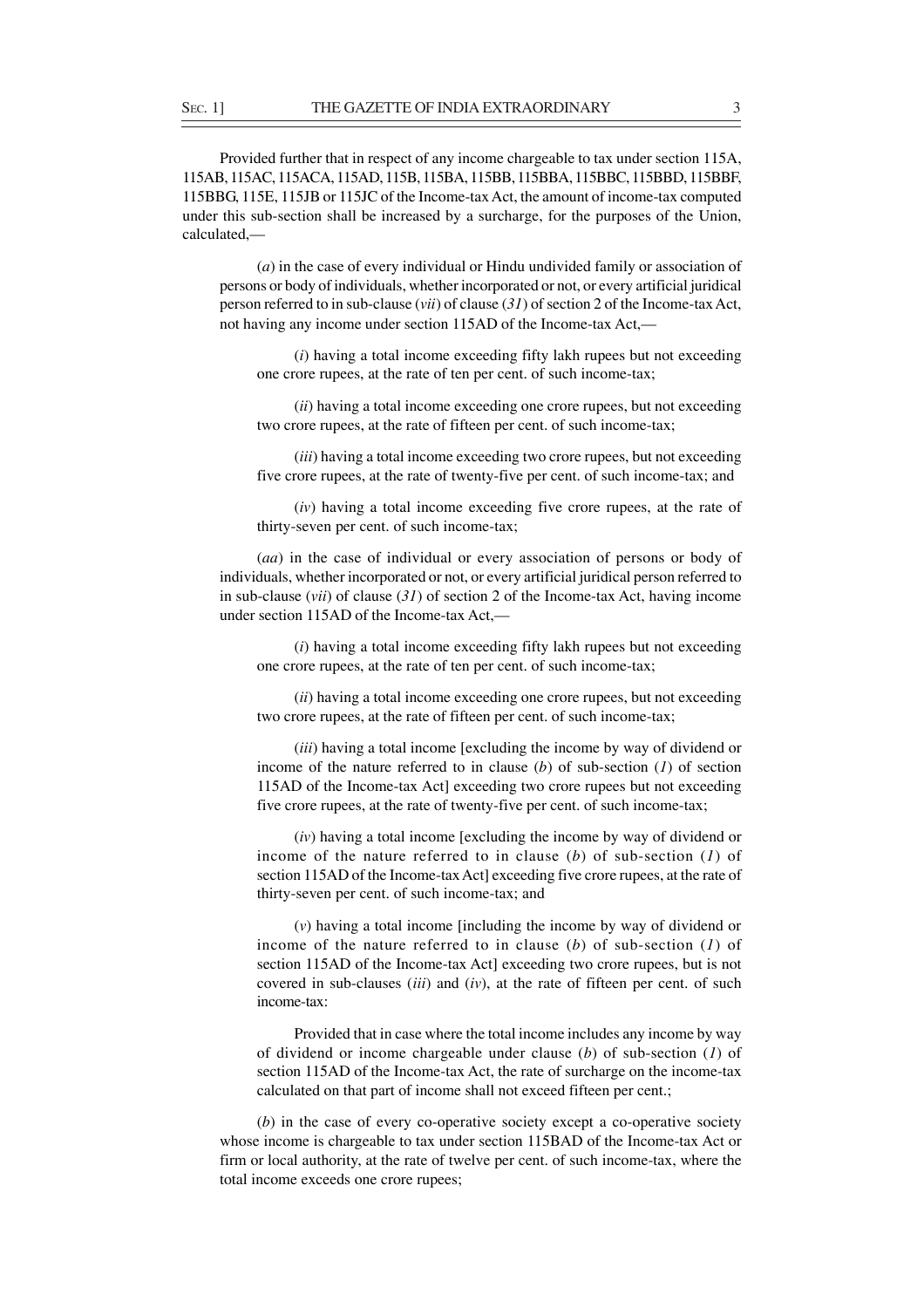(*c*) in the case of every domestic company except such domestic company whose income is chargeable to tax under section 115BAA or section 115BAB of the Income-tax Act,—

(*i*) at the rate of seven per cent. of such income-tax, where the total income exceeds one crore rupees but does not exceed ten crore rupees;

(*ii*) at the rate of twelve per cent. of such income-tax, where the total income exceeds ten crore rupees;

(*d*) in the case of every company, other than a domestic company,—

(*i*) at the rate of two per cent. of such income-tax, where the total income exceeds one crore rupees but does not exceed ten crore rupees;

(*ii*) at the rate of five per cent. of such income-tax, where the total income exceeds ten crore rupees:

Provided also that in the case of persons mentioned in (*a*) and (*aa*) above, having total income chargeable to tax under section 115JC of the Income-tax Act, and such income exceeds,—

> (*i*) fifty lakh rupees but does not exceed one crore rupees, the total amount payable as income-tax and surcharge thereon shall not exceed the total amount payable as income-tax on a total income of fifty lakh rupees by more than the amount of income that exceeds fifty lakh rupees;

> (*ii*) one crore rupees but not exceed two crore rupees, the total amount payable as income-tax and surcharge thereon shall not exceed the total amount payable as income-tax and surcharge on a total income of one crore rupees by more than the amount of income that exceeds one crore rupees;

> (*iii*) two crore rupees but not exceed five crore rupees, the total amount payable as income-tax and surcharge thereon shall not exceed the total amount payable as income-tax and surcharge on a total income of two crore rupees by more than the amount of income that exceeds two crore rupees;

> (*iv*) five crore rupees, the total amount payable as income-tax and surcharge thereon shall not exceed the total amount payable as income-tax and surcharge on a total income of five crore rupees by more than the amount of income that exceeds five crore rupees:

Provided also that in the case of persons mentioned in (*b*) above, having total income chargeable to tax under section 115JC of the Income-tax Act, and such income exceeds one crore rupees, the total amount payable as income-tax on such income and surcharge thereon shall not exceed the total amount payable as income-tax on a total income of one crore rupees by more than the amount of income that exceeds one crore rupees:

Provided also that in the case of every company having total income chargeable to tax under section 115JB of the Income-tax Act, and such income exceeds one crore rupees but does not exceed ten crore rupees, the total amount payable as income-tax on such income and surcharge thereon, shall not exceed the total amount payable as income-tax on a total income of one crore rupees by more than the amount of income that exceeds one crore rupees:

Provided also that in the case of every company having total income chargeable to tax under section 115JB of the Income-tax Act, and such income exceeds ten crore rupees, the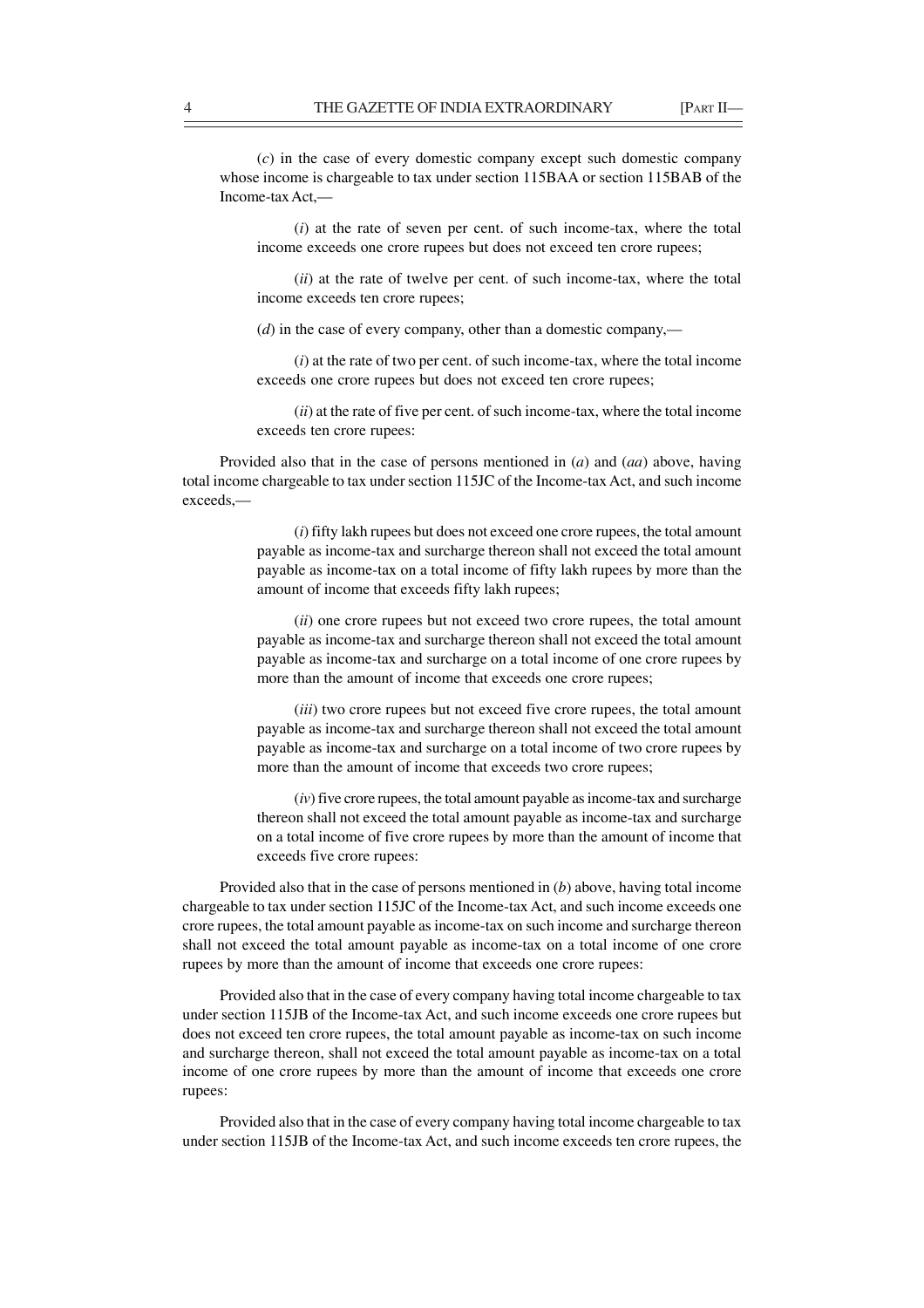total amount payable as income-tax on such income and surcharge thereon, shall not exceed the total amount payable as income-tax and surcharge on a total income of ten crore rupees by more than the amount of income that exceeds ten crore rupees:

Provided also that in respect of any income chargeable to tax under clause (*i*) of sub-section (*1*) of section 115BBE of the Income-tax Act, the amount of income-tax computed under this sub-section shall be increased by a surcharge, for the purposes of the Union, calculated at the rate of twenty-five per cent. of such income-tax:

Provided also that in case of every domestic company whose income is chargeable to tax under section 115BAA or section 115BAB of the Income-tax Act, the income-tax computed under this sub-section shall be increased by a surcharge, for the purposes of the Union, calculated at the rate of ten per cent. of such income-tax:

Provided also that in case of every individual or Hindu undivided family, whose income is chargeable to tax under section 115BAC of the Income-tax Act, the income-tax computed under this sub-section shall be increased by a surcharge, for the purposes of the Union, as provided in Paragraph A of Part I of the First Schedule:

Provided also that in case of every resident co-operative society, whose income is chargeable to tax under section 115BAD of the Income-tax Act, the income-tax computed under this sub-section shall be increased by a surcharge, for the purposes of the Union, calculated at the rate of ten per cent. of such "advance tax".

(*4*) In cases in which tax has to be charged and paid under sub-section (*2A*) of section 92CE or section 115QA or section 115TA or section 115TD of the Income-tax Act, the tax shall be charged and paid at the rates as specified in those sections and shall be increased by a surcharge, for the purposes of the Union, calculated at the rate of twelve per cent. of such tax.

(*5*) In cases in which tax has to be deducted under sections 193, 194A, 194B, 194BB, 194D, 194LBA, 194LBB, 194LBC and 195 of the Income-tax Act, at the rates in force, the deductions shall be made at the rates specified in Part II of the First Schedule and shall be increased by a surcharge, for the purposes of the Union, calculated in cases wherever prescribed, in the manner provided therein.

(*6*) In cases in which tax has to be deducted under sections 192A, 194, 194C, 194DA, 194E, 194EE, 194F, 194G, 194H, 194-I, 194-IA, 194-IB, 194-IC, 194J, 194LA, 194LB, 194LBA, 194LBB, 194LBC, 194LC, 194LD, 194K, 194M, 194N, 194-O, 194Q, 194R, 194S, 196A, 196B, 196C and 196D of the Income-tax Act, the deductions shall be made at the rates specified in those sections and shall be increased by a surcharge, for the purposes of the Union,—

(*a*) in the case of every individual or Hindu undivided family or association of persons, except in case of an association of persons consisting of only companies as its members, or body of individuals,whether incorporated or not, or every artificial juridical person referred to in sub-clause (*vii*) of clause (*31*) of section 2 of the Income-tax Act, being a non-resident, except in case of deduction on income by way of dividend under section 196D of that Act, calculated,—

(*i*) at the rate of ten per cent. of such tax, where the income or the aggregate of such incomes paid or likely to be paid and subject to the deduction exceeds fifty lakh rupees but does not exceed one crore rupees;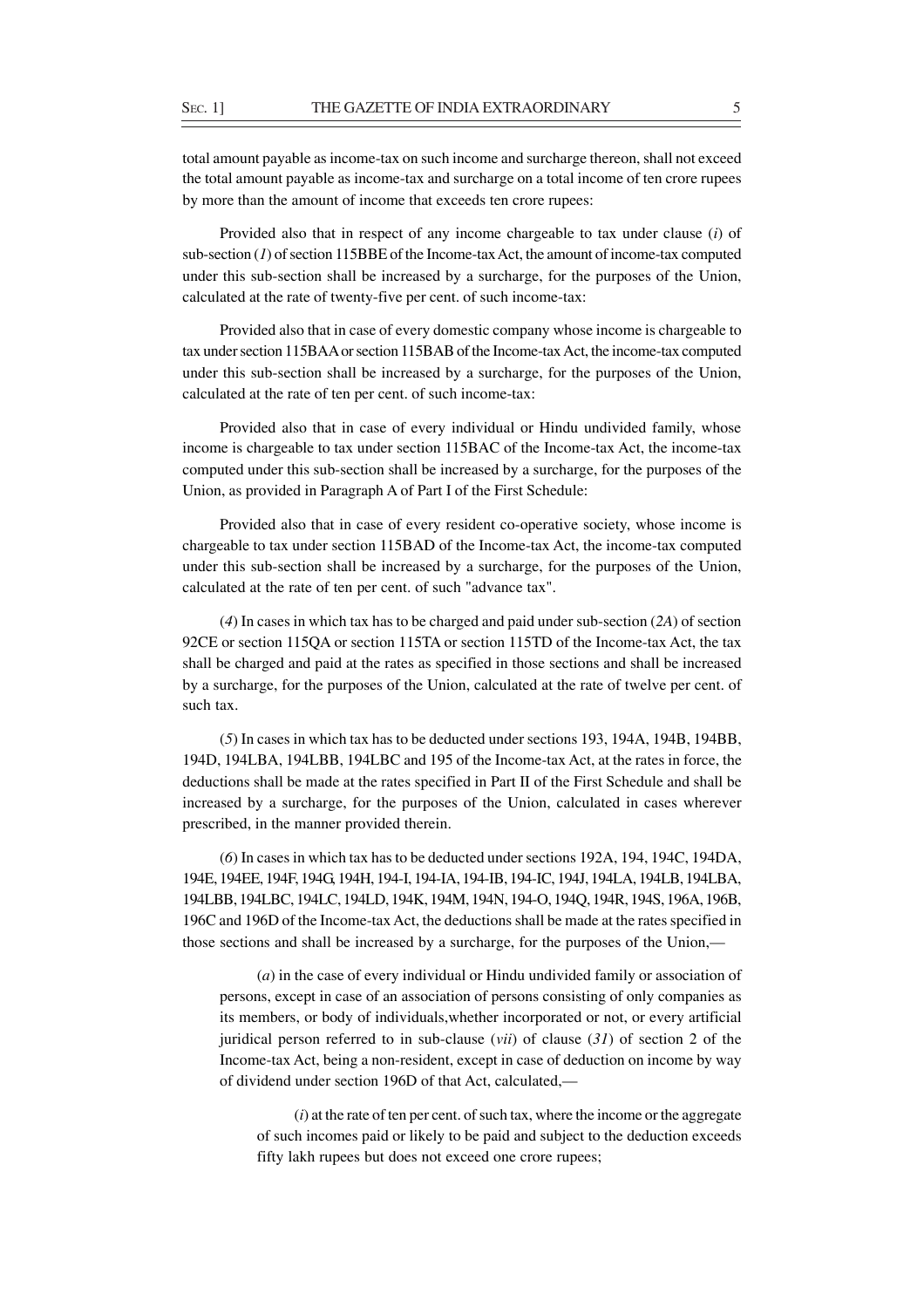(*ii*) at the rate of fifteen per cent. of such tax, where the income or the aggregate of such incomes paid or likely to be paid and subject to the deduction exceeds one crore rupees but does not exceed two crore rupees;

(*iii*) at the rate of twenty-five per cent. of such tax, where the income or the aggregate of such incomes paid or likely to be paid and subject to the deduction exceeds two crore rupees but does not exceed five crore rupees;

(*iv*) at the rate of thirty-seven per cent. of such tax, where the income or the aggregate of such incomes paid or likely to be paid and subject to the deduction exceeds five crore rupees;

(*aa*) in the case of every individual or Hindu undivided family or association of persons, except in case of an association of persons consisting of only companies as its members, or body of individuals, whether incorporated or not, or every artificial juridical person referred to in sub-clause (*vii*) of clause (*31*) of section 2 of the Income-tax Act, being a non-resident, in case of deduction on income by way of dividend under section 196D of that Act, calculated,—

(*i*) at the rate of ten per cent. of such tax, where the income or the aggregate of such incomes paid or likely to be paid and subject to the deduction exceeds fifty lakh rupees but does not exceed one crore rupees;

(*ii*) at the rate of fifteen per cent. of such tax, where the income or the aggregate of such incomes paid or likely to be paid and subject to the deduction exceeds one crore rupees;

(*ab*) in the case of an association of persons consisting of only companies as its members, being a non-resident, calculated,—

(*i*) at the rate of ten per cent. of such tax, where the income or the aggregate of such incomes paid or likely to be paid and subject to the deduction exceeds fifty lakh rupees but does not exceed one crore rupees;

(*ii*) at the rate of fifteen per cent. of such tax, where the income or the aggregate of such incomes paid or likely to be paid and subject to the deduction exceeds one crore rupees;

(*b*) in the case of every co-operative society, being a non-resident, calculated,—

(*i*) at the rate of seven per cent. of such tax, where the income or the aggregate of such incomes paid or likely to be paid and subject to the deduction exceeds one crore rupees but does not exceed ten crore rupees;

(*ii*) at the rate of twelve per cent. of such tax, where the income or the aggregate of such incomes paid or likely to be paid and subject to the deduction exceeds ten crore rupees;

(*c*) in the case of every firm, being a non-resident, calculated at the rate of twelve per cent. of such tax, where the income or the aggregate of such incomes paid or likely to be paid and subject to the deduction exceeds one crore rupees;

(*d*) in the case of every company, other than a domestic company, calculated,—

(*i*) at the rate of two per cent. of such tax, where the income or the aggregate of such incomes paid or likely to be paid and subject to the deduction exceeds one crore rupees but does not exceed ten crore rupees;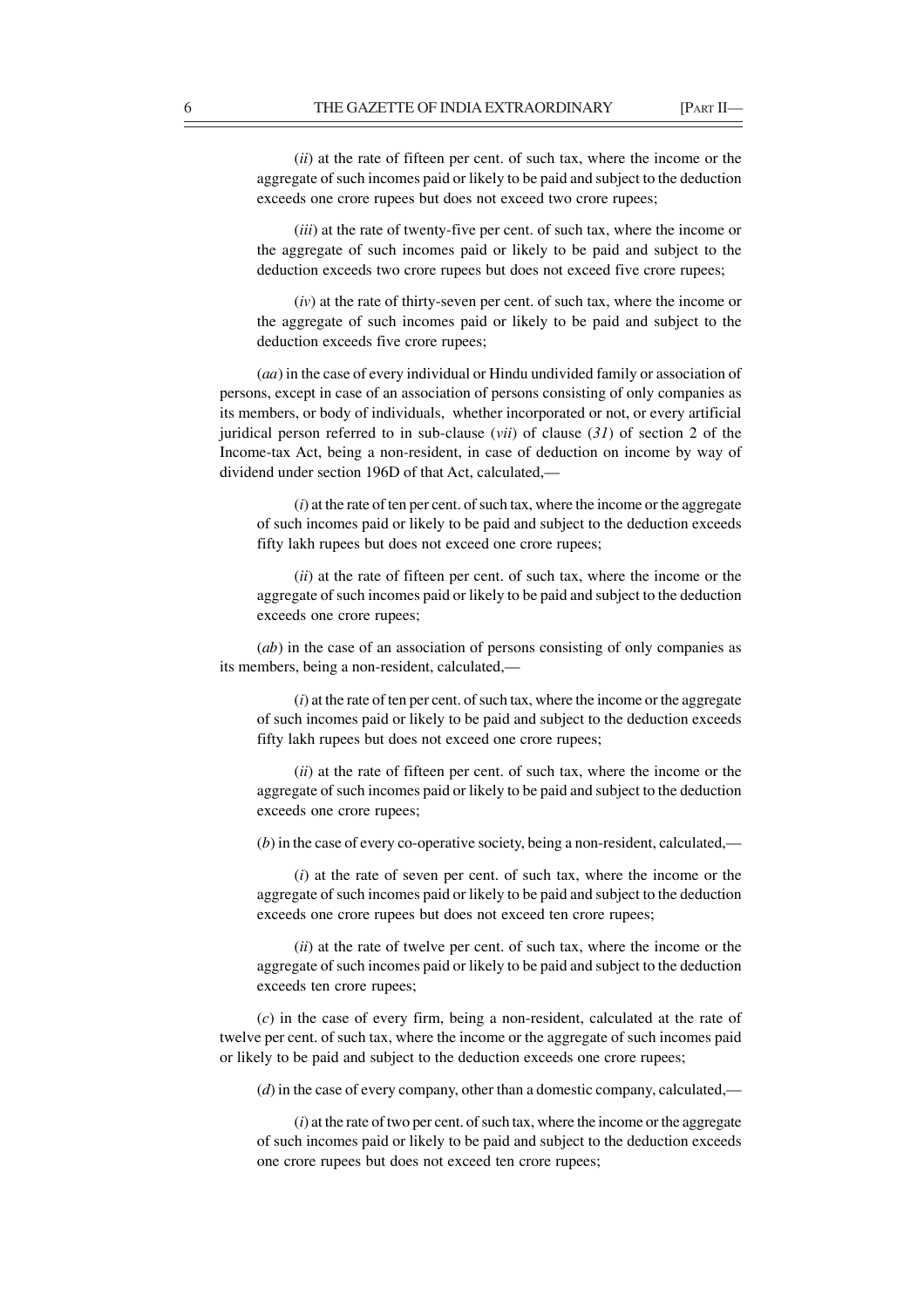(*ii*) at the rate of five per cent. of such tax, where the income or the aggregate of such incomes paid or likely to be paid and subject to the deduction exceeds ten crore rupees.

(*7*) In cases in which tax has to be collected under the proviso to section 194B of the Income-tax Act, the collection shall be made at the rates specified in Part II of the First Schedule, and shall be increased by a surcharge, for the purposes of the Union, calculated, in cases wherever prescribed, in the manner provided therein.

(*8*) In cases in which tax has to be collected under section 206C of the Income-tax Act, the collection shall be made at the rates specified in that section and shall be increased by a surcharge, for the purposes of the Union,—

(*a*) in the case of every individual or Hindu undivided family or association of persons, except in case of an association of persons consisting of only companies as its members, or body of individuals, whether incorporated or not, or every artificial juridical person referred to in sub-clause (*vii*) of clause (*31*) of section 2 of the Income-tax Act, being a non-resident, calculated,—

(*i*) at the rate of ten per cent. of such tax, where the amount or the aggregate of such amounts collected or likely to be collected and subject to the collection exceeds fifty lakh rupees but does not exceed one crore rupees;

(*ii*) at the rate of fifteen per cent. of such tax, where the amount or the aggregate of such amounts collected or likely to be collected and subject to the collection exceeds one crore rupees but does not exceed two crore rupees;

(*iii*) at the rate of twenty-five per cent. of such tax, where the income or the aggregate of such amounts collected or likely to be collected and subject to the collection exceeds two crore rupees but does not exceed five crore rupees;

(*iv*) at the rate of thirty-seven per cent. of such tax, where the income or the aggregate of such amounts collected or likely to be collected and subject to the collection exceeds five crore rupees;

(*aa*) in the case of an association of persons consisting of only companies as its members, being a non-resident, calculated,—

(*i*) at the rate of ten per cent. of such tax, where the amount or the aggregate of such amounts collected or likely to be collected and subject to the collection exceeds fifty lakh rupees but does not exceed one crore rupees;

(*ii*) at the rate of fifteen per cent. of such tax, where the amount or the aggregate of such amounts collected or likely to be collected and subject to the collection exceeds one crore rupees;

(*b*) in the case of every co-operative society, being a non-resident, calculated,—

(*i*) at the rate of seven per cent. of such tax, where the amount or the aggregate of such amounts collected or likely to be collected and subject to the collection exceeds one crore rupees but does not exceed ten crore rupees;

(*ii*) at the rate of twelve per cent. of such tax, where the amount or the aggregate of such amounts collected or likely to be collected and subject to the collection exceeds ten crore rupees;

(*c*) in the case of every firm, being a non-resident, calculated at the rate of twelve per cent. of such tax, where the amount or the aggregate of such amounts collected or likely to be collected and subject to the collection exceeds one crore rupees;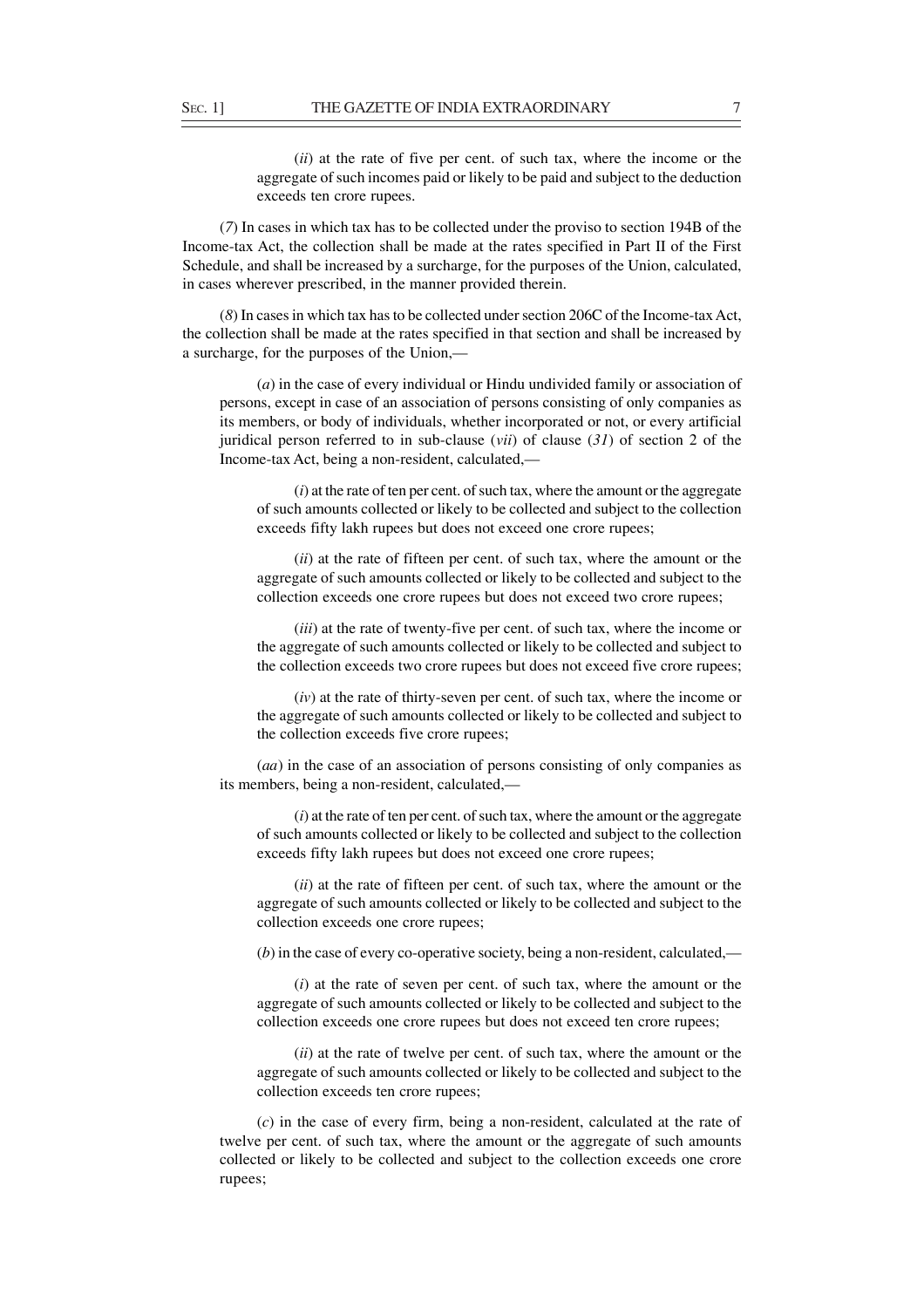(*d*) in the case of every company, other than a domestic company, calculated,—

(*i*) at the rate of two per cent. of such tax, where the amount or the aggregate of such amounts collected or likely to be collected and subject to the collection exceeds one crore rupees but does not exceed ten crore rupees;

(*ii*) at the rate of five per cent. of such tax, where the amount or the aggregate of such amounts collected or likely to be collected and subject to the collection exceeds ten crore rupees.

(9) Subject to the provisions of sub-section (*10*), in cases in which income-tax has to be charged under sub-section (*4*) of section 172 or sub-section (*2*) of section 174 or section 174A or section 175 or sub-section (*2*) of section 176 of the Income-tax Act or deducted from, or paid on, income chargeable under the head "Salaries" under section 192 of the said Act or deducted under section 194P of the said Act or in which the "advance tax" payable under Chapter XVII-C of the said Act has to be computed at the rate or rates in force, such income-tax or, as the case may be, "advance tax" shall be charged, deducted or computed at the rate or rates specified in Part III of the First Schedule and such tax shall be increased by a surcharge, for the purposes of the Union, calculated in such cases and in such manner as provided therein:

Provided that in cases to which the provisions of Chapter XII or Chapter XII-A or section 115JB or section 115JC or Chapter XII-FA or Chapter XII-FB or sub-section (*1A*) of section 161 or section 164 or section 164A or section 167B of the Income-tax Act apply, "advance tax" shall be computed with reference to the rates imposed by this sub-section or the rates as specified in that Chapter or section, as the case may be:

Provided further that the amount of "advance tax" computed in accordance with the provisions of section 111A or section 112 or section 112A of the Income-tax Act shall be increased by a surcharge, for the purposes of the Union, as provided in Paragraph A, B, C, D or E, as the case may be, of Part III of the First Schedule except in case of a domestic company whose income is chargeable to tax under section 115BAA or section 115BAB of the Income-tax Act or in case of a resident co-operative society whose income is chargeable to tax under section 115BAD of the Income-tax Act:

Provided also that in respect of any income chargeable to tax under sections 115A, 115AB, 115AC, 115ACA, 115AD, 115B, 115BA, 115BB, 115BBA, 115BBC,115BBF, 115BBG, 115BBH, 115BBI, 115E, 115JB or 115JC of the Income-tax Act, "advance tax" computed under the first proviso shall be increased by a surcharge, for the purposes of the Union, calculated,—

(*a*) in the case of every individual or Hindu undivided family or association of persons, except in a case of an association of persons consisting of only companies as its members, or body of individuals, whether incorporated or not, or every artificial juridical person referred to in sub-clause (*vii*) of clause (*31*) of section 2 of the Income-tax Act, not having any income under section 115AD of the Income-tax Act,—

(*i*) at the rate of ten per cent. of such "advance tax", where the total income exceeds fifty lakh rupees but does not exceed one crore rupees;

(*ii*) at the rate of fifteen per cent. of such "advance tax", where the total income exceeds one crore rupees but does not exceed two crore rupees;

(*iii*) at the rate of twenty-five per cent. of such "advance tax", where the total income exceeds two crore rupees but does not exceed five crore rupees;

(*iv*) at the rate of thirty-seven per cent. of such "advance tax", where the total income exceeds five crore rupees;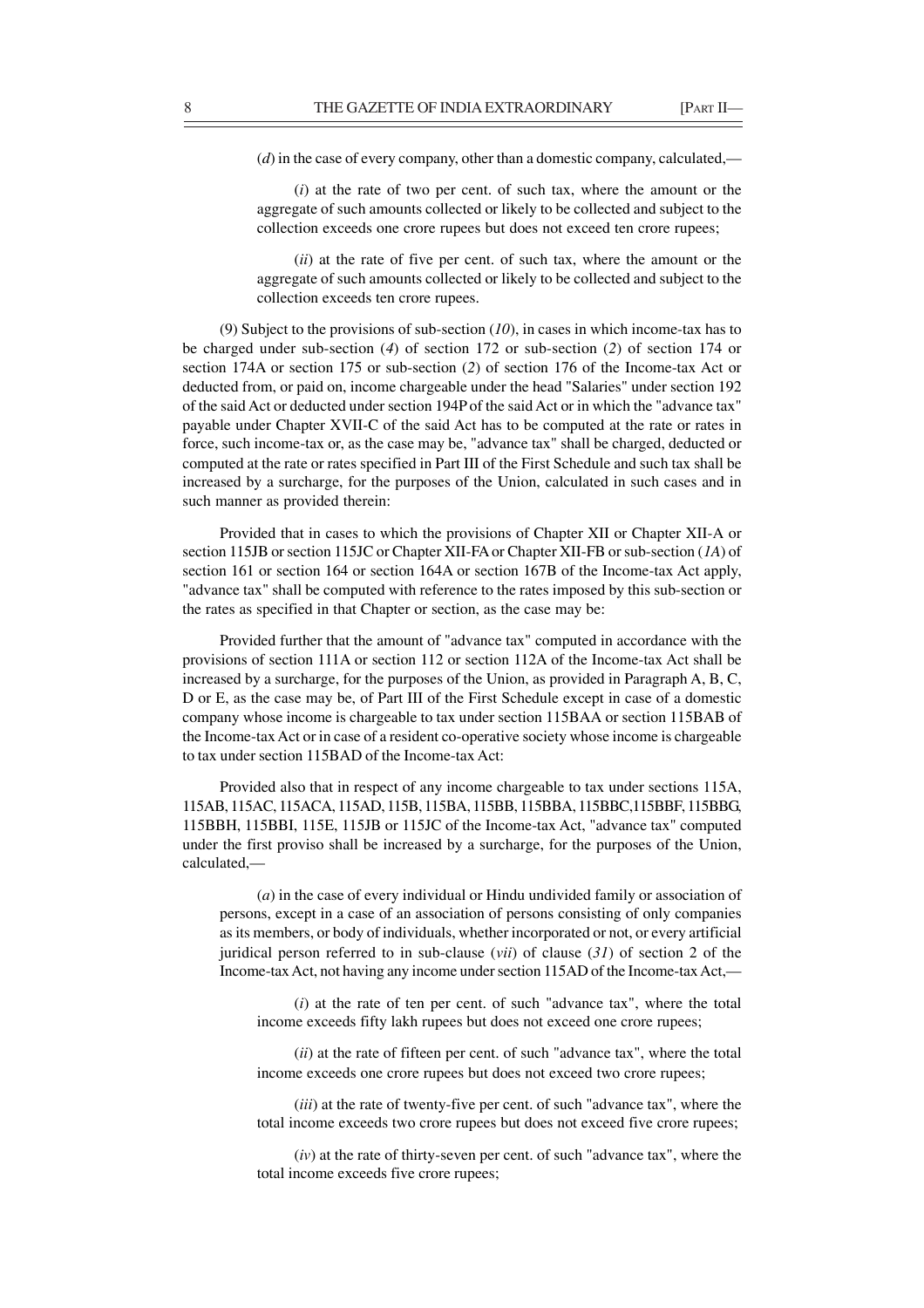(*aa*) in the case of individual or every association of persons, except in case of an association of persons consisting of only companies as its members, or body of individuals, whether incorporated or not, or every artificial juridical person referred to in sub-clause (*vii*) of clause (*31*) of section 2 of the Income-tax Act, having income under section 115AD of the Income-tax Act,—

(*i*) at the rate of ten per cent. of such "advance tax", where the total income exceeds fifty lakh rupees, but does not exceed one crore rupees;

(*ii*) at the rate of fifteen per cent. of such "advance tax", where the total income exceeds one crore rupees but does not exceed two crore rupees;

(*iii*) at the rate of twenty-five per cent. of such "advance tax", where the total income [excluding the income by way of dividend or income of the nature referred to in clause (*b*) of sub-section (*1*) of section 115AD of the Income-tax Act] exceeds two crore rupees but does not exceed five crore rupees;

(*iv*) at the rate of thirty-seven per cent. of such "advance tax", where the total income [excluding the income by way of dividend or income of the nature referred to in clause (*b*) of sub-section (*1*) of section 115AD of the Income-tax Act] exceeds five crore rupees;

(*v*) at the rate of fifteen per cent. of such "advance tax", where the total income [including the income by way of dividend or income of the nature referred to in clause (*b*) of sub-section (*1*) of section 115AD of the Income-tax Act] exceeds two crore rupees but is not covered in sub-clauses (*iii*) and (*iv*):

Provided that in case where the total income includes any income by way of dividend or income chargeable under clause (*b*) of sub-section (*1*) of section 115AD of the Income-tax Act, the rate of surcharge on the advance tax calculated on that part of income shall not exceed fifteen per cent.;

(*ab*) in the case of an association of persons consisting of only companies as its members, being a non-resident,—

(*i*) at the rate of ten per cent. of such "advance tax", where the total income exceeds fifty lakh rupees, but does not exceed one crore rupees;

(*ii*) at the rate of fifteen per cent. of such "advance tax", where the total income exceeds one crore rupees;

(*b*) in the case of every co-operative society except such co-operative society whose income is chargeable to tax under section 115BAD of the Income-tax Act,—

(*i*) at the rate of seven per cent. of such "advance tax", where the total income exceeds one crore rupees but does not exceed ten crore rupees;

(*ii*) at the rate of twelve per cent. of such "advance tax", where the total income exceeds ten crore rupees;

(*c*) in the case of every firm or local authority at the rate of twelve per cent. of such "advance tax", where the total income exceeds one crore rupees;

(*d*) in the case of every domestic company except such domestic company whose income is chargeable to tax under section 115BAA or section 115BAB of the Income-tax Act,—

(*i*) at the rate of seven per cent. of such "advance tax", where the total income exceeds one crore rupees but does not exceed ten crore rupees;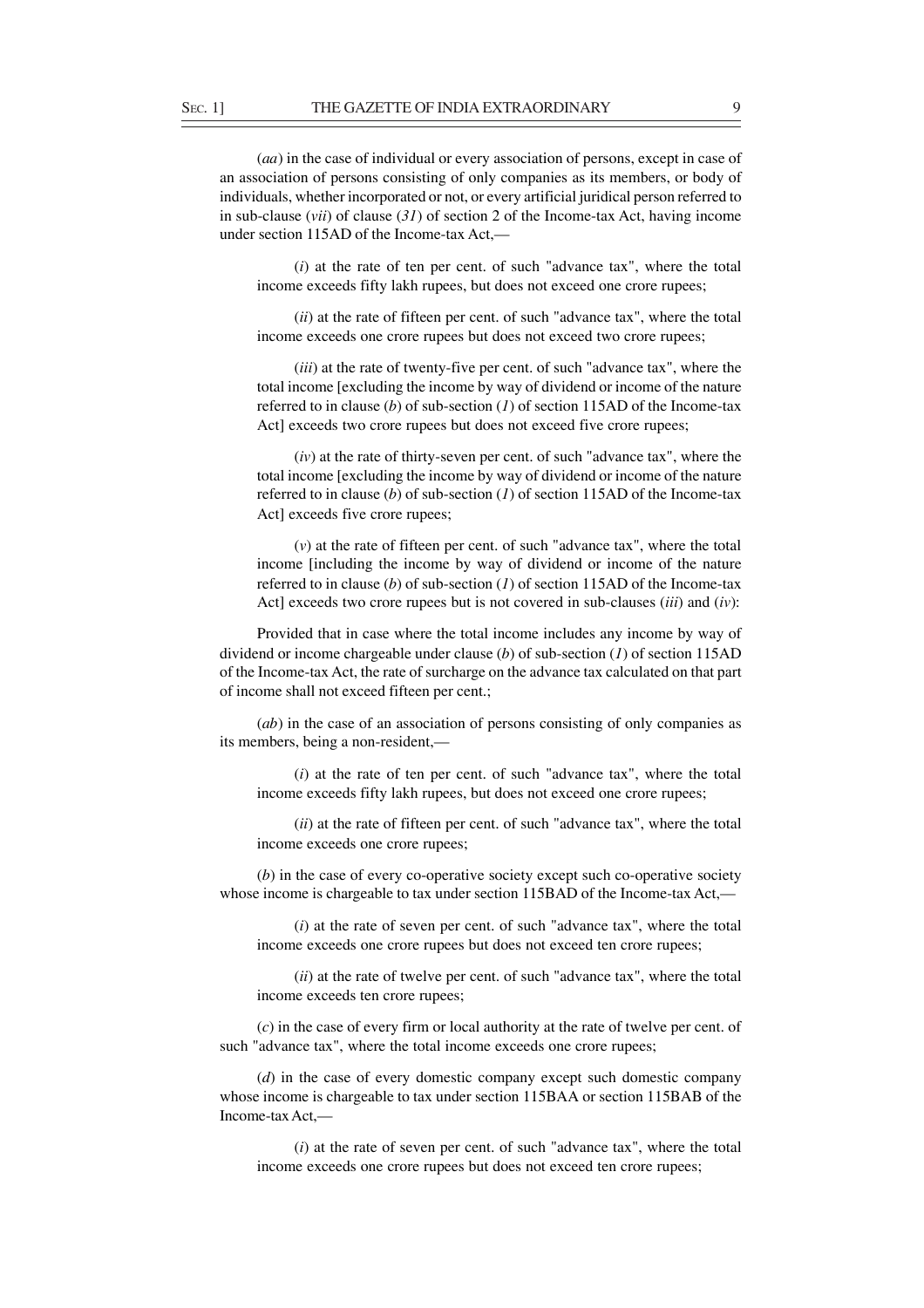(*ii*) at the rate of twelve per cent. of such "advance tax", where the total income exceeds ten crore rupees;

(*e*) in the case of every company, other than a domestic company,—

(*i*) at the rate of two per cent. of such "advance tax", where the total income exceeds one crore rupees but does not exceed ten crore rupees;

(*ii*) at the rate of five per cent. of such "advance tax", where the total income exceeds ten crore rupees:

Provided also that in the case of persons mentioned in (*a*) and (*aa*) above, having total income chargeable to tax under section 115JC of the Income-tax Act, and such income exceeds,—

(*a*) fifty lakh rupees but does not exceed one crore rupees, the total amount payable as "advance tax" on such income and surcharge thereon shall not exceed the total amount payable as "advance tax" on a total income of fifty lakh rupees by more than the amount of income that exceeds fifty lakh rupees;

(*b*) one crore rupees but does not exceed two crore rupees, the total amount payable as "advance tax" on such income and surcharge thereon shall not exceed the total amount payable as "advance tax" on a total income of one crore rupees by more than the amount of income that exceeds one crore rupees;

(*c*) two crore rupees but does not exceed five crore rupees, the total amount payable as "advance tax" on such income and surcharge thereon shall not exceed the total amount payable as "advance tax" on a total income of two crore rupees by more than the amount of income that exceeds two crore rupees;

(*d*) five crore rupees, the total amount payable as "advance tax" on such income and surcharge thereon shall not exceed the total amount payable as "advance tax" on a total income of five crore rupees by more than the amount of income that exceeds five crore rupees:

Provided also that in the case of persons mentioned in (*ab*) above, having total income chargeable to tax under section 115JC of the Income-tax Act, and such income exceeds,—

(*a*) fifty lakh rupees, but does not exceed one crore rupees, the total amount payable as "advance tax" on such income and surcharge thereon shall not exceed the total amount payable as "advance tax" on a total income of fifty lakh rupees by more than the amount of income that exceeds fifty lakh rupees;

 (*b*) one crore rupees, the total amount payable as "advance tax" on such income and surcharge thereon shall not exceed the total amount payable as "advance tax" on a total income of one crore rupees by more than the amount of income that exceeds one crore rupees:

Provided also that in the case of persons mentioned in (*b*) above, having total income chargeable to tax under section 115JC of the Income-tax Act, and such income exceeds,—

(*a*) one crore rupees but does not exceed ten crore rupees, the total amount payable as "advance tax" on such income and surcharge thereon, shall not exceed the total amount payable as "advance tax" on a total income of one crore rupees by more than the amount of income that exceeds one crore rupees;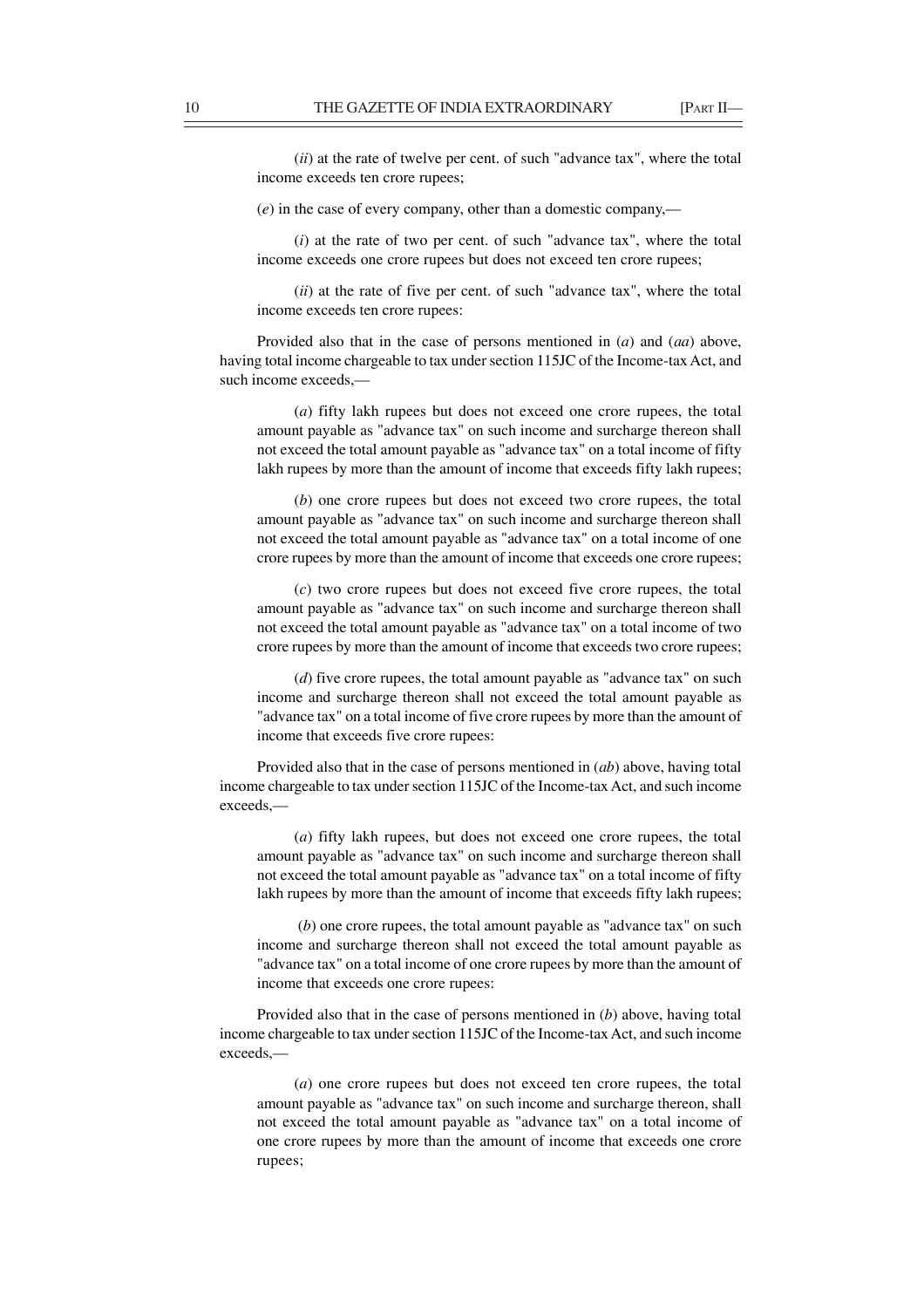(*b*) ten crore rupees, the total amount payable as "advance tax" on such income and surcharge thereon, shall not exceed the total amount payable as "advance tax" and surcharge on a total income of ten crore rupees by more than the amount of income that exceeds ten crore rupees:

Provided also that in the case of persons mentioned in (*c*) above, having total income chargeable to tax under section 115JC of the Income-tax Act, and such income exceeds one crore rupees, the total amount payable as "advance tax" on such income and surcharge thereon shall not exceed the total amount payable as "advance tax" on a total income of one crore rupees by more than the amount of income that exceeds one crore rupees:

Provided also that in the case of every company having total income chargeable to tax under section 115JB of the Income-tax Act, and such income exceeds one crore rupees but does not exceed ten crore rupees, the total amount payable as "advance tax" on such income and surcharge thereon, shall not exceed the total amount payable as "advance tax" on a total income of one crore rupees by more than the amount of income that exceeds one crore rupees:

Provided also that in the case of every company having total income chargeable to tax under section 115JB of the Income-tax Act, and such income exceeds ten crore rupees, the total amount payable as "advance tax" on such income and surcharge thereon, shall not exceed the total amount payable as "advance tax" and surcharge on a total income of ten crore rupees by more than the amount of income that exceeds ten crore rupees:

Provided also that in respect of any income chargeable to tax under clause (*i*) of subsection (*1*) of section 115BBE of the Income-tax Act, the "advance tax" computed under the first proviso shall be increased by a surcharge, for the purposes of the Union, calculated at the rate of twenty-five per cent. of such "advance tax":

Provided also that in case of every domestic company whose income is chargeable to tax under section 115BAA or section 115BAB of the Income-tax Act, the "advance tax" computed under the first proviso shall be increased by a surcharge, for the purposes of the Union, calculated at the rate of ten per cent. of such "advance tax":

Provided also that in case of every individual or Hindu undivided family, whose income is chargeable to tax under section 115BAC of the Income-tax Act, the "advance tax" computed under the first proviso shall be increased by a surcharge, for the purposes of the Union, as provided in Paragraph A of Part III of the First Schedule:

Provided also that in case of every resident co-operative society whose income is chargeable to tax under section 115BAD of the Income-tax Act, the "advance tax" computed under the first proviso shall be increased by a surcharge, for the purposes of the Union, calculated at the rate of ten per cent. of such "advance tax".

(*10*) In cases to which Paragraph A of Part III of the First Schedule applies, where the assessee has, in the previous year or, if by virtue of any provision of the Income-tax Act, income-tax is to be charged in respect of the income of a period other than the previous year, in such other period, any net agricultural income exceeding five thousand rupees, in addition to total income and the total income exceeds two lakh fifty thousand rupees, then, in charging income-tax under sub-section (*2*) of section 174 or section 174A or section 175 or sub-section (*2*) of section 176 of the said Act or in computing the "advance tax" payable under Chapter XVII-C of the said Act, at the rate or rates in force,—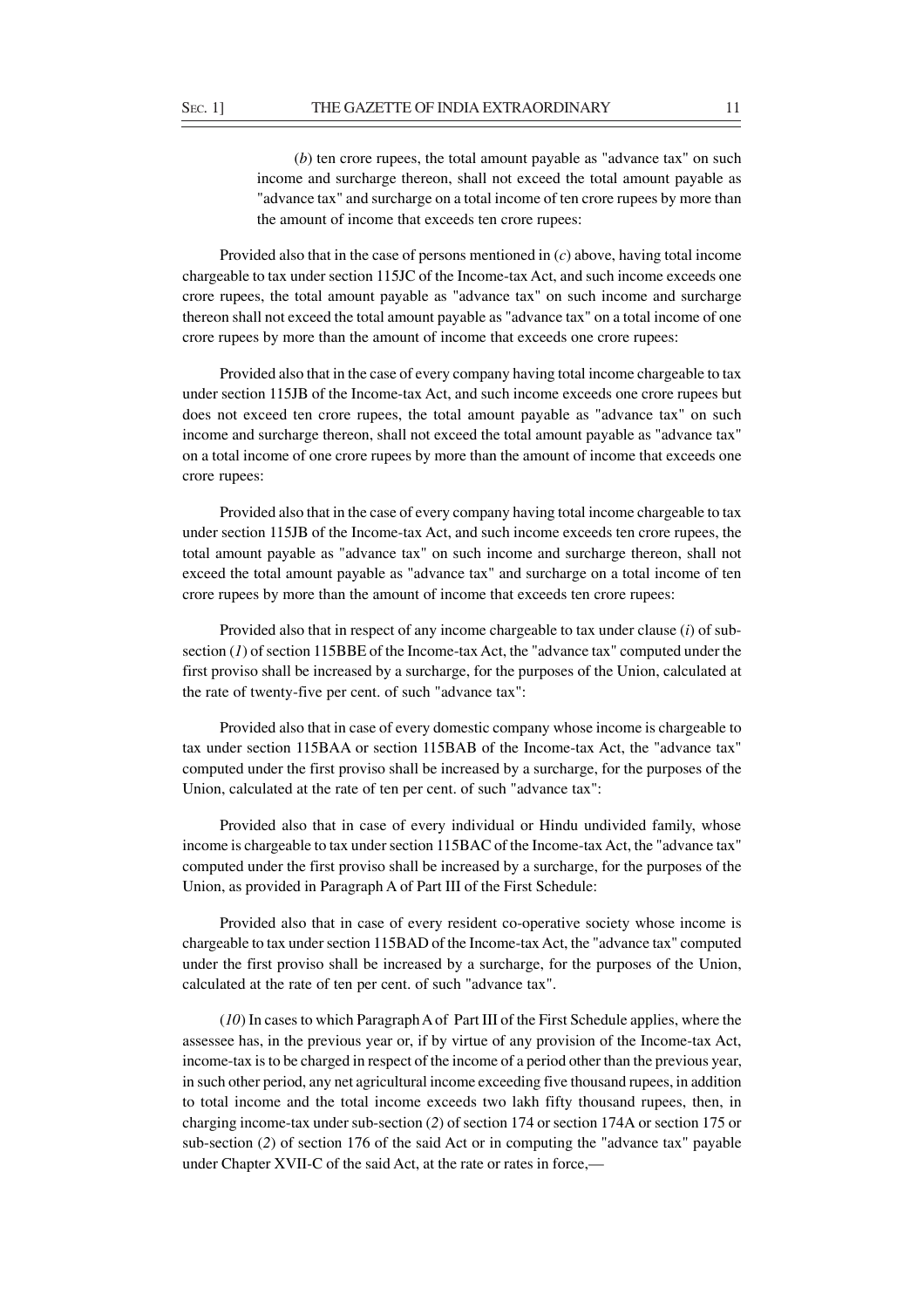(*a*) the net agricultural income shall be taken into account, in the manner provided in clause (*b*) [that is to say, as if the net agricultural income were comprised in the total income after the first two lakh fifty thousand rupees of the total income but without being liable to tax], only for the purpose of charging or computing such income-tax or, as the case may be, "advance tax" in respect of the total income; and

(*b*) such income-tax or, as the case may be, "advance tax" shall be so charged or computed as follows:—

(*i*) the total income and the net agricultural income shall be aggregated and the amount of income-tax or "advance tax" shall be determined in respect of the aggregate income at the rates specified in the said Paragraph A, as if such aggregate income were the total income;

(*ii*) the net agricultural income shall be increased by a sum of two lakh fifty thousand rupees, and the amount of income-tax or "advance tax" shall be determined in respect of the net agricultural income as so increased at the rates specified in the said Paragraph A, as if the net agricultural income were the total income;

(*iii*) the amount of income-tax or "advance tax" determined in accordance with sub-clause (*i*) shall be reduced by the amount of income-tax or, as the case may be, "advance tax" determined in accordance with sub-clause (*ii*) and the sum so arrived at shall be the income-tax or, as the case may be, "advance tax" in respect of the total income:

Provided that in the case of every individual, being a resident in India, who is of the age of sixty years or more but less than eighty years at any time during the previous year, referred to in item (II) of Paragraph A of Part III of the First Schedule, the provisions of this sub-section shall have effect as if for the words "two lakh fifty thousand rupees", the words "three lakh rupees" had been substituted:

Provided further that in the case of every individual, being a resident in India, who is of the age of eighty years or more at any time during the previous year, referred to in item (III) of Paragraph A of Part III of the First Schedule, the provisions of this sub-section shall have effect as if for the words "two lakh fifty thousand rupees", the words "five lakh rupees" had been substituted:

Provided also that the amount of income-tax or "advance tax" so arrived at, shall be increased by a surcharge for the purposes of the Union, calculated in each case, in the manner provided therein.

(*11*) The amount of income-tax as specified in sub-sections (*1*) to (*3*) and as increased by the applicable surcharge, for the purposes of the Union, calculated in the manner provided therein, shall be further increased by an additional surcharge, for the purposes of the Union, to be called the "Health and Education Cess on income-tax", calculated at the rate of four per cent. of such income-tax and surcharge so as to fulfil the commitment of the Government to provide and finance quality health services and universalised quality basic education and secondary and higher education.

(*12*) The amount of income-tax as specified in sub-sections (*4*) to (*10*) and as increased by the applicable surcharge, for the purposes of the Union, calculated in the manner provided therein, shall be further increased by an additional surcharge, for the purposes of the Union, to be called the "Health and Education Cess on income-tax", calculated at the rate of four per cent. of such income-tax and surcharge so as to fulfil the commitment of the Government to provide and finance quality health services and universalised quality basic education and secondary and higher education: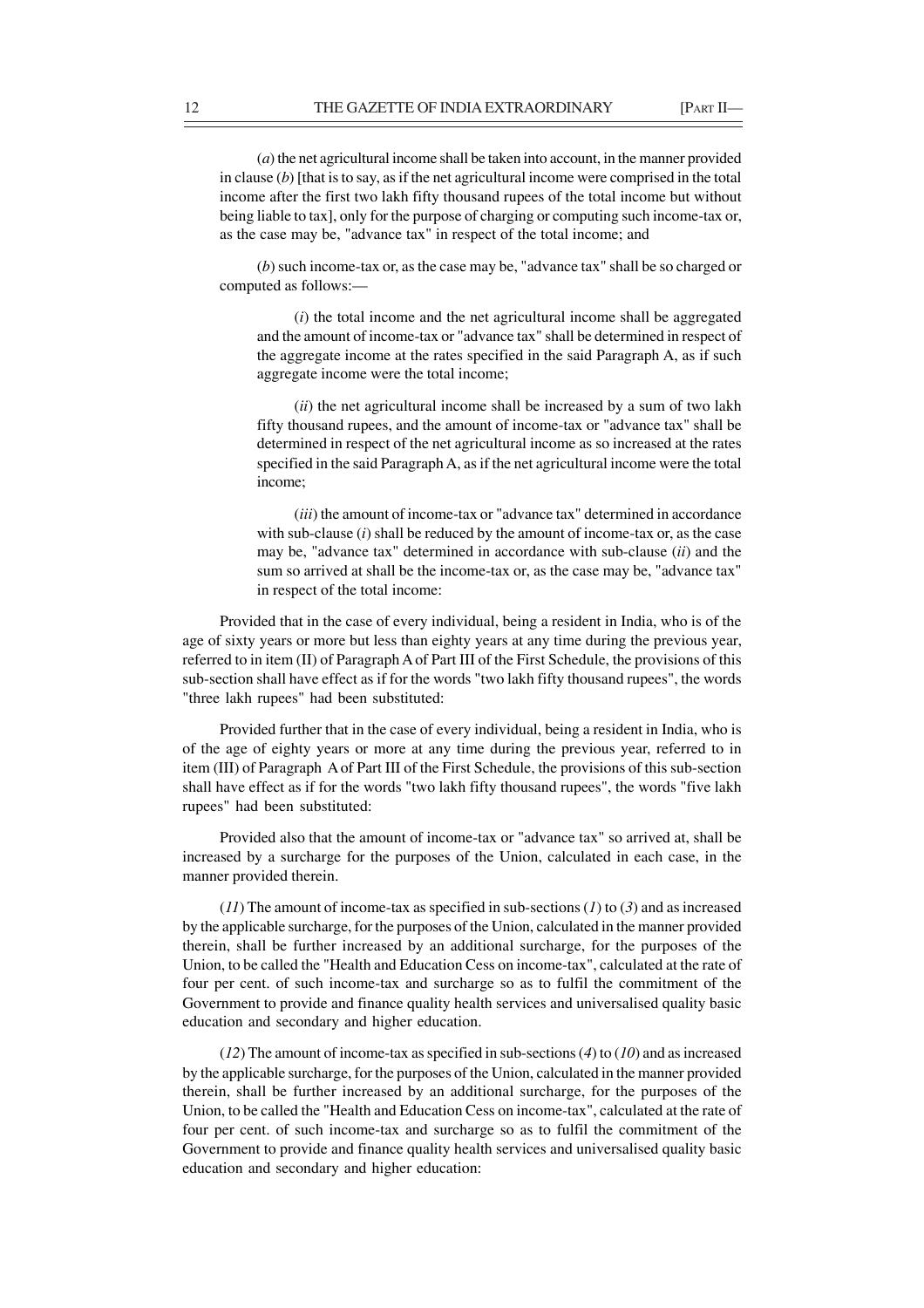Provided that nothing contained in this sub-section shall apply to cases in which tax is to be deducted or collected under the sections of the Income-tax Act mentioned in sub-sections (*5*), (*6*), (*7*) and (*8*), if the income subjected to deduction of tax at source or collection of tax at source is paid to a domestic company and any other person who is resident in India.

(*13*) For the purposes of this section and the First Schedule,—

(*a*) "domestic company" means an Indian company or any other company which, in respect of its income liable to income-tax under the Income-tax Act, for the assessment year commencing on the 1st day of April, 2018, has made the prescribed arrangements for the declaration and payment within India of the dividends (including dividends on preference shares) payable out of such income;

(*b*) "insurance commission" means any remuneration or reward, whether by way of commission or otherwise, for soliciting or procuring insurance business (including business relating to the continuance, renewal or revival of policies of insurance);

(*c*) "net agricultural income" in relation to a person, means the total amount of agricultural income, from whatever source derived, of that person computed in accordance with the rules contained in Part IV of the First Schedule;

(*d*) all other words and expressions used in this section and the First Schedule but not defined in this sub-section and defined in the Income-tax Act shall have the meanings, respectively, assigned to them in that Act.

### CHAPTER III

#### DIDECT TAVES

#### *Income-tax*

**3.** In section 2 of the Income-tax Act,—

(*a*) in clause (*12A*), for the words "in the written form or as print-outs of data stored in", the words "in the written form or in electronic form or in digital form or as print-outs of data stored in such electronic form or in digital form or in" shall be substituted;

(*b*) in clause (*42C*), for the word "sales" occurring at the end and before *Explanation* 1, the word "transfer" shall be substituted and shall be deemed to have been substituted with effect from the 1st day of April, 2021;

(*c*) after clause (*47*), the following clause shall be inserted, namely:—

'(*47A*) "virtual digital asset" means—

(*a*) any information or code or number or token (not being Indian currency or foreign currency), generated through cryptographic means or otherwise, by whatever name called, providing a digital representation of value exchanged with or without consideration, with the promise or representation of having inherent value, or functions as a store of value or a unit of account including its use in any financial transaction or investment, but not limited to investment scheme; and can be transferred, stored or traded electronically;

(*b*) a non-fungible token or any other token of similar nature, by whatever name called;

(*c*) any other digital asset, as the Central Government may, by notification in the Official Gazette specify: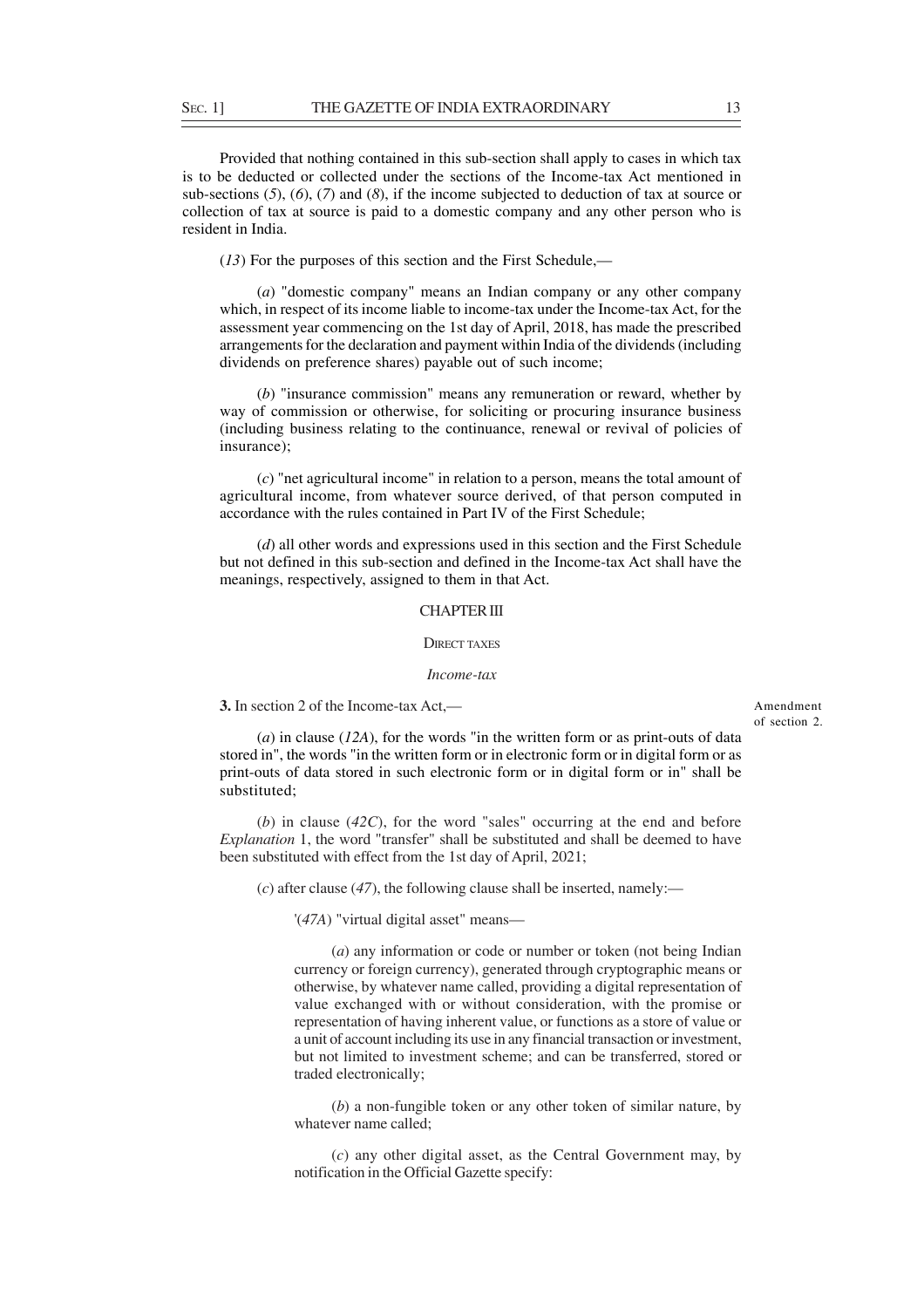Provided that the Central Government may, by notification in the Official Gazette, exclude any digital asset from the definition of virtual digital asset subject to such conditions as may be specified therein.

*Explanation*.—For the purposes of this clause,—

(*a*) "non-fungible token" means such digital asset as the Central Government may, by notification in the Official Gazette, specify;

(*b*) the expressions "currency", "foreign currency" and "Indian currency" shall have the same meanings as respectively assigned to them in clauses (*h*), (*m*) and (*q*) of section 2 of the Foreign Exchange Management Act, 1999.'.

42 of 1999.

Amendment of section 10. **4.** In section 10 of the Income-tax Act,—

(*a*) with effect from the 1st day of April, 2023,—

(*i*) in clause (*4D*), in the *Explanation*, in clause (*c*), in sub-clause (*i*), in item (III), for the words "non-residents; or", the following shall be substituted, namely:—

"non-residents:

Provided that the condition specified in this item shall not apply where any unit holder or holders, being non-resident during the previous year when such unit or units were issused, becomes resident under clause (*1*) or clause (*1A*) of section 6 in any previous year subsequent to that year, if the aggregate value and number of the units held by such resident unit holder or holders do not exceed five per cent. of the total units issued and fulfil such other conditions as may be prescribed; or";

(*ii*) in clause (*4E*), after the words "non-deliverable forward contracts", the words "or offshore derivative instruments or over-the-counter derivatives," shall be inserted;

(*iii*) in clause (*4F*),—

(*I*) after the word "aircraft", the words "or a ship" shall be inserted;

(*II*) for the *Explanation*, the following *Explanation* shall be substituted, namely:—

'*Explanation*.—For the purposes of this clause,—

(*i*) "aircraft" means an aircraft or a helicopter, or an engine of an aircraft or a helicopter, or any part thereof;

(*ii*) "ship" means a ship or an ocean vessel, engine of a ship or ocean vessel, or any part thereof;';

 $(iv)$  after clause ( $4F$ ), the following clause shall be inserted, namely:—

'(*4G*) any income received by a non-resident from portfolio of securities or financial products or funds, managed or administered by any portfolio manager on behalf of such non-resident, in an account maintained with an Offshore Banking Unit in any International Financial Services Centre, as referred to in sub-section (*1A*) of section 80LA, to the extent such income accrues or arises outside India and is not deemed to accrue or arise in India.

*Explanation*.—For the purposes of this clause, "portfolio manager" shall have the same meaning as assigned to it in clause (*z*) of sub-regulation (1) of regulation (2) of the International Financial Services Centres Authority (Capital Market Intermediaries) Regulations, 2021, made under the International Financial Services Centres Authority Act, 2019;';

(*v*) in clause (*8*), after sub-clause (*b*), the following proviso shall be inserted, namely:—

"Provided that nothing contained in this clause shall apply to such remuneration and income of the previous year relevant to the assessment year beginning on or after the 1st day of April, 2023;";

50 of 2019.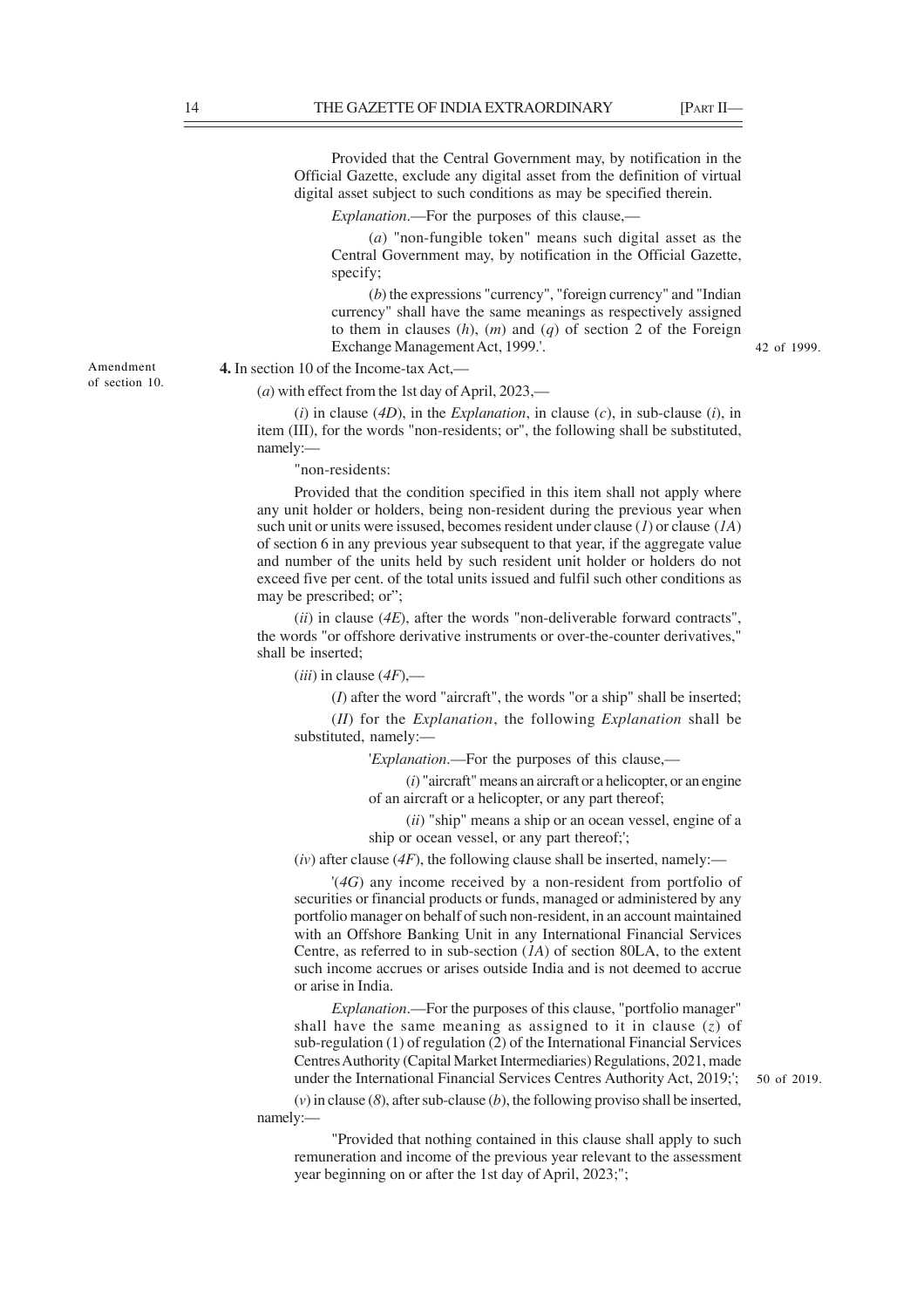(*vi*) in clause (*8A*), after sub-clause (*b*) and before the *Explanation*, the following proviso shall be inserted, namely:—

"Provided that nothing contained in this clause shall apply to such remuneration, fee and income of the previous year relevant to the assessment year beginning on or after the 1st day of April, 2023.";

(*vii*) in clause (*8B*), after sub-clause (*b*), the following proviso shall be inserted, namely:—

"Provided that nothing contained in this clause shall apply to such remuneration and income of the previous year relevant to the assessment year beginning on or after the 1st day of April, 2023;";

(*viii*) after clause (*9*), the following proviso shall be inserted, namely:—

"Provided that nothing contained in this clause shall apply to such income of the previous year relevant to the assessment year beginning on or after the 1st day of April, 2023;";

(*i*) in sub-clauses (*iv*), (*v*), (*vi*) and (*via*), for the words "prescribed authority", the words "Principal Commissioner or Commissioner" shall be substituted;

(*ii*) in the third proviso,—

(*I*) after *Explanation* 1, the following *Explanations* shall be inserted and shall be deemed to have been inserted with effect from the 1st day of April, 2021, namely:—

"*Explanation* 1A.—For the purposes of this proviso, where the property held under a trust or institution referred to in clause (*v*) includes any temple, mosque, gurdwara, church or other place notified under clause (*b*) of sub-section (*2*) of section 80G, any sum received by such trust or institution as a voluntary contribution for the purpose of renovation or repair of such temple, mosque, gurdwara, church or other place, may, at its option, be treated by such trust or institution as forming part of the corpus of that trust or institution, subject to the condition that the trust or institution,—

(*a*) applies such corpus only for the purpose for which the voluntary contribution was made;

(*b*) does not apply such corpus for making contribution or donation to any person;

(*c*) maintains such corpus as separately identifiable; and

(*d*) invests or deposits such corpus in the forms and modes specified under sub-section (*5*) of section 11.

*Explanation* 1B.—For the purposes of *Explanation* 1A, where any trust or institution referred to in sub-clause (*v*) has treated any sum received by it as forming part of the corpus, and subsequently any of the conditions specified in clause (*a*) or clause (*b*) or clause (*c*) or clause (*d*) of the said *Explanation* is violated, such

<sup>(</sup>*b*) in clause (*23C*),—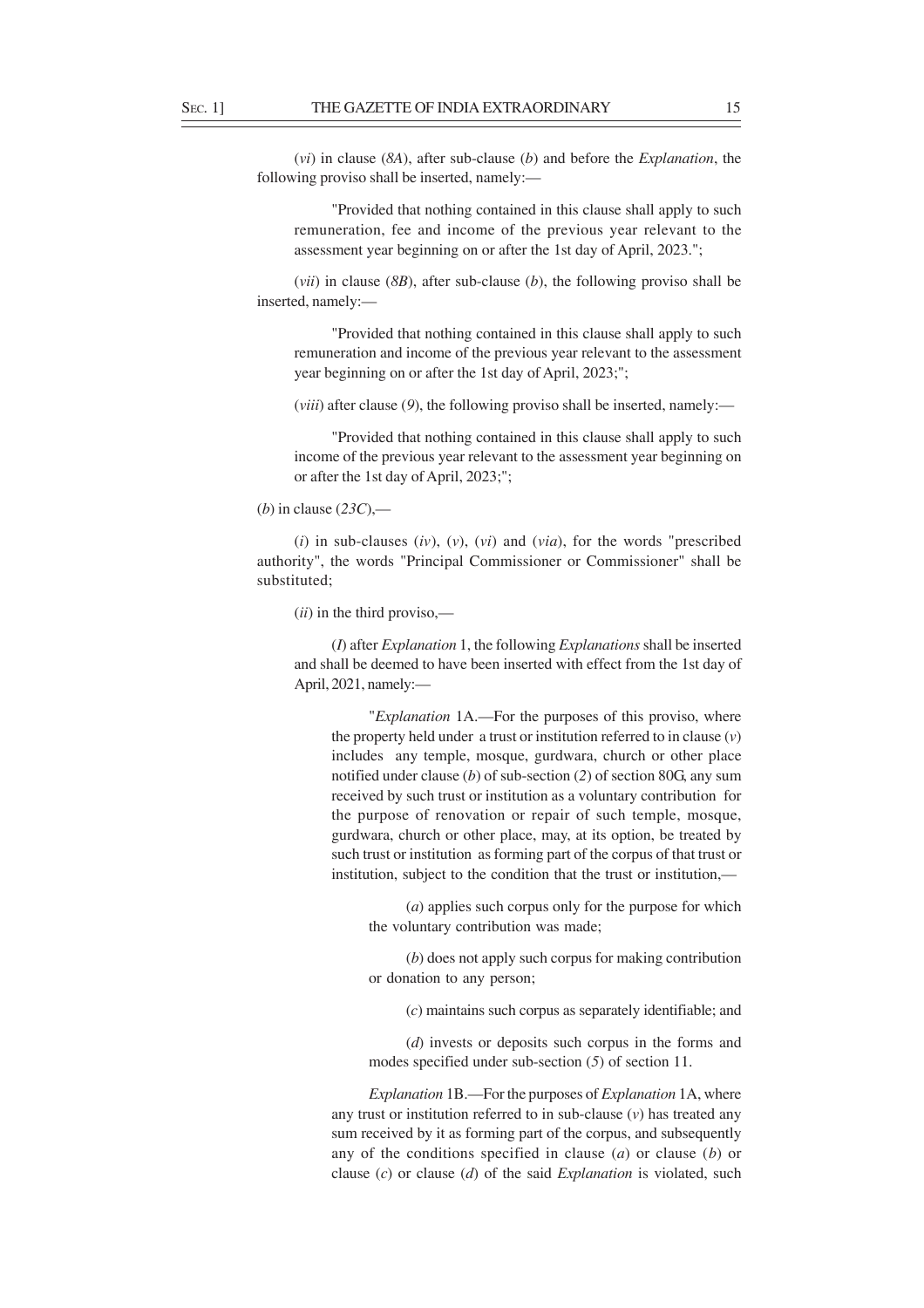sum shall be deemed to be the income of such trust or institution of the previous year during which the violation takes place.";

(*II*) after *Explanation* 2, the following *Explanations* shall be inserted with effect from the 1st day of April, 2023, namely:—

"*Explanation* 3.—For the purposes of determining the amount of application under this proviso, where eighty-five per cent. of the income referred to in clause (*a*) of this proviso is not applied wholly and exclusively to the objects for which the fund or institution or trust or any university or other educational institution or any hospital or other medical institution referred to in sub-clause (*iv*) or sub-clause (*v*) or sub-clause (*vi*) or sub-clause (*via*) is established, during the previous year but is accumulated or set apart, either in whole or in part, for application to such objects, such income so accumulated or set apart shall not be included in the total income of the previous year of the person in receipt of the income, if the following conditions are complied with, namely:—

(*a*) such person furnishes a statement in such form and manner, as may be prescribed, to the Assessing Officer stating the purpose for which the income is being accumulated or set apart and the period for which the income is to be accumulated or set apart, which shall in no case exceed five years;

(*b*) the money so accumulated or set apart is invested or deposited in the forms or modes specified in sub-section (*5*) of section 11; and

(*c*) the statement referred to in clause (*a*) is furnished on or before the due date specified under sub-section (*1*) of section 139 for furnishing the return of income for the previous year:

Provided that in computing the period of five years referred to in clause (*a*), the period during which the income could not be applied for the purpose for which it is so accumulated or set apart, due to an order or injunction of any court, shall be excluded.

*Explanation* 4.—Any income referred to in *Explanation* 3, which,—

(*a*) is applied for purposes other than wholly and exclusively to the objects for which the fund or institution or trust or any university or other educational institution or any hospital or other medical institution referred to in sub-clause (*iv*) or sub-clause (*v*) or sub-clause (*vi*) or sub-clause (*via*) is established or ceases to be accumulated or set apart for application thereto; or

(*b*) ceases to remain invested or deposited in any of the forms or modes specified in sub-section (*5*) of section 11; or

(*c*) is not utilised for the purpose for which it is so accumulated or set apart during the period referred to in clause (*a*) of *Explanation* 3; or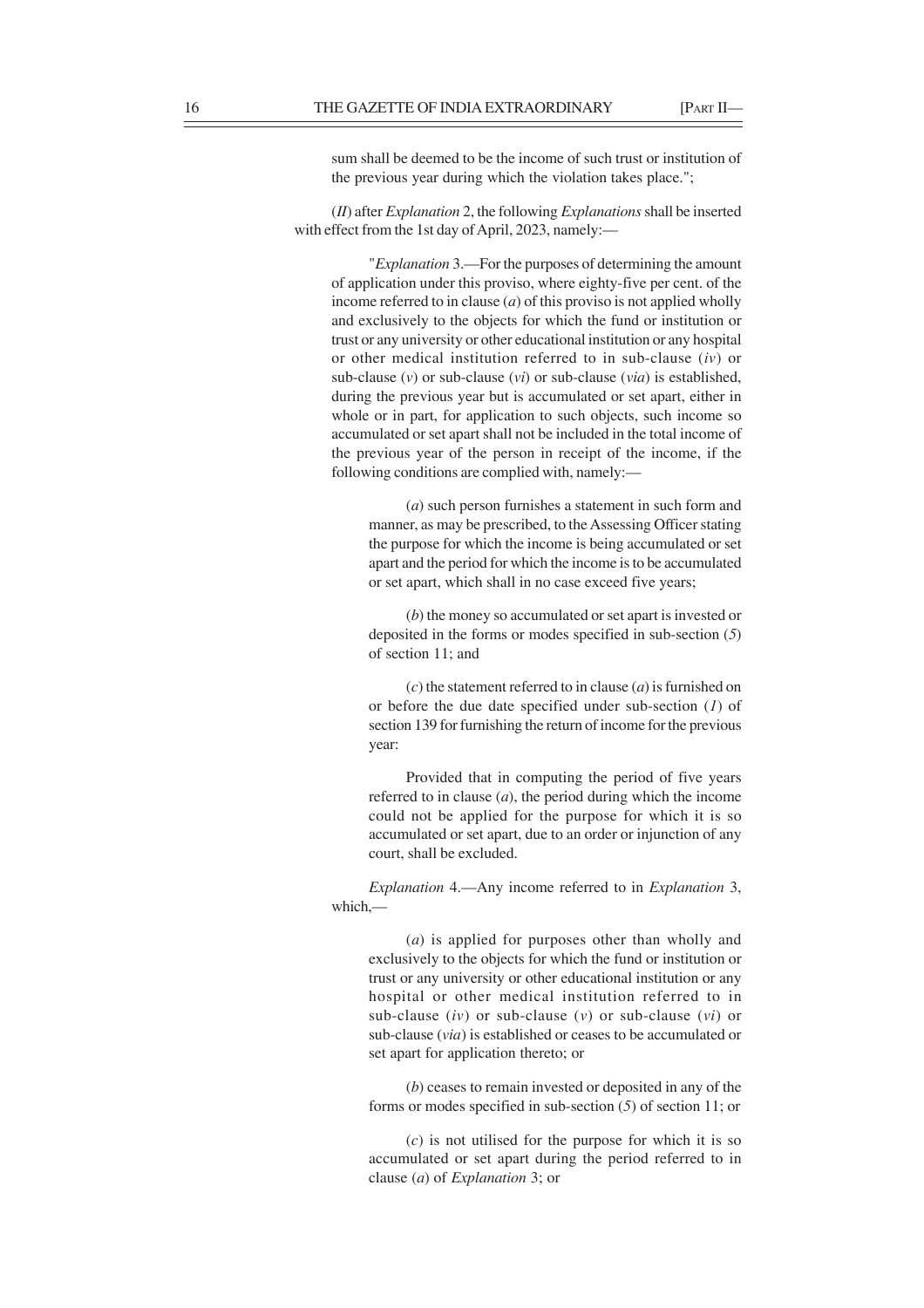(*d*) is credited or paid to any trust or institution registered under section 12AA or section 12AB or to any fund or institution or trust or any university or other educational institution or any hospital or other medical institution referred to in sub-clause (*iv*) or sub-clause (*v*) or sub-clause (*vi*) or sub-clause (*via*),

shall be deemed to be the income of such person of the previous year—

(*i*) in which it is so applied or ceases to be so accumulated or set apart under clause (*a*); or

(*ii*) in which it ceases to remain so invested or deposited under clause (*b*); or

(*iii*) being the last previous year of the period, for which the income is accumulated or set apart under clause (*a*) of *Explanation* 3, but not utilised for the purpose for which it is so accumulated or set apart under clause (*c*); or

(*iv*) in which it is credited or paid to any fund or institution or trust or any university or other educational institution or any hospital or other medical institution under clause (*d*).

*Explanation* 5.—Notwithstanding anything contained in *Explanation* 4, where due to circumstances beyond the control of the person in receipt of the income, any income invested or deposited in accordance with the provisions of clause (*b*) of *Explanation* 3 cannot be applied for the purpose for which it was accumulated or set apart, the Assessing Officer may, on an application made to him in this behalf, allow such person to apply such income for such other purpose in India as is specified in the application by that person and as is in conformity with the objects for which the fund or institution or trust or any university or other educational institution or any hospital or other medical institution referred to in sub-clause (*iv*) or sub-clause (*v*) or sub-clause (*vi*) or sub-clause (*via*) is established; and thereupon the provisions of *Explanation* 4 shall apply as if the purpose specified by that person in the application under this *Explanation* were a purpose specified in the notice given to the Assessing Officer under clause (*a*) of *Explanation* 3:

Provided that the Assessing Officer shall not allow application of such income by way of payment or credit made for the purposes referred to in clause (*d*) of *Explanation* 4:";

(*iii*) for the tenth proviso, the following proviso shall be substituted with effect from the 1st day of April, 2023, namely:—

"Provided also that where the total income of the fund or institution or trust or any university or other educational institution or any hospital or other medical institution referred to in sub-clause (*iv*) or sub-clause (*v*) or sub-clause (*vi*) or sub-clause (*via*), without giving effect to the provisions of the said sub-clauses, exceeds the maximum amount which is not chargeable to tax in any previous year, such fund or institution or trust or any university or other educational institution or any hospital or other medical institution shall,—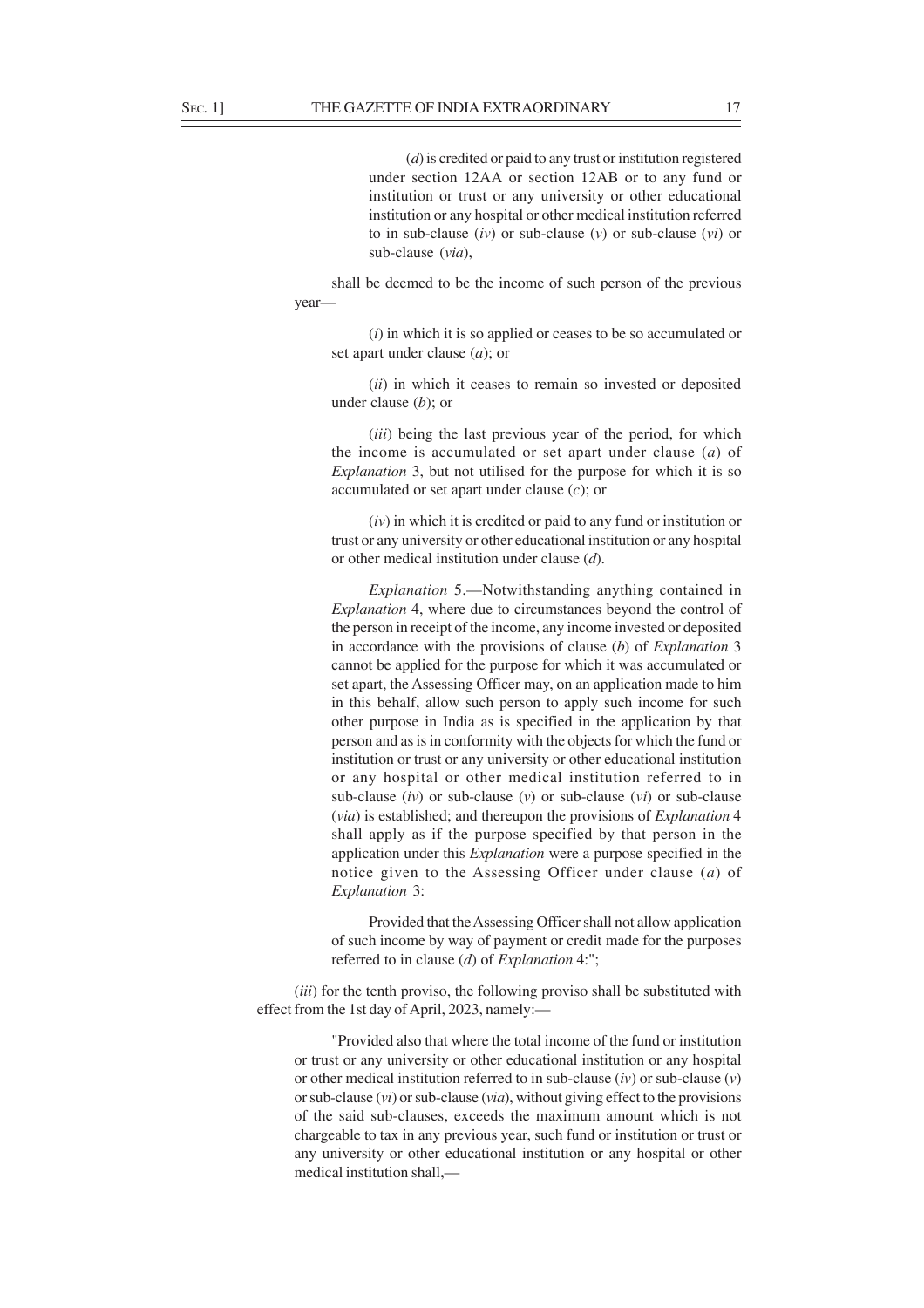(*a*) keep and maintain books of account and other documents in such form and manner and at such place, as may be prescribed; and

(*b*) get its accounts audited in respect of that year by an accountant as defined in the *Explanation* below sub-section (*2*) of section 288 before the specified date referred to in section 44AB and furnish by that date, the report of such audit in the prescribed form duly signed and verified by such accountant and setting forth such particulars as may be prescribed:";

(*iv*) for the fifteenth proviso, the following proviso shall be substituted, namely:—

'Provided also that where the fund or institution referred to in sub-clause (*iv*) or trust or institution referred to in sub-clause (*v*) or any university or other educational institution referred to in sub-clause (*vi*) or any hospital or other medical institution referred to in sub-clause (*via*) is approved or provisionally approved under the said clause and subsequently—

(*a*) the Principal Commissioner or Commissioner has noticed occurrence of one or more specified violations during any previous year; or

(*b*) the Principal Commissioner or Commissioner has received a reference from the Assessing Officer under the second proviso to sub-section (*3*) of section 143 for any previous year; or

(*c*) such case has been selected in accordance with the risk management strategy, formulated by the Board from time to time, for any previous year,

the Principal Commissioner or Commissioner, shall,—

(*i*) call for such documents or information from the fund or institution or trust or any university or other educational institution or any hospital or other medical institution, or make such inquiry as he thinks necessary in order to satisfy himself about the occurrence of any specified violation;

(*ii*) pass an order in writing cancelling the approval of such fund or institution or trust or any university or other educational institution or any hospital or other medical institution, on or before the specified date, after affording a reasonable opportunity of being heard, for such previous year and all subsequent previous years, if he is satisfied that one or more specified violation has taken place;

(*iii*) pass an order in writing refusing to cancel the approval of such fund or institution or trust or any university or other educational institution or any hospital or other medical institution, on or before the specified date, if he is not satisfied about the occurrence of one or more specified violations;

(*iv*) forward a copy of the order under clause (*ii*) or clause (*iii*), as the case may be, to the Assessing Officer and such fund or institution or trust or any university or other educational institution or any hospital or other medical institution.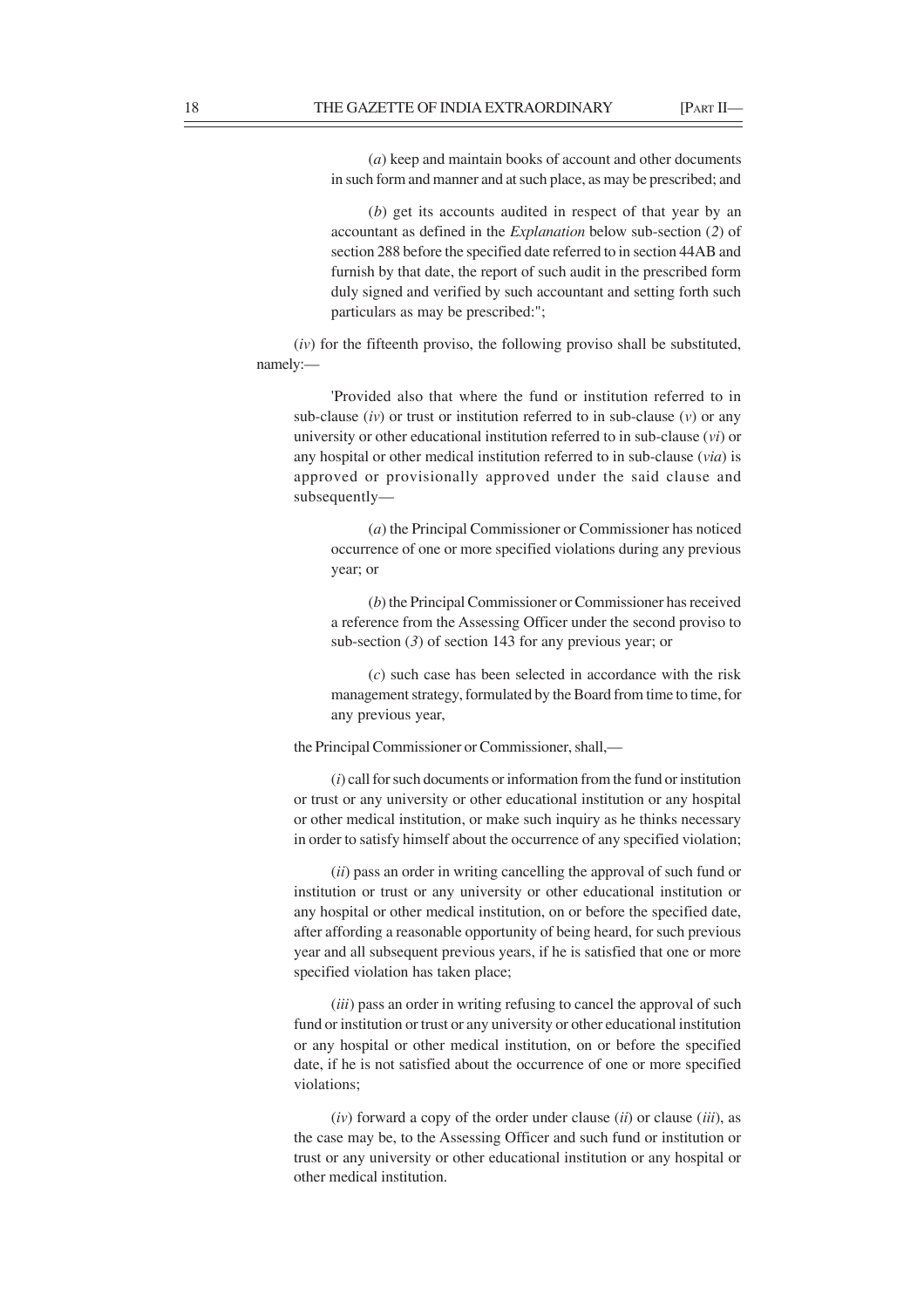*Explanation* 1.—For the purposes of this proviso, "specified date" shall mean the day on which the period of six months, calculated from the end of the quarter in which the first notice is issued by the Principal Commissioner or Commissioner, on or after the 1st day of April, 2022, calling for any document or information, or for making any inquiry, under clause (*i*) expires.

*Explanation* 2.—For the purposes of this proviso, the following shall mean "specified violation",-

(*a*) where any income of the fund or institution or trust or any university or other educational institution or any hospital or other medical institution has been applied other than for the objects for which it is established; or

(*b*) the fund or institution or trust or any university or other educational institution or any hospital or other medical institution has income from profits and gains of business, which is not incidental to the attainment of its objectives or separate books of account are not maintained by it in respect of the business which is incidental to the attainment of its objectives; or

(*c*) any activity of the fund or institution or trust or any university or other educational institution or any hospital or other medical institution,—

(*A*) is not genuine; or

(*B*) is not being carried out in accordance with all or any of the conditions subject to which it was notified or approved; or

(*d*) the fund or institution or trust or any university or other educational institution or any hospital or other medical institution has not complied with the requirement of any other law for the time being in force, and the order, direction or decree, by whatever name called, holding that such non-compliance has occurred, has either not been disputed or has attained finality.

*Explanation* 3.—For the purposes of clause (*b*) of this proviso, where the Assessing Officer has intimated the Central Government or the prescribed authority under the first proviso of sub-section (*3*) of section 143 about the contravention of the provisions of sub-clause (*iv*) or sub-clause (*v*) or sub-clause (*vi*) or sub-clause (*via*) of this clause by any fund or institution or trust or university or other educational institution or any hospital or other medical institution in respect of an assessment year, and the approval granted to such fund or institution or trust or university or other educational institution or any hospital or other medical institution has not been withdrawn, or the notification issued in its case has not been rescinded, on or before the 31st day of March, 2022, such intimation shall be deemed to be a reference received by the Principal Commissioner or Commissioner as on the 1st day of April, 2022, and the provisions of clause (*b*) of the second proviso to sub-section (*3*) of section 143 shall apply accordingly for such assessment year:';

(*v*) for the nineteenth proviso, the following proviso shall be substituted, namely:—

"Provided also that where the fund or institution referred to in sub-clause (*iv*) or the trust or institution referred to in sub-clause (*v*) or any university or other educational institution referred to in sub-clause (*vi*) or any hospital or other medical institution referred to in sub-clause (*via*) has been approved by the Principal Commissioner or Commissioner, and the approval is in force for any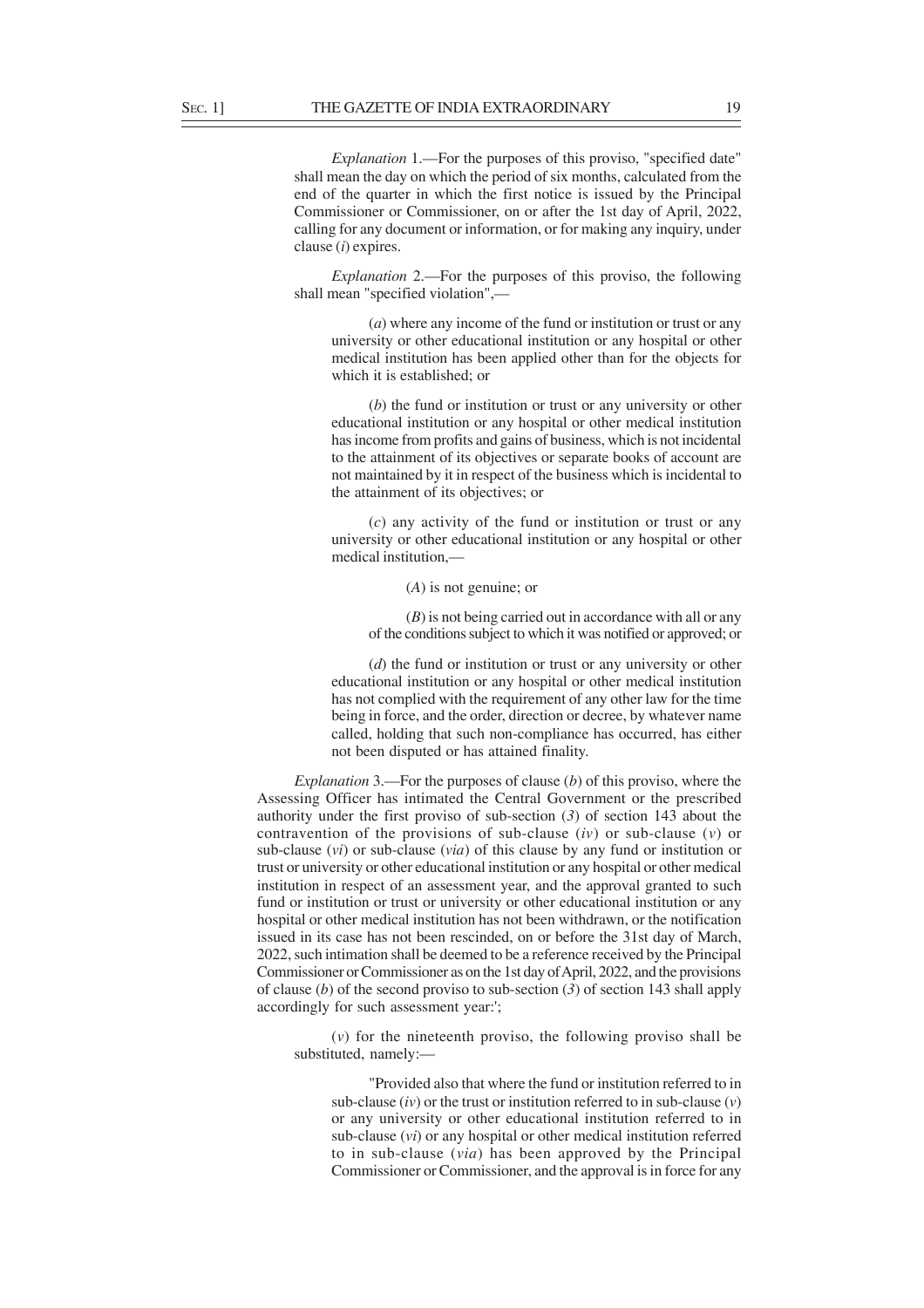previous year, then, nothing contained in any other provision of this section, other than clause (*1*) thereof, shall operate to exclude any income received on behalf of such fund or institution or trust or university or other educational institution or hospital or other medical institution, as the case may be, from the total income of the person in receipt thereof for that previous year.

*Explanation.*—Where, on or after the 1st day of April, 2022 any fund or institution referred to in sub-clause (*iv*) or any trust or institution referred to in sub-clause (*v*) or any university or other educational institution referred to in sub-clause (*vi*) or any hospital or other medical institution referred to in sub-clause (*via*) is notified under clause (*46*) of section 10, the approval or provisional approval granted to such fund or institution or trust or university or other educational institution or hospital or other medical institution shall become inoperative from the date of notification of such fund or institution or trust or university or other educational institution or hospital or other medical institution, as the case may be, under clause (*46*) of the said section:";

(*vi*) after the nineteenth proviso and before *Explanation* 1, the following provisos shall be inserted with effect from the 1st day of April, 2023, namely:—

'Provided also that the fund or institution or trust or any university or other educational institution or any hospital or other medical institution referred to in sub-clause (*iv*) or sub-clause (*v*) or sub-clause (*vi*) or sub-clause (*via*) shall furnish the return of income for the previous year in accordance with the provisions of sub-section (*4C*) of section 139, within the time allowed under that section:

Provided also that where the income or part of income or property of any fund or institution or trust or any university or other educational institution or any hospital or other medical institution referred to in sub-clause (*iv*) or sub-clause (*v*) or sub-clause (*vi*) or sub-clause (*via*), has been applied directly or indirectly for the benefit of any person referred to in sub-section (*3*) of section 13, such income or part of income or property shall, after taking into account the provisions of sub-sections (*2*), (*4*) and (*6*) of the said section, be deemed to be the income of such fund or institution or trust or university or other educational institution or hospital or other medical institution of the previous year in which it is so applied:

Provided also that where any fund or institution or trust or any university or other educational institution or any hospital or other medical institution referred to in sub-clause (*iv*) or sub-clause (*v*) or sub-clause (*vi*) or sub-clause (*via*) violates the conditions of the tenth proviso or twentieth proviso, or where the provisions of the eighteenth proviso are applicable, its income chargeable to tax shall be computed after allowing deduction for the expenditure (other than capital expenditure) incurred in India, for the objects of the fund or institution or trust or university or other educational institution or hospital or other medical institution, subject to fulfilment of the following conditions, namely:—

(*a*) such expenditure is not from the corpus standing to the credit of the fund or institution or trust or university or other educational institution or hospital or other medical institution as on the end of the financial year immediately preceding the previous year relevant to the assessment year for which the income is being computed;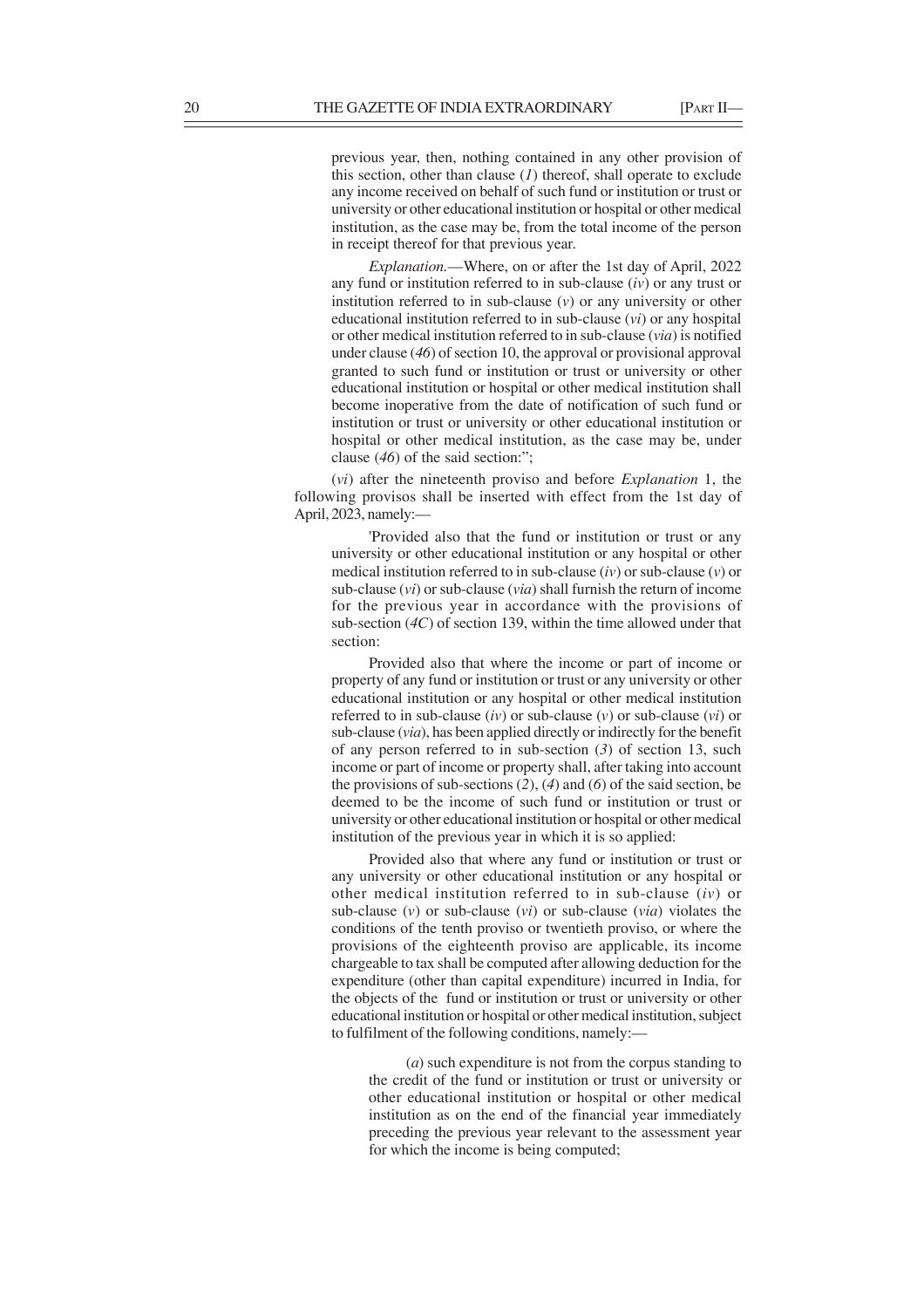(*b*) such expenditure is not from any loan or borrowing;

(*c*) claim of depreciation is not in respect of an asset, acquisition of which has been claimed as application of income in the same or any other previous year; and

(*d*) such expenditure is not in the form of any contribution or donation to any person.

*Explanation*.—For the purposes of determining the amount of expenditure under this proviso, the provisions of sub-clause (*ia*) of clause (*a*) of section 40 and sub-sections (*3*) and (*3A*) of section 40A shall, *mutatis mutandis*, apply as they apply in computing the income chargeable under the head "Profits and gains of business or profession":

Provided also that for the purposes of computing income chargeable to tax under the twenty-second proviso, no deduction in respect of any expenditure or allowance or set off of any loss shall be allowed to the assessee under any other provision of this Act:'.

(*vii*) after *Explanation* 2, the following shall be inserted, namely:—

"*Explanation* 3*.*—For the purposes of this clause, any sum payable by any fund or institution or trust or any university or other educational institution or any hospital or other medical institution referred to in sub-clause (*iv*) or sub-clause (*v*) or sub-clause (*vi*) or sub-clause (*via*) shall be considered as application of income during the previous year in which such sum is actually paid by it (irrespective of the previous year in which the liability to pay such sum was incurred by the fund or institution or trust or any university or other educational institution or any hospital or other medical institution according to the method of accounting regularly employed by it):

Provided that where during any previous year any sum has been claimed to have been applied by the fund or institution or trust or any university or other educational institution or any hospital or other medical institution, such sum shall not be allowed as application in any subsequent previous year;".

**5.** In section 11 of the Income-tax Act,—

#### Amendment of section 11.

(*a*) in sub-section (*1*), after *Explanation* 3, the following *Explanations* shall be inserted and shall be deemed to have been inserted with effect from the 1st day of April, 2021, namely:—

"*Explanation* 3A*.*—For the purposes of this sub-section, where the property held under a trust or institution includes any temple, mosque, gurdwara, church or other place notified under clause (*b*) of sub-section (*2*) of section 80G, any sum received by such trust or institution as voluntary contribution for the purpose of renovation or repair of such temple, mosque, gurdwara, church or other place, may, at its option, be treated by such trust or institution as forming part of the corpus of the trust or the institution, subject to the condition that the trust or the institution,—

(*a*) applies such corpus only for the purpose for which the voluntary contribution was made;

(*b*) does not apply such corpus for making contribution or donation to any person;

(*c*) maintains such corpus as separately identifiable; and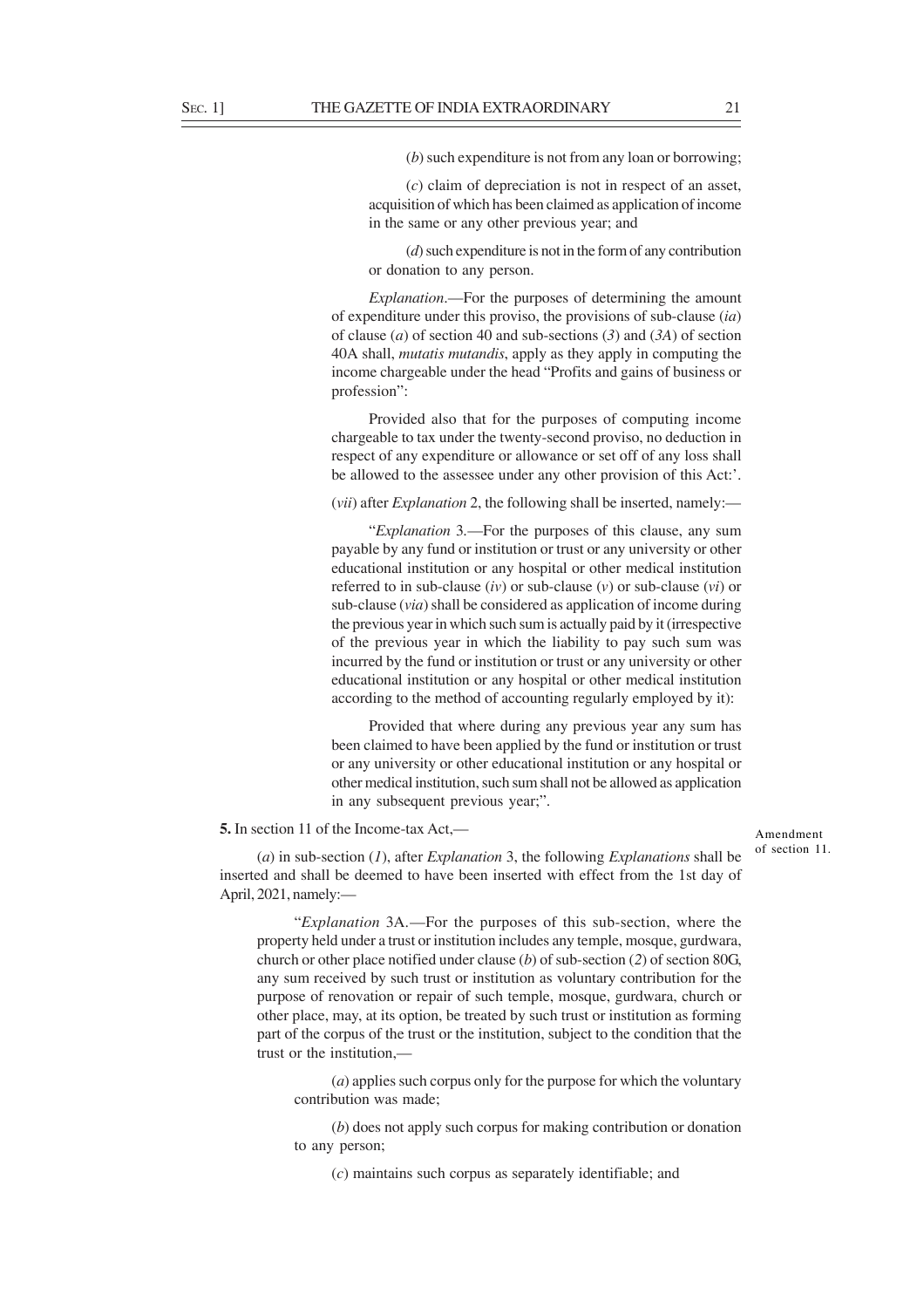(*d*) invests or deposits such corpus in the forms and modes specified under sub-section (*5*) of section 11.

*Explanation* 3B*.*—For the purposes of *Explanation* 3A, where any trust or institution has treated any sum received by it as forming part of the corpus, and subsequently any of the conditions specified in clause (*a*) or clause (*b*) or clause (*c*) or clause (*d*) of the said *Explanation* is violated, such sum shall be deemed to be the income of such trust or institution of the previous year during which the violation takes place.";

(*b*) in sub-section (*3*), with effect from the 1st day of April, 2023,—

 $(a)$  in clause  $(c)$ , the words "or in the year immediately following the expiry thereof" shall be omitted;

(*b*) for the long line, the following long line shall be substituted, namely:—

"shall be deemed to be the income of such person of the previous year,—

(*i*) in which it is so applied or ceases to be so accumulated or set apart under clause (*a*); or

(*ii*) in which it ceases to remain so invested or deposited under clause (*b*); or

(*iii*) being the last previous year of the period, for which the income is accumulated or set apart but not utilised for the purpose for which it is so accumulated or set apart under clause (*c*); or

(*iv*) in which it is credited or paid to any fund or institution or trust or any university or other educational institution or any hospital or other medical institution under clause (*d*).";

(*c*) after sub-section (*7*), the following shall be inserted, namely:—

"*Explanation.*—For the purposes of this section, any sum payable by any trust or institution shall be considered as application of income in the previous year in which such sum is actually paid by it (irrespective of the previous year in which the liability to pay such sum was incurred by the trust or institution according to the method of accounting regularly employed by it):

Provided that where during any previous year, any sum has been claimed to have been applied by the trust or institution, such sum shall not be allowed as application in any subsequent previous year.".

**6.** In section 12A of the Income-tax Act, in sub-section (*1*), for clause (*b*), the following clause shall be substituted with effect from the 1st day of April, 2023, namely:—

"(*b*) where the total income of the trust or institution as computed under this Act without giving effect to the provisions of sections 11 and 12 exceeds the maximum amount which is not chargeable to income-tax in any previous year,—

(*i*) the books of account and other documents have been kept and maintained in such form and manner and at such place, as may be prescribed; and

(*ii*) the accounts of the trust or institution for that year have been audited by an accountant defined in the *Explanation* below sub-section (*2*) of section 288 before the specified date referred to in section 44AB and the person in receipt of the income furnishes by that date the report of such audit in the prescribed form duly signed and verified by such accountant and setting forth such particulars, as may be prescribed; ".

Amendment of section 12A.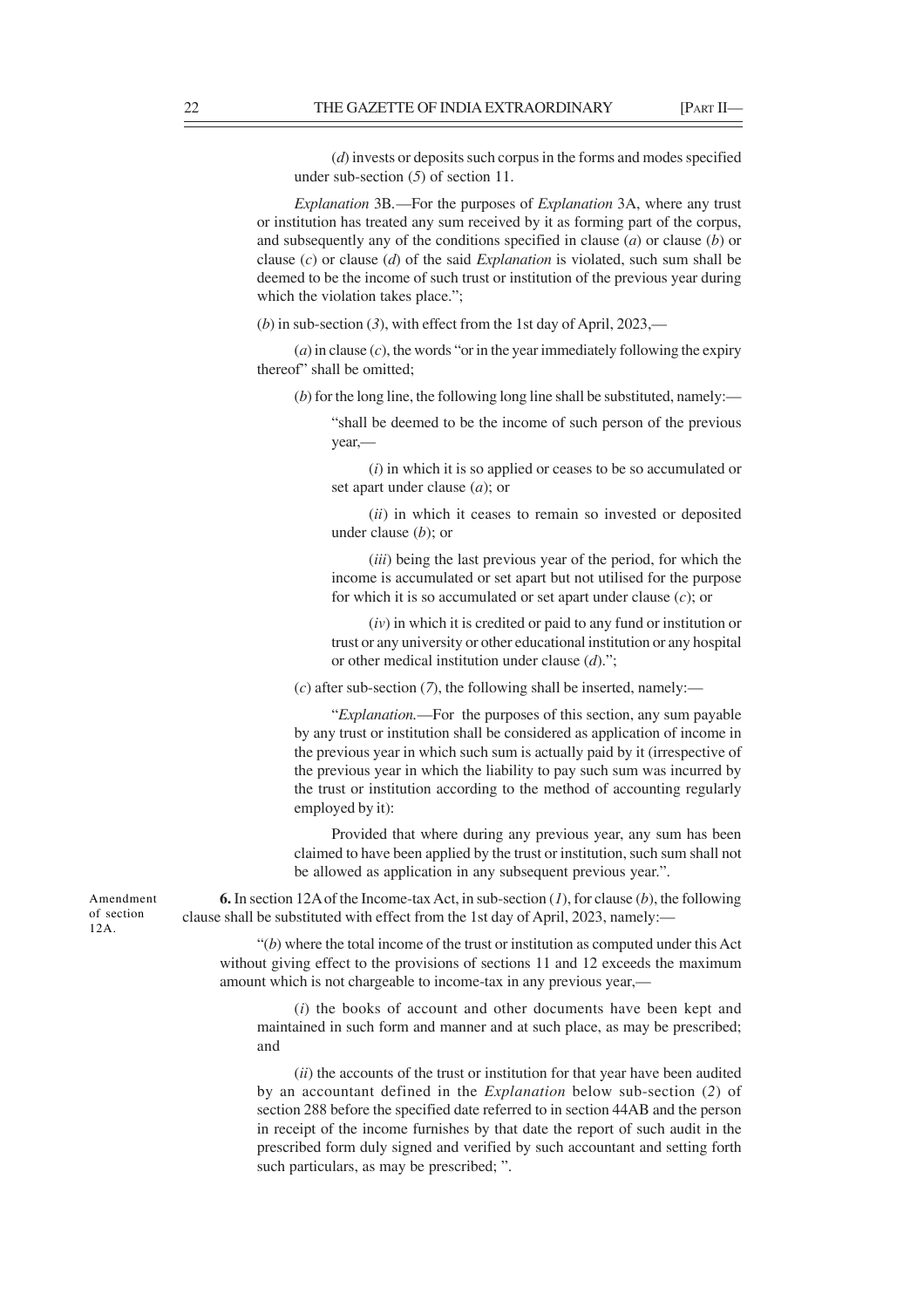**7.** In section 12AB of the Income-tax Act, for sub-sections (*4*) and (*5*), the following sub-sections shall be substituted, namely:—

Amendment of section  $12AB$ 

'(*4*) Where registration or provisional registration of a trust or an institution has been granted under clause (*a*) or clause (*b*) or clause (*c*) of sub-section (*1*) or clause (*b*) of sub-section (*1*) of section 12AA, as the case may be, and subsequently,—

(*a*) the Principal Commissioner or Commissioner has noticed occurrence of one or more specified violations during any previous year; or

(*b*) the Principal Commissioner or Commissioner has received a reference from the Assessing Officer under the second proviso to sub-section (*3*) of section 143 for any previous year; or

(*c*) such case has been selected in accordance with the risk management strategy, formulated by the Board from time to time, for any previous year,

the Principal Commissioner or Commissioner shall,—

(*i*) call for such documents or information from the trust or institution, or make such inquiry as he thinks necessary in order to satisfy himself about the occurrence or otherwise of any specified violation;

(*ii*) pass an order in writing, cancelling the registration of such trust or institution, after affording a reasonable opportunity of being heard, for such previous year and all subsequent previous years, if he is satisfied that one or more specified violations have taken place;

(*iii*) pass an order in writing, refusing to cancel the registration of such trust or institution, if he is not satisfied about the occurrence of one or more specified violations:

(*iv*) forward a copy of the order under clause (*ii*) or clause (*iii*), as the case may be, to the Assessing Officer and such trust or institution.

*Explanation*.—For the purposes of this sub-section, the following shall mean "specified violation",—

(*a*) where any income derived from property held under trust, wholly or in part for charitable or religious purposes, has been applied, other than for the objects of the trust or institution; or

(*b*) the trust or institution has income from profits and gains of business which is not incidental to the attainment of its objectives or separate books of account are not maintained by such trust or institution in respect of the business which is incidental to the attainment of its objectives; or

(*c*) the trust or institution has applied any part of its income from the property held under a trust for private religious purposes, which does not enure for the benefit of the public; or

(*d*) the trust or institution established for charitable purpose created or established after the commencement of this Act, has applied any part of its income for the benefit of any particular religious community or caste; or

(*e*) any activity being carried out by the trust or institution,—

(*i*) is not genuine; or

(*ii*) is not being carried out in accordance with all or any of the conditions subject to which it was registered; or

(*f*) the trust or institution has not complied with the requirement of any other law, as referred to in item (*B*) of sub-clause (*i*) of clause (*b*) of sub-section (*1*), and the order,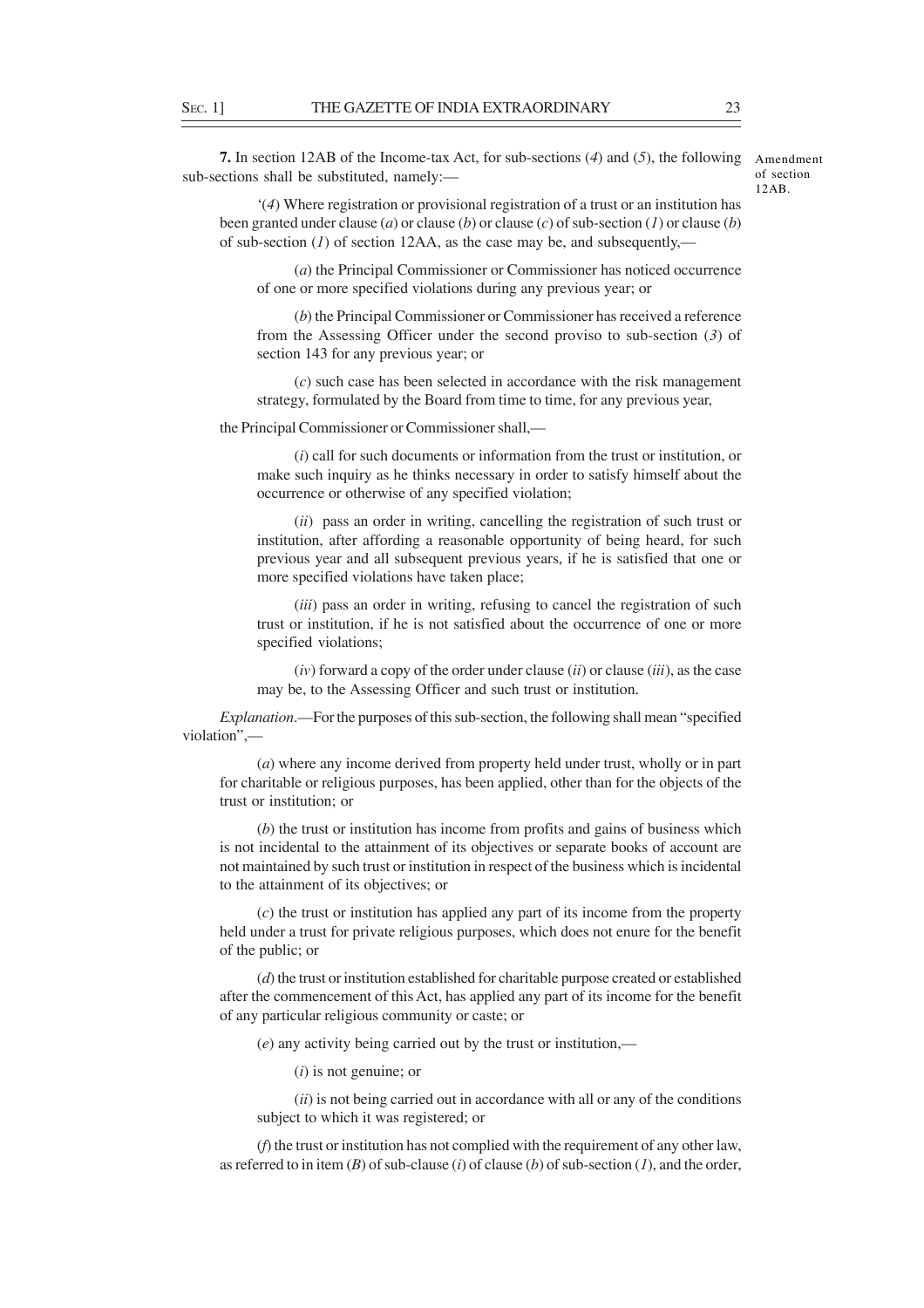direction or decree, by whatever name called, holding that such non-compliance has occurred, has either not been disputed or has attained finality.

 (*5*) The order under clause (*ii*) or clause (*iii*) of sub-section (*4*), as the case may be, shall be passed before the expiry of a period of six months, calculated from the end of the quarter in which the first notice is issued by the Principal Commissioner or Commissioner, on or after the 1st day of April, 2022, calling for any document or information, or for making any inquiry, under clause (*i*) of sub-section (*4*).'.

**8.** In section 13 of the Income-tax Act, with effect from the 1st day of April, 2023,—

 $(a)$  in sub-section  $(I)$ ,—

 $(i)$  in clause  $(c)$ , in the long line, for the word, brackets and figure "sub-section (*3*)", the words, brackets and figures "sub-section (*3*), such part of income as referred to in sub-clauses (*i*) and (*ii*)" shall be substituted;

 $(ii)$  in clause  $(d)$ , in the long line, for the word and figures "November, 1983", the words, figures and brackets "November, 1983, to the extent of such deposits or investments referred to in sub-clauses (*i*), (*ii*) and (*iii*)" shall be substituted;

(*b*) after sub-section (*9*) and before *Explanation* 1, the following sub-sections shall be inserted, namely:—

'(*10*) Where the provisions of sub-section (*8*) are applicable to any trust or institution or it violates the conditions specified under clause (*b*) or clause (*ba*) of sub-section (*1*) of section 12A, its income chargeable to tax shall be computed after allowing deduction for the expenditure (other than capital expenditure) incurred in India, for the objects of the trust or institution, subject to fulfilment of the following conditions, namely:—

(*a*) such expenditure is not from the corpus standing to the credit of the trust or institution as on the end of the financial year immediately preceding the previous year relevant to the assessment year for which income is being computed;

(*b*) such expenditure is not from any loan or borrowing;

(*c*) claim of depreciation is not in respect of an asset, acquisition of which has been claimed as application of income, in the same or any other previous year; and

(*d*) such expenditure is not in the form of any contribution or donation to any person.

*Explanation.—*For the purposes of determining the amount of expenditure under this sub-section, the provisions of sub-clause (*ia*) of clause (*a*) of section 40 and sub-sections (*3*) and (*3A*) of section 40A, shall, *mutatis mutandis*, apply as they apply in computing the income chargeable under the head "Profits and gains of business or profession".

(*11*) For the purposes of computing income chargeable to tax under sub-section (*10*), no deduction in respect of any expenditure or allowance or set off of any loss shall be allowed to the assessee under any other provision of this Act.'.

**9.** In section 14A of the Income-tax Act,—

(*a*) in sub-section (*1*), for the words "For the purposes of", the words "Notwithstanding anything to the contrary contained in this Act, for the purposes of" shall be substituted;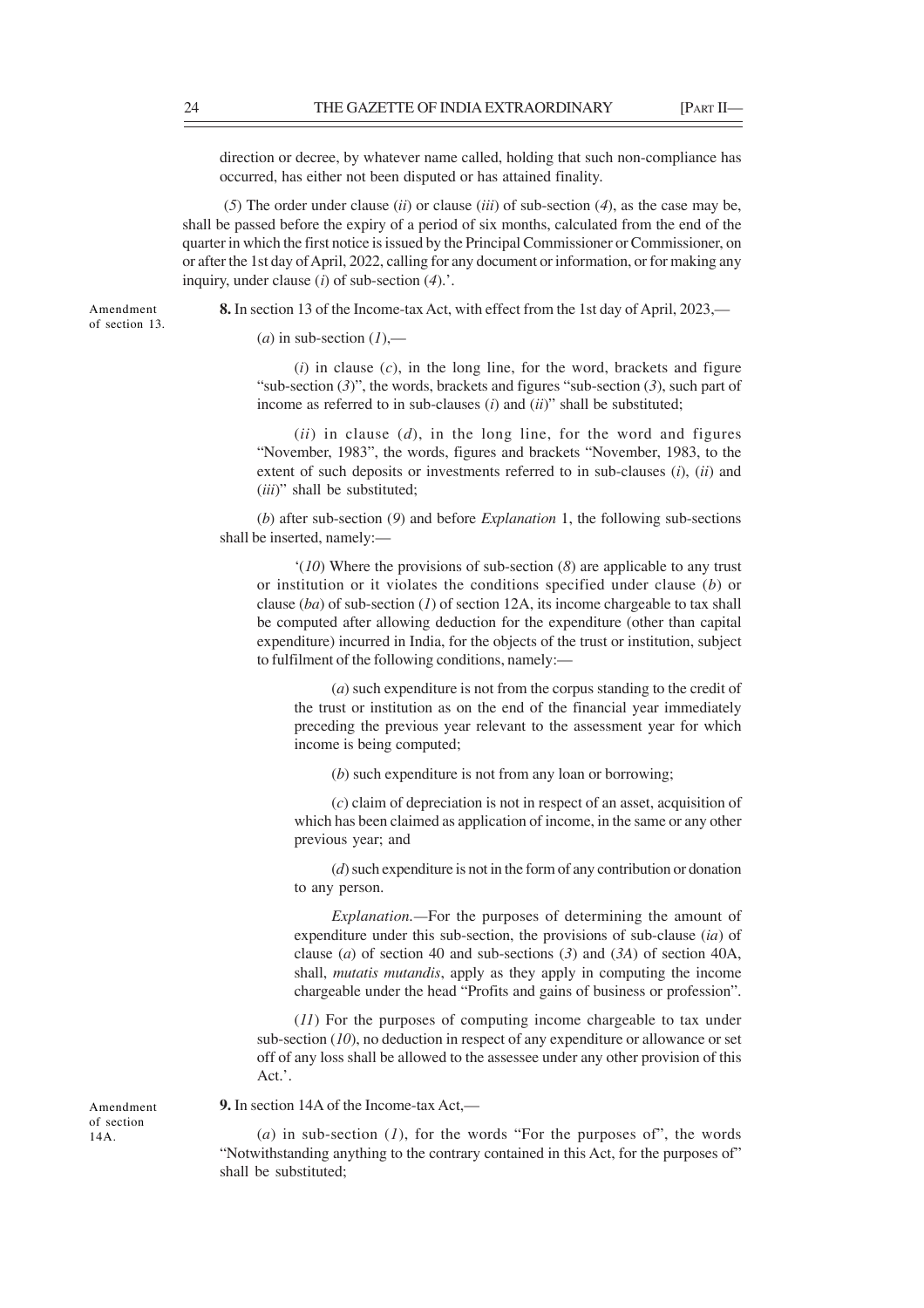(*b*) after the proviso, the following *Explanation* shall be inserted, namely:—

"*Explanation.—*For the removal of doubts, it is hereby clarified that notwithstanding anything to the contrary contained in this Act, the provisions of this section shall apply and shall be deemed to have always applied in a case where the income, not forming part of the total income under this Act, has not accrued or arisen or has not been received during the previous year relevant to an assessment year and the expenditure has been incurred during the said previous year in relation to such income not forming part of the total income.".

**10.** In section 17 of the Income-tax Act, in clause (*2*), in the first proviso, in clause (*ii*), Amendment after sub-clause (*b*), the following sub-clause shall be inserted and shall be deemed to have of section 17. been inserted with effect from the 1st day of April, 2020, namely:—

"(*c*) in respect of any illness relating to COVID-19 subject to such conditions as the Central Government may, by notification in the Official Gazette, specify in this behalf:".

**11.** In section 35 of the Income-tax Act, in sub-section (*1A*), for the words, brackets, figures and letter "the research association, university, college or other institution referred to in clause (*ii*) or clause (*iii*) or the company referred to in clause (*iia*) of sub-section (*1*) shall not be entitled to deduction under the respective clauses of the said sub-section", the words, brackets, figures and letter "the deduction in respect of any sum paid to the research association, university, college or other institution referred to in clause (*ii*) or clause (*iii*), or the company referred to in clause (*iia*) of sub-section (*1*), shall not be allowed" shall be substituted and shall be deemed to have been substituted with effect from the 1st day of April, 2021. Amendment of section 35.

**12.** In section 37 of the Income-tax Act, in sub-section (*1*), after *Explanation* 2, the Amendment following *Explanation* shall be inserted, namely:—

'*Explanation* 3.—For the removal of doubts, it is hereby clarified that the expression "expenditure incurred by an assessee for any purpose which is an offence or which is prohibited by law" under *Explanation* 1, shall include and shall be deemed to have always included the expenditure incurred by an assessee,—

(*i*) for any purpose which is an offence under, or which is prohibited by, any law for the time being in force, in India or outside India; or

(*ii*) to provide any benefit or perquisite, in whatever form, to a person, whether or not carrying on a business or exercising a profession, and acceptance of such benefit or perquisite by such person is in violation of any law or rule or regulation or guideline, as the case may be, for the time being in force, governing the conduct of such person; or

(*iii*) to compound an offence under any law for the time being in force, in India or outside India.'.

**13.** In section 40 of the Income-tax Act, in clause (*a*), in sub-clause (*ii*), after *Explanation* 2, the following *Explanation* shall be inserted and shall be deemed to have been inserted with effect from the 1st day of April, 2005, namely:— Amendment of section 40.

'*Explanation* 3*.—*For the removal of doubts, it is hereby clarified that for the purposes of this sub-clause, the term "tax" shall include and shall be deemed to have always included any surcharge or cess, by whatever name called, on such tax.'.

**14.** In section 43B of the Income-tax Act, with effect from the 1st day of April, 2023,—

Amendment of section 43B.

(*i*) in *Explanation* 3C, after the words "loan or borrowing", the words "or debenture or any other instrument by which the liability to pay is deferred to a future date" shall be inserted;

of section 37.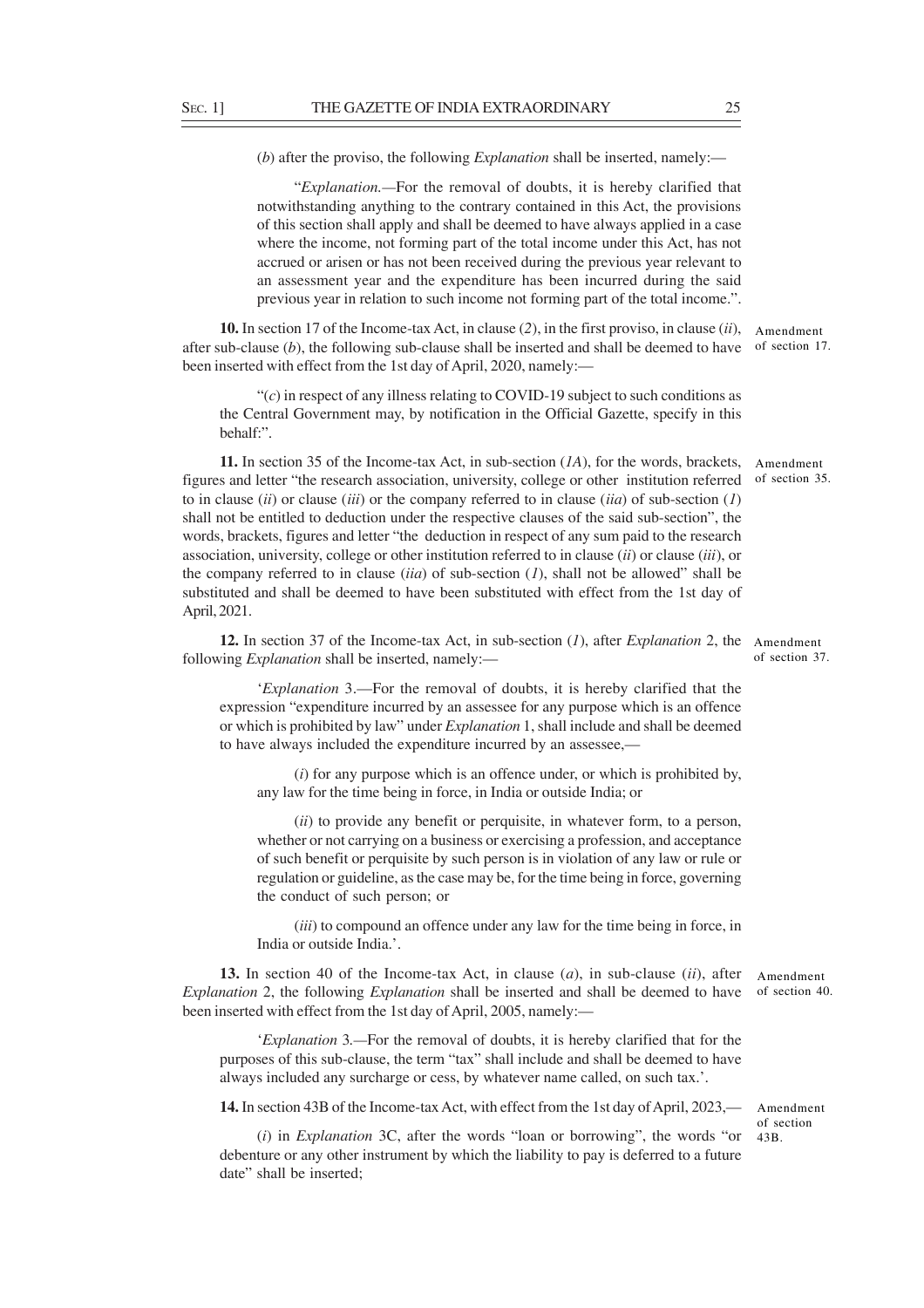(*ii*) in *Explanation* 3CA, after the words "loan or borrowing", the words "or debenture or any other instrument by which the liability to pay is deferred to a future date" shall be inserted;

(*iii*) in *Explanation* 3D, after the words "loan or advance", the words "or debenture or any other instrument by which the liability to pay is deferred to a future date" shall be inserted.

**15.** In section 50 of the Income-tax Act, after the proviso, the following *Explanation* shall be inserted and shall be deemed to have been inserted with effect from the 1st day of April, 2021, namely:—

"*Explanation.*—For the purposes of this section, reduction of the amount of goodwill of a business or profession, from the block of asset in accordance with sub-item (*B*) of item (*ii*) of sub-clause (*c*) of clause (*6*) of section 43 shall be deemed to be transfer.".

**16.** In section 56 of the Income-tax Act, in sub-section (*2*),—

(*a*) in clause (*viib*), in the *Explanation*, in clause (*aa*), after the words and figures "Securities and Exchange Board of India Act, 1992", the words and figures "or regulated under the International Financial Services Centres Authority Act, 2019" shall be inserted with effect from the 1st day of April, 2023;

(*b*) in clause  $(x)$ ,—

(*i*) in the proviso occurring after item (*B*) in sub-clause (*c*), after clause (*XI*) and before the *Explanation*, the following clauses shall be inserted and shall be deemed to have been inserted with effect from the 1st day of April, 2020, namely:—

'(*XII*) by an individual, from any person, in respect of any expenditure actually incurred by him on his medical treatment or treatment of any member of his family, for any illness related to COVID-19 subject to such conditions, as the Central Government may, by notification in the Official Gazette, specify in this behalf;

(*XIII*) by a member of the family of a deceased person,—

(*A*) from the employer of the deceased person; or

(*B*) from any other person or persons to the extent that such sum or aggregate of such sums does not exceed ten lakh rupees,

where the cause of death of such person is illness related to COVID-19 and the payment is—

(*i*) received within twelve months from the date of death of such person; and

(*ii*) subject to such other conditions, as the Central Government may, by notification in the Official Gazette, specify in this behalf.

*Explanation.—*For the purposes of clauses (*XII*) and (*XIII*) of this proviso, "family", in relation to an individual, shall have the same meaning as assigned to it in *Explanation* 1 to clause (*5*) of section 10.';

(ii) in sub-clause (c), after the proviso occurring after item (B) and before the *Explanation,* the following proviso shall be inserted with effect from the 1st day of April, 2023, namely:—

"Provided further that clauses (*VI*) and (*VII*) of the first proviso shall not apply where any sum of money or any property has been received by any person referred to in sub-section (*3*) of section 13.";

(*iii*) for the *Explanation*, the following *Explanation* shall be substituted with effect from the 1st day of April, 2023, namely:—

*'Explanation.—*For the purposes of this clause,—

(*a*) the expressions "assessable", "fair market value", "jewellery", "relative" and "stamp duty value" shall have the same meanings as respectively assigned to them in the *Explanation* to clause (*vii*); and

Amendment of section 50.

Amendment of section 56.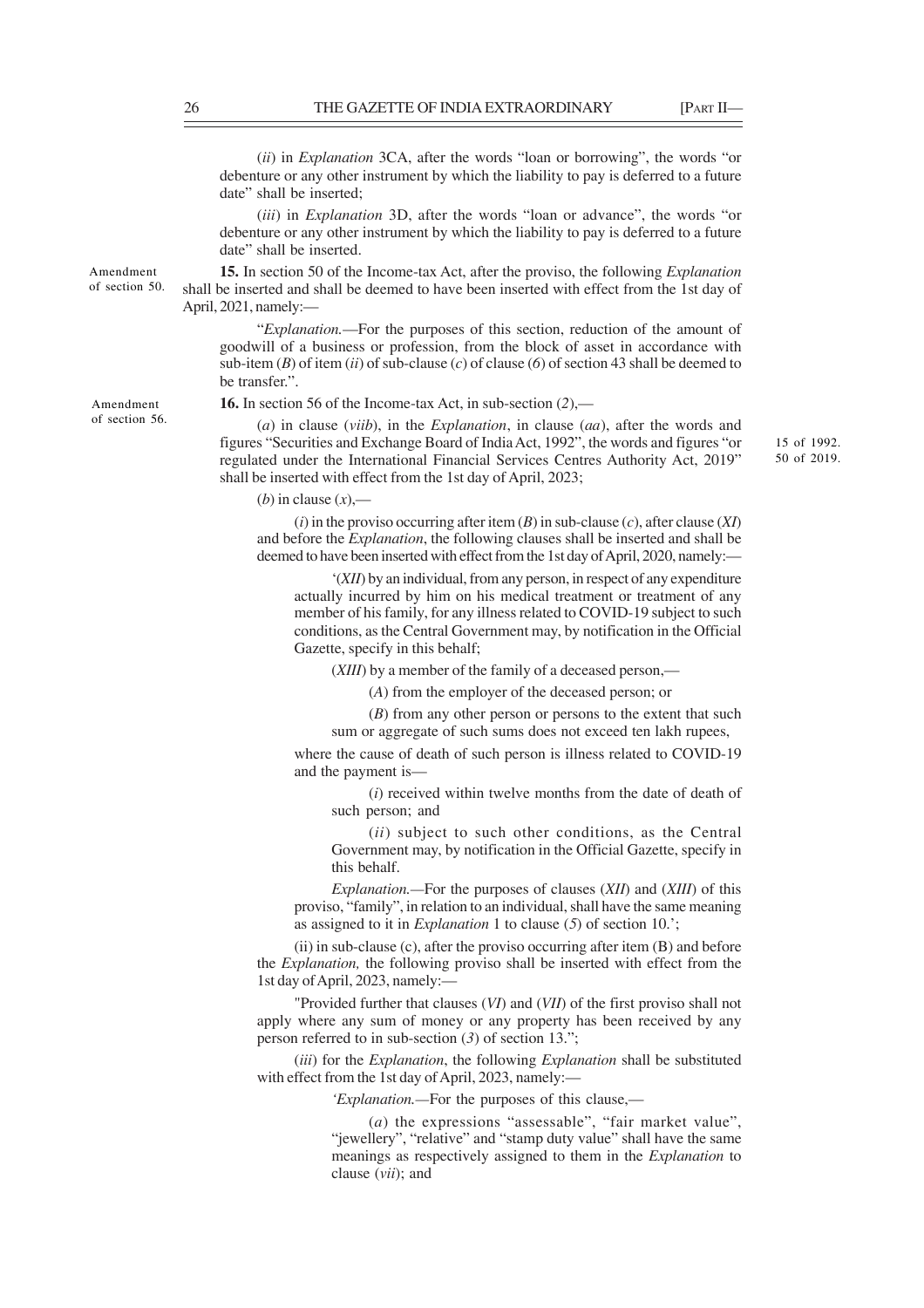(*b*) the expression "property" shall have the same meaning as assigned to it in clause (*d*) of the *Explanation* to clause (*vii*) and shall include virtual digital asset.'.

**17.** In section 68 of the Income-tax Act, with effect from the 1st day of April, 2023,— Amendment

(*i*) in the first proviso, for the words "Provided that", the following shall be substituted, namely:—

"Provided that where the sum so credited consists of loan or borrowing or any such amount, by whatever name called, any explanation offered by such assessee shall be deemed to be not satisfactory, unless,—

(*a*) the person in whose name such credit is recorded in the books of such assessee also offers an explanation about the nature and source of such sum so credited; and

(*b*) such explanation in the opinion of the Assessing Officer aforesaid has been found to be satisfactory:

Provided further that";

(*ii*) in the second proviso,—

(*a*) for the words "Provided further", the words "Provided also" shall be substituted;

(*b*) for the words "first proviso", the words "first proviso or second proviso" shall be substituted.

### **18.** In section 79 of the Income-tax Act,—

(*i*) in sub-section (*2*), after clause (*e*), the following clause shall be inserted, namely:—

"(*f*) to an erstwhile public sector company subject to the condition that the ultimate holding company of such company, immediately after the completion of strategic disinvestment, continues to hold, directly or through its subsidiary or subsidiaries, at least fifty-one per cent. of the voting power of such company in aggregate.";

(*ii*) after sub-section (*2*), the following sub-section shall be inserted, namely:—

"(*3*) Notwithstanding anything contained in sub-section (*2*), if the condition specified in clause (*f*) of the said sub-section is not complied with in any previous year after the completion of strategic disinvestment, the provisions of sub-section (*1*) shall apply for such previous year and subsequent previous years.";

(*iii*) in the *Explanation*, after clause (*i*), the following clauses shall be inserted, namely:—

'(*ia*)"erstwhile public sector company" shall have the same meaning as assigned to it in clause (*ii*) of the *Explanation* to clause (*d*) of sub-section (*1*) of section 72A;

(*ib*) "strategic disinvestment" shall have the same meaning as assigned to it in clause (*iii*) of the *Explanation* to clause (*d*) of sub-section (*1*) of section 72A;'.

of section 68.

Amendment of section 79.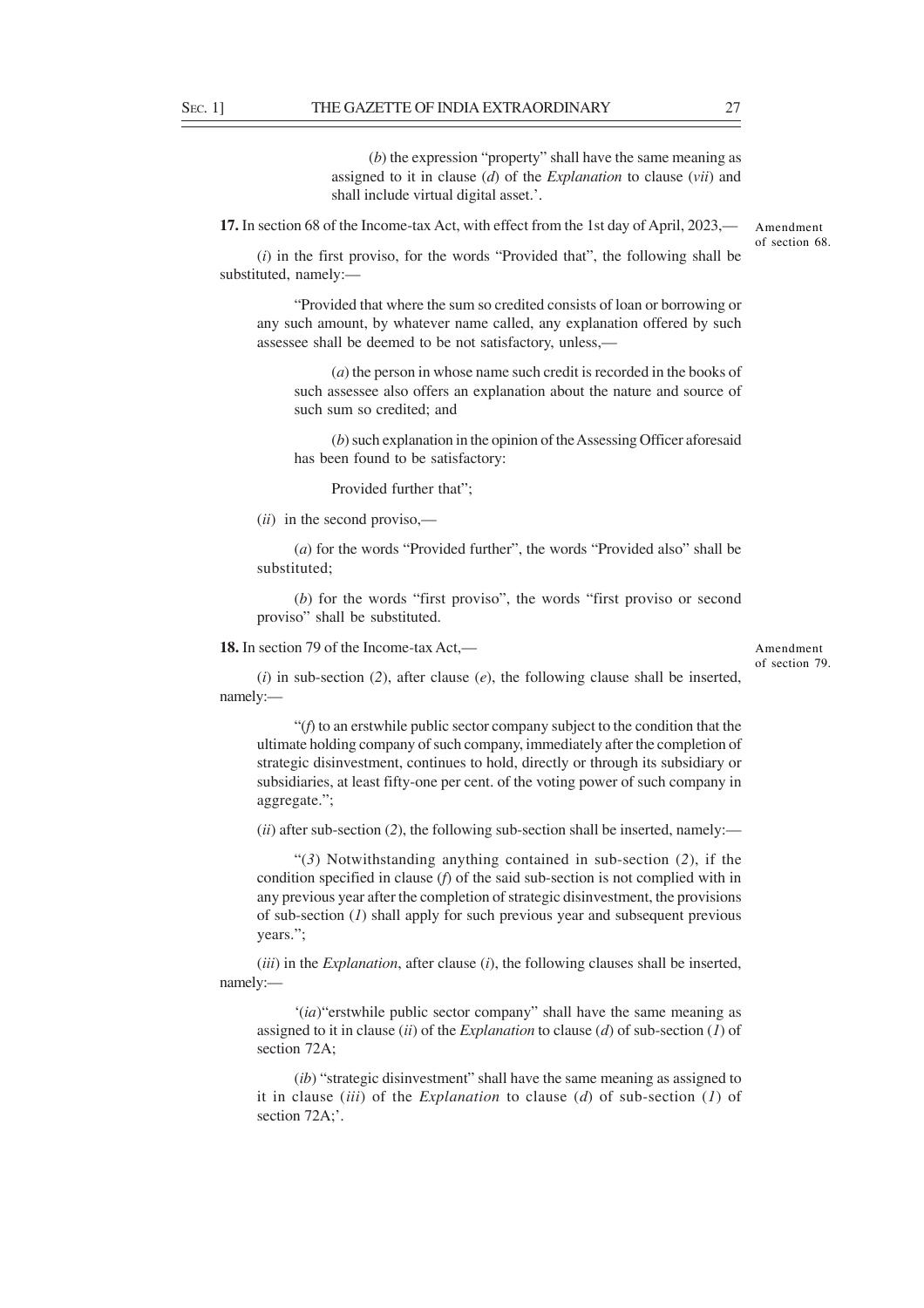No set off of losses consequent to search, requisition and survey. Insertion of new section 79A.

**19.** After section 79 of the Income tax Act, the following section shall be inserted, namely:—

'79A. Notwithstanding anything contained in this Act, where consequent to a search under section 132 or a requisition under section 132A or a survey under section 133A other than under sub-section (*2A*) of that section, the total income of any previous year of an assessee includes any undisclosed income, no set off, against such undisclosed income, of any loss, whether brought forward or otherwise, or unabsorbed depreciation under sub-section (*2*) of section 32, shall be allowed to the assessee under any provision of this Act in computing his total income for such previous year.

*Explanation*.—For the purposes of this section, the expression "undisclosed income" means,—

(*i*) any income of the previous year represented, either wholly or partly, by any money, bullion, jewellery or other valuable article or thing or any entry in the books of account or other documents or transactions found in the course of a search under section 132 or a requisition under section 132A or a survey under section 133A other than under sub-section (*2A*) of that section, which has,—

(*A*) not been recorded on or before the date of search or requisition or survey, as the case may be, in the books of account or other documents maintained in the normal course relating to such previous year; or

(*B*) not been disclosed to the Principal Chief Commissioner or Chief Commissioner or Principal Commissioner or Commissioner before the date of search or requisition or survey, as the case may be; or

(*ii*) any income of the previous year represented, either wholly or partly, by any entry in respect of an expense recorded in the books of account or other documents maintained in the normal course relating to the previous year which is found to be false and which would not have been found to be so, had the search not been initiated or the survey not been conducted or the requisition not been made.'.

**20.** In section 80CCD of the Income-tax Act, in sub-section (*2*), for the words "Central Government" wherever they occur, the words "Central Government or the State Government" shall be substituted and shall be deemed to have been substituted with effect from the 1st day of April, 2020.

**21.** In section 80DD of the Income-tax Act, with effect from the 1st day of April, 2023,—

(*I*) in sub-section (*2*), for clause (*a*), the following clause shall be substituted, namely:—

"(*a*) the scheme referred to in clause (*b*) of sub-section (*l*) provides for payment of annuity or lump sum amount for the benefit of a dependant, being a person with disability,—

(*i*) in the event of the death of the individual or the member of the Hindu undivided family in whose name subscription to the scheme has been made; or

(*ii*) on attaining the age of sixty years or more by such individual or the member of the Hindu undivided family, and the payment or deposit to such scheme has been discontinued;";

 $(H)$  after sub-section  $(3)$ , the following sub-section shall be inserted, namely:—

"(*3A*) The provisions of sub-section (*3*) shall not apply to the amount received by the dependant, being a person with disability, before his death, by way of annuity or lump sum by application of the condition referred to in sub-clause (*ii*) of clause (*a*) of sub-section (*2*).".

Amendment of section 80CCD.

Amendment of section 80DD.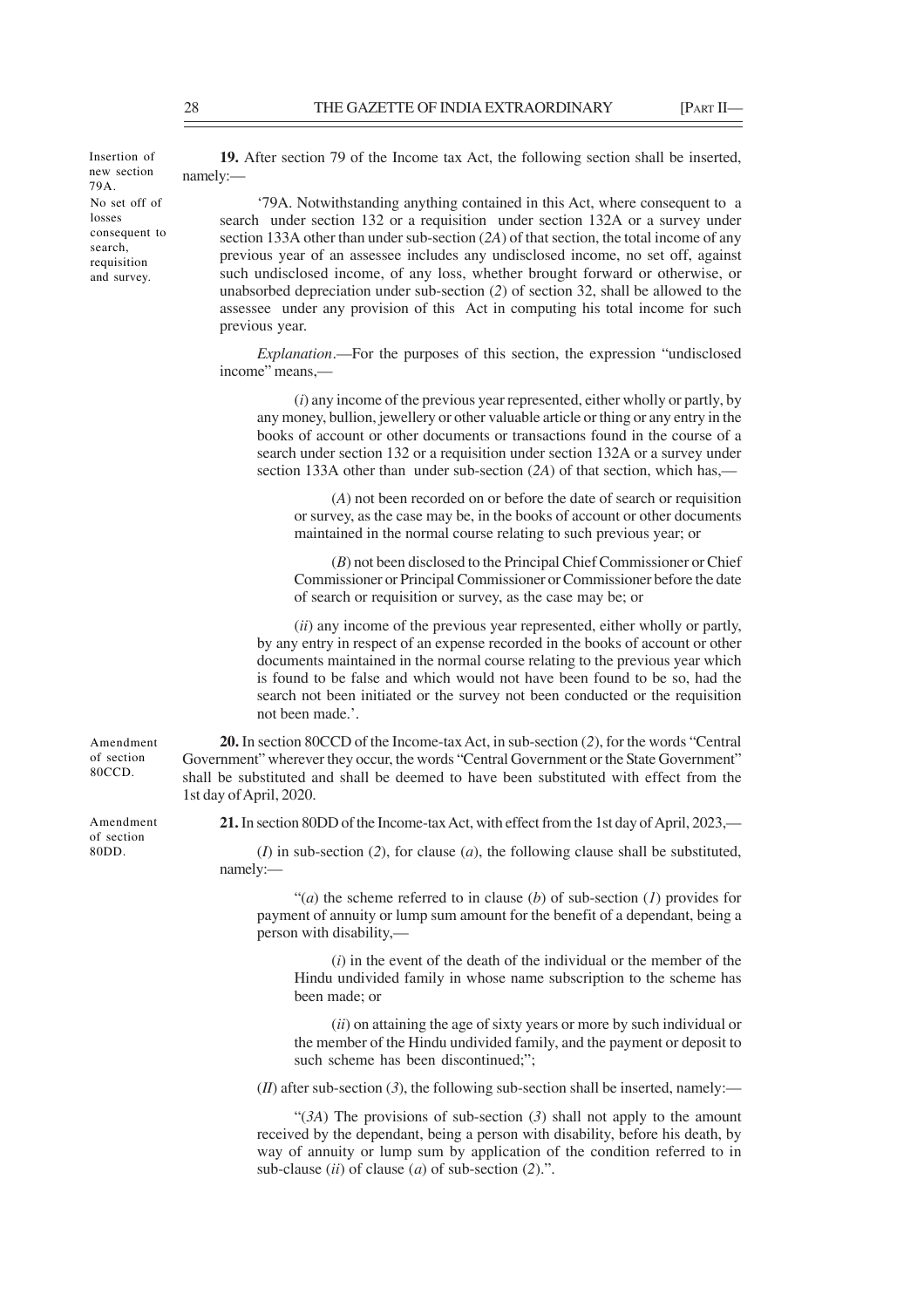**22.** In section 80-IAC of the Income-tax Act, in the *Explanation* below sub-section (*4*), in clause (*ii*), in sub-clause (*a*), for the figures "2022", the figures "2023" shall be substituted. Amendment of section 80-IAC.

**23.** In section 80LA of the Income-tax Act, in sub-section (*2*), in clause (*d*), with effect Amendment from the1st day of April, 2023, of section 80LA.

(*i*) after the words "being an aircraft", the words "or a ship" shall be inserted;

(*ii*) in the *Explanation*, for the words 'this clause, "aircraft" shall', the words 'this clause, "aircraft" and "ship" shall' shall be substituted.

**24.** In section 92CA of the Income-tax Act, in sub-section (*9*), in the proviso, for the Amendment figures "2022", the figures "2024" shall be substituted.

**25.** In section 94 of the Income-tax Act, with effect from the 1st day of April, 2023,— Amendment

(*i*) in sub-section (*8*), for the word "units" wherever it occurs, the words "securities or units" shall be substituted;

(*ii*) in the *Explanation*,—

(*a*) for clause (*aa*), the following clause shall be substituted, namely:—

'(*aa*) "record date" means such date as may be fixed by—

(*i*) a company;

(*ii*) a Mutual Fund or the Administrator of the specified undertaking or the specified company referred to in the *Explanation* to clause (*35*) of section 10; or

(*iii*) a business trust defined in clause (*13A*) of section 2; or

(*iv*) an Alternative Investment Fund defined in clause (*b*) of sub-regulation  $(I)$  of regulation 2 of the Securities and Exchange Board of India (Alternative Investment Funds) Regulations, 2012, made under the Securities and Exchange Board of India Act, 1992,

for the purposes of entitlement of the holder of the securities or units, as the case may be, to receive dividend, income, or additional securities or units without any consideration, as the case may be,';

(*b*) for clause (*d*), the following clause shall be substituted, namely:—

'(*d*) "unit" shall mean,—

 (*i*) a unit of a business trust defined in clause (*13A*) of section 2;

(*ii*) a unit defined in clause (*b*) of the *Explanation* to section 115AB; or

(*iii*) beneficial interest of an investor in an Alternative Investment Fund, defined in clause (*b*) of sub-regulation (*1*) of regulation 2 of the Securities and Exchange Board of India (Alternative Investment Funds) Regulations, 2012, made under the Securities and Exchange Board of India Act, 1992, and shall include shares or partnership interests.'.

**26.** In section 115BAB of the Income-tax Act, in sub-section (*2*), in clause (*a*), for the figures "2023", the figures "2024" shall be substituted.

Amendment of section 115BAB.

**27.** In section 115BBD of the Income-tax Act, after sub-section (*3*), the following sub-section shall be inserted with effect from the 1st day of April, 2023, namely:—

Amendment of section 115BBD.

15 of 1992.

15 of 1992.

of section  $92CA$ .

of section 94.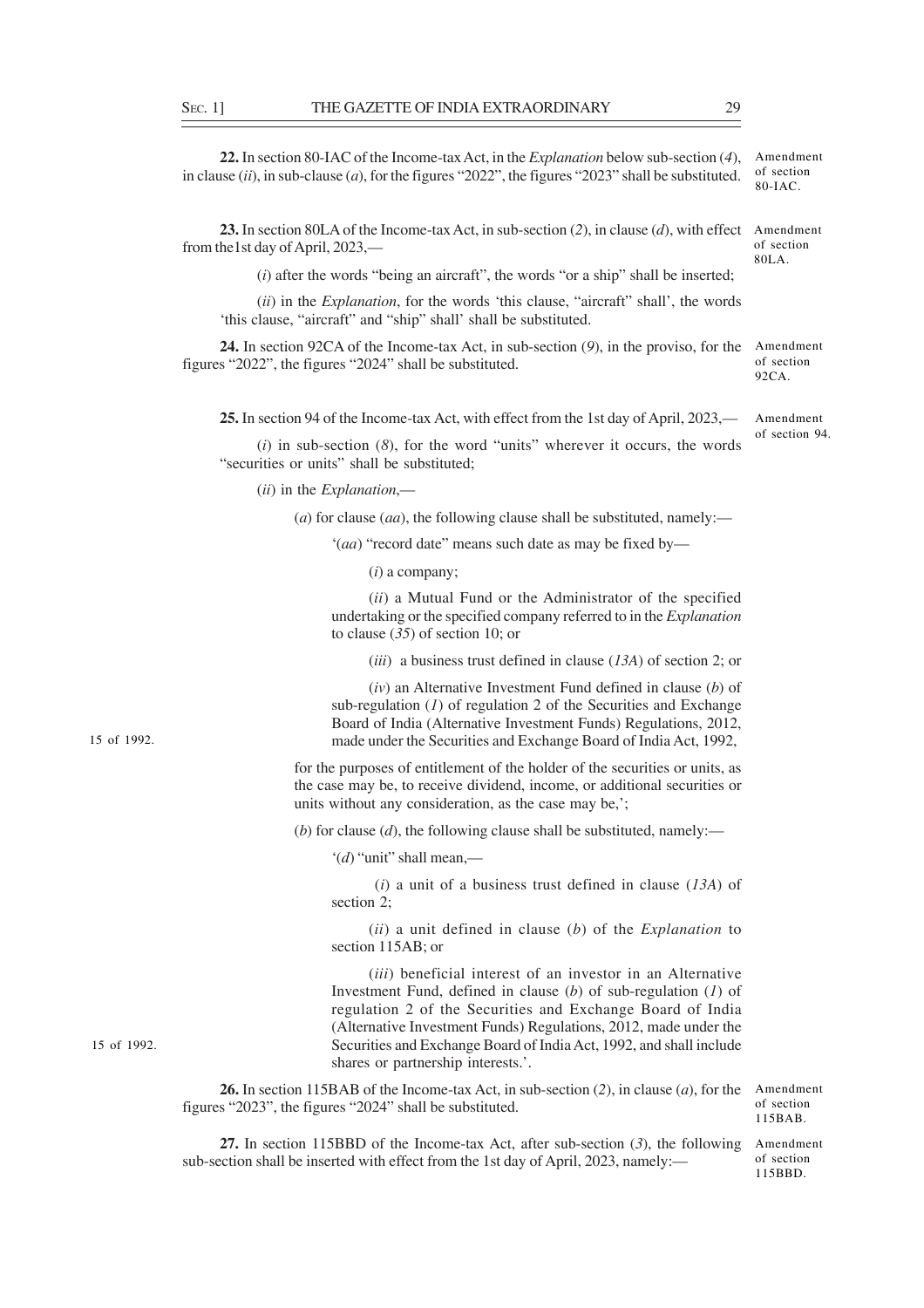"(*4*) The provisions of this section shall not apply to any assessment year beginning on or after the 1st day of April, 2023.".

**28.** After section 115BBG of the Income-tax Act, the following sections shall be inserted with effect from the 1st day of April, 2023, namely:—

'115BBH. (*1*) Where the total income of an assessee includes any income from the transfer of any virtual digital asset, notwithstanding anything contained in any other provision of this Act, the income-tax payable shall be the aggregate of,—

(*a*) the amount of income-tax calculated on the income from transfer of such virtual digital asset at the rate of thirty per cent.; and

(*b*) the amount of income-tax with which the assessee would have been chargeable, had the total income of the assessee been reduced by the income referred to in clause (*a*).

(*2*) Notwithstanding anything contained in any other provision of this Act,—

(*a*) no deduction in respect of any expenditure (other than cost of acquisition, if any) or allowance or set off of any loss shall be allowed to the assessee under any provision of this Act in computing the income referred to in clause (*a*) of sub-section (*1*); and

(*b*) no set off of loss from transfer of the virtual digital asset computed under clause (*a*) of sub-section (*1*) shall be allowed against income computed under any provision of this Act to the assessee and such loss shall not be allowed to be carried forward to succeeding assessment years.

(*3*) For the purposes of this section, the word "transfer" as defined in clause (*47*) of section 2, shall apply to any virtual digital asset, whether capital asset or not.

115BBI. (*1*) Where the total income of an assessee, being a person in receipt of income on behalf of any fund or institution referred to in sub-clause (*iv*) or any trust or institution referred to in sub-clause (*v*) or any university or other educational institution referred to in sub-clause (*vi*) or any hospital or other medical institution referred to in sub-clause (*via*), of clause (*23C*) of section 10 or any trust or institution referred to in section 11, includes any income by way of any specified income, notwithstanding anything contained in any other provision of this Act, the income-tax payable shall be the aggregate of,—

(*i*) the amount of income-tax calculated at the rate of thirty per cent. on the aggregate of such specified income; and

(*ii*) the amount of income-tax with which the assessee would have been chargeable had the total income of the assessee been reduced by the aggregate of specified income referred to in clause (*i*).

(*2*) Notwithstanding anything contained in this Act, no deduction in respect of any expenditure or allowance or set off of any loss shall be allowed to the assessee under any provision of this Act in computing the specified income referred to in clause (*i*) of sub-section (*1*).

*Explanation.*—For the purposes of this section, "specified income" means,—

(*a*) income accumulated or set apart in excess of fifteen per cent. of the income where such accumulation is not allowed under any specific provision of this Act; or

(*b*) deemed income referred to in *Explanation* 4 to the third proviso to clause (*23C*) of section 10, or sub-section (*1B*) or sub-section (*3*) of section 11; or

(*c*) any income, which is not exempt under clause (*23C*) of section 10 on account of violation of the provisions of clause (*b*) of the third proviso of

Tax on income from virtual digital asset.

Specified income of certain institutions.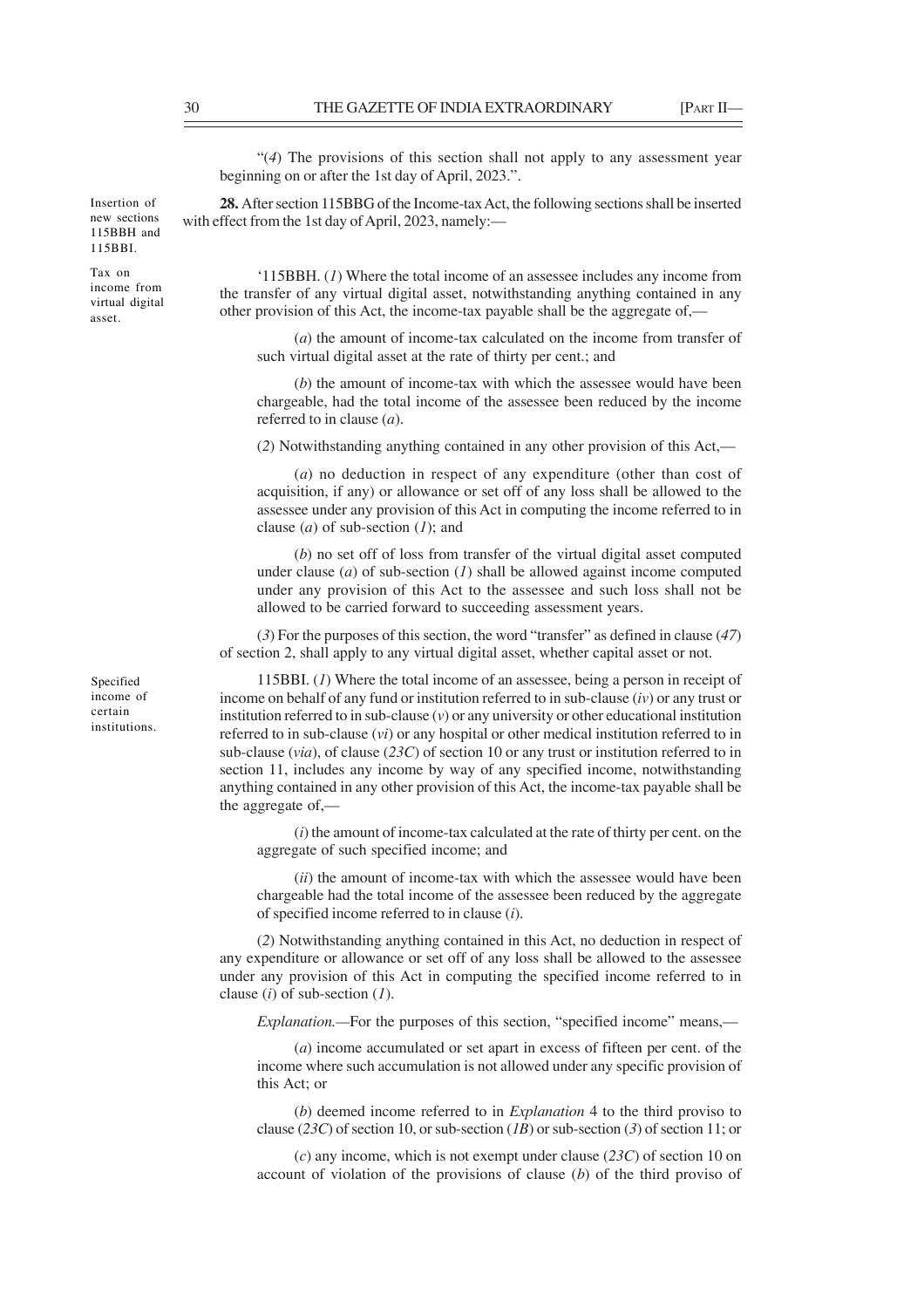clause (*23C*) of section 10, or not to be excluded from the total income under the provisions of clause (*d*) of sub-section (*1*) of section 13; or

(*d*) any income which is deemed to be income under the twenty-first proviso to clause (*23C*) of section 10 or which is not excluded from the total income under clause (*c*) of sub-section (*1*) of section 13; or

(*e*) any income which is not excluded from the total income under clause  $(c)$  of sub-section  $(1)$  of section 11.'.

**29.** In section 115JC of the Income-tax Act, for sub-section (*4*), the following Amendment sub-section shall be substituted with effect from the 1st day of April, 2023, namely:—

'(*4*) Notwithstanding anything contained in sub-section (*1*), where the person referred to therein, is a—

(*i*) unit located in an International Financial Services Centre and derives its income solely in convertible foreign exchange, the provisions of sub-section (*1*) shall have effect as if for the words "eighteen and one-half per cent.", the words "nine per cent." had been substituted;

(*ii*) co-operative society, the provisions of sub-section (*1*) shall have effect as if for the words "eighteen and one-half per cent.", the words "fifteen per cent." had been substituted.'.

**30.** In section 115JF of the Income-tax Act, in clause (*b*), for sub-clause (*i*), the following sub-clauses shall be substituted with effect from the 1st day of April, 2023, namely:—

Amendment of section 115JF.

of section 115JC.

'(*i*) in case of an assessee being a unit referred to in clause (*i*) of sub-section (*4*) of section 115JC, at the rate of nine per cent.;

(*ia*) in case of an assessee, being a co-operative society referred to in clause (*ii*) of sub-section (*4*) of section 115JC, at the rate of fifteen per cent.;'.

**31.** In section 115TD of the Income-tax Act, with effect from the 1st day of April, 2023,—

Amendment of section 115TD.

(*a*) for sub-sections (*1*), (*2*) and (*3*), the following shall be substituted, namely:-

"(*1*) Notwithstanding anything contained in this Act, where in any previous year, a specified person has—

(*a*) converted into any form which is not eligible for grant of registration under section 12AA or section 12AB, or approval under sub-clause (*iv*) or sub-clause (*v*) or sub-clause (*vi*) or sub-clause (*via*) of clause (*23C*) of section 10;

(*b*) merged with any entity other than an entity which is a trust or institution having objects similar to it and registered under section 12AA or section 12AB or approved under sub-clause (*iv*) or sub-clause (*v*) or sub-clause (*vi*) or sub-clause (*via*) of clause (*23C*) of section 10; or

(*c*) failed to transfer upon dissolution all its assets to any other specified person within a period of twelve months from the end of the month in which the dissolution takes place,

then, in addition to the income-tax chargeable in respect of the total income of such specified person, the accreted income of the specified person as on the specified date shall be charged to tax and such specified person shall be liable to pay additional income-tax (herein referred to as tax on accreted income) at the maximum marginal rate on the accreted income.

(*2*) The accreted income for the purposes of sub-section (*1*) means the amount by which the aggregate fair market value of the total assets of the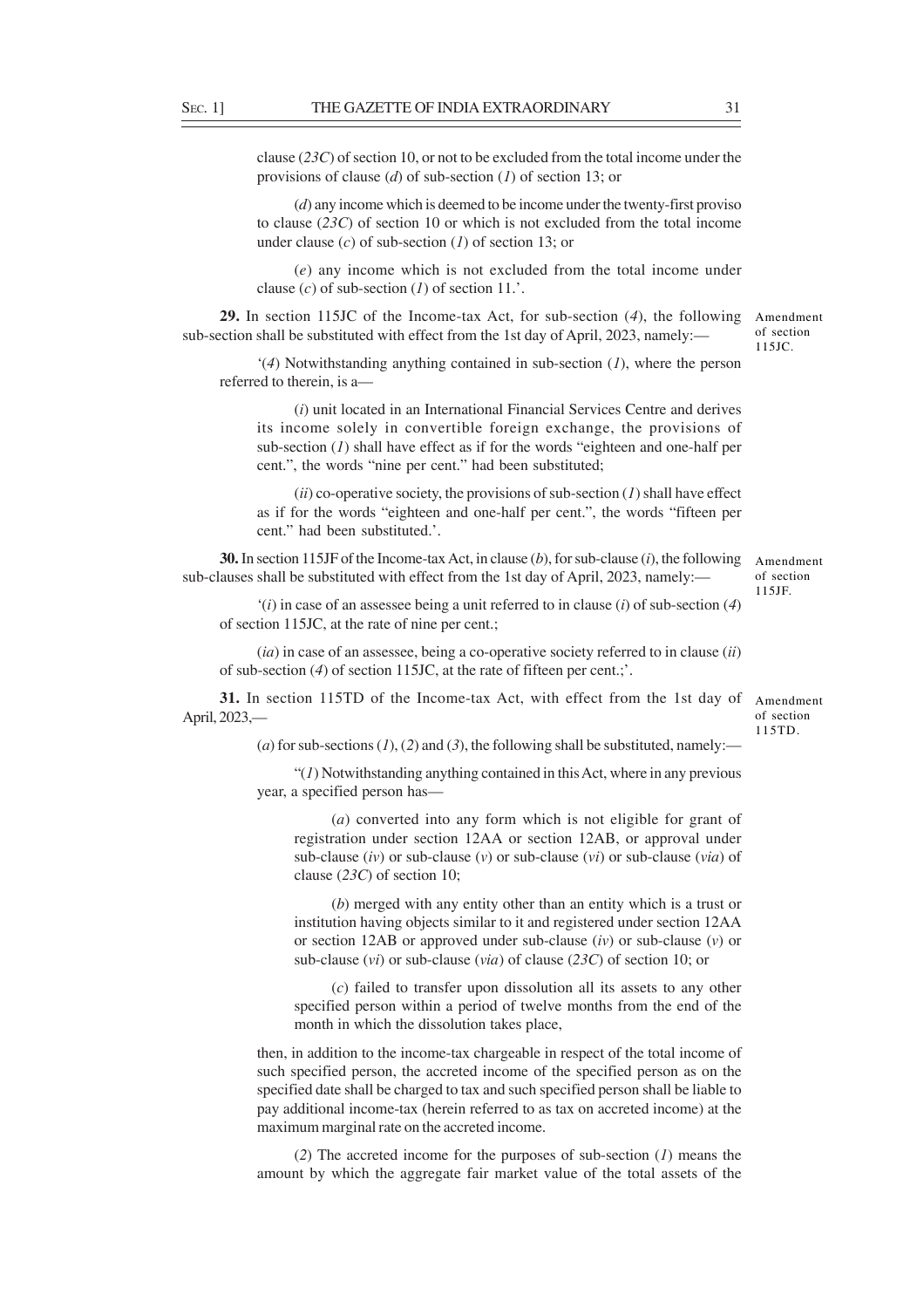specified person, as on the specified date, exceeds the total liability of such specified person, computed in accordance with the method of valuation, as may be prescribed:

Provided that so much of the accreted income as is attributable to the following asset and liability, if any, related to such asset, shall be ignored for the purposes of sub-section (*1*), namely:—

(*i*) any asset which is established to have been directly acquired by the specified person out of its income of the nature referred to in clause (*1*) of section 10;

(*ii*) any asset acquired by the specified person during the period beginning from the date of its creation or establishment and ending on the date from which the registration under section 12AA or section 12AB or approval under clause (*23C*) of section 10 became effective, if the specified person has not been allowed any benefit of sections 11 and 12 or sub-clause (*iv*) or sub-clause (*v*) or sub-clause (*vi*) or sub-clause (*via*) of clause (*23C*) of section 10 during the said period:

Provided further that where due to the provisions of the first proviso or the second proviso to sub-section (*2*) of section 12A or the eighth proviso to clause (*23C*) of section 10, the benefit of sections 11 and 12, or sub-clause (*iv*) or sub-clause (*v*) or sub-clause (*vi*) or sub-clause (*via*) of clause (*23C*) of section 10 have been allowed to the specified person in respect of any previous year or years beginning prior to the date from which the registration under section 12AA or section 12AB or approval under clause (*23C*) of section 10 is effective, then, for the purposes of clause (*ii*) of the first proviso, the registration or approval shall be deemed to have become effective from the first day of the earliest previous year:

Provided also that while computing the accreted income in respect of a case referred to in clause (*c*) of sub-section (*1*), assets and liabilities, if any, related to such asset, which have been transferred to any other specified person within the period specified in the said clause, shall be ignored.

(*3*) For the purposes of sub-section (*1*), a specified person shall be deemed to have been converted into any form not eligible for registration under section 12AA or section 12AB or approval under sub-clause (*iv*) or sub-clause (*v*) or sub-clause (*vi*) or sub-clause (*via*) of clause (*23C*) of section 10 in a previous year, if,—

(*i*) the registration or approval granted to it under section 12AA, or section 12AB, or sub-clause (*iv*) or sub-clause (*v*) or sub-clause (*vi*) or sub-clause (*via*) of clause (*23C*) of section 10, has been cancelled; or

(*ii*) it has adopted or undertaken modification of its objects which do not conform to the conditions of registration and it—

(*a*) has not applied for fresh registration under section 12AA, or section 12AB, or approval under sub-clause (*iv*) or sub-clause (*v*) or sub-clause (*vi*) or sub-clause (*via*) of clause (*23C*) of section 10 in the said previous year; or

(*b*) has filed application for fresh registration under section 12AA, or section 12AB, or approval under sub-clause (*iv*) or sub-clause (*v*) or sub-clause (*vi*) or sub-clause (*via*) of clause (*23C*) of section 10 but the said application has been rejected.";

(*b*) in sub-sections (*4*), (*5*), (*6*) and (*7*), for the words "trust or the institution" and the words "trust or institution" wherever they occur, the words "specified person" shall be substituted;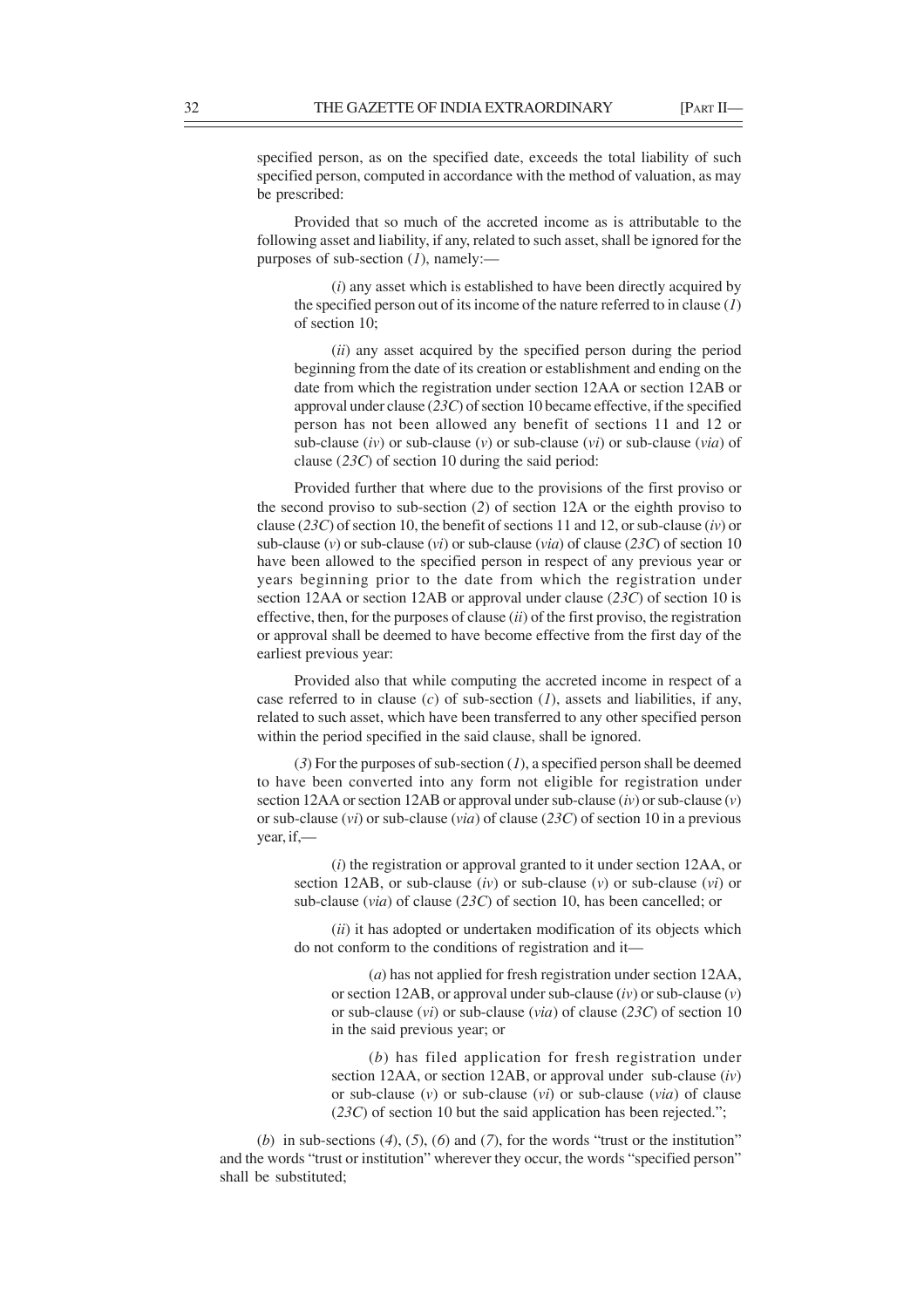(*c*) in the *Explanation*,—

(*I*) in clause (*i*), in sub-clause (*a*), for the word, figures and letters "section 12AB", the words, figures, letters and brackets "section 12AB, or approval under sub-clause (*iv*) or sub-clause (*v*) or sub-clause (*vi*) or sub-clause (*via*) of clause (*23C*) of section 10" shall be substituted;

 $(H)$  after clause  $(ii)$ , the following clause shall be inserted, namely:—

'(*iia*) "specified person" means—

(*a*) any fund or institution or trust or any university or other educational institution or any hospital or other medical institution referred to in sub-clause (*iv*) or sub-clause (*v*) or sub-clause (*vi*) or sub-clause (*via*) of clause (*23C*) of section 10; or

(*b*) a trust or institution registered under section 12AA or section 12AB;'.

**32.** In section 115TE of the Income-tax Act, with effect from the 1st day of April, 2023,—

Amendment of section 115TE.

(*a*) in the marginal heading, for the words "trust or institution", the words "specified person" shall be substituted;

(*b*) for the words "trust or the institution" at both the places where they occur, the words "specified person" shall be substituted;

(*c*) the following *Explanation* shall be inserted, namely:—

'*Explanation.—*For the purposes of this section, "specified person" shall have the same meaning as assigned to in clause (*iia*) of the *Explanation* to section 115TD.'.

**33.** In section 115TF of the Income-tax Act, with effect from the 1st day of Amendment April, 2023,—

of section 115TF.

(*a*) in the marginal heading, for the words "trust or institution", the words "specified person" shall be substituted;

 $(b)$  in sub-section  $(I)$ , for the words "trust or the institution" at both the places where they occur, the words "specified person" shall be substituted;

(*c*) the following *Explanation* shall be inserted, namely:—

'*Explanation.—*For the purposes of this section, "specified person" shall have the same meaning as assigned to in clause (*iia*) of the *Explanation* to section 115TD.'.

**34.** In section 119 of the Income-tax Act, in sub-section (*2*), in clause (*a*), after the Amendment figures and letter "234E,", the figures and letter "234F," shall be inserted.

**35.** In section 132 of the Income-tax Act, in sub-section (*8*), for the words "order of assessment under", the words, brackets and figures "order of assessment or reassessment or recomputation under sub-section (*3*) of section 143 or section 144 or section 147 or" shall be substituted.

**36.** In section 132B of the Income-tax Act,—

(*i*) in sub-section (*1*), in clause (*i*), for the words, figures and letter "completion of the assessment under section 153A", the words "completion of the assessment or reassessment or recomputation" shall be substituted;

(*ii*) in sub-section (*4*), in clause (*b*), for the words, figures and letters "under section 153A or under Chapter XIV-B", the words "or reassessment or recomputation" shall be substituted.

Amendment of section 132B.

of section 119. Amendment of section 132.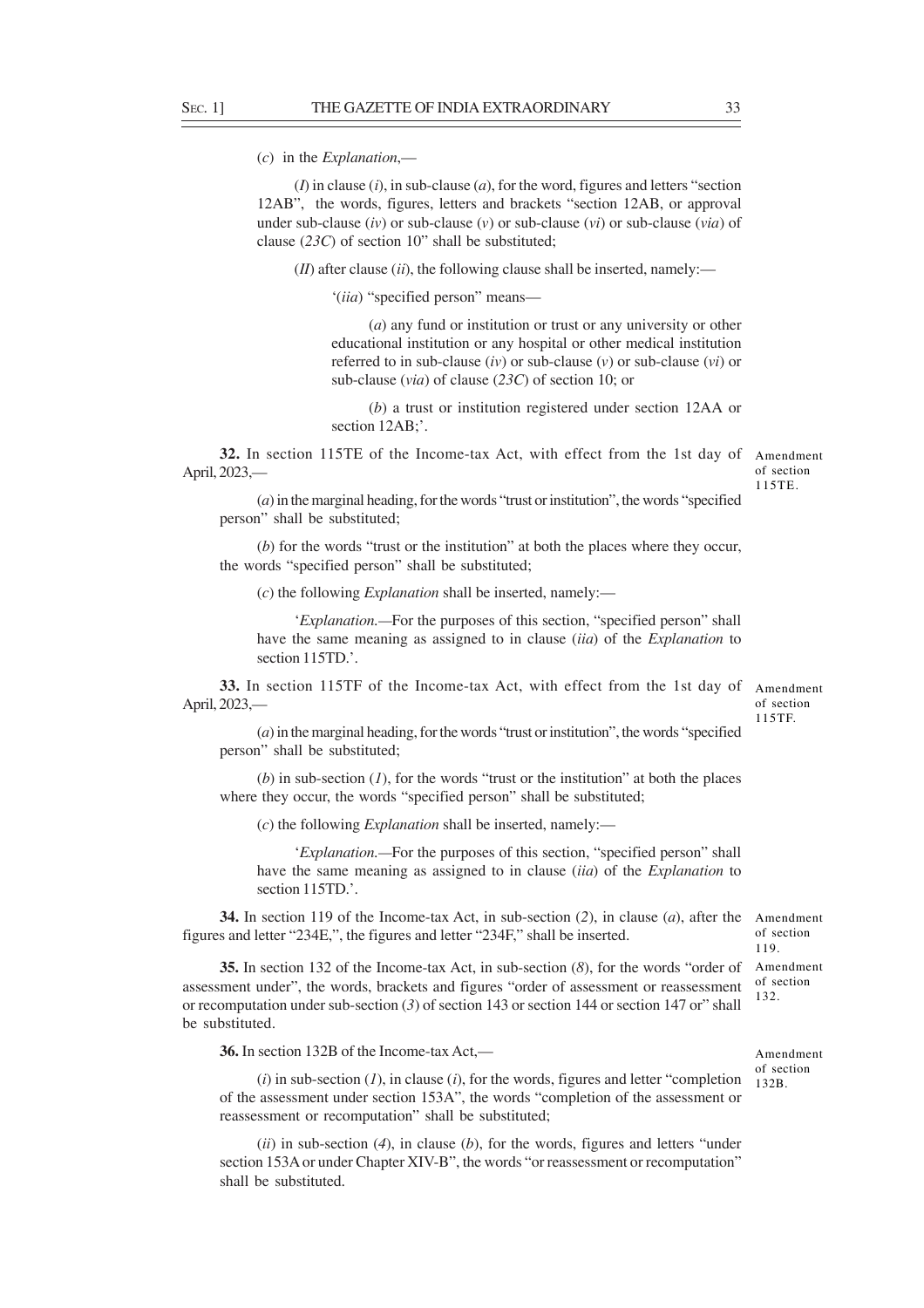Amendment of section 133A.

**37.** In section 133A of the Income-tax Act, in the *Explanation* occurring after sub-section  $(6)$ , in clause  $(a)$ , for the long line, the following long line shall be substituted, namely:—

"who is subordinate to the Principal Director General or the Director General or the Principal Chief Commissioner or the Chief Commissioner, as may be specified by the Board;".

Amendment of section 139.

**38.** In section 139 of the Income-tax Act,—

(*i*) after sub-section (*8*), the following sub-section shall be inserted, namely:—

"(*8A*) Any person, whether or not he has furnished a return under sub-section (*1*) or sub-section (*4*) or sub-section (*5*), for an assessment year (herein referred to as the relevant assessment year), may furnish an updated return of his income or the income of any other person in respect of which he is assessable under this Act, for the previous year relevant to such assessment year, in the prescribed form, verified in such manner and setting forth such particulars as may be prescribed, at any time within twenty-four months from the end of the relevant assessment year:

Provided that the provision of this sub-section shall not apply, if the updated return,—

(*a*) is a return of a loss; or

(*b*) has the effect of decreasing the total tax liability determined on the basis of return furnished under sub-section (*1*) or sub-section (*4*) or sub-section (*5*); or

(*c*) results in refund or increases the refund due on the basis of return furnished under sub-section (*1*) or sub-section (*4*) or sub-section (*5*),

of such person under this Act for the relevant assessment year:

Provided further that a person shall not be eligible to furnish an updated return under this sub-section, where—

(*a*) a search has been initiated under section 132 or books of account or other documents or any assets are requisitioned under section 132A in the case of such person; or

(*b*) a survey has been conducted under section 133A, other than sub-section (*2A*) of that section, in the case such person; or

(*c*) a notice has been issued to the effect that any money, bullion, jewellery or valuable article or thing, seized or requisitioned under section 132 or section 132A in the case of any other person belongs to such person; or

(*d*) a notice has been issued to the effect that any books of account or documents, seized or requisitioned under section 132 or section 132A in the case of any other person, pertain or pertains to, or any other information contained therein, relate to, such person,

for the assessment year relevant to the previous year in which such search is initiated or survey is conducted or requisition is made and any assessment year preceding such assessment year:

Provided also that no updated return shall be furnished by any person for the relevant assessment year, where—

(*a*) an updated return has been furnished by him under this sub-section for the relevant assessment year; or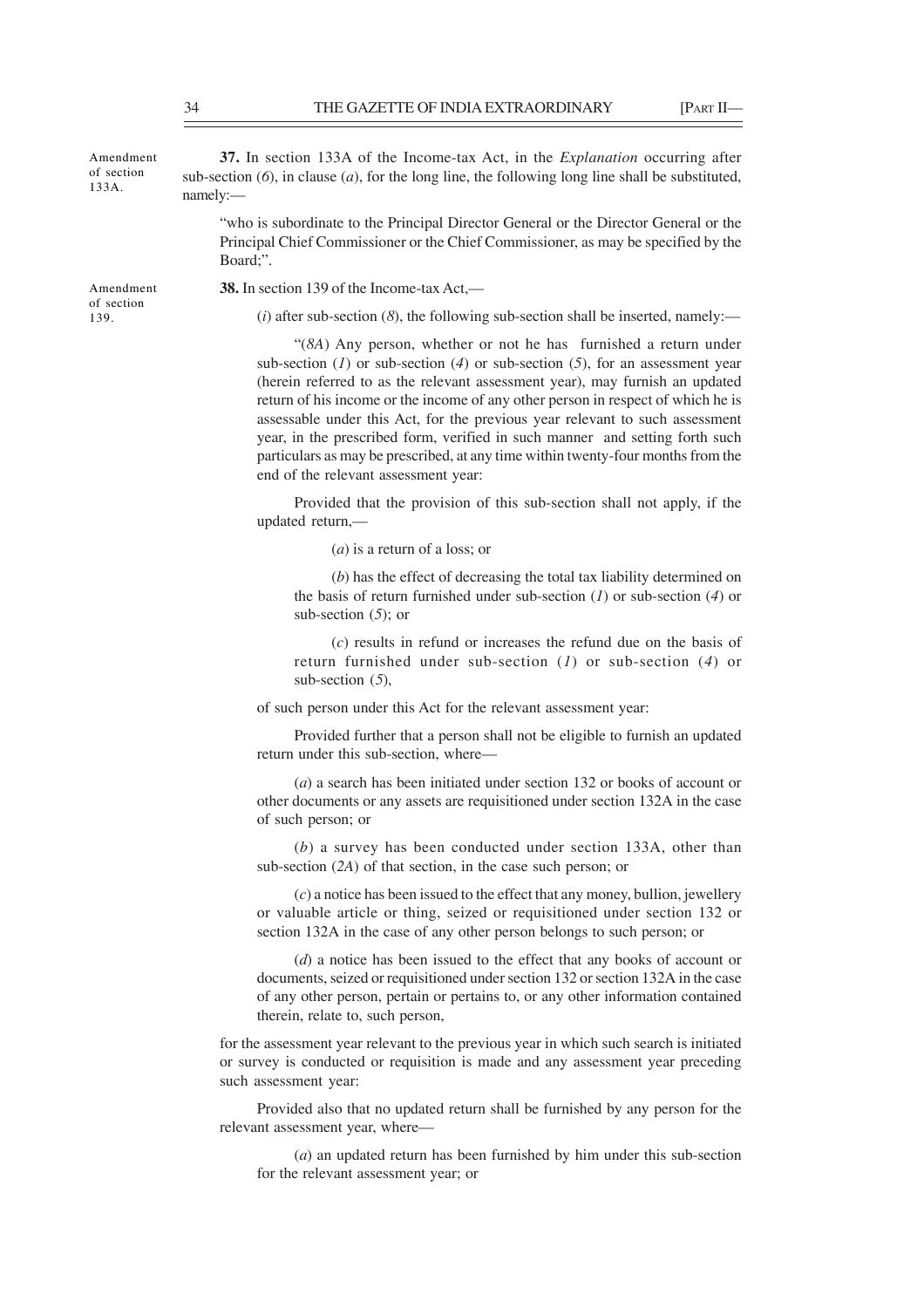(*b*) any proceeding for assessment or reassessment or recomputation or revision of income under this Act is pending or has been completed for the relevant assessment year in his case; or

(*c*) the Assessing Officer has information in respect of such person for the relevant assessment year in his possession under the Smugglers and Foreign Exchange Manipulators (Forfeiture of Property) Act, 1976 or the Prohibition of Benami Property Transactions Act, 1988 or the Prevention of Money-laundering Act, 2002 or the Black Money (Undisclosed Foreign Income and Assets) and Imposition of Tax Act, 2015 and the same has been communicated to him, prior to the date of furnishing of return under this sub-section; or

(*d*) information for the relevant assessment year has been received under an agreement referred to in section 90 or section 90A in respect of such person and the same has been communicated to him, prior to the date of furnishing of return under this sub-section; or

(*e*) any prosecution proceedings under the Chapter XXII have been initiated for the relevant assessment year in respect of such person, prior to the date of furnishing of return under this sub-section; or

(*f*) he is such person or belongs to such class of persons, as may be notified by the Board in this regard:

Provided also that if any person has sustained a loss in any previous year and has furnished a return of loss in the prescribed from within the time allowed under sub-section (*1*) and verified in the prescribed manner and containing such other particulars as may be prescribed, he shall be allowed to furnish an updated return where such updated return is a return of income:

Provided also that if the loss or any part thereof carried forward under Chapter VI or unabsorbed depreciation carried forward under sub-section (*2*) of section 32 or tax credit carried forward under section 115JAA or under section 115JD is to be reduced for any subsequent previous year as a result of funishing of return of income under this sub-section for a previous year, an updated return shall be furnished for each such subsequent previous year.";

(*ii*) in sub-section (*9*), in the *Explanation*, after clause (*c*), the following clause shall be inserted, namely:—

"(*ca*) the return is accompanied by the proof of payment of tax as required under section 140B, if the return of income is a return furnished under sub-section (*8A*);".

**39.** After section 140A of the Income-tax Act, the following section shall be inserted, Insertion of namely:—

new section 140B.

'140B. (*1*) Where no return of income under sub-section (*1*) or sub-section (*4*) of section 139 has been furnished by an assessee and tax is payable, on the basis of return to be furnished by such assessee under sub-section (*8A*) of section 139, after taking into account,— Tax on updated return.

(*i*) the amount of tax, if any, already paid as advance tax;

(*ii*) any tax deducted or collected at source;

(*iii*) any relief of tax claimed under section 89;

(*iv*) any relief of tax or deduction of tax claimed under section 90 or section 91 on account of tax paid in a country outside India;

(*v*) any relief of tax claimed under section 90A on account of tax paid in any specified territory outside India referred to in that section; and

(*vi*) any tax credit claimed to be set off in accordance with the provisions of section 115JAA or section 115JD,

13 of 1976. 45 of 1988. 15 of 2003.

22 of 2015.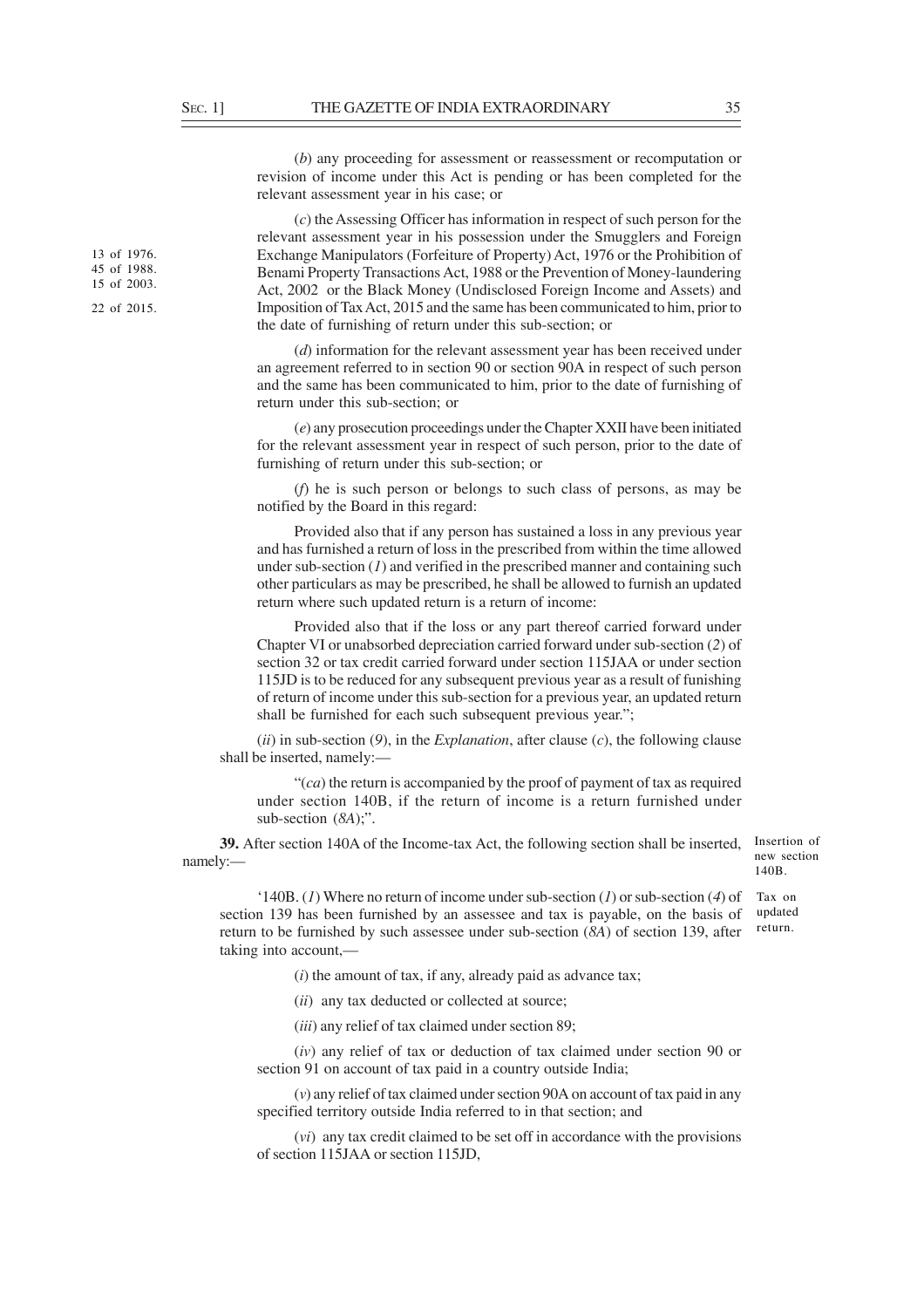the assessee shall be liable to pay such tax together with interest and fee payable under any of the provisions of this Act for any delay in furnishing the return or any default or delay in payment of advance tax, along with the payment of additional income-tax computed in accordance with sub-section (*3*), before furnishing the return and the return shall be accompanied by proof of payment of such tax, additional income-tax, interest and fee.

(*2*) Where, return of income under sub-section (*1*) or sub-section (*4*) or sub-section (*5*) of section 139 (referred to as earlier return) has been furnished by an assessee and tax is payable on the basis of return to be furnished by such assessee under sub-section (*8A*) of section 139,—

(*a*) after taking into account,—

(*i*) the amount of relief or tax referred to in sub-section (*1*) of section 140A, the credit for which has been taken in the earlier return;

(*ii*) tax deducted or collected at source, in accordance with the provisions of Chapter XVII-B, on any income which is subject to such deduction or collection and which is taken into account in computing total income and which has not been included in the earlier return;

(*iii*) any relief of tax or deduction of tax claimed under section 90 or section 91 on account of tax paid in a country outside India on such income which has not been included in the earlier return;

(*iv*) any relief of tax claimed under section 90A on account of tax paid in any specified territory outside India referred to in that section on such income which has not been included in the earlier return;

(*v*) any tax credit claimed, to be set off in accordance with the provisions of section 115JAA or section 115JD,which has not been claimed in the earlier return; and

(*b*) as increased by the amount of refund, if any, issued in respect of such earlier return,

the assessee shall be liable to pay such tax together with interest payable under any provision of this Act for any default or delay in payment of advance tax along with the payment of additional income-tax, as computed in accordance with sub-section  $(3)$ , as reduced by the amount of interest paid under the provisions of this Act in the earlier return, before furnishing the return and the return shall be accompanied by proof of payment of such tax, additional income-tax, interest and fee.

(*3*) For the purposes of sub-sections (*1*) and (*2*), the additional income-tax payable at the time of furnishing the return under sub-section (*8A*) of section 139 shall be equal  $to -$ 

(*i*) twenty-five per cent. of aggregate of tax and interest payable, as determined in sub-section (*1*) or sub-section (*2*), as the case may be, if such return is furnished after expiry of the time available under sub-section (*4*) or sub-section (*5*) of section 139 and before completion of the period of twelve months from the end of the relevant assessment year; or

(*ii*) fifty per cent. of aggregate of tax and interest payable, as determined in sub-section  $(1)$  or sub-section  $(2)$ , as the case may be, if such return is furnished after the expiry of twelve months from the end of the relevant assessment year but before completion of the period of twenty-four months from the end of the relevant assessment year.

*Explanation.—*For the purposes of computation of "additional income-tax", tax shall include surcharge and cess, by whatever name called, on such tax.

(*4*) Notwithstanding anything contained in *Explanation* 1 to section 234B, for the purposes of sub-section (*2*), interest payable under section 234B shall be computed on an amount equal to the assessed tax or, as the case may be, on the amount by which the advance tax paid falls short of the assessed tax, where, "assessed tax" means the tax on the total income as declared in the return to be furnished under sub-section (*8A*) of section 139,—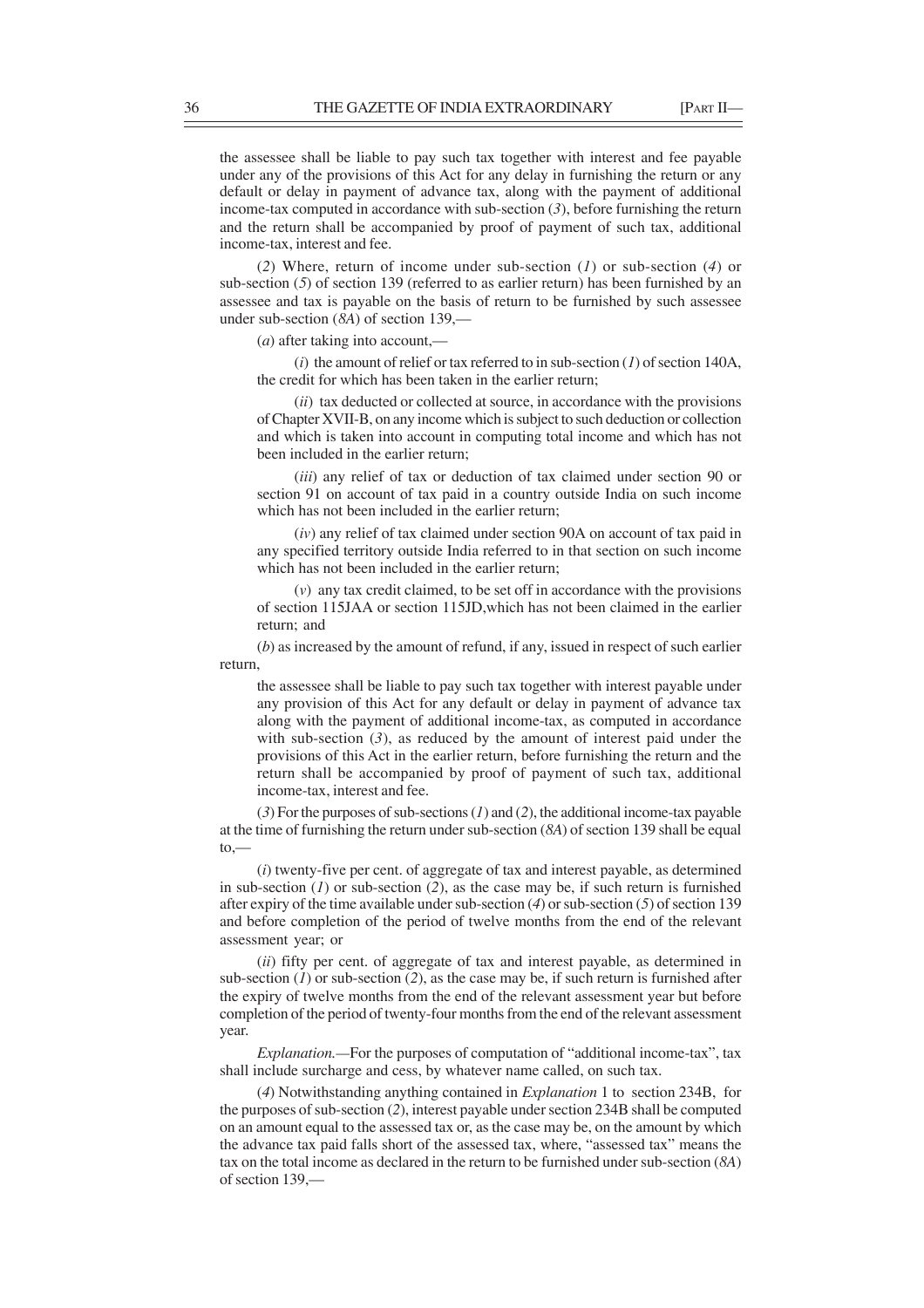(*a*) after taking into account,—

(*i*) the amount of relief or tax referred to in sub-section (*1*) of section 140A, the credit for which has been claimed in the earlier return;

(*ii*) tax deducted or collected at source, in accordance with the provisions of Chapter XVII-B, on any income which is subject to such deduction or collection and which is taken into account in computing such total income, which has not been included in the earlier return;

(*iii*) any relief of tax or deduction of tax claimed under section 90 or section 91 on account of tax paid in a country outside India on such income which has not been included in the earlier return;

(*iv*) any relief of tax claimed under section 90A on account of tax paid in any specified territory outside India referred to in that section on such income which has not been included in the earlier return;

(*v*) any tax credit claimed, to be set off in accordance with the provisions of section 115JAA or section 115JD, which has not been claimed in the earlier return; and

(*b*) as increased by the amount of refund, if any, issued in respect of such earlier return.

(*5*) If any difficulty arises in giving effect to the provisions of this section, the Board may, with the approval of the Central Government, by notification in the Official Gazette, issue guidelines for the purpose of removing the difficulty.

(*6*) Every guideline issued under sub-section (*5*) shall be laid before each House of Parliament.

*Explanation.—*For the purposes of this section,—

(*i*) interest payable under section 234A, for the purposes of sub-section (*1*), shall be computed on the amount of tax on the total income as declared in the return, under sub-section (*8A*) of section 139, in accordance with the provisions of sub-section (*1A*) of section 140A;

(*ii*) interest payable under section 234C,for the purposes of sub-section (*2*), shall be computed after taking into account the total income furnished in the return under sub-section (*8A*) of section 139 as the returned income;

(*iii*) interest payable, for the purposes of sub-section (*3*), shall be the interest chargeable under any provision of this Act, on the income as per return furnished under sub-section (*8A*) of section 139, as reduced by interest paid, in accordance with the earlier return, if any:

Provided that for the purposes of this clause, the interest paid in the earlier return shall be nil if such return is an updated return referred to in sub-section (*1*).'.

**40.** In section 143 of the Income-tax Act, in sub-section (*3*),—

Amendment of section 143.

(*a*) for the first proviso, the following proviso shall be substituted, namely:—

"Provided that in the case of a—

(*a*) research association referred to in clause (*21*) of section 10;

(*b*) news agency referred to in clause (*22B*) of section 10;

(*c*) association or institution referred to in clause (*23A*) of section 10;

(*d*) institution referred to in clause (*23B*) of section 10,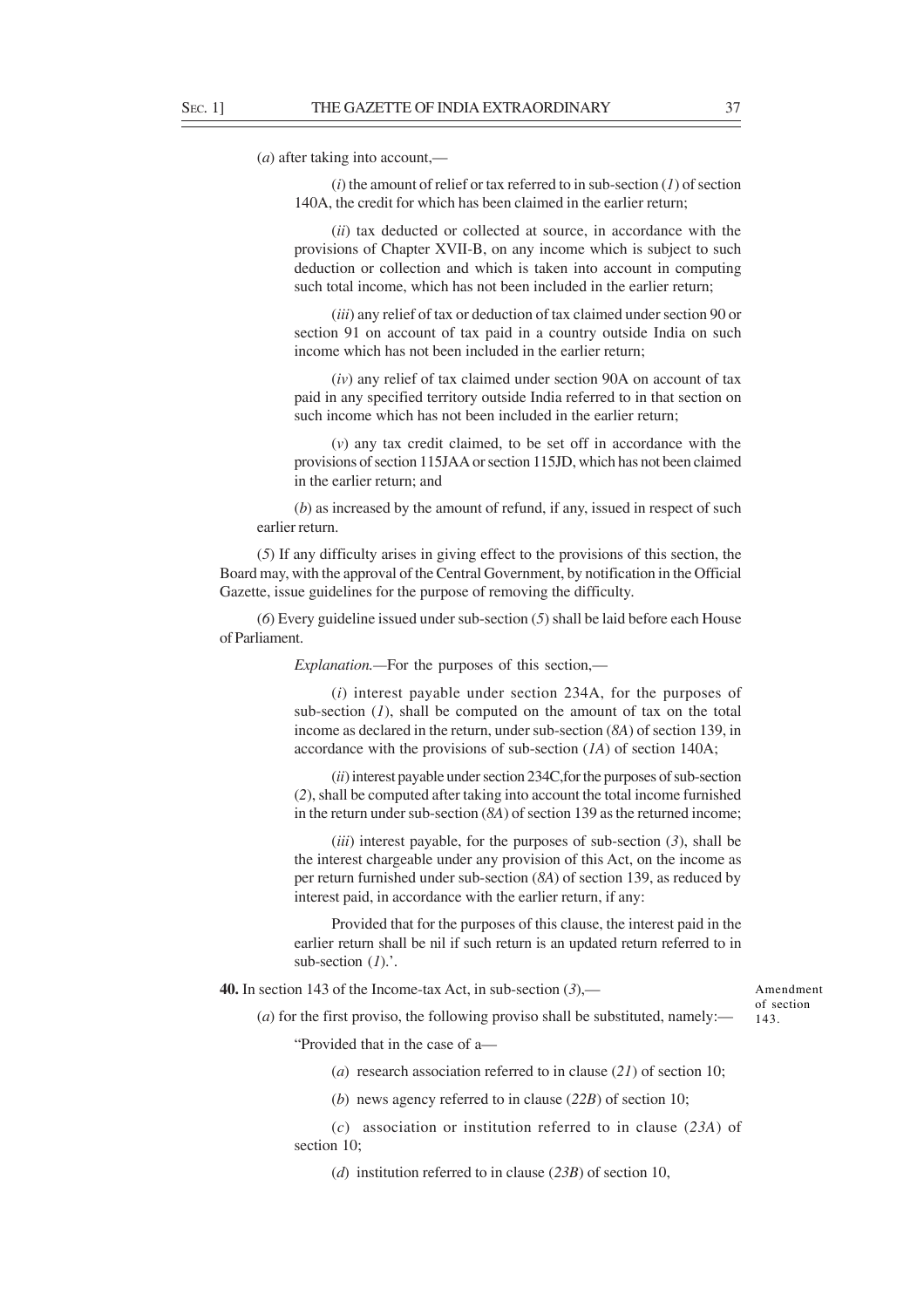which is required to furnish the return of income under sub-section (*4C*) of section 139, no order making an assessment of the total income or loss of such research association, news agency, association or institution, shall be made by the Assessing Officer, without giving effect to the provisions of section 10, unless—

(*i*) the Assessing Officer has intimated the Central Government or the prescribed authority the contravention of the provisions of clause (*21*) or clause (*22B*) or clause (*23A*) or clause (*23B*), as the case may be, by such research association, news agency, association or institution, where in his view such contravention has taken place; and

(*ii*) the approval granted to such research association or other association or institution has been withdrawn or notification issued in respect of such news agency or association or institution has been rescinded:";

(*b*) in the second proviso, for the words "Provided further", the following shall be substituted, namely:—

"Provided further that where the Assessing Officer is satisfied that any fund or institution referred to in sub-clause (*iv*) or trust or institution referred to in sub-clause (*v*) or any university or other educational institution referred to in sub-clause (*vi*) or any hospital or other medical institution referred to in sub-clause (*via*), of clause (*23C*) of section 10, or any trust or institution referred to in section 11, has committed any specified violation as defined in *Explanation* 2 to the fifteenth proviso to clause (*23C*) of section 10 or the *Explanation* to sub-section (*4*) of section 12AB, as the case may be, he shall—

(*a*) send a reference to the Principal Commissioner or Commissioner to withdraw the approval or registration, as the case may be; and

(*b*) no order making an assessment of the total income or loss of such fund or institution or trust or any university or other educational institution or any hospital or other medical institution shall be made by him without giving effect to the order passed by the Principal Commissioner or Commissioner under clause (*ii*) or clause (*iii*) of the fifteenth proviso to clause (*23C*) of section 10 or clause (*ii*) or clause (*iii*) of sub-section (*4*) of section 12AB:

Provided also";

(*c*) the third proviso shall be omitted.

**41.** In section 144 of the Income-tax Act, in sub-section (*1*), in clause (*a*), after the words, brackets and figure "or sub-section (*5*)", the words, brackets, figure and letter "or an updated return under sub-section (*8A*)" shall be inserted.

Amendment of section

144B.

Amendment of section 144.

**42.** In section 144B of the Income-tax Act,—

(*a*) for sub-sections (*1*) to (*8*), the following sub-sections shall be substituted, namely:—

"(*1*) Notwithstanding anything to the contrary contained in any other provision of this Act, the assessment, reassessment or recomputation under sub-section (*3*) of section 143 or under section 144 or under section 147, as the case may be, with respect to the cases referred to in sub-section (*2*), shall be made in a faceless manner as per the following procedure, namely:—

(*i*) the National Faceless Assessment Centre shall assign the case selected for the purposes of faceless assessment under this section to a specific assessment unit through an automated allocation system;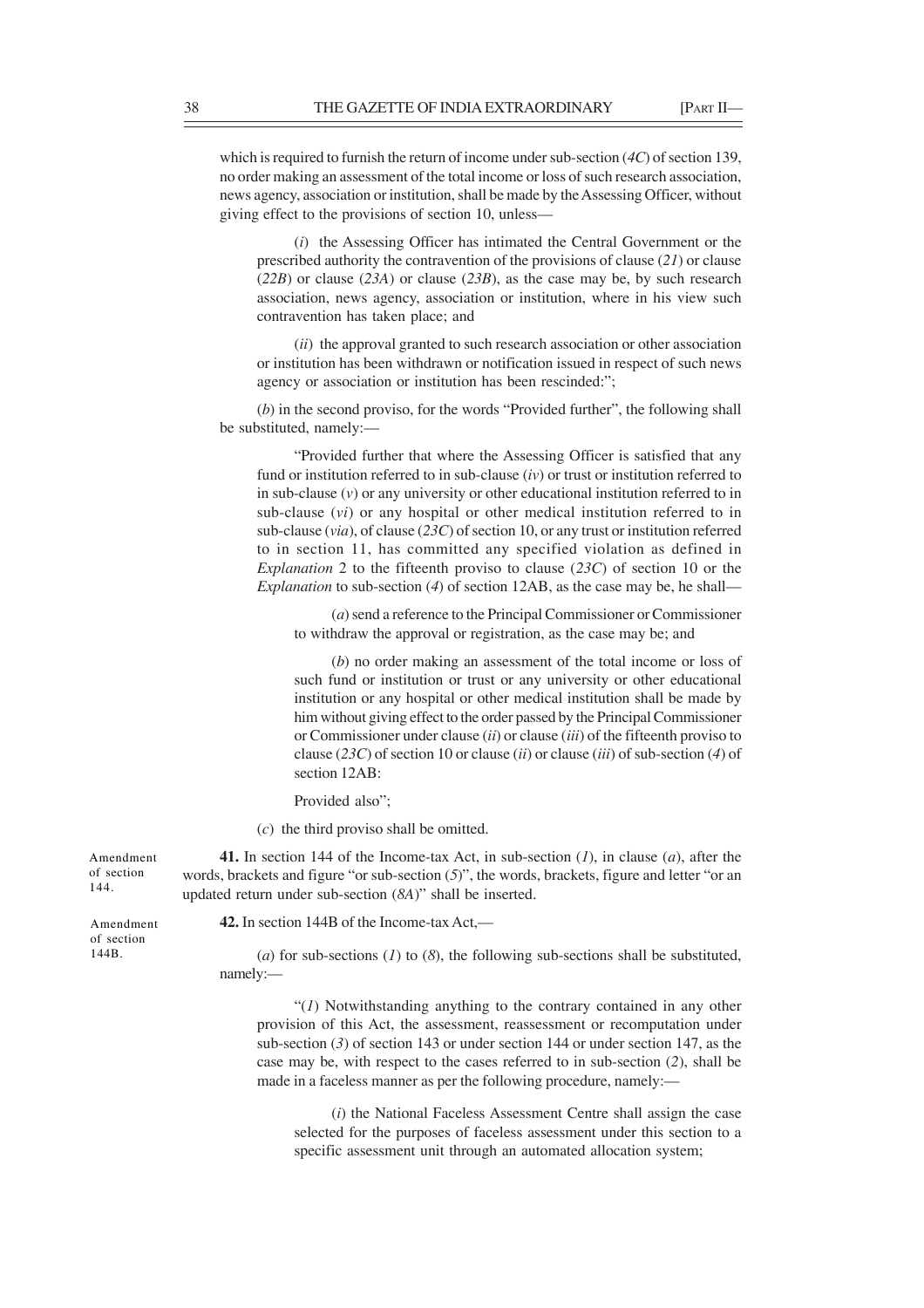(*ii*) the National Faceless Assessment Centre shall intimate the assessee that assessment in his case shall be completed in accordance with the procedure laid down under this section;

(*iii*) a notice shall be served on the assessee, through the National Faceless Assessment Centre, under sub-section (*2*) of section 143 or under sub-section  $(1)$  of section 142 and the assessee may file his response to such notice within the date specified therein, to the National Faceless Assessment Centre which shall forward the same to the assessment unit;

 (*iv*) where a case is assigned to the assessment unit, under clause (*i*), it may make a request through the National Faceless Assessment Centre for—

(*a*) obtaining such further information, documents or evidence from the assessee or any other person, as it may specify;

(*b*) conducting of enquiry or verification by verification unit;

(*c*) seeking technical assistance in respect of determination of arm's length price, valuation of property, withdrawal of registration, approval, exemption or any other technical matter by referring to the technical unit;

(*v*) where a request under sub-clause (*a*) of clause (*iv*) has been initiated by the assessment unit, the National Faceless Assessment Centre shall serve appropriate notice or requisition on the assessee or any other person for obtaining the information, documents or evidence requisitioned by the assessment unit and the assessee or any other person, as the case may be, shall file his response to such notice within the time specified therein or such time as may be extended on the basis of an application in this regard, to the National Faceless Assessment Centre which shall forward the reply to the assessment unit;

(*vi*) where a request,—

(*a*) for conducting of enquiry or verification by the verification unit has been made by the assessment unit under sub-clause (*b*) of clause (*iv*), the request shall be assigned by the National Faceless Assessment Centre to a verification unit through an automated allocation system; or

(*b*) for reference to the technical unit has been made by the assessment unit under sub-clause (*c*) of clause (*iv*), the request shall be assigned by the National Faceless Assessment Centre to a technical unit through an automated allocation system;

(*vii*) the National Faceless Assessment Centre shall send the report received from the verification unit or the technical unit, as the case may be, based on the request referred to in clause (*vi*) to the concerned assessment unit;

(*viii*) where the assessee fails to comply with the notice served under clause (*v*) or notice issued under sub-section (*1*) of section 142 or the terms of notice issued under sub-section (*2*) of section 143, the National Faceless Assessment Centre shall intimate such failure to the assessment unit;

(*ix*) the assessment unit shall serve upon such assessee, as referred to in clause (*viii*), a notice, through the National Faceless Assessment Centre, under section 144, giving him an opportunity to show-cause on a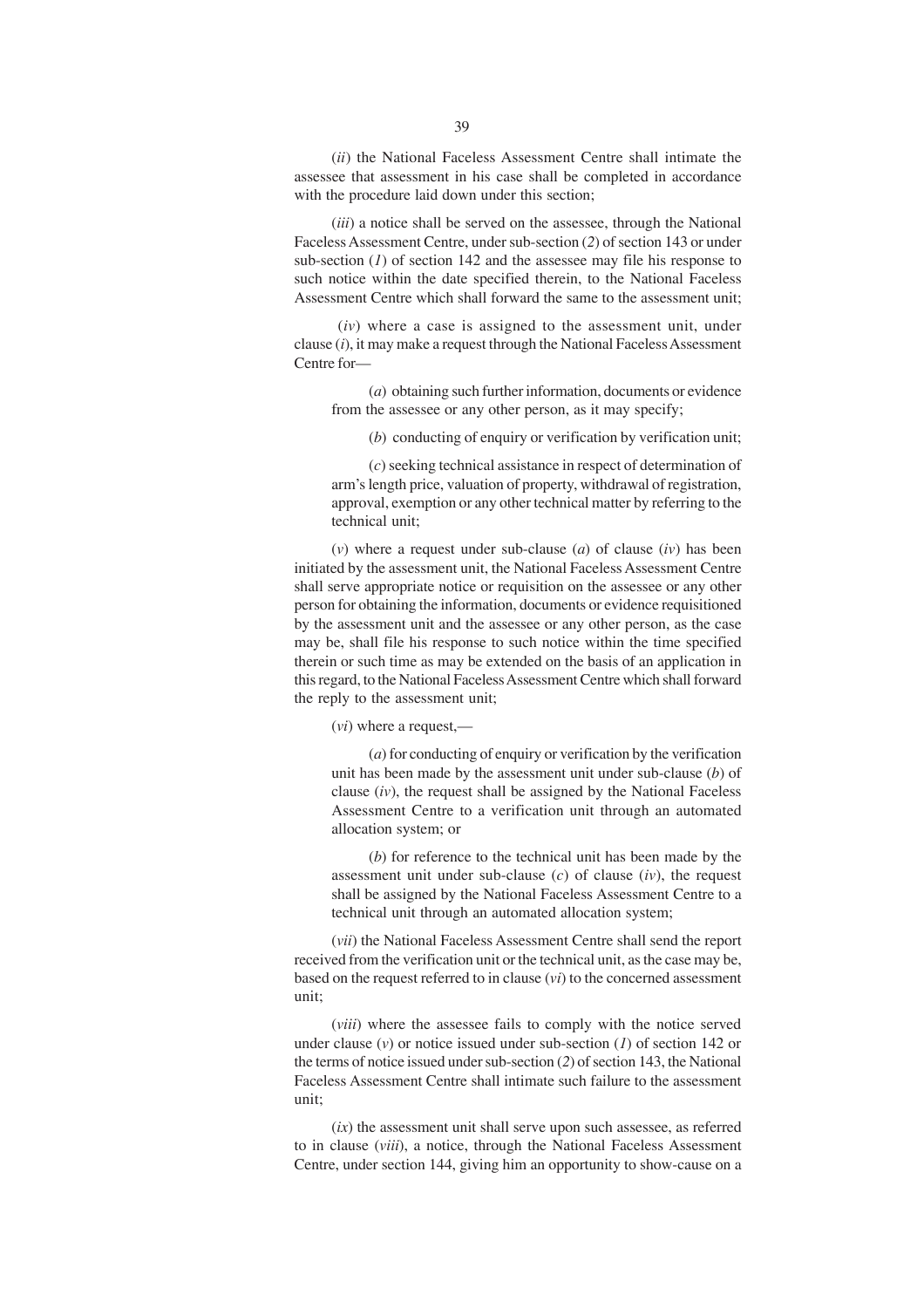date and time as specified in such notice as to why the assessment in his case should not be completed to the best of its judgment;

 $(x)$  the assessee shall, within the time specified in the notice referred to in clause (*ix*) or such time as may be extended on the basis of an application in this regard, file his response to the National Faceless Assessment Centre which shall forward the same to the assessment unit;

(*xi*) where the assessee fails to file response to the notice served under clause (*ix*) within the time specified therein or within the extended time, if any, the National Faceless Assessment Centre shall intimate such failure to the assessment unit;

(*xii*) the assessment unit shall, after taking into account all the relevant material available on the record, prepare, in writing,—

(*a*) an income or loss determination proposal, where no variation prejudicial to assessee is proposed and send a copy of such income or loss determination proposal to the National Faceless Assessment Centre; or

(*b*) in any other case, a show-cause notice stating the variations prejudicial to the interest of assessee proposed to be made to the income of the assessee and calling upon him to submit as to why the proposed variation should not be made and serve such show-cause notice, on the assessee, through the National Faceless Assessment Centre;

(*xiii*) the assessee shall file his reply to the show-cause notice served under sub-clause (*b*) of clause (*xii*) on a date and time as specified therein or such time as may be extended on the basis of an application made in this regard, to the National Faceless Assessment Centre, which shall forward the reply to the assessment unit;

(*xiv*) where the assessee fails to file response to the notice served under sub-clause (*b*) of clause (*xii*) within the time specified therein or within the extended time, if any, the National Faceless Assessment Centre shall intimate such failure to the assessment unit;

(*xv*) the assessment unit shall, after considering the response received under clause (*xiii*) or after receipt of intimation under clause (*xiv*), as the case may be, and taking into account all relevant material available on record, prepare an income or loss determination proposal and send the same to the National Faceless Assessment Centre;

(*xvi*) upon receipt of the income or loss determination proposal, as referred to in sub-clause (*a*) of clause (*xii*) or clause (*xv*), as the case may be, the National Faceless Assessment Centre may, on the basis of guidelines issued by the Board,—

(*a*) convey to the assessment unit to prepare draft order in accordance with the income or loss determination proposal, which shall thereafter prepare a draft order; or

(*b*) assign the income or loss determination proposal to a review unit through an automated allocation system, for conducting review of such proposal;

(*xvii*) the review unit shall conduct review of the income or loss determination proposal assigned to it by the National Faceless Assessment Centre, under sub-clause (*b*) of clause (*xvi*), whereupon it shall prepare a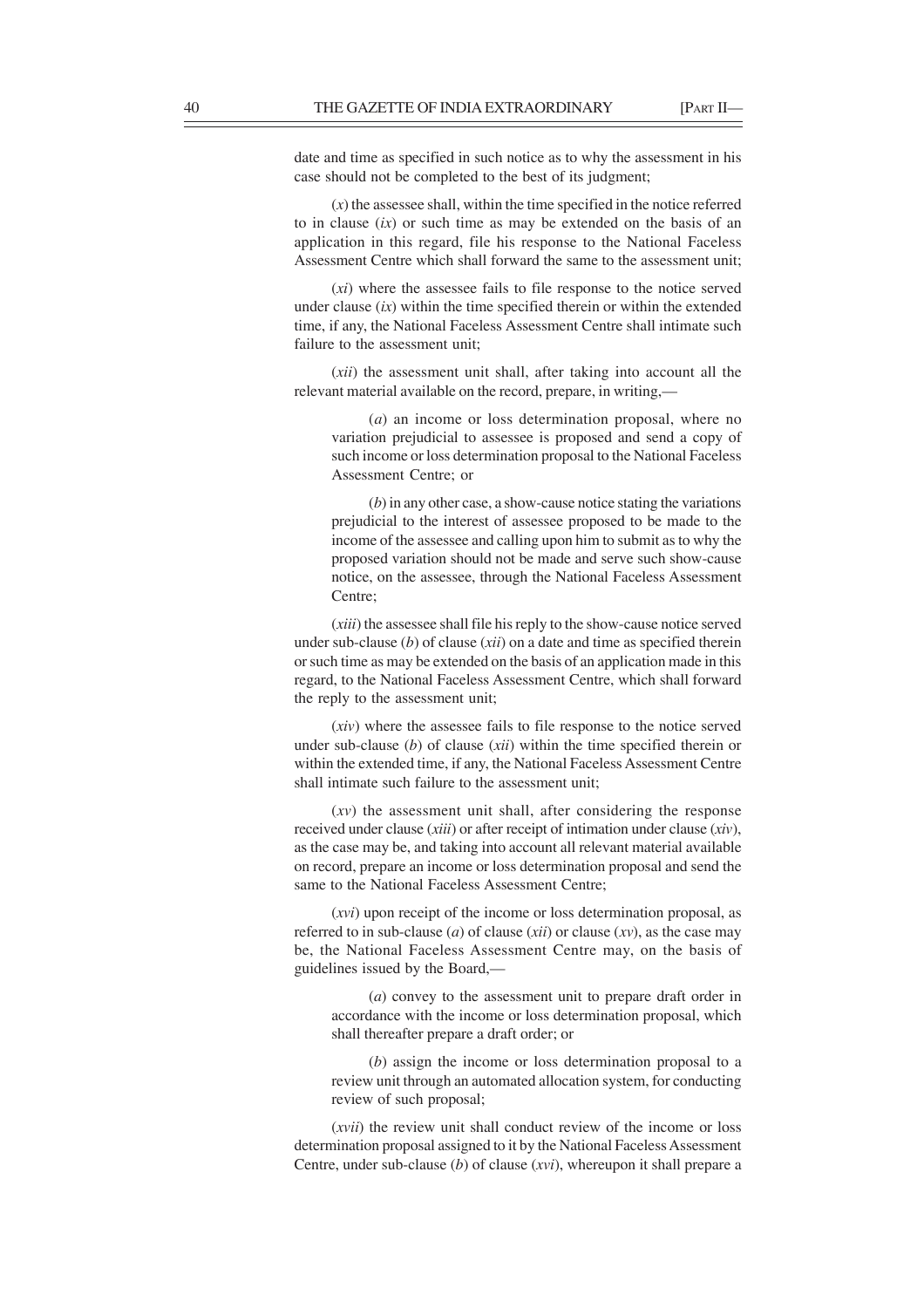review report and send the same to the National Faceless Assessment Centre;

(*xviii*) the National Faceless Assessment Centre shall, upon receiving the review report under clause (*xvii*), forward the same to the assessment unit which had proposed the income or loss determination proposal;

(*xix*) the assessment unit shall, after considering such review report, accept or reject some or all of the modifications proposed therein and after recording reasons in case of rejection of such modifications, prepare a draft order;

(*xx*) the assessment unit shall send such draft order prepared under sub-clause (*a*) of clause (*xvi*) or under clause (*xix*) to the National Faceless Assessment Centre;

(*xxi*) in case of an eligible assessee, where there is a proposal to make any variation which is prejudicial to the interest of such assessee, as mentioned in sub-section (*1*) under section 144C, the National Faceless Assessment Centre shall serve the draft order referred to in clause (*xx*) on the assessee;

(*xxii*) in any case other than that referred to in clause (*xxi*), the National Faceless Assessment Centre shall convey to the assessment unit to pass the final assessment order in accordance with such draft order, which shall thereafter pass the final assessment order and initiate penalty proceedings, if any, and send it to the National Faceless Assessment Centre;

(*xxiii*) upon receiving the final assessment order as per clause (*xxii*), the National Faceless Assessment Centre shall serve a copy of such order and notice for initiating penalty proceedings, if any, on the assessee, along with the demand notice, specifying the sum payable by, or refund of any amount due to, the assessee on the basis of such assessment;

(*xxiv*) where a draft order is served on the assessee as referred to in clause (*xxi*), such assessee shall,—

(*a*) file his acceptance of the variations proposed in such draft order to the National Faceless Assessment Centre; or

(*b*) file his objections, if any, to such variations, with—

(*I*) the Dispute Resolution Panel, and

(*II*) the National Faceless Assessment Centre,

within the period specified in sub-section (*2*) of section 144C;

(*xxv*) the National Faceless Assessment Centre shall,—

(*a*) upon receipt of acceptance from the eligible assessee; or

(*b*) if no objections are received from the eligible assessee, within the period specified in sub-section (*2*) of section 144C,

intimate the assessment unit to complete the assessment on the basis of the draft order;

(*xxvi*) the assessment unit shall, upon receipt of intimation under clause (*xxv*), pass the assessment order, in accordance with the relevant draft order, within the time allowed under sub-section (*4*) of section 144C and initiate penalty proceedings, if any, and send the order to the National Faceless Assessment Centre;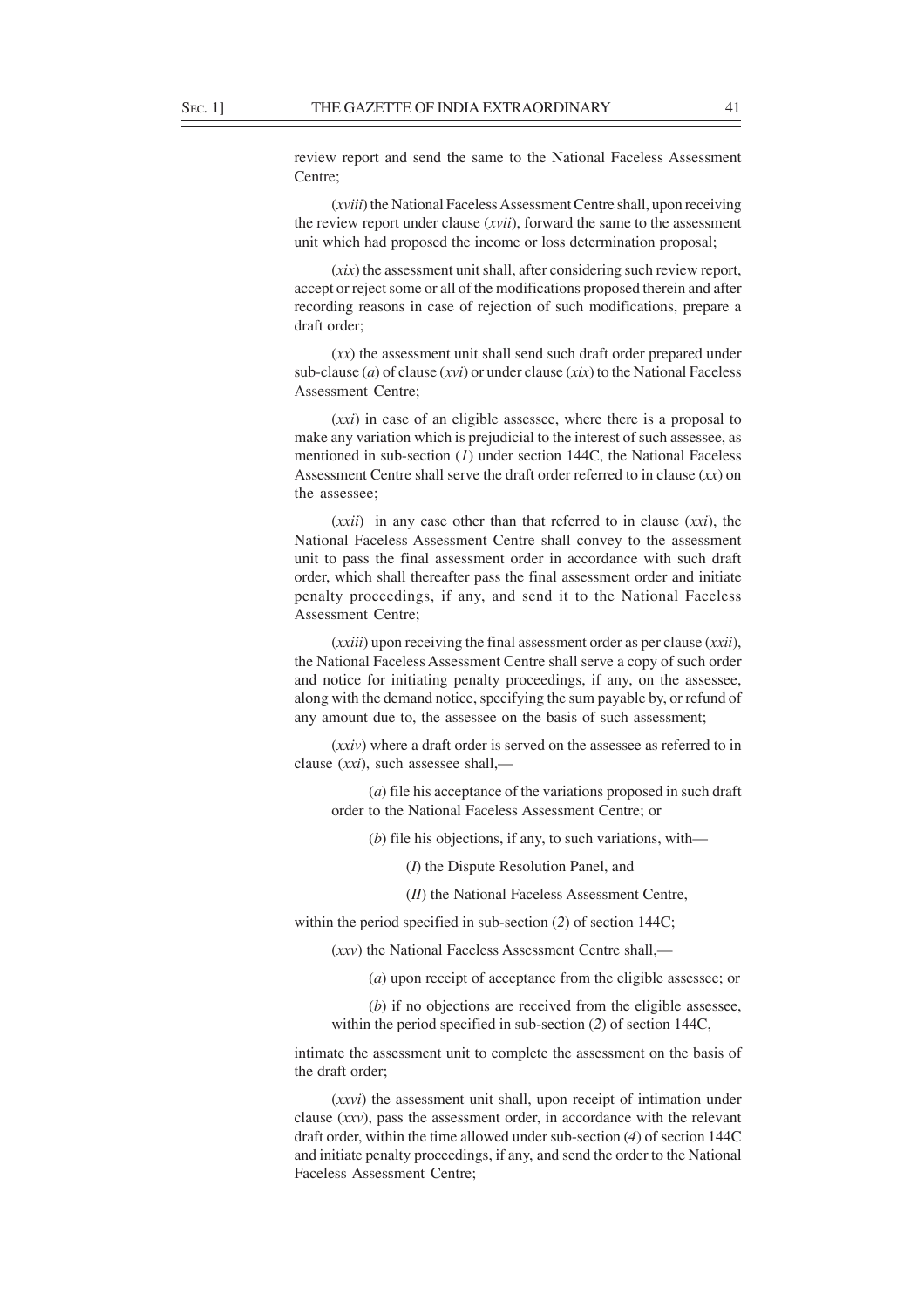(*xxvii*) where the eligible assessee files objections with the Dispute Resolution Panel, under sub-clause (*b*) of clause (*xxiv*), the National Faceless Assessment Centre shall send such intimation along with a copy of objections filed to the assessment unit;

(*xxviii*) the National Faceless Assessment Centre shall, in a case referred to in clause (*xxvii*), upon receipt of the directions issued by the Dispute Resolution Panel under sub-section (*5*) of section 144C, forward such directions to the assessment unit;

(*xxix*) the assessment unit shall, in conformity with the directions issued by the Dispute Resolution Panel under sub-section (*5*) of section 144C, complete the assessment within the time allowed in sub-section (*13*) of section 144C and initiate penalty proceedings, if any, and send a copy of the assessment order to the National Faceless Assessment Centre;

(*xxx*) the National Faceless Assessment Centre shall, upon receipt of the assessment order referred to in clause (*xxvi*) or clause (*xxix*), as the case may be, serve a copy of such order and notice for initiating penalty proceedings, if any, on the assessee, along with the demand notice, specifying the sum payable by, or the amount of refund due to, the assessee on the basis of such assessment;

(*xxxi*) the National Faceless Assessment Centre shall, after completion of assessment, transfer all the electronic records of the case to the Assessing Officer having jurisdiction over the said case for such action as may be required under the provisions of this Act;

(*xxxii*) if at any stage of the proceedings before it, the assessment unit having regard to the nature and complexity of the accounts, volume of the accounts, doubts about the correctness of accounts, multiplicity of transactions in the accounts or specialised nature of business activity of the assessee, and the interests of the revenue, is of the opinion that it is necessary to do so, it may, upon recording its reasons in writing, refer the case to the National Faceless Assessment Centre stating that the provisions of sub-section (*2A*) of section 142 may be invoked and such case shall be dealt with in accordance with the provisions of sub-section (*7*).

(*2*) The faceless assessment under sub-section (*1*) shall be made in respect of such territorial area, or persons or class of persons, or incomes or class of incomes, or cases or class of cases, as may be specified by the Board.

(*3*) The Board may, for the purposes of faceless assessment, set up the following Centre and units and specify their functions and jurisdiction, namely:—

(*i*) a National Faceless Assessment Centre to facilitate the conduct of faceless assessment proceedings in a centralised manner;

(*ii*) such assessment units, as it may deem necessary to conduct the faceless assessment, to perform the function of making assessment, which includes identification of points or issues material for the determination of any liability (including refund) under this Act, seeking information or clarification on points or issues so identified, analysis of the material furnished by the assessee or any other person, and such other functions as may be required for the purposes of making faceless assessment, and the term "assessment unit", wherever used in this section, shall refer to an Assessing Officer having powers so assigned by the Board;

(*iii*) such verification units, as it may deem necessary to facilitate the conduct of faceless assessment, to perform the function of verification,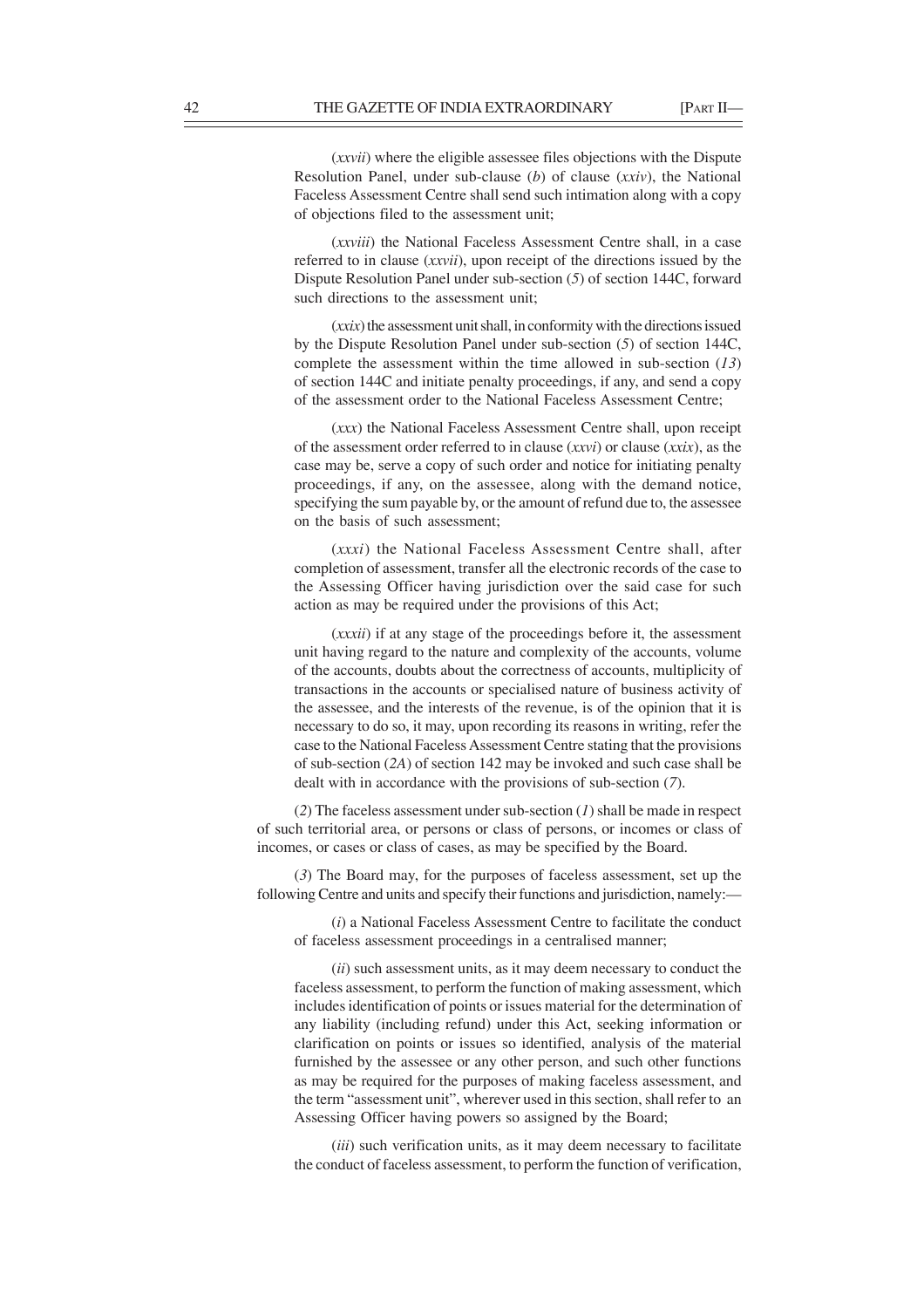which includes enquiry, cross verification, examination of books of account, examination of witnesses and recording of statements, and such other functions as may be required for the purposes of verification and the term "verification unit", wherever used in this section, shall refer to an Assessing Officer having powers so assigned by the Board:

Provided that the function of verification unit under this section may also be performed by a verification unit located in any other faceless centre set up under the provisions of this Act or under any scheme notified under the provisions of this Act; and the request for verification may also be assigned through the National Faceless Assessment Centre to such verification unit;

(*iv*) such technical units, as it may deem necessary to facilitate the conduct of faceless assessment, to perform the function of providing technical assistance which includes any assistance or advice on legal, accounting, forensic, information technology, valuation, transfer pricing, data analytics, management or any other technical matter under this Act or an agreement entered into under section 90 or 90A, which may be required in a particular case or a class of cases, under this section and the term "technical unit", wherever used in this section, shall refer to an Assessing Officer having powers so assigned by the Board;

(*v*) such review units, as it may deem necessary to facilitate the conduct of faceless assessment, to perform the function of review of the income determination proposal assigned under sub-clause (*b*) of clause (*xvi*) of sub-section (*1*), which includes checking whether the relevant and material evidence has been brought on record, relevant points of fact and law have been duly incorporated, the issues requiring addition or disallowance have been incorporated and such other functions as may be required for the purposes of review and the term "review unit", wherever used in this section, shall refer to an Assessing Officer having powers so assigned by the Board;

(*4*) The assessment unit, verification unit, technical unit and the review unit shall have the following authorities, namely:—

(*i*) Additional Commissioner or Additional Director or Joint Commissioner or Joint Director, as the case may be;

(*ii*) Deputy Commissioner or Deputy Director or Assistant Commissioner or Assistant Director, or Income-tax Officer, as the case may be;

(*iii*) such other income-tax authority, ministerial staff, executive or consultant, as may be considered necessary by the Board.

(*5*) All communications,—

(*i*) among the assessment unit, review unit, verification unit or technical unit or with the assessee or any other person with respect to the information or documents or evidence or any other details, as may be necessary for the purposes of making a faceless assessment shall be through the National Faceless Assessment Centre;

(*ii*) between the National Faceless Assessment Centre and the assessee, or his authorised representative, or any other person shall be exchanged exclusively by electronic mode; and

(*iii*) between the National Faceless Assessment Centre and various units shall be exchanged exclusively by electronic mode: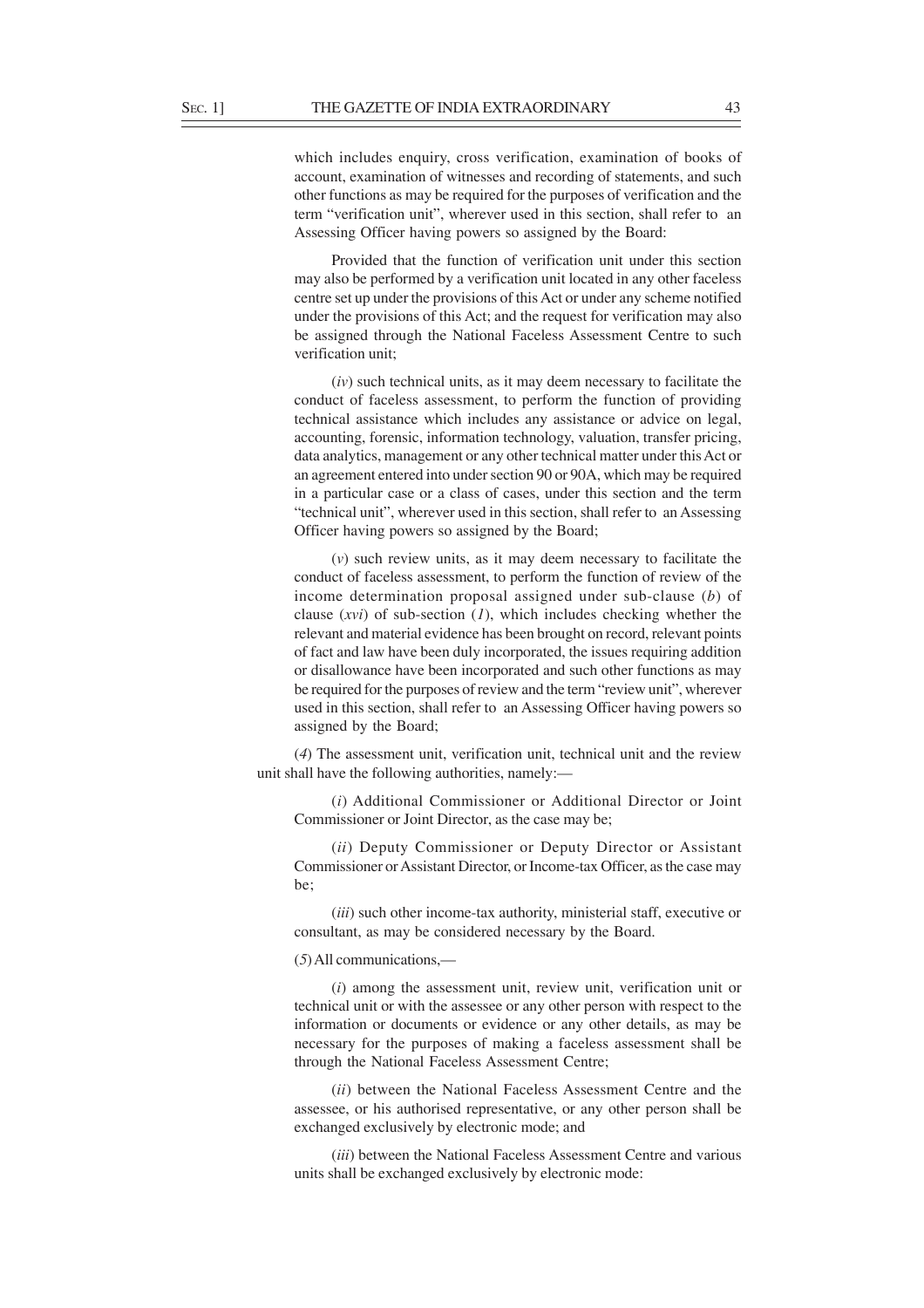Provided that the provisions of this sub-section shall not apply to the enquiry or verification conducted by the verification unit in the circumstances as may be specified by the Board in this behalf.

(*6*) For the purposes of faceless assessment—

(*i*) an electronic record shall be authenticated by—

(*a*) the National Faceless Assessment Centre by way of an electronic communication;

(*b*) the assessment unit or verification unit or technical unit or review unit, as the case may be, by affixing digital signature;

(*c*) assessee or any other person, by affixing his digital signature or under electronic verification code, or by logging into his registered account in the designated portal;

(*ii*) every notice or order or any other electronic communication shall be delivered to the addressee, being the assessee, by way of—

(*a*) placing an authenticated copy thereof in the registered account of the assessee; or

(*b*) sending an authenticated copy thereof to the registered email address of the assessee or his authorised representative; or

(*c*) uploading an authenticated copy on the Mobile App of the assessee,

and followed by a real time alert;

(*iii*) every notice or order or any other electronic communication shall be delivered to the addressee, being any other person, by sending an authenticated copy thereof to the registered email address of such person, followed by a real time alert;

(*iv*) the assessee shall file his response to any notice or order or any other electronic communication, through his registered account, and once an acknowledgement is sent by the National Faceless Assessment Centre containing the hash result generated upon successful submission of response, the response shall be deemed to be authenticated;

(*v*) the time and place of dispatch and receipt of electronic record shall be determined in accordance with the provisions of section 13 of the Information Technology Act, 2000;

21 of 2000.

(*vi*) a person shall not be required to appear either personally or through authorised representative in connection with any proceedings before any unit set up under this section;

(*vii*) in a case where a variation is proposed in the income or loss determination proposal or the draft order, and an opportunity is provided to the assessee by serving a notice calling upon him to show cause as to why the assessment should not be completed as per such income or loss determination proposal, the assessee or his authorised representative, as the case may be, may request for personal hearing so as to make his oral submissions or present his case before the income-tax authority of the relevant unit;

(*viii*) where the request for personal hearing has been received, the income-tax authority of relevant unit shall allow such hearing, through National Faceless Assessment Centre, which shall be conducted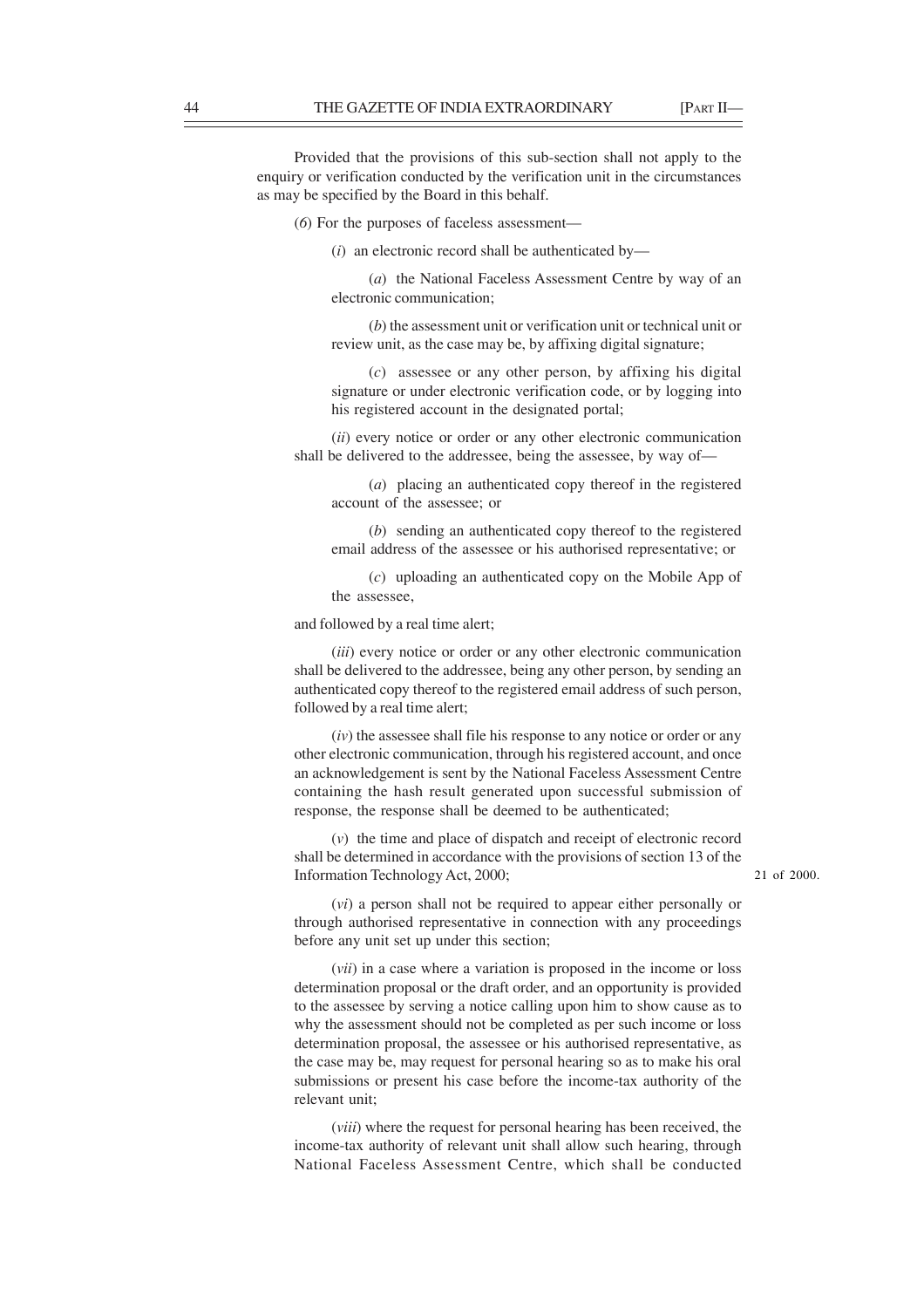exclusively through video conferencing or video telephony, including use of any telecommunication application software which supports video conferencing or video telephony, to the extent technologically feasible, in accordance with the procedure laid down by the Board;

(*ix*) subject to the proviso to sub-section (*5*), any examination or recording of the statement of the assessee or any other person (other than the statement recorded in the course of survey under section 133A) shall be conducted by an income-tax authority in the relevant unit, exclusively through video conferencing or video telephony, including use of any telecommunication application software which supports video conferencing or video telephony, to the extent technologically feasible, in accordance with the procedure laid down by the Board;

(*x*) the Board shall establish suitable facilities for video conferencing or video telephony including telecommunication application software which supports video conferencing or video telephony at such locations as may be necessary, so as to ensure that the assessee, or his authorised representative, or any other person is not denied the benefit of faceless assessment merely on the consideration that such assessee or his authorised representative, or any other person does not have access to video conferencing or video telephony at his end;

(*xi*) the Principal Chief Commissioner or the Principal Director General, as the case may be, in charge of the National Faceless Assessment Centre shall, with the prior approval of the Board, lay down the standards, procedures and processes for effective functioning of the National Faceless Assessment Centre and the units set up, in an automated and mechanised environment.

(*7*) (*a*) The Principal Chief Commissioner or the Principal Director General, as the case may be, in charge of the National Faceless Assessment Centre shall, in accordance with the procedure laid down by the Board in this regard, if he considers appropriate that the provisions of sub-section (*2A*) of section 142 may be invoked in the case.

(*i*) forward the reference received from an assessment unit under clause (*xxxii*) of sub-section (*1*) to the Principal Chief Commissioner or Chief Commissioner or Principal Commissioner or Commissioner having jurisdiction over such case, and inform the assessment unit accordingly;

(*ii*) transfer the case to the Assessing Officer having jurisdiction over such case in accordance sub-section (*8*);

(*b*) where a reference has been received by the Principal Chief Commissioner or Chief Commissioner or Principal Commissioner or Commissioner under sub-clause (*i*) of clause (*a*), he shall direct the Assessing Officer, having jurisdiction over the case, to invoke the provisions of sub-section (*2A*) of section 142;

(*c*) where a reference has not been forwarded to the Principal Chief Commissioner or Chief Commissioner or Principal Commissioner or Commissioner, having jurisdiction over the case, in a case referred to in sub-clause (*i*) of clause (*a*), the assessment unit shall proceed to complete the assessment in accordance with the procedure laid down in this section.

(*8*) Notwithstanding anything contained in sub-section (*1*) or sub-section (*2*), the Principal Chief Commissioner or the Principal Director General, as the case may be, in charge of National Faceless Assessment Centre may, at any stage of the assessment, if considered necessary, transfer the case to the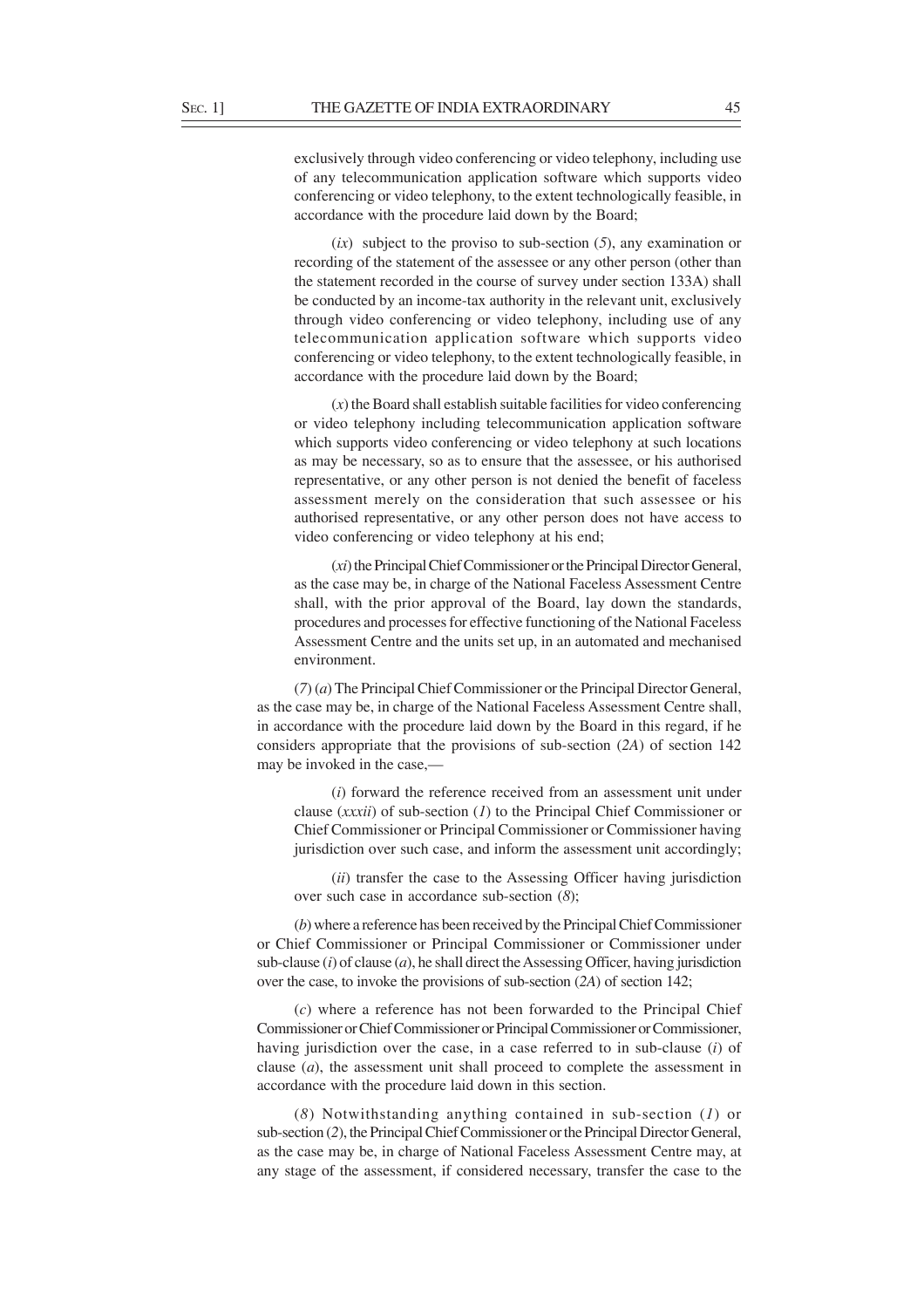Assessing Officer having jurisdiction over such case, with the prior approval of the Board.";

(*b*) sub-section (*9*) shall be omitted and shall be deemed to have been omitted with effect from the 1st day of April, 2021;

(*c*) sub-section (*10*) shall be omitted;

(*d*) in the *Explanation*,—

 $(i)$  after clause  $(l)$ , the following clause shall be inserted, namely:—

'(*la*) "electronic verification code" means a code generated for the purpose of electronic verification as per the data structure and standards specified by the Principal Director General or Director General, as the case may be, in charge of information technology;';

(*ii*) clause (*q*) shall be omitted.

**43.** In section 144C of the Income-tax Act, in sub-section (*14C*), in the proviso, for the figures "2022", the figures "2024" shall be substituted.

Amendment of section 148.

Amendment of section 144C.

**44.** In section 148 of the Income-tax Act,—

(*i*) after the proviso, the following proviso shall be inserted, namely:—

"Provided further that no such approval shall be required where the Assessing Officer, with the prior approval of the specified authority, has passed an order under clause (*d*) of section 148A to the effect that it is a fit case to issue a notice under this section.";

(*ii*) in *Explanation* 1,—

(*a*) in clause (*i*), the word "flagged" shall be omitted;

(*b*) for clause (*ii*), the following clauses shall be substituted, namely:—

"(*ii*) any audit objection to the effect that the assessment in the case of the assessee for the relevant assessment year has not been made in accordance with the provisions of this Act; or

(*iii*) any information received under an agreement referred to in section 90 or section 90A of the Act; or

(*iv*) any information made available to the Assessing Officer under the scheme notified under section 135A; or

(*v*) any information which requires action in consequence of the order of a Tribunal or a Court.";

(*iii*) in *Explanation* 2,—

(*a*) in clause (*ii*), the words, brackets and figure "or sub-section (*5*)" shall be omitted;

(*b*) in the long line, for the words "for the three assessment years immediately preceding the assessment year relevant to the previous year in which", the word "where" shall be substituted and shall be deemed to have been substituted with effect from the 1st day of April, 2021.

**45.** In section 148A of the Income-tax Act,—

(*i*) in clause (*b*), the words "with the prior approval of specified authority," shall be omitted;

Amendment of section 148A.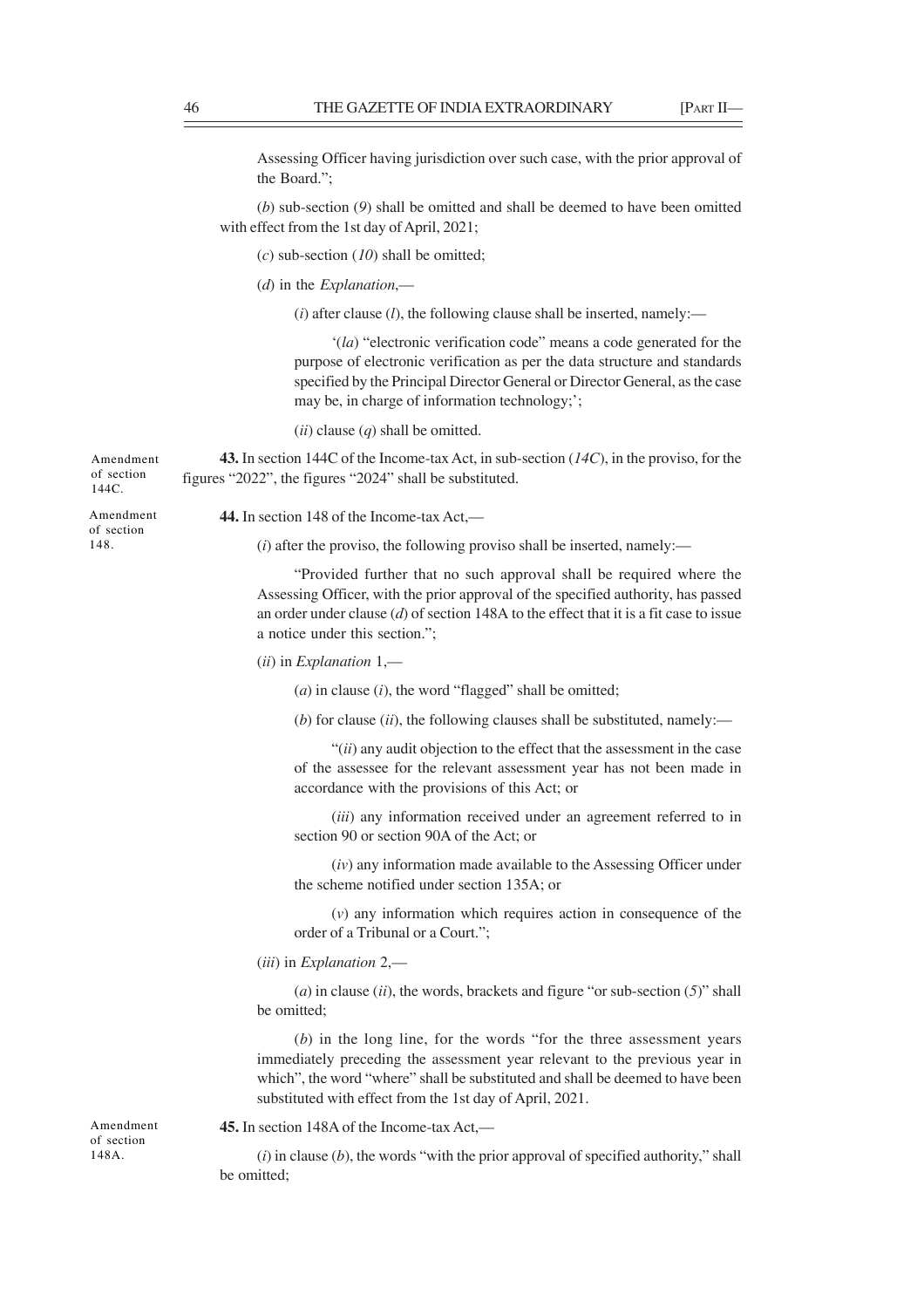(*ii*) in the proviso, in clause (*c*), for the words "relate to, the assessee." the following shall be substituted, namely:—

"relate to, the assessee; or

(*d*) the Assessing Officer has received any information under the scheme notified under section 135A pertaining to income chargeable to tax escaping assessment for any assessment year in the case of the assessee.".

**46.** After section 148A of the Income-tax Act, the following section shall be inserted, namely:—

"148B. No order of assessment or reassessment or recomputation under this Act shall be passed by an Assessing Officer below the rank of Joint Commissioner, in respect of an assessment year to which clause (*i*) or clause (*ii*) or clause (*iii*) or clause (*iv*) of *Explanation* 2 to section 148 apply except with the prior approval of the Additional Commissioner or Additional Director or Joint Commissioner or Joint Director.".

**47.** In section 149 of the Income-tax Act, in sub-section (*1*),—

 $(i)$  for clause  $(b)$ , the following clause shall be substituted, namely:—

"(*b*) if three years, but not more than ten years, have elapsed from the end of the relevant assessment year unless the Assessing Officer has in his possession books of account or other documents or evidence which reveal that the income chargeable to tax, represented in the form of—

(*i*) an asset;

(*ii*) expenditure in respect of a transaction or in relation to an event or occasion; or

(*iii*) an entry or entries in the books of account,

which has escaped assessment amounts to or is likely to amount to fifty lakh rupees or more:":

(*ii*) in the first proviso, for the words, brackets, letter and figure "such notice could not have been issued at that time on account of being beyond the time limit specified under the provisions of clause (*b*) of sub-section (*1*) of this section", the words, figures, letters and brackets "a notice under section 148 or section 153A or section 153C could not have been issued at that time on account of being beyond the time limit specified under the provisions of clause (*b*) of sub-section (*1*) of this section or section 153A or section 153C, as the case may be" shall be substituted and shall be deemed to have been substituted with effect from the 1st day of April, 2021;

 $(iii)$  after sub-section  $(I)$ , the following sub-section shall be inserted, namely:—

"(*1A*) Notwithstanding anything contained in sub-section (*1*), where the income chargeable to tax represented in the form of an asset or expenditure in relation to an event or occasion of the value referred to in clause (*b*) of sub-section (*1*), has escaped the assessment and the investment in such asset or expenditure in relation to such event or occasion has been made or incurred, in more than one previous years relevant to the assessment years within the period referred to in clause (*b*) of sub-section (*1*), a notice under section 148 shall be issued for every such assessment year for assessment, reassessment or recomputation, as the case may be.".

**48.** In section 153 of the Income-tax Act,—

(*a*) in sub-section (*1*), for the second proviso, the following proviso shall be substituted and shall be deemed to have been substituted with effect from the 1st day of April, 2021, namely:—

"Provided further that in respect of an order of assessment relating to the assessment year commencing on—

(*i*) the 1st day of April, 2019, the provisions of this sub-section shall have effect, as if for the words "twenty-one months", the words "twelve months" had been substituted;

Amendment of section 153.

148B. Prior approval for assessment,

Insertion of new section

reassessment or recomputation in certain cases.

Amendment of section 149.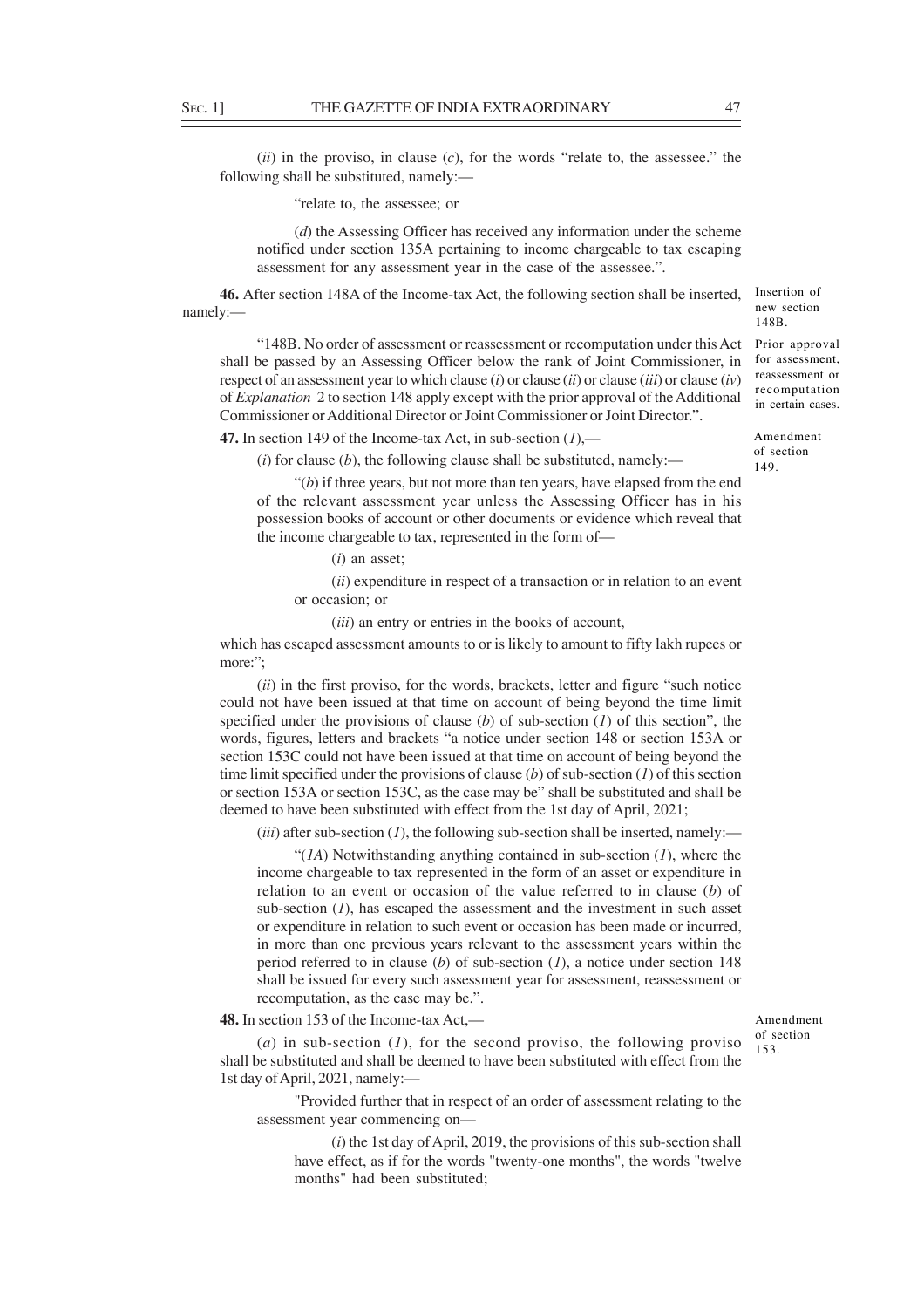(*ii*) the 1st day of April, 2020, the provisions of this sub-section shall have effect, as if for the words "twenty-one months", the words "eighteen months" had been substituted:";

(*b*) after sub-section (*l*), the following sub-section shall be inserted, namely:—

" $(1)$  Notwithstanding anything contained in sub-section  $(1)$ , where a return under sub-section (*8A*) of section 139 is furnished, an order of assessment under section 143 or section 144 may be made at any time before the expiry of nine months from the end of the financial year in which such return was furnished.";

 $(c)$  in sub-section  $(3)$ ,—

(*i*) after the words "fresh assessment", the words, figures and letters "or fresh order under section 92CA, as the case may be," shall be inserted;

(*ii*) after the words "cancelling an assessment,", the words, figures and letters "or an order under section 92CA, as the case may be" shall be inserted;  $(d)$  in sub-section  $(5)$ ,

(*i*) after the words "Assessing Officer" wherever they occur, the words "or the Transfer Pricing Officer, as the case may be," shall be inserted;

(*ii*) after the words "fresh assessment or reassessment", the words, figures and letters "or fresh order under section 92CA, as the case may be," shall be inserted;

(*e*) after sub-section (*5*), the following sub-section shall be inserted, namely:—

"(*5A*) Where the Transfer Pricing Officer gives effect to an order or direction under section 263 by an order under section 92CA and forwards such order to the Assessing Officer, the Assessing Officer shall proceed to modify the order of assessment or reassessment or recomputation, in conformity with such order of the Transfer Pricing Officer, within two months from the end of the month in which such order of the Transfer Pricing Officer is received by him.";

(*f*) in sub-section (*6*), for the words, brackets and figures "sub-sections (*3*) and (*5*)", the words, brackets, figures and letter "sub-sections (*3*), (*5*) and (*5A*)" shall be substituted;

(*g*) in *Explanation* 1,—

(*I*) in clause (*iii*), for the words, brackets, figures and letters "or sub-clause (*iv*) or sub-clause (*v*) or sub-clause (*vi*) or sub-clause (*via*) of clause (*23C*) of section 10, under clause (*i*) of the proviso", the words, brackets and figure ",under clause (*i*) of the first proviso" shall be substituted;

(*II*) in clause (*xi*), for the words "Assessing Officer,", the following shall be substituted and shall be deemed to have been substituted with effect from the 1st day of April, 2021, namely:—

# "Assessing Officer; or

(*xii*) the period (not exceeding one hundred and eighty days) commencing from the date on which a search is initiated under section 132 or a requisition is made under section 132A and ending on the date on which the books of account or other documents, or any money, bullion, jewellery or other valuable article or thing seized under section 132 or requisitioned under section 132A, as the case may be, are handed over to the Assessing Officer having jurisdiction over the assessee,-

(*a*) in whose case such search is initiated under section 132 or such requisition is made under section 132A; or

(*b*) to whom any money, bullion, jewellery or other valuable article or thing seized or requisitioned belongs to; or

(*c*) to whom any books of account or documents seized or requisitioned pertains or pertains to, or any information contained therein, relates to; or";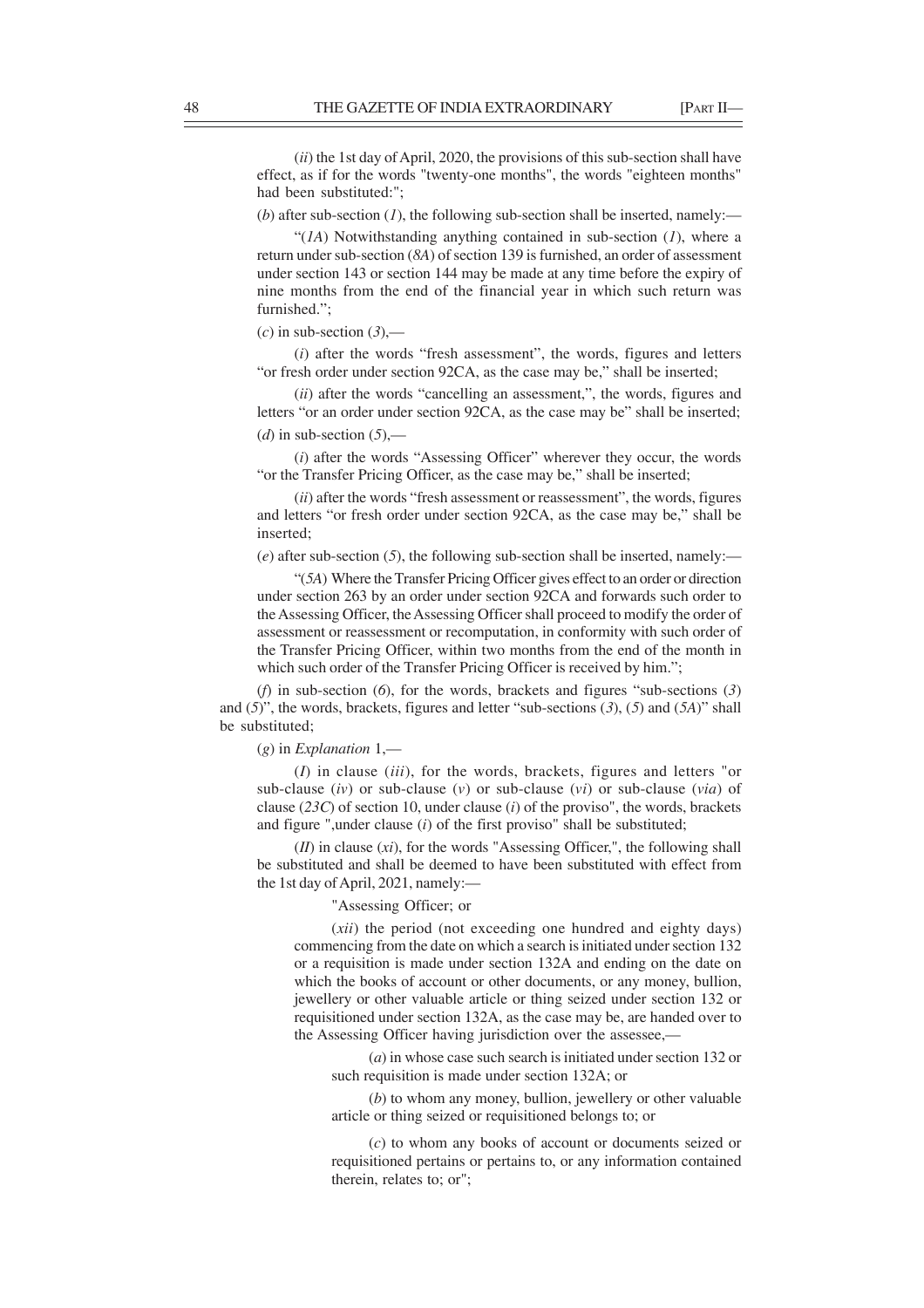(*III*) after clause (*xii*), before the long line, the following clause shall be inserted, namely:—

 "(*xiii*) the period commencing from the date on which the Assessing Officer makes a reference to the Principal Commissioner or Commissioner under the second proviso to sub-section (*3*) of section 143 and ending with the date on which the copy of the order under clause (*ii*) or clause (*iii*) of the fifteenth proviso to clause (*23C*) of section 10 or clause (*ii*) or clause (*iii*) of sub-section (*4*) of section 12AB, as the case may be, is received by the Assessing Officer,".

#### **49.** In section 153B of the Income-tax Act,—

(*a*) in sub-section (*1*), after the fifth proviso, the following proviso shall be inserted and shall be deemed to have been inserted with effect from the 1st day of April, 2021, namely:—

"Provided also that in a case where the last of the authorisations for search under section 132 or requisition under section 132A was executed during the financial year commencing on the 1st day of April, 2020 or in case of other person referred to in section 153C, the books of account or document or assets seized or requisitioned were handed over under section 153C to the Assessing Officer having jurisdiction over such other person during the financial year commencing on the 1st day of April, 2020, the assessment in such cases for the assessment year commencing on the 1st day of April, 2021 shall be made on or before the 30th day of September, 2022.";

(*b*) after sub-section (*3*), the following sub-section shall be inserted, namely:—

"(*4*) Nothing contained in this section shall apply to any search initiated under section 132 or requisition made under section 132A on or after the 1st day of April, 2021.";

# (*c*) in the *Explanation*,—

(*i*) in clause (*x*), for the words "Assessing Officer,", the words "Assessing Officer; or" shall be substituted and shall be deemed to have been substituted with effect from the 1st day of April, 2021;

(*ii*) after clause (*x*), the following clause shall be inserted and shall be deemed to have been inserted with effect from the 1st day of April, 2021, namely:—

"(*xi*) the period (not exceeding one hundred and eighty days) commencing from the date on which a search is initiated under section 132 or a requisition is made under section 132A and ending on the date on which the books of account, or other documents or money or bullion or jewellery or other valuable article or thing seized under section 132 or requisitioned under section 132A, as the case may be, are handed over to the Assessing Officer having jurisdiction over the assessee, in whose case such search is initiated under section 132 or such requisition is made under section 132A, as the case may be,".

**50.** In section 155 of the Income-tax Act, after sub-section (*17*) and before the Amendment *Explanation*, the following sub-section shall be inserted, namely:—

of section 155.

"(*18*) Where any deduction in respect of any surcharge or cess, which is not allowable as deduction under section 40, has been claimed and allowed in the case of an assessee in any previous year, such claim shall be deemed to be under-reported income of the assessee for such previous year for the purposes of sub-section (*3*) of section 270A, notwithstanding anything contained in sub-section (*6*) of section 270A, and the Assessing Officer shall recompute the total income of the assessee for such previous year and make necessary amendment; and the provisions of section 154 shall, so far as may be, apply thereto, the period of four years specified in sub-section (*7*) of section 154 being reckoned from the end of the previous year commencing on the 1st day of April, 2021:

Provided that in a case where the assessee makes an application to the Assessing Officer in the prescribed form and within the prescribed time, requesting for

Amendment of section 153B.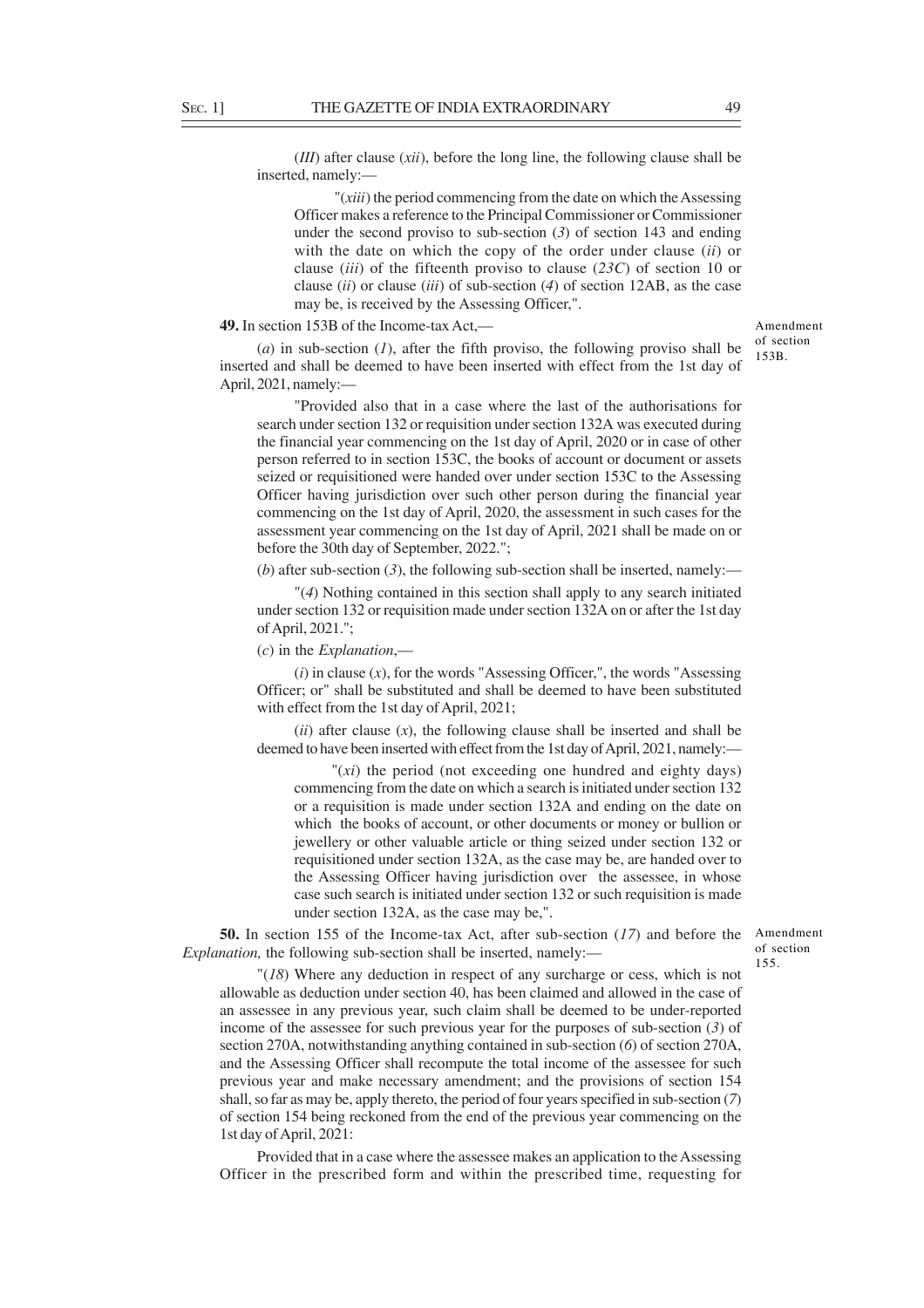recomputation of the total income of the previous year without allowing the claim for deduction of surcharge or cess and pays the amount due thereon within the specified time, such claim shall not be deemed to be under-reported income for the purposes of sub-section (*3*) of section 270A.".

**51.** After section 156 of the Income-tax Act, the following section shall be inserted, namely:—

"156A. (*1*) Where any tax, interest, penalty, fine or any other sum in respect of which a notice of demand has been issued under section 156, is reduced as a result of an order of the Adjudicating Authority as defined in clause (*1*) of section 5 of the Insolvency and Bankruptcy Code, 2016, the Assessing Officer shall modify the demand 31 of 2016.payable in conformity with such order and shall thereafter serve on the assessee a notice of demand specifying the sum payable, if any, and such notice of demand shall be deemed to be a notice under section 156 and the provisions of this Act shall accordingly, apply in relation to such notice.

(*2*) Where the order referred to in sub-section (*1*) is modified by the National Company Law Appellate Tribunal or the Supreme Court, as the case may be, the modified notice of demand as referred to in sub-section (*1*), issued by the Assessing Officer shall be revised accordingly.".

**52.** In section 158AA of the Income-tax Act, in sub-section (*1*), the following proviso shall be inserted, namely:—

"Provided that no such direction shall be given on or after the 1st day of April, 2022.".

**53.** After section 158AA of the Income-tax Act, the following section shall be inserted, namely:—

'158AB. (*1*) Notwithstanding anything contained in this Act, where the collegium is of the opinion that—

(*a*) any question of law arising in the case of an assessee for any assessment year (such case being herein referred to as the relevant case) is identical with a question of law arising,—

(*i*) in his case for any other assessment year; or

(*ii*) in the case of any other assessee for any assessment year; and

(*b*) such question is pending before the jurisdictional High Court under section 260A or the Supreme Court in an appeal under section 261 or in a special leave petition under article 136 of the Constitution, against the order of the Appellate Tribunal or the jurisdictional High Court, as the case may be, which is in favour of such assessee (such case being herein referred to as the other case),

the collegium may, decide and inform the Principal Commissioner or Commissioner not to file any appeal, at this stage, to the Appellate Tribunal under sub-section (*2*) of section 253 or to the jurisdictional High Court under sub-section (*2*) of section 260A in the relevant case against the order of the Commissioner (Appeals) or the Appellate Tribunal, as the case may be.

(*2*) The Principal Commissioner or the Commissioner shall, on receipt of a communication from the collegium under sub-section (*1*), notwithstanding anything contained in sub-section (*3*) of section 253 or clause (*a*) of sub-section (*2*) of section 260A, direct the Assessing Officer to make an application to the Appellate Tribunal or the jurisdictional High Court, as the case may be, in such form as may be prescribed within a period of one hundred and twenty days from the date of receipt of the order of the Commissioner (Appeals) or of the Appellate Tribunal, as the case may be, stating that an appeal on the question of law arising in the relevant case may be filed when the decision on such question of law becomes final in the other case.

(*3*) The Principal Commissioner or Commissioner shall direct the Assessing Officer to make an application under sub-section (*2*) only if an acceptance is received from the assessee to the effect that the question of law in the other case is identical to

Amendment of section 158AA.

Insertion of new section 156A. Modification and revision of notice in certain cases.

Insertion of new section 158AB.

Procedure where an identical question of law is pending before High Courts or Supreme Court.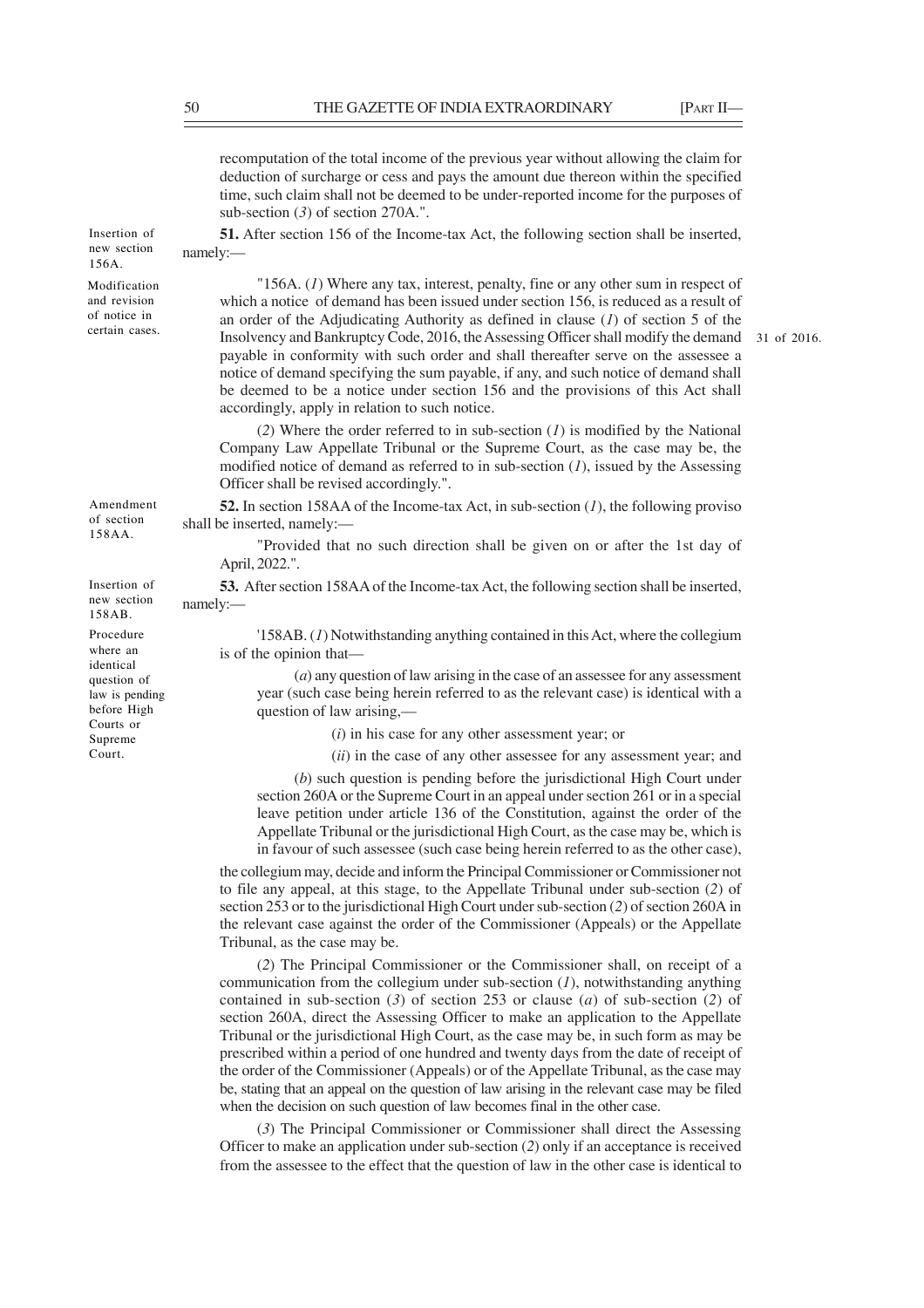that arising in the relevant case; and in case no such acceptance is received, the Principal Commissioner or Commissioner shall, notwithstanding anything contained in sub-section (*3*) of section 253 or clause (*a*) of sub-section (*2*) of section 260A, proceed in accordance with the provisions contained in sub-section (*2*) of section 253 or in clause (*c*) of sub-section (*2*) of section 260A.

(*4*) Where the order of the Commissioner (Appeals) or the order of the Appellate Tribunal, as the case may be, referred to in sub-section (*1*) is not in conformity with the final decision on the question of law in the other case, as and when such order is received, the Principal Commissioner or Commissioner may direct the Assessing Officer to appeal to the Appellate Tribunal or the jurisdictional High Court, as the case may be, against such order and save as otherwise provided in this section all other provisions of Part B and Part CC of Chapter XX shall apply accordingly.

(*5*) Every appeal under sub-section (*4*) shall be filed within a period of sixty days to the Appellate Tribunal or one hundred and twenty days to the High Court, as the case may be, from the date on which the order of the jurisdictional High Court or the Supreme Court in the other case is communicated to the Principal Commissioner or the Commissioner (having jurisdiction over the relevant case), in accordance with the procedure specified by the Board in this behalf.

*Explanation*.—For the purposes of this section, "collegium" means a collegium comprising of two or more Chief Commissioners or Principal Commissioners or Commissioners, as may be specified by the Board in this behalf.'.

**54.** In section 170 of the Income-tax Act, after sub-section (*2*), the following sub-section shall be inserted, namely:

Amendment of section 170.

'(*2A*) Notwithstanding anything contained in sub-sections (*1*) and (*2*), where there is succession, the assessment or reassessment or any other proceedings, made or initiated on the predecessor during the course of pendency of such succession, shall be deemed to have been made or initiated on the successor and all the provisions of this Act shall, so far as may be, apply accordingly.

*Explanation*.—For the purposes of this sub-section, the term "pendency" means the period commencing from the date of filing of application for such succession of business before the High Court or tribunal or the date of admission of an application for corporate insolvency resolution by the Adjudicating Authority as defined in clause (*1*) of section 5 of the Insolvency and Bankruptcy Code, 2016 and ending with the date on which the order of such High Court or tribunal or such Adjudicating Authority, as the case may be, is received by the Principal Commissioner or the Commissioner.'.

**55.** After section 170 of the Income-tax Act, the following section shall be inserted, namely:—

31 of 2016.

31 of 2016.

'170A. Notwithstanding anything to the contrary contained in section 139, in a Effect of case of business reorganisation, where prior to the date of order of a High Court or tribunal or an Adjudicating Authority as defined in clause (*1*) of section 5 of the Insolvency and Bankruptcy Code, 2016, as the case may be, any return of income has been furnished by the successor under the provisions of section 139 for any assessment year relevant to the previous year to which such order applies, such successor shall furnish, within a period of six months from the end of the month in which the said order was issued, a modified return in such form and manner, as may be prescribed, in accordance with and limited to the said order.

*Explanation*.—In this section, the expressions—

(*i*) "business reorganisation" means the reorganisation of business involving the amalgamation or de-merger or merger of business of one or more persons;

(*ii*) "successor" means all resulting companies in a business reorganisation, whether or not the company was in existence prior to such business reorganisation.'.

**56.** In section 179 of the Income-tax Act,—

(*a*) in the marginal heading, the words "in liquidation" shall be omitted;

Insertion of new section 170A.

order of tribunal of court in respect of business reorganisation.

Amendment of section 179.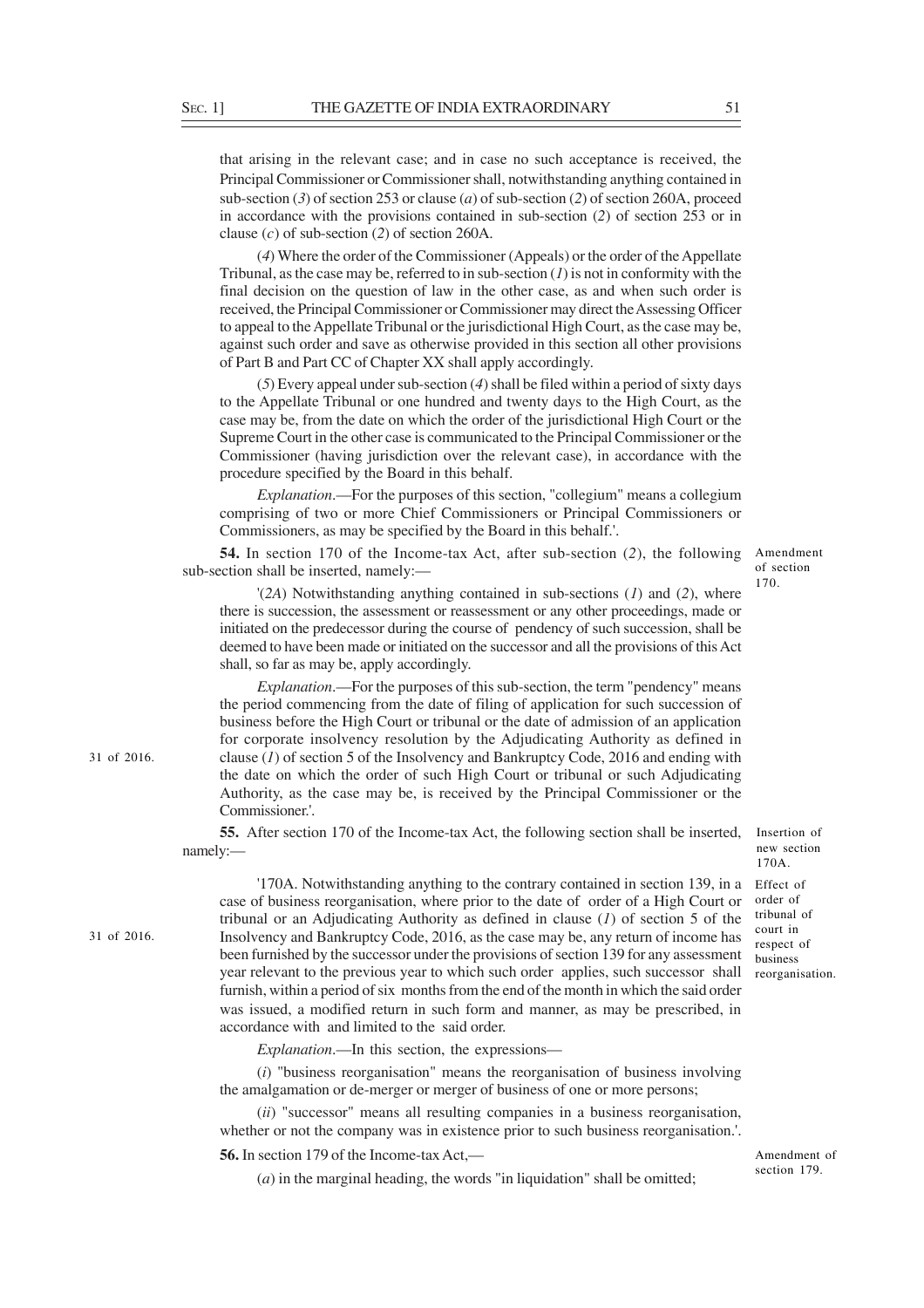(*b*) in the *Explanation*, after the word "interest", the word ", fees" shall be inserted. **57.** In section 194-IA of the Income-tax Act,—

(*i*) in sub-section (*1*), after the words "one per cent. of such sum", the words "or the stamp duty value of such property, whichever is higher," shall be inserted;

(*ii*) in sub-section (*2*), for the words "immovable property is", the words "immovable property and the stamp duty value of such property, are both," shall be substituted;

(*iii*) in the *Explanation*, after clause (*b*), the following clause shall be inserted, namely:—

'(*c*) "stamp duty value" shall have the same meaning as assigned to it in clause (*f*) of the *Explanation* to clause (*vii*) of sub-section (*2*) of section 56.'.

**58.** In section 194-IB of the Income-tax Act, in sub-section (*4*), the words, figures and letters "or section 206AB" shall be omitted.

**59.** After section 194Q of the Income-tax Act, the following section shall be inserted with effect from the 1st day of July, 2022, namely:—

'194R. (*1*) Any person responsible for providing to a resident, any benefit or perquisite, whether convertible into money or not, arising from business or the exercise of a profession, by such resident, shall, before providing such benefit or perquisite, as the case may be, to such resident, ensure that tax has been deducted in respect of such benefit or perquisite at the rate of ten per cent. of the value or aggregate of value of such benefit or perquisite:

Provided that in a case where the benefit or perquisite, as the case may be, is wholly in kind or partly in cash and partly in kind but such part in cash is not sufficient to meet the liability of deduction of tax in respect of whole of such benefit or perquisite, the person responsible for providing such benefit or perquisite shall, before releasing the benefit or perquisite, ensure that tax required to be deducted has been paid in respect of the benefit or perquisite:

Provided further that the provisions of this section shall not apply in case of a resident where the value or aggregate of value of the benefit or perquisite provided or likely to be provided to such resident during the financial year does not exceed twenty thousand rupees:

Provided also that the provisions of this section shall not apply to a person being an individual or a Hindu undivided family, whose total sales, gross receipts or turnover does not exceed one crore rupees in case of business or fifty lakh rupees in case of profession, during the financial year immediately preceding the financial year in which such benefit or perquisite, as the case may be, is provided by such person.

(*2*) If any difficulty arises in giving effect to the provisions of this section, the Board may, with the previous approval of the Central Government, issue guidelines for the purpose of removing the difficulty.

(*3*) Every guideline issued by the Board under sub-section (*2*) shall, as soon as may be after it is issued, be laid before each House of Parliament, and shall be binding on the income-tax authorities and on the person providing any such benefit or perquisite.

*Explanation*.—For the purposes of this section, the expression "person responsible for providing" means the person providing such benefit or perquisite, or in case of a company, the company itself including the principal officer thereof.'.

**60.** After section 194R of the Income-tax Act, the following section shall be inserted with effect from the 1st day of July, 2022, namely:—

Payment on transfer of virtual digital asset.

Insertion of new section 194S.

> '194S. (*1*) Any person responsible for paying to any resident any sum by way of consideration for transfer of a virtual digital asset, shall, at the time of credit of such sum to the account of the resident or at the time of payment of such sum by any mode, whichever is earlier, deduct an amount equal to one per cent. of such sum as income-tax thereon:

Amendment of section 194-IB.

Amendment of section 194-IA.

Insertion of new section 194R.

Deduction of tax on benefit or perquisite in respect of business or profession.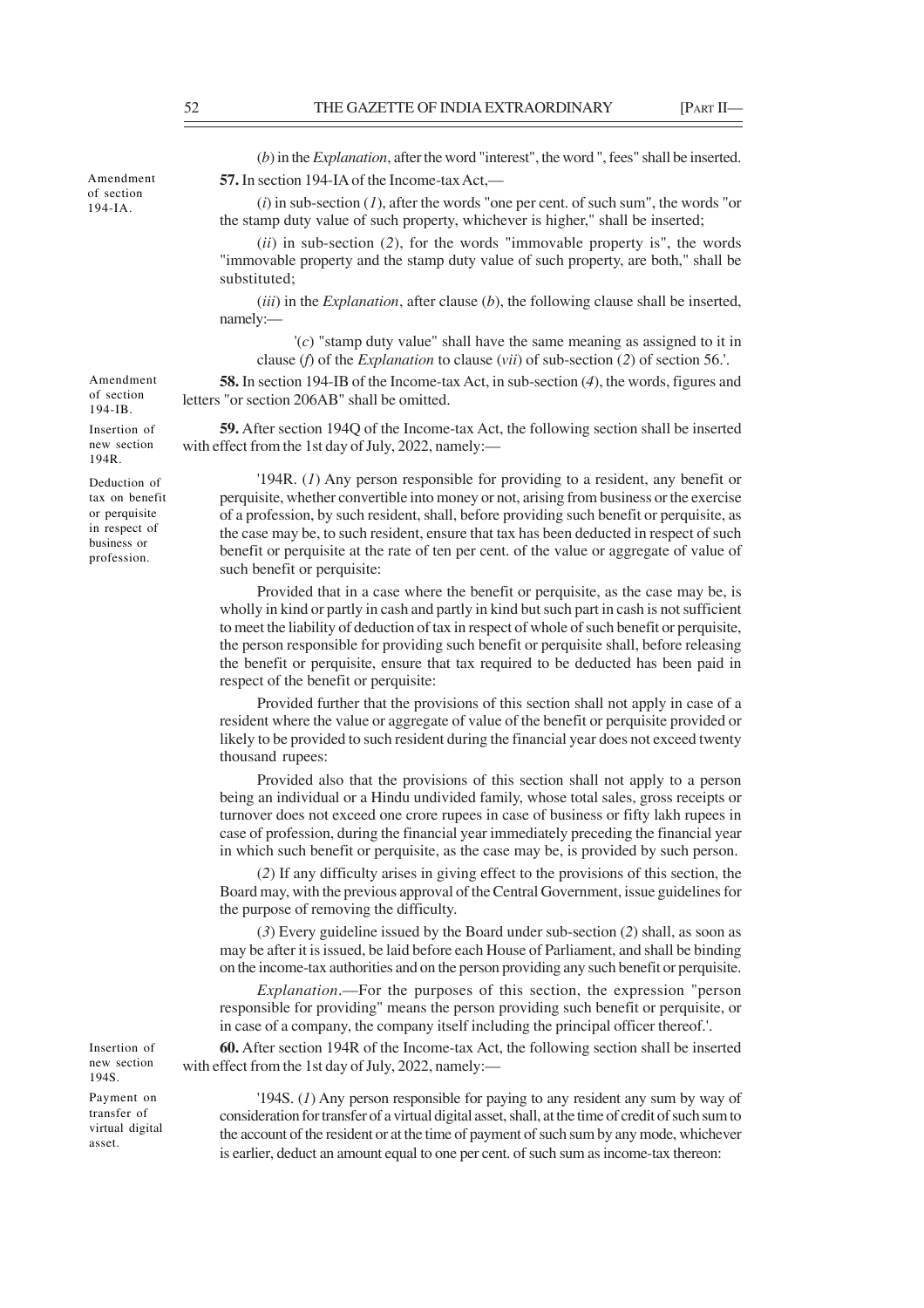Provided that in a case where the consideration for transfer of virtual digital asset is—

(*a*) wholly in kind or in exchange of another virtual digital asset, where there is no part in cash; or

(*b*) partly in cash and partly in kind but the part in cash is not sufficient to meet the liability of deduction of tax in respect of whole of such transfer,

the person responsible for paying such consideration shall, before releasing the consideration, ensure that tax required to be deducted has been paid in respect of such consideration for the transfer of virtual digital asset.

(*2*) The provisions of sections 203A and 206AB shall not apply to a specified person.

(*3*) Notwithstanding anything contained in sub-section (*1*), no tax shall be deducted in a case, where—

(*a*) the consideration is payable by a specified person and the value or aggregate value of such consideration does not exceed fifty thousand rupees during the financial year; or

(*b*) the consideration is payable by any person other than a specified person and the value or aggregate value of such consideration does not exceed ten thousand rupees during the financial year.

(*4*) Notwithstanding anything contained in section 194-O, in case of a transaction to which the provisions of the said section are also applicable along with the provisions of this section, then, tax shall be deducted under sub-section (*1*).

(*5*) Where any sum referred to in sub-section (*1*) is credited to any account, whether called "Suspense Account" or by any other name, in the books of account of the person liable to pay such sum, such credit of the sum shall be deemed to be the credit of such sum to the account of the payee and the provisions of this section shall apply accordingly.

(*6*) If any difficulty arises in giving effect to the provisions of this section, the Board may, with the prior approval of the Central Government, issue guidelines for the purposes of removing the difficulty.

(*7*) Every guideline issued by the Board under sub-section (*6*) shall be laid before each House of Parliament, and shall be binding on the income-tax authorities and on the person responsible for paying the consideration on transfer of such virtual digital asset.

*Explanation*.—For the purposes of this section "specified person" means a person,—

 (*a*) being an individual or a Hindu undivided family, whose total sales, gross receipts or turnover from the business carried on by him or profession exercised by him does not exceed one crore rupees in case of business or fifty lakh rupees in case of profession, during the financial year immediately preceding the financial year in which such virtual digital asset is transferred;

(*b*) being an individual or a Hindu undivided family, not having any income under the head "Profits and gains of business or profession".'.

**61.** In section 201 of the Income-tax Act, in sub-section (*1A*), after the proviso, the following proviso shall be inserted, namely:—

Amendment of section 201.

"Provided further that where an order is made by the Assessing Officer for the default under sub-section (*1*), the interest shall be paid by the person in accordance with such order."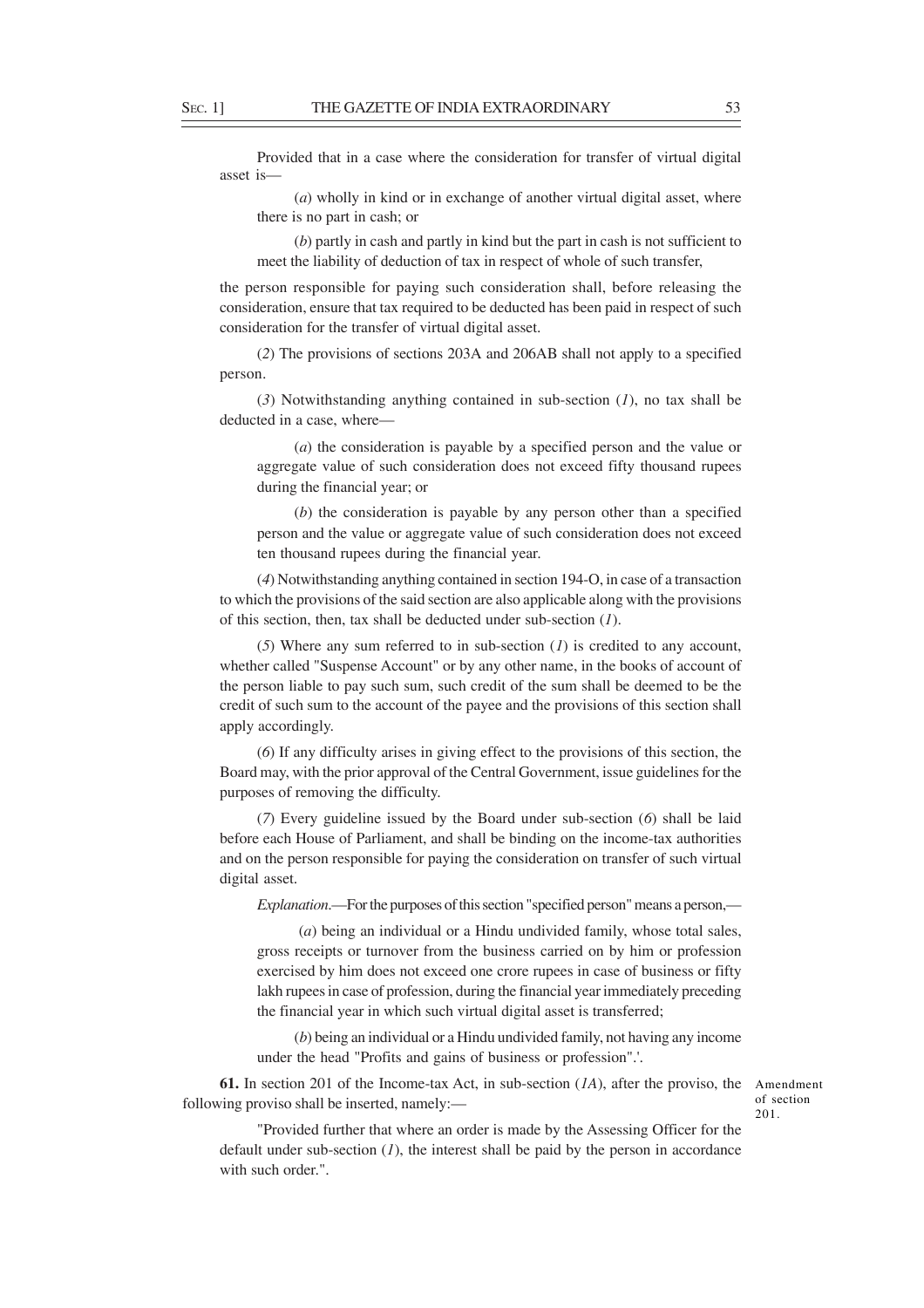| Amendment<br>of section<br>206AB. | 62. In section 206AB of the Income-tax Act,—                                                                                                                                                                                                                                                                                                                                                                                                              |
|-----------------------------------|-----------------------------------------------------------------------------------------------------------------------------------------------------------------------------------------------------------------------------------------------------------------------------------------------------------------------------------------------------------------------------------------------------------------------------------------------------------|
|                                   | ( <i>a</i> ) in sub-section $(1)$ ,—                                                                                                                                                                                                                                                                                                                                                                                                                      |
|                                   | $(i)$ for the figures, letters and word "194LBC or 194N", the figures, letters<br>and word "194-IA, 194-IB, 194LBC, 194M or 194N" shall be substituted;                                                                                                                                                                                                                                                                                                   |
|                                   | (ii) the brackets and words "(hereafter referred to as deductee)" shall be<br>omitted;                                                                                                                                                                                                                                                                                                                                                                    |
|                                   | $(b)$ in sub-section (3), for the portion beginning with the words "filed the returns"<br>of income" and ending with the words "each of these two previous years:", the following<br>shall be substituted, namely:-                                                                                                                                                                                                                                       |
|                                   | "furnished the return of income for the assessment year relevant to the<br>previous year immediately preceding the financial year in which tax is required to<br>be deducted, for which the time limit for furnishing the return of income under<br>sub-section $(I)$ of section 139 has expired and the aggregate of tax deducted at<br>source and tax collected at source in his case is rupees fifty thousand or more in<br>the said previous year:".  |
| Amendment<br>of section<br>206C.  | 63. In section 206C of the Income-tax Act, in sub-section (7), after the proviso, the<br>following proviso shall be inserted, namely:-                                                                                                                                                                                                                                                                                                                    |
|                                   | "Provided further that where an order is made by the Assessing Officer for the<br>default under sub-section $(6A)$ , the interest shall be paid by the person in accordance<br>with such order.".                                                                                                                                                                                                                                                         |
| Amendment                         | 64. In section 206CCA of the Income-tax Act,—                                                                                                                                                                                                                                                                                                                                                                                                             |
| of section<br>206CCA.             | $(a)$ in sub-section (1), the brackets and words "(hereafter referred to as collectee)"<br>shall be omitted;                                                                                                                                                                                                                                                                                                                                              |
|                                   | (b) in sub-section $(3)$ , for the portion beginning with the words "filed the returns<br>of income" and ending with the words "each of these two previous years:", the following<br>shall be substituted, namely:-                                                                                                                                                                                                                                       |
|                                   | "furnished the return of income for the assessment year relevant to the<br>previous year immediately preceding the financial year in which tax is required to<br>be collected, for which the time limit for furnishing the return of income under<br>sub-section $(1)$ of section 139 has expired and the aggregate of tax deducted at<br>source and tax collected at source in his case is rupees fifty thousand or more in<br>the said previous year:". |
| Amendment                         | <b>65.</b> In section 234A of the Income-tax Act, in sub-section $(l)$ ,—                                                                                                                                                                                                                                                                                                                                                                                 |
| of section<br>234A.               | $(i)$ after the words, brackets and figure "or sub-section $(4)$ ", the words, brackets,<br>figure and letter "or sub-section (8A)" shall be inserted;                                                                                                                                                                                                                                                                                                    |
|                                   | $(ii)$ for <i>Explanation</i> 2, the following <i>Explanation</i> shall be substituted, namely:—                                                                                                                                                                                                                                                                                                                                                          |
|                                   | 'Explanation 2.—In this sub-section,—                                                                                                                                                                                                                                                                                                                                                                                                                     |
|                                   | $(i)$ "tax on total income as determined under sub-section $(I)$ of<br>section 143" shall not include the additional income-tax, if any, payable<br>under section 140B or section 143; and                                                                                                                                                                                                                                                                |
|                                   | (ii) tax on the total income determined under regular assessment<br>shall not include the additional income-tax payable under section 140B.'.                                                                                                                                                                                                                                                                                                             |
| Amendment<br>of section<br>234B.  | <b>66.</b> In section 234B of the Income-tax Act, in sub-section $(I)$ , for <i>Explanation</i> 3, the<br>following <i>Explanation</i> shall be substituted, namely:-                                                                                                                                                                                                                                                                                     |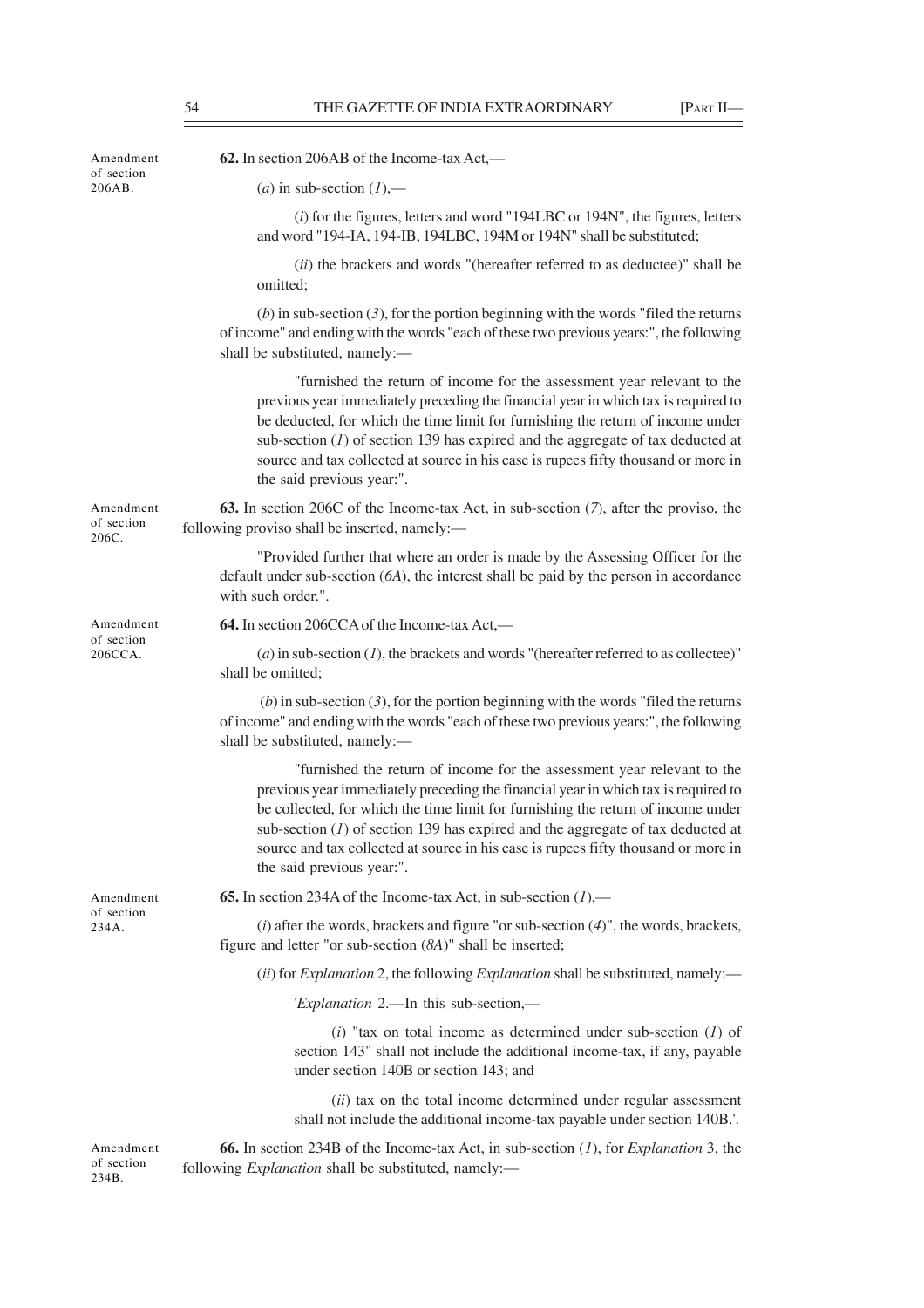'*Explanation* 3.—In *Explanation* 1 and in sub-section (*3*),—

(*i*) "tax on total income as determined under sub-section (*1*) of section 143" shall not include the additional income-tax, if any, payable under section 140B or section 143; and

(*ii*) tax on the total income determined under such regular assessment shall not include the additional income-tax payable under section 140B.'.

**67.** After section 239 of the Income-tax Act, the following section shall be inserted, namely:—

 "239A. (*1*) Where under an agreement or other arrangement, in writing, the tax deductible on any income, other than interest, under section 195 is to be borne by the person by whom the income is payable, and such person having paid such tax to the credit of the Central Government claims that no tax was required to be deducted on such income, may, within a period of thirty days from the date of payment of such tax, file an application before the Assessing Officer for refund of such tax in such form and such manner as may be prescribed.

(*2*) The Assessing Officer shall, by an order in writing, allow or reject the application:

Provided that no application under sub-section (*1*) shall be rejected unless an opportunity of being heard has been given to the applicant.

(*3*) The Assessing Officer may, before passing an order under sub-section (*2*), make such inquiry as he considers necessary.

(*4*) The order under sub-section (*2*) shall be passed within six months from the end of the month in which application under sub-section (*1*) is received.".

**68.** In section 245MA of the Income-tax Act, after sub-section (*2*), the following sub-section shall be inserted, namely:—

"(*2A*) Notwithstanding anything contained in section 144C, upon receipt of the order of the Dispute Resolution Committee under this section, the Assessing Officer shall,—

(*a*) in a case where the specified order is a draft of the proposed order of assessment under sub-section (*1*) of section 144C, pass an order of assessment, reassessment or recomputation; or

(*b*) in any other case, modify the order of assessment, reassessment or recomputation,

in conformity with the directions contained in the order of the Dispute Resolution Committee within a period of one month from the end of the month in which such order is received.".

**69.** In section 246A of the Income-tax Act, in sub-section (*1*), after clause (*i*), the following clause shall be inserted, namely:—

Amendment of section 246A.

Amendment of section 245MA.

"(*ia*) an order made under section 239A;".

**70.** In section 248 of the Income-tax Act, the following proviso shall be inserted, Amendment namely: of section 248.

"Provided that no appeal shall be filed where tax is paid to the credit of the Central Government on or after the 1st day of April, 2022.".

new section 239A. Refund for

Insertion of

denying liability to deduct tax in certain cases.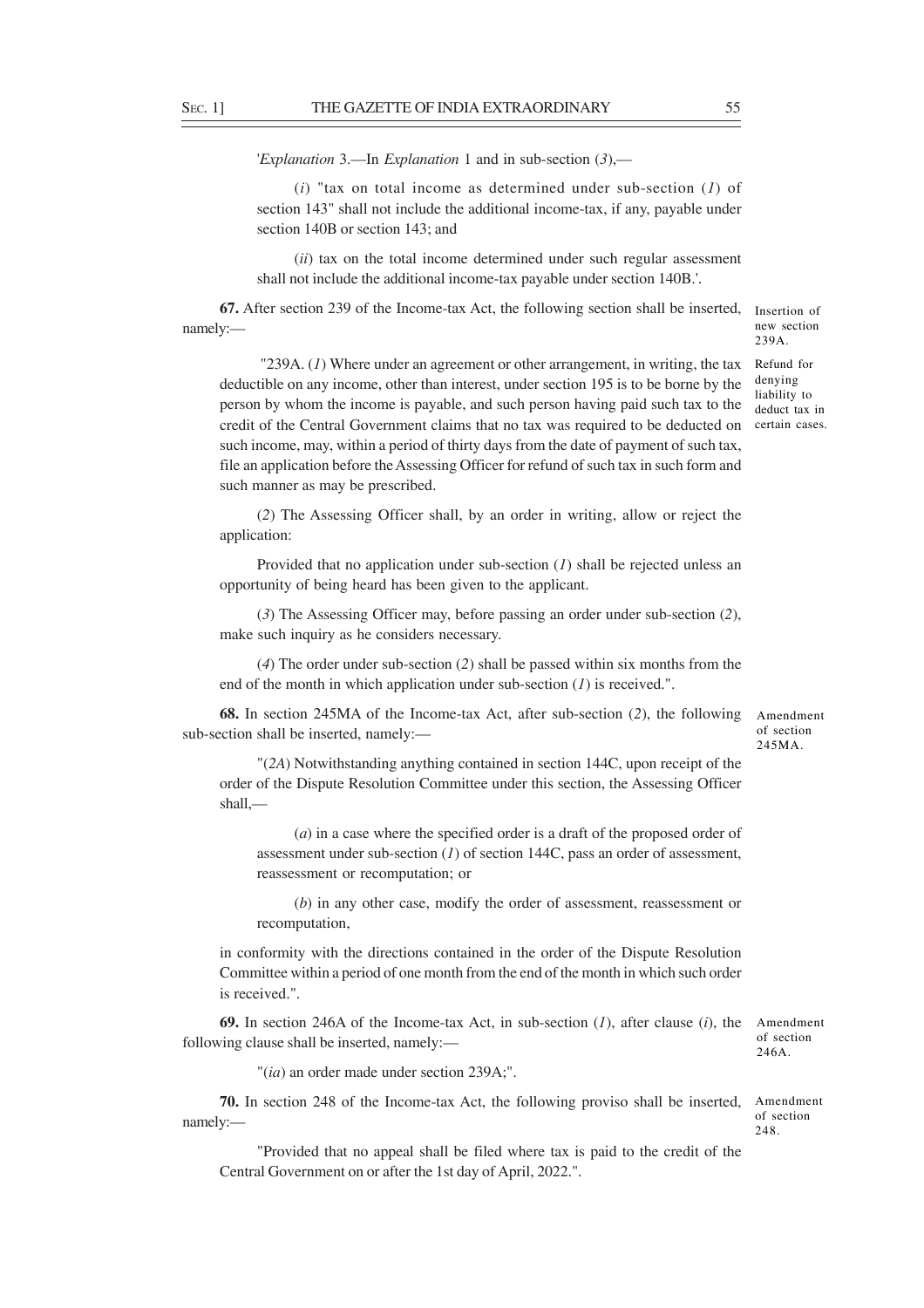Amendment of section 253.

Amendment of section 255.

Amendment of section 263.

**71.** In section 253 of the Income-tax Act, in sub-section (*9*), in the proviso, for the figures "2022", the figures "2024" shall be substituted.

**72.** In section 255 of the Income-tax Act, in sub-section (*8*), in the proviso, for the figures "2023", the figures "2024" shall be substituted.

**73.** In section 263 of the Income-tax Act, in sub-section (*1*),—

(*a*) after the words "Assessing Officer" wherever they occur, the words "or the Transfer Pricing Officer, as the case may be," shall be inserted;

(*b*) for the words "including an order enhancing or modifying the assessment, or cancelling the assessment and directing a fresh assessment", the following shall be substituted, namely:—

"including,—

(*i*) an order enhancing or modifying the assessment or cancelling the assessment and directing a fresh assessment; or

(*ii*) an order modifying the order under section 92CA; or

(*iii*) an order cancelling the order under section 92CA and directing a fresh order under the said section.";

(*c*) in *Explanation* 1, in clause (*a*), after sub-clause (*ii*), the following sub-clause shall be inserted, namely:—

"(*iii*) an order under section 92CA by the Transfer Pricing Officer;";

(*d*) after *Explanation* 2, the following *Explanation* shall be inserted, namely:—

'*Explanation* 3.—For the purposes of this section, "Transfer Pricing Officer" shall have the same meaning as assigned to it in the *Explanation* to section 92CA.'.

Amendment of section

**74.** In section 271AAB of the Income-tax Act,—

(*a*) in sub-section (*1*), in the opening portion, after the words "The Assessing Officer", the words and brackets "or the Commissioner (Appeals)" shall be inserted;

(*b*) in sub-section (*1A*), in the opening portion, after the words "The Assessing Officer", the words and brackets "or the Commissioner (Appeals)" shall be inserted;

(*c*) in the *Explanation,* in clause (*a*), for the words, figures and letter "under section 153A", the words, figures and letter "under section 148 or under section 153A, as the case may be," shall be substituted and shall be deemed to have been substituted with effect from 1st April, 2021.

**75.** In section 271AAC of the Income-tax Act, in sub-section (*1*), after the words "The Assessing Officer", the words and brackets "or the Commissioner (Appeals)" shall be inserted. Amendment of section 271AAC.

**76.** In section 271AAD of the Income-tax Act,—  $(i)$  in sub-section  $(I)$ , in the long line, after the words "the Assessing Officer", the words and brackets "or the Commissioner (Appeals)," shall be inserted; (*ii*) in sub-section (*2*), after the words "the Assessing Officer", the words and brackets "or the Commissioner (Appeals)" shall be inserted. **77.** After section 271AAD of the Income-tax Act, the following section shall be inserted Amendment of section 271AAD. Insertion of

with effect from the 1st day of April, 2023, namely: new section

271AAE.

271AAB.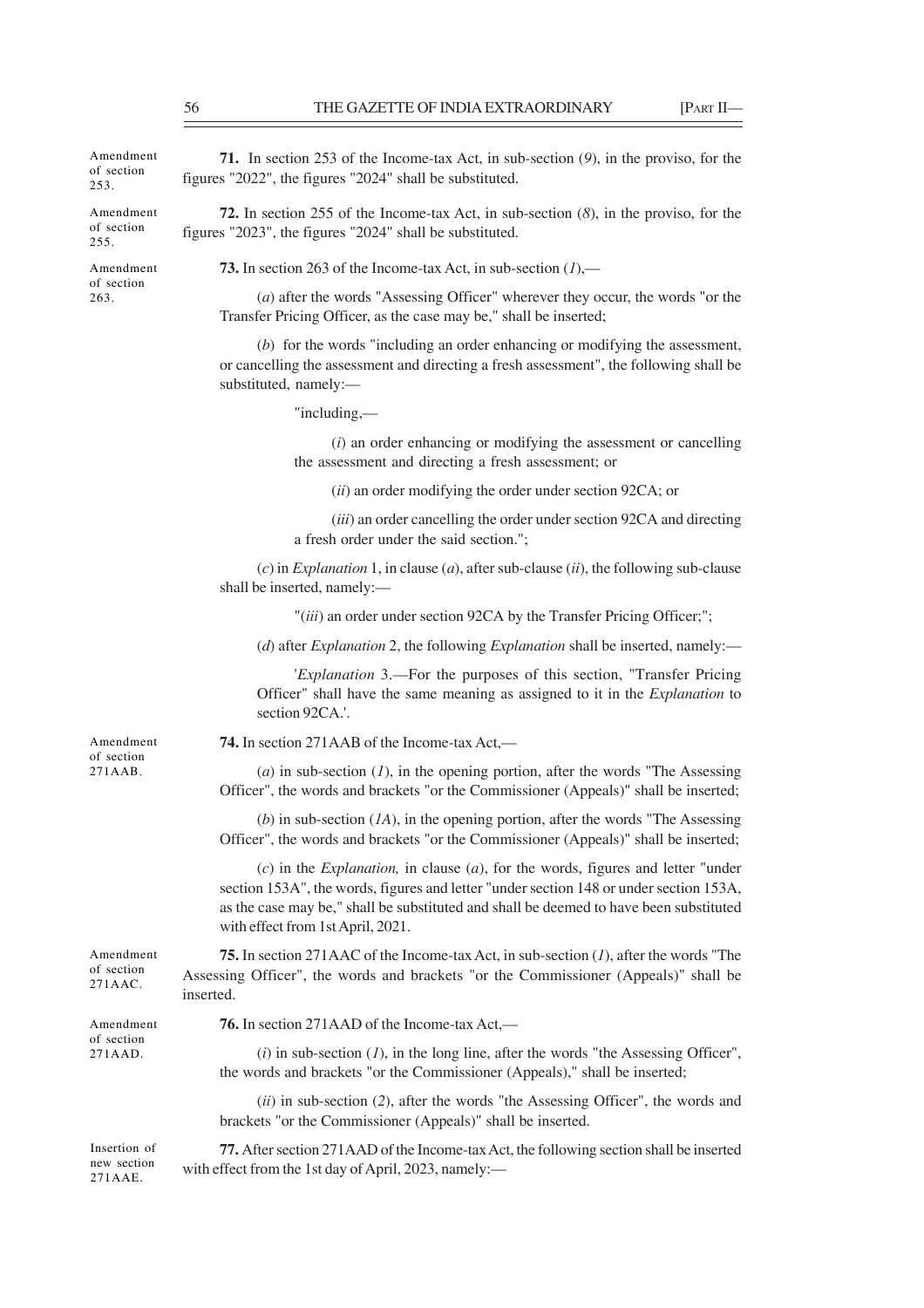"271AAE. Without prejudice to any other provision of this Chapter, if during any proceedings under this Act, it is found that a person, being any fund or institution referred to in sub-clause (*iv*) or any trust or institution referred to in sub-clause (*v*) or any university or other educational institution referred to in sub-clause (*vi*) or any hospital or other medical institution referred to in sub-clause (*via*) of clause (*23C*) of section 10, or any trust or institution referred to in section 11 has violated the provisions of the twenty-first proviso to clause (*23C*) of section 10, or clause (*c*) of sub-section (*1*) of section 13, as the case may be, the Assessing Officer may direct that such person shall pay by way of penalty— Benefits to related persons.

(*a*) a sum equal to the aggregate amount of income applied, directly or indirectly, by such person, for the benefit of any person referred to in sub-section  $(3)$  of section 13, where the violation is noticed for the first time during any previous year; and

(*b*) a sum equal to two hundred per cent. of the aggregate amount of income of such person applied, directly or indirectly, by that person, for the benefit of any person referred to in sub-section (*3*) of section 13, where violation is noticed again in any subsequent previous year.".

**78.** In section 271C of the Income-tax Act, in sub-section (*1*), in clause (*b*), in Amendment sub-clause (*ii*), the word "second" shall be omitted.

**79.** In section 272A of the Income-tax Act, in sub-section (*2*), in the long line, for the words "one hundred rupees", the words "five hundred rupees" shall be substituted.

**80.** In section 276AB of the Income-tax Act, after the proviso, the following proviso shall be inserted, namely:—

"Provided further that no proceeding under this section shall be initiated on or after the 1st day of April, 2022.".

**81.** In section 276B of the Income-tax Act, in clause (*b*), in sub-clause (*ii*), the word "second" shall be omitted.

**82.** In section 276CC of the Income-tax Act, in the proviso, in clause (*ii*), in sub-clause (*a*), after the words "expiry of the assessment year", the words, brackets, figures and letter "or a return is furnished by him under sub-section (*8A*) of section 139 within the time provided in that sub-section" shall be inserted.

**83.** In section 278A of the Income-tax Act, after the word, figures and letter "section 276B", the words, figures and letters "or section 276BB" shall be inserted.

**84.** In section 278AA of the Income-tax Act, after the words, figures and letter "or section 276B", the words, figures and letters "or section 276BB" shall be inserted.

**85.** For section 285B of the Income-tax Act, the following section shall be substituted, namely:—

'285B. Any person carrying on the production of a cinematograph film or engaged in any specified activity, or both, during the whole or any part of any financial year shall, in respect of the period during which such production or specified activity is carried on by him in such financial year, furnish within the prescribed period, a statement in the prescribed form to the prescribed income-tax authority in the prescribed manner, containing particulars of all payments of over fifty thousand rupees in the aggregate made by him or due from him to each such person as is engaged by him in such production or specified activity.

of section 271C.

Amendment of section 272A.

Amendment of section 276AB.

Amendment of section 276B.

Amendment of section 276CC.

Amendment of section 278A. Amendment

of section 278AA.

Substitution of new section for section 285B.

Submission of statements by producers of cinematograph films or persons engaged in specified activitiy.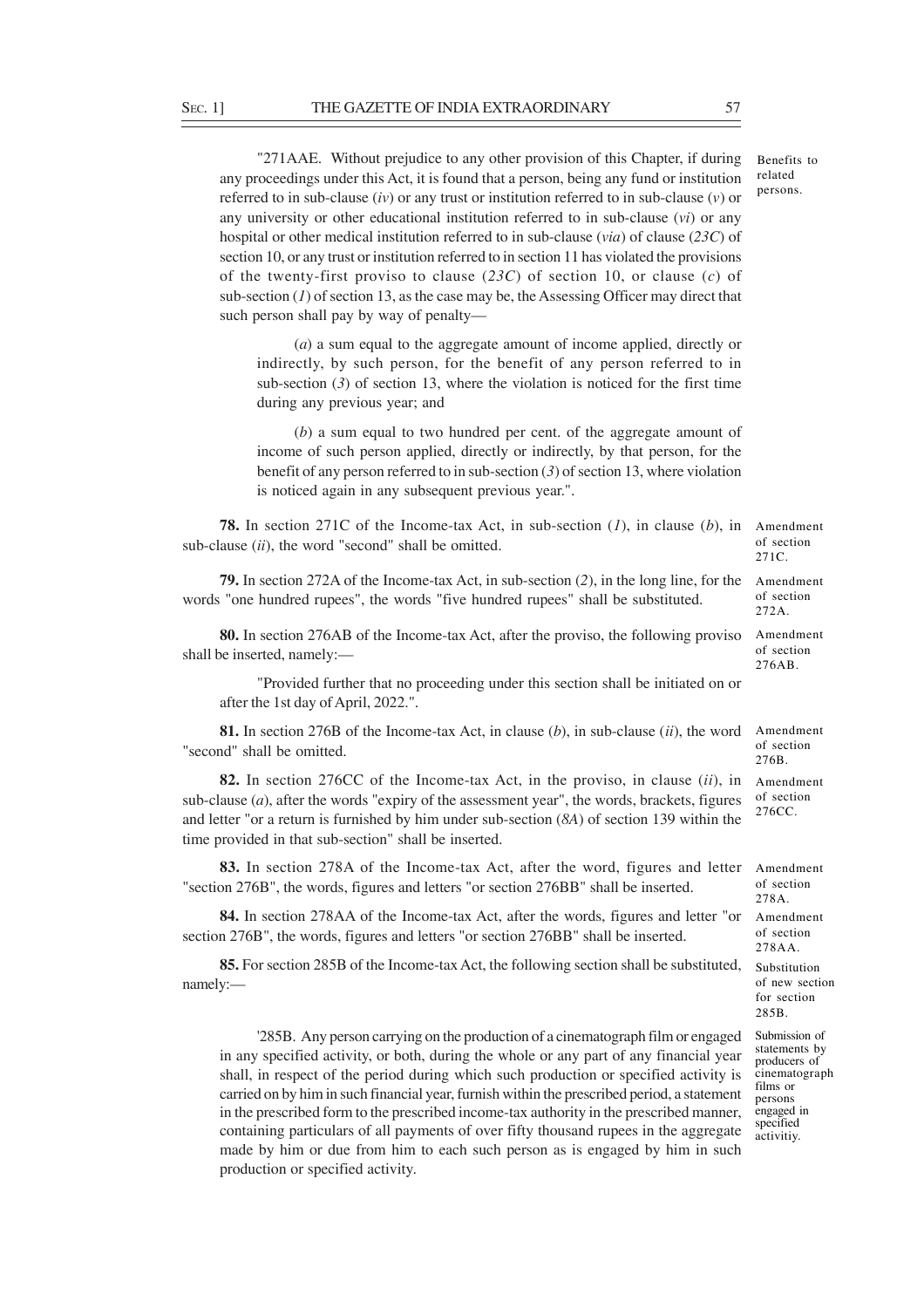*Explanation*.—For the purposes of this section, "specified activity" means any event management, documentary production, production of programmes for telecasting on television or over the top platforms or any other similar platform, sports event management, other performing arts or any other activity as the Central Government may, by notification in the Official Gazette, specify in this behalf.'.

# CHAPTER IV

#### INDIRECT TAXES

## *Customs*

**86.** In the Customs Act, 1962 (hereinafter referred to as the Customs Act), in section 2, 52 of 1962. in clause (*34*), after the words "Principal Commissioner of Customs or Commissioner of Customs", the words and figure "under section 5" shall be inserted. Amendment of section 2.

**87.** For section 3 of the Customs Act, the following section shall be substituted, namely:— Substitution of new section for section 3.

Classes of officers of customs.

"3. There shall be the following classes of officers of customs, namely:—

(*a*) Principal Chief Commissioner of Customs or Principal Chief Commissioner of Customs (Preventive) or Principal Director General of Revenue Intelligence;

(*b*) Chief Commissioner of Customs or Chief Commissioner of Customs (Preventive) or Director General of Revenue Intelligence;

(*c*) Principal Commissioner of Customs or Principal Commissioner of Customs (Preventive) or Principal Additional Director General of Revenue Intelligence or Principal Commissioner of Customs (Audit);

(*d*) Commissioner of Customs or Commissioner of Customs (Preventive) or Additional Director General of Revenue Intelligence or Commissioner of Customs (Audit);

(*e*) Principal Commissioner of Customs (Appeals);

(*f*) Commissioner of Customs (Appeals);

(*g*) Additional Commissioner of Customs or Additional Commissioner of Customs (Preventive) or Additional Director of Revenue Intelligence or Additional Commissioner of Customs (Audit);

(*h*) Joint Commissioner of Customs or Joint Commissioner of Customs (Preventive) or Joint Director of Revenue Intelligence or Joint Commissioner of Customs (Audit);

(*i*) Deputy Commissioner of Customs or Deputy Commissioner of Customs (Preventive) or Deputy Director of Revenue Intelligence or Deputy Commissioner of Customs (Audit);

(*j*) Assistant Commissioner of Customs or Assistant Commissioner of Customs (Preventive) or Assistant Director of Revenue Intelligence or Assistant Commissioner of Customs (Audit);

(*k*) such other class of officers of customs as may be appointed for the purposes of this Act.".

Amendment of section 5.

(*a*) after sub-section (*l*), the following sub-sections shall be inserted, namely:—

**88.** In section 5 of the Customs Act,—

"(*1A*) Without prejudice to the provisions contained in sub-section (*1*), the Board may, by notification, assign such functions as it may deem fit, to an officer of customs, who shall be the proper officer in relation to such functions.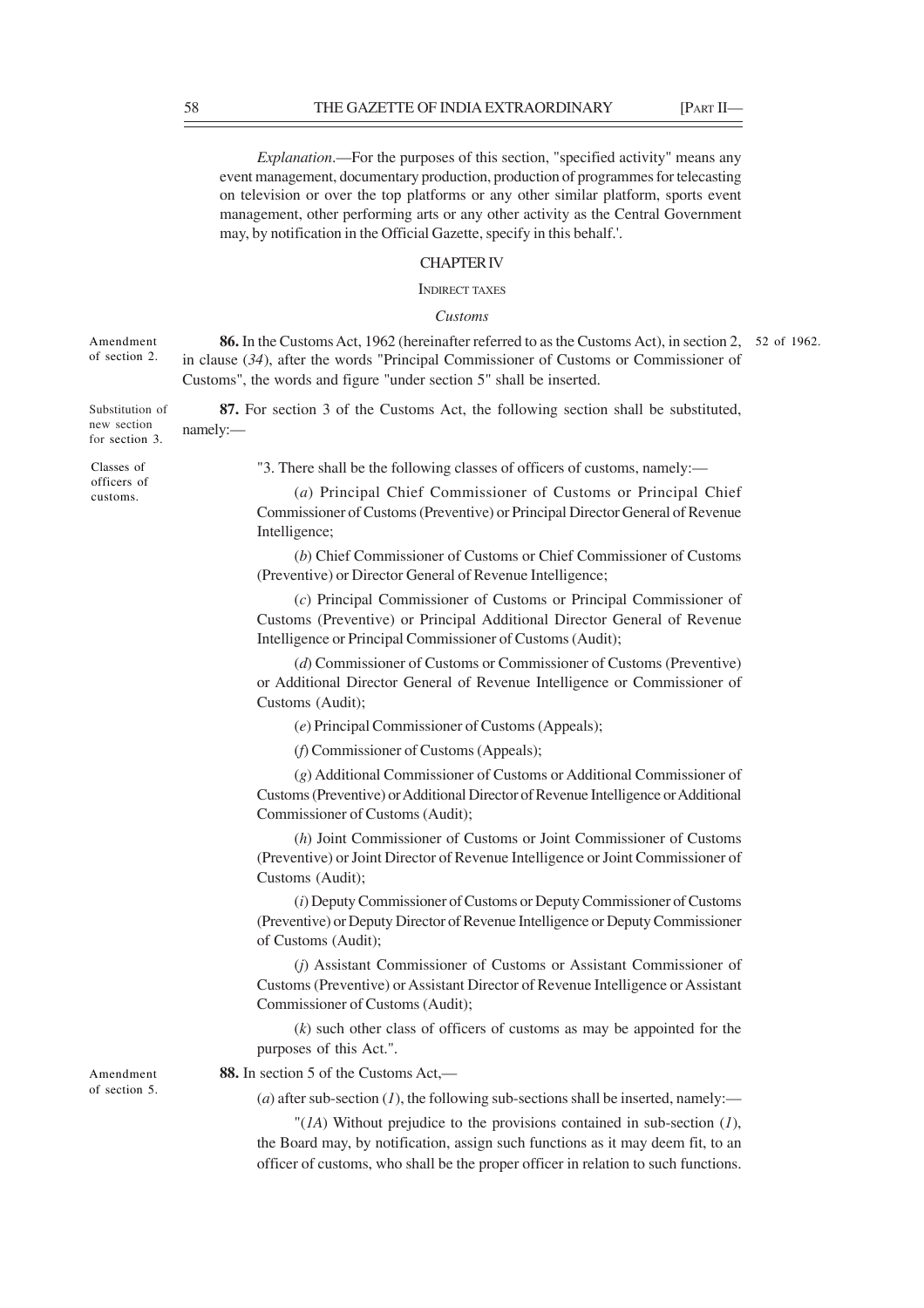(*1B*) Within their jurisdiction assigned by the Board, the Principal Commissioner of Customs or Commissioner of Customs, as the case may be, may, by order, assign such functions, as he may deem fit, to an officer of customs, who shall be the proper officer in relation to such functions.";

(*b*) after sub-section (3), the following sub-sections shall be inserted, namely:—

"(*4*) In specifying the conditions and limitations referred to in sub-section (*1*), and in assigning functions under sub-section (*1A*), the Board may consider any one or more of the following criteria, including, but not limited to––

(*a*) territorial jurisdiction;

- (*b*) persons or class of persons;
- (*c*) goods or class of goods;
- (*d*) cases or class of cases;
- (*e*) computer assigned random assignment;
- (*f*) any other criterion as the Board may, by notification, specify.

(*5*) The Board may, by notification, wherever necessary or appropriate, require two or more officers of customs (whether or not of the same class) to have concurrent powers and functions to be performed under this Act.".

Amendment of section 14. **89.** In section 14 of the Customs Act, in sub-section (*1*), in the second proviso, after clause (*iii*), the following clause shall be inserted, namely:––

"(*iv*) the additional obligations of the importer in respect of any class of imported goods and the checks to be exercised, including the circumstances and manner of exercising thereof, as the Board may specify, where, the Board has reason to believe that the value of such goods may not be declared truthfully or accurately, having regard to the trend of declared value of such goods or any other relevant criteria:".

**90.** In section 28E of the Customs Act,––

(*a*) in clause (*c*), the *Explanation* shall be omitted; (*b*) clause (*h*) shall be omitted.

**91.** In section 28H of the Customs Act,––

(*a*) in sub-section (*1*), after the words "an application in such form and in such manner", the words "and accompanied by such fee" shall be inserted;

(*b*) sub-section (*3*) shall be omitted;

(*c*) in sub-section (*4*), for the words "within thirty days from the date of the application", the words "at any time before an advance ruling is pronounced" shall be substituted.

**92.** In section 28-I of the Customs Act, in sub-section (*7*), the words "by the Members" shall be omitted.

**93.** In section 28J of the Customs Act, for sub-section (*2*), the following sub-section Amendment shall be substituted, namely:––

"(*2*) The advance ruling referred to in sub-section (*1*) shall remain valid for three years or till there is a change in law or facts on the basis of which the advance ruling has been pronounced, whichever is earlier:

Provided that in respect of any advance ruling in force on the date on which the Finance Bill, 2022 receives the assent of the President, the said period of three years shall be reckoned from the date on which the said Finance Bill receives the assent of the President.".

Amendment of section 28E.

Amendment of section 28H.

Amendment of section 28-I.

of section 28J.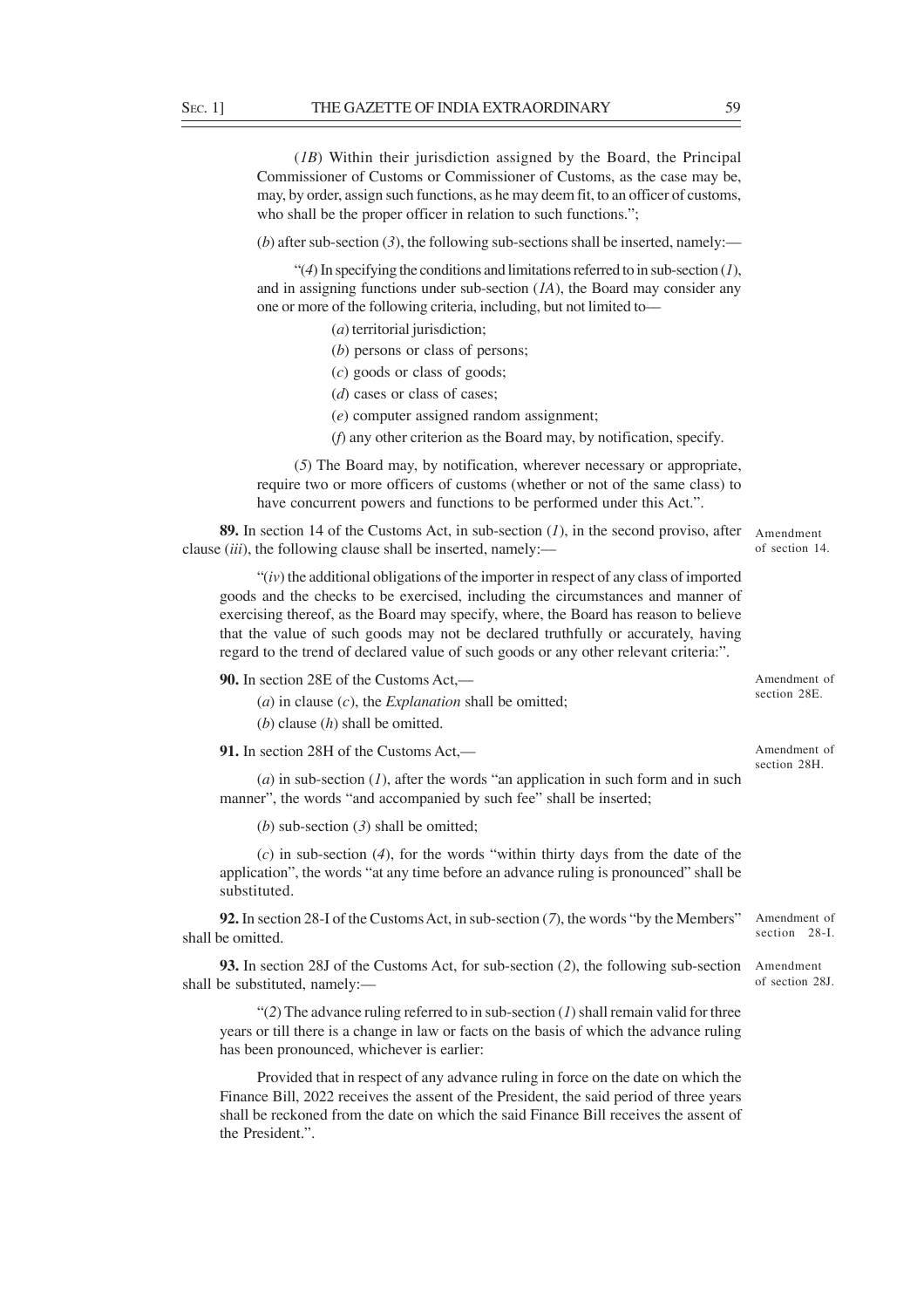Insertion of new section 110AA.

Action subsequent to inquiry, investigation or audit or any other specified purpose.

Insertion of new section 135AA.

Protection of data.

**94.** After section 110A of the Customs Act, the following section shall be inserted, namely:––

"110AA. Where in pursuance of any proceeding, in accordance with Chapter XIIA or this Chapter, if an officer of customs has reasons to believe that––

(*a*) any duty has been short-levied, not levied, short-paid or not paid in a case where assessment has already been made;

(*b*) any duty has been erroneously refunded;

(*c*) any drawback has been erroneously allowed; or

(*d*) any interest has been short-levied, not levied, short-paid or not paid, or erroneously refunded,

then such officer of customs shall, after causing inquiry, investigation, or as the case may be, audit, transfer the relevant documents, along with a report in writing—

(*i*) to the proper officer having jurisdiction, as assigned under section 5 in respect of assessment of such duty, or to the officer who allowed such refund or drawback; or

(*ii*) in case of multiple jurisdictions, to an officer of customs to whom such matter is assigned by the Board, in exercise of the powers conferred under section 5,

and thereupon, power exercisable under sections 28, 28AAA or Chapter X, shall be exercised by such proper officer or by an officer to whom the proper officer is subordinate in accordance with sub-section (*2*) of section 5.".

**95.** After section 135A of the Customs Act, the following section shall be inserted, namely:––

'135AA. (*1*) If a person publishes any information, that is furnished to customs by an exporter or importer under this Act, relating to the value or classification or quantity of goods entered for export from India, or import into India, along with the identity of the persons involved or in a manner that leads to disclosure of such identity, unless required so to do under any law for the time being in force or by specific authorisation of such exporter or importer, he shall be punishable with imprisonment for a term which may extend to six months, or with fine which may extend to fifty thousand rupees, or with both.

(*2*) Nothing contained in this section shall apply to—

(*a*) any publication made by or on behalf of the Central Government;

(*b*) data sourced from any publication made by or on behalf of the Central Government for analysis of trends in India's international trade and dissemination thereof.

*Explanation*.—For the purposes of this section, the expression "publishes" includes reproducing the information in printed or electronic form and making it available for the public. '.

**96.** In section 137 of the Customs Act, in sub-section (*1*), after the words, figures and letter "or section 135A", the words, figures and letters "or section 135AA" shall be inserted. Amendment of section 137.

Validation of certain actions taken under Customs Act.

**97.** Notwithstanding anything contained in any judgment, decree or order of any court, tribunal, or other authority, or in the provisions of the Customs Act, 1962 (hereinafter referred to as the Customs Act),––

52 of 1962.

(*i*) anything done or any duty performed or any action taken or purported to have been taken or done under Chapters V, VAA, VI, IX, X, XI, XII, XIIA, XIII, XIV, XVI and XVII of the Customs Act, as it stood prior to its amendment by this Act, shall be deemed to have been validly done or performed or taken;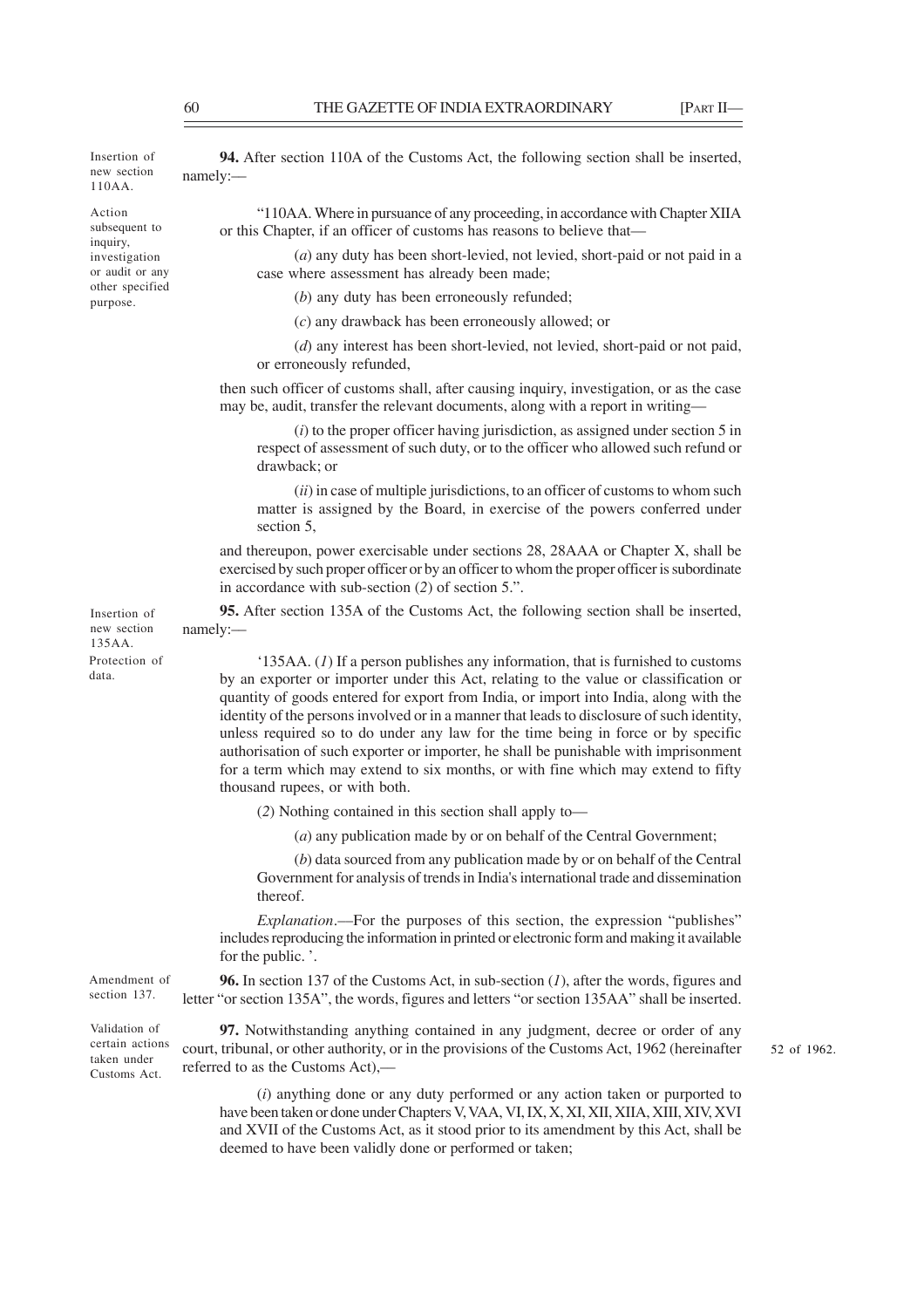(*ii*) any notification issued under the Customs Act for appointing or assigning functions to any officer shall be deemed to have been validly issued for all purposes, including for the purposes of section 6;

(*iii*) for the purposes of this section, sections 2, 3 and 5 of the Customs Act, as amended by this Act, shall have and shall always be deemed to have effect for all purposes as if the provisions of the Customs Act, as amended by this Act, had been in force at all material times.

*Explanation*. –– For the purposes of this section, it is hereby clarified that any proceeding arising out of any action taken under this section and pending on the date of commencement of this Act shall be disposed of in accordance with the provisions of the Customs Act, as amended by this Act.

#### *Customs Tariff*

**98.** In the Customs Tariff Act, 1975 (hereinafter referred to as the Customs Tariff Act), Amendment the First Schedule shall,–– 51 of 1975.

of First Schedule.

(*a*) be amended in the manner specified in the Second Schedule;

(*b*) with effect from the 1st May, 2022, be also amended in the manner specified in the Third Schedule.

#### *Excise*

**99.** In the Central Excise Act, 1944 (hereinafter referred to as the Central Excise Act), the Amendment Fourth Schedule shall, with effect from the 1st May, 2022, be amended in the manner specified in the Fourth Schedule. of Fourth Schedule. 1 of 1944.

## *Central Goods and Services Tax*

**100.** In the Central Goods and Services Tax Act, 2017 (hereinafter referred to as the Amendment Central Goods and Services Tax Act), in section 16, –– of section 16. 12 of 2017.

 $(a)$  in sub-section  $(2)$ ,—

 $(i)$  after clause  $(b)$ , the following clause shall be inserted, namely:—

"(ba) the details of input tax credit in respect of the said supply communicated to such registered person under section 38 has not been restricted;";

(*ii*) in clause (*c*), the words, figures and letter "or section 43A" shall be omitted;

(*b*) in sub-section (*4*), for the words and figures "due date of furnishing of the return under section 39 for the month of September", the words "thirtieth day of November" shall be substituted.

**101.** In section 29 of the Central Goods and Services Tax Act, in sub-section (*2*),––

(*a*) in clause (*b*), for the words "returns for three consecutive tax periods", the words "the return for a financial year beyond three months from the due date of furnishing the said return" shall be substituted;

(*b*) in clause (*c*), for the words "a continuous period of six months", the words "such continuous tax period as may be prescribed" shall be substituted.

**102.** In section 34 of the Central Goods and Services Tax Act, in sub-section (*2*), for the word "September", the words "the thirtieth day of November" shall be substituted. Amendment of section 34.

Amendment of section 29.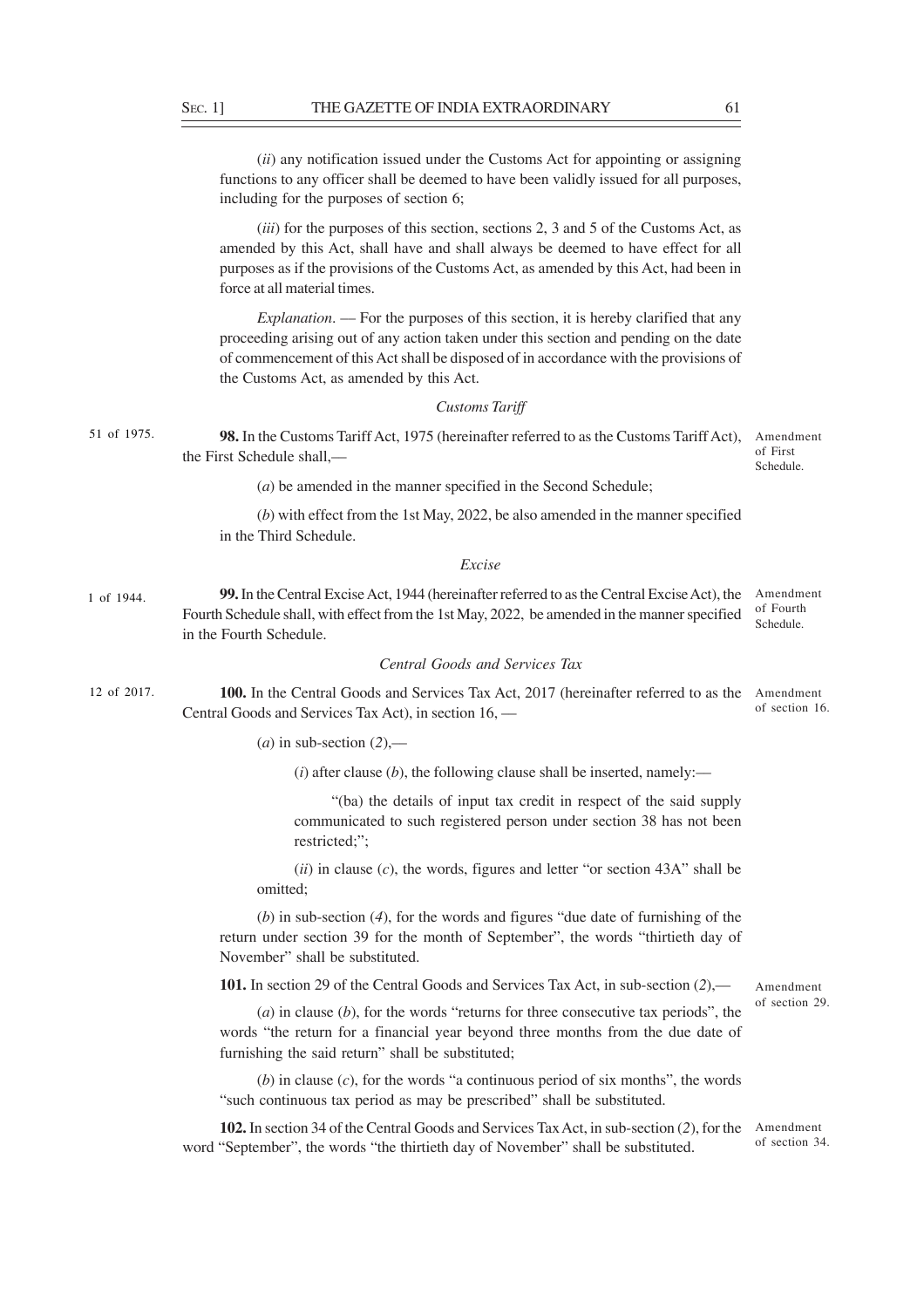Amendment of section 37. **103.** In section 37 of the Central Goods and Services Tax Act,—

# (*a*) in sub-section  $(I)$ , —

(*i*) after the words "shall furnish, electronically,", the words "subject to such conditions and restrictions and" shall be inserted;

(*ii*) for the words "shall be communicated to the recipient of the said supplies within such time and in such manner as may be prescribed", the words "shall, subject to such conditions and restrictions, within such time and in such manner as may be prescribed, be communicated to the recipient of the said supplies" shall be substituted;

(*iii*) the first proviso shall be omitted;

(*iv*) in the second proviso, for the words "Provided further that", the words "Provided that" shall be substituted;

(*v*) in the third proviso, for the words "Provided also that", the words "Provided further that" shall be substituted;

(*b*) sub-section (*2*) shall be omitted;

 $(c)$  in sub-section  $(3)$ ,—

(*i*) the words and figures "and which have remained unmatched under section 42 or section 43" shall be omitted;

(*ii*) in the first proviso, for the words and figures "furnishing of the return under section 39 for the month of September", the words "the thirtieth day of November" shall be substituted;

(*d*) after sub-section (3), the following sub-section shall be inserted, namely:—

"(*4*) A registered person shall not be allowed to furnish the details of outward supplies under sub-section (*1*) for a tax period, if the details of outward supplies for any of the previous tax periods has not been furnished by him:

Provided that the Government may, on the recommendations of the Council, by notification, subject to such conditions and restrictions as may be specified therein, allow a registered person or a class of registered persons to furnish the details of outward supplies under sub-section (*1*), even if he has not furnished the details of outward supplies for one or more previous tax periods. ".

**104.** For section 38 of the Central Goods and Services Tax Act, the following section shall be substituted, namely:––

"38. (*1*) The details of outward supplies furnished by the registered persons under sub-section  $(1)$  of section 37 and of such other supplies as may be prescribed, and an auto-generated statement containing the details of input tax credit shall be made available electronically to the recipients of such supplies in such form and manner, within such time, and subject to such conditions and restrictions as may be prescribed.

(*2*) The auto-generated statement under sub-section (*1*) shall consist of––

(*a*) details of inward supplies in respect of which credit of input tax may be available to the recipient; and

(*b*) details of supplies in respect of which such credit cannot be availed, whether wholly or partly, by the recipient, on account of the details of the said supplies being furnished under sub-section (*1*) of section 37,––

(*i*) by any registered person within such period of taking registration as may be prescribed; or

Substitution of new section for section 38.

Communication of details of inward supplies and input tax credit.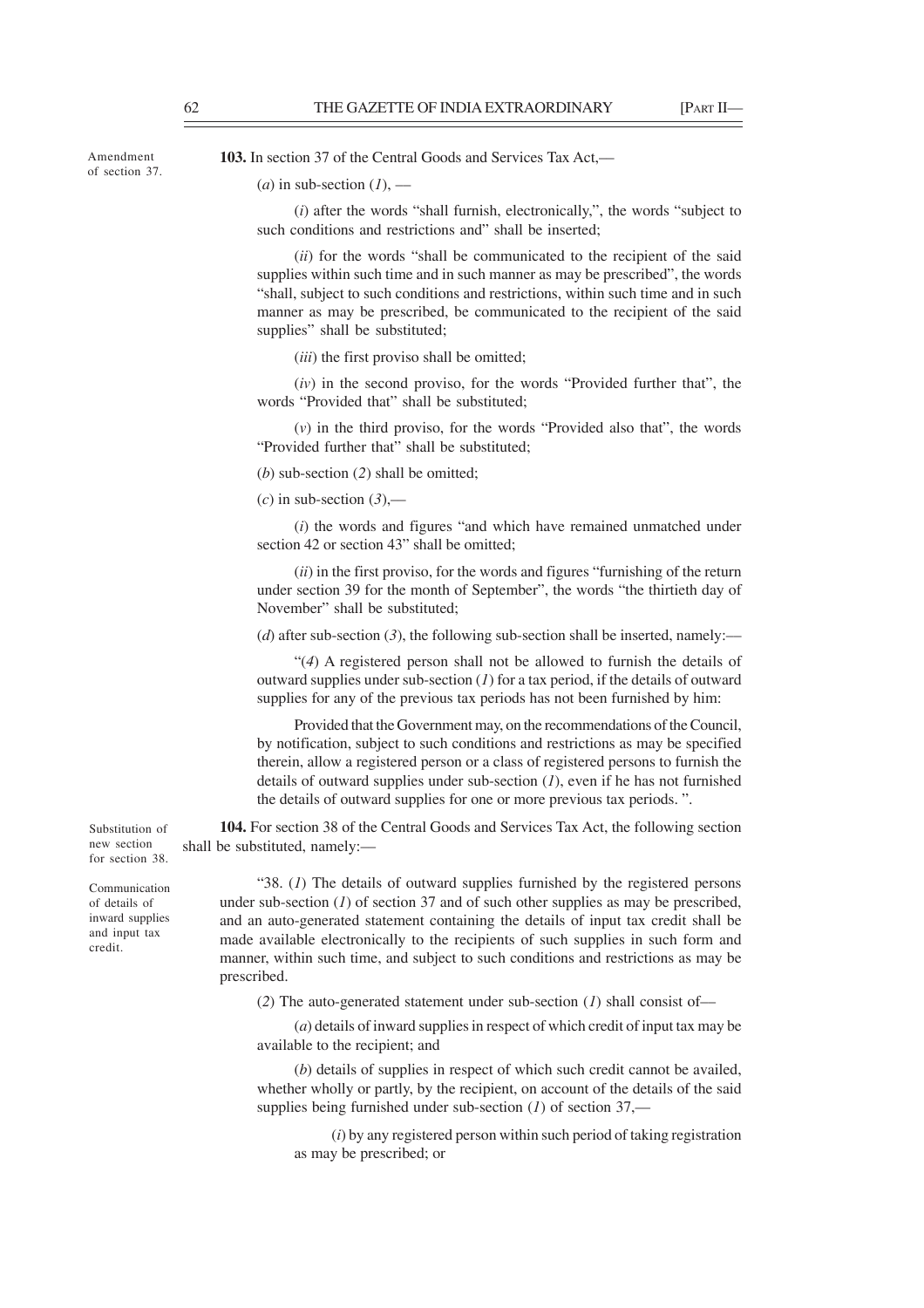(*ii*) by any registered person, who has defaulted in payment of tax and where such default has continued for such period as may be prescribed; or

(*iii*) by any registered person, the output tax payable by whom in accordance with the statement of outward supplies furnished by him under the said sub-section during such period, as may be prescribed, exceeds the output tax paid by him during the said period by such limit as may be prescribed; or

(*iv*) by any registered person who, during such period as may be prescribed, has availed credit of input tax of an amount that exceeds the credit that can be availed by him in accordance with clause (*a*), by such limit as may be prescribed; or

(*v*) by any registered person, who has defaulted in discharging his tax liability in accordance with the provisions of sub-section (*12*) of section 49 subject to such conditions and restrictions as may be prescribed; or

(*vi*) by such other class of persons as may be prescribed. ".

**105.** In section 39 of the Central Goods and Services Tax Act,––

Amendment of section 39.

(*a*) in sub-section (*5*), for the word "twenty", the word "thirteen" shall be substituted;

(*b*) in sub-section (*7*), for the first proviso, the following proviso shall be substituted, namely:––

"Provided that every registered person furnishing return under the proviso to sub-section (*1*) shall pay to the Government, in such form and manner, and within such time, as may be prescribed,––

(*a*) an amount equal to the tax due taking into account inward and outward supplies of goods or services or both, input tax credit availed, tax payable and such other particulars during a month; or

(*b*) in lieu of the amount referred to in clause (*a*), an amount determined in such manner and subject to such conditions and restrictions as may be prescribed. ";

 $(c)$  in sub-section  $(9)$ , —

(*i*) for the words and figures "Subject to the provisions of sections 37 and 38, if", the word "Where" shall be substituted;

(*ii*) in the proviso, for the words "the due date for furnishing of return for the month of September or second quarter", the words "the thirtieth day of November" shall be substituted;

(*d*) in sub-section (*10*), for the words "has not been furnished by him", the following shall be substituted, namely:––

"or the details of outward supplies under sub-section (*1*) of section 37 for the said tax period has not been furnished by him:

Provided that the Government may, on the recommendations of the Council, by notification, subject to such conditions and restrictions as may be specified therein, allow a registered person or a class of registered persons to furnish the return, even if he has not furnished the returns for one or more previous tax periods or has not furnished the details of outward supplies under sub-section (*1*) of section 37 for the said tax period. ".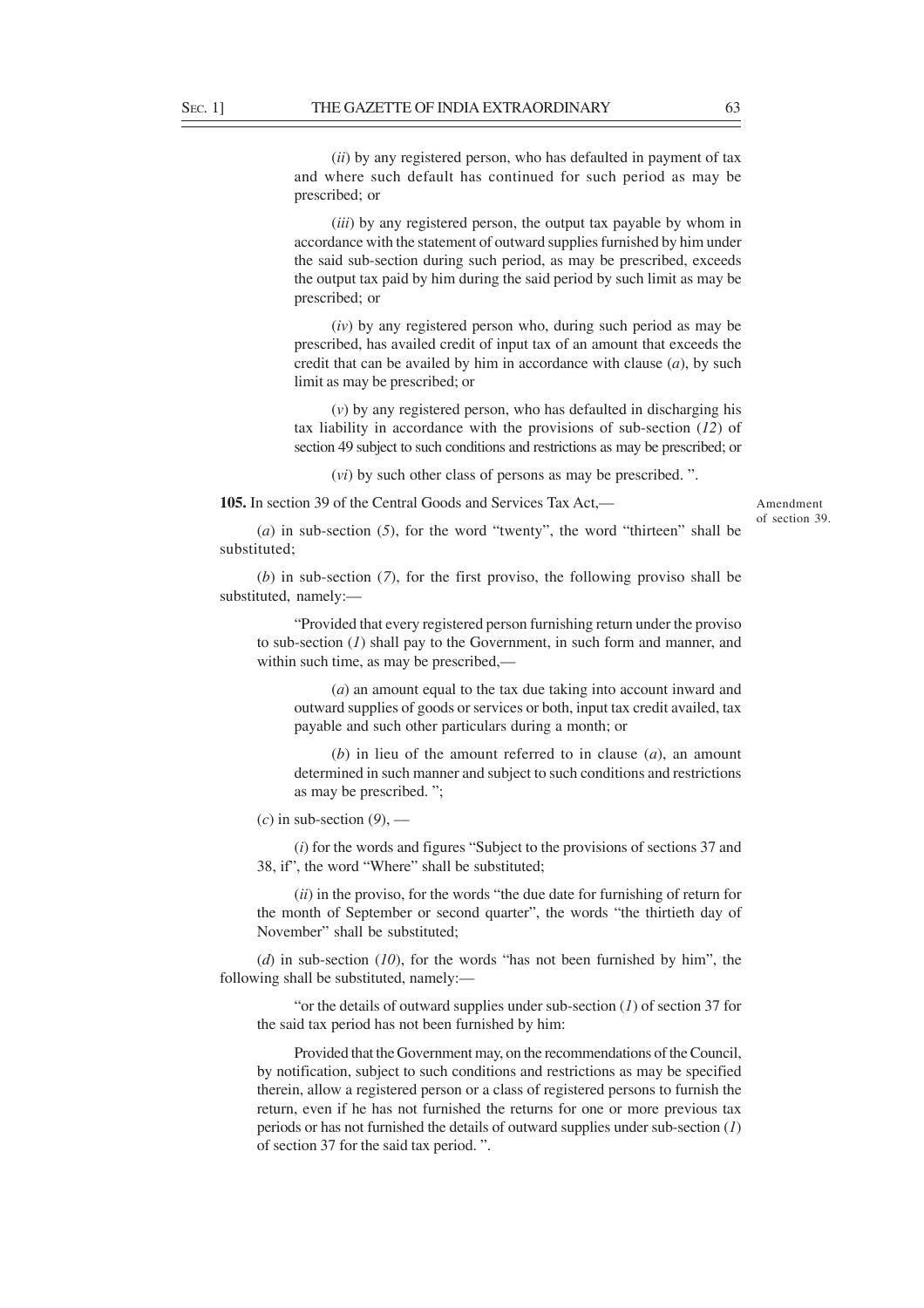| Substitution of<br>new section<br>for section 41. | 106. For section 41 of the Central Goods and Services Tax Act, the following section<br>shall be substituted, namely:-                                                                                                                                                                                                     |  |  |
|---------------------------------------------------|----------------------------------------------------------------------------------------------------------------------------------------------------------------------------------------------------------------------------------------------------------------------------------------------------------------------------|--|--|
| Availment of<br>input tax<br>credit.              | "41. $(I)$ Every registered person shall, subject to such conditions and restrictions<br>as may be prescribed, be entitled to avail the credit of eligible input tax, as self-assessed,<br>in his return and such amount shall be credited to his electronic credit ledger.                                                |  |  |
|                                                   | (2) The credit of input tax availed by a registered person under sub-section $(I)$ in<br>respect of such supplies of goods or services or both, the tax payable whereon has not<br>been paid by the supplier, shall be reversed along with applicable interest, by the said<br>person in such manner as may be prescribed: |  |  |
|                                                   | Provided that where the said supplier makes payment of the tax payable in<br>respect of the aforesaid supplies, the said registered person may re-avail the amount of<br>credit reversed by him in such manner as may be prescribed.".                                                                                     |  |  |
| Omission of<br>sections 42,<br>43 and 43A.        | 107. Sections 42, 43 and 43A of the Central Goods and Services Tax Act shall be<br>omitted.                                                                                                                                                                                                                                |  |  |
| Amendment                                         | <b>108.</b> In section 47 of the Central Goods and Services Tax Act, in sub-section $(l)$ ,—                                                                                                                                                                                                                               |  |  |
| of section 47.                                    | $(a)$ the words "or inward" shall be omitted;                                                                                                                                                                                                                                                                              |  |  |
|                                                   | $(b)$ the words and figures "or section 38" shall be omitted;                                                                                                                                                                                                                                                              |  |  |
|                                                   | $(c)$ after the words and figures "section 39 or section 45", the words and figures<br>"or section 52" shall be inserted.                                                                                                                                                                                                  |  |  |
| Amendment<br>of section 48.                       | 109. In section 48 of the Central Goods and Services Tax Act, in sub-section (2), the<br>words and figures ", the details of inward supplies under section 38" shall be omitted.                                                                                                                                           |  |  |
| Amendment<br>of section 49.                       | 110. In section 49 of the Central Goods and Services Tax Act,—                                                                                                                                                                                                                                                             |  |  |
|                                                   | $(a)$ in sub-section (2), the words, figures and letter "or section 43A" shall be<br>omitted;                                                                                                                                                                                                                              |  |  |
|                                                   | $(b)$ in sub-section $(4)$ , after the words "subject to such conditions", the words<br>"and restrictions" shall be inserted;                                                                                                                                                                                              |  |  |
|                                                   | (c) for sub-section (10), the following sub-section shall be substituted, namely:—                                                                                                                                                                                                                                         |  |  |
|                                                   | " $(10)$ A registered person may, on the common portal, transfer any amount<br>of tax, interest, penalty, fee or any other amount available in the electronic cash<br>ledger under this Act, to the electronic cash ledger for,-                                                                                           |  |  |
|                                                   | $(a)$ integrated tax, central tax, State tax, Union territory tax or cess; or                                                                                                                                                                                                                                              |  |  |
|                                                   | $(b)$ integrated tax or central tax of a distinct person as specified in<br>sub-section $(4)$ or, as the case may be, sub-section $(5)$ of section $25$ ,                                                                                                                                                                  |  |  |
|                                                   | in such form and manner and subject to such conditions and restrictions as may<br>be prescribed and such transfer shall be deemed to be a refund from the electronic<br>cash ledger under this Act:                                                                                                                        |  |  |
|                                                   | Provided that no such transfer under clause $(b)$ shall be allowed if the said<br>registered person has any unpaid liability in his electronic liability register.";                                                                                                                                                       |  |  |
|                                                   | (d) after sub-section (11), the following sub-section shall be inserted, namely:—                                                                                                                                                                                                                                          |  |  |
|                                                   | $\lq(12)$ Notwithstanding anything contained in this Act, the Government<br>may, on the recommendations of the Council, subject to such conditions and<br>restrictions, specify such maximum proportion of output tax liability under this<br>Act or under the Integrated Goods and Services Tax Act, 2017 which may be    |  |  |

discharged through the electronic credit ledger by a registered person or a class

of registered persons, as may be prescribed.".

13 of 2017.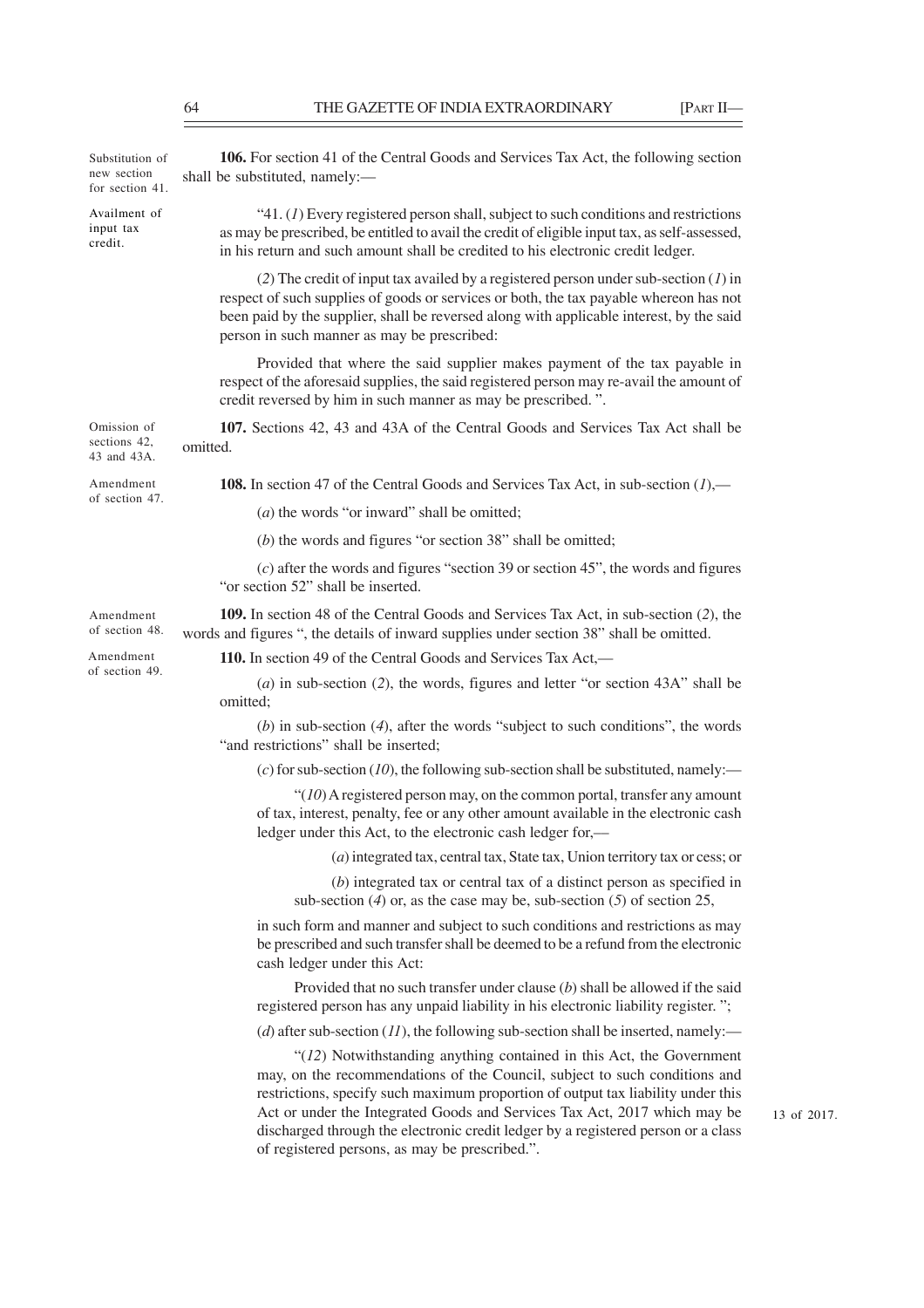**111.** In section 50 of the Central Goods and Services Tax Act, for sub-section (*3*), the following sub-section shall be substituted and shall be deemed to have been substituted of section 50. with effect from the 1st day of July, 2017, namely:-Amendment

"(*3*) Where the input tax credit has been wrongly availed and utilised, the registered person shall pay interest on such input tax credit wrongly availed and utilised, at such rate not exceeding twenty-four per cent. as may be notified by the Government, on the recommendations of the Council, and the interest shall be calculated, in such manner as may be prescribed.".

**112.** In section 52 of the Central Goods and Services Tax Act, in sub-section (*6*), in the proviso, for the words "due date for furnishing of statement for the month of September", the words "thirtieth day of November" shall be substituted. Amendment of section 52.

**113.** In section 54 of the Central Goods and Services Tax Act, ––

(*a*) in sub-section (*1*), in the proviso, for the words and figures "the return furnished under section 39 in such", the words "such form and" shall be substituted:

(*b*) in sub-section (*2*), for the words "six months", the words "two years" shall be substituted;

(*c*) in sub-section (*10*), the words, brackets and figure "under sub-section (*3*) " shall be omitted;

(*d*) in the *Explanation*, in clause (*2*), after sub-clause (*b*), the following sub-clause shall be inserted, namely:––

"(*ba*) in case of zero-rated supply of goods or services or both to a Special Economic Zone developer or a Special Economic Zone unit where a refund of tax paid is available in respect of such supplies themselves, or as the case may be, the inputs or input services used in such supplies, the due date for furnishing of return under section 39 in respect of such supplies;".

**114.** In section 168 of the Central Goods and Services Tax Act, in sub-section (*2*), the words, brackets and figures "sub-section (*2*) of section 38," shall be omitted.

**115.** (*1*) The notification of the Government of India in the Ministry of Finance (Department of Revenue) number G. S. R. 58(*E*), dated the 23rd January, 2018, issued by the Central Government on the recommendations of the Council, under section 146 of the Central Goods and Services Tax Act, 2017 read with section 20 of the Integrated Goods and Services Tax Act, 2017, shall stand amended and shall be deemed to have been amended retrospectively, in the manner specified in column (2) of the Fifth Schedule, on and from the date specified in column (3) of that Schedule.

(*2*) For the purposes of sub-section (*1*), the Central Government shall have and shall be deemed to have the power to amend the notification referred to in the said sub-section with retrospective effect as if the Central Government had the power to amend the said notification under section 146 of the Central Goods and Services Tax Act, 2017 read with section 20 of the Integrated Goods and Services Tax Act, 2017, retrospectively, at all material times.

**116.** (*1*) The notification of the Government of India in the Ministry of Finance (Department of Revenue) number G. S. R. 661(*E*), dated the 28th June, 2017, issued by the Central Government on the recommendations of the Council, under sub-sections (*1*) and (*3*) of section 50, sub-section (*12*) of section 54 and section 56 of the Central Goods and Services Tax Act, 2017, shall stand amended and shall be deemed to have been amended retrospectively, in the manner specified in column (2) of the Sixth Schedule, on and from the date specified in column (3) of that Schedule.

(*2*) For the purposes of sub-section (*1*), the Central Government shall have and shall be deemed to have the power to amend the notification referred to in the said sub-section with retrospective effect as if the Central Government had the power to amend the said

Amendment of section 168.

Amendment of notification issued under section 146 of Central Goods and Services Tax Act read with section 20 of Integrated Goods and Services Tax Act, retrospectively.

Amendment of notification issued under sub-sections (*1*) and (*3*) of section 50, sub-section (*12*) of section 54 and section 56 of Central Goods and Services Tax Act, retrospectively.

12 of 2017. 13 of 2017.

12 of 2017. 13 of 2017.

12 of 2017.

of section 54.

Amendment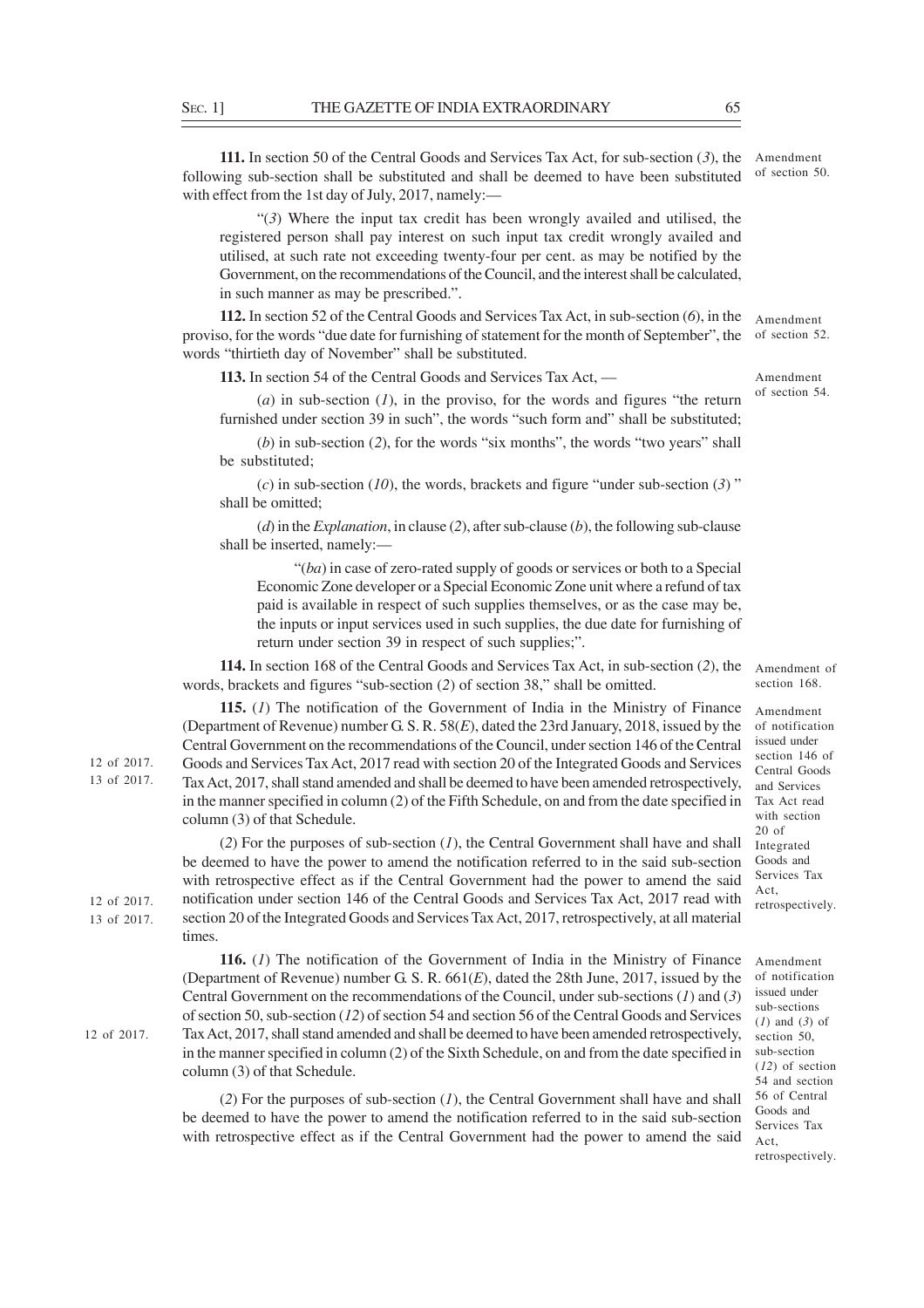notification under sub-sections (*1*) and (*3*) of section 50, sub-section (*12*) of section 54 and section 56 of the Central Goods and Services Tax Act, 2017, retrospectively, at all material times. 12 of 2017.

Retrospective exemption from, or levy or collection of central tax in certain cases.

**117.** (*1*) Notwithstanding anything contained in the notification of the Government of India in the Ministry of Finance (Department of Revenue) number G. S. R. 673(*E*), dated the 28th June, 2017 issued by the Central Government, on the recommendations of the Council, in exercise of the powers under sub-section (*1*) of section 9 of the Central Goods and Services Tax Act, 2017, no central tax shall be levied or collected in respect of supply of 12 of 2017. unintended waste generated during the production of fish meal (falling under heading 2301), except for fish oil, during the period commencing from the 1st day of July, 2017 and ending with the 30th day of September, 2019 (both days inclusive) .

(*2*) No refund shall be made of all such tax which has been collected, but which would not have been so collected, had sub-section (*1*) been in force at all material times.

Retrospective effect to notification issued under sub-section (2) of section 7 of Central Goods and Services Tax Act.

Amendment of notification issued under section 20 of Integrated Goods and Services Tax Act, read with sub-sections (*1*) and (*3*) of section 50. sub-section (*12*) of section 54 and section 56 of Central Goods and Services Tax Act, retrospectively.

Retrospective exemption from, or levy or collection of integrated tax in certain cases.

**118.** (*1*) Subject to the provisions of sub-section (*2*), the notification of the Government of India in the Ministry of Finance (Department of Revenue) number G. S. R. 746(*E*), dated the 30th September, 2019 issued by the Central Government, on the recommendations of the Council, in exercise of the powers under sub- section (*2*) of section 7 of the Central Goods and Services Tax Act, 2017, shall be deemed to have, and always to have, for all purposes, come into force on and from the 1st day of July, 2017.

(*2*) No refund shall be made of all such central tax which has been collected, but which would not have been so collected, had the notification referred to in sub-section (*1*) been in force at all material times.

# *Integrated Goods and Services Tax*

**119.** (*1*) The notification of the Government of India in the Ministry of Finance (Department of Revenue) number G. S. R. 698(*E*), dated the 28th June, 2017, issued by the Central Government on the recommendations of the Council, under section 20 of the Integrated Goods and Services Tax Act, 2017 read with sub-sections (*1*) and (*3*) of section 50, sub-section (*12*) of section 54 and section 56 of the Central Goods and Services Tax Act, 2017, shall stand amended and shall be deemed to have been amended retrospectively, in the manner specified in column (2) of the Seventh Schedule, on and from the date specified in column (3) of that Schedule. 12 of 2017. 13 of 2017.

(*2*) For the purposes of sub-section (*1*), the Central Government shall have and shall be deemed to have the power to amend the notification referred to in the said sub-section with retrospective effect as if the Central Government had the power to amend the said notification under section 20 of the Integrated Goods and Services Tax Act, 2017 read with sub-sections (*1*) and (*3*) of section 50, sub-section (*12*) of section 54 and section 56 of the Central Goods and Services Tax Act, 2017, retrospectively, at all material times. 13 of 2017. 12 of 2017.

**120.** (*1*) Notwithstanding anything contained in the notification of the Government of India in the Ministry of Finance (Department of Revenue) number G. S. R. 666(*E*), dated the 28th June, 2017 issued by the Central Government, on the recommendations of the Council, in exercise of the powers under sub-section (*1*) of section 5 of the Integrated Goods and Services Tax Act, 2017, no integrated tax shall be levied or collected in respect of supply of unintended waste generated during the production of fish meal (falling under heading 2301), except for fish oil, during the period commencing from the 1st day of July, 2017 and ending with the 30th day of September, 2019 (both days inclusive) .

(*2*) No refund shall be made of all such tax which has been collected, but which would not have been so collected, had sub-section (*1*) been in force at all material times.

12 of 2017.

13 of 2017.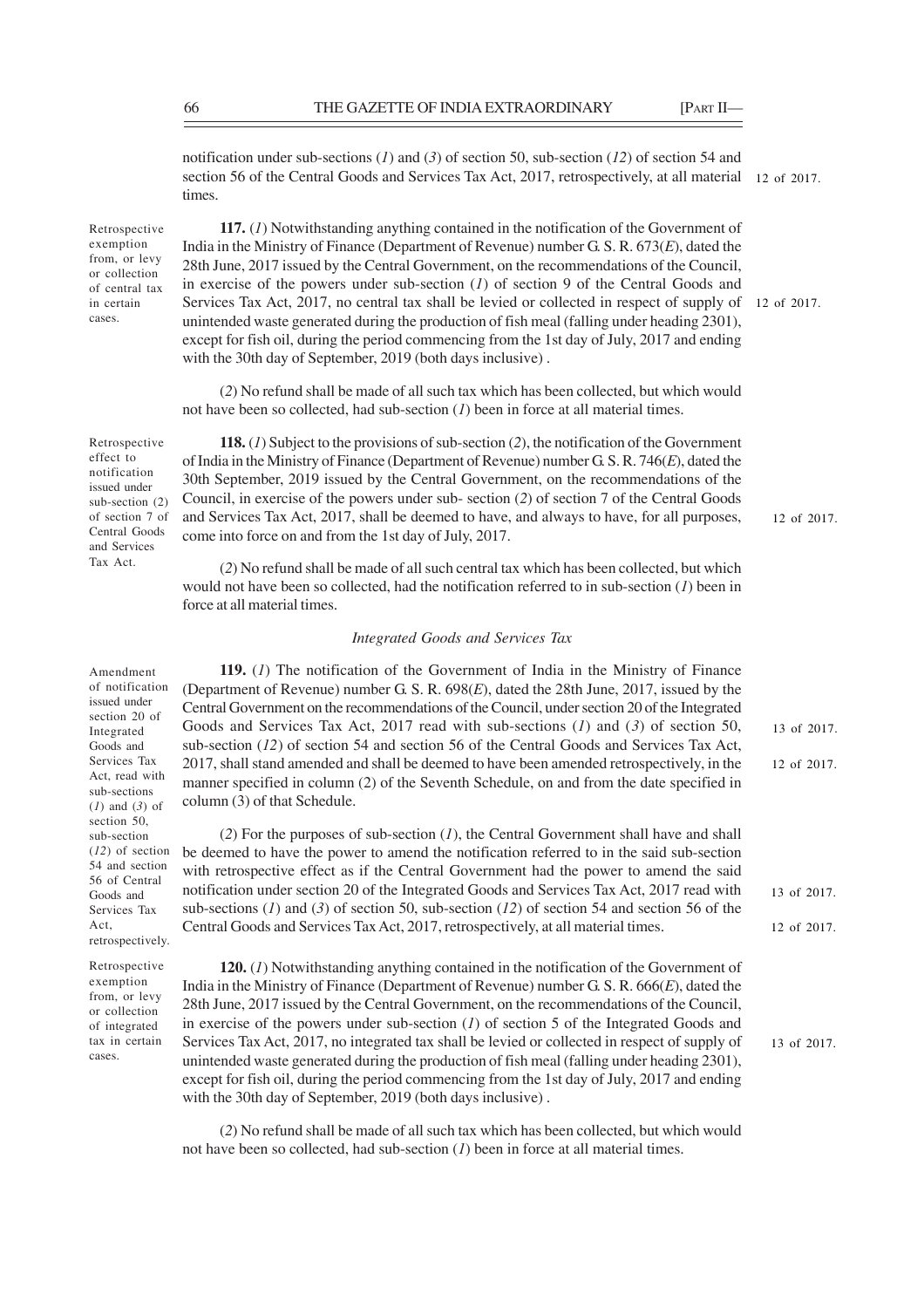13 of 2017. 12 of 2017.

14 of 2017.

14 of 2017. 12 of 2017.

**121.** (*1*) Subject to the provisions of sub-section (*2*), the notification of the Government of India in the Ministry of Finance (Department of Revenue) number G. S. R. 745(*E*),dated the 30th September, 2019 issued by the Central Government on the recommendations of the Council, in exercise of the powers under clause (*i*) of section 20 of the Integrated Goods and Services Tax Act, 2017, read with sub-section (*2*) of section 7 of the Central Goods and Services Tax Act, 2017, shall be deemed to have, and always to have, for all purposes, come into force on and from the 1st day of July, 2017.

effect to notification issued under clause (*i*) of section 20 of Integrated Goods and Services Tax read with subsection (*2*) of section 7 of Central Goods and Services Tax Act.

Retrospective

Amendment of notification issued under section 21 of Union Territory Goods and Services Tax Act read with sub-sections (*1*) and (*3*) of section 50, sub-section (*12*) of section 54 and section 56 of Central Goods and Services Tax Act, retrospectively.

Retrospective exemption from, or levy or collection of Union territory tax in certain cases.

Retrospective effect to notification issued under clause (*i*) of section 21 of Union

Services Tax Act read with sub-section (*2*) of section 7 of Central Goods and Services Tax Act.

(*2*) No refund shall be made of all such integrated tax which has been collected, but which would not have been so collected, had the notification referred to in sub-section (*1*) been in force at all material times.

#### *Union Territory Goods and Services Tax*

**122.** (*1*) The notification of the Government of India in the Ministry of Finance (Department of Revenue) number G. S. R. 747 (*E*), dated the 30th June, 2017, issued by the Central Government on the recommendations of the Council, under section 21 of the Union Territory Goods and Services Tax Act, 2017 read with sub-sections (*1*) and (*3*) of section 50, sub-section (*12*) of section 54 and section 56 of the Central Goods and Services Tax Act, 2017, shall stand amended and shall be deemed to have been amended retrospectively, in the manner specified in column (2) of the Eighth Schedule, on and from the date specified in column (3) of that Schedule. 14 of 2017. 12 of 2017.

(*2*) For the purposes of sub-section (*1*), the Central Government shall have and shall be deemed to have the power to amend the notification referred to in the said sub-section with retrospective effect as if the Central Government had the power to amend the said notification under section 21 of the Union Territory Goods and Services Tax Act, 2017 read with sub-sections (*1*) and (*3*) of section 50, sub-section (*12*) of section 54 and section 56 of the Central Goods and Services Tax Act, 2017, retrospectively, at all material times. 14 of 2017. 12 of 2017.

> **123.** (*1*) Notwithstanding anything contained in the notification of the Government of India in the Ministry of Finance (Department of Revenue) number G. S. R. 710(*E*), dated the 28th June, 2017 issued by the Central Government, on the recommendations of the Council, in exercise of the powers under sub-section (*1*) of section 7 of the Union Territory Goods and Services Tax Act, 2017, no Union territory tax shall be levied or collected in respect of supply of unintended waste generated during the production of fish meal (falling under heading 2301), except for fish oil, during the period commencing from the 1st day of July, 2017 and ending with the 30th day of September, 2019 (both days inclusive) .

> (*2*) No refund shall be made of all such tax which has been collected, but which would not have been so collected, had sub-section (*1*) been in force at all material times.

**124.** (*1*) Subject to the provisions of sub-section (*2*), the notification of the Government of India in the Ministry of Finance (Department of Revenue) number G. S. R. 747(*E*),dated the 30th September, 2019 issued by the Central Government, on the recommendations of the Council, in exercise of the powers under clause (*i*) of section 21 of the Union Territory Goods and Services Tax Act, 2017, read with sub-section (*2*) of section 7 of the Central Goods and Services Tax Act, 2017, shall be deemed to have, and always to have, for all purposes, come into force on and from the 1st day of July, 2017. Territory Goods and

(*2*) No refund shall be made of all such Union territory tax which has been collected, but which would not have been so collected, had the notification referred to in sub-section (*1*) been in force at all material times.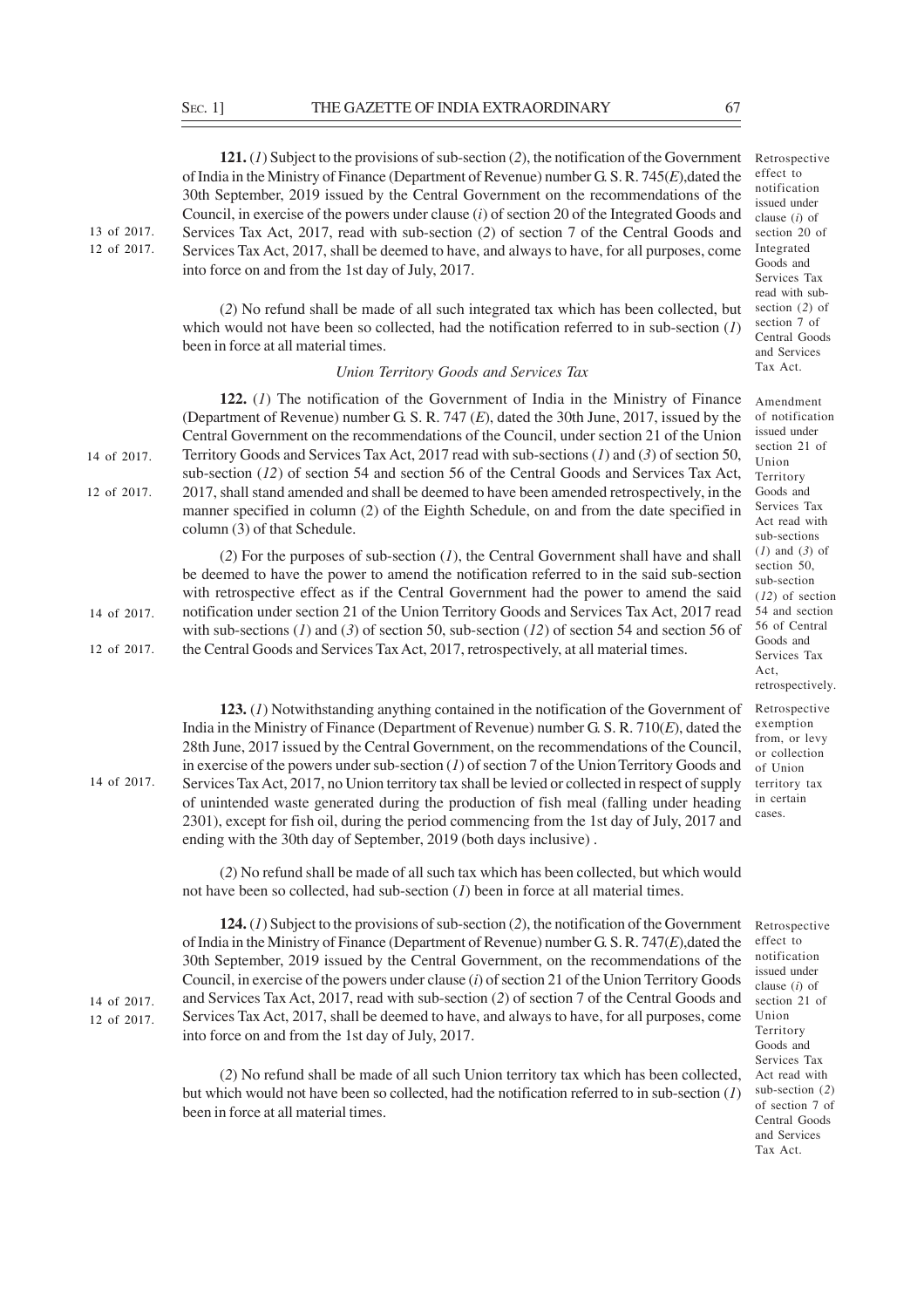# CHAPTER V

#### **MISCELLANEOUS**

## PART I

AMENDMENTS TO THE RESERVE BANK OF INDIA ACT, 1934

Amendment of Act 2 of 1934.

**125.** In the Reserve Bank of India Act, 1934,––

(*a*) in section 2, after clause (*aiii*), the following clause shall be inserted, namely:—

'(*aiv*) "bank note" means a bank note issued by the Bank, whether in physical or digital form, under section 22;';

(*b*) after section 22, the following section shall be inserted, namely:––

"22A. Nothing contained in sections 24, 25, 27, 28 and 39 shall apply to the bank notes issued in digital form by the Bank. ".

Nonapplicability of certain provisions to digital form of bank notes.

# PART II

# AMENDMENT TO THE FINANCE ACT, 2001

**126.** In the Finance Act, 2001, the Seventh Schedule shall be amended in the manner specified in the Ninth Schedule. Amendment of Seventh Schedule. 14 of 2001.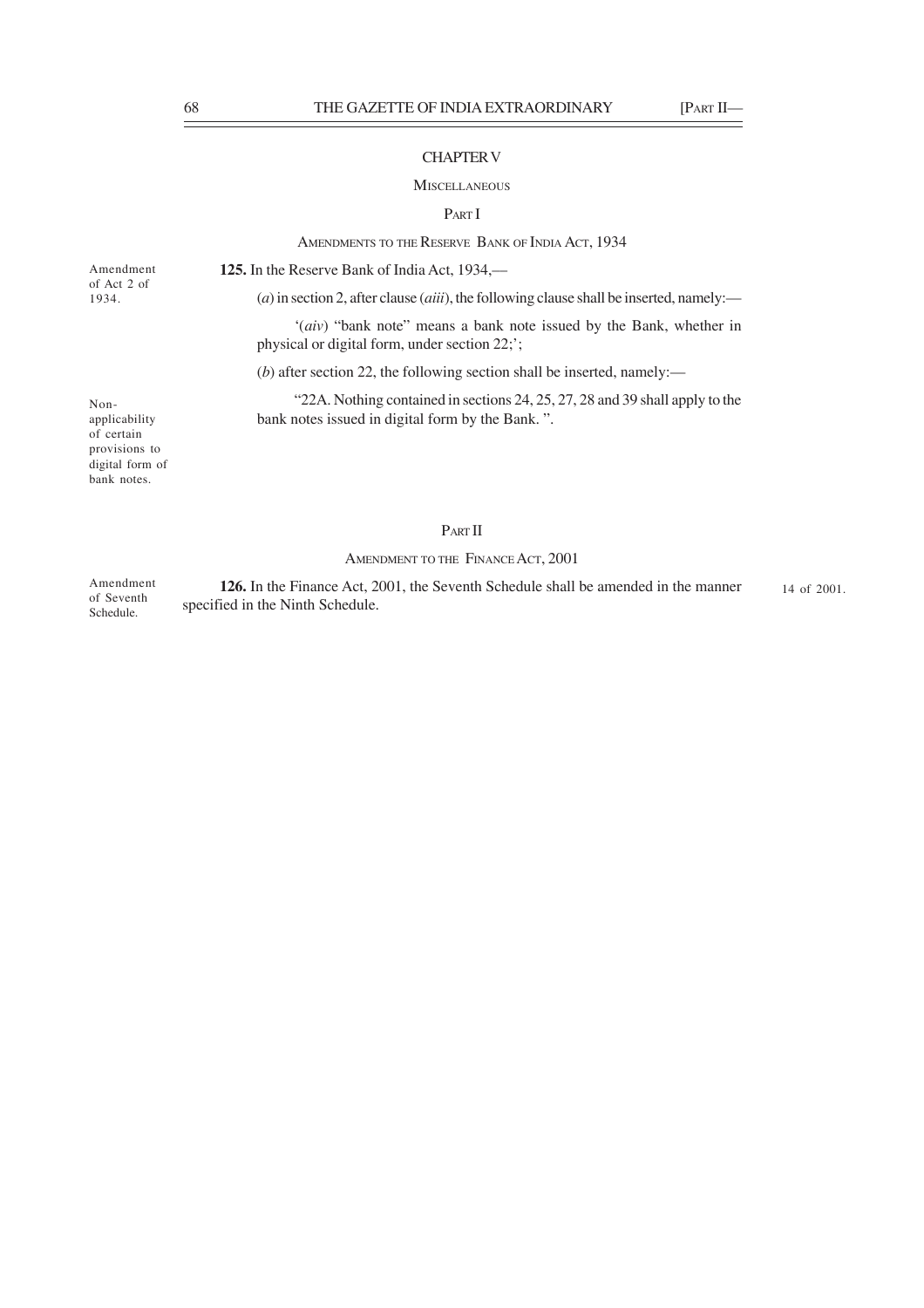#### THE FIRST SCHEDULE

## (*See* section 2)

# PART I

# INCOME-TAX

# *Paragraph A*

(*I*) In the case of every individual other than the individual referred to in items (*II*) and (*III*) of this Paragraph or Hindu undivided family or association of persons or body of individuals, whether incorporated or not, or every artificial juridical person referred to in sub-clause (*vii*) of clause (*31*) of section 2 of the Income-tax Act, not being a case to which any other Paragraph of this Part applies,—

# *Rates of income-tax* (*1*) where the total income does not *Nil*; exceed Rs. 2,50,000 (2) where the total income exceeds 5 per cent. of the amount by which Rs. 2,50,000 but does the total income exceeds Rs. 2,50,000; not exceed Rs. 5,00,000 (*3*) where the total income exceeds Rs. 12,500 *plus* 20 per cent. of the amount Rs. 5,00,000 but does not exceed by which the total income exceeds Rs. 10,00,000 Rs. 5,00,000; (*4*) where the total income exceeds Rs. 1,12,500 *plus* 30 per cent. of the Rs. 10,00,000 amount by which the total income exceeds Rs. 10,00,000.

(*II*) In the case of every individual, being a resident in India, who is of the age of sixty years or more but less than eighty years at any time during the previous year,—

## *Rates of income-tax*

| $(l)$ where the total income does not exceed <i>Nil</i> ;<br>Rs. 3,00,000                 |                                                                                                         |
|-------------------------------------------------------------------------------------------|---------------------------------------------------------------------------------------------------------|
| (2) where the total income exceeds<br>Rs. 3,00,000 but does not exceed<br>Rs. 5,00,000    | 5 per cent. of the amount by which the<br>total income exceeds Rs. 3,00,000;                            |
| $(3)$ where the total income exceeds<br>Rs. 5,00,000 but does not exceed<br>Rs. 10,00,000 | Rs. 10,000 <i>plus</i> 20 per cent. of the amount<br>by which the total income exceeds<br>Rs. 5,00,000; |
| $(4)$ where the total income exceeds<br>Rs. 10,00,000                                     | Rs. $1,10,000$ plus 30 per cent. of the<br>amount by which the total income.<br>exceeds Rs. 10,00,000.  |

(*III*) In the case of every individual, being a resident in India, who is of the age of eighty years or more at any time during the previous year,—

# *Rates of income-tax*

(*1*) where the total income does not exceed *Nil*; Rs. 5,00,000

Rs. 5,00,000 but does not exceed total income exceeds Rs. 5,00,000; Rs. 10,00,000

(*2*) where the total income exceeds 20 per cent. of the amount by which the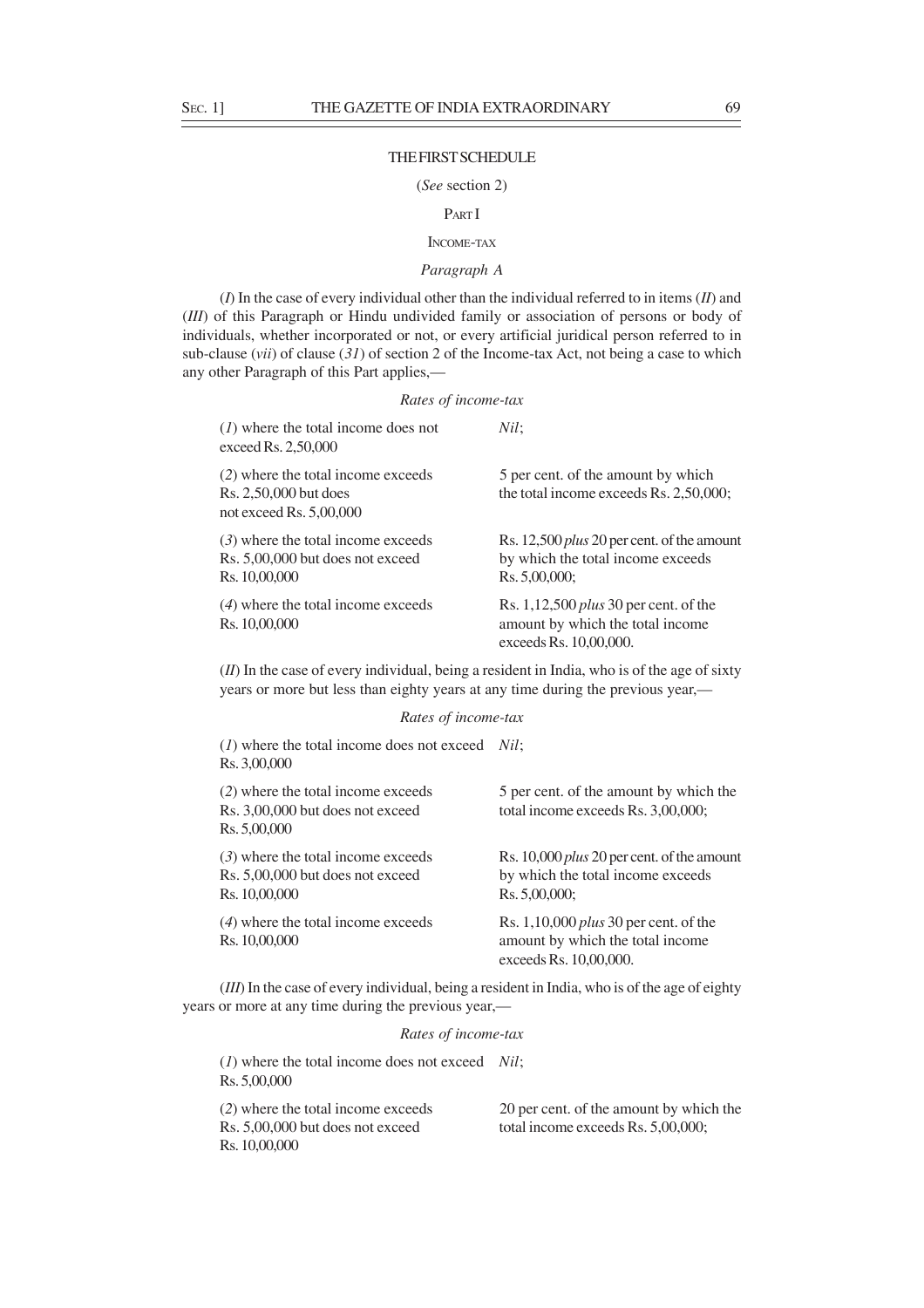Rs. 10,00,000 amount by which the total income

(*3*) where the total income exceeds Rs. 1,00,000 *plus* 30 per cent. of the exceeds Rs. 10,00,000.

## *Surcharge on income-tax*

The amount of income-tax computed in accordance with the preceding provisions of this Paragraph, or the provisions of section 111A or section 112 or section 112A or the provision of section 115BAC of the Income-tax Act, shall be increased by a surcharge for the purposes of the Union, calculated, in the case of every individual or Hindu undivided family or association of persons or body of individuals, whether incorporated or not, or every artificial juridical person referred to in sub-clause (*vii*) of clause (*31*) of section 2 of the Income-tax Act,—

(*a*) having a total income (including the income by way of dividend or income under the provisions of section 111A and section 112A of the Income-tax Act) exceeding fifty lakh rupees but not exceeding one crore rupees, at the rate of ten per cent. of such income-tax;

(*b*) having a total income (including the income by way of dividend or income under the provisions of section 111A and section 112A of the Income-tax Act) exceeding one crore rupees, but not exceeding two crore rupees, at the rate of fifteen per cent. of such income-tax;

(*c*) having a total income (excluding the income by way of dividend or income under the provisions of section 111A and section 112A of the Income-tax Act) exceeding two crore rupees but not exceeding five crore rupees, at the rate of twenty-five per cent. of such income-tax;

(*d*) having a total income (excluding the income by way of dividend or income under the provisions of section 111A and section 112A of the Income-tax Act) exceeding five crore rupees, at the rate of thirty-five per cent. of such income-tax; and

(*e*) having a total income (including the income by way of dividend or income under the provisions of section 111A and section 112A) exceeding two crore rupees but is not covered under clauses (*c*) and (*d*), shall be applicable at the rate of fifteen per cent. of such income-tax:

Provided that in case where the total income includes any income by way of dividend or income chargeable under section 111A and section 112A of the Income-tax Act, the rate of surcharge on the amount of income-tax computed in respect of that part of income shall not exceed fifteen per cent.:

Provided further that in the case of persons mentioned above having total income exceeding,—

(*a*) fifty lakh rupees but not exceeding one crore rupees, the total amount payable as income-tax and surcharge on such income shall not exceed the total amount payable as income-tax on a total income of fifty lakh rupees by more than the amount of income that exceeds fifty lakh rupees;

(*b*) one crore rupees but does not exceed two crore rupees, the total amount payable as income-tax and surcharge on such income shall not exceed the total amount payable as income-tax and surcharge on a total income of one crore rupees by more than the amount of income that exceeds one crore rupees;

(*c*) two crore rupees but does not exceed five crore rupees, the total amount payable as income-tax and surcharge on such income shall not exceed the total amount payable as income-tax and surcharge on a total income of two crore rupees by more than the amount of income that exceeds two crore rupees;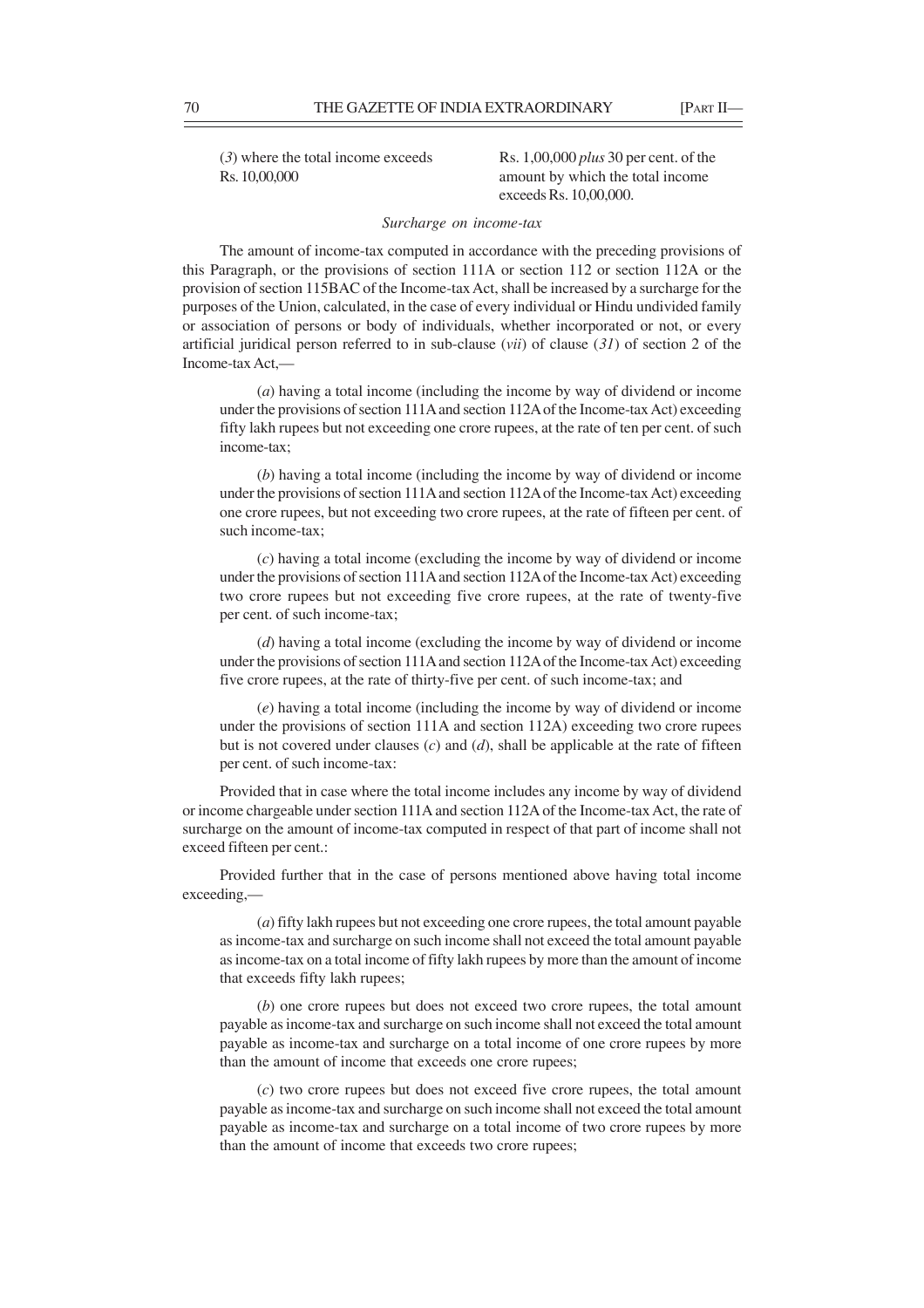(*d*) five crore rupees, the total amount payable as income-tax and surcharge on such income shall not exceed the total amount payable as income-tax and surcharge on a total income of five crore rupees by more than the amount of income that exceeds five crore rupees.

## *Paragraph B*

In the case of every co-operative society,—

## *Rates of income-tax*

| (1) where the total income does not exceed 10 per cent. of the total income;<br>Rs. 10,000 |                                                                                                         |
|--------------------------------------------------------------------------------------------|---------------------------------------------------------------------------------------------------------|
| (2) where the total income exceeds<br>Rs. 10,000 but does not exceed Rs. 20,000            | Rs. 1,000 <i>plus</i> 20 per cent. of the amount<br>by which the total income exceeds<br>Rs. 10,000;    |
| $(3)$ where the total income exceeds<br>Rs. 20,000                                         | Rs. 3,000 <i>plus</i> 30 per cent. of the amount<br>which the total income exceeds<br>by<br>Rs. 20,000. |

## *Surcharge on income-tax*

The amount of income-tax computed in accordance with the preceding provisions of this Paragraph, or the provisions of section 111A or section 112 or section 112A of the Income-tax Act, shall, in the case of every co-operative society, having a total income exceeding one crore rupees, be increased by a surcharge for the purposes of the Union calculated at the rate of twelve per cent. of such income-tax:

Provided that in the case of every co-operative society mentioned above having total income exceeding one crore rupees, the total amount payable as income-tax and surcharge on such income shall not exceed the total amount payable as income-tax on a total income of one crore rupees by more than the amount of income that exceeds one crore rupees.

#### *Paragraph C*

In the case of every firm,—

*Rate of income-tax*

On the whole of the total income 30 per cent.

*Surcharge on income-tax*

The amount of income-tax computed in accordance with the preceding provisions of this Paragraph, or the provisions of section 111A or section 112 or section 112A of the Income-tax Act, shall, in the case of every firm, having a total income exceeding one crore rupees, be increased by a surcharge for the purposes of the Union calculated at the rate of twelve per cent. of such income-tax:

Provided that in the case of every firm mentioned above having total income exceeding one crore rupees, the total amount payable as income-tax and surcharge on such income shall not exceed the total amount payable as income-tax on a total income of one crore rupees by more than the amount of income that exceeds one crore rupees.

*Paragraph D*

In the case of every local authority,—

*Rate of income-tax*

On the whole of the total income 30 per cent.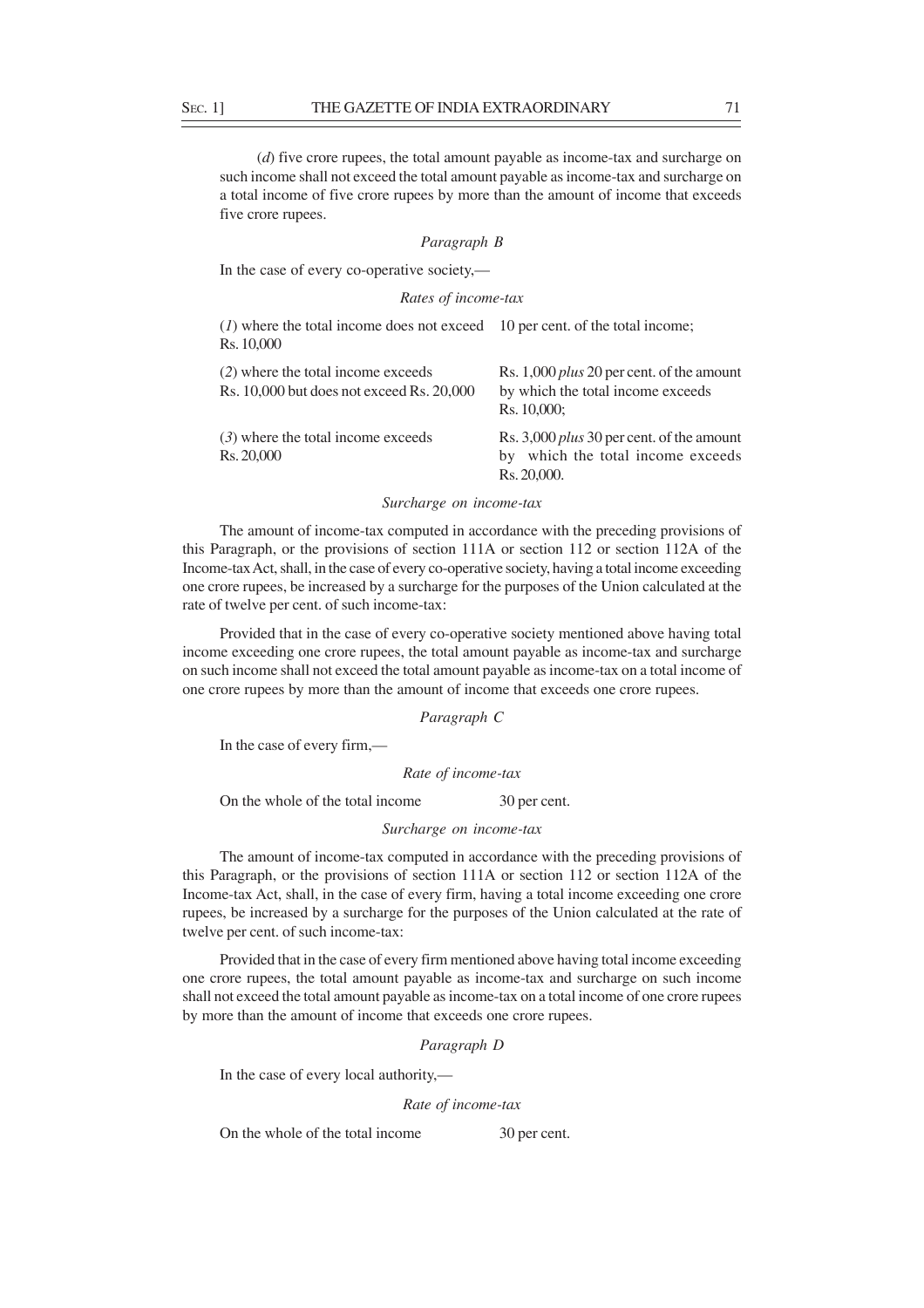# *Surcharge on income-tax*

The amount of income-tax computed in accordance with the preceding provisions of this Paragraph, or the provisions of section 111A or section 112 or section 112A of the Income-tax Act, shall, in the case of every local authority, having a total income exceeding one crore rupees, be increased by a surcharge for the purposes of the Union calculated at the rate of twelve per cent. of such income-tax:

Provided that in the case of every local authority mentioned above having total income exceeding one crore rupees, the total amount payable as income-tax and surcharge on such income shall not exceed the total amount payable as income-tax on a total income of one crore rupees by more than the amount of income that exceeds one crore rupees.

*Paragraph E*

In the case of a company,—

## *Rates of income-tax*

I. In the case of a domestic company,—

 $(i)$  where its total turnover or the  $25$  per cent. of the total income; gross receiptin the previous year 2019- 20 does not exceed four hundred crore rupees

(*ii*) other than that referred to in 30 per cent. of the total income.

item (*i*)

II. In the case of a company other than a domestic company,—

 $(i)$  on so much of the total  $50$  per cent.;

income as consists of,—

(*a*) royalties received from Government or an Indian concern in pursuance of an agreement made by it with the Government or the Indian concern after the 31st day of March, 1961, but before the 1st day of April, 1976; or

(*b*) fees for rendering technical services received from Government or an Indian concern in pursuance of an agreement made by it with the Government or the Indian concern after the 29th day of February, 1964 but before the 1st day of April, 1976, and where such agreement has, in either case, been approved by the Central Government.

 $(iii)$  on the balance, if any, of the  $40$  per cent. total income

*Surcharge on income-tax*

The amount of income-tax computed in accordance with the preceding provisions of this Paragraph, or the provisions of section 111A or section 112 or 112A of the Income-tax Act, shall, be increased by a surcharge for the purposes of the Union calculated,—

(*i*) in the case of every domestic company,––

(*a*) having a total income exceeding one crore rupees but not exceeding ten crore rupees, at the rate of seven per cent. of such income-tax; and

(*b*) having a total income exceeding ten crore rupees, at the rate of twelve per cent. of such income-tax;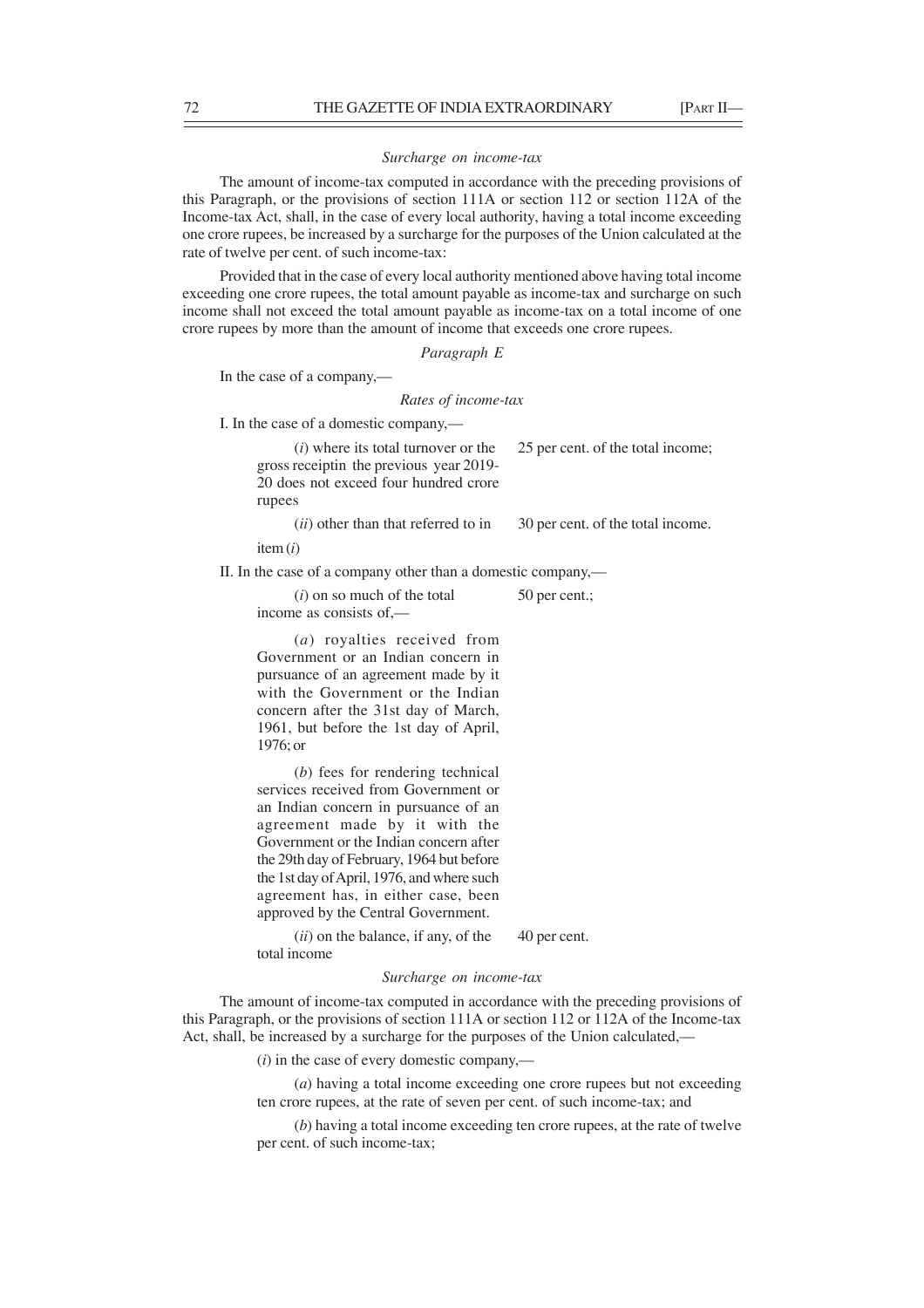(*ii*) in the case of every company other than a domestic company,––

(*a*) having a total income exceeding one crore rupees but not exceeding ten crore rupees, at the rate of two per cent. of such income-tax; and

(*b*) having a total income exceeding ten crore rupees, at the rate of five per cent. of such income-tax:

Provided that in the case of every company having a total income exceeding one crore rupees but not exceeding ten crore rupees, the total amount payable as income-tax and surcharge on such income shall not exceed the total amount payable as income-tax on a total income of one crore rupees by more than the amount of income that exceeds one crore rupees:

Provided further that in the case of every company having a total income exceeding ten crore rupees, the total amount payable as income-tax and surcharge on such income shall not exceed the total amount payable as income-tax and surcharge on a total income of ten crore rupees by more than the amount of income that exceeds ten crore rupees.

# PART II

# RATES FOR DEDUCTION OF TAX AT SOURCE IN CERTAIN CASES

In every case in which under the provisions of sections 193, 194A, 194B, 194BB, 194D, 194LBA, 194LBB, 194LBC and 195 of the Income-tax Act, tax is to be deducted at the rates in force, deduction shall be made from the income subject to the deduction at the following rates:—

| Rate of<br>income-tax |
|-----------------------|
|                       |
|                       |
| 10 per cent.;         |
| 30 per cent.;         |
| 30 per cent.;         |
| 5 per cent.;          |
| 10 per cent.;         |
|                       |
|                       |
|                       |
| 10 per cent.;         |
|                       |
|                       |
| 20 per cent.;         |
|                       |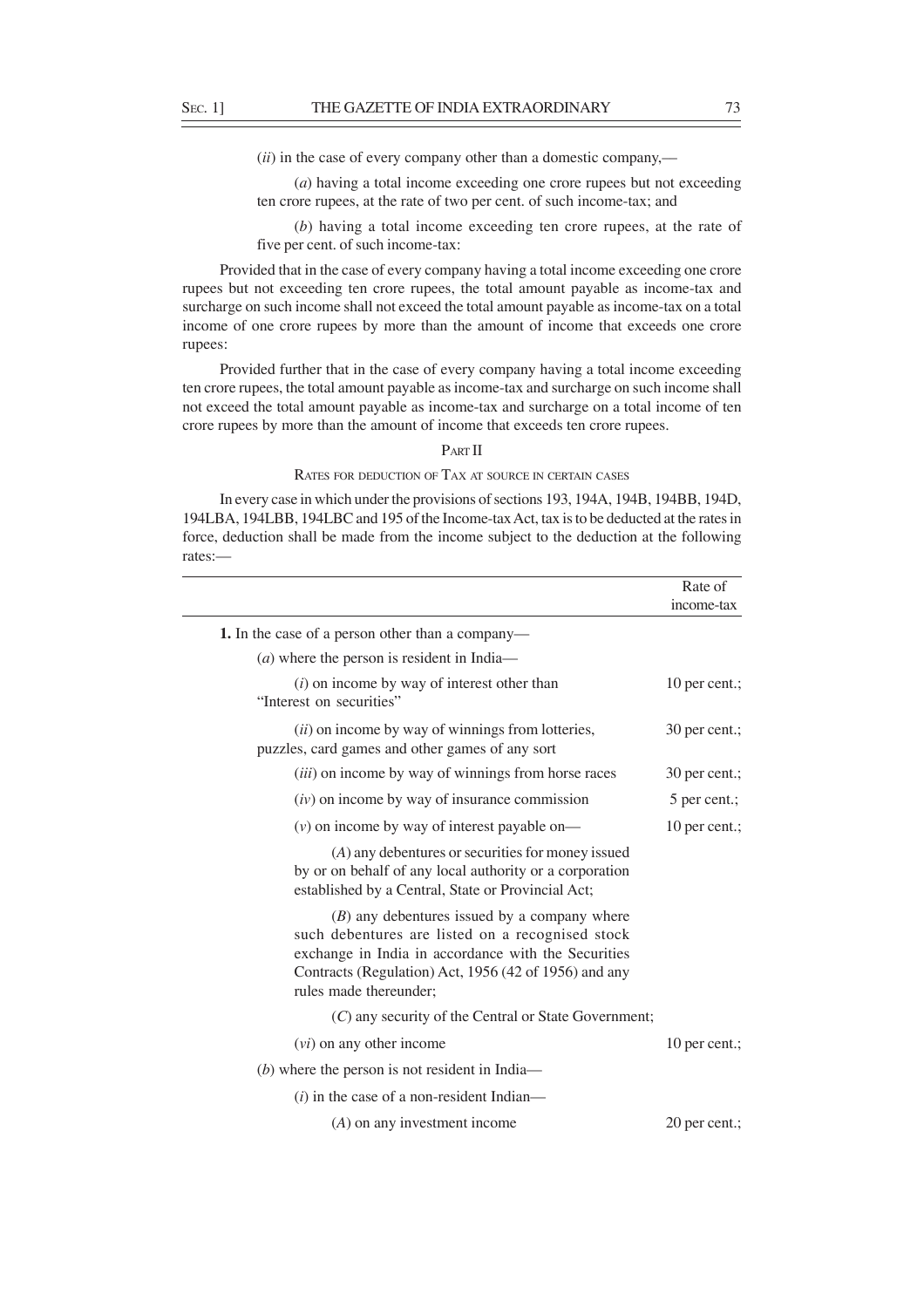÷

| $(B)$ on income by way of long-term capital gains<br>referred to in section 115E or sub-clause $(iii)$ of clause $(c)$<br>of sub-section $(I)$ of section 112                                                                                                                                                                                                                                                                                                                                                                                                                                                                                             | 10 per cent.; |
|-----------------------------------------------------------------------------------------------------------------------------------------------------------------------------------------------------------------------------------------------------------------------------------------------------------------------------------------------------------------------------------------------------------------------------------------------------------------------------------------------------------------------------------------------------------------------------------------------------------------------------------------------------------|---------------|
| $(C)$ on income by way of long-term capital gains<br>referred to in section 112A exceeding one lakh rupees                                                                                                                                                                                                                                                                                                                                                                                                                                                                                                                                                | 10 per cent.; |
| $(D)$ on other income by way of long-term capital<br>gains [not being long-term capital gains referred<br>to in clauses $(33)$ and $(36)$ of section 10]                                                                                                                                                                                                                                                                                                                                                                                                                                                                                                  | 20 per cent.; |
| $(E)$ on income by way of short-term capital gains<br>referred to in section 111A                                                                                                                                                                                                                                                                                                                                                                                                                                                                                                                                                                         | 15 per cent.; |
| $(F)$ on income by way of interest payable by<br>Government or an Indian concern on moneys borrowed<br>or debt incurred by Government or the Indian concern<br>in foreign currency (not being income by way of interest<br>referred to in section 194LB or section 194LC)                                                                                                                                                                                                                                                                                                                                                                                 | 20 per cent.; |
| $(G)$ on income by way of royalty payable by<br>Government or an Indian concern in pursuance of an<br>agreement made by it with the Government or the Indian<br>concern where such royalty is in consideration for the<br>transfer of all or any rights (including the granting of a<br>licence) in respect of copyright in any book on a subject<br>referred to in the first proviso to sub-section $(1A)$ of<br>section 115A of the Income-tax Act, to the Indian<br>concern, or in respect of any computer software referred<br>to in the second proviso to sub-section $(1A)$ of section<br>115A of the Income-tax Act, to a person resident in India | 10 per cent.; |
| $(H)$ on income by way of royalty [not being royalty<br>of the nature referred to in sub-item $(b)$ $(i)$ $(G)$ ] payable<br>by Government or an Indian concern in pursuance of an<br>agreement made by it with the Government or the Indian<br>concern and where such agreement is with an Indian<br>concern, the agreement is approved by the Central<br>Government or where it relates to a matter included in<br>the industrial policy, for the time being in force, of the<br>Government of India, the agreement is in accordance<br>with that policy                                                                                                | 10 per cent.; |
| $(I)$ on income by way of fees for technical services<br>payable by Government or an Indian concern in<br>pursuance of an agreement made by it with the<br>Government or the Indian concern and where such<br>agreement is with an Indian concern, the agreement is<br>approved by the Central Government or where it relates<br>to a matter included in the industrial policy, for the time<br>being in force, of the Government of India, the agreement<br>is in accordance with that policy                                                                                                                                                            | 10 per cent.; |
| $(J)$ on income by way of winnings from lotteries,<br>crossword puzzles, card games and other games of any<br>sort                                                                                                                                                                                                                                                                                                                                                                                                                                                                                                                                        | 30 per cent.; |
| $(K)$ on income by way of winnings from horse races                                                                                                                                                                                                                                                                                                                                                                                                                                                                                                                                                                                                       | 30 per cent.; |
|                                                                                                                                                                                                                                                                                                                                                                                                                                                                                                                                                                                                                                                           |               |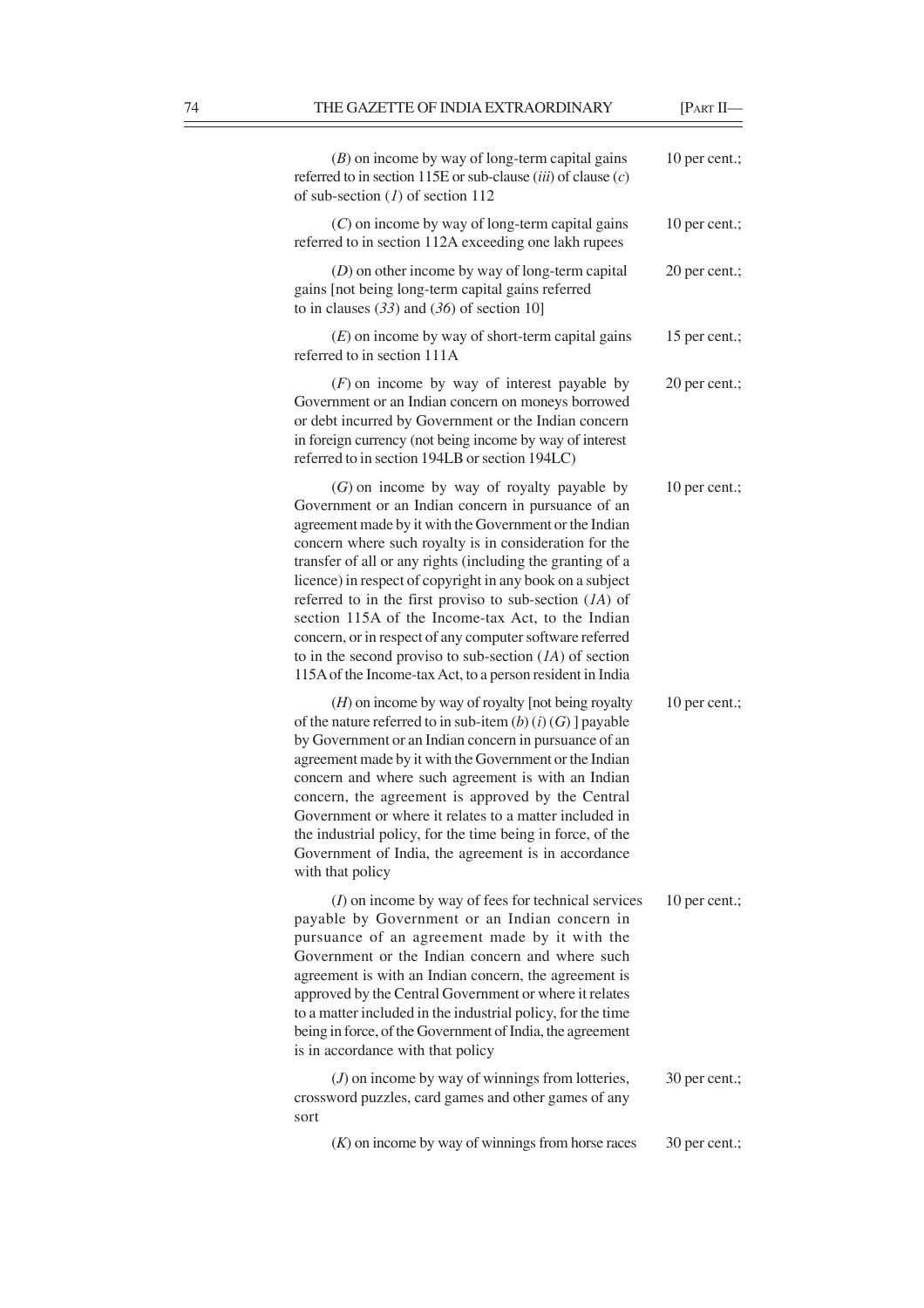| $(L)$ on the income by way of dividend                                                                                                                                                                                                                                                                                                                                                                                                                                                                                                                                                                                                                 | 20 per cent.; |
|--------------------------------------------------------------------------------------------------------------------------------------------------------------------------------------------------------------------------------------------------------------------------------------------------------------------------------------------------------------------------------------------------------------------------------------------------------------------------------------------------------------------------------------------------------------------------------------------------------------------------------------------------------|---------------|
| $(M)$ on the whole of the other income                                                                                                                                                                                                                                                                                                                                                                                                                                                                                                                                                                                                                 | 30 per cent.; |
| $(ii)$ in the case of any other person—                                                                                                                                                                                                                                                                                                                                                                                                                                                                                                                                                                                                                |               |
| $(A)$ on income by way of interest payable by<br>Government or an Indian concern on moneys borrowed<br>or debt incurred by Government or the Indian concern<br>in foreign currency (not being income by way of interest<br>referred to in section 194LB or section 194LC)                                                                                                                                                                                                                                                                                                                                                                              | 20 per cent.; |
| $(B)$ on income by way of royalty payable by<br>Government or an Indian concern in pursuance of an<br>agreement made by it with the Government or the Indian<br>concern where such royalty is in consideration for the<br>transfer of all or any rights (including the granting of a<br>licence) in respect of copyright in any book on a subject<br>referred to in the first proviso to sub-section $(IA)$ of<br>section 115A of the Income-tax Act, to the Indian<br>concern, in respect of any computer software referred<br>to in the second proviso to sub-section $(IA)$ of section<br>115A of the Income-tax Act, to a person resident in India | 10 per cent.; |
| $(C)$ on income by way of royalty [not being royalty<br>of the nature referred to in sub-item $(b)$ $(ii)$ $(B)$ ] payable<br>by Government or an Indian concern in pursuance of an<br>agreement made by it with the Government or the Indian<br>concern and where such agreement is with an Indian<br>concern, the agreement is approved by the Central<br>Government or where it relates to a matter included in<br>the industrial policy, for the time being in force, of the<br>Government of India, the agreement is in accordance<br>with that policy                                                                                            | 10 per cent.; |
| $(D)$ on income by way of fees for technical services<br>payable by Government or an Indian concern in<br>pursuance of an agreement made by it with the<br>Government or the Indian concern and where such<br>agreement is with an Indian concern, the agreement is<br>approved by the Central Government or where it relates<br>to a matter included in the industrial policy, for the time<br>being in force, of the Government of India, the agreement<br>is in accordance with that policy                                                                                                                                                         | 10 per cent.; |
| $(E)$ on income by way of winnings from lotteries,<br>crossword puzzles, card games and other games of any<br>sort                                                                                                                                                                                                                                                                                                                                                                                                                                                                                                                                     | 30 per cent.; |
| $(F)$ on income by way of winnings from horse races                                                                                                                                                                                                                                                                                                                                                                                                                                                                                                                                                                                                    | 30 per cent.; |
| $(G)$ on income by way of short-term capital gains<br>referred to in section 111A                                                                                                                                                                                                                                                                                                                                                                                                                                                                                                                                                                      | 15 per cent.; |
| $(H)$ on income by way of long-term capital gains<br>referred to in sub-clause $(iii)$ of clause $(c)$ of<br>sub-section $(l)$ of section 112                                                                                                                                                                                                                                                                                                                                                                                                                                                                                                          | 10 per cent.; |
| $(I)$ on income by way of long-term capital gains<br>referred to in section 112A exceeding one lakh rupees                                                                                                                                                                                                                                                                                                                                                                                                                                                                                                                                             | 10 per cent.; |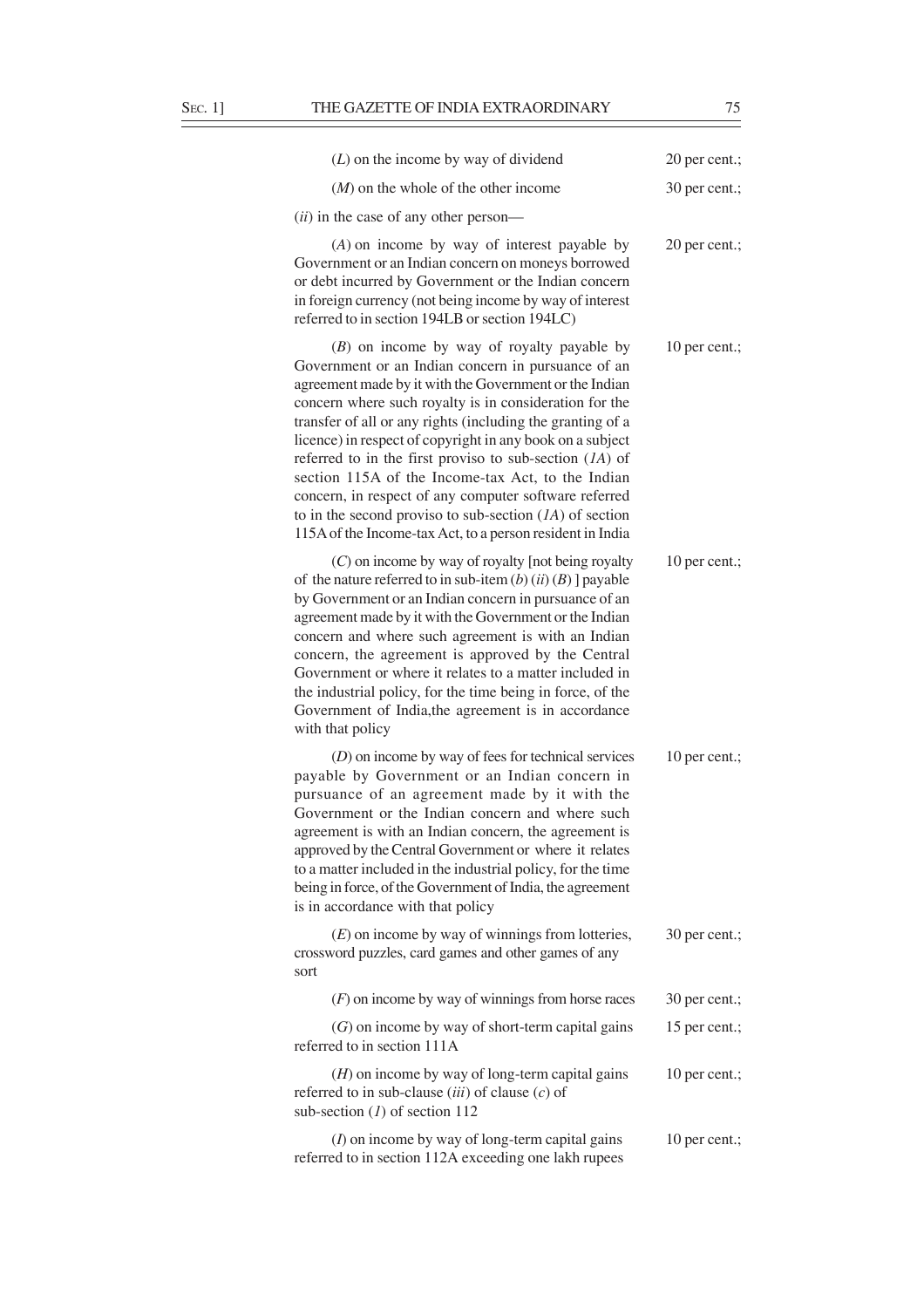÷

| $(J)$ on income by way of other long-term capital<br>gains [not being long-term capital gains referred to in<br>clauses $(33)$ and $(36)$ of section 10]                                                                                                                                                                                                                                                                                                                                                                                                                                                                                                                                     | 20 per cent.; |
|----------------------------------------------------------------------------------------------------------------------------------------------------------------------------------------------------------------------------------------------------------------------------------------------------------------------------------------------------------------------------------------------------------------------------------------------------------------------------------------------------------------------------------------------------------------------------------------------------------------------------------------------------------------------------------------------|---------------|
| $(K)$ on income by way of dividend                                                                                                                                                                                                                                                                                                                                                                                                                                                                                                                                                                                                                                                           | 20 per cent.; |
| $(L)$ on the whole of the other income                                                                                                                                                                                                                                                                                                                                                                                                                                                                                                                                                                                                                                                       | 30 per cent.; |
| 2. In the case of a company—                                                                                                                                                                                                                                                                                                                                                                                                                                                                                                                                                                                                                                                                 |               |
| $(a)$ where the company is a domestic company—                                                                                                                                                                                                                                                                                                                                                                                                                                                                                                                                                                                                                                               |               |
| $(i)$ on income by way of interest other than<br>"Interest on securities"                                                                                                                                                                                                                                                                                                                                                                                                                                                                                                                                                                                                                    | 10 per cent.; |
| (ii) on income by way of winnings from lotteries, puzzles,<br>card games and other games of any sort                                                                                                                                                                                                                                                                                                                                                                                                                                                                                                                                                                                         | 30 per cent.; |
| (iii) on income by way of winnings from horse races                                                                                                                                                                                                                                                                                                                                                                                                                                                                                                                                                                                                                                          | 30 per cent.; |
| $(iv)$ on any other income                                                                                                                                                                                                                                                                                                                                                                                                                                                                                                                                                                                                                                                                   | 10 per cent.; |
| $(b)$ where the company is not a domestic company—                                                                                                                                                                                                                                                                                                                                                                                                                                                                                                                                                                                                                                           |               |
| $(i)$ on income by way of winnings from lotteries,<br>crossword puzzles, card games and other games of any sort                                                                                                                                                                                                                                                                                                                                                                                                                                                                                                                                                                              | 30 per cent.; |
| (ii) on income by way of winnings from horse races                                                                                                                                                                                                                                                                                                                                                                                                                                                                                                                                                                                                                                           | 30 per cent.; |
| (iii) on income by way of interest payable by<br>Government or an Indian concern on moneys borrowed or<br>debt incurred by Government or the Indian concern in foreign<br>currency (not being income by way of interest referred to in<br>section 194LB or section 194LC)                                                                                                                                                                                                                                                                                                                                                                                                                    | 20 per cent.; |
| $(iv)$ on income by way of royalty payable by Government<br>or an Indian concern in pursuance of an agreement made by it<br>with the Government or the Indian concern after the 31st day<br>of March, 1976 where such royalty is in consideration for the<br>transfer of all or any rights (including the granting of a licence)<br>in respect of copyright in any book on a subject referred to in<br>the first proviso to sub-section $(1A)$ of section 115A of the<br>Income-tax Act, to the Indian concern, or in respect of any<br>computer software referred to in the second proviso to<br>sub-section $(1A)$ of section 115A of the Income-tax Act, to a<br>person resident in India | 10 per cent.; |
| $(v)$ on income by way of royalty [not being royalty of<br>the nature referred to in sub-item $(b)(iv)$ ] payable by<br>Government or an Indian concern in pursuance of an agreement<br>made by it with the Government or the Indian concern and<br>where such agreement is with an Indian concern, the agreement<br>is approved by the Central Government or where it relates to a<br>matter included in the industrial policy, for the time being in<br>force, of the Government of India, the agreement is in<br>accordance with that policy-                                                                                                                                             |               |
| $(A)$ where the agreement is made after the<br>31st day of March, 1961 but before the 1st day of<br>April, 1976                                                                                                                                                                                                                                                                                                                                                                                                                                                                                                                                                                              | 50 per cent.; |
| $(B)$ where the agreement is made after the<br>31st day of March, 1976                                                                                                                                                                                                                                                                                                                                                                                                                                                                                                                                                                                                                       | 10 per cent.; |
|                                                                                                                                                                                                                                                                                                                                                                                                                                                                                                                                                                                                                                                                                              |               |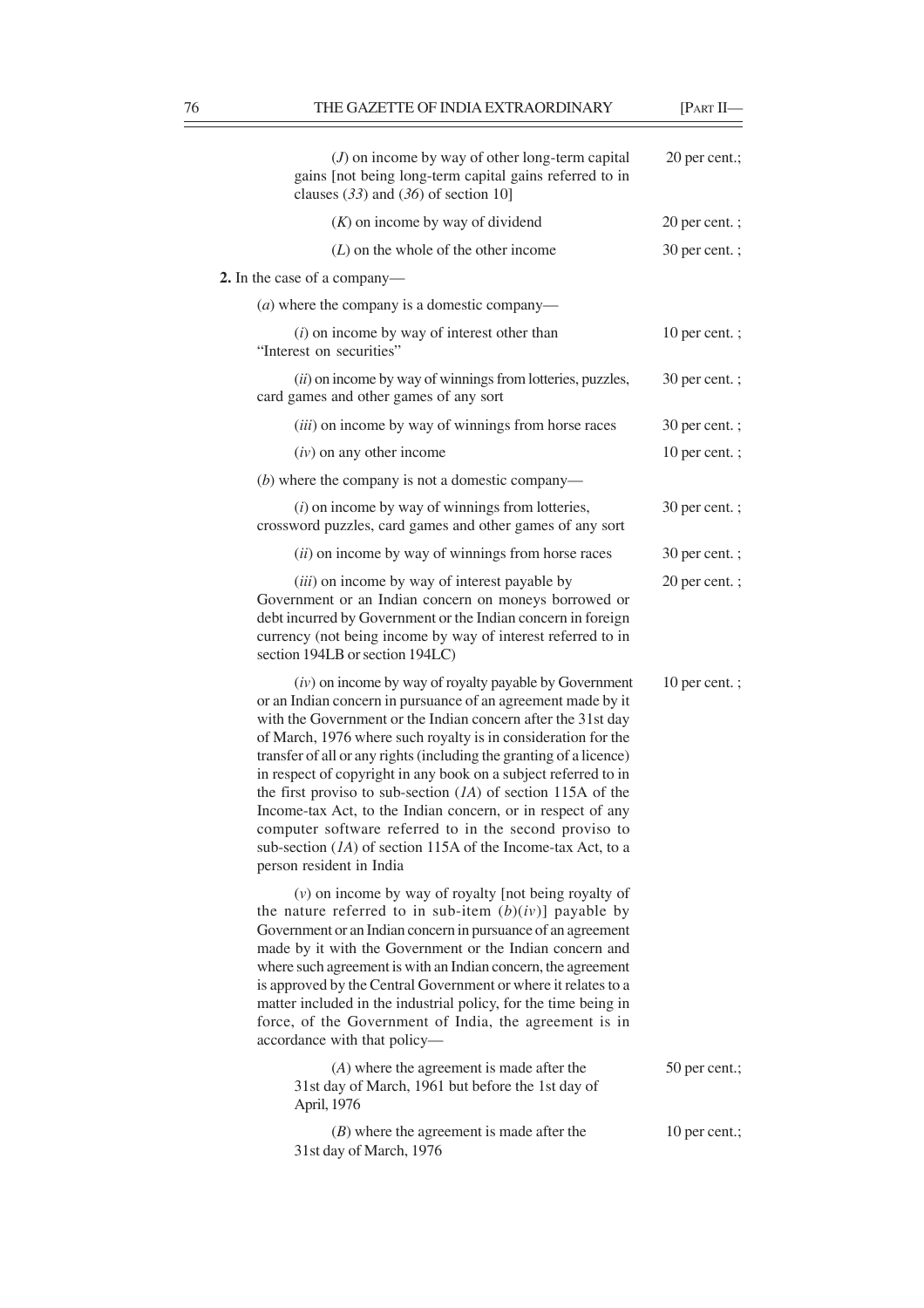| (vi) on income by way of fees for technical services                                                            |                 |
|-----------------------------------------------------------------------------------------------------------------|-----------------|
| payable by Government or an Indian concern in pursuance of                                                      |                 |
| an agreement made by it with the Government or the Indian                                                       |                 |
| concern and where such agreement is with an Indian concern,                                                     |                 |
| the agreement is approved by the Central Government or where                                                    |                 |
| it relates to a matter included in the industrial policy, for the                                               |                 |
| time being in force, of the Government of India, the agreement                                                  |                 |
| is in accordance with that policy—                                                                              |                 |
| $(A)$ where the agreement is made after the 29th day<br>of February, 1964 but before the 1st day of April, 1976 | $50$ per cent.: |
| $(B)$ where the agreement is made after the 31st day                                                            | 10 per cent.;   |

of March, 1976 (*vii*) on income by way of short-term capital gains 15 per cent.; referred to in section 111A (*viii*) on income by way of long-term capital gains 10 per cent.; referred to in sub-clause (*iii*) of clause (*c*) of sub-section (*1*) of section 112  $(ix)$  on income by way of long-term 10 per cent.; capital gains referred to in section 112A exceeding one lakh rupees (*x*) on income by way of other long- 20 per cent.; term capital gains [not being long-term

| capital gains referred to in clauses $(33)$<br>and $(36)$ of section 10] |               |
|--------------------------------------------------------------------------|---------------|
| $(xi)$ on income by way of dividend                                      | 20 per cent.: |
| ( <i>xii</i> ) on any other income                                       | 40 per cent.  |

*Explanation.*— For the purposes of item  $1(b)(i)$  of this Part, "investment income" and "non-resident Indian" shall have the meanings assigned to them in Chapter XII-A of the Income-tax Act.

# *Surcharge on income-tax*

The amount of income-tax deducted in accordance with the provisions of—

(*i*) item 1 of this Part, shall be increased by a surcharge, for the purposes of the Union,—

(*a*) in the case of every individual or Hindu undivided family or association of persons or body of individuals, whether incorporated or not, or every artificial juridical person referred to in sub-clause (*vii*) of clause (31) of section 2 of the Income-tax Act, being a non-resident, calculated,––

I. at the rate of ten per cent. of such tax, where the income or the aggregate of such incomes (including the income by way of dividend or income under the provisions of sections 111A, 112 and 112A of the Income-tax Act) paid or likely to be paid and subject to the deduction exceeds fifty lakh rupees but does not exceed one crore rupees;

II. at the rate of fifteen per cent. of such tax, where the income or the aggregate of such incomes (including the income by way of dividend or income under the provisions of sections 111A, 112 and 112A of the Income-tax Act) paid or likely to be paid and subject to the deduction exceeds one crore rupees but does not exceed two crore rupees;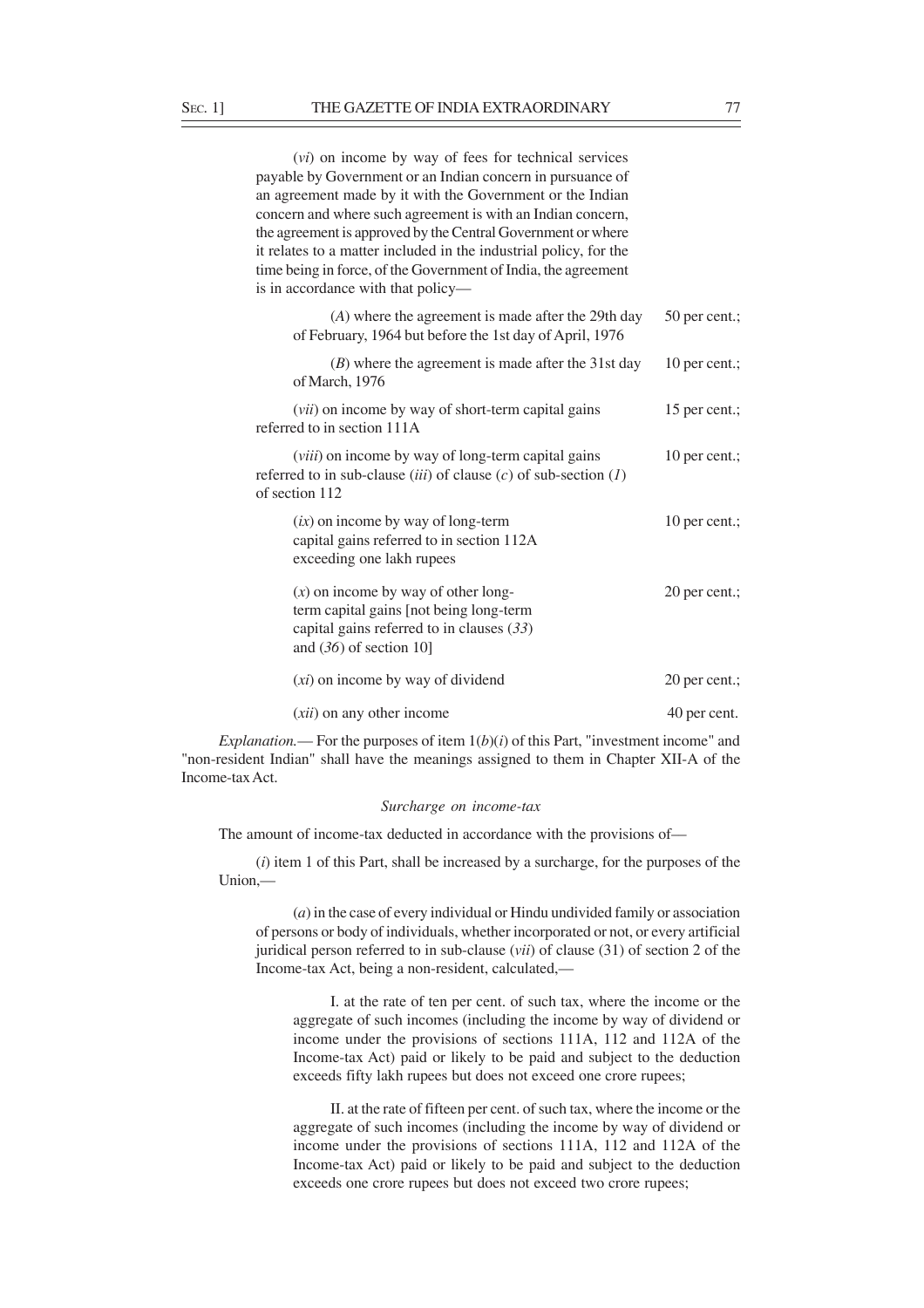III. at the rate of twenty-five per cent. of such tax, where the income or the aggregate of such incomes (excluding the income by way of dividend or income under the provisions of sections 111A, 112 and 112A of the Income-tax Act) paid or likely to be paid and subject to the deduction exceeds two crore rupees but does not exceed five crore rupees;

IV. at the rate of thirty-seven per cent. of such tax, where the income or the aggregate of such incomes (excluding the income by way of dividend or income under the provisions of sections 111A, 112 and 112A of the Income-tax Act) paid or likely to be paid and subject to the deduction exceeds five crore rupees; and

V. at the rate of fifteen per cent. of such tax, where the income or the aggregate of such incomes (including the income by way of dividend or income under the provisions of sections 111A, 112 and 112A of the Income-tax Act) paid or likely to be paid and subject to the deduction exceeds two crore rupees, but is not covered under sub-clauses III and IV:

Provided that in case where the total income includes any income chargeable under sections 111A, 112 and 112A of the Income-tax Act, the rate of surcharge on the amount of Income-tax deducted in respect of that part of income shall not exceed fifteen per cent.;

(*b*) in the case of every co-operative society, being a non-resident, calculated,—

I. at the rate of seven per cent. of such tax, where the income or the aggregate of such incomes paid or likely to be paid and subject to the deduction exceeds one crore rupees but does not exceed ten crore rupees;

II. at the rate of twelve per cent., where the income or the aggregate of such incomes paid or likely to be paid and subject to the deduction exceeds ten crore rupees;

(*c*) in the case of every firm, being a non-resident, calculated at the rate of twelve per cent., where the income or the aggregate of such incomes paid or likely to be paid and subject to the deduction exceeds one crore rupees;

(*ii*) Item 2 of this Part shall be increased by a surcharge, for the purposes of the Union, in the case of every company other than a domestic company, calculated,––

(*a*) at the rate of two per cent. of such income-tax where the income or the aggregate of such incomes paid or likely to be paid and subject to the deduction exceeds one crore rupees but does not exceed ten crore rupees; and

(*b*) at the rate of five per cent. of such income-tax where the income or the aggregate of such incomes paid or likely to be paid and subject to the deduction exceeds ten crore rupees.

#### PART III

RATES FOR CHARGING INCOME-TAX IN CERTAIN CASES, DEDUCTING INCOME-TAX FROM INCOME CHARGEABLE UNDER THE HEAD "SALARIES" AND COMPUTING "ADVANCE TAX"

In cases in which income-tax has to be charged under sub-section (4) of section 172 of the Income-tax Act or sub-section (*2*) of section 174 or section 174A or section 175 or sub-section (*2*) of section 176 of the said Act or deducted from, or paid on, from income chargeable under the head "Salaries" under section 192 of the said Act or deducted under section 194P of the said Act or in which the "advance tax" payable under Chapter XVII-C of the said Act has to be computed at the rate or rates in force, such income-tax or, as the case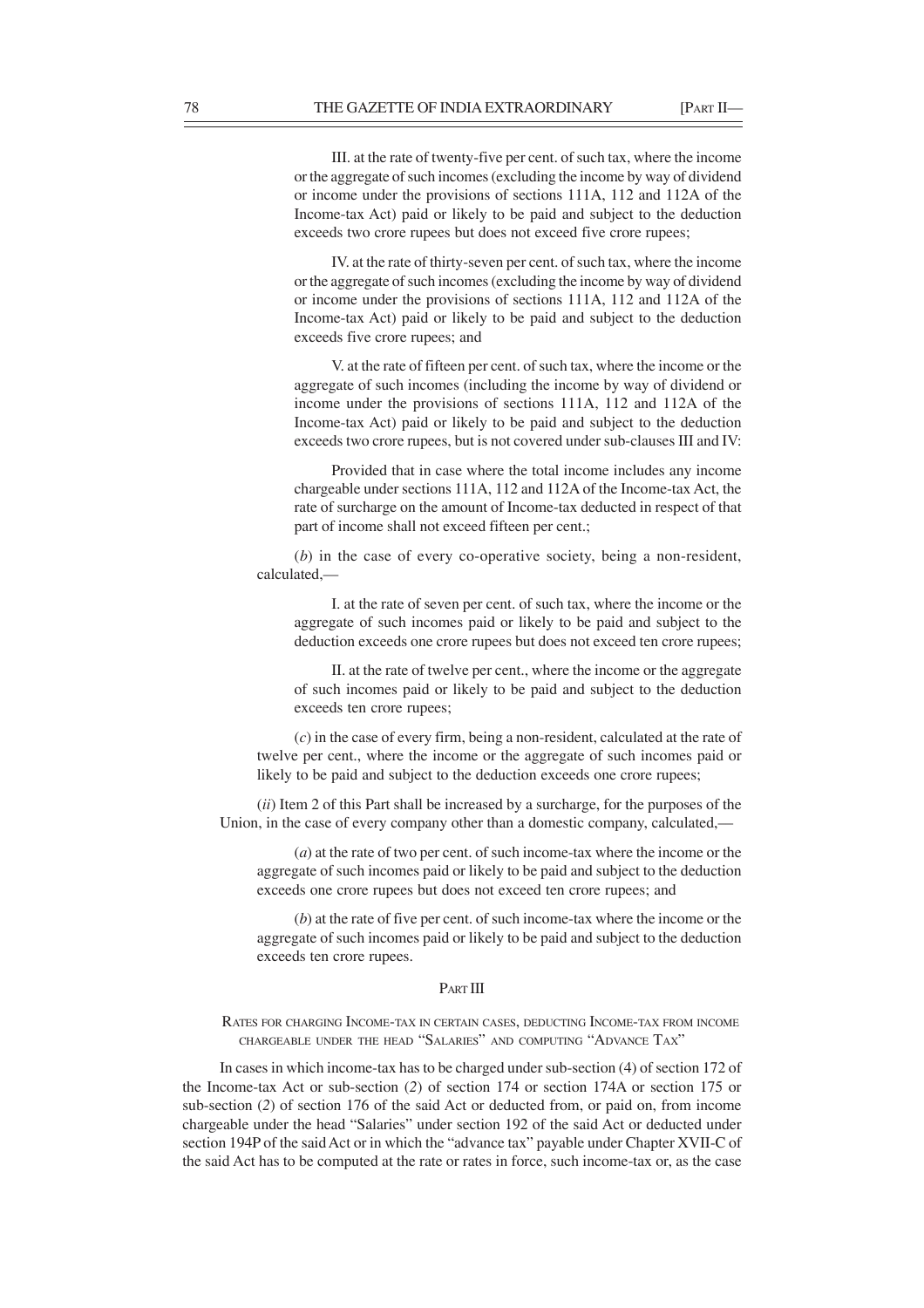may be, "advance tax" [not being "advance tax" in respect of any income chargeable to tax under Chapter XII or Chapter XII-A or income chargeable to tax under section 115JB or section 115JC or Chapter XII-FA or Chapter XII-FB or sub-section (*1A*) of section 161 or section 164 or section 164A or section 167B of the said Act at the rates as specified in that Chapter or section or surcharge, wherever applicable, on such "advance tax" in respect of any income chargeable to tax under section 115A or section 115AB or section 115AC or section 115ACA or section 115AD or section 115B or section 115BA or section 115BAA or section 115BAB or section 115BAD or section 115BB or section 115BBA or section 115BBC or section 115BBE or section 115BBF or section 115BBG or section 115BBH or section 115BBI or section 115E or section 115JB or section 115JC] shall be charged, deducted or computed at the following rate or rates:—

# *Paragraph A*

(*I*) In the case of every individual other than the individual referred to in items (*II*) and (*III*) of this Paragraph or Hindu undivided family or association of persons or body of individuals, whether incorporated or not, or every artificial juridical person referred to in sub-clause (*vii*) of clause (*31*) of section 2 of the Income-tax Act, not being a case to which any other Paragraph of this Part applies,—

## *Rates of income-tax*

| $(1)$ where the total income does not<br>exceed Rs. 2,50,000 | Nil:                                                                                                 |
|--------------------------------------------------------------|------------------------------------------------------------------------------------------------------|
| (2) where the total income exceeds                           | 5 per cent. of the amount                                                                            |
| Rs. 2,50,000 but does not exceed                             | by which the total income                                                                            |
| Rs. 5,00,000                                                 | exceeds Rs. 2,50,000;                                                                                |
| $(3)$ where the total income exceeds                         | Rs. 12,500 <i>plus</i> 20 percent. of the                                                            |
| Rs. 5,00,000 but does not exceed                             | amount by which the                                                                                  |
| Rs. 10,00,000                                                | total income exceeds Rs. 5,00,000;                                                                   |
| $(4)$ where the total income exceeds<br>Rs. 10,00,000        | Rs. $1,12,500$ plus 30 percent. of the<br>amount by which the total income<br>exceeds Rs. 10,00,000. |

(*II*) In the case of every individual, being a resident in India, who is of the age of sixty years or more but less than eighty years at any time during the previous year,—

| Rates of income-tax                                                                       |                                                                                                            |  |
|-------------------------------------------------------------------------------------------|------------------------------------------------------------------------------------------------------------|--|
| $(1)$ where the total income does not<br>exceed Rs. 3,00,000                              | Nil:                                                                                                       |  |
| (2) where the total income exceeds<br>$Rs. 3,00,000$ but does not<br>exceed Rs. 5,00,000  | 5 per cent. of the amount by<br>which the total income exceeds<br>Rs. 3,00,000;                            |  |
| $(3)$ where the total income exceeds<br>Rs. 5,00,000 but does not exceed<br>Rs. 10,00,000 | Rs. 10,000 <i>plus</i> 20 per cent.<br>of the amount by which the total<br>income exceeds Rs. 5,00,000;    |  |
| $(4)$ where the total income exceeds<br>Rs. 10,00,000                                     | Rs. 1,10,000 <i>plus</i> 30 per cent.<br>of the amount by which the<br>total income exceeds Rs. 10,00,000. |  |

(*III*) In the case of every individual, being a resident in India, who is of the age of eighty years or more at any time during the previous year,—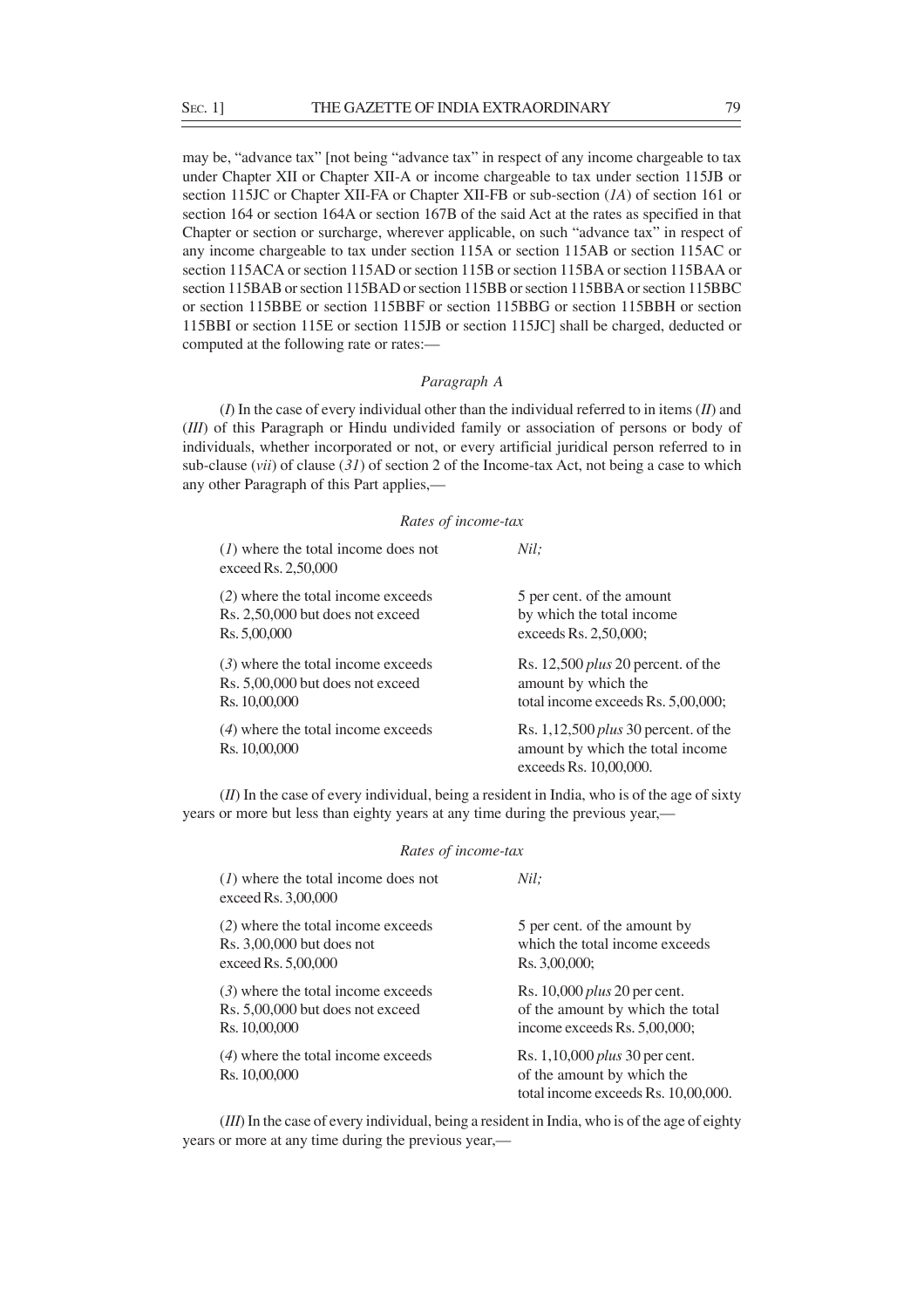#### *Rates of income-tax*

(*1*) where the total income does not *Nil;*

| exceed Rs. 5,00,000                                                                     |                                                                                                               |
|-----------------------------------------------------------------------------------------|---------------------------------------------------------------------------------------------------------------|
| (2) where the total income exceeds<br>Rs. 5,00,000 but does not exceed<br>Rs. 10,00,000 | 20 per cent. of the amount<br>by which the total income exceeds<br>Rs. 5,00,000;                              |
| $(3)$ where the total income exceeds<br>Rs. 10,00,000                                   | Rs. 1,00,000 <i>plus</i> 30 per cent.<br>of the amount by which the<br>total income exceeds<br>Rs. 10,00,000. |

*Surcharge on income-tax*

The amount of income-tax computed in accordance with the preceding provisions of this Paragraph, or the provisions of section 111A or section 112 or section 112A or the provisions of section 115BAC of the Income-tax Act, shall be increased by a surcharge for the purposes of the Union, calculated, in the case of every individual or Hindu undivided family or association of persons or body of individuals, whether incorporated or not, or every artificial juridical person referred to in sub-clause (*vii*) of clause (*31*) of section 2 of the Income-tax Act,—

(*a*) having a total income (including the income by way of dividend or income under the provisions of section 111A, section 112 and section 112A of the Income-tax Act) exceeding fifty lakh rupees but not exceeding one crore rupees, at the rate of ten per cent. of such income-tax;

(*b*) having a total income (including the income by way of dividend or income under the provisions of section 111A, section 112 and section 112A of the Income-tax Act) exceeding one crore rupees but not exceeding two crore rupees, at the rate of fifteen per cent. of such income-tax;

(*c*) having a total income (excluding the income by way of dividend or income under the provisions of section 111A, section 112 and section 112A of the Income-tax Act) exceeding two crore rupees but not exceeding five crore rupees, at the rate of twenty-five per cent. of such income-tax;

(*d*) having a total income (excluding the income by way of dividend or income under the provisions of section 111A, section 112 and section 112A of the Income-tax Act) exceeding five crore rupees, at the rate of thirty-seven per cent. of such income-tax; and

(*e*) having a total income (including the income by way of dividend or income under the provisions of section 111A, section 112 and section 112A of the Income-tax Act) exceeding two crore rupees, but is not covered under clauses (*c*) and (*d*), shall be applicable at the rate of fifteen per cent. of such income-tax:

Provided that in case where the total income includes any income by way of dividend or income chargeable under section 111A, section 112 and section 112A of the Income-tax Act, the rate of surcharge on the amount of Income-tax computed in respect of that part of income shall not exceed fifteen per cent.:

Provided further that in case of an association of persons consisting of only companies as its members, the rate of surcharge on the amount of Income-tax shall not exceed fifteen per cent.:

Provided also that in the case of persons mentioned above having total income exceeding,—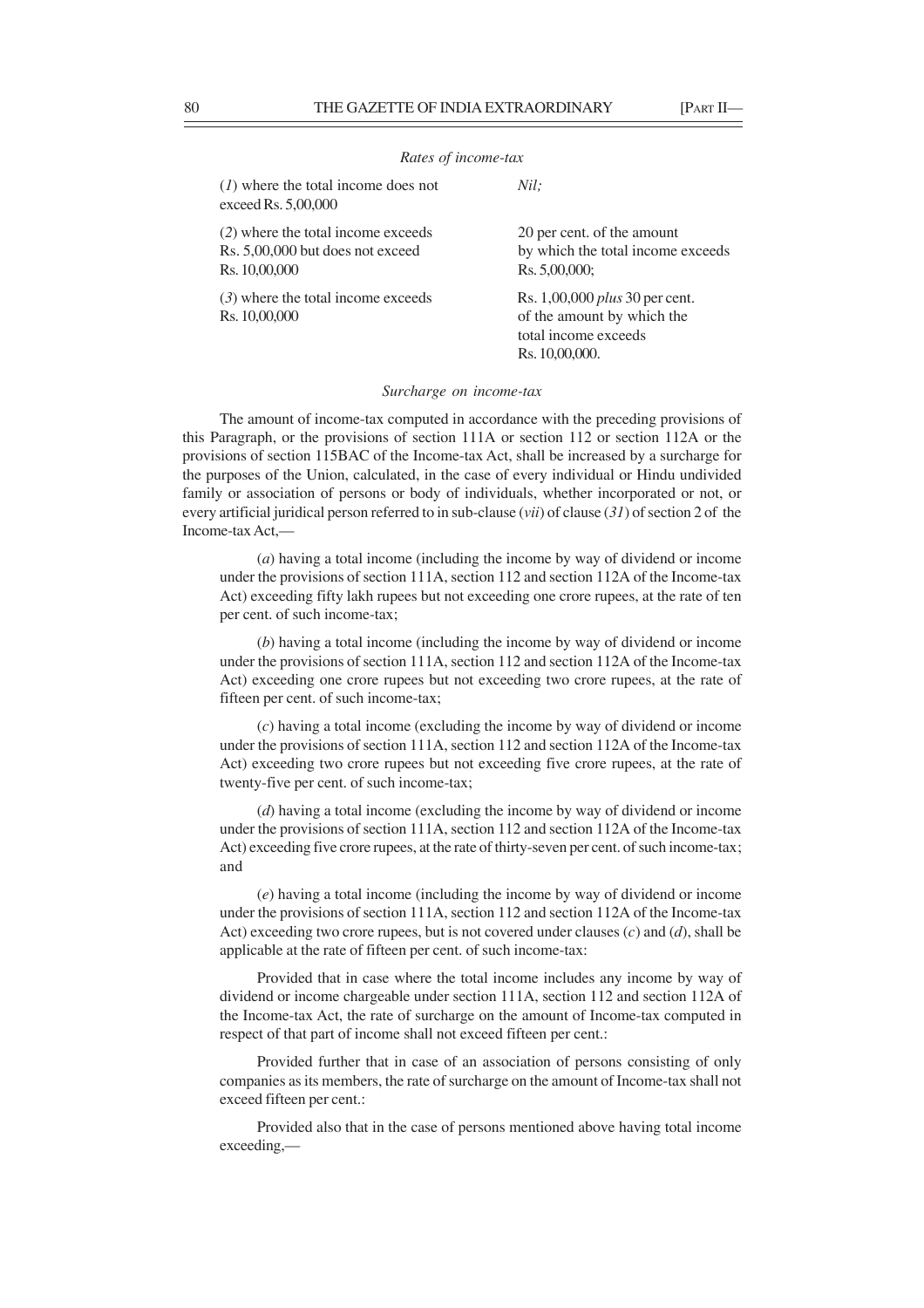(*a*) fifty lakh rupees but not exceeding one crore rupees, the total amount payable as income-tax and surcharge on such income shall not exceed the total amount payable as income-tax on a total income of fifty lakh rupees by more than the amount of income that exceeds fifty lakh rupees;

(*b*) one crore rupees but does not exceed two crore rupees, the total amount payable as income-tax and surcharge on such income shall not exceed the total amount payable as income-tax and surcharge on a total income of one crore rupees by more than the amount of income that exceeds one crore rupees;

(*c*) two crore rupees but does not exceed five crore rupees, the total amount payable as income-tax and surcharge on such income shall not exceed the total amount payable as income-tax and surcharge on a total income of two crore rupees by more than the amount of income that exceeds two crore rupees;

(*d*) five crore rupees, the total amount payable as income-tax and surcharge on such income shall not exceed the total amount payable as income-tax and surcharge on a total income of five crore rupees by more than the amount of income that exceeds five crore rupees.

### *Paragraph B*

In the case of every co-operative society,—

# *Rates of income-tax*

| $(1)$ where the total income does not<br>exceed Rs. 10,000                         | 10 per cent. of the total income;                                                                    |
|------------------------------------------------------------------------------------|------------------------------------------------------------------------------------------------------|
| (2) where the total income exceeds<br>Rs. 10,000 but does not exceed<br>Rs. 20,000 | Rs. 1,000 <i>plus</i> 20 per cent. of the<br>amount by which the total income<br>exceeds Rs. 10,000; |
| $(3)$ where the total income exceeds<br>Rs. 20,000                                 | Rs. 3,000 <i>plus</i> 30 per cent. of the<br>amount by which the total income<br>exceeds Rs. 20,000. |

### *Surcharge on income-tax*

The amount of income-tax computed in accordance with the preceding provisions of this Paragraph, or the provisions of section 111A or section 112 or section 112A of the Income-tax Act, shall, be increased by a surcharge for the purpose of the Union, calculated in the case of every co-operative society,––

(*a*) having a total income exceeding one crore rupees but not exceeding ten crore rupees, at the rate of seven per cent., of such income-tax;

(*b*) having a total income exceeding ten crore rupees, at the rate of twelve per cent.:

Provided that in the case of every co-operative society having total income exceeding one crore rupees but not exceeding ten crore rupees the total amount payable as income-tax and surcharge on such income shall not exceed the total amount payable as income-tax on a total income of one crore rupees by more than the amount of income that exceeds one crore rupees:

Provided further that in the case of every co-operative society having total income exceeding ten crore rupees, the total amount payable as income-tax and surcharge on such income shall not exceed the total amount payable as income-tax and surcharge on a total income of ten crore rupees by more than the amount of income that exceeds ten crore rupees.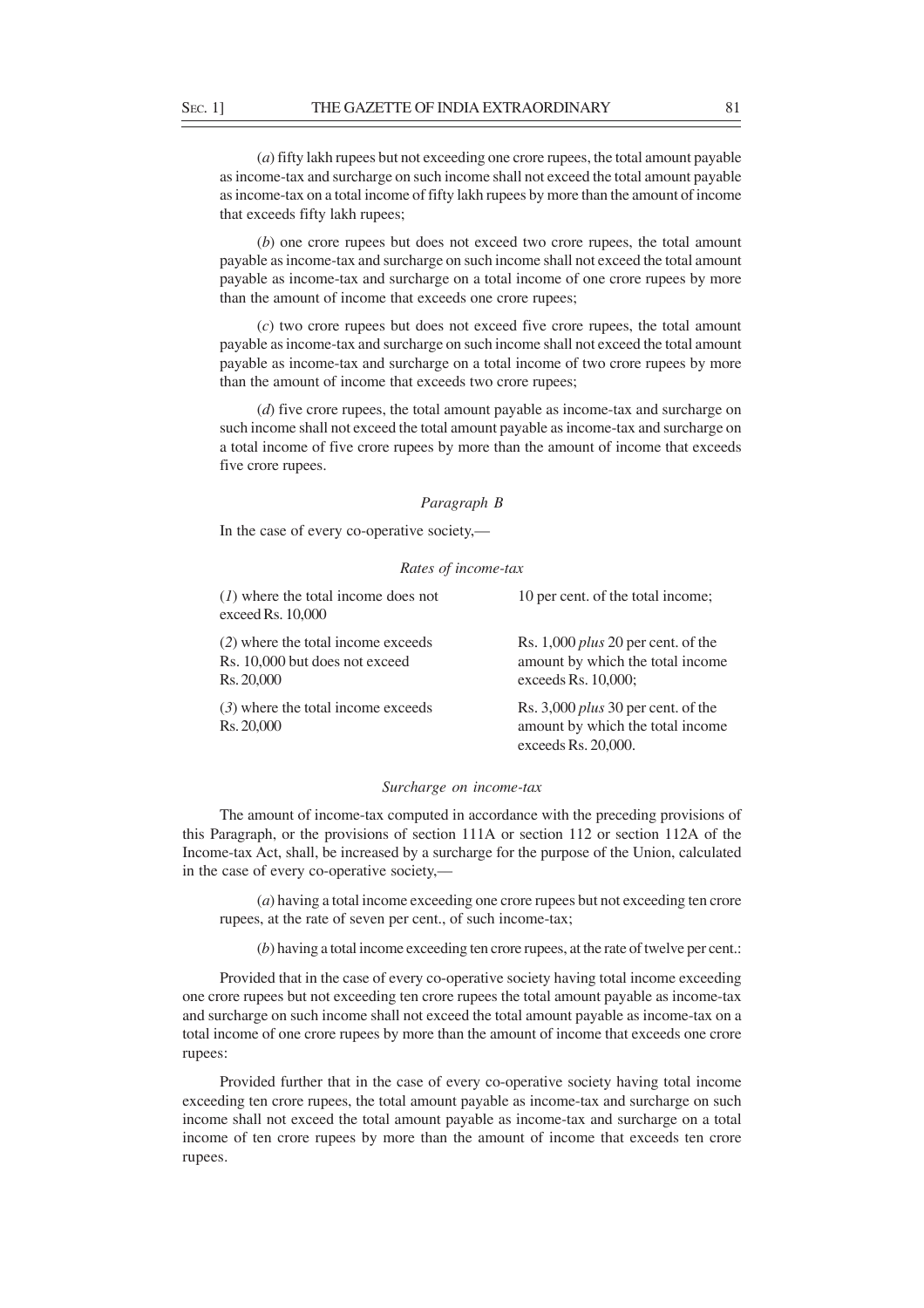## *Paragraph C*

In the case of every firm,—

*Rate of income-tax*

On the whole of the total income 30 per cent.

# *Surcharge on income-tax*

The amount of income-tax computed in accordance with the preceding provisions of this Paragraph, or the provisions of section 111A or section 112 or section 112A of the Income-tax Act, shall, in the case of every firm, having a total income exceeding one crore rupees, be increased by a surcharge for the purposes of the Union calculated at the rate of twelve per cent. of such income-tax:

Provided that in the case of every firm mentioned above having total income exceeding one crore rupees, the total amount payable as income-tax and surcharge on such income shall not exceed the total amount payable as income-tax on a total income of one crore rupees by more than the amount of income that exceeds one crore rupees.

### *Paragraph D*

In the case of every local authority,—

## *Rate of income-tax*

On the whole of the total income 30 per cent. ;

## *Surcharge on income-tax*

The amount of income-tax computed in accordance with the preceding provisions of this Paragraph, or the provisions of section 111A or section 112 or section 112A of the Income-tax Act, shall, in the case of every local authority, having a total income exceeding one crore rupees, be increased by a surcharge for the purposes of the Union calculated at the rate of twelve per cent. of such income-tax:

Provided that in the case of every local authority mentioned above having total income exceeding one crore rupees, the total amount payable as income-tax and surcharge on such income shall not exceed the total amount payable as income-tax on a total income of one crore rupees by more than the amount of income that exceeds one crore rupees.

# *Paragraph E*

In the case of a company,—

#### *Rates of income-tax*

I. In the case of a domestic company,—

| ( <i>i</i> ) where its total turnover or the             | 25 per cent. of the total income; |
|----------------------------------------------------------|-----------------------------------|
| gross receipt in the previous year                       |                                   |
| 2020-2021 does not exceed                                |                                   |
| four hundred crore rupees                                |                                   |
| <i>(ii)</i> other than that referred<br>to in item $(i)$ | 30 per cent. of the total income. |

II. In the case of a company other than a domestic company,—

| $(i)$ on so much of the total income    | $50$ per cent.; |
|-----------------------------------------|-----------------|
| as consists of $\overline{\phantom{a}}$ |                 |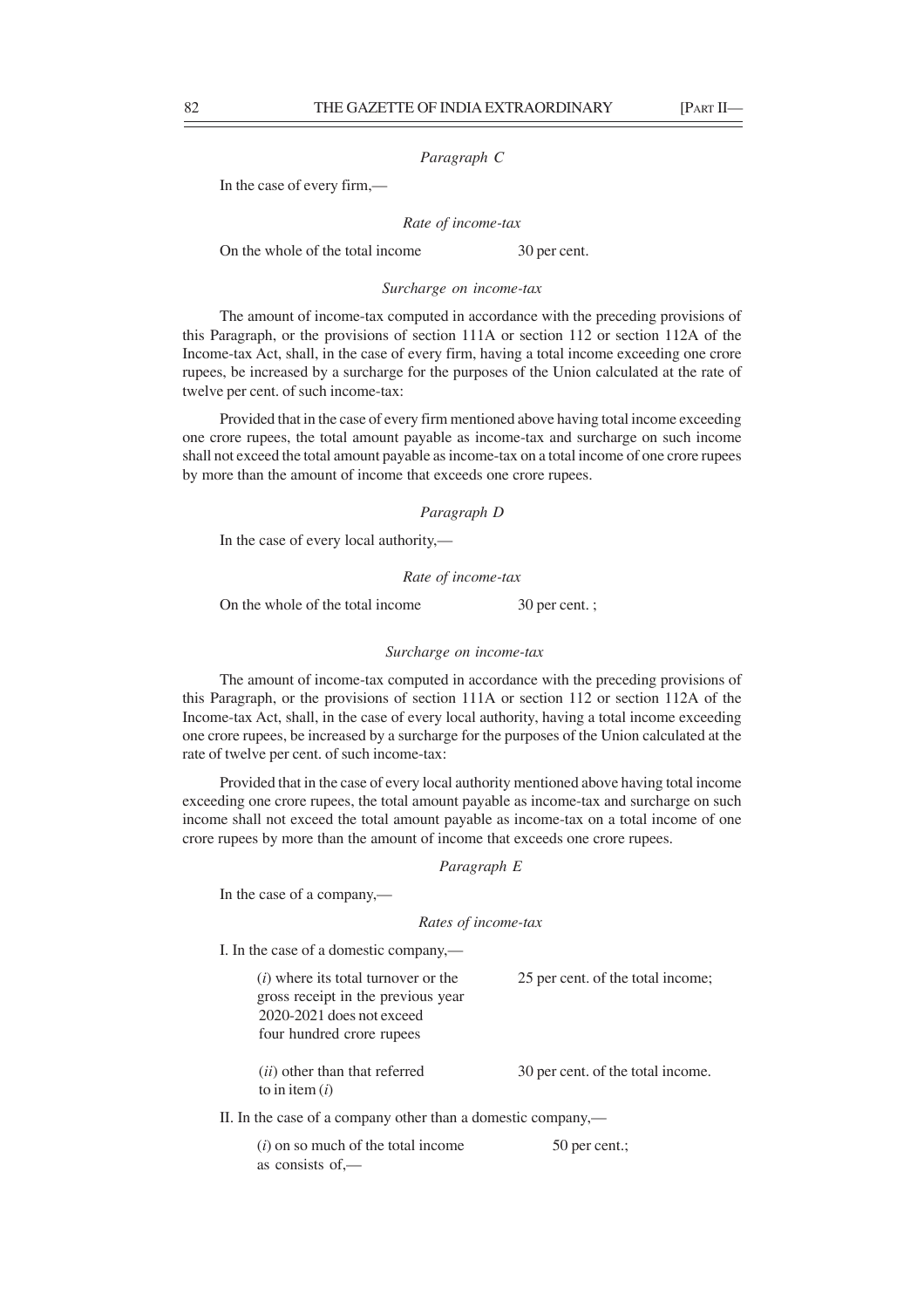(*a*) royalties received from Government or an Indian concern in pursuance of an agreement made by it with the Government or the Indian concern after the 31st day of March, 1961 but before the 1st day of April, 1976; or

(*b*) fees for rendering technical services received from Government or an Indian concern in pursuance of an agreement made by it with the Government or the Indian concern after the 29th day of February, 1964 but before the 1st day of April, 1976,

and where such agreement has, in either case, been approved by the Central Government;

(*ii*) on the balance, if any, of the total income 40 per cent.

# *Surcharge on income-tax*

The amount of income-tax computed in accordance with the preceding provisions of this Paragraph, or the provisions of section 111A or section 112 or section 112A of the Income-tax Act, shall, be increased by a surcharge for the purposes of the Union, calculated,—

(*i*) in the case of every domestic company,––

(*a*) having a total income exceeding one crore rupees but not exceeding ten crore rupees, at the rate of seven per cent. of such income-tax; and

(*b*) having a total income exceeding ten crore rupees, at the rate of twelve per cent. of such income-tax;

(*ii*) in the case of every company other than a domestic company,––

(*a*) having a total income exceeding one crore rupees but not exceeding ten crore rupees, at the rate of two per cent. of such income-tax; and

(*b*) having a total income exceeding ten crore rupees, at the rate of five per cent. of such income-tax:

Provided that in the case of every company having a total income exceeding one crore rupees but not exceeding ten crore rupees, the total amount payable as income-tax and surcharge on such income shall not exceed the total amount payable as income-tax on a total income of one crore rupees by more than the amount of income that exceeds one crore rupees:

Provided further that in the case of every company having a total income exceeding ten crore rupees, the total amount payable as income-tax and surcharge on such income shall not exceed the total amount payable as income-tax and surcharge on a total income of ten crore rupees by more than the amount of income that exceeds ten crore rupees.

# **PART IV**

# [*See* section 2(*13*) (*c*)]

## RULES FOR COMPUTATION OF NET AGRICULTURAL INCOME

Rule 1. —Agricultural income of the nature referred to in sub-clause (*a*) of clause (*1A*) of section 2 of the Income-tax Act shall be computed as if it were income chargeable to income-tax under that Act under the head "Income from other sources" and the provisions of sections 57 to 59 of that Act shall, so far as may be, apply accordingly:

Provided that sub-section (*2*) of section 58 shall apply subject to the modification that the reference to section 40A therein shall be construed as not including a reference to sub-sections (*3*), (*3A*) and (4) of section 40A.

Rule 2. —Agricultural income of the nature referred to in sub-clause (*b*) or sub-clause (*c*) of clause (*1A*) of section 2 of the Income-tax Act [other than income derived from any building required as a dwelling-house by the receiver of the rent or revenue of the cultivator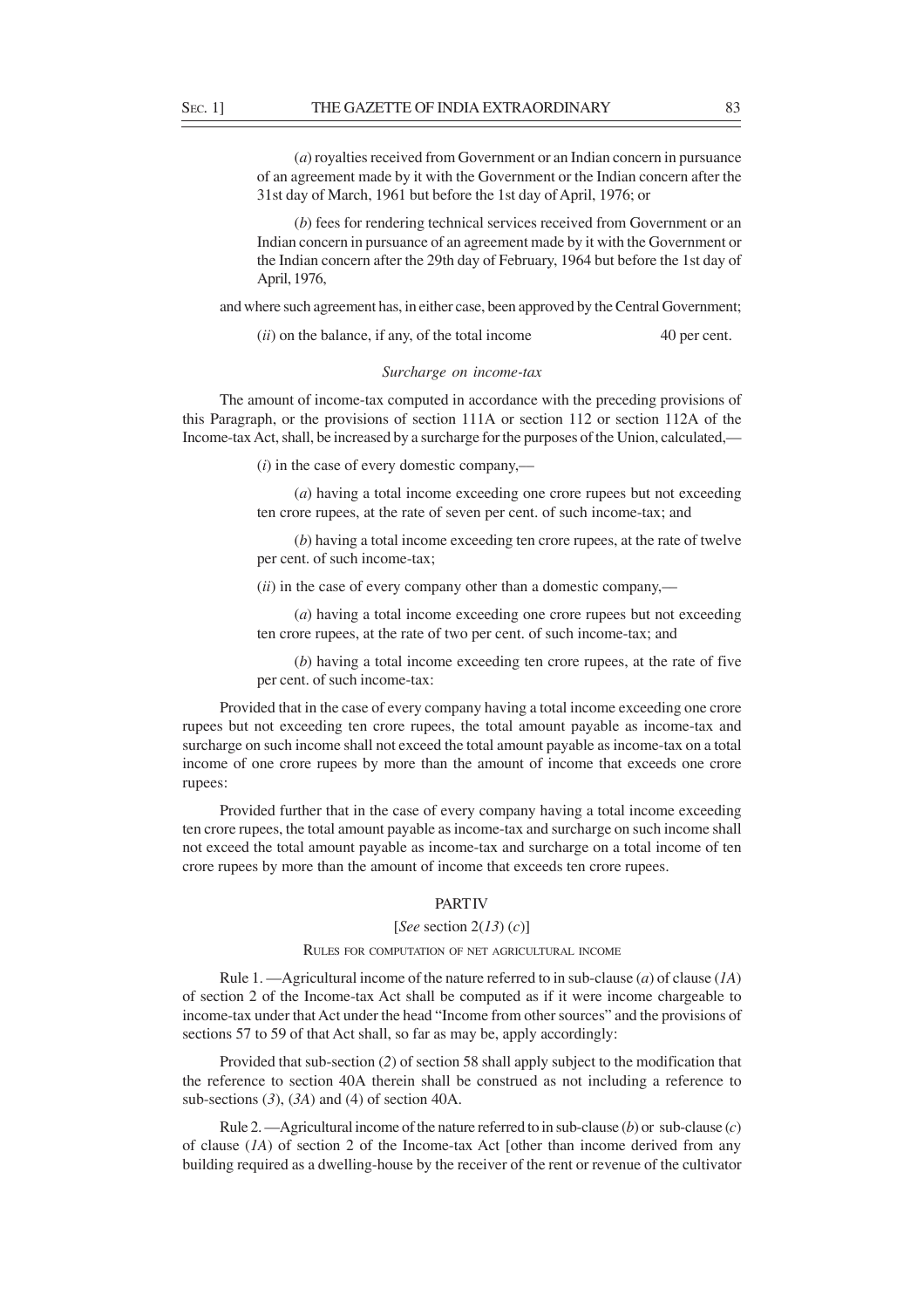or the receiver of rent-in-kind referred to in the said sub-clause (*c*)] shall be computed as if it were income chargeable to income-tax under that Act under the head "Profits and gains of business or profession" and the provisions of sections 30, 31, 32, 36, 37, 38, 40, 40A [other than sub-sections (*3*), (*3A*) and (4) thereof], 41, 43, 43A, 43B and 43C of the Income-tax Act shall, so far as may be, apply accordingly.

Rule 3. —Agricultural income of the nature referred to in sub-clause (*c*) of clause (*1A*) of section 2 of the Income-tax Act, being income derived from any building required as a dwelling-house by the receiver of the rent or revenue or the cultivator or the receiver of rent-in-kind referred to in the said sub-clause (*c*) shall be computed as if it were income chargeable to income-tax under that Act under the head "Income from house property" and the provisions of sections 23 to 27 of that Act shall, so far as may be, apply accordingly.

Rule 4. —Notwithstanding anything contained in any other provisions of these rules, in a case—

(*a*) where the assessee derives income from sale of tea grown and manufactured by him in India, such income shall be computed in accordance with rule 8 of the Income-tax Rules, 1962, and sixty per cent. of such income shall be regarded as the agricultural income of the assessee;

(*b*) where the assessee derives income from sale of centrifuged latex or cenex or latex based crepes (such as pale latex crepe) or brown crepes (such as estate brown crepe, re-milled crepe, smoked blanket crepe or flat bark crepe) or technically specified block rubbers manufactured or processed by him from rubber plants grown by him in India, such income shall be computed in accordance with rule 7A of the Income-tax Rules, 1962, and sixty-five per cent. of such income shall be regarded as the agricultural income of the assessee;

(*c*) where the assessee derives income from sale of coffee grown and manufactured by him in India, such income shall be computed in accordance with rule 7B of the Income-tax Rules, 1962, and sixty per cent. or seventy-five per cent., as the case may be, of such income shall be regarded as the agricultural income of the assessee.

Rule 5. —Where the assessee is a member of an association of persons or a body of individuals (other than a Hindu undivided family, a company or a firm) which in the previous year has either no income chargeable to tax under the Income-tax Act or has total income not exceeding the maximum amount not chargeable to tax in the case of an association of persons or a body of individuals (other than a Hindu undivided family, a company or a firm) but has any agricultural income then, the agricultural income or loss of the association or body shall be computed in accordance with these rules and the share of the assessee in the agricultural income or loss so computed shall be regarded as the agricultural income or loss of the assessee.

Rule 6. —Where the result of the computation for the previous year in respect of any source of agricultural income is a loss, such loss shall be set off against the income of the assessee, if any, for that previous year from any other source of agricultural income:

Provided that where the assessee is a member of an association of persons or a body of individuals and the share of the assessee in the agricultural income of the association or body, as the case may be, is a loss, such loss shall not be set off against any income of the assessee from any other source of agricultural income.

Rule 7. —Any sum payable by the assessee on account of any tax levied by the State Government on the agricultural income shall be deducted in computing the agricultural income.

Rule 8.  $-(1)$  Where the assessee has, in the previous year relevant to the assessment year commencing on the 1st day of April, 2022, any agricultural income and the net result of the computation of the agricultural income of the assessee for any one or more of the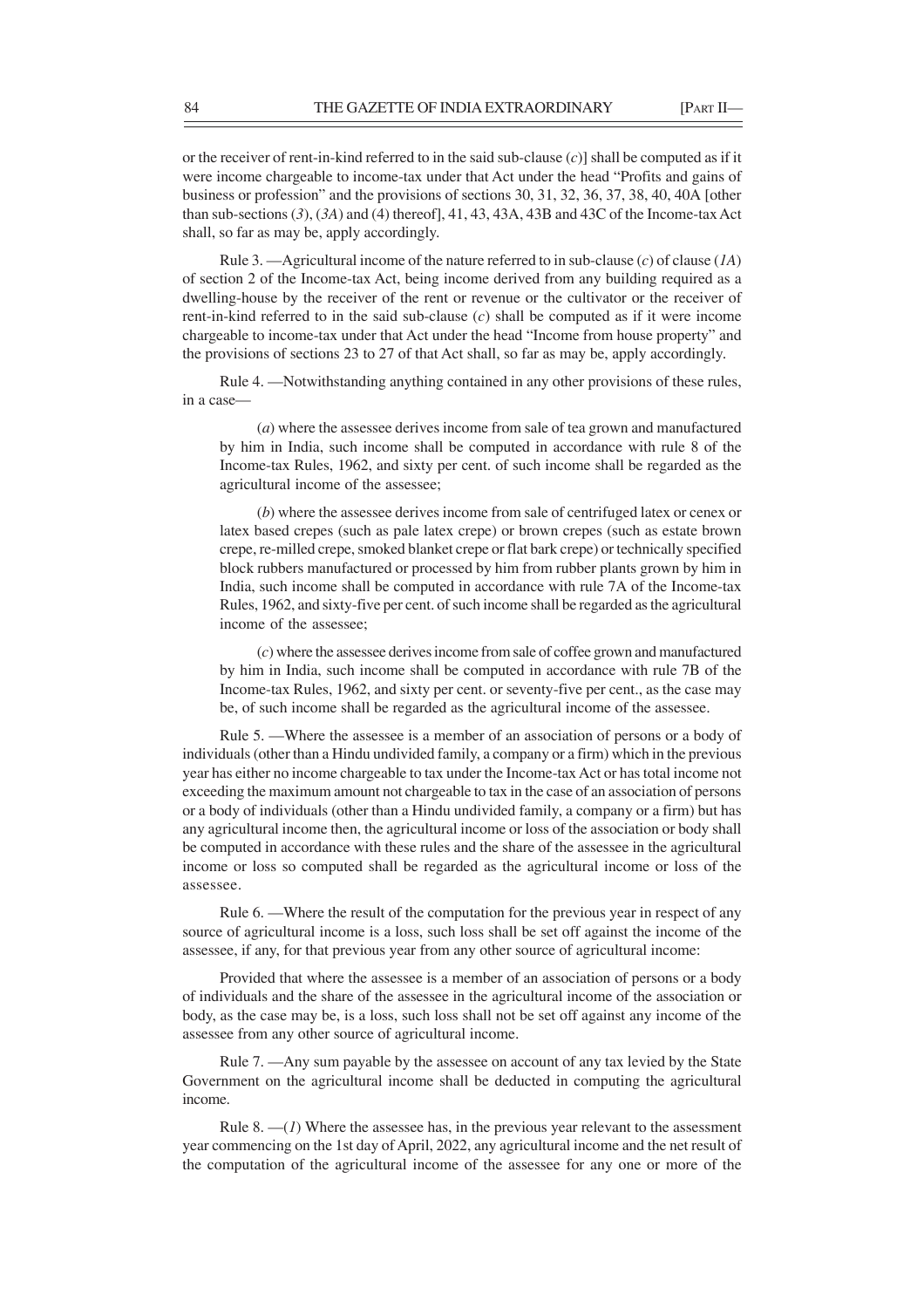previous years relevant to the assessment years commencing on the 1st day of April, 2014 or the 1st day of April, 2015 or the 1st day of April, 2016 or the 1st day of April, 2017 or the 1st day of April, 2018 or the 1st day of April, 2019 or the 1st day of April, 2020, or the 1st day of April, 2021, is a loss, then, for the purposes of sub-section (*2*) of section 2 of this Act,––

(*i*) the loss so computed for the previous year relevant to the assessment year commencing on the 1st day of April, 2014, to the extent, if any, such loss has not been set off against the agricultural income for the previous year relevant to the assessment year commencing on the 1st day of April, 2015 or the 1st day of April, 2016 or the 1st day of April, 2017 or the 1st day of April, 2018 or the 1st day of April, 2019 or the 1st day of April, 2020 or the 1st day of April, 2021,

(*ii*) the loss so computed for the previous year relevant to the assessment year commencing on the 1st day of April, 2015, to the extent, if any, such loss has not been set off against the agricultural income for the previous year relevant to the assessment year commencing on the 1st day of April, 2016 or the 1st day of April, 2017 or the 1st day of April, 2018 or the 1st day of April, 2019 or the 1st day of April, 2020 or the 1st day of April, 2021,

(*iii*) the loss so computed for the previous year relevant to the assessment year commencing on the 1st day of April, 2016, to the extent, if any, such loss has not been set off against the agricultural income for the previous year relevant to the assessment year commencing on the 1st day of April, 2017 or the 1st day of April, 2018 or the 1st day of April, 2019 or the 1st day of April, 2020 or the 1st day of April, 2021,

(*iv*) the loss so computed for the previous year relevant to the assessment year commencing on the 1st day of April, 2017, to the extent, if any, such loss has not been set off against the agricultural income for the previous year relevant to the assessment year commencing on the 1st day of April, 2018 or the 1st day of April, 2019 or the 1st day of April, 2020 or the 1st day of April, 2021,

(*v*) the loss so computed for the previous year relevant to the assessment year commencing on the 1st day of April, 2018, to the extent, if any, such loss has not been set off against the agricultural income for the previous year relevant to the assessment year commencing on the 1st day of April, 2019 or the 1st day of April, 2020 or the 1st day of April, 2021,

(*vi*) the loss so computed for the previous year relevant to the assessment year commencing on the 1st day of April, 2019, to the extent, if any, such loss has not been set off against the agricultural income for the previous year relevant to the assessment year commencing on the 1st day of April, 2020 or the 1st day of April, 2021,

(*vii*) the loss so computed for the previous year relevant to the assessment year commencing on the 1st day of April, 2020, to the extent, if any, such loss has not been set off against the agricultural income for the previous year relevant to the assessment year commencing on the 1st day of April, 2021,

(*viii*) the loss so computed for the previous year relevant to the assessment year commencing on the 1st day of April, 2021,

shall be set off against the agricultural income of the assessee for the previous year relevant to the assessment year commencing on the 1st day of April, 2022.

(*2*) Where the assessee has, in the previous year relevant to the assessment year commencing on the 1st day of April, 2023, or, if by virtue of any provision of the Income-tax Act, income-tax is to be charged in respect of the income of a period other than the previous year, in such other period, any agricultural income and the net result of the computation of the agricultural income of the assessee for any one or more of the previous years relevant to the assessment years commencing on the 1st day of April, 2015 or the 1st day of April, 2016 or the 1st day of April, 2017 or the 1st day of April, 2018 or the 1st day of April, 2019 or the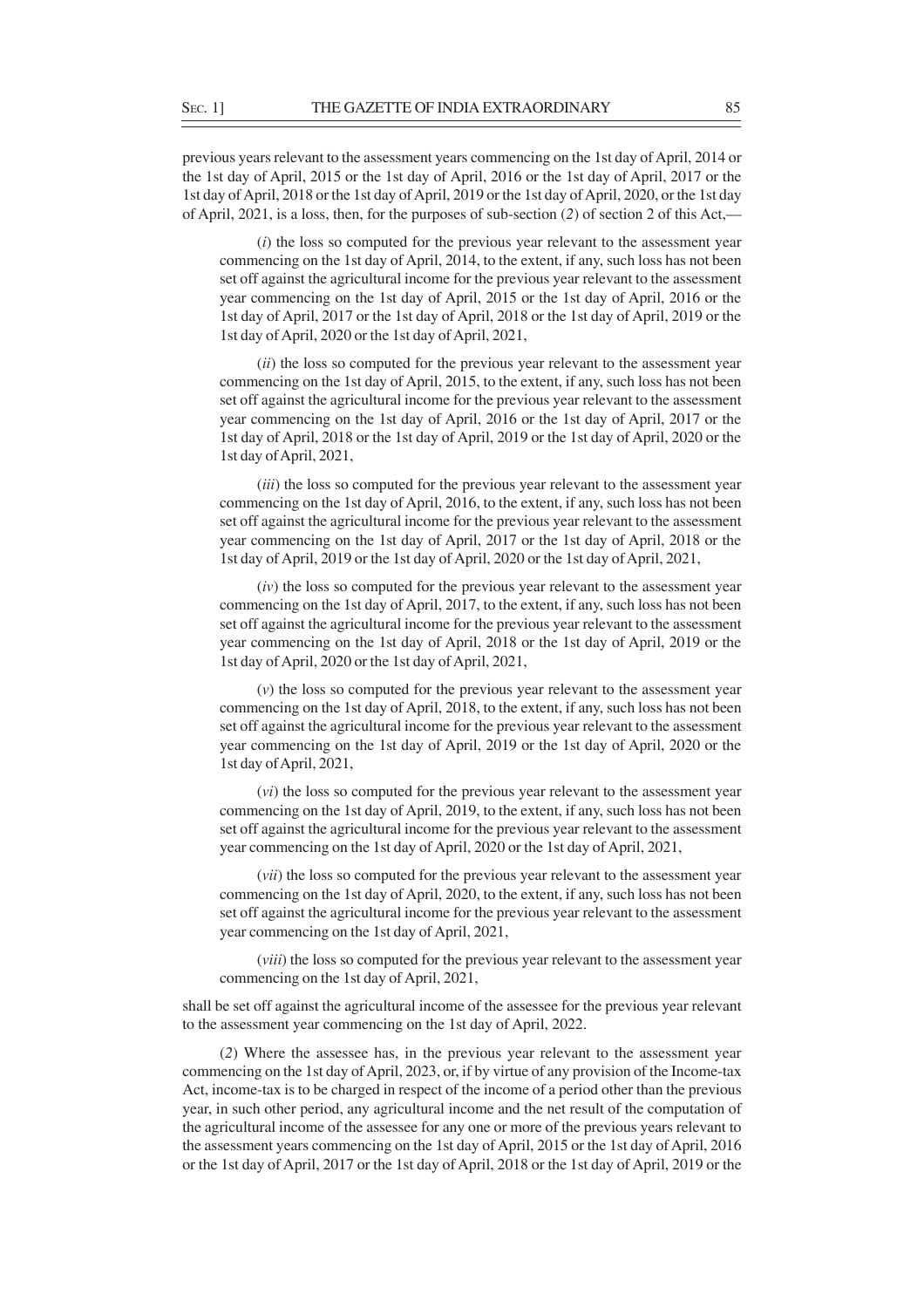1st day of April, 2020 or the 1st day of April, 2021 or the 1st day of April, 2022, is a loss, then, for the purposes of sub-section (*10*) of section 2 of this Act,––

(*i*) the loss so computed for the previous year relevant to the assessment year commencing on the 1st day of April, 2015, to the extent, if any, such loss has not been set off against the agricultural income for the previous year relevant to the assessment year commencing on the 1st day of April, 2016 or the 1st day of April, 2017 or the 1st day of April, 2018 or the 1st day of April, 2019 or the 1st day of April, 2020 or the 1st day of April, 2021 or the 1st day of April, 2022,

(*ii*) the loss so computed for the previous year relevant to the assessment year commencing on the 1st day of April, 2016, to the extent, if any, such loss has not been set off against the agricultural income for the previous year relevant to the assessment year commencing on the 1st day of April, 2017 or the 1st day of April, 2018 or the 1st day of April, 2019 or the 1st day of April, 2020 or the 1st day of April, 2021 or the 1st day of April, 2022,

(*iii*) the loss so computed for the previous year relevant to the assessment year commencing on the 1st day of April, 2017, to the extent, if any, such loss has not been set off against the agricultural income for the previous year relevant to the assessment year commencing on the 1st day of April, 2018 or the 1st day of April, 2019 or the 1st day of April, 2020 or the 1st day of April, 2021 or the 1st day of April, 2022,

(*iv*) the loss so computed for the previous year relevant to the assessment year commencing on the 1st day of April, 2018, to the extent, if any, such loss has not been set off against the agricultural income for the previous year relevant to the assessment year commencing on the 1st day of April, 2019 or the 1st day of April, 2020 or the 1st day of April, 2021 or the 1st day of April, 2022,

(*v*) the loss so computed for the previous year relevant to the assessment year commencing on the 1st day of April, 2019, to the extent, if any, such loss has not been set off against the agricultural income for the previous year relevant to the assessment year commencing on the 1st day of April, 2020 or the 1st day of April, 2021 or the 1st day of April, 2022,

(*vi*) the loss so computed for the previous year relevant to the assessment year commencing on the 1st day of April, 2020, to the extent, if any, such loss has not been set off against the agricultural income for the previous year relevant to the assessment year commencing on the or the 1st day of April, 2021 or the 1st day of April, 2022,

(*vii*) the loss so computed for the previous year relevant to the assessment year commencing on the 1st day of April, 2021, to the extent, if any, such loss has not been set off against the agricultural income for the previous year relevant to the assessment year commencing on the 1st day of April, 2022,

(*viii*) the loss so computed for the previous year relevant to the assessment year commencing on the 1st day of April, 2022,

shall be set off against the agricultural income of the assessee for the previous year relevant to the assessment year commencing on the 1st day of April, 2023.

(*3*) Where any person deriving any agricultural income from any source has been succeeded in such capacity by another person, otherwise than by inheritance, nothing in sub-rule  $(1)$  or sub-rule  $(2)$  shall entitle any person, other than the person incurring the loss, to have it set off under sub-rule (*1*) or, as the case may be, sub-rule (*2*) .

(*4*) Notwithstanding anything contained in this rule, no loss which has not been determined by the Assessing Officer under the provisions of these rules or the rules contained in the First Schedule to the Finance (No. 2) Act, 2014 (25 of 2014) or the First Schedule to the Finance Act, 2015 (20 of 2015) or the First Schedule to the Finance Act, 2016 (28 of 2016) or the First Schedule to the Finance Act, 2017 (7 of 2017) or the First Schedule to the Finance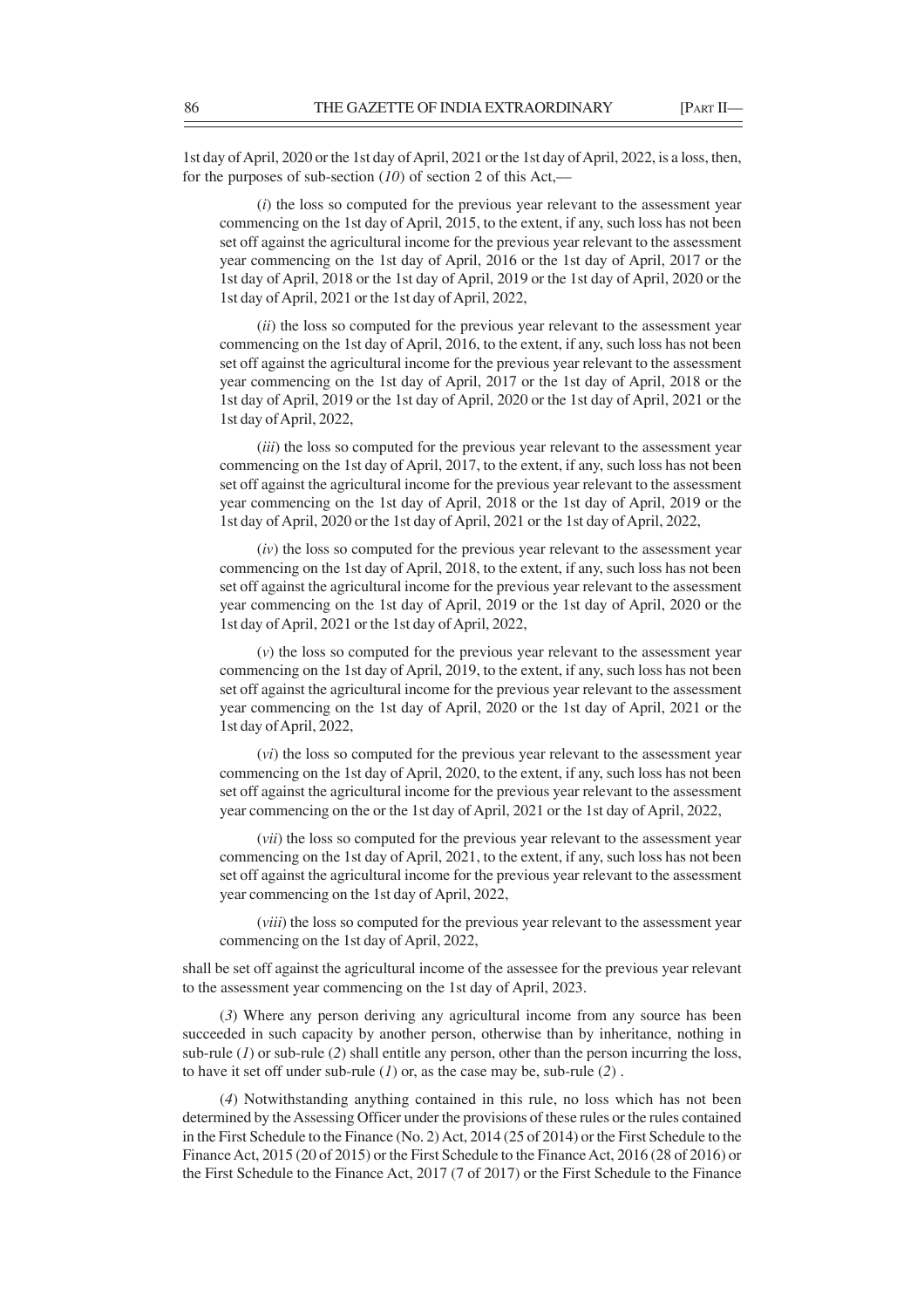Act, 2018 ( 13 of 2018) or the First Schedule of the Finance (No. 2) Act, 2019 (23 of 2019) or the First Schedule of the Finance Act, 2020 (12 of 2020) or the First Schedule of the Finance Act, 2021 (13 of 2021) shall be set off under sub-rule (*1*) or, as the case may be, sub-rule (*2*) .

Rule 9. —Where the net result of the computation made in accordance with these rules is a loss, the loss so computed shall be ignored and the net agricultural income shall be deemed to be *nil*.

Rule 10. —The provisions of the Income-tax Act relating to procedure for assessment (including the provisions of section 288A relating to rounding off of income) shall, with the necessary modifications, apply in relation to the computation of the net agricultural income of the assessee as they apply in relation to the assessment of the total income.

Rule 11. —For the purposes of computing the net agricultural income of the assessee, the Assessing Officer shall have the same powers as he has under the Income-tax Act for the purposes of assessment of the total income.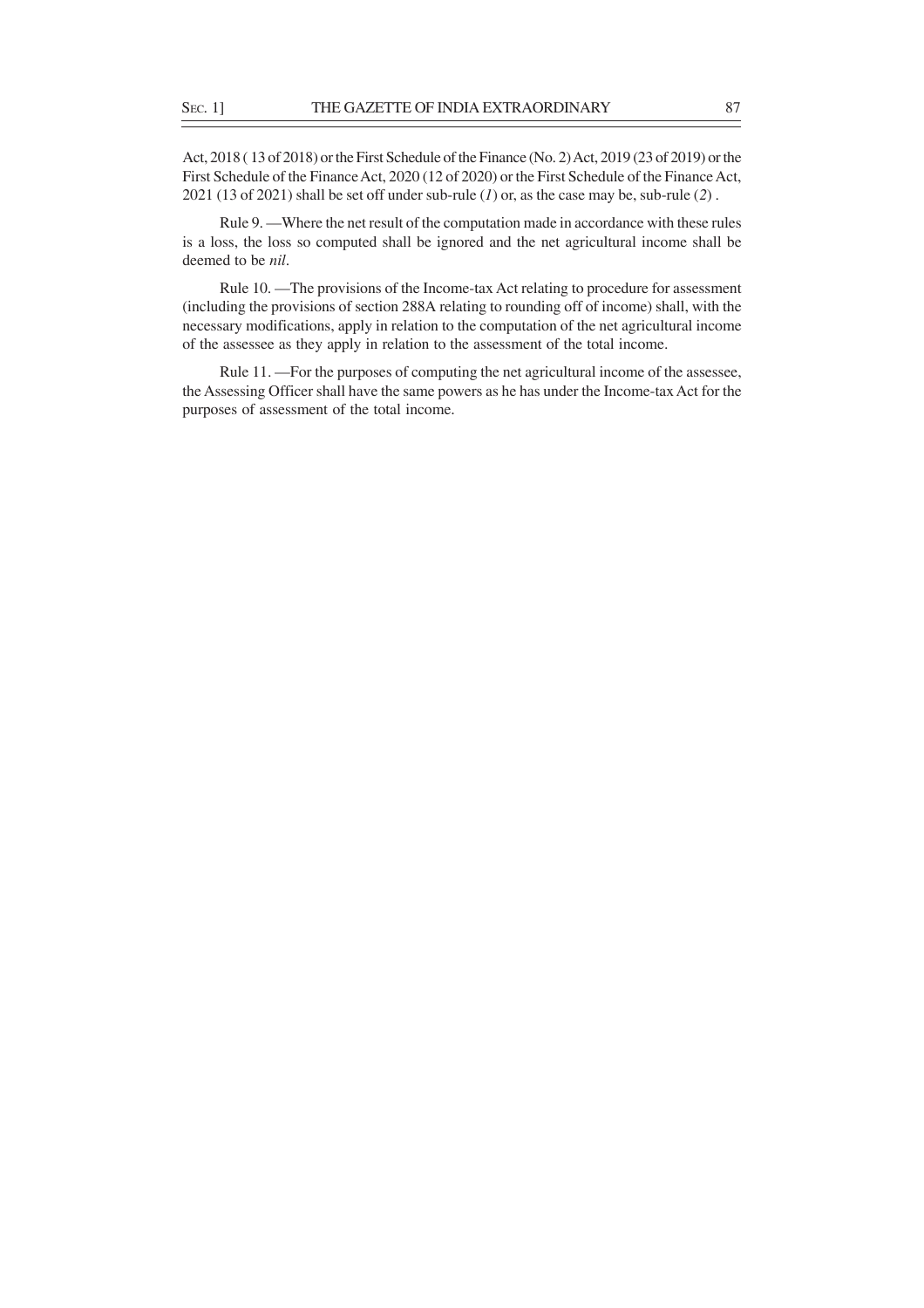# THE SECOND SCHEDULE

#### [*See* section 98(*a*)]

In the First Schedule to the Customs Tariff Act,––

| Tariff Item | Description of goods | Unit | Rate of duty |                       |
|-------------|----------------------|------|--------------|-----------------------|
|             |                      |      |              | Standard Preferential |
|             |                      | (3)  | (4)          | (5)                   |

(*1*) in Chapter 15, for the entry in column (4) occurring against tariff item 1516 30 00, the entry "100%" shall be substituted;

(*2*) in Chapter 66, for the entry in column (4) occurring against all the tariff items of heading 6601, the entry "20%" shall be substituted;

(*3*) in Chapter 71, for the entry in column (4) occurring against all the tariff items of heading 7117, the entry "20% or Rs. 400 per kg., whichever is higher" shall be substituted;

(*4*) in Chapter 85,––

(*i*) for the entry in column (4) occurring against tariff items 8518 21 00, 8518 22 00, 8518 29 00, and 8518 30 00, the entry "20%" shall be substituted;

(*ii*) for tariff item 8524 11 00 and the entries relating thereto, the following shall be substituted, namely:––

# " $85241100$  - - Of liquid crystals 15% - ";

(*iii*) for the entry in column (4) occurring against tariff item 8541 42 00, the entry "25%" shall be substituted;

(*iv*) for the entry in column (4) occurring against tariff item 8541 43 00, the entry "40%" shall be substituted;

(*v*) for the entry in column (4) occurring against tariff item 8541 49 00, the entry "40%" shall be substituted;

(*5*) in Chapter 90,––

(*i*) for the entry in column (4) occurring against tariff item 9028 30 10, the entry "25%" shall be substituted;

(*ii*) for the entry in column (4) occurring against tariff item 9028 90 10, the entry "20%" shall be substituted.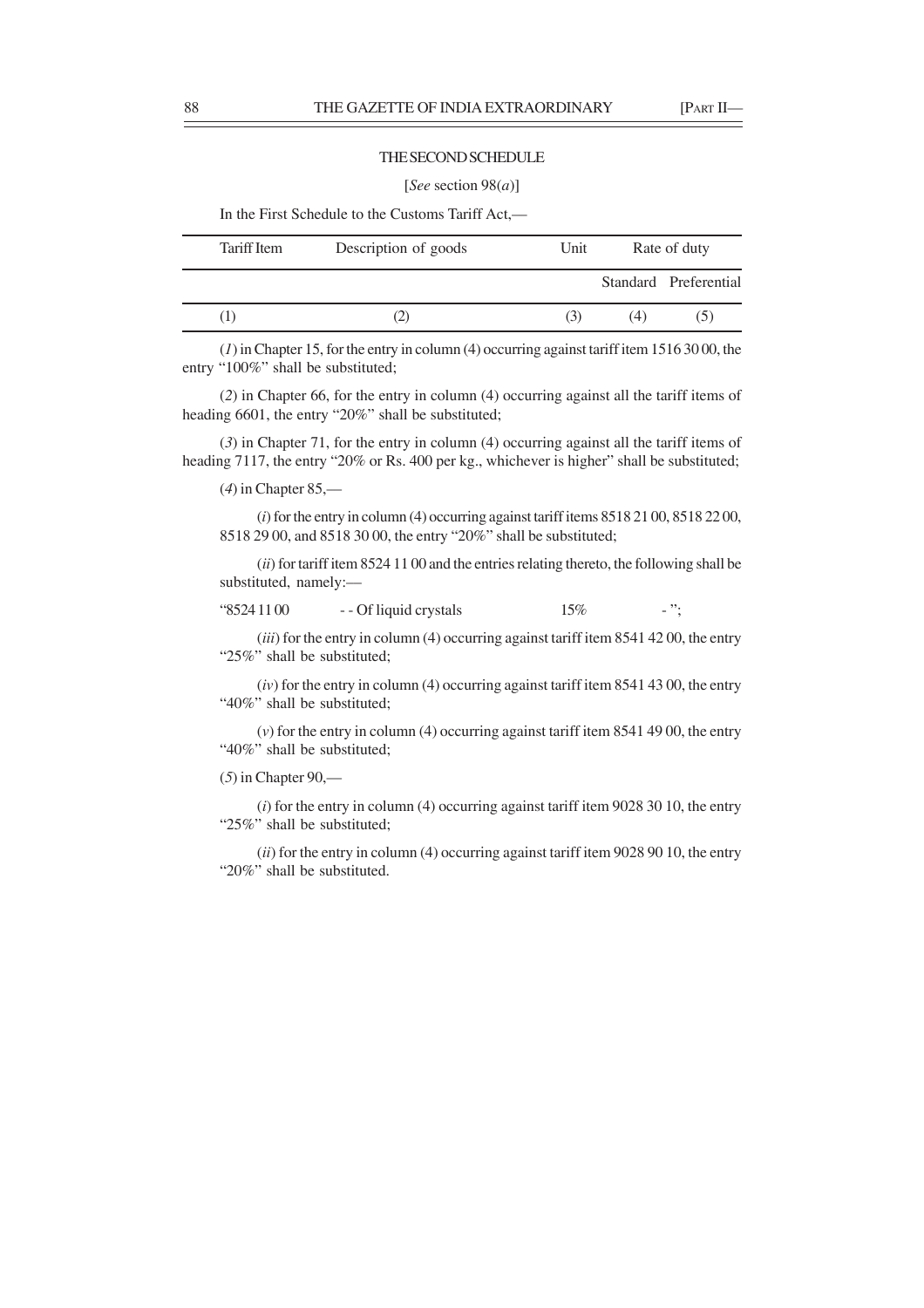## THE THIRD SCHEDULE

## [*See* section 98(*b*)]

In the First Schedule to the Customs Tariff Act,—

| Tariff Item | Description of goods | Unit | Rate of duty |                       |
|-------------|----------------------|------|--------------|-----------------------|
|             |                      |      |              | Standard Preferential |
|             |                      | (3)  | (4)          | (5)                   |

(*1*) in Chapter 1, for the entry in column (4) occurring against tariff item 0101 21 00, the entry "Free" shall be substituted;

(*2*) in Chapter 3,––

(*i*) in heading 0306, for tariff item 0306 36 00 and the entries relating thereto, the following shall be substituted, namely:—

| (1)              | (2)                                                         | (3) | (4)    | (5) |
|------------------|-------------------------------------------------------------|-----|--------|-----|
| $\degree$ 030636 | Other shrimps and prawns:                                   |     |        |     |
| 03063610         | Scampi (Macrobachium spp.)<br>$- - -$                       | kg. | $30\%$ |     |
| 03063620         | --- Vannamei shrimp (Litopenaeus vannamei)                  | kg. | 10%    |     |
| 03063630         | --- Indian white shrimp (Fenneropenaeus<br><i>indicus</i> ) | kg. | $30\%$ |     |
| 03063640         | --- Black tiger shrimp ( <i>Penaeus monodon</i> )           | kg. | 10%    |     |
| 03063650         | --- Flower shrimp ( <i>Penaeus semisulcatus</i> )           | kg. | $30\%$ |     |
| 03063660         | --- Artemia                                                 | kg. | 5%     |     |
| 03063690         | Other                                                       | kg. | 30%    | -"  |

(*ii*) for the entry in column (4) occurring against tariff item 0307 32 00, the entry "15%" shall be substituted;

(*iii*) for the entry in column (4) occurring against tariff item 0307 43 20, the entry "15%" shall be substituted;

(*3*) in Chapter 5,––

(*i*) for the entry in column (4) occurring against tariff item 0508 00 10, the entry "Free" shall be substituted;

(*ii*) for the entry in column (4) occurring against tariff item 0511 10 00, the entry "5%" shall be substituted;

(*iii*) in heading 0511, for tariff items 0511 91 10 to 0511 91 90, sub-heading 0511 99, tariff items 0511 99 11 and 0511 99 19, the following shall be substituted, namely:—

|                      | " $05119110$ --- Fish nails     | kg. | $30\%$ |  |
|----------------------|---------------------------------|-----|--------|--|
|                      | $05119120$ --- Fish tails       | kg. | $30\%$ |  |
|                      | $05119130$ --- Other fish waste | kg. | $30\%$ |  |
|                      | $05119140$ --- Artemia cysts    | kg. | 5%     |  |
| $05119190$ --- Other |                                 | kg. | 30%    |  |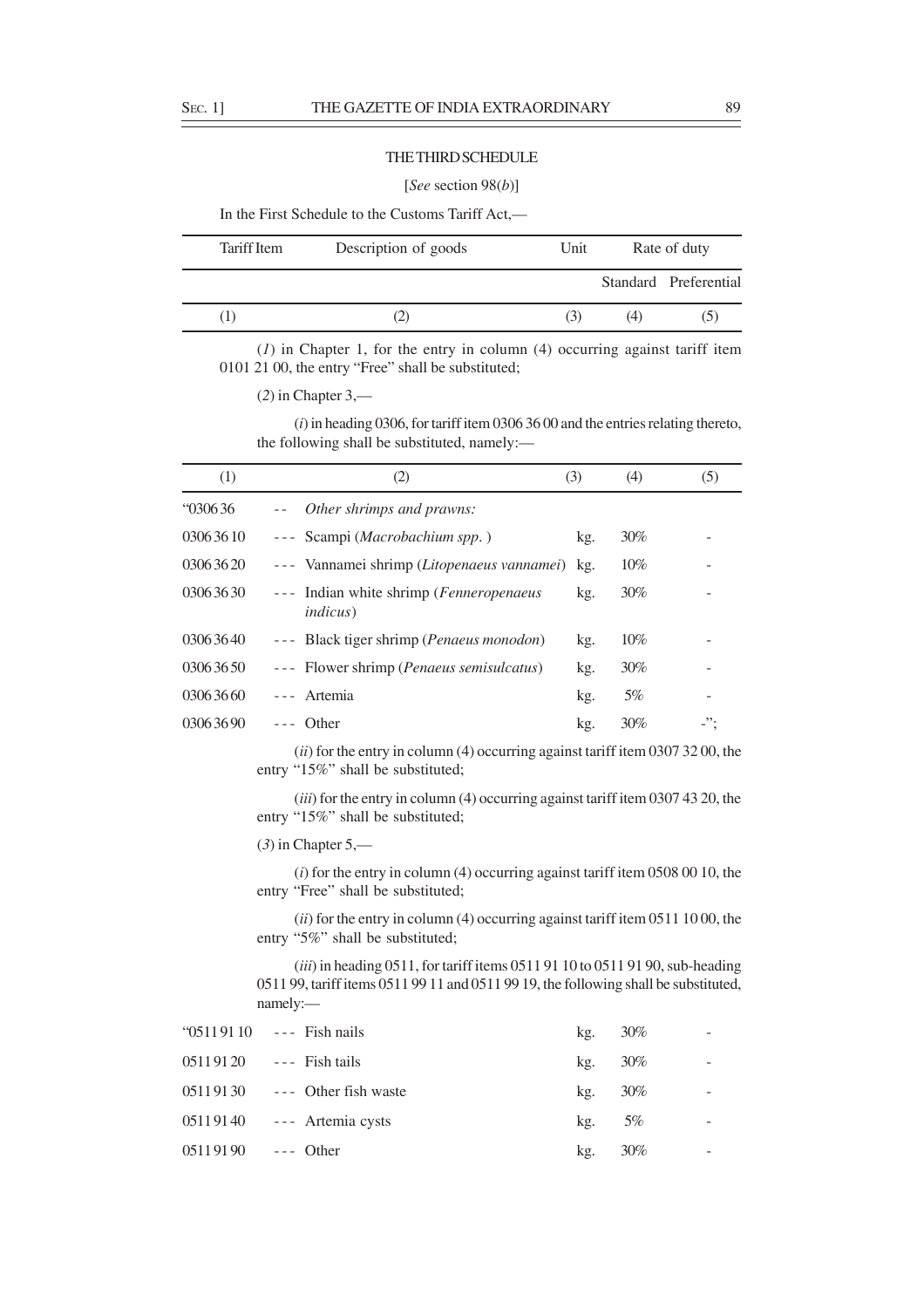0511 99 - - *Other:*

0511 99 10 --- Silkworm pupae kg. 30% -";

(*4*) in Chapter 7,––

(*i*) after Note 5, the following Supplementary Note shall be inserted, namely:—

"Supplementary Note:

(*1*) (*a*) For the purposes of this Chapter, "Rose Onion" refers to a variety of onion defined and recognised by the Geographical Indication (GI) Registry against the GI no. 212 under the Geographical Indication of Goods (Registration and Protection) Act, 1999 (48 of 1999) .

(*b*) Produced/cultivated by a person certified/recognised and mentioned as a user in the Geographical Indication Registry against the said GI no. 212";

(*ii*) in heading 0703, for tariff item 0703 10 10 and the entries relating thereto, the following shall be substituted, namely:—

" - - - *Onions:*

|                      | $07031011$ ----Rose onion | kg. $30\%$ | 20%                  |
|----------------------|---------------------------|------------|----------------------|
| $07031019$ ----Other |                           |            | kg. $30\%$ $20\%$ "; |

(*5*) in Chapter 8,––

(*i*) for the entry in column (4) occurring against tariff item 0801 31 00, the entry "2.5%" shall be substituted;

(*ii*) for the entry in column (4) occurring against tariff items 0802 51 00 and 0802 52 00, the entry "10%" shall be substituted;

(*iii*) for the entry in column (4) occurring against tariff items 0804 10 20 and 0804 10 30, the entry "20%" shall be substituted;

(*iv*) for the entry in column (4) occurring against tariff item 0805 10 00, the entry "30%" shall be substituted;

(*v*) for the entry in column (4) occurring against tariff item 0805 50 00, the entry "30%" shall be substituted;

(*vi*) for the entry in column (4) occurring against tariff item 0806 10 00, the entry "30%" shall be substituted;

(*vii*) for the entry in column (4) occurring against tariff items 0808 30 00 and 0808 40 00, the entry "30%" shall be substituted;

(*6*) in Chapter 9,––

(*i*) for the entry in column (4) occurring against tariff item 0904 11 10, the entry "30%" shall be substituted;

(*ii*) for the entry in column (4) occurring against all the tariff items of heading 0907, the entry "35%" shall be substituted;

(*7*) in Chapter 10,––

(*i*) for the entry in column (4) occurring against tariff item 1001 19 00, the entry "40%" shall be substituted;

(*ii*) for the entry in column (4) occurring against tariff item 1001 99 10, the entry "40%" shall be substituted;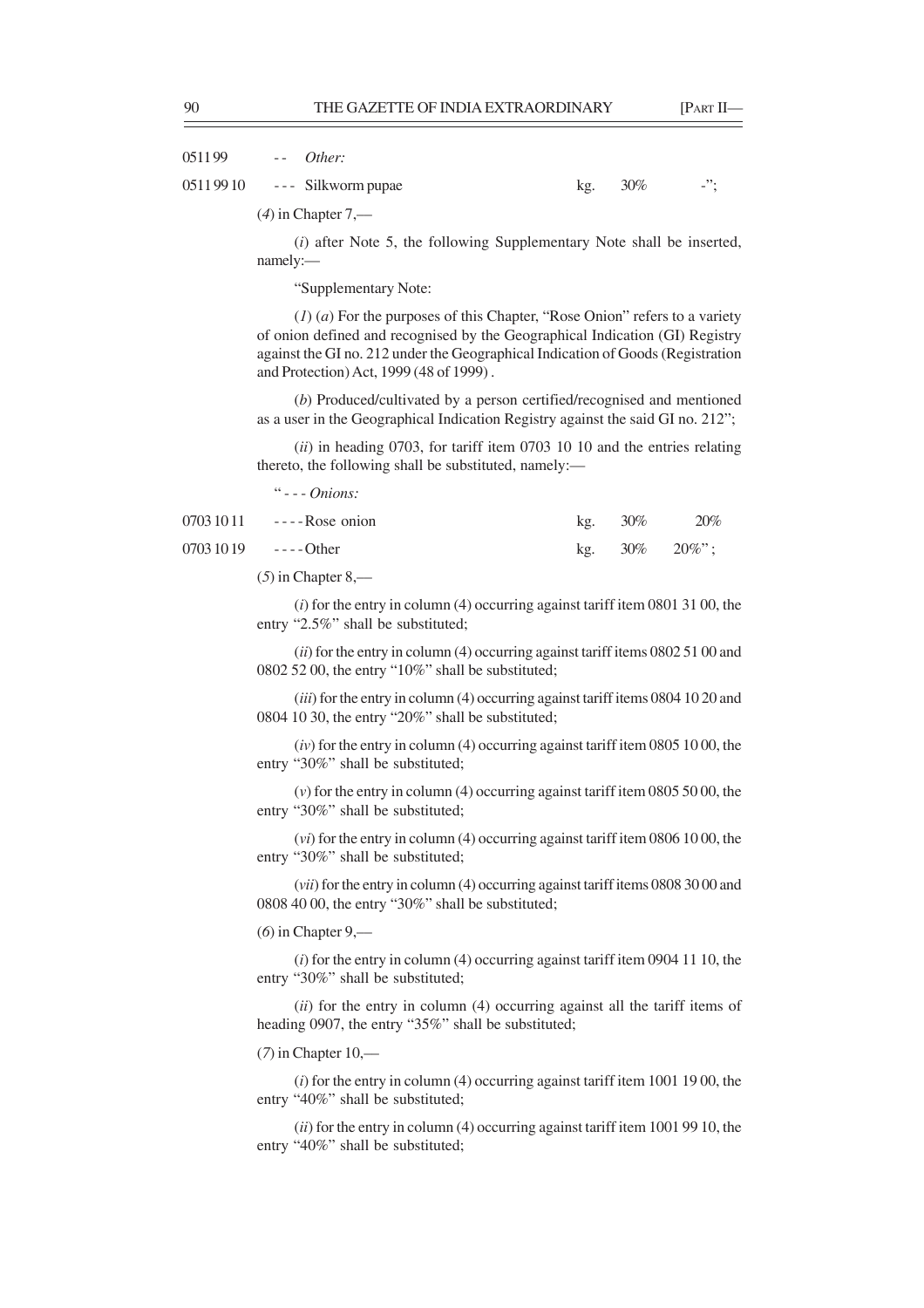(*iii*) for the entry in column (4) occurring against all the tariff items of heading 1005, the entry "50%" shall be substituted;

(*iv*) for the entry in column (4) occurring against all the tariff items of heading 1007, the entry "50%" shall be substituted;

(*v*) for the entry in column (4) occurring against all the tariff items of sub-headings 1008 21 and 1008 29, the entry "50%" shall be substituted;

(*8*) in Chapter 11,––

(*i*) for the entry in column (4) occurring against tariff item 1104 22 00, the entry "15%" shall be substituted;

(*ii*) for the entry in column (4) occurring against tariff item 1107 10 00, the entry "30%" shall be substituted;

(*iii*) for the entry in column (4) occurring against tariff item 1108 12 00, the entry "30%" shall be substituted;

(*9*) in Chapter 12,––

(*i*) for the entry in column (4) occurring against tariff item 1207 91 00, the entry "20%" shall be substituted;

(*ii*) for the entry in column (4) occurring against all the tariff items of sub-heading 1209 91, the entry "5%" shall be substituted;

(*iii*) for the entry in column (4) occurring against all the tariff items of sub-heading 1209 99, the entry "5%" shall be substituted;

(*10*) in Chapter 13, for the entry in column (4) occurring against tariff item 1301 90 13, the entry "5%" shall be substituted;

(*11*) in Chapter 14, for the entry in column (4) occurring against tariff item 1401 10 00, the entry "25%" shall be substituted;

(*12*) in Chapter 16, in the Chapter heading, for the word "crustaceans", the words "of crustaceans" shall be substituted;

(*13*) in Chapter 17, for the entry in column (4) occurring against all the tariff items of sub-headings 1702 11 and 1702 19, the entry "25%" shall be substituted;

(*14*) in Chapter 18, for the entry in column (4) occurring against tariff item 1801 00 00, the entry "15%" shall be substituted;

(*15*) in Chapter 19,––

(*i*) for the entry in column (4) occurring against tariff item 1905 31 00, the entry "30%" shall be substituted;

(*ii*) for the entry in column (4) occurring against all the tariff items of sub-heading 1905 32, the entry "30%" shall be substituted;

(*16*) in Chapter 21, in clause (*e*) of Note 1, for the words "blood, fish", the words "blood, insects, fish" shall be substituted;

(*17*) in Chapter 22, for the entry in column (4) occurring against tariff item 2207 20 00, the entry "5%" shall be substituted;

(*18*) in Chapter 23,––

(*i*) for the entry in column (4) occurring against all the tariff items of headings 2301, 2302, 2303, 2304, 2305 and 2306, the entry "15%" shall be substituted;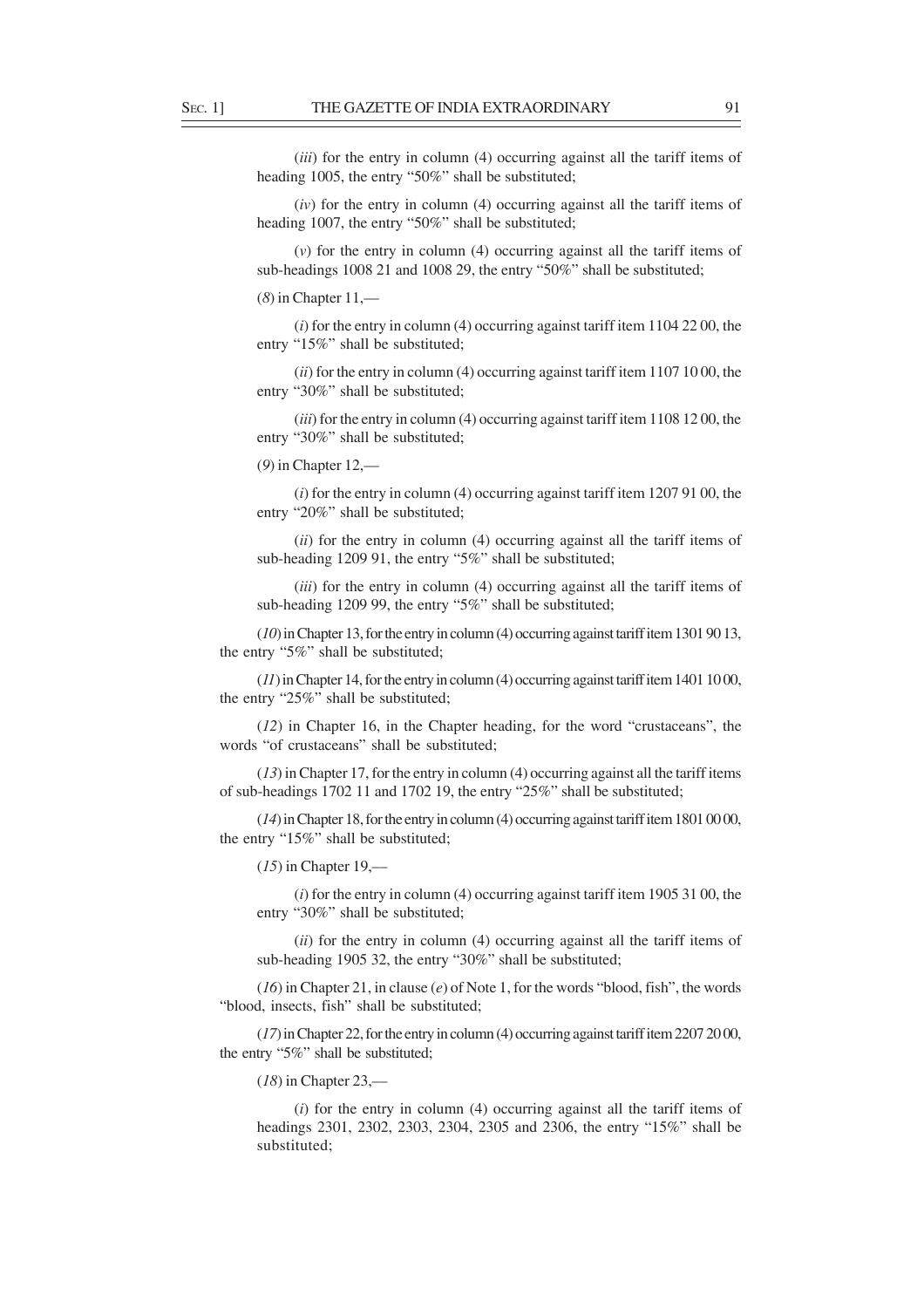(*ii*) for the entry in column (4) occurring against tariff item 2307 00 00, the entry "15%" shall be substituted;

(*iii*) for the entry in column (4) occurring against tariff item 2308 00 00, the entry "15%" shall be substituted;

(*iv*) for the entry in column (4) occurring against tariff item 2309 10 00, the entry "20%" shall be substituted;

(*v*) for the entry in column (4) occurring against tariff items 2309 90 10, 2309 90 20 and 2309 90 31, the entry "15%" shall be substituted;

(*vi*) for the entry in column (*2*) occurring against tariff item 2309 90 32, the following entry shall be substituted, namely:—

"Fish feed in powdered form";

(*vii*) for the entry in column (4) occurring against tariff items 2309 90 32, 2309 90 39 and 2309 90 90, the entry "15%" shall be substituted;

# (*19*) in Chapter 25,––

(*i*) for the entry in column (4) occurring against all the tariff items of heading 2501, the entry "5%" shall be substituted;

(*ii*) for the entry in column (4) occurring against tariff item 2502 00 00, the entry "5%" shall be substituted;

(*iii*) for the entry in column (4) occurring against tariff item 2503 00 10, the entry "2.5%" shall be substituted;

(*iv*) for the entry in column (4) occurring against tariff item 2503 00 90, the entry "5%" shall be substituted;

(*v*) for the entry in column (4) occurring against all the tariff items of headings 2504, 2505, 2506, 2507 and 2508, the entry "5%" shall be substituted;

(*vi*) for the entry in column (4) occurring against tariff item 2509 00 00, the entry "5%" shall be substituted;

(*vii*) for the entry in column (4) occurring against all the tariff items of heading 2510, the entry "2.5%" shall be substituted;

(*viii*) for the entry in column (4) occurring against all the tariff items of headings 2511, 2512 and 2513, the entry "5%" shall be substituted;

 $(ix)$  for the entry in column  $(4)$  occurring against tariff item  $25140000$ , the entry "5%" shall be substituted;

(*x*) for the entry in column (4) occurring against all the tariff items of headings 2517 and 2519, the entry "5%" shall be substituted;

(*xi*) for the entry in column (4) occurring against tariff items 2520 10 10, 2520 10 20 and 2520 10 90, the entry "2.5%" shall be substituted;

(*xii*) for the entry in column (4) occurring against all the tariff items of sub-heading 2520 20, the entry "5%" shall be substituted;

(*xiii*) for the entry in column (4) occurring against all the tariff items of headings 2521 and 2522, the entry "5%" shall be substituted;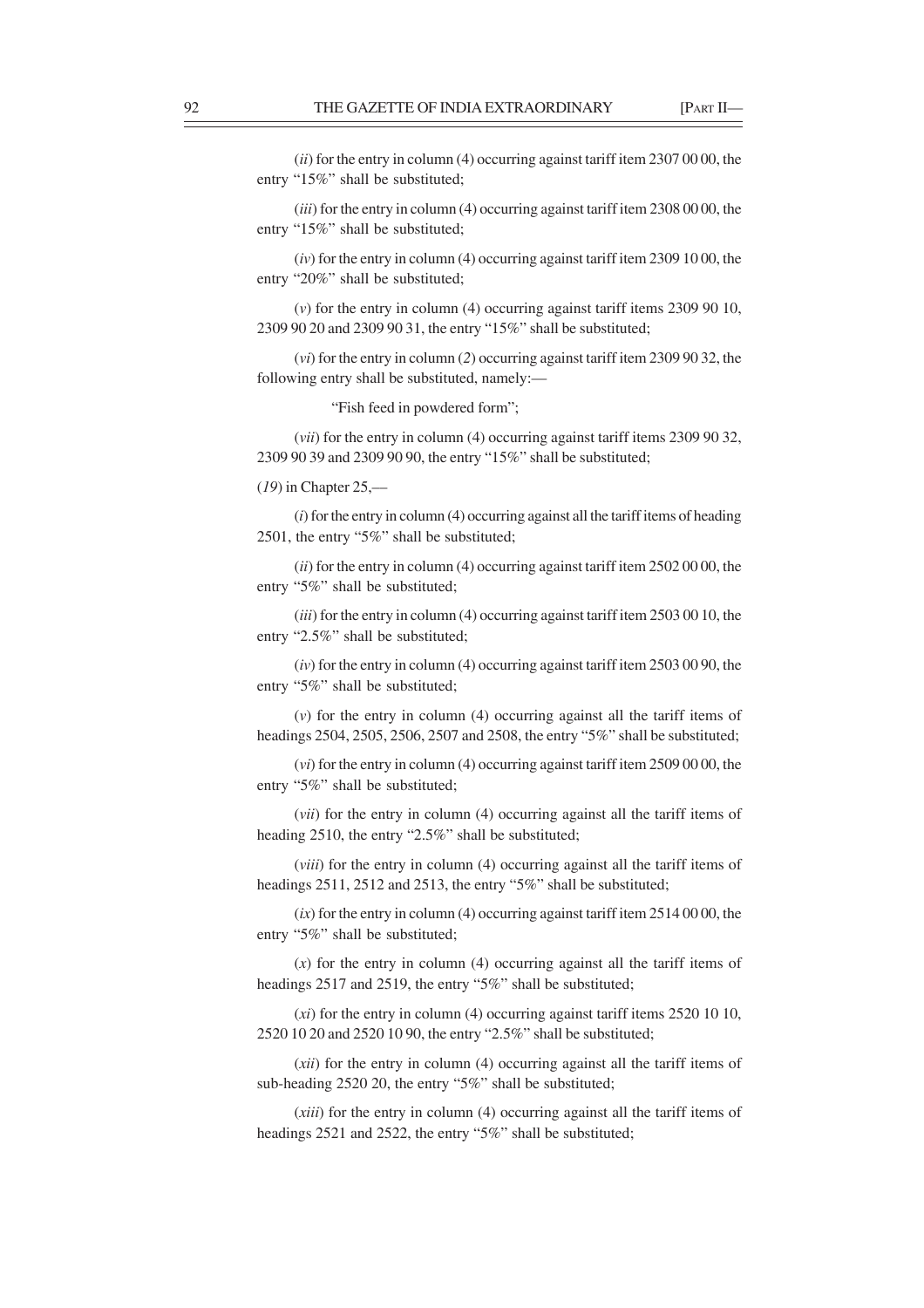(*xiv*) for the entry in column (4) occurring against all the tariff items of sub-heading 2523 29, the entry "Free" shall be substituted;

(*xv*) for the entry in column (4) occurring against all the tariff items of headings 2525 and 2526, the entry "5%" shall be substituted;

(*xvi*) for the entry in column (4) occurring against all the tariff items of heading 2528, the entry "2.5%" shall be substituted;

(*xvii*) for the entry in column (4) occurring against all the tariff items of headings 2529 and 2530, the entry "5%" shall be substituted;

(*20*) in Chapter 26,––

(*i*) in clause (*f*) of Note 1, for the brackets, word and figures "(heading 7112)", the brackets, words and figures "(heading 7112 or 8549)" shall be substituted;

(*ii*) after sub-heading Notes, the following Supplementary Note shall be inserted, namely:––

"Supplementary Note:

1. For the products of heading 2601, the percentage of Fe content, wherever specified, shall be calculated on the Dry Weight or Dry Metric Tonne (DMT) basis.";

(*iii*) for the entry in column (4) occurring against all the tariff items of headings 2601 and 2602, the entry "2.5%" shall be substituted;

(*iv*) for the entry in column (4) occurring against tariff item 2603 00 00, the entry "2.5%" shall be substituted;

(*v*) for the entry in column (4) occurring against tariff item 2604 00 00, the entry "Free" shall be substituted;

(*vi*) for the entry in column (4) occurring against tariff item 2605 00 00, the entry "2.5%" shall be substituted;

(*vii*) for the entry in column (4) occurring against all the tariff items of heading 2606, the entry "2.5%" shall be substituted;

(*viii*) for the entry in column (4) occurring against tariff items 2607 00 00, 2608 00 00 and 2609 00 00, the entry "2.5%" shall be substituted;

(*ix*) for the entry in column (4) occurring against all the tariff items of heading 2610, the entry "2.5%" shall be substituted;

(*x*) for the entry in column (4) occurring against tariff item 2611 00 00, the entry "2.5%" shall be substituted;

(*xi*) for the entry in column (4) occurring against tariff item 2612 10 00, the entry "Free" shall be substituted;

(*xii*) for the entry in column (4) occurring against tariff item 2612 20 00, the entry "2.5%" shall be substituted;

(*xiii*) for the entry in column (4) occurring against all the tariff items of headings 2613, 2614, 2615, 2616 and 2617, the entry "2.5%" shall be substituted;

(*xiv*) for the entry in column (4) occurring against all the tariff items of heading 2620, the entry "5%" shall be substituted;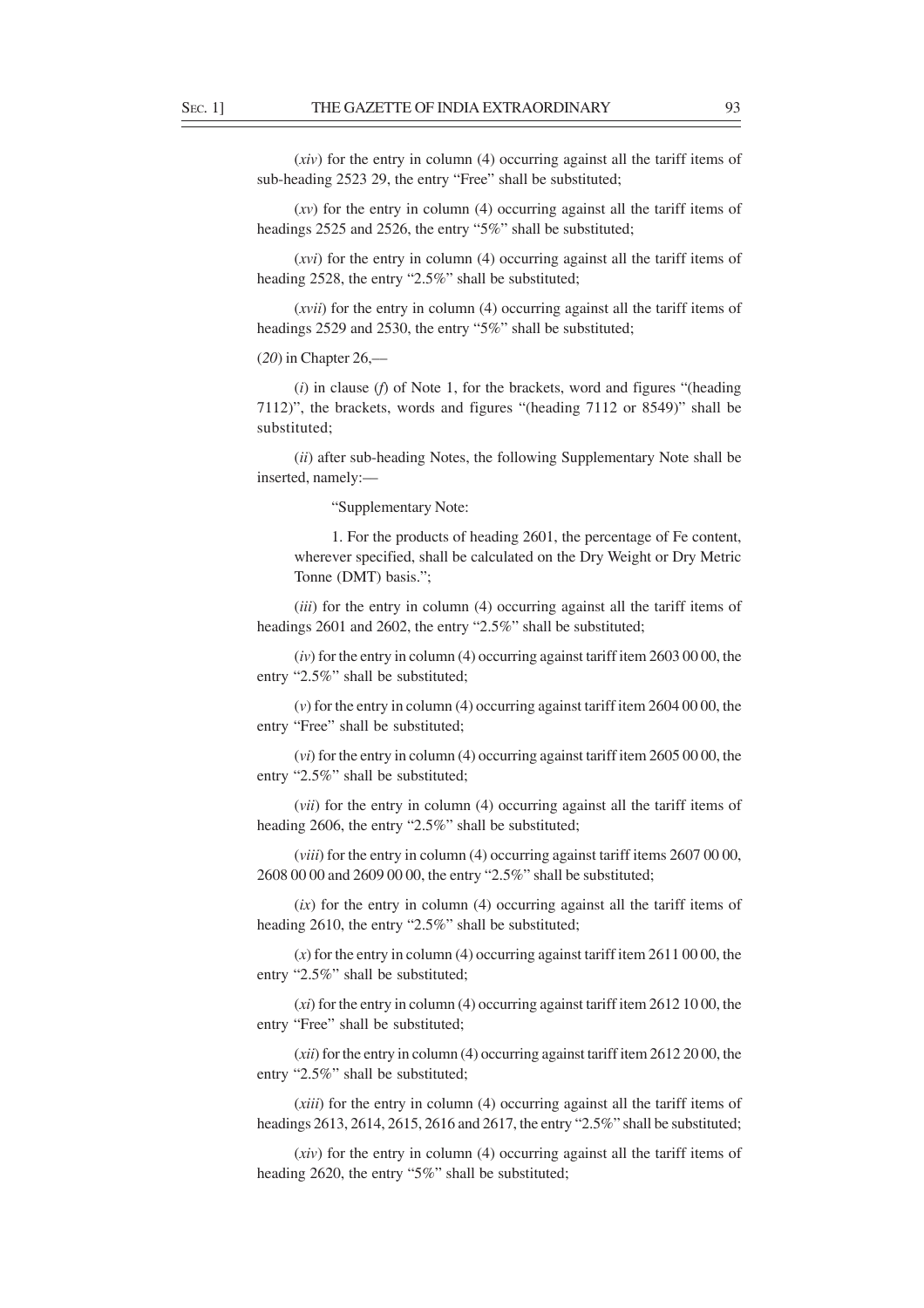(*21*) in Chapter 27,––

(*i*) for the entry in column (4) occurring against all the tariff items of headings 2701, 2702 and 2703, the entry "5%" shall be substituted;

(*ii*) for the entry in column (4) occurring against all the tariff items of heading 2704, the entry "5%" shall be substituted;

(*iii*) for the entry in column (4) occurring against tariff item 2705 00 00, the entry "5%" shall be substituted;

(*iv*) for the entry in column (4) occurring against all the tariff items of heading 2706, the entry "5%" shall be substituted;

(*v*) for the entry in column (4) occurring against all the tariff items of heading 2707, the entry "2.5%" shall be substituted;

(*vi*) for the entry in column (4) occurring against all the tariff items of heading 2708, the entry "5%" shall be substituted;

(*vii*) for the entry in column (4) occurring against tariff item 2709 00 90, the entry "Free" shall be substituted;

(*viii*) for the entry in column (4) occurring against tariff items 2710 12 21, 2710 12 22 and 2710 12 29, the entry "2.5%" shall be substituted;

(*ix*) for the entry in column (4) occurring against tariff items 2710 12 31 and 2710 12 32, the entry "5%" shall be substituted;

(*x*) in heading 2710, for tariff items 2710 12 39 to 2710 12 49 and the entries relating thereto, the following shall be substituted, namely:—

| <sup>27</sup> 101239 | $---$ Solvent 145/205<br>Motor Gasoline conforming to standard<br>IS 2796, IS 17021, IS 17586 or IS 17076: | kg. | 5%      |     |
|----------------------|------------------------------------------------------------------------------------------------------------|-----|---------|-----|
| 27101241             | ---- Motor Gasoline conforming to standard kg.<br>IS 2796                                                  |     | $2.5\%$ |     |
| 2710 12 42           | $--- E 20$ Fuel conforming to standard<br>IS 17021                                                         | kg. | 2.5%    |     |
| 27101243             | $--- E 12$ Fuel conforming to standard<br>IS 17586                                                         | kg. | $2.5\%$ |     |
| 27101244             | $--- E 15$ Fuel conforming to standard<br>IS 17586                                                         | kg. | 2.5%    |     |
| 27101249             | ---- M 15 Fuel conforming to standard<br>IS 17076                                                          | kg. | 2.5%    | -"; |

(*xi*) for the entry in column (4) occurring against tariff item 2710 12 50, the entry "Free" shall be substituted;

(*xii*) for the entry in column (4) occurring against tariff items 2710 12 90, 2710 19 20, 2710 19 31, 2710 19 32, 2710 19 39, 2710 19 41, 2710 19 42 and 2710 19 43, the entry "5%" shall be substituted;

(*xiii*) for the entry in column (4) occurring against tariff items 2710 19 44 and 2710 19 49, the entry "2.5%" shall be substituted;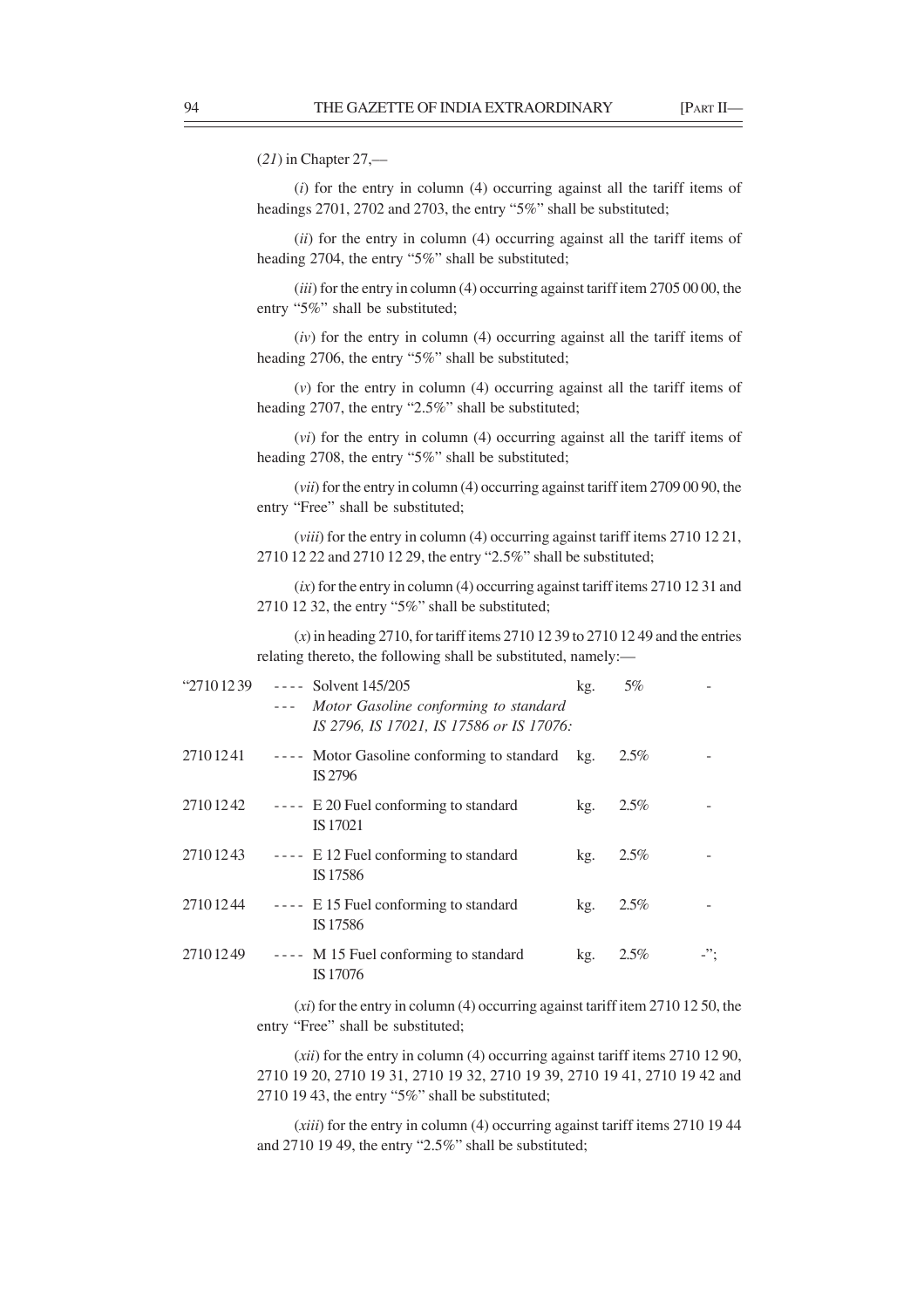(*xiv*) for the entry in column (4) occurring against tariff items 2710 19 51, 2710 19 52, 2710 19 53, 2710 19 59, 2710 19 61, 2710 19 69, 2710 19 71, 2710 19 72, 2710 19 73, 2710 19 74, 2710 19 75, 2710 19 76, 2710 19 77, 2710 19 78, 2710 19 79, 2710 19 81, 2710 19 82, 2710 19 83, 2710 19 84, 2710 19 85, 2710 19 86, 2710 19 87, 2710 19 88, 2710 19 89 and 2710 19 90, the entry "5%" shall be substituted;

(*xv*) for the entry in column (4) occurring against tariff items 2710 20 10 and 2710 20 20, the entry "2.5%" shall be substituted;

(*xvi*) for the entry in column (4) occurring against tariff items 2710 20 90, 2710 91 00 and 2710 99 00, the entry "5%" shall be substituted;

(*xvii*) for the entry in column (4) occurring against tariff items 2711 11 00, 2711 12 00 and 2711 13 00, the entry "2.5%" shall be substituted;

(*xviii*) for the entry in column (4) occurring against tariff items 2711 14 00, 2711 19 10, 2711 19 20, 2711 19 90, 2711 21 00 and 2711 29 00, the entry "5%" shall be substituted;

(*xix*) for the entry in column (4) occurring against all the tariff items of heading 2712, the entry "5%" shall be substituted;

(*xx*) for the entry in column (4) occurring against tariff items 2713 12 10 and 2713 12 90, the entry "7.5%" shall be substituted;

(*xxi*) for the entry in column (4) occurring against tariff items 2713 20 00 and 2713 90 00, the entry "5%" shall be substituted;

(*xxii*) for the entry in column (4) occurring against all the tariff items of headings 2714 and 2715, the entry "5%" shall be substituted;

(*22*) in Chapter 28,––

(*i*) after Supplementary Note 1, the following Supplementary Note shall be inserted, namely:—

"2. In this Chapter, reference to any standard of the Bureau of Indian Standards refers to the last published version of that standard.";

(*ii*) for the entry in column (4) occurring against tariff item 2801 20 00, the entry "2.5%" shall be substituted;

(*iii*) for the entry in column (4) occurring against all the tariff items of headings 2806, 2807 and 2808, the entry "7.5%" shall be substituted;

(*iv*) for the entry in column (4) occurring against tariff items 2809 10 00, 2809 20 20 and 2810 00 10, the entry "7.5%" shall be substituted;

(*v*) for the entry in column (4) occurring against all the tariff items of headings 2811, 2812, 2813, 2815, 2816 and 2817, the entry "7.5%" shall be substituted;

(*vi*) for the entry in column (4) occurring against tariff item 2818 10 00, the entry "7.5%" shall be substituted;

(*vii*) in heading 2818, for tariff item 2818 20 10 and the entries relating thereto, the following shall be substituted, namely:—

"- - - *Alumina, calcined:*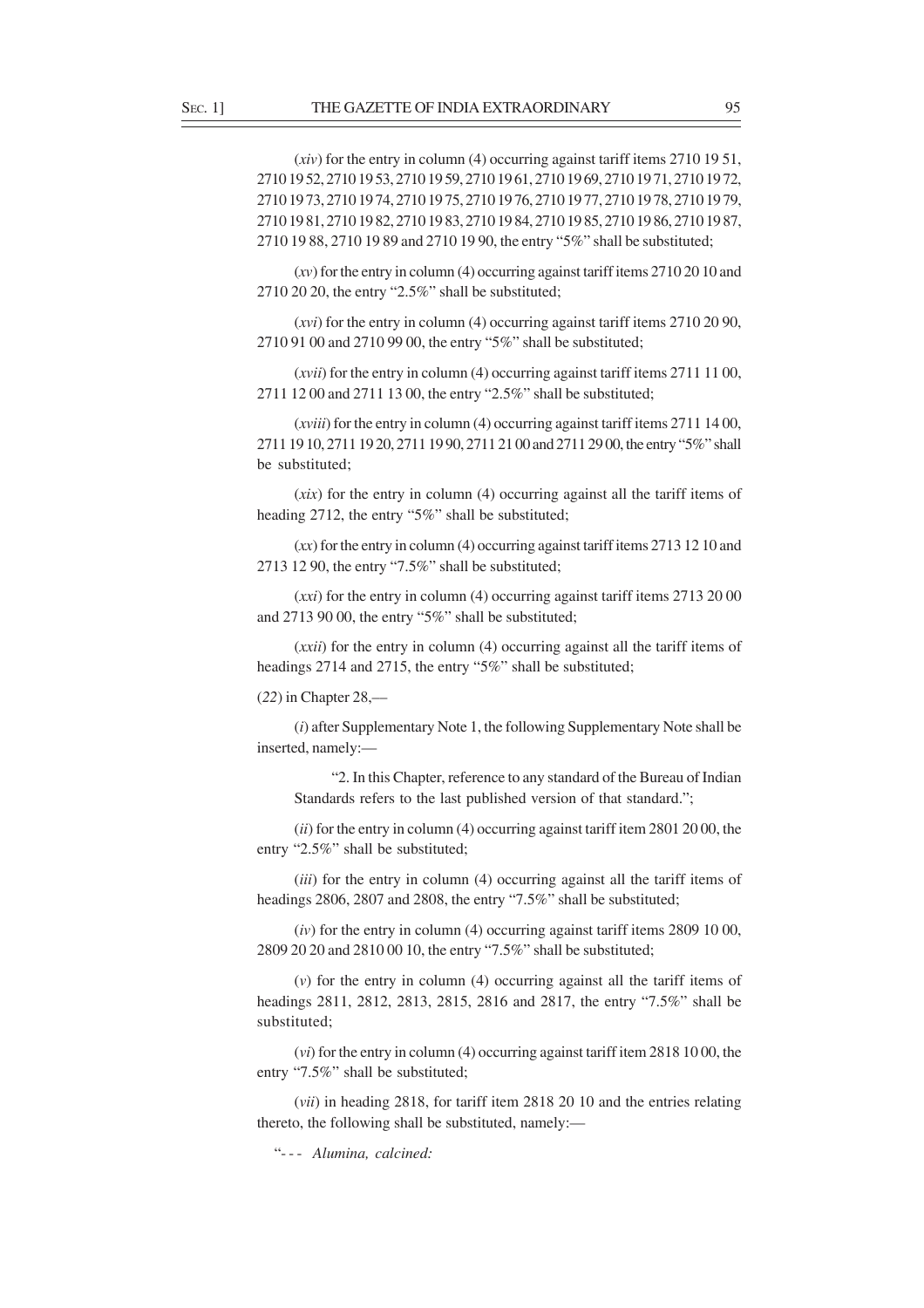| 2818 20 11 | --- Metallurgical grade, conforming to                  |     |    |         |
|------------|---------------------------------------------------------|-----|----|---------|
|            | IS 17441                                                | kg. | 5% |         |
| 2818 20 19 | ---- Non-metallurgical grade, conforming<br>to IS 17441 | kg. | 5% | $-$ '': |

(*viii*) for the entry in column (4) occurring against tariff items 2818 20 90 and 2818 30 00, the entry "7.5%" shall be substituted;

(*ix*) for the entry in column (4) occurring against all the tariff items of headings 2819, 2820, 2821 and 2822, the entry "7.5%" shall be substituted;

(*x*) for the entry in column (4) occurring against tariff item 2823 00 90, the entry "7.5%" shall be substituted;

(*xi*) for the entry in column (4) occurring against all the tariff items of heading 2824, the entry "7.5%" shall be substituted;

(*xii*) for the entry in column (4) occurring against tariff items 2825 10 10, 2825 10 20, 2825 10 30, 2825 10 40, 2825 10 90, 2825 20 00, 2825 30 10 and 2825 30 90, the entry "7.5%" shall be substituted;

(*xiii*) for the entry in column (4) occurring against tariff item 2825 40 00, the entry "Free" shall be substituted;

(*xiv*) for the entry in column (4) occurring against tariff items 2825 50 00, 2825 60 10, 2825 60 20, 2825 70 10, 2825 70 20, 2825 70 90, 2825 80 00, 2825 90 10, 2825 90 20, 2825 90 40, 2825 90 50 and 2825 90 90, the entry "7.5%" shall be substituted;

(*xv*) for the entry in column (4) occurring against all the tariff items of headings 2826, 2827, 2828, 2829, 2830, 2831, 2832, 2833, 2834, 2835 and 2836, the entry "7.5%" shall be substituted;

(*xvi*) for the entry in column (4) occurring against all the tariff items of sub-headings 2837 19 and 2837 20, the entry "7.5%" shall be substituted;

(*xvii*) for the entry in column (4) occurring against all the tariff items of headings 2839, 2840, 2841 and 2842, the entry "7.5%" shall be substituted;

(*xviii*) for the entry in column (4) occurring against tariff item 2844 10 00, the entry "7.5%" shall be substituted;

(*xix*) for the entry in column (4) occurring against tariff item 2844 20 00, the entry "Free" shall be substituted;

(*xx*) for the entry in column (4) occurring against tariff items 2844 30 10, 2844 30 21, 2844 30 22, 2844 30 23, 2844 30 29, 2844 30 30, 2844 30 90, 2844 41 00, 2844 42 00, 2844 43 00, 2844 44 00 and 2844 50 00, the entry "7.5%" shall be substituted;

(*xxi*) for the entry in column (4) occurring against all the tariff items of headings 2845 and 2846, the entry "7.5%" shall be substituted;

(*xxii*) for the entry in column (4) occurring against tariff item 2847 00 00, the entry "7.5%" shall be substituted;

(*xxiii*) for the entry in column (4) occurring against all the tariff items of headings 2849, 2850, 2852 and 2853, the entry "7.5%" shall be substituted;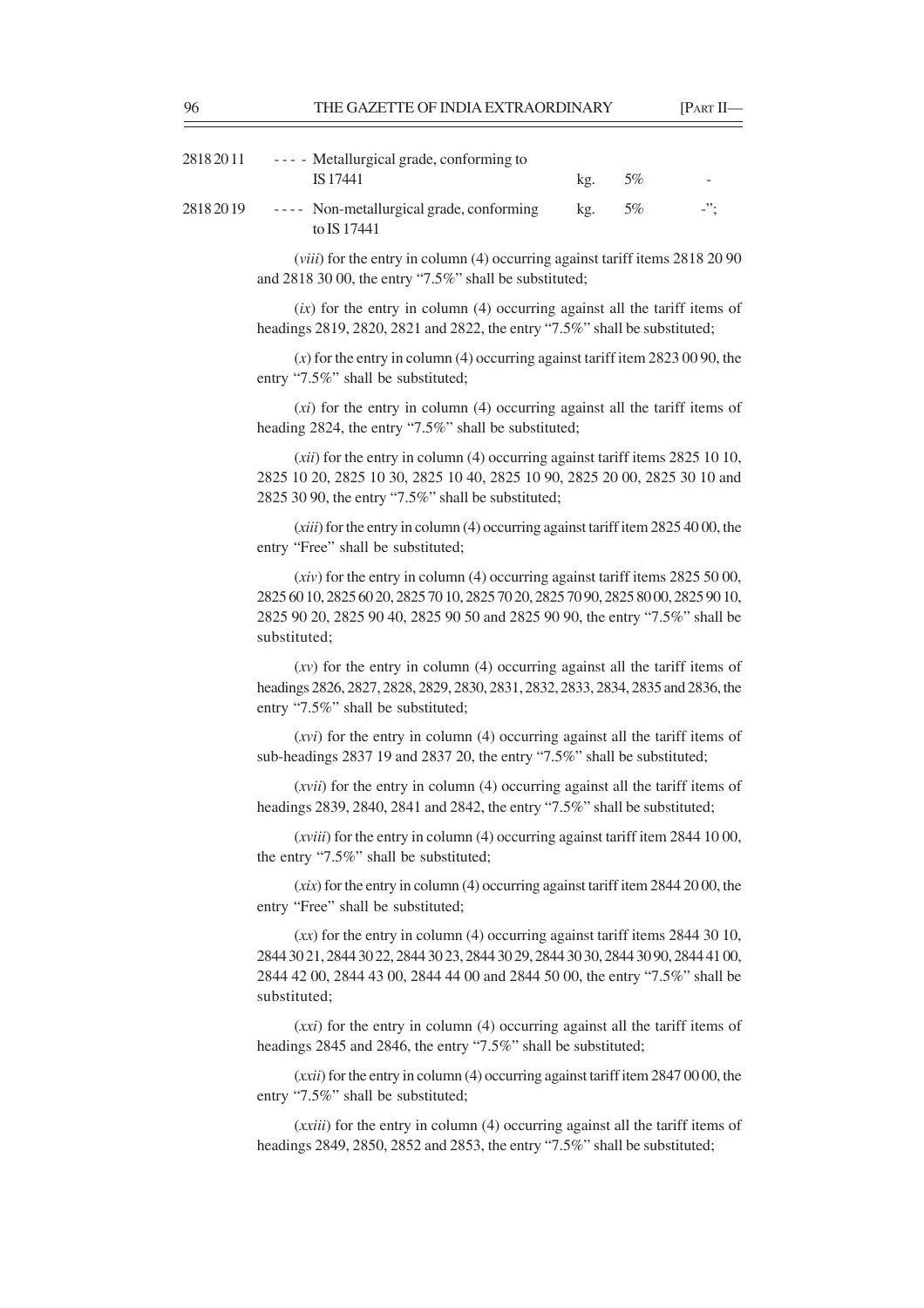(*23*) in Chapter 29,––

(*i*) for the entry in column (4) occurring against all the tariff items of heading 2901, the entry "2.5%" shall be substituted;

(*ii*) for the entry in column (4) occurring against tariff items 2902 11 00, 2902 19 10, 2902 19 90, 2902 20 00 and 2902 30 00, the entry "2.5%" shall be substituted;

(*iii*) for the entry in column (4) occurring against tariff item 2902 41 00, the entry "Free" shall be substituted;

(*iv*) for the entry in column (4) occurring against tariff item 2902 42 00, the entry "2.5%" shall be substituted;

(*v*) for the entry in column (4) occurring against tariff item 2902 43 00, the entry "Free" shall be substituted;

(*vi*) for the entry in column (4) occurring against tariff item 2902 44 00, the entry "2.5%" shall be substituted;

(*vii*) for the entry in column (4) occurring against tariff item 2902 50 00, the entry "2%" shall be substituted;

(*viii*) for the entry in column (4) occurring against tariff items 2902 60 00, 2902 70 00, 2902 90 10, 2902 90 20, 2902 90 30, 2902 90 40, 2902 90 50, 2902 90 60 and 2902 90 90, the entry "2. 5%" shall be substituted;

(*ix*) for the entry in column (4) occurring against tariff item 2903 11 10, the entry "7. 5%" shall be substituted;

(*x*) for the entry in column (4) occurring against tariff item 2903 11 20, the entry "5%" shall be substituted;

(*xi*) for the entry in column (4) occurring against tariff items 2903 12 00 and 2903 13 00, the entry "7.5%" shall be substituted;

(*xii*) for the entry in column (4) occurring against tariff item 2903 14 00, the entry "5%" shall be substituted;

(*xiii*) for the entry in column (4) occurring against tariff item 2903 15 00, the entry "Free" shall be substituted;

(*xiv*) for the entry in column (4) occurring against all the tariff items of sub-heading 2903 19, the entry "5%" shall be substituted;

(*xv*) for the entry in column (4) occurring against tariff item 2903 21 00, the entry "2%" shall be substituted;

(*xvi*) for the entry in column (4) occurring against tariff item 2903 22 00, the entry "7.5%" shall be substituted;

(*xvii*) for the entry in column (4) occurring against tariff items 2903 23 00 and 2903 29 00, the entry "5%" shall be substituted;

(*xviii*) for the entry in column (4) occurring against tariff items 2903 41 00, 2903 42 00, 2903 43 00, 2903 44 00, 2903 45 00, 2903 46 00, 2903 47 00, 2903 48 00, 2903 49 00, 2903 51 00, 2903 59 10, 2903 59 90, 2903 61 00, 2903 62 00, 2903 69 00, 2903 71 00, 2903 72 00, 2903 73 00, 2903 74 00 and 2903 75 00, the entry "7.5%" shall be substituted;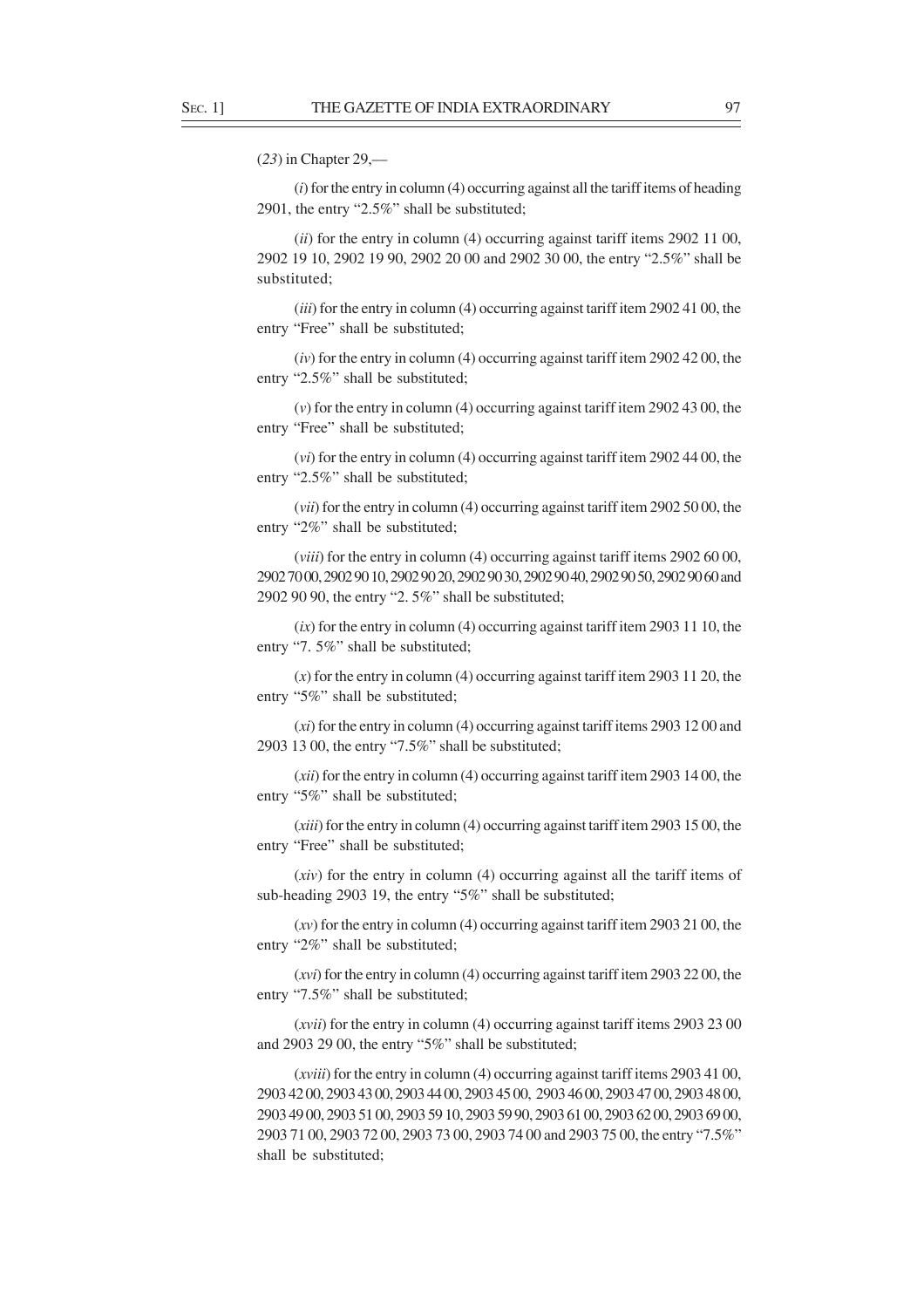(*xix*) for the entry in column (4) occurring against all the tariff items of sub-headings 2903 76 and 2903 77, the entry "7.5%" shall be substituted;

(*xx*) for the entry in column (4) occurring against tariff items 2903 78 00, 2903 79 00, 2903 81 00, 2903 82 00, 2903 83 00 and 2903 89 00, the entry "7.5%" shall be substituted;

(*xxi*) for the entry in column (4) occurring against all the tariff items of sub-headings 2903 91 and 2903 92, the entry "7.5%" shall be substituted;

(*xxii*) for the entry in column (4) occurring against tariff items 2903 93 00 and 2903 94 00, the entry "7.5%" shall be substituted;

(*xxiii*) for the entry in column (4) occurring against all the tariff items of sub-heading 2903 99, the entry "7.5%" shall be substituted;

(*xxiv*) for the entry in column (4) occurring against all the tariff items of heading 2904, the entry "5%" shall be substituted;

(*xxv*) for the entry in column (4) occurring against tariff item 2905 11 00, the entry "2.5%" shall be substituted;

(*xxvi*) for the entry in column (4) occurring against all the tariff items of sub-heading 2905 12, the entry "7.5%" shall be substituted;

(*xxvii*) for the entry in column (4) occurring against tariff item 2905 13 00, the entry "7.5%" shall be substituted;

(*xxviii*) for the entry in column (4) occurring against all the tariff items of sub-headings 2905 14 and 2905 16, the entry "7.5%" shall be substituted;

(*xxix*) for the entry in column (4) occurring against tariff item 2905 17 00, the entry "7. 5%" shall be substituted;

(*xxx*) for the entry in column (4) occurring against all the tariff items of sub-headings 2905 19 and 2905 22, the entry "7.5%" shall be substituted;

(*xxxi*) for the entry in column (4) occurring against tariff item 2905 29 00, the entry "7.5%" shall be substituted;

(*xxxii*) for the entry in column (4) occurring against tariff item 2905 31 00, the entry "5%" shall be substituted;

(*xxxiii*) for the entry in column (4) occurring against tariff item 2905 32 00, the entry "7.5%" shall be substituted;

(*xxxiv*) for the entry in column (4) occurring against all the tariff items of sub-heading 2905 39, the entry "7.5%" shall be substituted

(*xxxv*) for the entry in column (4) occurring against tariff item 2905 41 00, the entry "7.5%" shall be substituted;

(*xxxvi*) for the entry in column (4) occurring against all the tariff items of sub-heading 2905 42, the entry "7.5%" shall be substituted;

(*xxxvii*) for the entry in column (4) occurring against tariff items 2905 43 00 and 2905 44 00, the entry "20%" shall be substituted;

(*xxxviii*) for the entry in column (4) occurring against tariff items 2905 45 00, 2905 49 00, 2905 51 00 and 2905 59 00, the entry "7.5%" shall be substituted;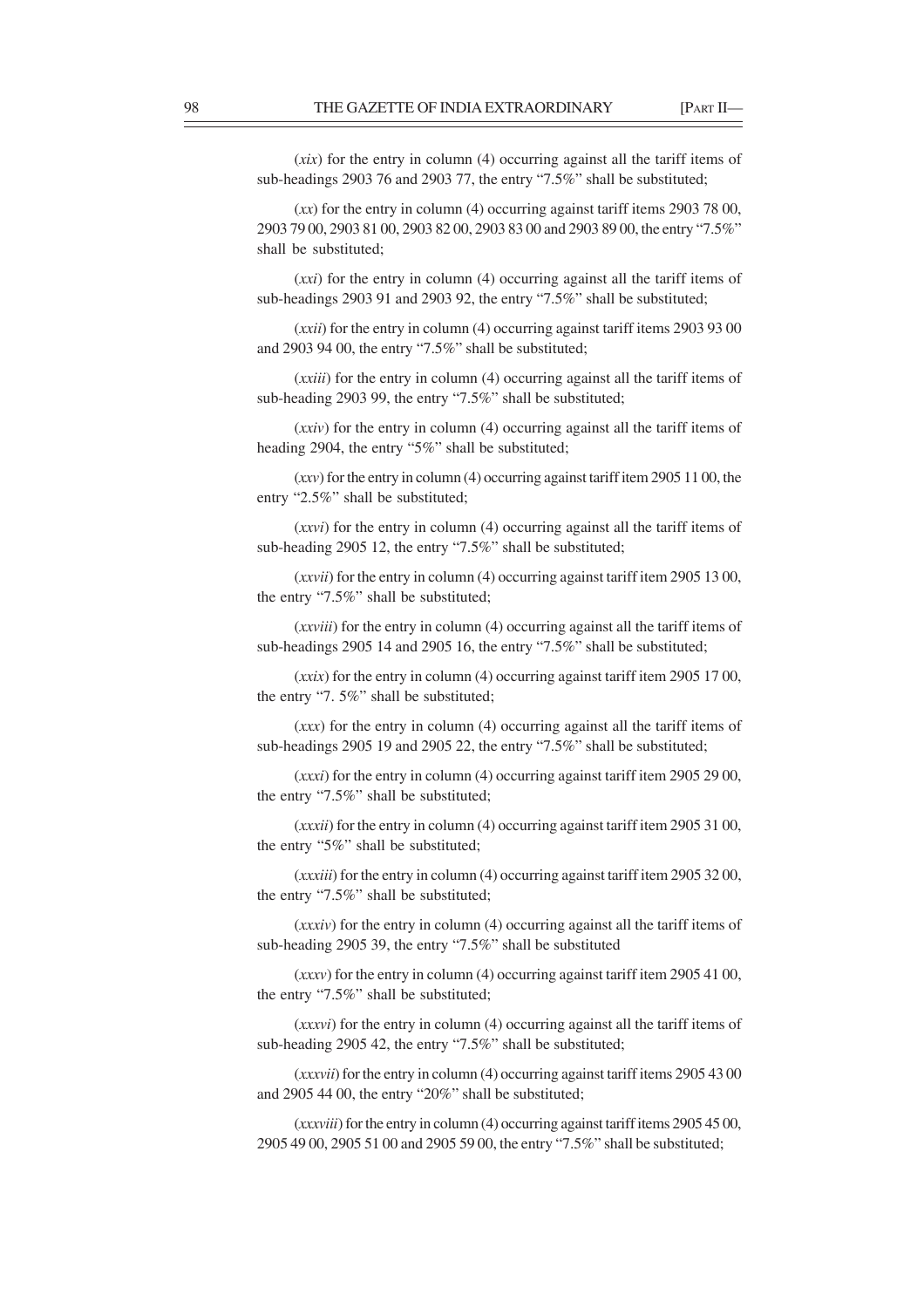(*xxxix*) for the entry in column (4) occurring against all the tariff items of headings 2906, 2907 and 2908, the entry "7.5%" shall be substituted;

(*xl*) in the heading of sub-chapter IV, for the words "ETHER PEROXIDES", the words "ETHER PEROXIDES, ACETAL AND HEMIACETAL PEROXIDES" shall be substituted;

(*xli*) for the entry in column (4) occurring against all the tariff items of heading 2909, the entry "7.5%" shall be substituted;

(*xlii*) in the entry in column (*2*) occurring against tariff item 2909 60 00, for the words "ether peroxides", the words "ether peroxides, acetal and hemiacetal peroxides" shall be substituted;

(*xliii*) for the entry in column (4) occurring against tariff item 2910 10 00, the entry "7.5%" shall be substituted;

(*xliv*) for the entry in column (4) occurring against tariff item 2910 20 00, the entry "5%" shall be substituted;

(*xlv*) for the entry in column (4) occurring against tariff items 2910 30 00, 2910 40 00, 2910 50 00 and 2910 90 00, the entry "7.5%" shall be substituted;

(*xlvi*) for the entry in column (4) occurring against all the tariff items of headings 2911, 2912, 2913 and 2914, the entry "7.5%" shall be substituted;

(*xlvii*) for the entry in column (4) occurring against tariff items 2915 11 00, 2915 12 10, 2915 12 90 and 2915 13 00, the entry "7.5%" shall be substituted;

(*xlviii*) for the entry in column (4) occurring against tariff item 2915 21 00, the entry "5%" shall be substituted;

(*xlix*) for the entry in column (4) occurring against tariff item 2915 24 00, the entry "7.5%" shall be substituted;

(*l*) for the entry in column (4) occurring against all the tariff items of sub-heading 2915 29, the entry "7.5%" shall be substituted;

(*li*) for the entry in column (4) occurring against tariff items 2915 31 00, 2915 32 00, 2915 33 00 and 2915 36 00, the entry "7.5%" shall be substituted;

(*lii*) for the entry in column (4) occurring against all the tariff items of sub-headings 2915 39 and 2915 40, the entry "7.5%" shall be substituted;

(*liii*) for the entry in column (4) occurring against tariff item 2915 50 00, the entry "7.5%" shall be substituted:

(*liv*) for the entry in column (4) occurring against all the tariff items of sub-headings 2915 60, 2915 70 and 2915 90, the entry "7.5%" shall be substituted;

(*lv*) for the entry in column (4) occurring against all the tariff items of heading 2916, the entry "7.5%" shall be substituted;

(*lvi*) for the entry in column (4) occurring against all the tariff items of sub-heading 2917 11, the entry "7.5%" shall be substituted;

(*lvii*) for the entry in column (4) occurring against tariff item 2917 12 00, the entry "7.5%" shall be substituted;

(*lviii*) for the entry in column (4) occurring against all the tariff items of sub-heading 2917 13, the entry "7.5%" shall be substituted;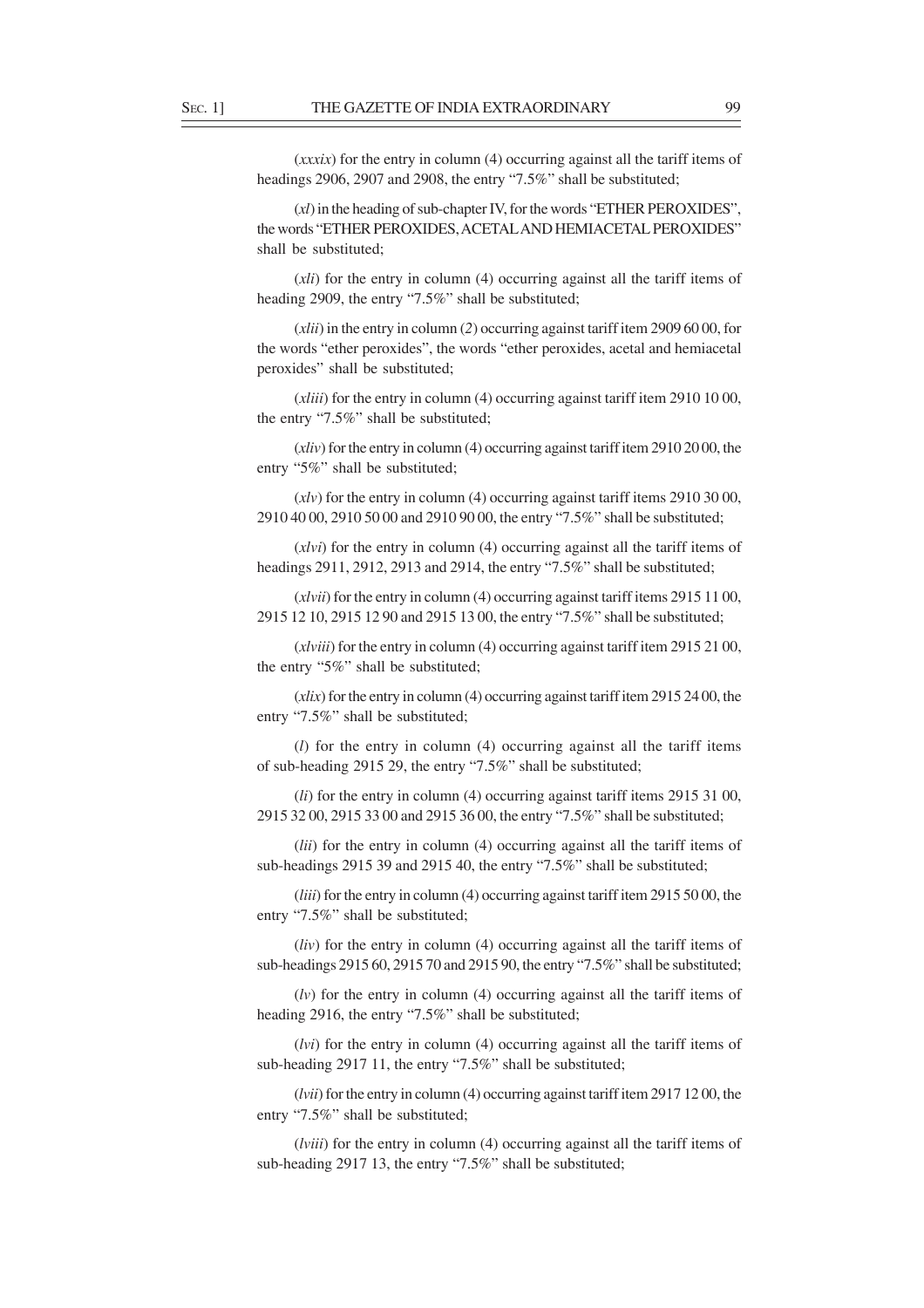(*lix*) for the entry in column (4) occurring against tariff item 2917 14 00, the entry "7.5%" shall be substituted;

 $(lx)$  for the entry in column (4) occurring against all the tariff items of sub-heading 2917 19, the entry "7.5%" shall be substituted;

(*lxi*) for the entry in column (4) occurring against tariff items 2917 20 00, 2917 32 00, 2917 33 00, 2917 34 00 and 2917 35 00, the entry "7.5%" shall be substituted;

(*lxii*) for the entry in column (4) occurring against tariff items 2917 36 00 and 2917 37 00, the entry "5%" shall be substituted;

(*lxiii*) for the entry in column (4) occurring against all the tariff items of sub-heading 2917 39, the entry "7.5%" shall be substituted;

(*lxiv*) for the entry in column (4) occurring against all the tariff items of headings 2918, 2919, 2920, 2921, 2922, 2923, 2924 and 2925, the entry "7.5%" shall be substituted;

(*lxv*) for the entry in column (4) occurring against tariff item 2926 10 00, the entry "2.5%" shall be substituted;

(*lxvi*) for the entry in column (4) occurring against tariff items 2926 20 00, 2926 30 00, 2926 40 00 and 2926 90 00, the entry "7.5%" shall be substituted;

(*lxvii*) for the entry in column (4) occurring against all the tariff items of headings 2927, 2928, 2929, 2930, 2931 and 2932, the entry "7.5%" shall be substituted;

(*lxviii*) for the entry in column (4) occurring against tariff item 2933 11 00, the entry "7.5%" shall be substituted;

(*lxix*) for the entry in column (4) occurring against all the tariff items of sub-heading 2933 19, the entry "7.5%" shall be substituted;

(*lxx*) for the entry in column (4) occurring against tariff item 2933 21 00, the entry "7.5%" shall be substituted;

(*lxxi*) for the entry in column (4) occurring against all the tariff items of sub-heading 2933 29, the entry "7.5%" shall be substituted;

(*lxxii*) for the entry in column (4) occurring against tariff items 2933 31 00 and 2933 32 00, the entry "7.5%" shall be substituted;

(*lxxiii*) for the entry in column (4) occurring against all the tariff items of sub-heading 2933 33, the entry "7.5%" shall be substituted;

(*lxxiv*) for the entry in column (4) occurring against tariff items 2933 34 00, 2933 35 00, 2933 36 00 and 2933 37 00, the entry "7.5%" shall be substituted;

(*lxxv*) for the entry in column (4) occurring against all the tariff items of sub-heading 2933 39, the entry "7.5%" shall be substituted;

(*lxxvi*) for the entry in column (4) occurring against tariff items 2933 41 00, 2933 49 00, 2933 52 00, 2933 53 00, 2933 54 00 and 2933 55 00, the entry "7.5%" shall be substituted;

(*lxxvii*) for the entry in column (4) occurring against tariff item 2933 61 00, the entry "7.5%" shall be substituted;

(*lxxviii*) for the entry in column (4) occurring against all the tariff items of sub-heading 2933 69, the entry "7.5%" shall be substituted;

(*lxxix*) for the entry in column (4) occurring against tariff item 2933 71 00, the entry "5%" shall be substituted;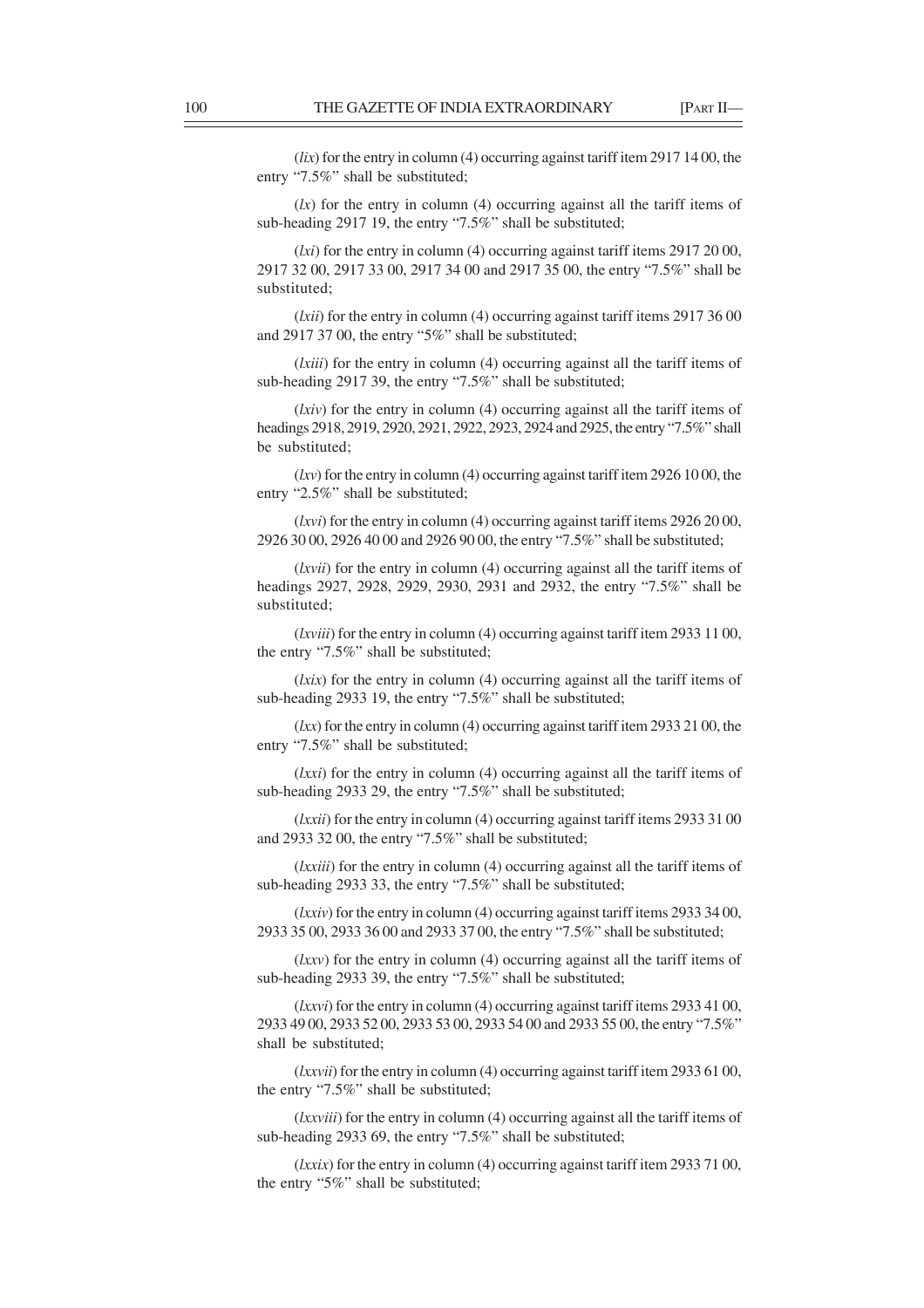(*lxxx*) for the entry in column (4) occurring against tariff items 2933 72 00, 2933 79 10, 2933 79 20, 2933 79 90, 2933 91 00, 2933 92 00, 2933 99 10 and 2933 99 90, the entry "7.5%" shall be substituted;

(*lxxxi*) for the entry in column (4) occurring against all the tariff items of headings 2934, 2935, 2936, 2937, 2938 and 2939, the entry "7.5%" shall be substituted;

(*lxxxii*) for the entry in column (4) occurring against tariff item 2940 00 00, the entry "7.5%" shall be substituted;

(*lxxxiii*) for the entry in column (4) occurring against all the tariff items of headings 2941 and 2942, the entry "7.5%" shall be substituted;

(*24*) in Chapter 31,––

(*i*) for the entry in column (4) occurring against all the tariff items of heading 3101, the entry "7.5%" shall be substituted;

(*ii*) for the entry in column (4) occurring against all the tariff items of sub-heading 3102 29, the entry "7.5%" shall be substituted;

(*iii*) for the entry in column (4) occurring against tariff item 3102 40 00, the entry "7.5%" shall be substituted;

(*iv*) for the entry in column (4) occurring against tariff items 3102 60 00, 3102 80 00, 3102 90 10 and 3102 90 90, the entry "7.5%" shall be substituted;

(*v*) for the entry in column (4) occurring against all the tariff items of heading 3103, the entry "7.5%" shall be substituted;

(*vi*) for the entry in column (4) occurring against tariff item 3104 20 00, the entry "7.5%" shall be substituted;

(*vii*) for the entry in column (4) occurring against tariff item 3104 90 00, the entry "7.5%" shall be substituted;

(*viii*) for the entry in column (4) occurring against tariff item 3105 10 00, the entry "7.5%" shall be substituted;

(*25*) in Chapter 32,––

(*i*) for the entry in column (4) occurring against tariff item 3201 10 00, the entry "7.5%" shall be substituted;

(*ii*) for the entry in column (4) occurring against tariff item 3201 20 00, the entry "2.5%" shall be substituted;

(*iii*) for the entry in column (4) occurring against all the tariff items of sub-heading 3201 90, the entry "7.5%" shall be substituted;

(*iv*) for the entry in column (4) occurring against all the tariff items of headings 3202, 3203 and 3204, the entry "7.5%" shall be substituted;

(*v*) for the entry in column (4) occurring against tariff item 3205 00 00, the entry "7.5%" shall be substituted;

(*vi*) for the entry in column (4) occurring against tariff items 3206 20 00, 3206 41 00, 3206 42 00, 3206 49 10, 3206 49 20, 3206 49 30, 3206 49 40, 3206 49 90 and 3206 50 00, the entry "7.5%" shall be substituted;

(*vii*) for the entry in column (4) occurring against all the tariff items of heading 3207, the entry "7.5%" shall be substituted;

(*26*) in Chapter 33, for the entry in column (4) occurring against all the tariff items of heading 3301, the entry "20%" shall be substituted;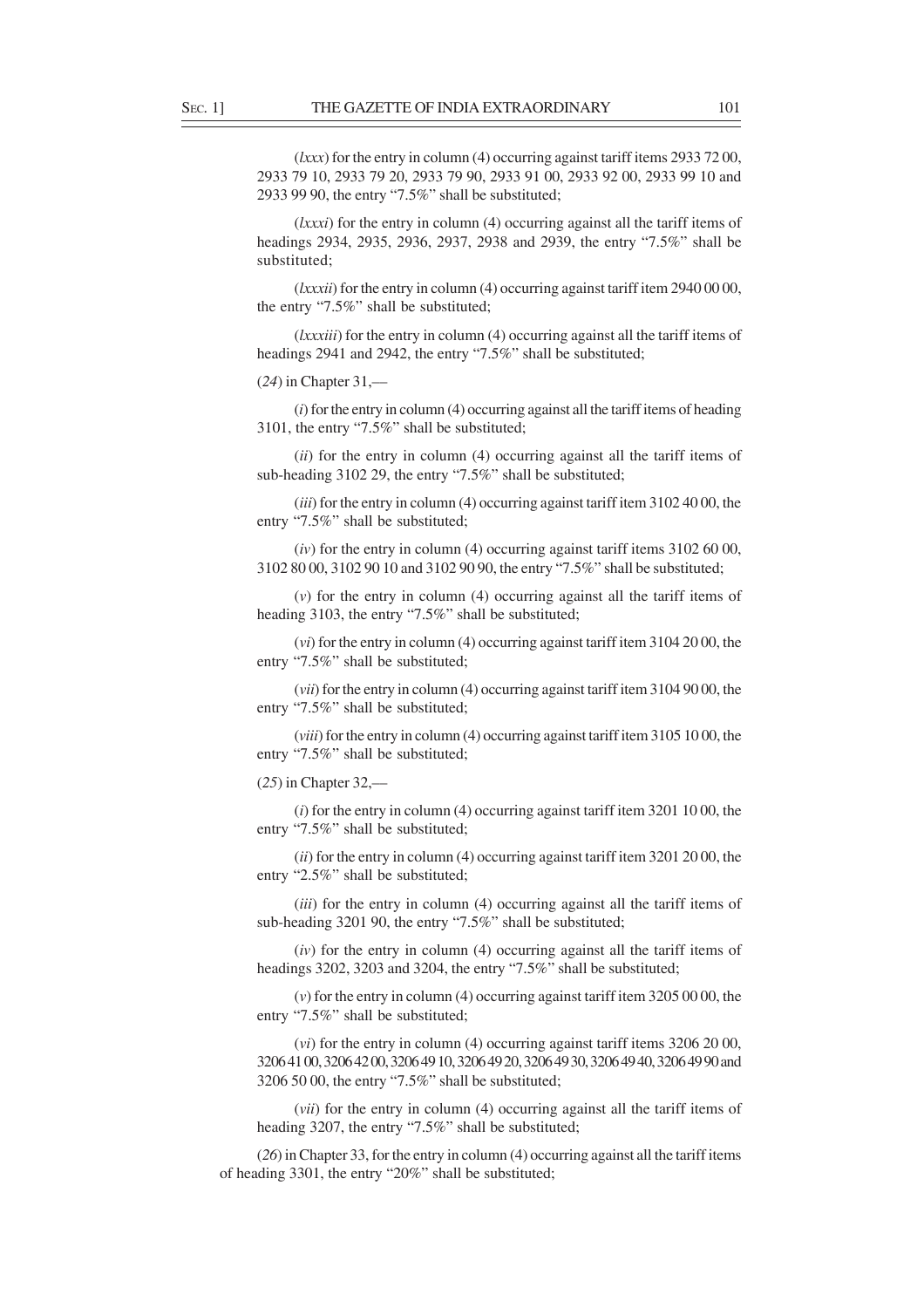# (*27*) in Chapter 34,––

(*i*) in the entry in column (2) occurring after heading 3402 and the entries relating thereto, for the words "surface active agents", the words "surfaceactive agents" shall be substituted;

(*ii*) in the entry in column (2) occurring after tariff item 3402 39 00 and the entries relating thereto, for the words "surface active agents", the words "surfaceactive agents" shall be substituted;

(*iii*) for the entry in column (4) occurring against all the tariff items of heading 3403, the entry "7.5%" shall be substituted;

(*28*) in Chapter 35, for the entry in column (4) occurring against all the tariff items of headings 3501, 3502, 3503, 3504 and 3505, the entry "20%" shall be substituted;

(*29*) in Chapter 38,––

(*i*) for the entry in column (4) occurring against all the tariff items of headings 3801 and 3802, the entry "7.5%" shall be substituted;

(*ii*) for the entry in column (4) occurring against tariff item 3803 00 00, the entry "7.5%" shall be substituted;

(*iii*) for the entry in column (4) occurring against all the tariff items of headings 3804, 3805, 3806 and 3807, the entry "7.5%" shall be substituted:

(*iv*) for the entry in column (4) occurring against tariff item 3809 10 00, the entry "20%" shall be substituted;

(*v*) for the entry in column (4) occurring against tariff items 3809 91 10, 3809 91 20, 3809 91 30, 3809 91 40, 3809 91 50, 3809 91 60, 3809 91 70, 3809 91 80, 3809 91 90, 3809 92 00, 3809 93 10 and 3809 93 90, the entry "7.5%" shall be substituted;

(*vi*) for the entry in column (4) occurring against all the tariff items of headings 3810, 3812 and 3815, the entry "7.5%" shall be substituted;

(*vii*) for the entry in column (4) occurring against tariff item 3816 00 00, the entry "7.5%" shall be substituted;

(*viii*) for the entry in column (4) occurring against all the tariff items of heading 3817, the entry "7.5%" shall be substituted;

(*ix*) for the entry in column (4) occurring against tariff item 3821 00 00, the entry "7.5%" shall be substituted;

(*x*) for the entry in column (4) occurring against all the tariff items of heading 3823, the entry "7.5%" shall be substituted;

(*xi*) for the entry in column (4) occurring against tariff items 3824 10 00, 3824 30 00, 3824 40 10, 3824 40 90, 3824 50 10, 3824 50 90, 3824 81 00, 3824 82 00, 3824 83 00, 3824 84 00, 3824 85 00, 3824 86 00, 3824 87 00, 3824 88 00, 3824 89 00, 3824 91 00 and 3824 92 00, the entry "7.5%" shall be substituted;

(*xii*) for the entry in column (4) occurring against all the tariff items of heading 3827, the entry "7.5%" shall be substituted;

(*30*) in Chapter 39,––

(*i*) after Sub-heading Notes, the following Supplementary Note shall be inserted, namely:—

"Supplementary Note:

1. In this Chapter, reference to any standard of the Bureau of Indian Standards refers to the last published version of that standard.";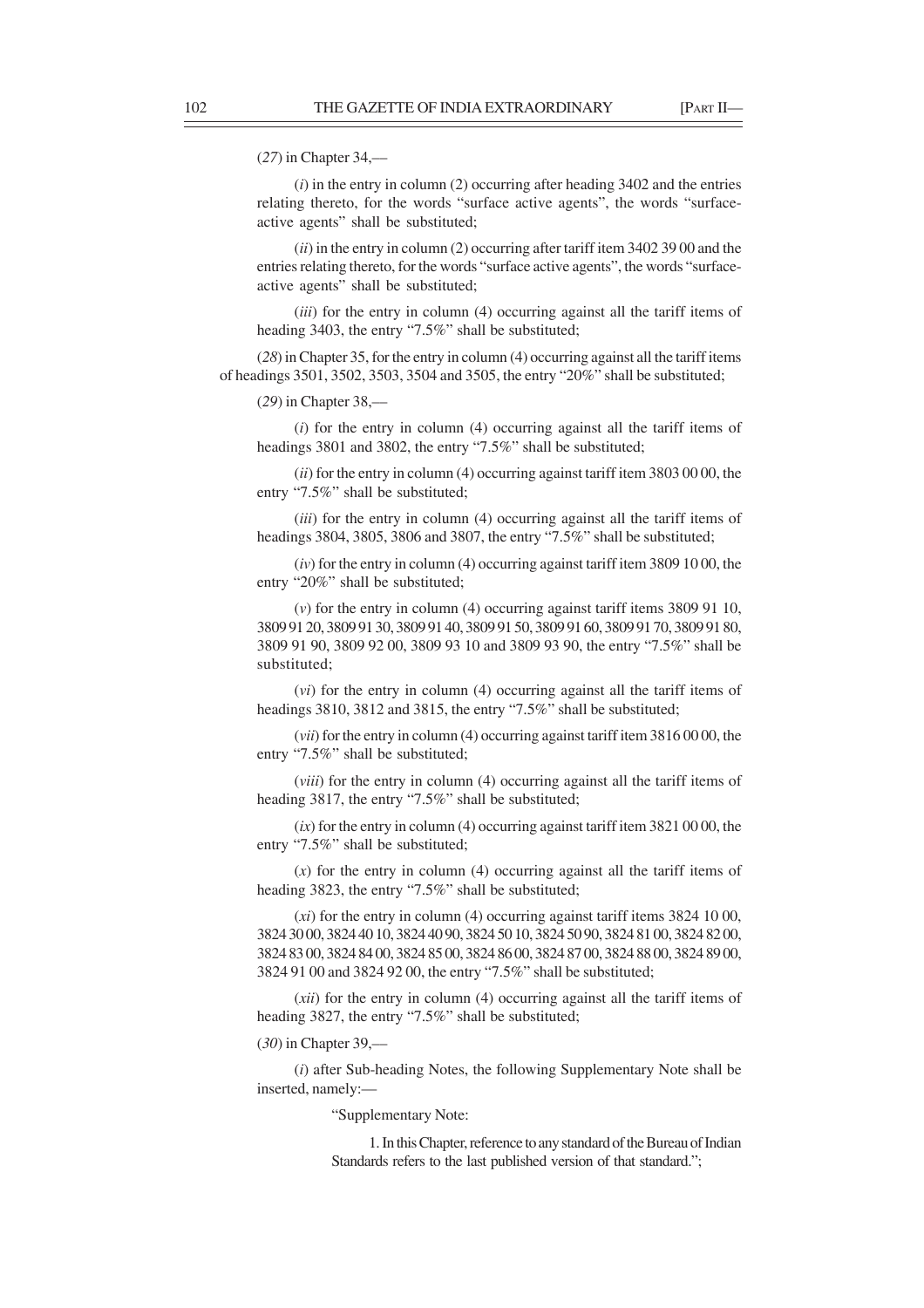(*ii*) for the entry in column (4) occurring against all the tariff items of headings 3901, 3902 and 3903, the entry "7.5%" shall be substituted;

(*iii*) for the entry in column (4) occurring against all the tariff items of heading 3905, the entry "7.5%" shall be substituted;

(*iv*) for the entry in column (4) occurring against tariff items 3906 10 10, 3906 10 90, 3906 90 40, 3906 90 50, 3906 90 60 and 3906 90 90, the entry "7.5%" shall be substituted;

(*v*) for the entry in column (4) occurring against tariff item 3906 90 70, the entry "5%" shall be substituted;

(*vi*) for the entry in column (4) occurring against all the tariff items of headings 3907, 3909, 3910, 3911, 3912, 3913, 3914 and 3915, the entry "7.5%" shall be substituted;

(*vii*) in heading 3920, after tariff item 3920 10 12 and the entries relating thereto, the following shall be inserted, namely:—

" $39201013$  ---- Geomembrane, conforming to IS 16352 kg. 10% -";

(*31*) in Chapter 40,––

(*i*) for the entry in column (4) occurring against tariff items 4001 21 00 and 4001 22 00, the entry "25% or Rs.30 per kg., whichever is lower" shall be substituted;

(*ii*) for the entry in column (4) occurring against all the tariff items of sub-heading 4001 29, the entry "25% or Rs.30 per kg., whichever is lower" shall be substituted;

(*32*) in Chapter 44, in Sub-heading Note 2, for the words "by products" and "saw dust", the words "by-products" and "sawdust" shall respectively be substituted;

(*33*) in Section XI,––

(*i*) in clause (*b*) of Note 1, for the words "straining cloth", the words "filtering or straining cloth" shall be substituted;

(*ii*) after Sub-heading Notes, the following Supplementary Note shall be inserted, namely:—

"Supplementary Note:

1.In this Section, reference to any standard of the Bureau of Indian Standards or ASTM International refers to the last published version of that standard.";

(*34*) in Chapter 50,––

(*i*) for the entry in column (4) occurring against all the tariff items of headings 5002, 5003, 5004, 5005 and 5006, the entry "15%" shall be substituted;

(*ii*) for the entry in column (4) occurring against all the tariff items of heading 5007, the entry "20%" shall be substituted;

# (*35*) in Chapter 51,––

(*i*) for the entry in column (4) occurring against all the tariff items of heading 5101, the entry "2.5%" shall be substituted;

(*ii*) for the entry in column (4) occurring against all the tariff items of heading 5102, the entry "5%" shall be substituted;

(*iii*) for the entry in column (4) occurring against tariff items 5103 10 10, 5103 20 10, 5103 20 20 and 5103 20 90, the entry "5%" shall be substituted;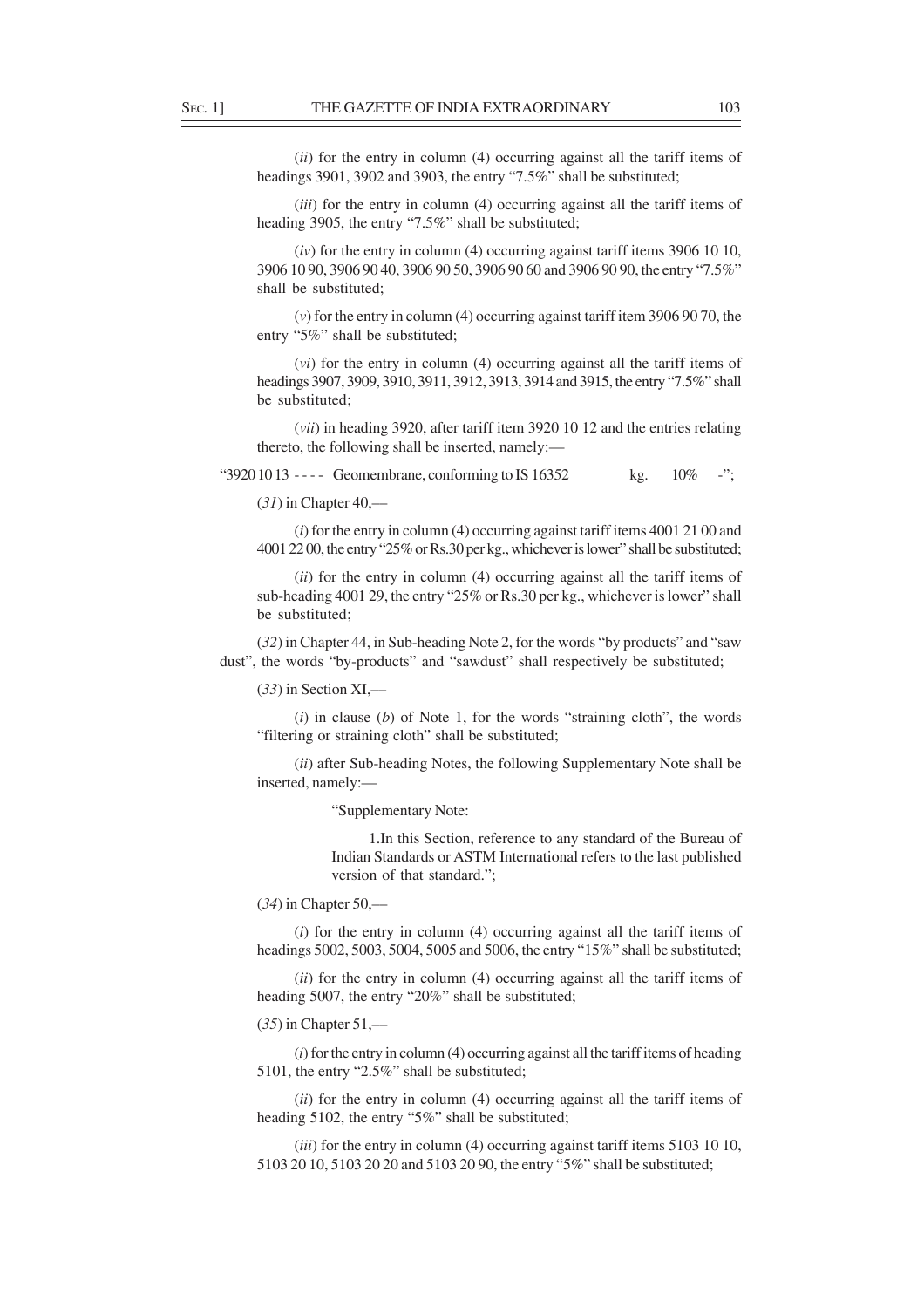(*iv*) for the entry in column (4) occurring against tariff items 5103 10 90 and 5103 30 00, the entry "10%" shall be substituted;

(*v*) for the entry in column (4) occurring against all the tariff items of heading 5104, the entry "10%" shall be substituted;

(*vi*) for the entry in column (4) occurring against tariff items 5105 10 00 and 5105 21 00, the entry "10%" shall be substituted;

(*vii*) for the entry in column (4) occurring against the tariff item 5105 29 10, the entry "2.5%" shall be substituted;

(*viii*) for the entry in column (4) occurring against tariff items 5105 29 90, 5105 31 00, 5105 39 00 and 5105 40 00, the entry "10%" shall be substituted;

(*ix*) for the entry in column (4) occurring against all the tariff items of headings 5106, 5107, 5108, 5109 and 5110, the entry "10%" shall be substituted;

(*x*) for the entry in column (4) occurring against all the tariff items of sub-heading 5111 11, the entry "10% or Rs.115 per sq.metre, whichever is higher" shall be substituted;

(*xi*) for the entry in column (4) occurring against all the tariff items of sub-heading 5111 19, the entry "10% or Rs.125 per sq.metre, whichever is higher" shall be substituted;

(*xii*) for the entry in column (4) occurring against all the tariff items of sub-headings 5111 20 and 5111 30, the entry "10% or Rs.65 per sq.metre, whichever is higher" shall be substituted;

(*xiii*) for the entry in column (4) occurring against all the tariff items of sub-heading 5111 90, the entry "10% or Rs.75 per sq.metre, whichever is higher" shall be substituted;

(*xiv*) for the entry in column (4) occurring against all the tariff items of sub-heading 5112 11, the entry "10% or Rs.105 per sq.metre, whichever is higher" shall be substituted;

(*xv*) for the entry in column (4) occurring against all the tariff items of sub-heading 5112 19, the entry "10% or Rs.130 per sq.metre, whichever is higher" shall be substituted;

(*xvi*) for the entry in column (4) occurring against all the tariff items of sub-heading 5112 20, the entry "10% or Rs.70 per sq.metre, whichever is higher" shall be substituted;

(*xvii*) for the entry in column (4) occurring against all the tariff items of sub-heading 5112 30, the entry "10% or Rs.90 per sq.metre, whichever is higher" shall be substituted;

(*xviii*) for the entry in column (4) occurring against all the tariff items of sub-heading 5112 90, the entry "10% or Rs.115 per sq.metre, whichever is higher" shall be substituted;

(*xix*) for the entry in column (4) occurring against all the tariff items of heading 5113, the entry "10% or Rs.60 per sq.metre, whichever is higher" shall be substituted;

# (*36*) in Chapter 52,––

(*i*) for the entry in column (4) occurring against all the tariff items of heading 5201, the entry "5%" shall be substituted;

(*ii*) for the entry in column (4) occurring against all the tariff items of headings 5202, 5204, 5205, 5206 and 5207, the entry "10%" shall be substituted;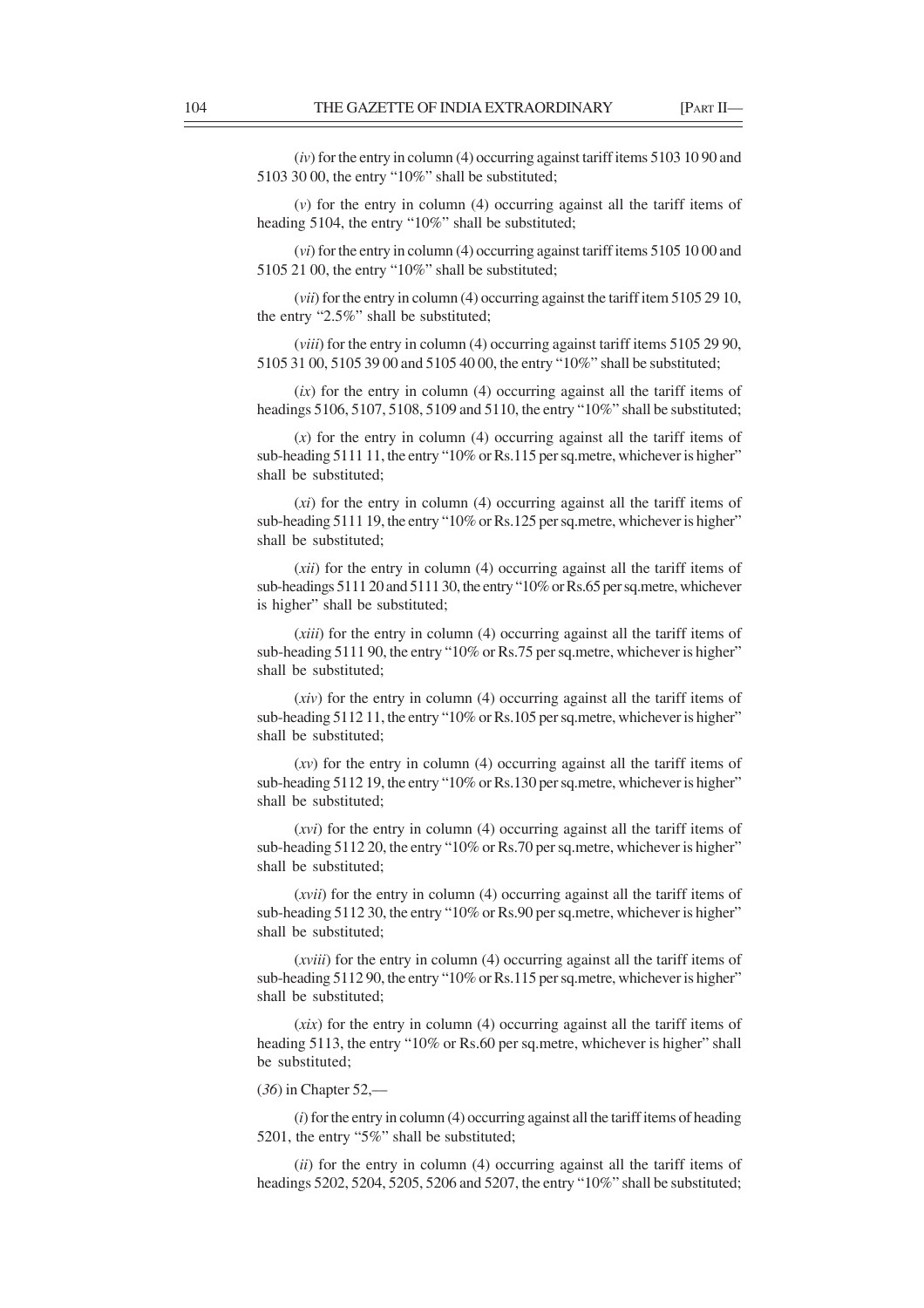(*iii*) for the entry in column (4) occurring against all the tariff items of sub-headings 5208 11, 5208 12, 5208 13, 5208 19, 5208 21, 5208 22, 5208 23, 5208 29, 5208 31, 5208 32 and 5208 33, the entry "10%" shall be substituted;

(*iv*) for the entry in column (4) occurring against all the tariff items of sub-heading 5208 39, the entry "10% or Rs.150 per kg., whichever is higher" shall be substituted;

(*v*) for the entry in column (4) occurring against all the tariff items of sub-heading 5208 41, the entry "10% or Rs.9 per sq.metre, whichever is higher" shall be substituted;

(*vi*) for the entry in column (4) occurring against all the tariff items of sub-heading 5208 42, the entry "10% or Rs.22 per sq.metre, whichever is higher" shall be substituted;

(*vii*) for the entry in column (4) occurring against all the tariff items of sub-heading 5208 43, the entry "10%" shall be substituted;

(*viii*) for the entry in column (4) occurring against all the tariff items of sub-heading 5208 49, the entry "10% or Rs.143 per kg., whichever is higher" shall be substituted;

(*ix*) for the entry in column (4) occurring against all the tariff items of sub-heading 5208 51, the entry "10% or Rs.27 per sq.metre, whichever is higher" shall be substituted;

(*x*) for the entry in column (4) occurring against all the tariff items of sub-heading 5208 52, the entry "10% or Rs.14 per sq.metre, whichever is higher" shall be substituted;

(*xi*) for the entry in column (4) occurring against all the tariff items of sub-heading 5208 59, the entry "10% or Rs.30 per sq.metre, whichever is higher" shall be substituted;

(*xii*) for the entry in column (4) occurring against all the tariff items of sub-headings 5209 11, 5209 12, 5209 21, 5209 22 and 5209 29 and tariff item 5209 19 00, the entry "10%" shall be substituted;

(*xiii*) for the entry in column (4) occurring against all the tariff items of sub-headings 5209 31, 5209 32 and 5209 39, the entry "10% or Rs.150 per kg., whichever is higher" shall be substituted;

(*xiv*) for the entry in column (4) occurring against all the tariff items of sub-heading 5209 41, the entry "10% or Rs.30 per sq.metre, whichever is higher" shall be substituted;

(*xv*) for the entry in column (4) occurring against tariff item 5209 42 00, the entry "10% or Rs.25 per sq.metre, whichever is higher" shall be substituted;

(*xvi*) for the entry in column (4) occurring against all the tariff items of sub-heading 5209 43, the entry "10% or Rs.28 per sq.metre, whichever is higher" shall be substituted;

(*xvii*) for the entry in column (4) occurring against all the tariff items of sub-heading 5209 49, the entry "10% or Rs.150 per kg., whichever is higher" shall be substituted;

(*xviii*) for the entry in column (4) occurring against all the tariff items of sub-headings 5209 51 and 5209 52, the entry "10% or Rs.24 per sq.metre, whichever is higher" shall be substituted;

(*xix*) for the entry in column (4) occurring against all the tariff items of sub-heading 5209 59, the entry "10% or Rs.30 per sq.metre, whichever is higher" shall be substituted;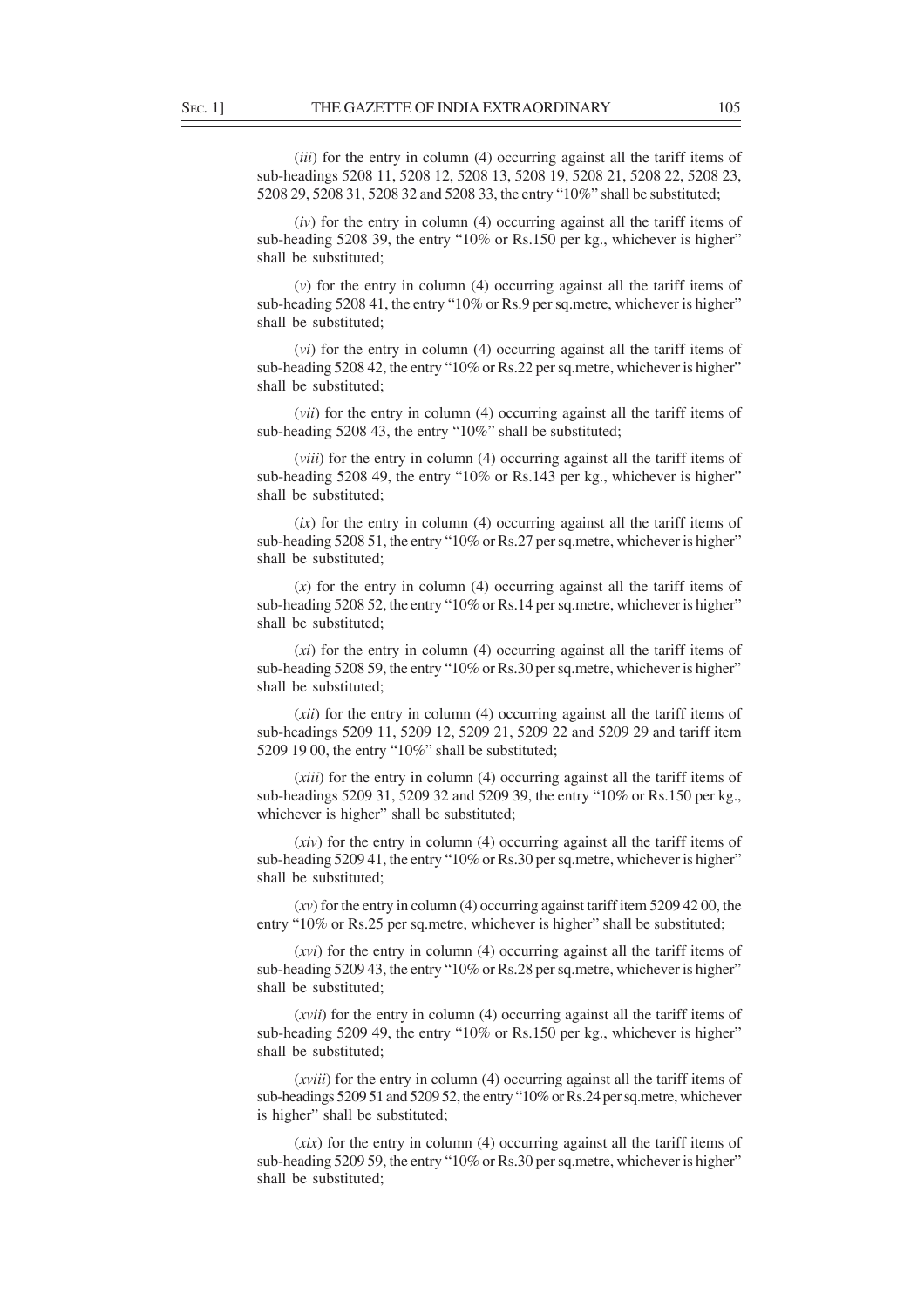(*xx*) for the entry in column (4) occurring against all the tariff items of sub-headings 5210 11, 5210 21, 5210 29, 5210 31 and 5210 32, the entry "10%" shall be substituted;

(*xxi*) for the entry in column (4) occurring against all the tariff items of sub-heading 5210 39, the entry "10% or Rs.150 per kg., whichever is higher" shall be substituted;

(*xxii*) for the entry in column (4) occurring against all the tariff items of sub-heading 5210 41, the entry "10% or Rs.15 per sq.metre, whichever is higher" shall be substituted;

(*xxiii*) for the entry in column (4) occurring against all the tariff items of sub-heading 5210 49, the entry "10% or Rs.132 per kg., whichever is higher" shall be substituted;

(*xxiv*) for the entry in column (4) occurring against all the tariff items of sub-headings 5210 51 and 5210 59, the entry "10% or Rs.12 per sq.metre, whichever is higher" shall be substituted;

(*xxv*) for the entry in column (4) occurring against all the tariff items of sub-headings 5211 11 and 5211 12, the entry "10%" shall be substituted;

(*xxvi*) for the entry in column (4) occurring against tariff item 5211 19 00, the entry "10%" shall be substituted;

(*xxvii*) for the entry in column (4) occurring against all the tariff items of sub-heading 5211 20, the entry "10%" shall be substituted;

(*xxviii*) for the entry in column (4) occurring against all the tariff items of sub-headings 5211 31, 5211 32 and 5211 39, the entry "10% or Rs.150 per kg., whichever is higher" shall be substituted;

(*xxix*) for the entry in column (4) occurring against all the tariff items of sub-heading 5211 41, the entry "10% or Rs.35 per sq.metre, whichever is higher" shall be substituted;

(*xxx*) for the entry in column (4) occurring against tariff item 5211 42 00, the entry "10% or Rs.18 per sq.metre, whichever is higher" shall be substituted;

(*xxxi*) for the entry in column (4) occurring against all the tariff items of sub-heading 5211 43, the entry "10% or Rs.32 per sq.metre, whichever is higher" shall be substituted;

(*xxxii*) for the entry in column (4) occurring against all the tariff items of sub-heading 5211 49, the entry "10% or Rs.150 per kg., whichever is higher" shall be substituted;

(*xxxiii*) for the entry in column (4) occurring against all the tariff items of sub-headings 5211 51, 5211 52 and 5211 59, the entry "10% or Rs.12 per sq.metre, whichever is higher" shall be substituted;

(*xxxiv*) for the entry in column (4) occurring against tariff items 5212 11 00, 5212 12 00, 5212 13 00 and 5212 14 00, the entry "10%" shall be substituted;

(*xxxv*) for the entry in column (4) occurring against tariff item 5212 15 00, the entry "10% or Rs.165 per kg., whichever is higher" shall be substituted;

(*xxxvi*) for the entry in column (4) occurring against tariff items 5212 21 00, 5212 22 00 and 5212 23 00, the entry "10%" shall be substituted;

(*xxxvii*) for the entry in column (4) occurring against tariff item 5212 24 00, the entry "10% or Rs.20 per sq.metre, whichever is higher" shall be substituted;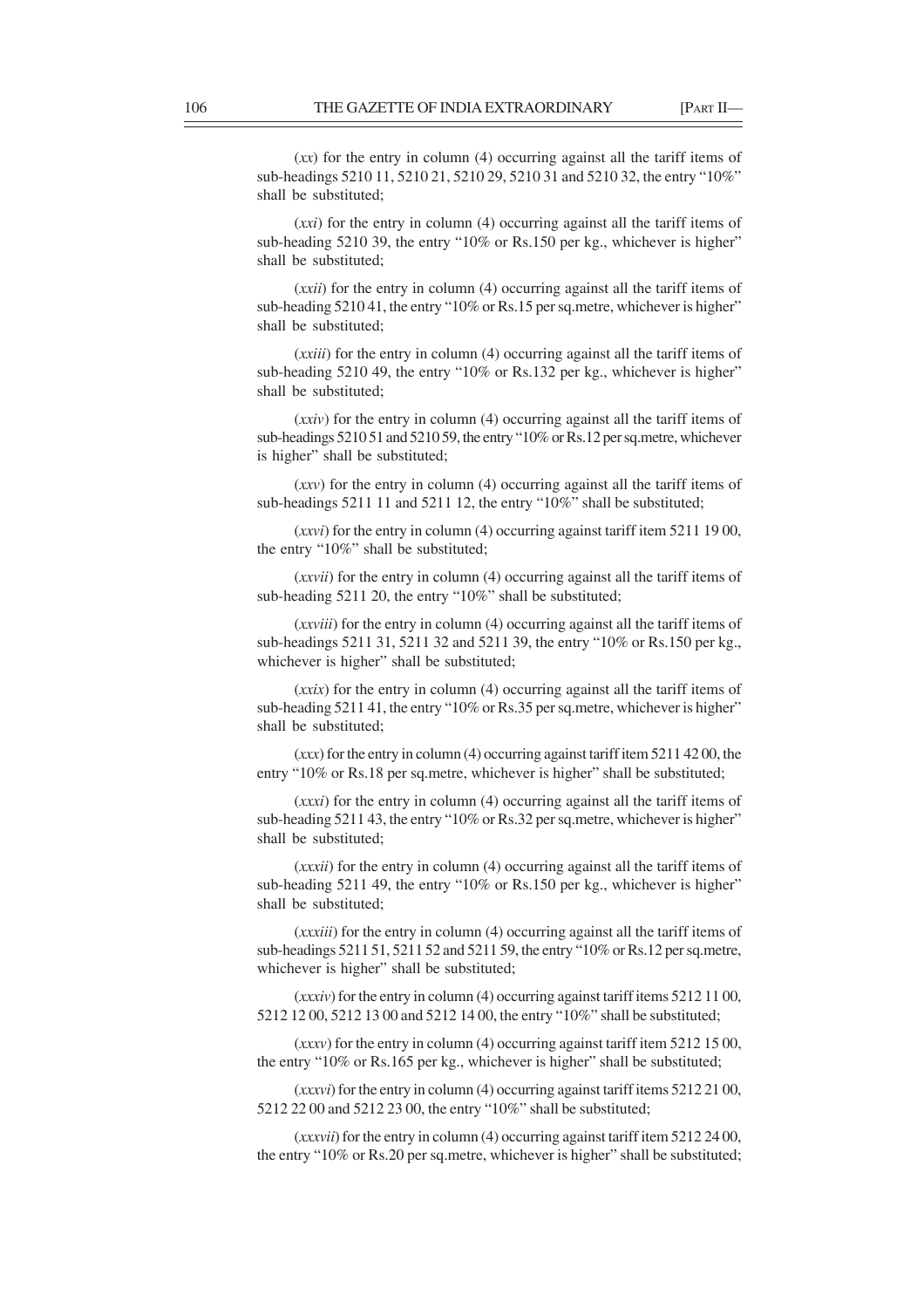(*xxxviii*) for the entry in column (4) occurring against tariff item 5212 25 00, the entry "10% or Rs.165 per kg., whichever is higher" shall be substituted;

(*37*) in Chapter 53,––

(*i*) for the entry in column (4) occurring against all the tariff items of heading 5301, the entry "Free" shall be substituted;

(*ii*) for the entry in column (4) occurring against tariff item 5303 10 10, the entry "5%" shall be substituted;

(*iii*) for the entry in column (4) occurring against tariff items 5303 10 90, 5303 90 10 and 5303 90 90, the entry "10%" shall be substituted;

(*iv*) for the entry in column (4) occurring against all the tariff items of headings 5305, 5306, 5307, 5308 and 5309, the entry "10%" shall be substituted;

(*v*) for the entry in column (4) occurring against all the tariff items of sub-heading 5310 10, the entry "20%" shall be substituted;

(*vi*) for the entry in column (4) occurring against all the tariff items of sub-heading 5310 90, the entry "10%" shall be substituted;

(*vii*) for the entry in column (4) occurring against all the tariff items of heading 5311, the entry "10%" shall be substituted;

(*38*) in Chapter 54,––

(*i*) for the entry in column (4) occurring against all the tariff items of heading 5401, the entry "5%" shall be substituted;

(*ii*) for the entry in column (4) occurring against tariff items 5402 11 10 and 5402 19 10, the entry "5%" shall be substituted;

(*iii*) after tariff item 5402 19 10 and the entries relating thereto, the following shall be inserted, namely:—

"5402 19 20 --- Nylon 66 filament yarn conforming to IS 13464 kg.  $2.5\%$  -";

(*iv*) for the entry in column (4) occurring against tariff items 5402 19 90, 5402 20 10, 5402 20 90, 5402 31 00, 5402 32 00, 5402 33 00, 5402 34 00, 5402 39 10, 5402 39 20, 5402 39 90, 5402 44 00, 5402 45 00, 5402 46 00, 5402 47 00, 5402 48 00, 5402 49 00 and 5402 51 00, the entry "5%" shall be substituted;

(*v*) for tariff item 5402 52 00 and the entries relating thereto, the following shall be substituted, namely:—

"5402 52 - - *Of polyesters:* 5402 52 10 - - -Polyester yarn-Anti Static Filament kg. 2.5% - 5402 52 90 - - - Other kg. 5% -";

(*vi*) for the entry in column (4) occurring against tariff items 5402 53 00, 5402 59 10, 5402 59 90, 5402 61 00, 5402 62 00, 5402 63 00, 5402 69 10, 5402 69 20, 5402 69 30, 5402 69 40 and 5402 69 50, the entry "5%" shall be substituted;

(*vii*) after tariff item 5402 69 50 and the entries relating thereto, the following shall be inserted, namely:—

| "5402 69 60 --- Ultra high molecular weight poly |               |  |
|--------------------------------------------------|---------------|--|
| ethylene filament varn conforming to             |               |  |
| ASTM F2848                                       | kg. $5\%$ -": |  |

(*viii*) for the entry in column (4) occurring against tariff item 5402 69 90, the entry "5%" shall be substituted;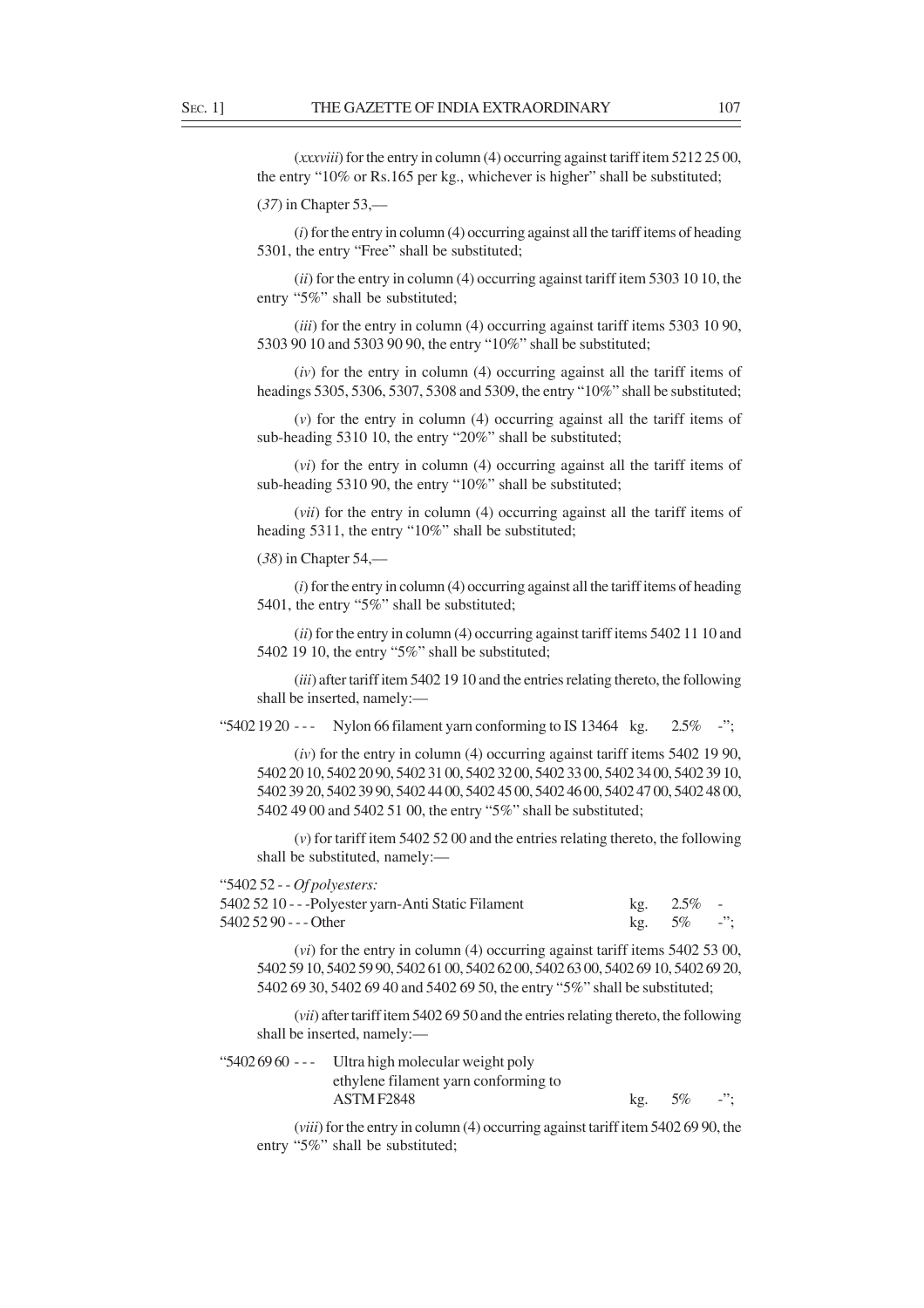(*ix*) for the entry in column (4) occurring against all the tariff items of headings 5403 and 5404, the entry "5%" shall be substituted;

(*x*) for the entry in column (4) occurring against tariff item 5405 00 00, the entry "5%" shall be substituted;

(*xi*) for the entry in column (4) occurring against all the tariff items of heading 5406, the entry "5%" shall be substituted;

(*xii*) for the entry in column (4) occurring against tariff items 5407 10 11, 5407 10 12, 5407 10 13, 5407 10 14, 5407 10 15, 5407 10 16 and 5407 10 19, the entry "20% or Rs.115 per kg., whichever is higher" shall be substituted;

(*xiii*) for the entry in column (4) occurring against tariff item 5407 10 21, the entry "10% or Rs.115 per kg., whichever is higher" shall be substituted;

(*xiv*) for the entry in column (4) occurring against tariff items 5407 10 22, 5407 10 23, 5407 10 24 and 5407 10 25, the entry "20% or Rs.115 per kg., whichever is higher" shall be substituted;

(*xv*) for the entry in column (4) occurring against tariff item 5407 10 26, the entry "10% or Rs.115 per kg., whichever is higher" shall be substituted;

(*xvi*) for the entry in column (4) occurring against tariff items 5407 10 29 and 5407 10 31, the entry "20% or Rs.115 per kg., whichever is higher" shall be substituted;

(*xvii*) for the entry in column (4) occurring against tariff item 5407 10 32, the entry "10% or Rs.115 per kg., whichever is higher" shall be substituted;

(*xviii*) for the entry in column (4) occurring against tariff items 5407 10 33, 5407 10 34, 5407 10 35, 5407 10 36 and 5407 10 39, the entry "20% or Rs.115 per kg., whichever is higher" shall be substituted;

(*xix*) for the entry in column (4) occurring against tariff items 5407 10 41 and 5407 10 42, the entry "10% or Rs.115 per kg., whichever is higher" shall be substituted;

(*xx*) for the entry in column (4) occurring against tariff items 5407 10 43, 5407 10 44, 5407 10 45, 5407 10 46, 5407 10 49, 5407 10 91, 5407 10 92, 5407 10 93, 5407 10 94, 5407 10 95, 5407 10 96 and 5407 10 99, the entry "20% or Rs.115 per kg., whichever is higher" shall be substituted;

(*xxi*) for the entry in column (4) occurring against all the tariff items of sub-headings 5407 20 and 5407 30, the entry "20%" shall be substituted;

(*xxii*) for the entry in column (4) occurring against tariff item 5407 41 11, the entry "20% or Rs.30 per sq.metre, whichever is higher" shall be substituted;

(*xxiii*) for the entry in column (4) occurring against tariff item 5407 41 12, the entry "10% or Rs.30 per sq.metre, whichever is higher" shall be substituted;

(*xxiv*) for the entry in column (4) occurring against tariff item 5407 41 13, the entry "20% or Rs.30 per sq.metre, whichever is higher" shall be substituted;

(*xxv*) for the entry in column (4) occurring against tariff item 5407 41 14, the entry "10% or Rs.30 per sq.metre, whichever is higher" shall be substituted;

(*xxvi*) for the entry in column (4) occurring against tariff item 5407 41 19, the entry "20% or Rs.30 per sq.metre, whichever is higher" shall be substituted;

(*xxvii*) for the entry in column (4) occurring against tariff items 5407 41 21 and 5407 41 22, the entry "10% or Rs.30 per sq.metre, whichever is higher" shall be substituted;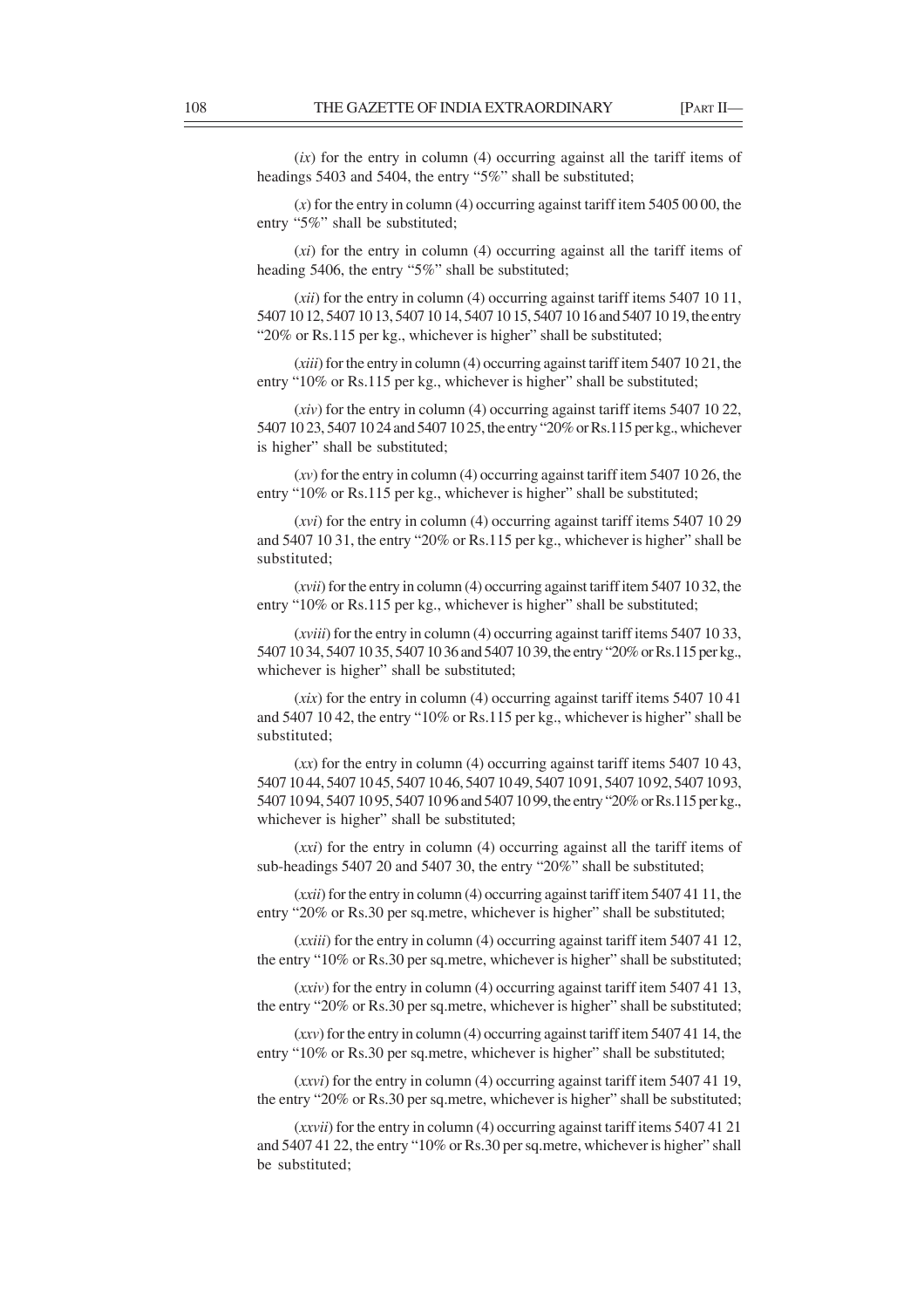(*xxviii*) for the entry in column (4) occurring against tariff item 5407 41 23, the entry "20% or Rs.30 per sq.metre, whichever is higher" shall be substituted;

(*xxix*) for the entry in column (4) occurring against tariff item 5407 41 24, the entry "10% or Rs.30 per sq.metre, whichever is higher" shall be substituted;

(*xxx*) for the entry in column (4) occurring against tariff item 5407 41 29, the entry "20% or Rs.30 per sq.metre, whichever is higher" shall be substituted;

(*xxxi*) for the entry in column (4) occurring against all the tariff items of sub-heading 5407 42, the entry "20% or Rs.36 per sq.metre, whichever is higher" shall be substituted;

(*xxxii*) for the entry in column (4) occurring against tariff item 5407 43 00, the entry "20% or Rs.40 per sq.metre, whichever is higher" shall be substituted;

(*xxxiii*) for the entry in column (4) occurring against tariff item 5407 44 10, the entry "20% or Rs.35 per sq.metre, whichever is higher" shall be substituted;

(*xxxiv*) for the entry in column (4) occurring against tariff item 5407 44 20, the entry "10% or Rs.35 per sq.metre, whichever is higher" shall be substituted;

(*xxxv*) for the entry in column (4) occurring against tariff items 5407 44 30, 5407 44 40 and 5407 44 90, the entry "20% or Rs.35 per sq.metre, whichever is higher" shall be substituted;

(*xxxvi*) for the entry in column (4) occurring against all the tariff items of sub-heading 5407 51, the entry "20% or Rs.11 per sq.metre, whichever is higher" shall be substituted;

(*xxxvii*) for the entry in column (4) occurring against all the tariff items of sub-heading 5407 52, the entry "20% or Rs.23 per sq.metre, whichever is higher" shall be substituted;

(*xxxviii*) for the entry in column (4) occurring against tariff item 5407 53 00, the entry "20% or Rs.30 per sq.metre, whichever is higher" shall be substituted;

(*xxxix*) for the entry in column (4) occurring against all the tariff items of sub-heading 5407 54, the entry "20% or Rs.20 per sq.metre, whichever is higher" shall be substituted;

(*xl*) for the entry in column (4) occurring against all the tariff items of sub-heading 5407 61, the entry "20% or Rs.150 per kg., whichever is higher" shall be substituted;

(*xli*) for the entry in column (4) occurring against tariff item 5407 69 00, the entry "20% or Rs.36 per sq.metre, whichever is higher" shall be substituted;

(*xlii*) for the entry in column (4) occurring against all the tariff items of sub-heading 5407 71, the entry "20% or Rs.10 per sq.metre, whichever is higher" shall be substituted;

(*xliii*) for the entry in column (4) occurring against tariff item 5407 72 00, the entry "20% or Rs.24 per sq.metre, whichever is higher" shall be substituted;

(*xliv*) for the entry in column (4) occurring against tariff item 5407 73 00, the entry "20% or Rs.36 per sq.metre, whichever is higher" shall be substituted;

(*xlv*) for the entry in column (4) occurring against tariff item 5407 74 00, the entry "20% or Rs.23 per sq.metre, whichever is higher" shall be substituted;

(*xlvi*) for the entry in column (4) occurring against tariff items 5407 81 11, 5407 81 12, 5407 81 13 and 5407 81 14, the entry "20% or Rs.10 per sq.metre, whichever is higher" shall be substituted;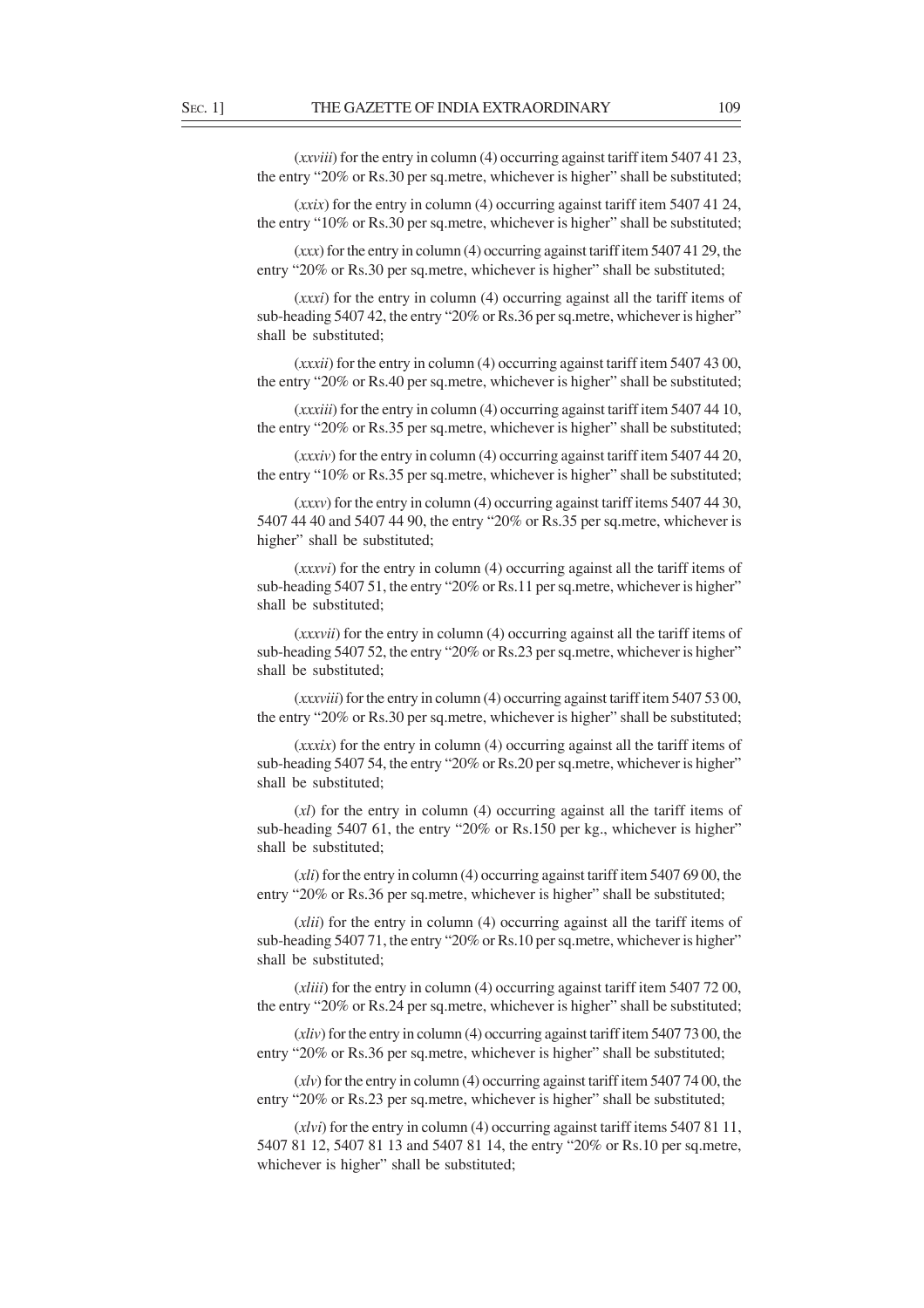(*xlvii*) for the entry in column (4) occurring against tariff items 5407 81 15 and 5407 81 16, the entry "10% or Rs.10 per sq.metre, whichever is higher" shall be substituted;

(*xlviii*) for the entry in column (4) occurring against tariff item 5407 81 19, the entry "20% or Rs.10 per sq.metre, whichever is higher" shall be substituted;

(*xlix*) for the entry in column (4) occurring against tariff item 5407 81 21, the entry "10% or Rs.10 per sq.metre, whichever is higher" shall be substituted;

(*l*) for the entry in column (4) occurring against tariff items 5407 81 22 and 5407 81 23, the entry "20% or Rs.10 per sq.metre, whichever is higher" shall be substituted;

(*li*) for the entry in column (4) occurring against tariff items 5407 81 24, 5407 81 25 and 5407 81 26, the entry "10% or Rs.10 per sq.metre, whichever is higher" shall be substituted;

(*lii*) for the entry in column (4) occurring against tariff item 5407 81 29, the entry "20% or Rs.10 per sq.metre, whichever is higher" shall be substituted;

(*liii*) for the entry in column (4) occurring against tariff items 5407 82 10, 5407 82 20, 5407 82 30 and 5407 82 40, the entry "20% or Rs.25 per sq.metre, whichever is higher" shall be substituted;

(*liv*) for the entry in column (4) occurring against tariff item 5407 82 50, the entry "10% or Rs.25 per sq.metre, whichever is higher" shall be substituted;

(*lv*) for the entry in column (4) occurring against tariff items 5407 82 60 and 5407 82 90, the entry "20% or Rs.25 per sq.metre, whichever is higher" shall be substituted;

(*lvi*) for the entry in column (4) occurring against tariff item 5407 83 00, the entry "20% or Rs.40 per sq.metre, whichever is higher" shall be substituted;

(*lvii*) for the entry in column (4) occurring against tariff items 5407 84 10, 5407 84 20, 5407 84 30 and 5407 84 40, the entry "20% or Rs.23 per sq.metre, whichever is higher" shall be substituted;

(*lviii*) for the entry in column (4) occurring against tariff item 5407 84 50, the entry "10% or Rs.23 per sq.metre, whichever is higher" shall be substituted;

(*lix*) for the entry in column (4) occurring against tariff items 5407 84 60, 5407 84 70 and 5407 84 90, the entry "20% or Rs.23 per sq.metre, whichever is higher" shall be substituted;

 $(lx)$  for the entry in column (4) occurring against all the tariff items of sub-heading 5407 91, the entry "20% or Rs.15 per sq.metre, whichever is higher" shall be substituted;

(*lxi*) for the entry in column (4) occurring against tariff item 5407 92 00, the entry "20% or Rs.40 per sq.metre, whichever is higher" shall be substituted;

(*lxii*) for the entry in column (4) occurring against tariff item 5407 93 00, the entry "20% or Rs.27 per sq.metre, whichever is higher" shall be substituted;

(*lxiii*) for the entry in column (4) occurring against tariff item 5407 94 00, the entry "20% or Rs.40 per sq.metre, whichever is higher" shall be substituted;

(*lxiv*) for the entry in column (4) occurring against tariff item 5408 10 00, the entry "20%" shall be substituted;

(*lxv*) for the entry in column (4) occurring against all the tariff items of sub-heading 5408 21, the entry "20%" shall be substituted;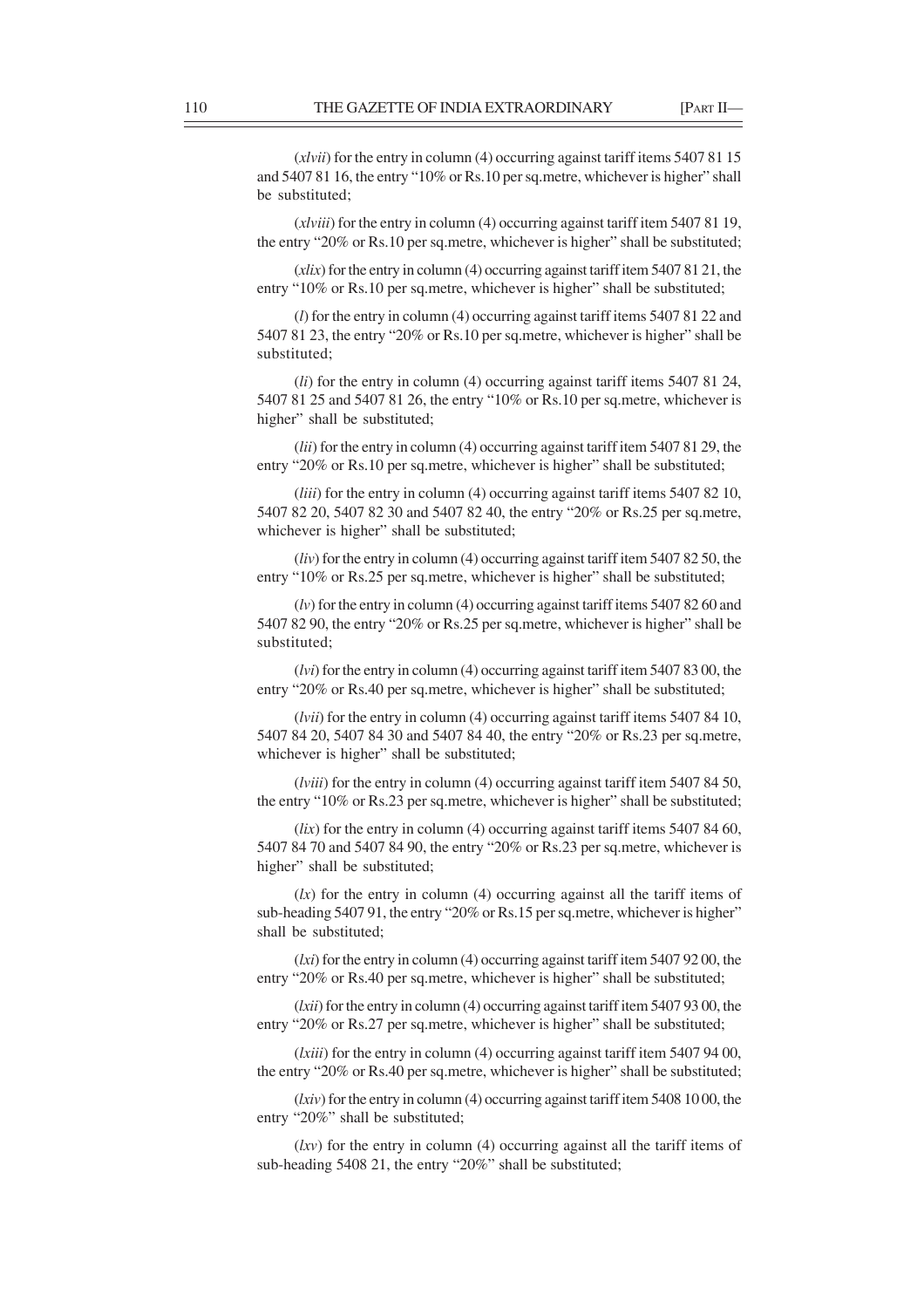(*lxvi*) for the entry in column (4) occurring against all the tariff items of sub-heading 5408 22, the entry "20% or Rs.27 per sq.metre, whichever is higher" shall be substituted;

(*lxvii*) for the entry in column (4) occurring against tariff item 5408 23 00, the entry "20% or Rs.28 per sq.metre, whichever is higher" shall be substituted;

(*lxviii*) for the entry in column (4) occurring against tariff item 5408 24 11, the entry "20% or Rs.52 per sq.metre, whichever is higher" shall be substituted;

(*lxix*) for the entry in column (4) occurring against tariff items 5408 24 12 and 5408 24 13, the entry "10% or Rs.52 per sq.metre, whichever is higher" shall be substituted;

(*lxx*) for the entry in column (4) occurring against tariff item 5408 24 14, the entry "20% or Rs.52 per sq.metre, whichever is higher" shall be substituted;

(*lxxi*) for the entry in column (4) occurring against tariff item 5408 24 15, the entry "10% or Rs.52 per sq.metre, whichever is higher" shall be substituted;

(*lxxii*) for the entry in column (4) occurring against tariff items 5408 24 16 and 5408 24 17, the entry "20% or Rs.52 per sq.metre, whichever is higher" shall be substituted;

(*lxxiii*) for the entry in column (4) occurring against tariff item 5408 24 18, the entry "10% or Rs.52 per sq.metre, whichever is higher" shall be substituted;

(*lxxiv*) for the entry in column (4) occurring against tariff items 5408 24 19 and 5408 24 90, the entry "20% or Rs.52 per sq.metre, whichever is higher" shall be substituted;

(*lxxv*) for the entry in column (4) occurring against all the tariff items of sub-heading 5408 31, the entry "20% or Rs.25 per sq.metre, whichever is higher" shall be substituted;

(*lxxvi*) for the entry in column (4) occurring against all the tariff items of sub-heading 5408 32, the entry "20% or Rs.44 per sq.metre, whichever is higher" shall be substituted;

(*lxxvii*) for the entry in column (4) occurring against tariff item 5408 33 00, the entry "20% or Rs.10 per sq.metre, whichever is higher" shall be substituted;

(*lxxviii*) for the entry in column (4) occurring against all the tariff items of sub-heading 5408 34, the entry "20% or Rs.11 per sq.metre, whichever is higher" shall be substituted;

(39) in Chapter 55,––

(*i*) after the Note, the following Supplementary Note shall be inserted, namely:—

"Supplementary Note:

For the purposes of this Chapter, inherent Fire Retardant (FR) fibres, as specified in IS 11871, IS 13501, IS 15742, IS 15742 A, are those in which the FR properties are naturally part of the polymer backbone and can never be worn away or washed out.";

(*ii*) for the entry in column (4) occurring against all the tariff items of headings 5501 and 5502, the entry "5%" shall be substituted;

(*iii*) for tariff item 5503 11 00 and the entries relating thereto, the following shall be substituted, namely:—

"5503 11 - - *Of aramids:* 5503 11 10 - - - Aramid Flame Retardant Fibre kg. 2.5% -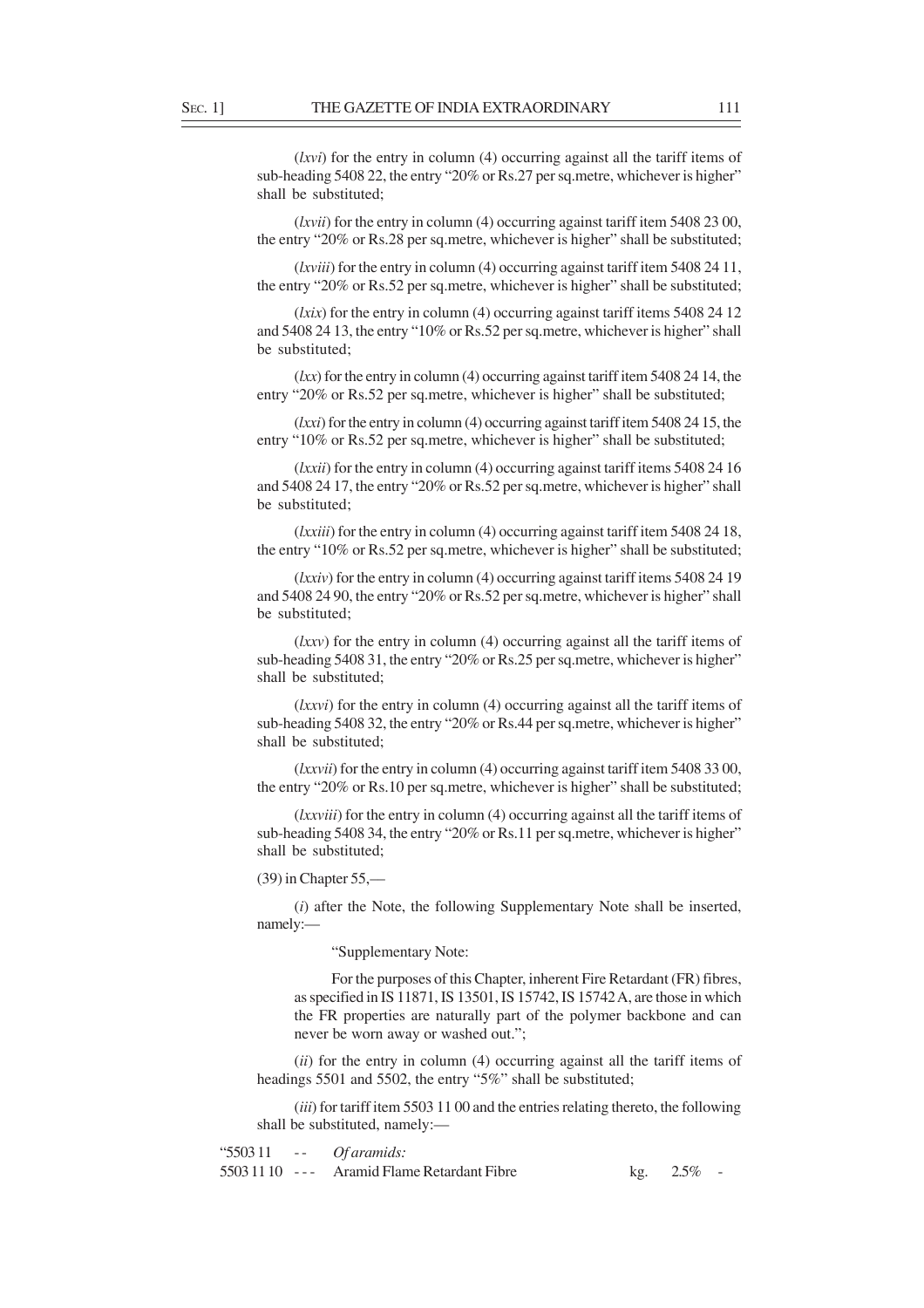| $55031120$ ---<br>$55031190$ ---                                                      |                          | Para-aramid Fibre<br>Other                                                                                                                                                                                        | kg.<br>kg.                      | 2.5%<br>5%                                                                                                                                                                                                                                                                                                                               | $\sim$<br>$\cdot$ ";                                               |  |  |  |  |  |  |
|---------------------------------------------------------------------------------------|--------------------------|-------------------------------------------------------------------------------------------------------------------------------------------------------------------------------------------------------------------|---------------------------------|------------------------------------------------------------------------------------------------------------------------------------------------------------------------------------------------------------------------------------------------------------------------------------------------------------------------------------------|--------------------------------------------------------------------|--|--|--|--|--|--|
|                                                                                       |                          | $(iv)$ for tariff item 5503 1900 and the entries relating thereto, the following<br>shall be substituted, namely:-                                                                                                |                                 |                                                                                                                                                                                                                                                                                                                                          |                                                                    |  |  |  |  |  |  |
| <b>"550319</b><br>$55031910$ ---<br>$55031920$ ---<br>$55031930$ ---<br>5503 1990 --- | $\omega = 1$             | Other:<br>Nylon Staple Fibre<br>Nylon Anti Static Staple Fibre<br>Nylon 66 fibre conforming to IS 13464<br>Other                                                                                                  | kg.<br>kg.<br>kg.<br>kg.        | 2.5%<br>2.5%<br>2.5%<br>5%                                                                                                                                                                                                                                                                                                               | $\overline{\phantom{a}}$<br>$\blacksquare$<br>$\sim$<br>$\cdot$ "; |  |  |  |  |  |  |
|                                                                                       |                          | $(v)$ for the entry in column (4) occurring against tariff item 5503 2000, the<br>entry "5%" shall be substituted;                                                                                                |                                 |                                                                                                                                                                                                                                                                                                                                          |                                                                    |  |  |  |  |  |  |
|                                                                                       |                          | $(vi)$ for tariff item 5503 30 00 and the entries relating thereto, the following<br>shall be substituted, namely:-                                                                                               |                                 |                                                                                                                                                                                                                                                                                                                                          |                                                                    |  |  |  |  |  |  |
| <b>"550330</b><br>$55033010$ ---<br>$55033090$ ---                                    | $\omega_{\rm{max}}$      | Acrylic or modacrylic:<br>Pre Oxidised Fibre, conforming to IS 17308<br>Other                                                                                                                                     | kg.<br>kg.                      | $2.5\%$<br>5%                                                                                                                                                                                                                                                                                                                            | $-$ ";                                                             |  |  |  |  |  |  |
|                                                                                       |                          | (vii) for the entry in column (4) occurring against tariff items 5503 40 00,<br>5503 90 10 and 5503 90 20, the entry "5%" shall be substituted;                                                                   |                                 |                                                                                                                                                                                                                                                                                                                                          |                                                                    |  |  |  |  |  |  |
|                                                                                       |                          | (viii) after tariff item 5503 90 20 and the entries relating thereto, the following<br>shall be inserted, namely:-                                                                                                |                                 |                                                                                                                                                                                                                                                                                                                                          |                                                                    |  |  |  |  |  |  |
| $"55039030 --$                                                                        |                          | Ultra high molecular weight poly ethylene<br>staple fibre conforming to ASTM F2848                                                                                                                                | kg.                             | 5%                                                                                                                                                                                                                                                                                                                                       | $-$ ";                                                             |  |  |  |  |  |  |
|                                                                                       |                          | $(ix)$ for the entry in column (4) occurring against tariff item 5503 90 90, the<br>entry "5%" shall be substituted;                                                                                              |                                 |                                                                                                                                                                                                                                                                                                                                          |                                                                    |  |  |  |  |  |  |
|                                                                                       |                          | $(x)$ for sub-heading 5504 10, tariff items 5504 10 10 to 5504 10 90 and the<br>entries relating thereto, the following shall be substituted, namely:-                                                            |                                 |                                                                                                                                                                                                                                                                                                                                          |                                                                    |  |  |  |  |  |  |
| "550410<br>$55041019$ ---- Other<br>$55041029$ ---- Other<br>$55041090$ ---           | $\overline{\phantom{a}}$ | Of viscose rayon:<br>--- Obtained from wood other than bamboo:<br>5504 10 11 ---- Flame retardant Viscose Rayon fibre<br>--- Obtained from bamboo:<br>5504 1021 ---- Flame retardant Viscose Rayon fibre<br>Other | kg.<br>kg.<br>kg.<br>kg.<br>kg. | $2.5\%$<br>5%<br>2.5%<br>5%<br>5%                                                                                                                                                                                                                                                                                                        | $\overline{\phantom{a}}$<br>$\qquad \qquad -$<br>$\sim$<br>-";     |  |  |  |  |  |  |
|                                                                                       |                          | $(xi)$ for the entry in column (4) occurring against tariff items 5504 90 10,<br>5504 90 20, 5504 90 30 and 5504 90 90, the entry "5%" shall be substituted;                                                      |                                 |                                                                                                                                                                                                                                                                                                                                          |                                                                    |  |  |  |  |  |  |
|                                                                                       |                          | (xii) for the entry in column (4) occurring against all the tariff items of                                                                                                                                       |                                 |                                                                                                                                                                                                                                                                                                                                          |                                                                    |  |  |  |  |  |  |
|                                                                                       |                          | 5509 52 00, 5509 53 00, 5509 59 00, 5509 61 00, 5509 62 00, 5509 69 00, 5509 91 00 and                                                                                                                            |                                 | headings 5505, 5506, 5507 and 5508, the entry "5%" shall be substituted;<br>$(xiii)$ for the entry in column (4) occurring against tariff items 5509 11 00,<br>5509 12 00, 5509 21 00, 5509 22 00, 5509 31 00, 5509 32 00, 5509 41 10, 5509 41 20,<br>5509 41 30, 5509 41 90, 5509 42 10, 5509 42 20, 5509 42 30, 5509 42 90, 5509 5100, |                                                                    |  |  |  |  |  |  |

(*xiv*) for tariff item 5509 99 00 and the entries relating thereto, the following shall be substituted, namely:—

| "550999 -- Other:    |                                                                                 |               |  |
|----------------------|---------------------------------------------------------------------------------|---------------|--|
|                      | 5509 99 10 $\,$ - - $\,$ Yarn made of 100% inherent FR synthetic fibre kg. 5% - |               |  |
| $55099990$ --- Other |                                                                                 | kg. $5\%$ -"; |  |

5509 92 00, the entry "5%" shall be substituted;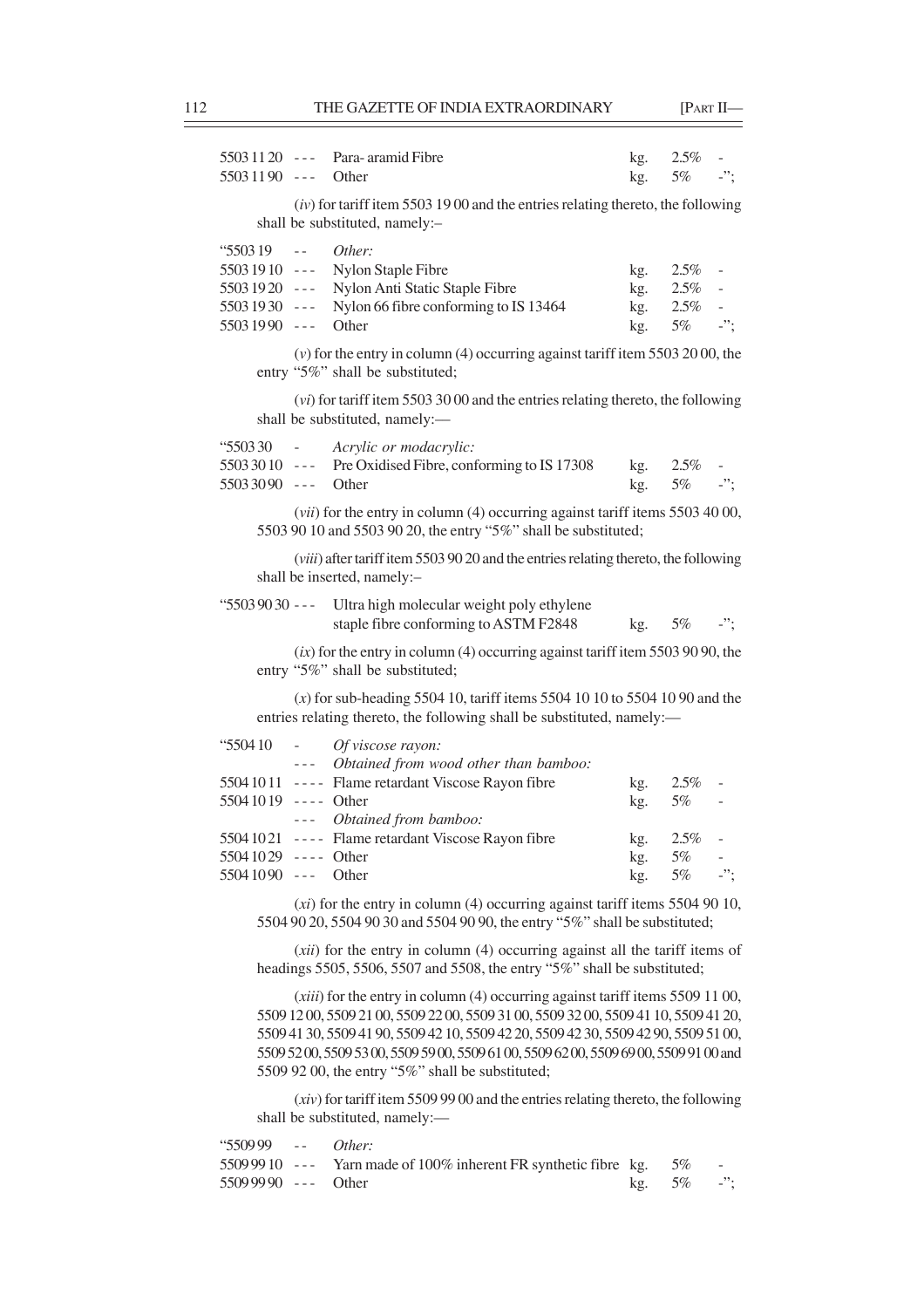(*xv*) for the entry in column (4) occurring against tariff items 5510 11 10, 5510 11 20, 5510 11 90, 5510 12 10, 5510 12 20, 5510 12 90, 5510 20 10, 5510 20 20, 5510 20 90, 5510 30 10, 5510 30 20, 5510 30 90, 5510 90 10 and 5510 90 20, the entry "5%" shall be substituted;

(*xvi*) after tariff item 5510 90 20 and the entries relating thereto, the following shall be inserted, namely:—

"5510.9030 --- Yarn made of 100% inherent FR artificial fibre kg.  $5\%$  -";

(*xvii*) for the entry in column (4) occurring against tariff item 5510 90 90, the entry "5%" shall be substituted;

(*xviii*) for the entry in column (4) occurring against all the tariff items of heading 5511, the entry "10%" shall be substituted;

(*xix*) for the entry in column (4) occurring against all the tariff items of sub-heading 5512 11, the entry "20%" shall be substituted;

(*xx*) for the entry in column (4) occurring against all the tariff items of sub-heading 5512 19, the entry "20% or Rs.25 per sq.metre, whichever is higher" shall be substituted;

(*xxi*) for the entry in column (4) occurring against all the tariff items of sub-heading 5512 21, the entry "20%" shall be substituted;

(*xxii*) for the entry in column (4) occurring against all the tariff items of sub-heading 5512 29, the entry "20% or Rs.28 per sq.metre, whichever is higher" shall be substituted;

(*xxiii*) for the entry in column (4) occurring against all the tariff items of sub-heading 5512 91, the entry "20%" shall be substituted;

(*xxiv*) for the entry in column (4) occurring against all the tariff items of sub-heading 5512 99, the entry "20% or Rs.54 per kg., whichever is higher" shall be substituted;

(*xxv*) for the entry in column (4) occurring against all the tariff items of sub-headings 5513 11, 5513 12, 5513 13 and 5513 19, the entry "20%" shall be substituted;

(*xxvi*) for the entry in column (4) occurring against tariff item 5513 21 00, the entry "20% or Rs.107 per kg., whichever is higher" shall be substituted;

(*xxvii*) for the entry in column (4) occurring against tariff item 5513 23 00, the entry "20% or Rs.125 per kg. or Rs.25 per sq.metre, whichever is highest" shall be substituted;

(*xxviii*) for the entry in column (4) occurring against tariff item 5513 29 00, the entry "20% or Rs.185 per kg., whichever is higher" shall be substituted;

(*xxix*) for the entry in column (4) occurring against tariff item 5513 31 00, the entry "20% or Rs.21 per sq.metre, whichever is higher" shall be substituted;

(*xxx*) for the entry in column (4) occurring against tariff item 5513 39 00, the entry "20% or Rs.125 per kg. or Rs.25 per sq.metre, whichever is highest" shall be substituted;

(*xxxi*) for the entry in column (4) occurring against tariff item 5513 41 00, the entry "20% or Rs.15 per sq.metre, whichever is higher" shall be substituted;

(*xxxii*) for the entry in column (4) occurring against tariff item 5513 49 00, the entry "20% or Rs.185 per kg., whichever is higher" shall be substituted;

(*xxxiii*) for the entry in column (4) occurring against all the tariff items of sub-headings 5514 11, 5514 12 and 5514 19, the entry "20%" shall be substituted;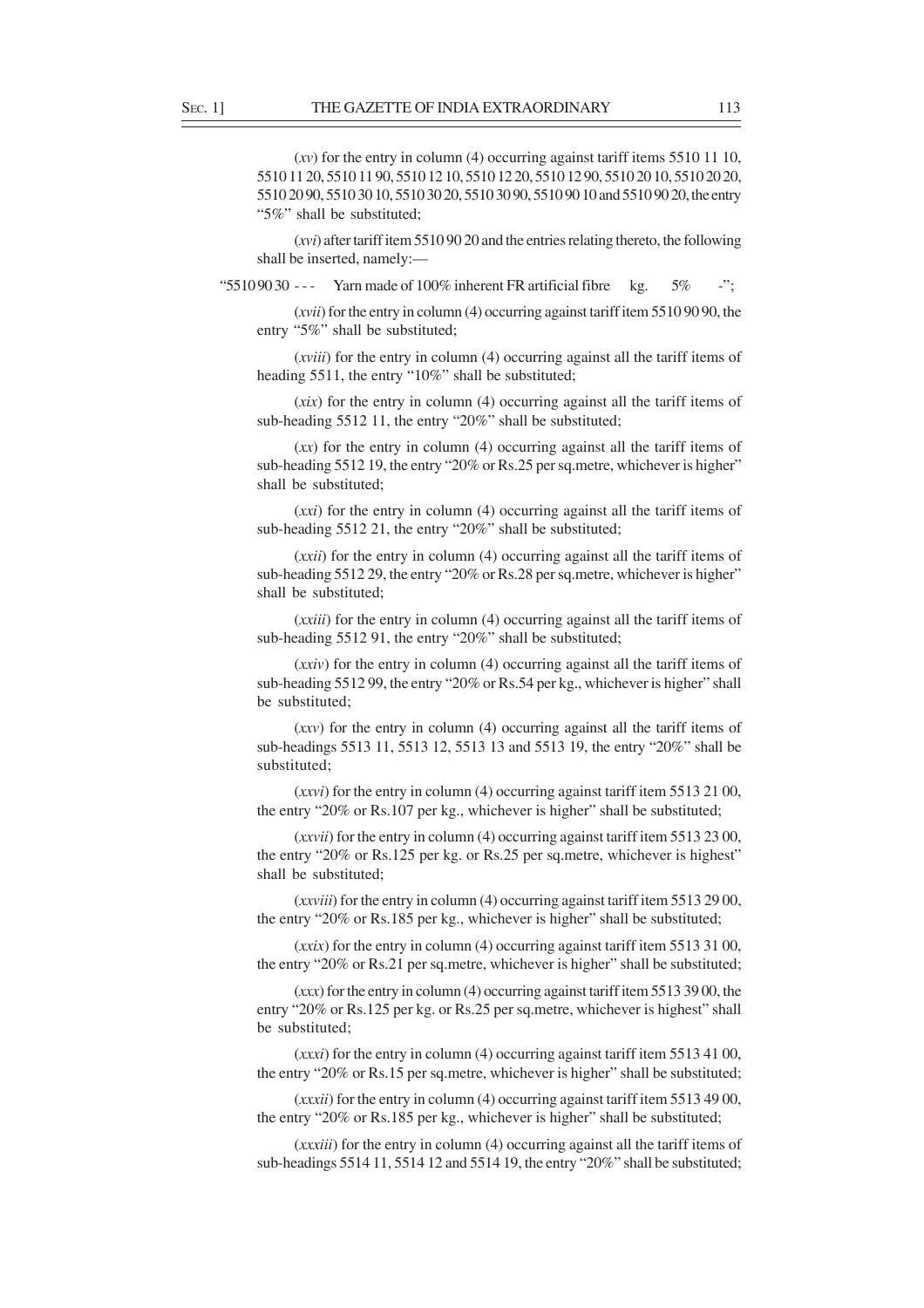(*xxxiv*) for the entry in column (4) occurring against tariff item 5514 21 00, the entry "20% or Rs.100 per kg. or Rs.30 per sq.metre, whichever is highest" shall be substituted;

(*xxxv*) for the entry in column (4) occurring against tariff item 5514 22 00, the entry "20% or Rs.100 per kg., whichever is higher" shall be substituted;

(*xxxvi*) for the entry in column (4) occurring against tariff item 5514 23 00, the entry "20% or Rs.114 per kg., whichever is higher" shall be substituted;

(*xxxvii*) for the entry in column (4) occurring against tariff item 5514 29 00, the entry "20% or Rs.121 per kg., whichever is higher" shall be substituted;

(*xxxviii*) for the entry in column (4) occurring against tariff item 5514 30 11, the entry "20% or Rs.45 per sq.metre, whichever is higher" shall be substituted;

(*xxxix*) for the entry in column (4) occurring against tariff item 5514 30 12, the entry "20% or Rs.26 per sq.metre, whichever is higher" shall be substituted;

(*xl*) for the entry in column (4) occurring against tariff item 5514 30 13, the entry "20% or Rs.180 per kg., whichever is higher" shall be substituted;

(*xli*) for the entry in column (4) occurring against tariff item 5514 30 19, the entry "20% or Rs.31 per sq.metre, whichever is higher" shall be substituted;

(*xlii*) for the entry in column (4) occurring against tariff item 5514 41 00, the entry "20% or Rs.26 per sq.metre, whichever is higher" shall be substituted;

(*xliii*) for the entry in column (4) occurring against tariff item 5514 42 00, the entry "20% or Rs.140 per kg., whichever is higher" shall be substituted;

(*xliv*) for the entry in column (4) occurring against tariff item 5514 43 00, the entry "20% or Rs.31 per sq.metre, whichever is higher" shall be substituted;

(*xlv*) for the entry in column (4) occurring against tariff item 5514 49 00, the entry "20% or Rs.114 per kg., whichever is higher" shall be substituted;

(*xlvi*) for the entry in column (4) occurring against all the tariff items of sub-heading 5515 11, the entry "20% or Rs.40 per sq.metre, whichever is higher" shall be substituted;

(*xlvii*) for the entry in column (4) occurring against all the tariff items of sub-heading 5515 12, the entry "20% or Rs.95 per kg., whichever is higher" shall be substituted;

(*xlviii*) for the entry in column (4) occurring against all the tariff items of sub-heading 5515 13, the entry "20% or Rs.75 per sq.metre, whichever is higher" shall be substituted;

(*xlix*) for the entry in column (4) occurring against all the tariff items of sub-heading 5515 19, the entry "20% or Rs.45 per sq.metre, whichever is higher" shall be substituted;

(*l*) for the entry in column (4) occurring against all the tariff items of sub-heading 5515 21, the entry "20% or Rs.55 per sq.metre, whichever is higher" shall be substituted;

(*li*) for the entry in column (4) occurring against tariff items 5515 22 10 and 5515 22 20, the entry "10% or Rs.140 per kg., whichever is higher" shall be substituted;

(*lii*) for the entry in column (4) occurring against tariff item 5515 22 30, the entry "20% or Rs.140 per kg., whichever is higher" shall be substituted:

(*liii*) for the entry in column (4) occurring against tariff item 5515 22 40, the entry "10% or Rs.140 per kg., whichever is higher" shall be substituted;

(*liv*) for the entry in column (4) occurring against tariff item 5515 22 90, the entry "20% or Rs.140 per kg., whichever is higher" shall be substituted;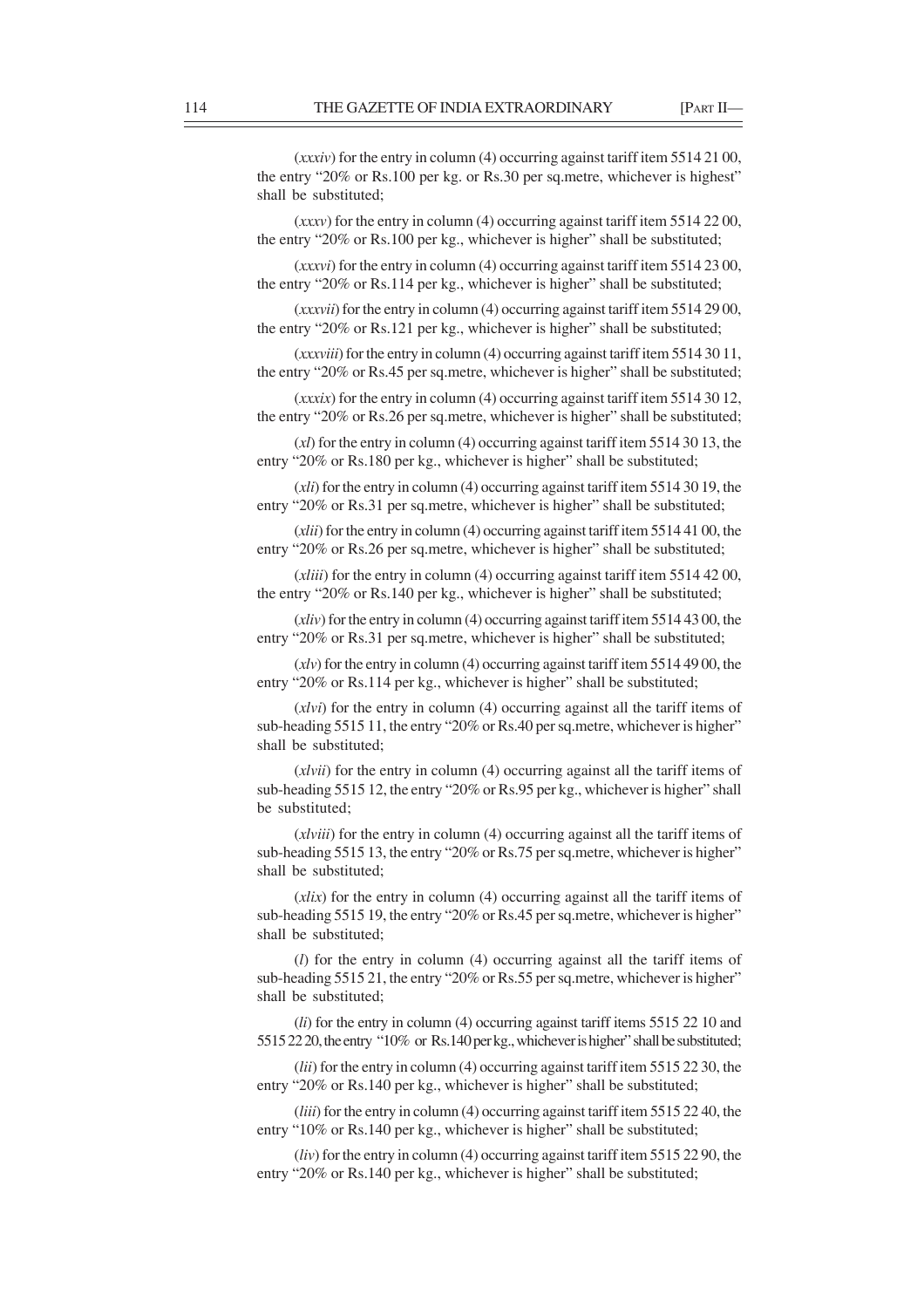(*lv*) for the entry in column (4) occurring against tariff items 5515 29 10 and 5515 29 20, the entry "10% or Rs.30 per sq.metre, whichever is higher" shall be substituted;

(*lvi*) for the entry in column (4) occurring against tariff items 5515 29 30, 5515 29 40 and 5515 29 90, the entry "20% or Rs.30 per sq.metre, whichever is higher" shall be substituted;

(*lvii*) for the entry in column (4) occurring against all the tariff items of sub-heading 5515 91, the entry "20% or Rs.40 per sq.metre, whichever is higher" shall be substituted;

(*lviii*) for the entry in column (4) occurring against tariff items 5515 99 10, 5515 99 20, 5515 99 30 and 5515 99 40, the entry "20% or Rs.35 per sq.metre, whichever is higher" shall be substituted;

(*lix*) after tariff item 5515 99 40 and the entries relating thereto, the following shall be inserted, namely:—

| " $55159950$ --- Fabrics made of 100% inherent | m <sup>2</sup> | $20\%$ or     |
|------------------------------------------------|----------------|---------------|
| FR synthetic fibre                             |                | Rs. 35        |
|                                                |                | per sq.       |
|                                                |                | metre,        |
|                                                |                | which-        |
|                                                |                | ever is       |
|                                                |                | higher $-$ ": |

 $(kx)$  for the entry in column (4) occurring against tariff item 5515 99 90, the entry "20% or Rs.35 per sq.metre, whichever is higher" shall be substituted;

(*lxi*) for the entry in column (4) occurring against all the tariff items of sub-heading 5516 11, the entry "20%" shall be substituted;

(*lxii*) for the entry in column (4) occurring against tariff item 5516 12 00, the entry "20% or Rs.35 per sq.metre, whichever is higher" shall be substituted;

(*lxiii*) for the entry in column (4) occurring against tariff item 5516 13 00, the entry "20% or Rs.40 per sq.metre, whichever is higher" shall be substituted;

(*lxiv*) for the entry in column (4) occurring against all the tariff items of sub-heading 5516 14, the entry "20% or Rs.12 per sq.metre, whichever is higher" shall be substituted;

(*lxv*) for the entry in column (4) occurring against all the tariff items of sub-heading 5516 21, the entry "20%" shall be substituted;

(*lxvi*) for the entry in column (4) occurring against tariff items 5516 22 00 and 5516 23 00, the entry "20% or Rs.150 per kg., whichever is higher" shall be substituted;

(*lxvii*) for the entry in column (4) occurring against tariff item 5516 24 00, the entry "20% or Rs.12 per sq.metre, whichever is higher" shall be substituted;

(*lxviii*) for the entry in column (4) occurring against tariff item 5516 31 10, the entry "20%" shall be substituted;

(*lxix*) for the entry in column (4) occurring against tariff item 5516 31 20, the entry "10%" shall be substituted;

(*lxx*) for the entry in column (4) occurring against tariff items 5516 32 00, 5516 33 00, 5516 34 00, 5516 41 10, 5516 41 20 and 5516 42 00, the entry "20%" shall be substituted;

(*lxxi*) for the entry in column (4) occurring against tariff items 5516 43 00 and 5516 44 00, the entry "20% or Rs.12 per sq.metre, whichever is higher" shall be substituted;

(*lxxii*) for the entry in column (4) occurring against tariff items 5516 91 10, 5516 91 20 and 5516 92 00, the entry "20%" shall be substituted;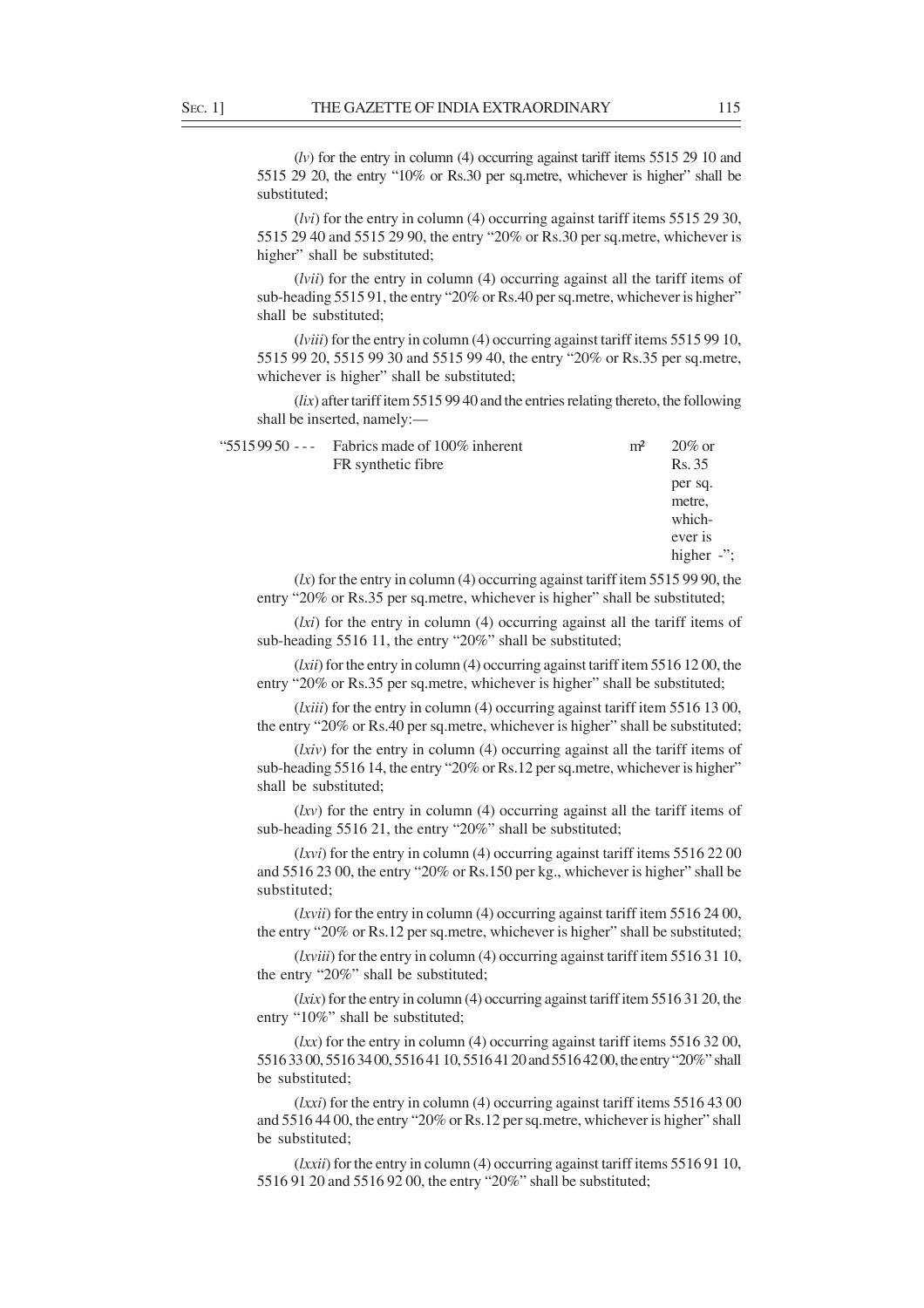(*lxxiii*) for the entry in column (4) occurring against tariff item 5516 93 00, the entry "20% or Rs.21 per sq.metre, whichever is higher" shall be substituted;

(*lxxiv*) for the entry in column (4) occurring against tariff item 5516 94 00, the entry "20% or Rs.40 per sq.metre, whichever is higher" shall be substituted;

(*40*) in Chapter 56,––

(*i*) for the entry in column (4) occurring against all the tariff items of sub-heading 5601 21, the entry "10%" shall be substituted;

(*ii*) for the entry in column (4) occurring against tariff items 5601 22 00 and 5601 29 00, the entry "10%" shall be substituted;

(*iii*) for the entry in column (4) occurring against tariff item 5601 30 00, the entry "20%" shall be substituted;

(*iv*) for the entry in column (4) occurring against all the tariff items of heading 5602, the entry "10%" shall be substituted;

(*v*) for tariff item 5603 11 00 and the entries relating thereto, the following shall be substituted, namely:—

|                      | "5603.11 -- Weighing not more than $25g/m^2$ :     |  |                                           |  |
|----------------------|----------------------------------------------------|--|-------------------------------------------|--|
|                      | $56031110$ --- Crop covers, conforming to IS 16718 |  | $kg. 20\%$ -                              |  |
| $56031190$ --- Other |                                                    |  | kg. $20\%$ -";                            |  |
|                      |                                                    |  | $\sim$ $\sim$ $\sim$ $\sim$ $\sim$ $\sim$ |  |

(*vi*) for the entry in column (4) occurring against tariff item 5603 12 00, the entry "20%" shall be substituted;

(*vii*) for the entry in column (4) occurring against tariff item 5603 13 00, the entry "10%" shall be substituted;

(*viii*) for the entry in column (4) occurring against tariff item 5603 14 00, the entry "20%" shall be substituted;

 $(ix)$  for the entry in column (4) occurring against tariff item 5603 91 00, the entry "10%" shall be substituted;

(*x*) for the entry in column (4) occurring against tariff item 5603 92 00, the entry "20%" shall be substituted;

(*xi*) for tariff items 5603 93 00 and 5603 94 00 and the entries relating thereto, the following shall be substituted, namely:—

| "560393        | $- -$                | Weighing more than $70g/m^2$ but not        |     |        |                            |
|----------------|----------------------|---------------------------------------------|-----|--------|----------------------------|
|                |                      | more than $150$ g/m <sup>2</sup> :          |     |        |                            |
| $56039310$ --- |                      | Mulch Mats, conforming to IS 17355          | kg. | 10%    |                            |
| 56039390       | $\omega = \omega$ .  | Other                                       | kg. | $10\%$ |                            |
| 560394         | $\sim$ $\sim$        | Weighing more than $150$ g/m <sup>2</sup> : |     |        |                            |
| $56039410$ --- |                      | Non-woven Geotextile and articles thereof,  |     |        |                            |
|                |                      | Conforming to IS 16391, IS 16392            | kg. | 20%    |                            |
| $56039420$ --- |                      | Mulch Mats, conforming to IS 17355          | kg. | 20%    |                            |
| 56039490       | $\sim$ $\sim$ $\sim$ | Other                                       | kg. | 20%    | $\overline{\phantom{a}}$ . |
|                |                      |                                             |     |        |                            |

(*xii*) for the entry in column (4) occurring against all the tariff items of headings 5604, 5605, 5606, 5607, 5608 and 5609, the entry "10%" shall be substituted;

(*41*) in Chapter 57,––

(*i*) for the entry in column (4) occurring against all the tariff items of heading 5701, the entry "20%" shall be substituted;

(*ii*) for the entry in column (4) occurring against tariff items 5702 10 00, 5702 20 10, 5702 20 20 and 5702 20 90, the entry "20%" shall be substituted;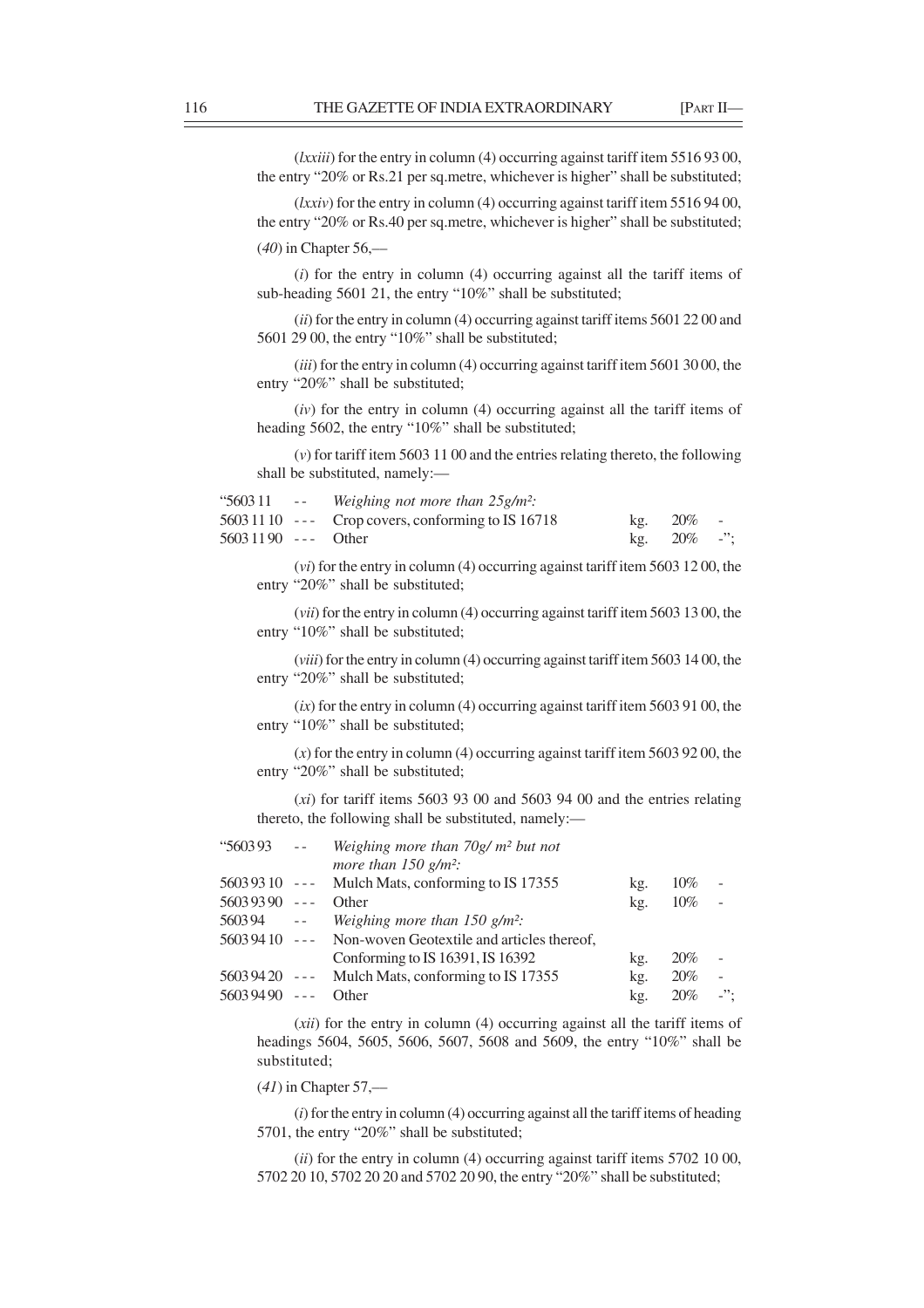(*iii*) for the entry in column (4) occurring against all the tariff items of sub-heading 5702 31, the entry "20%" shall be substituted;

(*iv*) for the entry in column (4) occurring against all the tariff items of sub-heading 5702 32, the entry "20% or Rs.105 per sq.metre, whichever is higher" shall be substituted;

(*v*) for the entry in column (4) occurring against all the tariff items of sub-headings 5702 39 and 5702 41, the entry "20%" shall be substituted;

(*vi*) for the entry in column (4) occurring against all the tariff items of sub-heading 5702 42, the entry "20% or Rs.80 per sq.metre, whichever is higher" shall be substituted;

(*vii*) for the entry in column (4) occurring against all the tariff items of sub-heading 5702 49, the entry "20%" shall be substituted;

(*viii*) for the entry in column (4) occurring against tariff items 5702 50 21, 5702 50 22 and 5702 50 29, the entry "20% or Rs.105 per sq.metre, whichever is higher" shall be substituted;

(*ix*) for the entry in column (4) occurring against tariff items 5702 50 31, 5702 50 32, 5702 50 33 and 5702 50 39, the entry "20%" shall be substituted;

(*x*) for the entry in column (4) occurring against tariff item 5702 91 10, the entry "20%" shall be substituted;

(*xi*) for the entry in column (4) occurring against tariff item 5702 91 20, the entry "10%" shall be substituted;

(*xii*) for the entry in column (4) occurring against tariff items 5702 91 30 and 5702 91 90, the entry "20%" shall be substituted;

(*xiii*) for the entry in column (4) occurring against all the tariff items of sub-heading 5702 92, the entry "20% or Rs.110 per sq.metre, whichever is higher" shall be substituted;

(*xiv*) for the entry in column (4) occurring against all the tariff items of sub-heading 5702 99, the entry "20%" shall be substituted;

(*xv*) for the entry in column (4) occurring against all the tariff items of sub-heading 5703 10, the entry "20%" shall be substituted;

(*xvi*) for the entry in column (4) occurring against tariff items 5703 21 00, 5703 29 10, 5703 29 20 and 5703 29 90, the entry "20% or Rs.70 per sq.metre, whichever is higher" shall be substituted;

(*xvii*) for the entry in column (4) occurring against tariff items 5703 31 00, 5703 39 10, 5703 39 20 and 5703 39 90, the entry "20% or Rs.55 per sq.metre, whichever is higher" shall be substituted;

(*xviii*) for the entry in column (4) occurring against all the tariff items of sub-heading 5703 90, the entry "20%" shall be substituted;

 $(xix)$  for the entry in column (4) occurring against tariff items 5704 10 00 and 5704 20 10, the entry "20%" shall be substituted;

(*xx*) for the entry in column (4) occurring against tariff item 5704 20 20, the entry "10%" shall be substituted;

(*xxi*) for the entry in column (4) occurring against tariff item 5704 20 90, the entry "20%" shall be substituted;

(*xxii*) for the entry in column (4) occurring against all the tariff items of sub-heading 5704 90, the entry "20% or Rs.35 per sq.metre, whichever is higher" shall be substituted;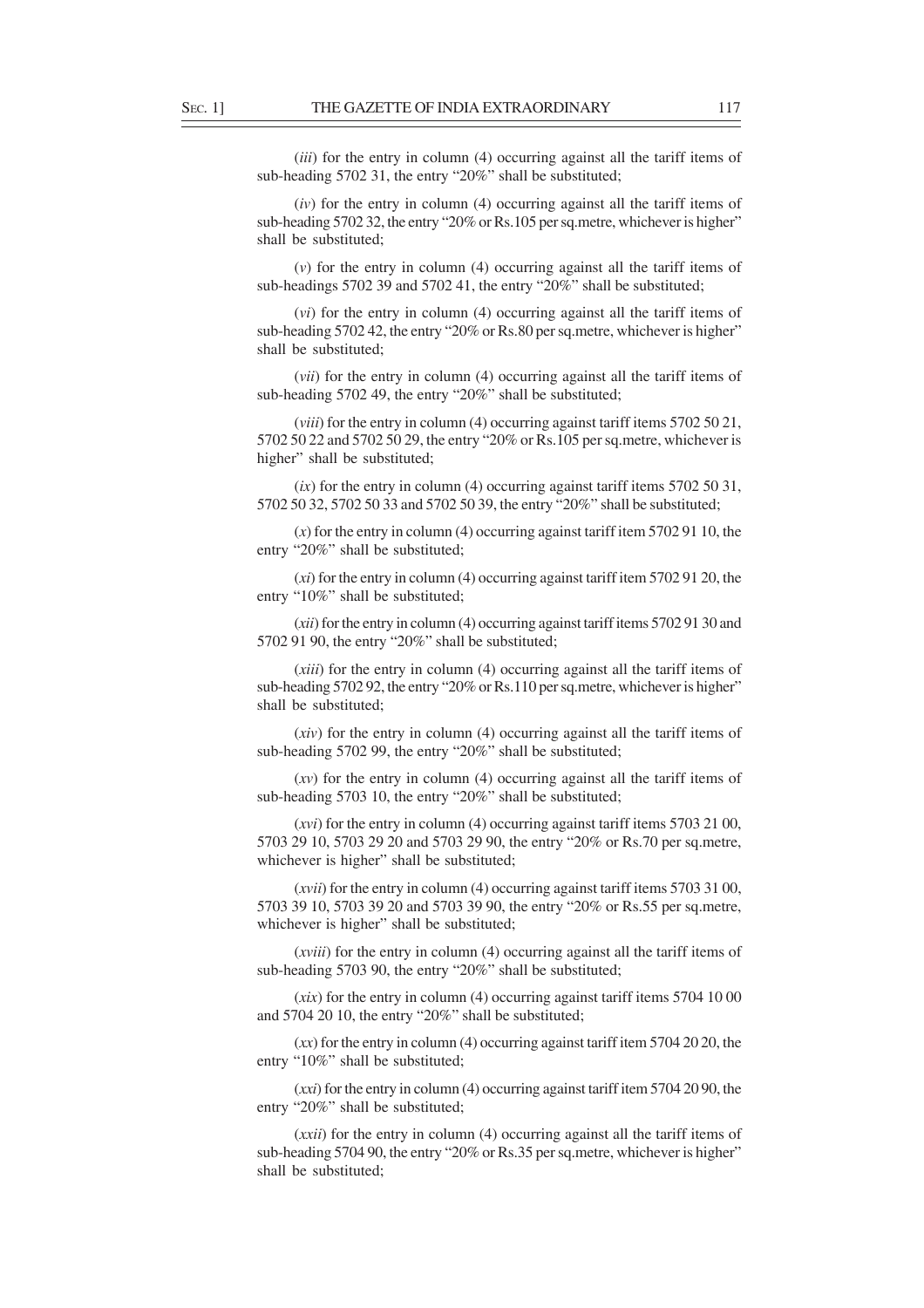(*xxiii*) for the entry in column (4) occurring against all the tariff items of heading 5705, the entry "20%" shall be substituted;

(*42*) in Chapter 58,––

(*i*) after the Notes, the following Supplementary Note shall be inserted, namely:—

"Supplementary Note:

1.(*a*) For the purposes of this Chapter, "Lucknow Chikan craft" refers to a type of embroidery defined and recognised by the Geographical Indication (GI) Registry against the GI no.119 under the Geographical Indication of Goods (Registration and Protection) Act, 1999(48 of 1999).

(*b*) Produced/manufactured by a person certified/recognised and mentioned as a user in the Geographical Indication Registry against the said GI no.119.":

(*ii*) for the entry in column (4) occurring against tariff item 5801 10 00, the entry "10% or Rs.210 per sq.metre, whichever is higher" shall be substituted;

(*iii*) for the entry in column (4) occurring against tariff item 5801 21 00, the entry "10% or Rs.80 per sq.metre, whichever is higher" shall be substituted;

(*iv*) for the entry in column (4) occurring against all the tariff items of sub-heading 5801 22, the entry "10% or Rs.70 per sq.metre, whichever is higher" shall be substituted;

(*v*) for the entry in column (4) occurring against tariff item 5801 23 00, the entry "10% or Rs.80 per sq.metre, whichever is higher" shall be substituted;

(*vi*) for the entry in column (4) occurring against tariff item 5801 26 00, the entry "10% or Rs.180 per sq.metre, whichever is higher" shall be substituted;

(*vii*) for the entry in column (4) occurring against tariff item 5801 27 10, the entry "10% or Rs.135 per sq.metre, whichever is higher" shall be substituted;

(*viii*) for the entry in column (4) occurring against tariff item 5801 27 20, the entry "10% or Rs.120 per sq.metre, whichever is higher" shall be substituted;

(*ix*) for the entry in column (4) occurring against tariff item 5801 27 90, the entry "10% or Rs.135 per sq.metre, whichever is higher" shall be substituted;

(*x*) for the entry in column (4) occurring against tariff item 5801 31 00, the entry "20% or Rs.75 per sq.metre, whichever is higher" shall be substituted;

(*xi*) for the entry in column (4) occurring against tariff item 5801 32 00, the entry "20% or Rs.180 per sq.metre, whichever is higher" shall be substituted;

(*xii*) for the entry in column (4) occurring against tariff item 5801 33 00, the entry "20% or Rs.150 per sq.metre, whichever is higher" shall be substituted;

(*xiii*) for the entry in column (4) occurring against all the tariff items of sub-heading 5801 36, the entry "20% or Rs.130 per sq.metre, whichever is higher" shall be substituted;

(*xiv*) for the entry in column (4) occurring against tariff item 5801 37 10, the entry "20% or Rs.140 per sq.metre, whichever is higher" shall be substituted;

(*xv*) for the entry in column (4) occurring against tariff item 5801 37 20, the entry "20% or Rs.68 per sq.metre, whichever is higher" shall be substituted;

(*xvi*) for the entry in column (4) occurring against tariff item 5801 37 90, the entry "20% or Rs.140 per sq.metre, whichever is higher" shall be substituted;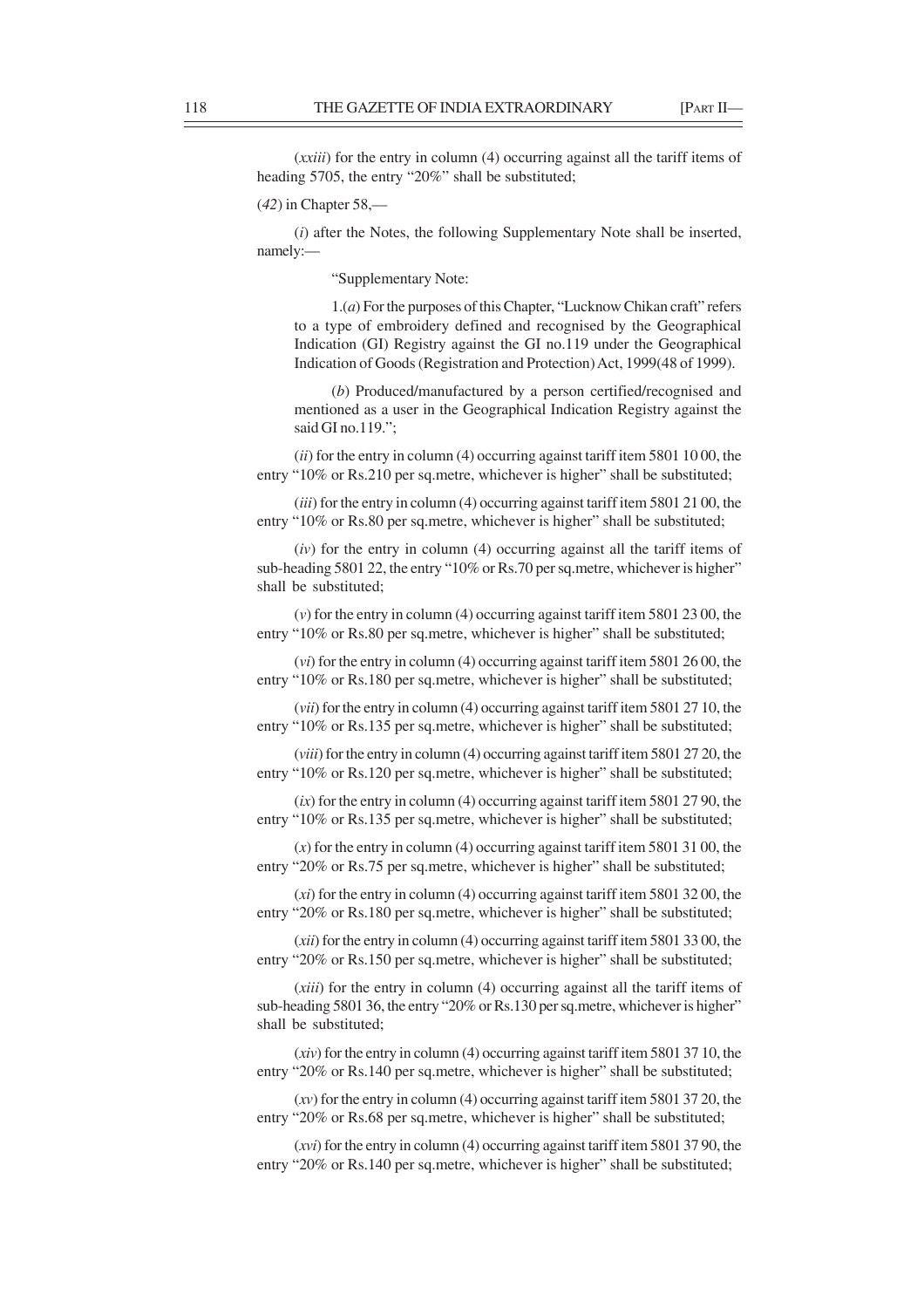(*xvii*) for the entry in column (4) occurring against all the tariff items of sub-heading 5801 90, the entry "10% or Rs.35 per sq.metre, whichever is higher" shall be substituted;

(*xviii*) for the entry in column (4) occurring against tariff item 5802 10 10, the entry "10%" shall be substituted;

 $(xix)$  for the entry in column (4) occurring against tariff items 5802 10 20, 5802 10 30, 5802 10 40, 5802 10 50, 5802 10 60 and 5802 10 90, the entry "10% or Rs. 60 per sq.metre, whichever is higher" shall be substituted;

(*xx*) for the entry in column (4) occurring against tariff item 5802 20 00, the entry "10%" shall be substituted;

(*xxi*) for the entry in column (4) occurring against tariff item 5802 30 00, the entry "10% or Rs.150 per kg., whichever is higher" shall be substituted;

(*xxii*) for the entry in column (4) occurring against all the tariff items of heading 5803, the entry "10%" shall be substituted;

(*xxiii*) for the entry in column (4) occurring against all the tariff items of sub-heading 5804 10, the entry "10% or Rs. 200 per kg., whichever is higher" shall be substituted;

(*xxiv*) for the entry in column (4) occurring against tariff item 5804 21 00, the entry "20% or Rs. 200 per kg., whichever is higher" shall be substituted;

(*xxv*) for the entry in column (4) occurring against tariff items 5804 29 10, 5804 29 90 and 5804 30 00, the entry "10% or Rs. 200 per kg., whichever is higher" shall be substituted;

(*xxvi*) for the entry in column (4) occurring against all the tariff items of heading 5805, the entry "10%" shall be substituted;

(*xxvii*) for the entry in column (4) occurring against tariff items 5806 10 00, 5806 20 00, 5806 31 10, 5806 31 20 and 5806 31 90, the entry "10%" shall be substituted;

(*xxviii*) for the entry in column (4) occurring against tariff item 5806 32 00, the entry "20%" shall be substituted;

(*xxix*) for the entry in column (4) occurring against tariff items 5806 39 10, 5806 39 20, 5806 39 30, 5806 39 90 and 5806 40 00, the entry "10%" shall be substituted;

(*xxx*) for the entry in column (4) occurring against all the tariff items of headings 5807, 5808 and 5809, the entry "10%" shall be substituted;

(*xxxi*) for the entry in column (4) occurring against tariff item 5810 10 00, the entry "10% or Rs. 200 per kg., whichever is higher" shall be substituted;

(*xxxii*) in heading 5810, for tariff item 5810 91 00, sub-heading 5810 92, tariff items 5810 92 10 to 5810 99 00 and the entries relating thereto, the following shall be substituted, namely:—

| $"581091 --$   |                      | <i>Of cotton:</i>                                      |     |        |                            |
|----------------|----------------------|--------------------------------------------------------|-----|--------|----------------------------|
|                |                      | 58109110 --- Embroidered with Lucknow Chikan Craft kg. |     | 10%    |                            |
| $58109190$ --- |                      | Other kg.                                              |     | $10\%$ |                            |
| 581092 --      |                      | Of man made fibres:                                    |     |        |                            |
|                |                      | 58109210 --- Embroidered badges, motifs and the like   | kg. | $10\%$ |                            |
| $58109220$ --- |                      | Embroidered with Lucknow Chikan Craft                  | kg. | $10\%$ | $\sim$                     |
| $58109290$ --- |                      | Other                                                  | kg. | $10\%$ | $\sim$                     |
| 581099 --      |                      | Of other textile materials:                            |     |        |                            |
|                |                      | 58109910 --- Embroidered with Lucknow Chikan Craft     | kg. | 10%    |                            |
| 58109990       | $\sim$ $\sim$ $\sim$ | Other                                                  | kg. | 10%    | $\overline{\phantom{a}}$ . |
|                |                      |                                                        |     |        |                            |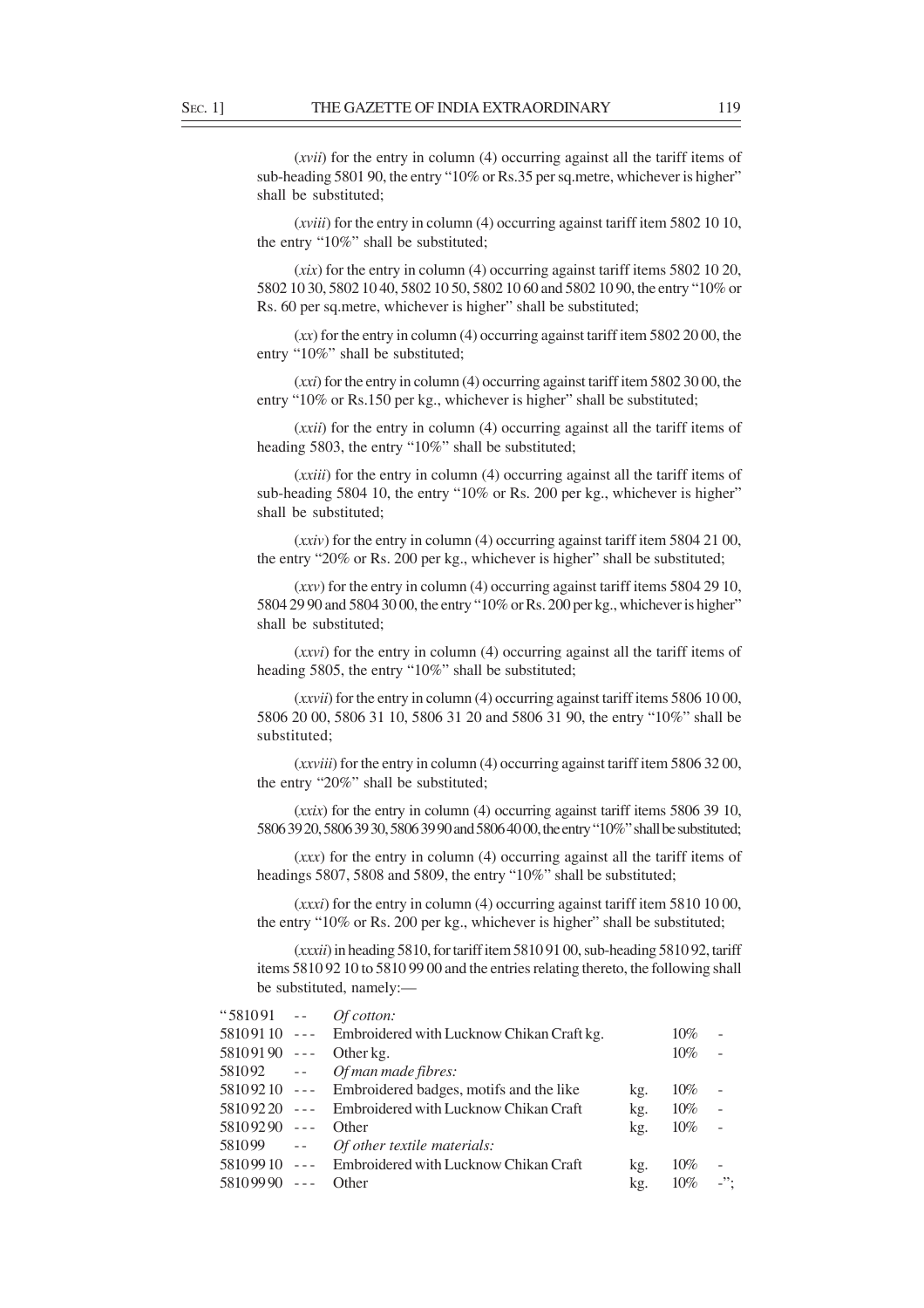(*xxxiii*) for the entry in column (4) occurring against all the tariff items of heading 5811, the entry "10%" shall be substituted;

(*43*) in Chapter 59,––

(*i*) for the entry in column (4) occurring against all the tariff items of heading 5901, the entry "10%" shall be substituted;

(*ii*) for the entry in column (4) occurring against all the tariff items of headings 5902 and 5903, the entry "20%" shall be substituted;

(*iii*) for the entry in column (4) occurring against all the tariff items of headings 5904, 5905, 5906, 5907, 5908 and 5909, the entry "10%" shall be substituted;

(*iv*) for the entry in column (4) occurring against all the tariff items of sub-heading 5910 00, the entry "20%" shall be substituted;

(*v*) for the entry in column (4) occurring against tariff items 5911 10 00, 5911 20 00, 5911 31 10, 5911 31 20, 5911 31 30, 5911 31 40, 5911 31 50, 5911 31 90, 5911 32 10, 5911 32 20, 5911 32 30, 5911 32 40, 5911 32 50, 5911 32 90, 5911 40 00, 5911 90 10 and 5911 90 20, the entry "10%" shall be substituted;

(*vi*) after tariff item 5911 90 20 and the entries relating thereto, the following shall be inserted, namely:—

| 66                    | --- Knitted or woven Geo-technical textile:               |     |            |            |
|-----------------------|-----------------------------------------------------------|-----|------------|------------|
|                       | $59119031$ ---- Geogrid conforming to IS 17373            | kg. | $10\%$ -   |            |
|                       | 59119032 ---- Geotextile conforming to IS 16391, IS 16392 | kg. | $10\%$     | $\sim$ $-$ |
| $59119039$ ---- Other |                                                           | kg. | $10\%$ -   |            |
|                       | $59119040$ --- Mulch mats, conforming to IS 16202         | kg. | $10\%$ -": |            |

(*vii*) for the entry in column (4) occurring against tariff item 5911 90 90, the entry "10%" shall be substituted;

(*44*) in Chapter 60,––

(*i*) for the entry in column (4) occurring against tariff items 6001 10 10, 6001 10 20, 6001 10 90 and 6001 21 00, the entry "10%" shall be substituted;

(*ii*) for the entry in column (4) occurring against tariff item 6001 22 00, the entry "20%" shall be substituted;

(*iii*) for the entry in column (4) occurring against tariff items 6001 29 00 and 6001 91 00, the entry "10%" shall be substituted;

(*iv*) for the entry in column (4) occurring against tariff item 6001 92 00, the entry "20%" shall be substituted;

(*v*) for the entry in column (4) occurring against tariff items 6001 99 10, 6001 99 90, 6002 40 00, 6002 90 00, 6003 10 00 and 6003 20 00, the entry "10%" shall be substituted;

(*vi*) for the entry in column (4) occurring against tariff items 6003 30 00 and 6003 40 00, the entry "20%" shall be substituted;

(*vii*) for the entry in column (4) occurring against tariff item 6003 90 00, the entry "10%" shall be substituted;

(*viii*) for the entry in column (4) occurring against tariff items 6004 10 00, 6004 90 00, 6005 35 00 and 6005 36 00, the entry "20%" shall be substituted;

(*ix*) for tariff item 6005 37 00 and the entries relating thereto, the following shall be substituted, namely:—

|                      | "600537 -- Other, dyed:                           |                |  |
|----------------------|---------------------------------------------------|----------------|--|
|                      | $60053710$ --- Shade Nets, conforming to IS 16008 | $kg. 20\%$ -   |  |
| $60053790$ --- Other |                                                   | kg. $20\%$ -"; |  |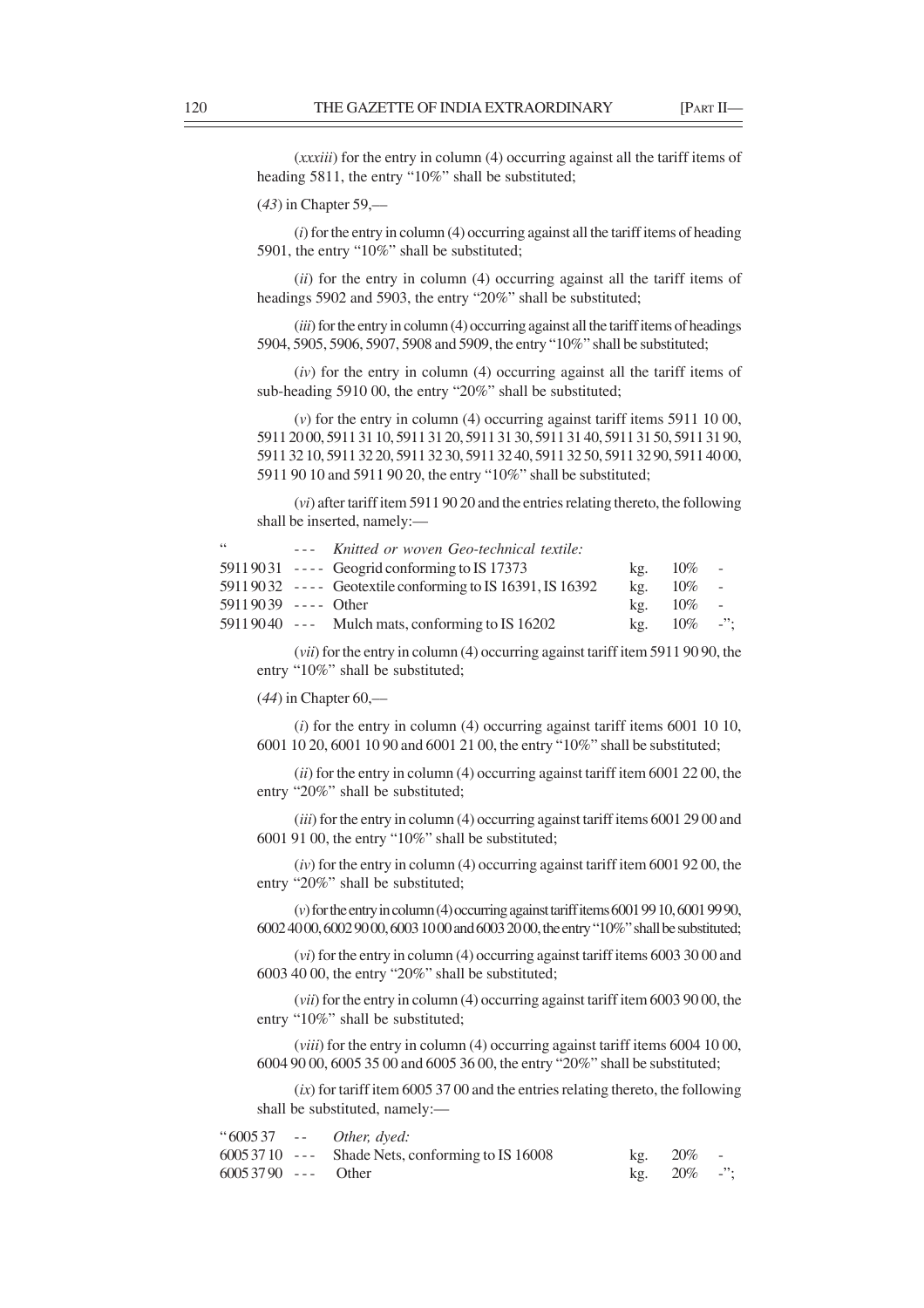$(x)$  for the entry in column (4) occurring against tariff items 6005 38 00, 6005 39 00, 6005 41 00, 6005 42 00, 6005 43 00 and 6005 44 00, the entry "20%" shall be substituted;

(*xi*) for the entry in column (4) occurring against tariff items 6005 90 00, 6006 10 00, 6006 21 00, 6006 22 00, 6006 23 00 and 6006 24 00, the entry "10%" shall be substituted;

(*xii*) for the entry in column (4) occurring against tariff items 6006 31 00, 6006 32 00, 6006 33 00, 6006 34 00, 6006 41 00, 6006 42 00, 6006 43 00 and 6006 44 00, the entry "20%" shall be substituted;

(*xiii*) for the entry in column (4) occurring against tariff item 6006 90 00, the entry "10%" shall be substituted;

(*45*) in Chapter 61,––

(*i*) for the entry in column (4) occurring against all the tariff items of headings 6101, 6102 and 6103, the entry "20%" shall be substituted;

(*ii*) for the entry in column (4) occurring against tariff items 6104 13 00, 6104 19 10, 6104 19 20, 6104 19 90, 6104 22 00, 6104 23 00, 6104 29 10, 6104 29 20, 6104 29 90, 6104 31 00, 6104 32 00, 6104 33 00, 6104 39 10, 6104 39 20 and 6104 39 90, the entry "20%" shall be substituted;

(*iii*) for the entry in column (4) occurring against tariff item 6104 41 00, the entry "20% or Rs. 255 per piece, whichever is higher" shall be substituted;

(*iv*) for the entry in column (4) occurring against tariff item 6104 42 00, the entry "20%" shall be substituted;

(*v*) for the entry in column (4) occurring against tariff items 6104 43 00 and 6104 44 00, the entry "20% or Rs. 255 per piece, whichever is higher" shall be substituted;

(*vi*) for the entry in column (4) occurring against all the tariff items of sub-heading 6104 49, the entry "20% or Rs. 220 per piece, whichever is higher" shall be substituted;

(*vii*) for the entry in column (4) occurring against tariff items 6104 51 00, 6104 52 00, 6104 53 00, 6104 59 10, 6104 59 20 and 6104 59 90, the entry "20% or Rs.110 per piece, whichever is higher" shall be substituted;

(*viii*) for the entry in column (4) occurring against tariff items 6104 61 00, 6104 62 00, 6104 63 00, 6104 69 10, 6104 69 20 and 6104 69 90, the entry "20%" shall be substituted;

(*ix*) for the entry in column (4) occurring against all the tariff items of sub-headings 6105 10 and 6105 20, the entry "20% or Rs. 83 per piece, whichever is higher" shall be substituted;

(*x*) for the entry in column (4) occurring against tariff items 6105 90 10, 6105 90 90 and 6106 10 00, the entry "20% or Rs. 90 per piece, whichever is higher" shall be substituted;

(*xi*) for the entry in column (4) occurring against all the tariff items of sub-heading 6106 20, the entry "20% or Rs.25 per piece, whichever is higher" shall be substituted;

(*xii*) for the entry in column (4) occurring against all the tariff items of sub-heading 6106 90, the entry "20% or Rs.135 per piece, whichever is higher" shall be substituted;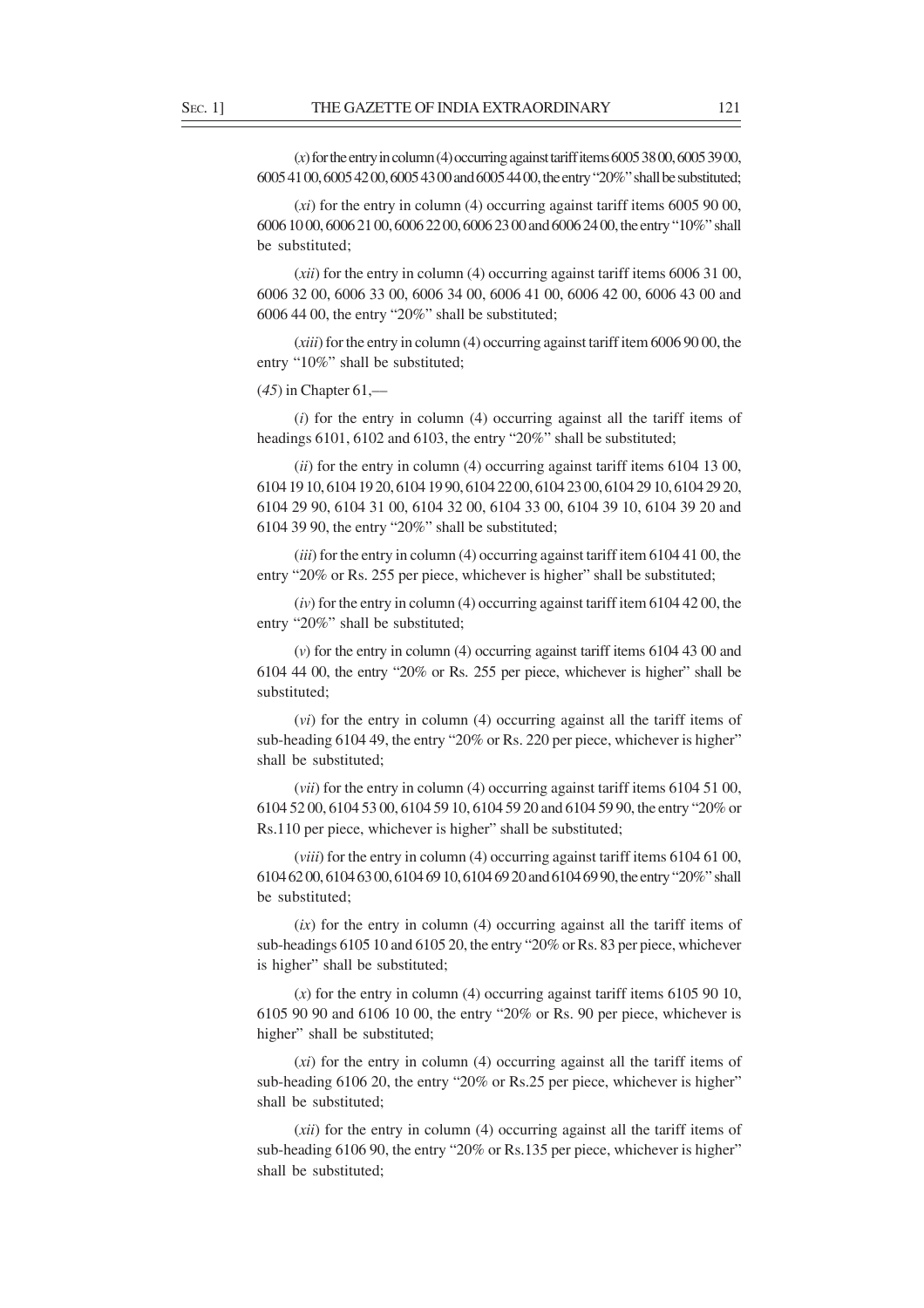(*xiii*) for the entry in column (4) occurring against tariff item 6107 11 00, the entry "20% or Rs. 24 per piece, whichever is higher" shall be substituted;

(*xiv*) for the entry in column (4) occurring against all the tariff items of sub-heading 6107 12, the entry "20% or Rs. 30 per piece, whichever is higher" shall be substituted;

(*xv*) for the entry in column (4) occurring against tariff items 6107 19 10, 6107 19 90, 6107 21 00, 6107 22 10, 6107 22 20, 6107 29 10, 6107 29 20, 6107 29 90, 6107 91 10, 6107 91 90, 6107 99 10, 6107 99 20 and 6107 99 90, the entry "20%" shall be substituted;

(*xvi*) for the entry in column (4) occurring against all the tariff items of sub-headings 6108 11 and 6108 19, the entry "20%" shall be substituted;

(*xvii*) for the entry in column (4) occurring against tariff items 6108 21 00, 6108 22 10 and 6108 22 20, the entry "20% or Rs.25 per piece, whichever is higher" shall be substituted;

(*xviii*) for the entry in column (4) occurring against tariff items 6108 29 10, 6108 29 90, 6108 31 00, 6108 32 10 and 6108 32 20, the entry "20%" shall be substituted;

(*xix*) for the entry in column (4) occurring against tariff item 6108 39 10, the entry "10%" shall be substituted;

(*xx*) for the entry in column (4) occurring against tariff item 6108 39 90, the entry "20%" shall be substituted;

(*xxi*) for the entry in column (4) occurring against tariff item 6108 91 00, the entry "20% or Rs.65 per piece, whichever is higher" shall be substituted;

(*xxii*) for the entry in column (4) occurring against all the tariff items of sub-heading 6108 92, the entry "20% or Rs.60 per piece, whichever is higher" shall be substituted;

(*xxiii*) for the entry in column (4) occurring against tariff item 6108 99 10, the entry "20%" shall be substituted;

(*xxiv*) for the entry in column (4) occurring against tariff item 6108 99 20, the entry "10%" shall be substituted;

(*xxv*) for the entry in column (4) occurring against tariff item 6108 99 90, the entry "20%" shall be substituted;

(*xxvi*) for the entry in column (4) occurring against tariff item 6109 10 00, the entry "20% or Rs. 45 per piece, whichever is higher" shall be substituted;

(*xxvii*) for the entry in column (4) occurring against all the tariff items of sub-heading 6109 90, the entry "20% or Rs.50 per piece, whichever is higher" shall be substituted;

(*xxviii*) for the entry in column (4) occurring against tariff items 6110 11 10, 6110 11 20, 6110 11 90, 6110 12 00 and 6110 19 00, the entry "20% or Rs. 275 per piece, whichever is higher" shall be substituted;

(*xxix*) for the entry in column (4) occurring against tariff item 6110 20 00, the entry "20% or Rs.85 per piece, whichever is higher" shall be substituted;

(*xxx*) for the entry in column (4) occurring against all the tariff items of sub-heading 6110 30, the entry "20% or Rs.110 per piece, whichever is higher" shall be substituted;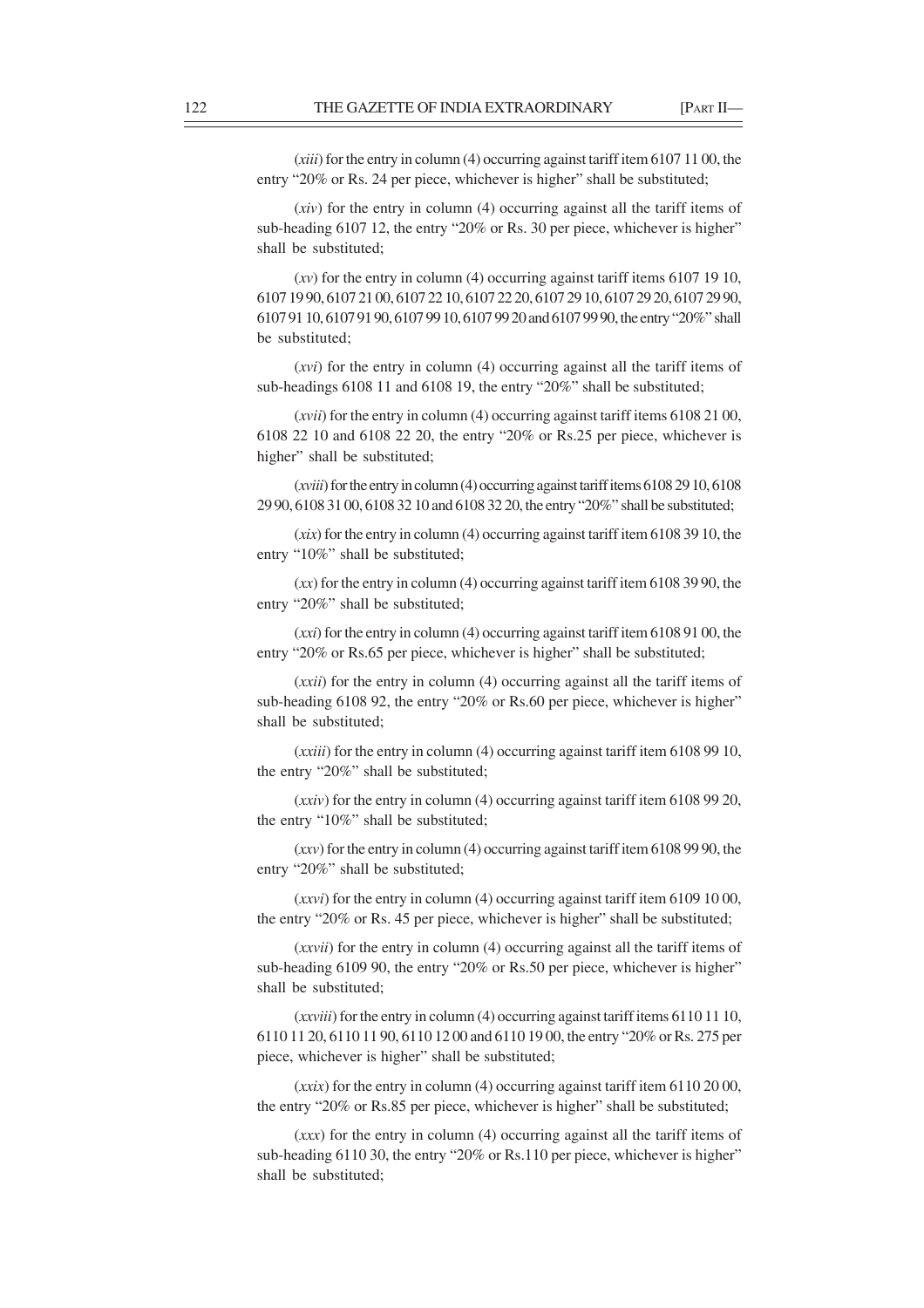(*xxxi*) for the entry in column (4) occurring against tariff item 6110 90 00, the entry "20% or Rs.105 per piece, whichever is higher" shall be substituted;

(*xxxii*) for the entry in column (4) occurring against all the tariff items of heading 6111, the entry "20%" shall be substituted;

(*xxxiii*) for the entry in column (4) occurring against tariff items 6112 11 00 and 6112 12 00, the entry "20%" shall be substituted;

(*xxxiv*) for the entry in column (4) occurring against tariff item 6112 19 10, the entry "10%" shall be substituted;

(*xxxv*) for the entry in column (4) occurring against tariff items 6112 19 20, 6112 19 30 and 6112 19 90, the entry "20%" shall be substituted;

(*xxxvi*) for the entry in column (4) occurring against tariff item 6112 20 10, the entry "10%" shall be substituted;

(*xxxvii*) for the entry in column (4) occurring against tariff items 6112 20 20, 6112 20 30, 6112 20 40, 6112 20 50, 6112 20 90, 6112 31 00, 6112 39 10, 6112 39 20, 6112 39 90 and 6112 41 00, the entry "20%" shall be substituted;

(*xxxviii*) for the entry in column (4) occurring against tariff item 6112 49 10, the entry "10%" shall be substituted;

(*xxxix*) for the entry in column (4) occurring against tariff items 6112 49 20, 6112 49 90 and 6113 00 00, the entry "20%" shall be substituted;

(*xl*) for the entry in column (4) occurring against all the tariff items of headings 6114, 6115, 6116 and 6117, the entry "20%" shall be substituted;

(*46*) in Chapter 62,––

(*i*) the Supplementary Note shall be numbered as "Supplementary Note 1" thereof, and after the Supplementary Note as so numbered, the following Supplementary Notes shall be inserted, namely:—

"2. For the purposes of this Chapter, inherent Fire Retardant (FR) fibres, as specified in IS 11871, IS 13501, IS 15742, IS 15742 A, are those in which the FR properties are naturally part of the polymer backbone and can never be worn away or washed out.

3. (*a*) For the purposes of this Chapter, "Lucknow Chikan craft" refers to a type of embroidery defined and recognised by the Geographical Indication (GI) Registry against the GI no.119 under the Geographical Indication of Goods (Registration and Protection) Act, 1999 (48 of 1999) .

(*b*) Produced/manufactured by a person certified/recognised and mentioned as a user in the Geographical Indication Registry against the said GI no.119.";

(*ii*) for the entry in column (4) occurring against tariff item 6201 20 10, the entry "20% or Rs.385 per piece, whichever is higher" shall be substituted;

(*iii*) for the entry in column (4) occurring against tariff item 6201 20 90, the entry "20% or Rs.220 per piece, whichever is higher" shall be substituted;

(*iv*) for the entry in column (4) occurring against all the tariff items of sub-headings 6201 30, 6201 40 and 6201 90, the entry "20%" shall be substituted;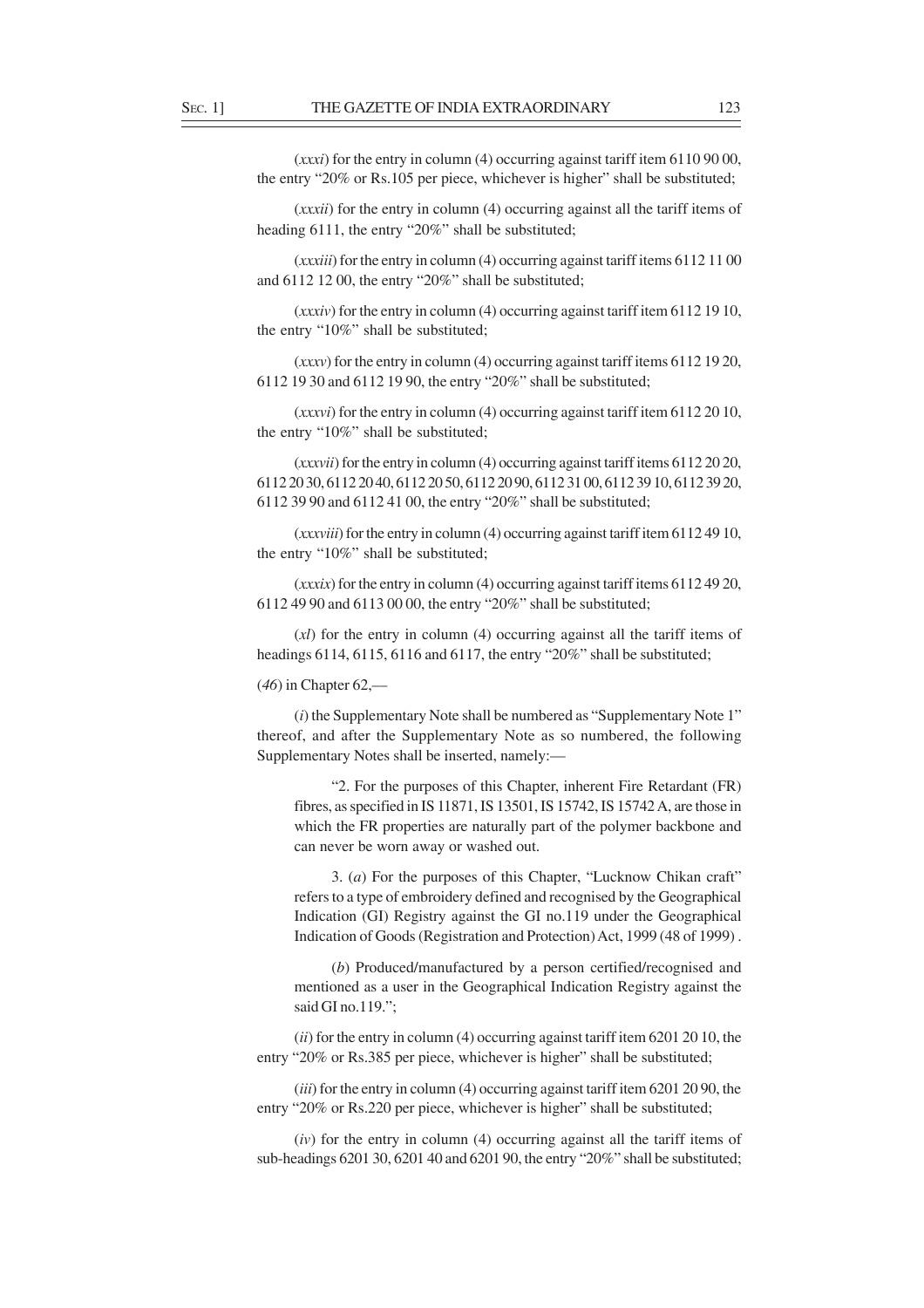(*v*) for the entry in column (4) occurring against tariff item 6202 20 10, the entry "20% or Rs.385 per piece, whichever is higher" shall be substituted;

(*vi*) for the entry in column (4) occurring against tariff item 6202 20 90, the entry "20% or Rs.220 per piece, whichever is higher" shall be substituted;

(*vii*) for the entry in column (4) occurring against all the tariff items of sub-headings 6202 30, 6202 40 and 6202 90, the entry "20%" shall be substituted;

(*viii*) for the entry in column (4) occurring against tariff items 6203 11 00, 6203 12 00, 6203 19 10 and 6203 19 90, the entry "20%" shall be substituted;

(*ix*) for the entry in column (4) occurring against tariff items 6203 22 00, 6203 23 00, 6203 29 11, 6203 29 19 and 6203 29 90, the entry "20% or Rs.145 per piece, whichever is higher" shall be substituted;

(*x*) for the entry in column (4) occurring against tariff items 6203 31 10, 6203 31 90, 6203 32 00, 6203 33 00, 6203 39 11, 6203 39 19 and 6203 39 90, the entry "20%" shall be substituted;

(*xi*) for the entry in column (4) occurring against tariff item 6203 41 00, the entry "20% or Rs.285 per piece, whichever is higher" shall be substituted;

(*xii*) for the entry in column (4) occurring against all the tariff items of sub-heading 6203 42, the entry "20% or Rs.135 per piece, whichever is higher" shall be substituted;

(*xiii*) for the entry in column (4) occurring against tariff items 6203 43 00, 6203 49 10, 6203 49 90 and 6204 11 00, the entry "20%" shall be substituted;

(*xiv*) in heading 6204, for tariff items 6204 12 00 to 6204 13 00, sub-heading 6204 19, tariff items 6204 19 11 to 6204 21 00, sub-heading 6204 22, tariff items 6204 22 10 to 6204 23 00, sub-heading 6204 29, tariff items 6204 29 12 to 6204 29 90, sub-heading 6204 31, tariff items 6204 31 10 to 6204 33 00, sub-heading 6204 39, tariff items 6204 39 12 to 6204 39 90, sub-heading 6204 41, tariff items 6204 41 10 to 6204 41 90, sub-heading 6204 42, tariff items 6204 42 10 to 6204 42 90, sub-heading 6204 43, tariff items 6204 43 10 to 6204 44 00, sub-heading 6204 49, tariff items 6204 49 11 to 6204 53 00, sub heading 6204 59, tariff items 6204 59 10 to 6204 59 90 and the entries relating thereto, the following shall be substituted, namely:—

| " 6204 12       | $\sim$ $\sim$                                                                                                                                                                                                                                                                                                                                                                                | <i>Of cotton:</i>                                    |   |     |  |
|-----------------|----------------------------------------------------------------------------------------------------------------------------------------------------------------------------------------------------------------------------------------------------------------------------------------------------------------------------------------------------------------------------------------------|------------------------------------------------------|---|-----|--|
| 6204 12 10      | $- - -$                                                                                                                                                                                                                                                                                                                                                                                      | Embroidered with Lucknow Chikan Craft                | u | 20% |  |
| 6204 12 90      | $- - -$                                                                                                                                                                                                                                                                                                                                                                                      | Other                                                | u | 20% |  |
| 620413          | $\sim$ $\sim$                                                                                                                                                                                                                                                                                                                                                                                | <i>Of synthetic fibre:</i>                           |   |     |  |
| 6204 13 10      | $\sim$ $\sim$ $\sim$                                                                                                                                                                                                                                                                                                                                                                         | Embroidered with Lucknow Chikan Craft                | u | 20% |  |
| 6204 13 90      | $- - -$                                                                                                                                                                                                                                                                                                                                                                                      | Other                                                | u | 20% |  |
| 620419          | $\sim$ $-$                                                                                                                                                                                                                                                                                                                                                                                   | Of other textile materials:                          |   |     |  |
|                 | $\omega = \omega$                                                                                                                                                                                                                                                                                                                                                                            | Of silk:                                             |   |     |  |
|                 |                                                                                                                                                                                                                                                                                                                                                                                              | 6204 19 11 ---- Sequinned or beaded with chattons or |   |     |  |
|                 |                                                                                                                                                                                                                                                                                                                                                                                              | embroidered                                          | u | 20% |  |
| $62041912$ ---- |                                                                                                                                                                                                                                                                                                                                                                                              | Embroidered with Lucknow Chikan Craft                | u | 20% |  |
| 6204 19 19      | $\sim$ $\sim$ $\sim$ $\sim$                                                                                                                                                                                                                                                                                                                                                                  | Other                                                | u | 20% |  |
|                 | $\frac{1}{2} \frac{1}{2} \frac{1}{2} \frac{1}{2} \frac{1}{2} \frac{1}{2} \frac{1}{2} \frac{1}{2} \frac{1}{2} \frac{1}{2} \frac{1}{2} \frac{1}{2} \frac{1}{2} \frac{1}{2} \frac{1}{2} \frac{1}{2} \frac{1}{2} \frac{1}{2} \frac{1}{2} \frac{1}{2} \frac{1}{2} \frac{1}{2} \frac{1}{2} \frac{1}{2} \frac{1}{2} \frac{1}{2} \frac{1}{2} \frac{1}{2} \frac{1}{2} \frac{1}{2} \frac{1}{2} \frac{$ | Of all other fibres:                                 |   |     |  |
| $62041991$ ---- |                                                                                                                                                                                                                                                                                                                                                                                              | Embroidered with Lucknow Chikan Craft                | u | 20% |  |
| 6204 19 99      | $- - - -$                                                                                                                                                                                                                                                                                                                                                                                    | Other                                                | u | 20% |  |
|                 |                                                                                                                                                                                                                                                                                                                                                                                              | <i>Ensembles:</i>                                    |   |     |  |
| 6204 21 00      | $\sim$ $\sim$                                                                                                                                                                                                                                                                                                                                                                                | Of wool or fine animal hair                          | u | 20% |  |
| 620422          | $\sim$ $-$                                                                                                                                                                                                                                                                                                                                                                                   | $Of cot to r:$                                       |   |     |  |
| $62042210$ ---  |                                                                                                                                                                                                                                                                                                                                                                                              | Blouses combined with skirts, trousers or            |   |     |  |
|                 |                                                                                                                                                                                                                                                                                                                                                                                              | shorts                                               | u | 20% |  |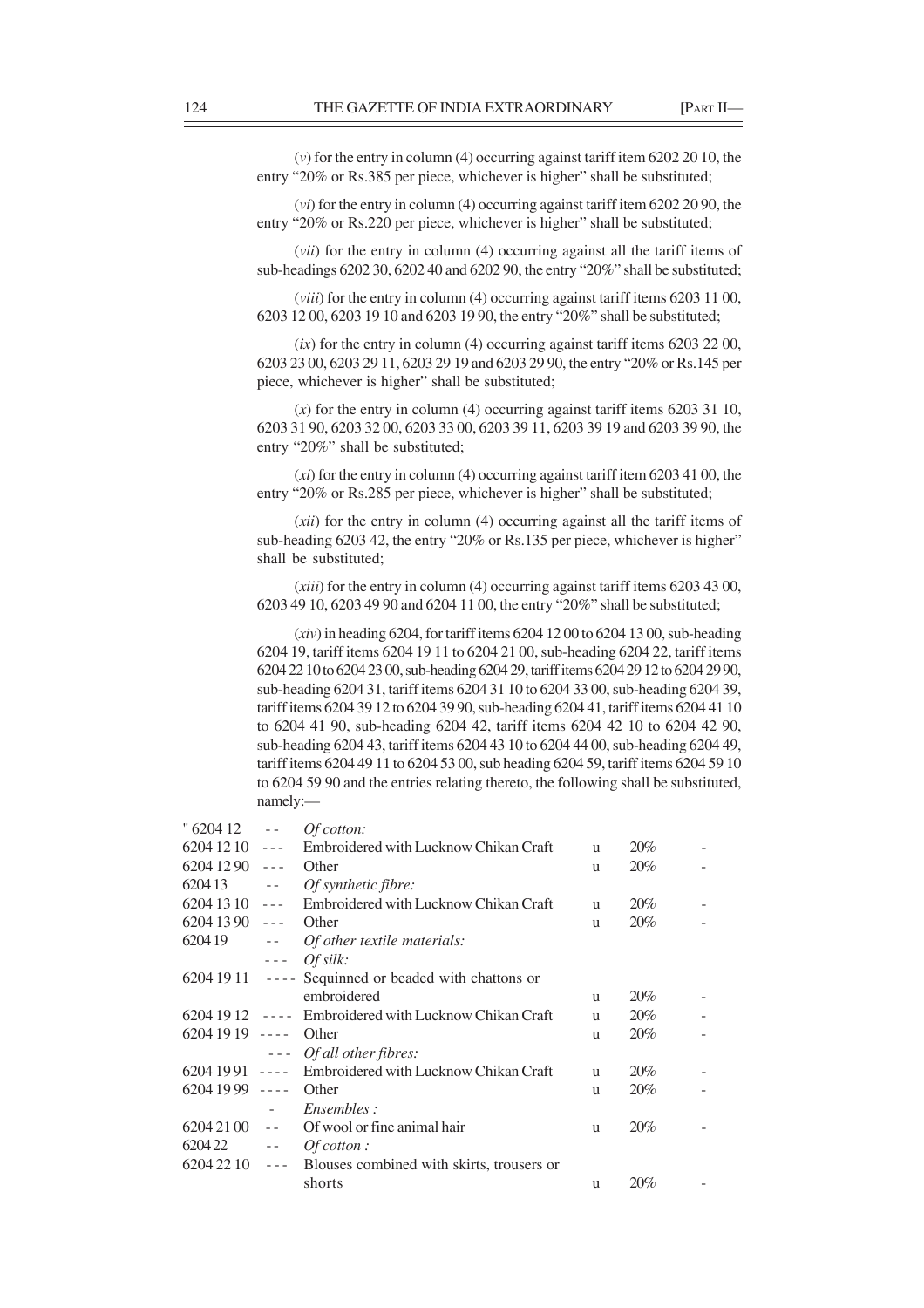| $62042220$ ---        |                          | Embroidered with Lucknow Chikan Craft                 | u | 20%          |                          |
|-----------------------|--------------------------|-------------------------------------------------------|---|--------------|--------------------------|
| 6204 22 90            | $\sim$ $ \sim$           | Other                                                 | u | 20%          |                          |
| 620423                | $\sim$ $\sim$            | Of Synthetic fibres:                                  |   |              |                          |
| $62042310$ ---        |                          | Embroidered with Lucknow Chikan Craft                 | u | 20%          |                          |
| $62042390$ ---        |                          | Other                                                 | u | 20%          |                          |
| 620429                | $\perp$ $\perp$          | Of other textile materials:                           |   |              |                          |
|                       | $\omega = \omega$        | Of silk:                                              |   |              |                          |
| 6204 29 12 ---- Khadi |                          |                                                       | u | 20%          |                          |
|                       |                          | 6204 29 13 ---- Embroidered with Lucknow Chikan Craft |   | 20%          |                          |
| 6204 29 19            |                          | $---$ Other                                           | u | 20%          |                          |
|                       |                          | $--- Other:$                                          | u |              |                          |
| 6204 29 91            |                          | ---- Embroidered with Lucknow Chikan Craft            |   | 20%          |                          |
| 6204 29 99            | $\omega = \omega/\omega$ | Other                                                 | u | 20%          |                          |
|                       |                          |                                                       | u |              |                          |
|                       | $\overline{\phantom{a}}$ | Jackets and blazers:                                  |   |              |                          |
| 620431                | $\sim$ $-$               | Of wool or fine animal hair:                          |   |              |                          |
| $62043110$ ---        |                          | Khadi                                                 | u | 20%          |                          |
| 6204 31 90            | $- - -$                  | Other                                                 | u | 20%          |                          |
| 620432                | $\sim$ $-$               | Of cotton:                                            |   |              |                          |
| 6204 32 10            | $\sim$ $\sim$ $\sim$     | Embroidered with Lucknow Chikan Craft                 | u | 20%          |                          |
| 6204 32 90            | $- - -$                  | Other                                                 | u | 20%          |                          |
| 620433                | $\sim$ $-$               | Of synthetic fibre:                                   |   |              |                          |
| $62043310$ ---        |                          | Embroidered with Lucknow Chikan Craft                 | u | 20%          |                          |
| 6204 33 90            | $\sim$ $\sim$ $\sim$     | Other                                                 | u | 20%          |                          |
| 620439                | $\sim$ $-$               | Of other textile materials:                           |   |              |                          |
|                       | $- - -$                  | Of silk:                                              |   |              |                          |
| $62043912$ ----       |                          | Khadi                                                 | u | 20%          |                          |
| $62043913$ ----       |                          | Embroidered with Lucknow Chikan Craft                 | u | 20%          |                          |
| $62043919$ ----       |                          | Other                                                 | u | 20%          |                          |
|                       | $\sim$ $\sim$ $\sim$     | Other:                                                |   |              |                          |
| $62043991$ ----       |                          | Embroidered with Lucknow Chikan Craft                 | u | 20%          | $\overline{\phantom{0}}$ |
| $62043999$ ----       |                          | Other                                                 | u | 20%          | $\overline{\phantom{0}}$ |
|                       | $\sim$                   | Dresses:                                              |   |              |                          |
| 620441                | $\sim$ $\sim$            | Of wool or fine animal hair:                          |   |              |                          |
| 6204 41 10            | $\omega = \omega$        | House coats and like dresses                          | u | $20\%$ or    |                          |
|                       |                          |                                                       |   | Rs.145       |                          |
|                       |                          |                                                       |   | per piece,   |                          |
|                       |                          |                                                       |   | whichever    |                          |
|                       |                          |                                                       |   | is higher    |                          |
| $62044120$ ---        |                          | <b>Blazers</b>                                        | u | 20% or       |                          |
|                       |                          |                                                       |   | Rs.145       |                          |
|                       |                          |                                                       |   | per piece,   |                          |
|                       |                          |                                                       |   | whichever    |                          |
|                       |                          |                                                       |   | is higher    |                          |
| $62044190$ ---        |                          | Other                                                 | u | 20% or       |                          |
|                       |                          |                                                       |   | Rs.145       |                          |
|                       |                          |                                                       |   | per piece,   |                          |
|                       |                          |                                                       |   | whichever    |                          |
|                       |                          |                                                       |   | is higher    |                          |
| 620442                | $\sim$ $-$               | $Of cot to in:$                                       |   |              |                          |
| 6204 42 10            | $\sim$ $ \sim$           | House coats and like dresses                          | u | $20\%$ or    |                          |
|                       |                          |                                                       |   | Rs.116       |                          |
|                       |                          |                                                       |   | per piece,   |                          |
|                       |                          |                                                       |   | whichever is |                          |
|                       |                          |                                                       |   | higher       |                          |
|                       |                          |                                                       |   |              |                          |

 $\overline{\phantom{a}}$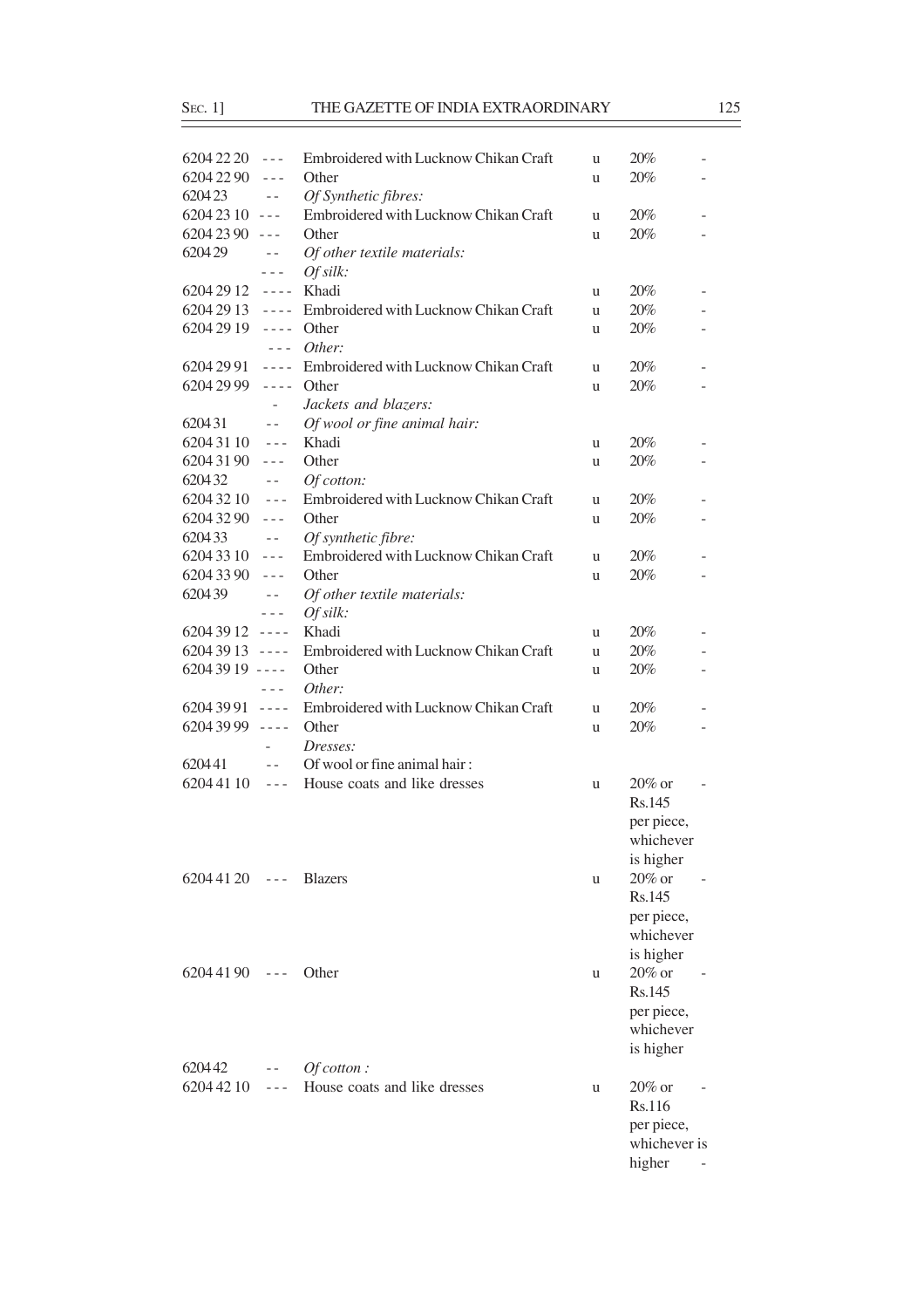| $62044220$ --- |                                                                                                                                                                                                                                                                                                                                                                                                                                                              | Handloom                                              | u | $20\%$ or<br>Rs.116<br>per piece,<br>whichever<br>is higher           |  |
|----------------|--------------------------------------------------------------------------------------------------------------------------------------------------------------------------------------------------------------------------------------------------------------------------------------------------------------------------------------------------------------------------------------------------------------------------------------------------------------|-------------------------------------------------------|---|-----------------------------------------------------------------------|--|
| $62044230$ --- |                                                                                                                                                                                                                                                                                                                                                                                                                                                              | Embroidered with Lucknow Chikan Craft                 | u | $20\%$ or<br>Rs.116<br>per piece,<br>whichever<br>is higher           |  |
| $62044290$ --- |                                                                                                                                                                                                                                                                                                                                                                                                                                                              | Other                                                 | u | $20\%$ or<br>Rs.116<br>per piece,<br>whichever<br>is higher           |  |
| $620443 - -$   |                                                                                                                                                                                                                                                                                                                                                                                                                                                              | Of synthetic fibres :                                 |   |                                                                       |  |
| $62044310$ --- |                                                                                                                                                                                                                                                                                                                                                                                                                                                              | House coats and like dresses                          | u | $20\%$ or<br>Rs.145<br>per piece,<br>whichever                        |  |
| $62044320$ --- |                                                                                                                                                                                                                                                                                                                                                                                                                                                              | Embroidered with Lucknow Chikan Craft                 | u | is higher<br>20% or<br>Rs.145<br>per piece,<br>whichever              |  |
| $62044390$ --- |                                                                                                                                                                                                                                                                                                                                                                                                                                                              | Other                                                 | u | is higher<br>20% or<br>Rs.145<br>per piece,<br>whichever<br>is higher |  |
| 620444         | $\mathcal{L} = \mathcal{L} \mathcal{L} \mathcal{L} \mathcal{L} \mathcal{L} \mathcal{L} \mathcal{L} \mathcal{L} \mathcal{L} \mathcal{L} \mathcal{L} \mathcal{L} \mathcal{L} \mathcal{L} \mathcal{L} \mathcal{L} \mathcal{L} \mathcal{L} \mathcal{L} \mathcal{L} \mathcal{L} \mathcal{L} \mathcal{L} \mathcal{L} \mathcal{L} \mathcal{L} \mathcal{L} \mathcal{L} \mathcal{L} \mathcal{L} \mathcal{L} \mathcal{L} \mathcal{L} \mathcal{L} \mathcal{L} \mathcal$ | Of artificial fibres :                                |   |                                                                       |  |
| 6204 44 10     | $\sim$ $\sim$ $\sim$                                                                                                                                                                                                                                                                                                                                                                                                                                         | Embroidered with Lucknow Chikan Craft                 | u | $20\%$ or<br>Rs.145<br>per piece,<br>whichever<br>is higher           |  |
| $62044490$ --- |                                                                                                                                                                                                                                                                                                                                                                                                                                                              | Other                                                 | u | 20% or<br>Rs.145<br>per piece,<br>whichever<br>is higher              |  |
| 620449         | $- - -$                                                                                                                                                                                                                                                                                                                                                                                                                                                      | -- Of other textile materials:<br>Ofsilk:             |   |                                                                       |  |
| 6204 49 11     |                                                                                                                                                                                                                                                                                                                                                                                                                                                              | ---- House coats and like dresses                     | u | $20\%$ or                                                             |  |
|                |                                                                                                                                                                                                                                                                                                                                                                                                                                                              |                                                       |   | Rs.145<br>per piece,<br>whichever<br>is higher                        |  |
|                |                                                                                                                                                                                                                                                                                                                                                                                                                                                              | 6204 49 12 ---- Embroidered with Lucknow Chikan Craft | u | 20% or<br>Rs.145<br>per piece,<br>whichever<br>is higher              |  |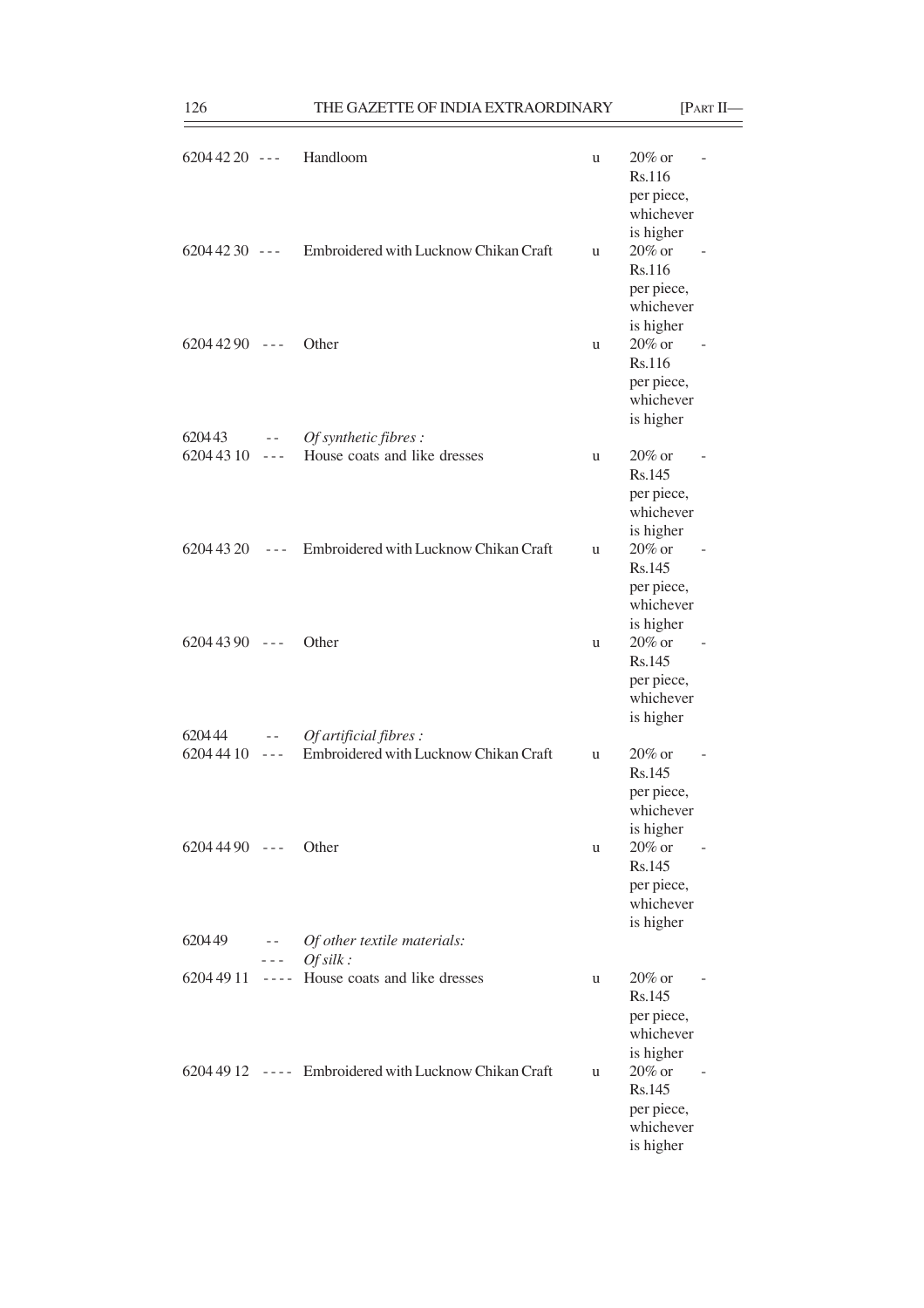| $62044919$ ---- Other |                                          |                                                                                                                                                                                         | u | $20\%$ or<br>Rs.145<br>per piece,                           |     |
|-----------------------|------------------------------------------|-----------------------------------------------------------------------------------------------------------------------------------------------------------------------------------------|---|-------------------------------------------------------------|-----|
|                       | $- -$                                    | Other:                                                                                                                                                                                  |   | whichever<br>is higher                                      |     |
|                       |                                          | 6204 49 91 ---- Embroidered with Lucknow Chikan Craft                                                                                                                                   | u | $20\%$ or<br>Rs.145<br>per piece,<br>whichever<br>is higher |     |
| 6204 49 99 ---- Other |                                          |                                                                                                                                                                                         | u | 20% or<br>Rs.145<br>per piece,<br>whichever<br>is higher    |     |
|                       |                                          | Skirts and divided skirts:                                                                                                                                                              |   |                                                             |     |
| 6204 51 00            | $\overline{a}$                           | Of wool or fine animal hair                                                                                                                                                             | u | 20% or<br>Rs.485<br>per piece,<br>whichever                 |     |
|                       |                                          |                                                                                                                                                                                         |   | is higher                                                   |     |
| 620452                | $\sim$ $-$                               | $Of cotton$ :                                                                                                                                                                           |   |                                                             |     |
| $62045210$ ---        |                                          | Embroidered with Lucknow Chikan Craft                                                                                                                                                   | u | 20%                                                         |     |
| 6204 52 90            | $\sim$ $\sim$ $\sim$                     | Other                                                                                                                                                                                   | u | 20%                                                         |     |
| 620453                | $\sim$ $-$                               | Of synthetic fibre :                                                                                                                                                                    |   |                                                             |     |
| $62045310$ ---        |                                          | Embroidered with Lucknow Chikan Craft                                                                                                                                                   | u | 20%                                                         |     |
| 6204 53 90            | $\sim$ $ \sim$                           | Other                                                                                                                                                                                   |   | 20%                                                         |     |
| 6204 59               | $\sim$ $\sim$<br>$\perp$ $\perp$ $\perp$ | Of other textile materials:<br>Ofsilk:                                                                                                                                                  | u |                                                             |     |
| $62045911$ ----       |                                          | Embroidered with Lucknow Chikan Craft                                                                                                                                                   | u | 20%                                                         |     |
| $62045919$ ---- Other | $\sim$ $\sim$ $\sim$                     | Other:                                                                                                                                                                                  | u | 20%                                                         |     |
| 6204 59 91            |                                          | ---- Embroidered with Lucknow Chikan Craft                                                                                                                                              | u | 20%                                                         |     |
| 6204 59 99            | $---$ Other                              |                                                                                                                                                                                         | u | 20%                                                         | -"; |
|                       |                                          | $(xv)$ for the entry in column (4) occurring against all the tariff items of<br>sub-heading 6204 61, the entry "20% or Rs.285 per piece, whichever is higher"<br>shall be substituted;  |   |                                                             |     |
|                       |                                          | $(xvi)$ for the entry in column (4) occurring against all the tariff items of<br>sub-heading 6204 62, the entry "20% or Rs.135 per piece, whichever is higher"<br>shall be substituted; |   |                                                             |     |
|                       |                                          | $(xvii)$ for the entry in column (4) occurring against tariff items 6204 63 00,<br>6204 69 11, 6204 69 19 and 6204 69 90, the entry "20%" shall be substituted;                         |   |                                                             |     |
|                       |                                          | $(xviii)$ for the entry in column (4) occurring against tariff item 6205 20 10,<br>the entry "20% or Rs.85 per piece, whichever is higher" shall be substituted;                        |   |                                                             |     |
|                       |                                          | $(xix)$ after tariff item 6205 20 10 and the entries relating thereto, the following<br>shall be inserted, namely:-                                                                     |   |                                                             |     |

|  | $20\%$ or<br>Rs.85<br>per piece,<br>whichever<br>is higher | $-$ "; |
|--|------------------------------------------------------------|--------|
|--|------------------------------------------------------------|--------|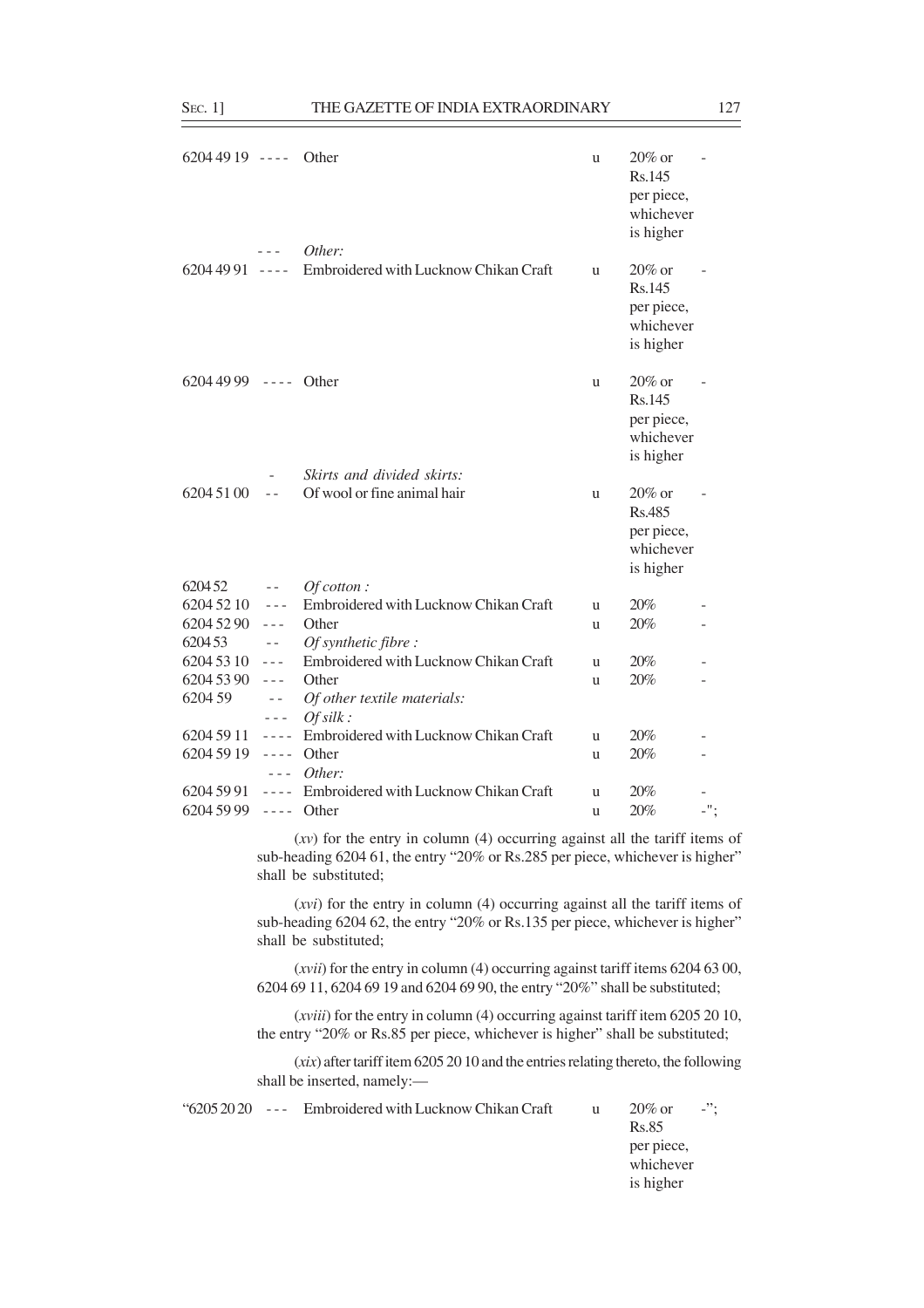(*xx*) for the entry in column (4) occurring against tariff item 6205 20 90, the entry "20% or Rs.85 per piece, whichever is higher" shall be substituted; (*xxi*) for tariff item 6205 30 00 and the entries relating thereto, the following shall be substituted, namely:–– " 6205 30 - *Of man made fibres:*  $6205\,30\,10$  --- Embroidered with Lucknow Chikan Craft u  $20\%$  or Rs.120 per piece, whichever is higher  $6205\,30\,90$  --- Other u  $20\%$  or -"; Rs.120 per piece, whichever is higher (*xxii*) for the entry in column (4) occurring against tariff item 6205 90 11, the entry "20% or Rs.95 per piece, whichever is higher" shall be substituted; (*xxiii*) after tariff item 6205 90 11 and the entries relating thereto, the following shall be inserted, namely:— " $62059012$  ---- Embroidered with Lucknow Chikan Craft u  $20\%$  or -"; Rs.95 per piece, whichever is higher (*xxiv*) for the entry in column (4) occurring against tariff items 6205 90 19

and 6205 90 90, the entry "20% or Rs.95 per piece, whichever is higher" shall be substituted;

(*xxv*) for the entry in column (4) occurring against all the tariff items of sub-heading 6206 10, the entry "20%" shall be substituted;

(*xxvi*) for the entry in column (4) occurring against tariff item 6206 20 00, the entry "20% or Rs.135 per piece, whichever is higher" shall be substituted;

(*xxvii*) for the entry in column (4) occurring against all the tariff items of sub-heading 6206 30, the entry "20% or Rs.95 per piece, whichever is higher" shall be substituted;

(*xxviii*) for the entry in column (4) occurring against tariff item 6206 40 00, the entry "20% or Rs.120 per piece, whichever is higher" shall be substituted;

(*xxix*) for the entry in column (4) occurring against tariff item 6206 90 00, the entry "20%" shall be substituted;

(*xxx*) for the entry in column (4) occurring against tariff item 6207 11 00, the entry "20% or Rs.28 per piece, whichever is higher" shall be substituted;

(*xxxi*) for the entry in column (4) occurring against tariff items 6207 19 10 and 6207 19 20, the entry "20% or Rs.30 per piece, whichever is higher" shall be substituted;

(*xxxii*) for the entry in column (4) occurring against tariff item 6207 19 30, the entry "10% or Rs.30 per piece, whichever is higher" shall be substituted;

(*xxxiii*) for the entry in column (4) occurring against tariff item 6207 19 90, the entry "20% or Rs.30 per piece, whichever is higher" shall be substituted;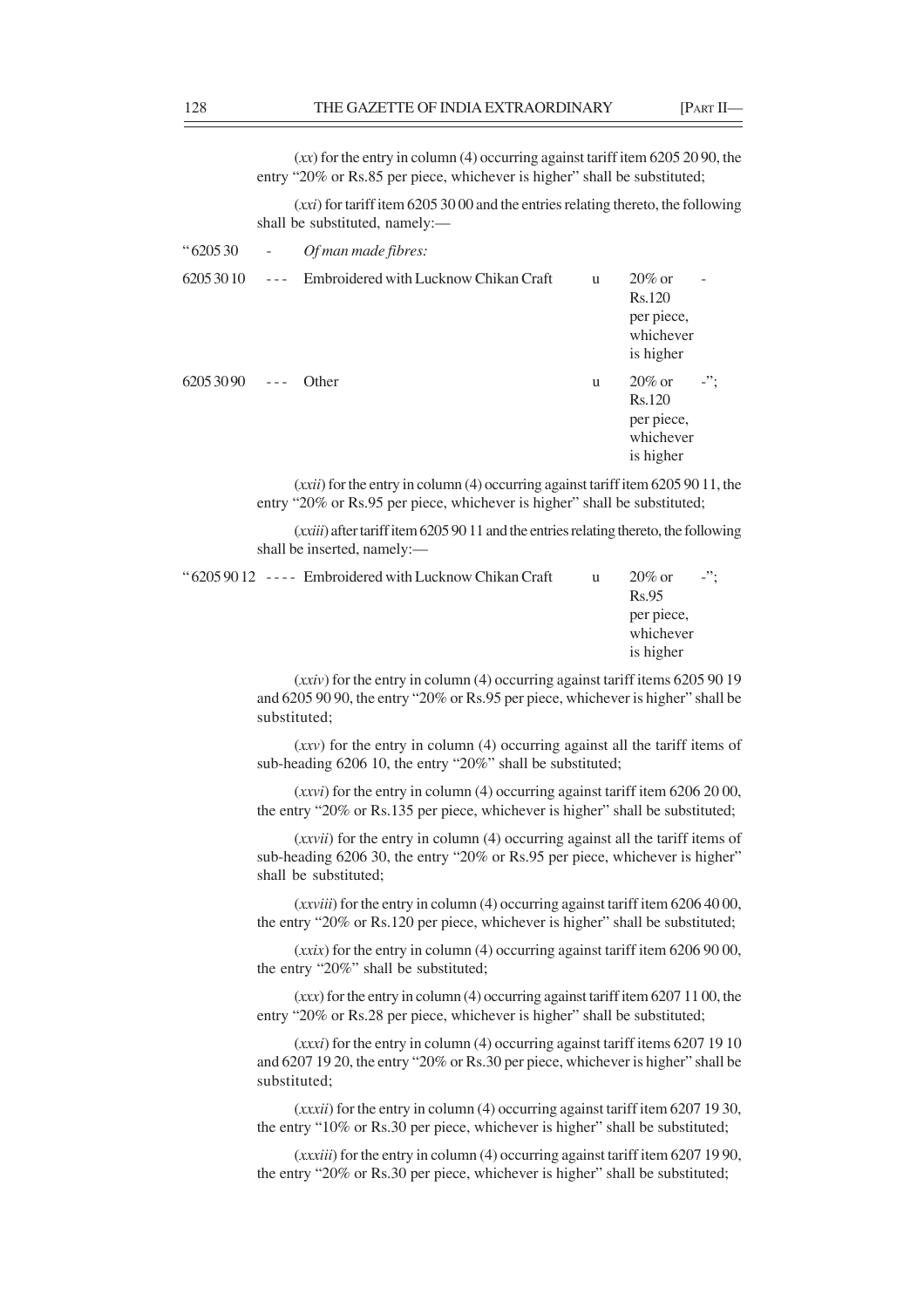(*xxxiv*) for the entry in column (4) occurring against tariff items 6207 21 10, 6207 21 90, 6207 22 00, 6207 29 00, 6207 91 10, 6207 91 20 and 6207 91 90, the entry "20%" shall be substituted;

(*xxxv*) for the entry in column (4) occurring against all the tariff items of sub-heading 6207 99, the entry "20% or Rs.70 per piece, whichever is higher" shall be substituted;

(*xxxvi*) for the entry in column (4) occurring against tariff item 6208 11 00, the entry "20% or Rs.80 per piece, whichever is higher" shall be substituted;

(*xxxvii*) for the entry in column (4) occurring against all the tariff items of sub-heading 6208 19, the entry "20% or Rs.60 per piece, whichever is higher" shall be substituted;

(*xxxviii*) for the entry in column (4) occurring against tariff items 6208 21 10, 6208 21 90, 6208 22 00, 6208 29 10, 6207 29 20 and 6208 29 90, the entry "20%" shall be substituted;

(*xxxix*) for the entry in column (4) occurring against all the tariff items of sub-heading 6208 91, the entry "20% or Rs.95 per piece, whichever is higher" shall be substituted;

(*xl*) for the entry in column (4) occurring against all the tariff items of sub-heading 6208 92, the entry "20% or Rs.65 per piece, whichever is higher" shall be substituted;

(*xli*) for the entry in column (4) occurring against tariff items 6208 99 10, 6208 99 20, 6208 99 90, 6209 20 10, 6209 20 90, 6209 30 00, 6209 90 10 and 6209 90 90, the entry "20%" shall be substituted;

(*xlii*) for tariff item 6210 10 00 and the entries relating thereto, the following shall be substituted, namely:—

| "621010"       |                                                                                                                                                                                                                                                                                                                                                                                              | Of fabrics of heading 5602 or 5603:                                                                     |   |     |                 |
|----------------|----------------------------------------------------------------------------------------------------------------------------------------------------------------------------------------------------------------------------------------------------------------------------------------------------------------------------------------------------------------------------------------------|---------------------------------------------------------------------------------------------------------|---|-----|-----------------|
| $62101010$ --- |                                                                                                                                                                                                                                                                                                                                                                                              | Personal protective garments for surgical/<br>medical use (felt or non-woven) conforming<br>to IS 17423 | u | 20% |                 |
| $62101020$ --- |                                                                                                                                                                                                                                                                                                                                                                                              | Surgical gowns and drapes conforming to<br>IS 17334                                                     | u | 20% |                 |
| 62101090       | $\frac{1}{2} \frac{1}{2} \frac{1}{2} \frac{1}{2} \frac{1}{2} \frac{1}{2} \frac{1}{2} \frac{1}{2} \frac{1}{2} \frac{1}{2} \frac{1}{2} \frac{1}{2} \frac{1}{2} \frac{1}{2} \frac{1}{2} \frac{1}{2} \frac{1}{2} \frac{1}{2} \frac{1}{2} \frac{1}{2} \frac{1}{2} \frac{1}{2} \frac{1}{2} \frac{1}{2} \frac{1}{2} \frac{1}{2} \frac{1}{2} \frac{1}{2} \frac{1}{2} \frac{1}{2} \frac{1}{2} \frac{$ | <b>Other</b>                                                                                            | u | 20% | $\cdot$ $\cdot$ |

(*xliii*) for the entry in column (4) occurring against all the tariff items of sub-heading 6210 20, the entry "20% or Rs.365 per piece, whichever is higher" shall be substituted;

(*xliv*) for the entry in column (4) occurring against all the tariff items of sub-heading 6210 30, the entry "20% or Rs.305 per piece, whichever is higher" shall be substituted;

(*xlv*) for the entry in column (4) occurring against tariff item 6210 40 10, the entry "20% or Rs.65 per piece, whichever is higher" shall be substituted;

(*xlvi*) after tariff item 6210 40 10 and the entries relating thereto, the following shall be inserted, namely:—

|  | $"62104020$ --- NBC Warfare suits and the like (conforming | $20\%$ or  | - |
|--|------------------------------------------------------------|------------|---|
|  | to IS 17377)                                               | Rs.65      |   |
|  |                                                            | per piece, |   |
|  |                                                            | whichever  |   |
|  |                                                            | is higher  |   |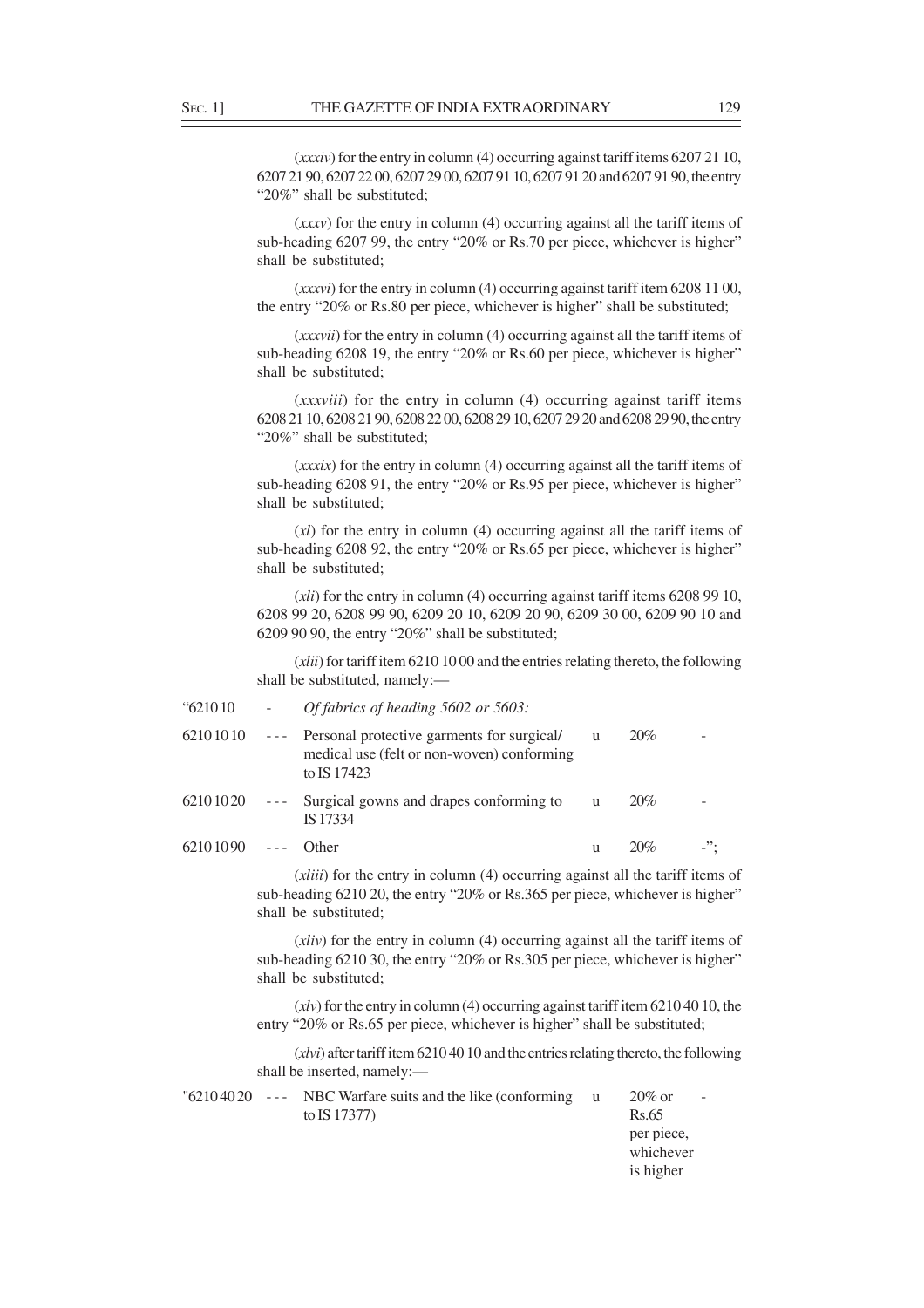| THE GAZETTE OF INDIA EXTRAORDINARY<br>130 |         |                                                                                                                                               |   |                                                                   | $[PART II-$ |  |
|-------------------------------------------|---------|-----------------------------------------------------------------------------------------------------------------------------------------------|---|-------------------------------------------------------------------|-------------|--|
| 62104030                                  |         | High Visibility Warning Clothes and the like<br>(Conforming to IS 15809)                                                                      | u | $20\%$ or<br>Rs.65<br>per piece,<br>whichever<br>is higher        |             |  |
| 62104040                                  |         | High Altitude Clothes (Conforming to IS<br>5866)                                                                                              | u | $20\%$ or<br><b>Rs.65</b><br>per piece,<br>whichever<br>is higher |             |  |
| 62104050                                  |         | Fighter Aircraft Clothing (Conforming to IS<br>11871)                                                                                         | u | $20\%$ or<br><b>Rs.65</b><br>per piece,<br>whichever<br>is higher |             |  |
| 62104060                                  | $- - -$ | Personal protective garments for surgical/<br>medical use (felt or non-woven) (conforming<br>to IS 17423)                                     | u | 20% or<br><b>Rs.65</b><br>per piece,<br>whichever<br>is higher    |             |  |
| 62104070                                  |         | Surgical gowns and drapes (conforming to IS u<br>17334)                                                                                       |   | 20% or<br><b>Rs.65</b><br>per piece,<br>whichever<br>is higher    |             |  |
| 62104080                                  | $- - -$ | Clothing for special use such as FR, chemical u<br>(IS 15071, 15758), electrical (IS 11871,<br>IS 16655) and industrial protection (IS 17466) |   | $20\%$ or<br><b>Rs.65</b><br>per piece,<br>whichever<br>is higher |             |  |
|                                           |         | $(xlvii)$ for the entry in column (4) occurring against tariff items 6210 40 90 and                                                           |   |                                                                   |             |  |

(*xlvii*) for the entry in column (4) occurring against tariff items 6210 40 90 and 6210 50 00, the entry "20% or Rs.65 per piece, whichever is higher" shall be substituted;

(*xlviii*) for the entry in column (4) occurring against tariff items 6211 11 00, 6211 12 00 and 6211 20 00, the entry "20%" shall be substituted;

(*xlix*) for the entry in column (4) occurring against tariff items 6211 32 00 and 6211 33 00, the entry "20% or Rs.135 per piece, whichever is higher" shall be substituted;

(*l*) for the entry in column (4) occurring against all the tariff items of sub-heading 6211 39, the entry "20%" shall be substituted;

(*li*) in heading 6211, for the sub-heading 6211 42, tariff items 6211 42 10 to 6211 43 00, sub-heading 6211 49, tariff items 6211 49 10 to 6211 49 90 and the entries relating thereto, the following shall be substituted, namely:—

| " 6211 42 | Of cotton:<br>$\sim$ $-$                            |   |                                                             |
|-----------|-----------------------------------------------------|---|-------------------------------------------------------------|
|           | Kurta or Salwar with or without Dupatta:<br>$- - -$ |   |                                                             |
| 62114211  | ---- Embroidered with Lucknow Chikan Craft          | u | $20\%$ or<br>Rs.135<br>per piece,<br>whichever<br>is higher |
| 62114219  | $---$ Other                                         | u | $20\%$ or<br>Rs.135<br>per piece,<br>whichever<br>is higher |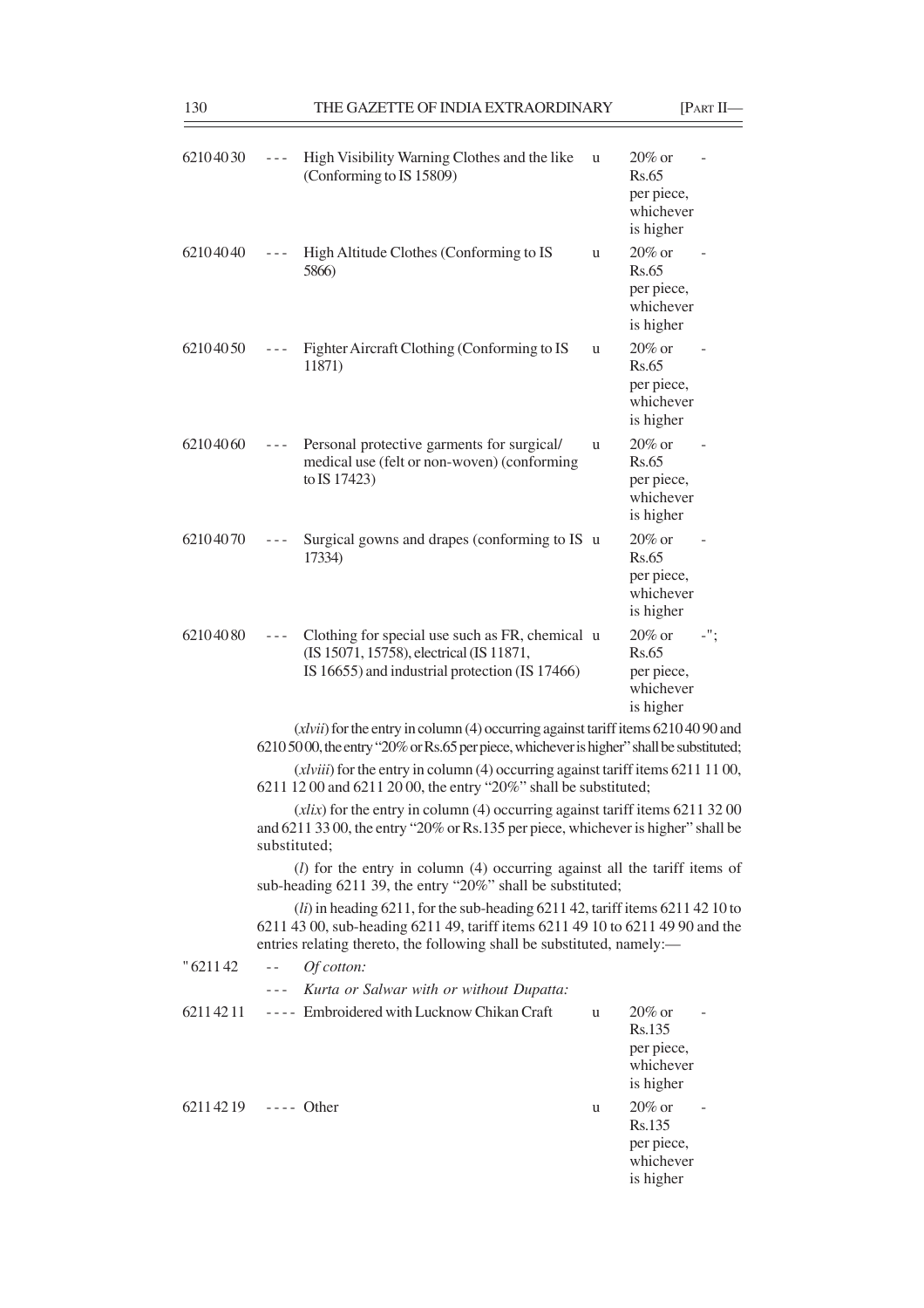6211 43 - - *Of man made fibre:*

- - - *Of silk:*

- - - *Other:*

|                     |                             | Other:                                |              |                                                             |  |
|---------------------|-----------------------------|---------------------------------------|--------------|-------------------------------------------------------------|--|
| 62114291            | $\sim$ $\sim$ $\sim$ $\sim$ | Embroidered with Lucknow Chikan Craft | u            | $20\%$ or<br>Rs.135<br>per piece,<br>whichever<br>is higher |  |
| 62114299 ---- Other |                             |                                       | <sub>u</sub> | $20\%$ or<br>Rs.135<br>per piece,<br>whichever<br>is higher |  |
| 621143              | $\sim$ $-$                  | Of man made fibre:                    |              |                                                             |  |
| 62114310            | $- - -$                     | Embroidered with Lucknow Chikan Craft | u            | $20\%$ or<br>Rs.135<br>per piece,<br>whichever<br>is higher |  |
| 62114390            |                             | Other                                 | <sub>u</sub> | $20\%$ or<br>Rs.135<br>per piece,<br>whichever<br>is higher |  |
| 621149              | $- -$                       | Of other textile materials:           |              |                                                             |  |

6211 4991 ---- Embroidered with Lucknow Chikan Craft u 20% 6211 49 99 - - - - Other u 20% - "; (*lii*) for the entry in column (4) occurring against tariff items 6212 10 00, 6212 20 00, 6212 30 00, 6212 90 10 and 6212 90 90, the entry "20% or Rs.30 per

 $6211\,49\,10$  --- Of wool or fine animal hair u  $20\%$ 

6211 49 21 - - - - Khadi u 20% - 6211 49 22 - - - - Embroidered with Lucknow Chikan Craft u 20% 6211 49 29 - - - - Other u 20%

piece, whichever is higher" shall be substituted;

(*liii*) for the entry in column (4) occurring against tariff items 6213 20 00, 6213 90 10 and 6213 90 90, the entry "20%" shall be substituted;

(*liv*) for the entry in column (4) occurring against tariff items 6214 10 10 and 6214 10 20, the entry "20% or Rs.390 per piece, whichever is higher" shall be substituted;

(*lv*) for the entry in column (4) occurring against tariff item 6214 10 30, the entry "10% or Rs.390 per piece, whichever is higher" shall be substituted;

(*lvi*) after tariff item 6214 10 30 and the entries relating thereto, the following shall be inserted, namely:—

|  | " $62141040$ --- Embroidered with Lucknow Chikan Craft | u | $20\%$ or  | $\mathbf{L}^{(2)}$ |
|--|--------------------------------------------------------|---|------------|--------------------|
|  |                                                        |   | Rs.390     |                    |
|  |                                                        |   | per piece, |                    |
|  |                                                        |   | whichever  |                    |
|  |                                                        |   | is higher  |                    |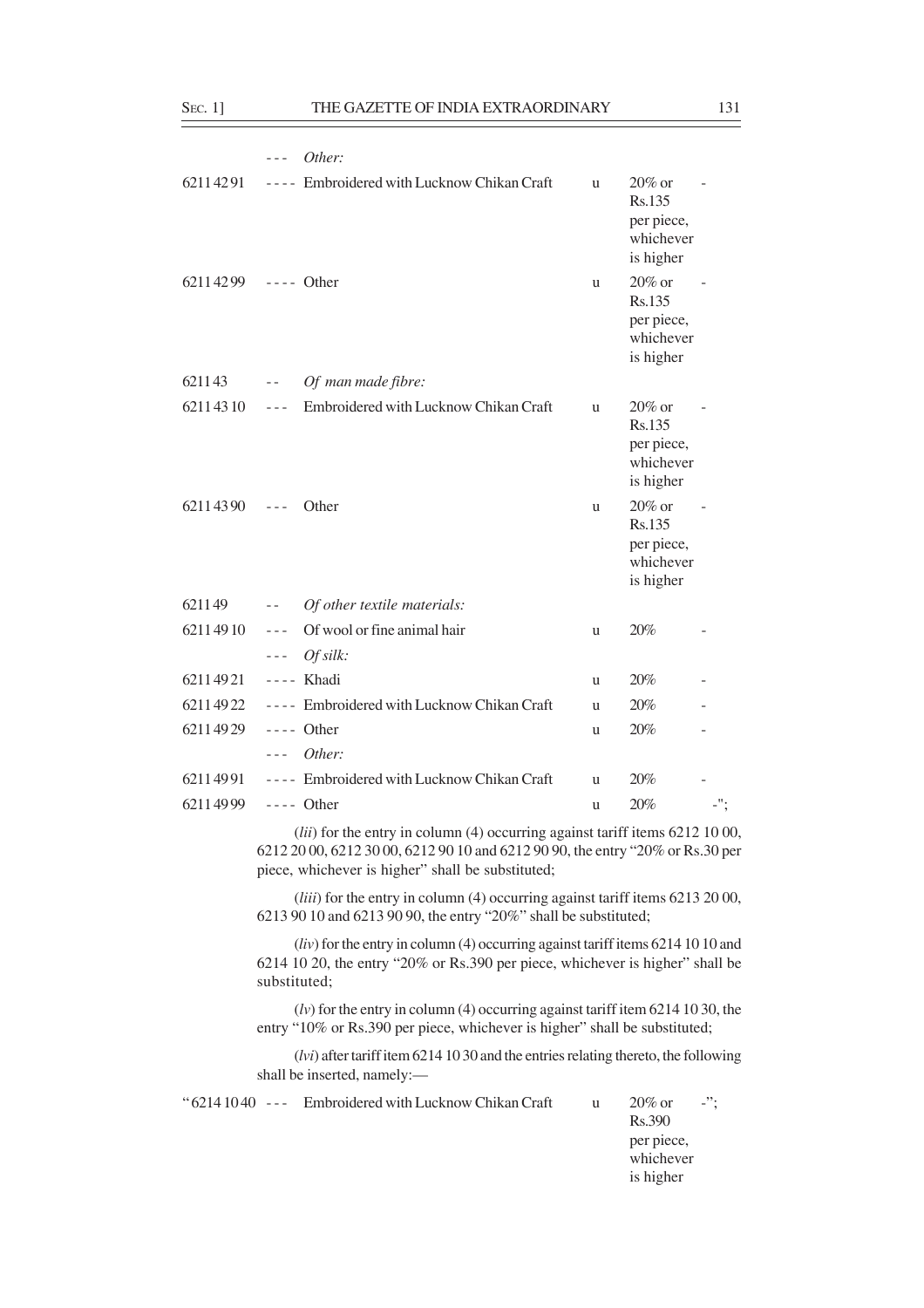(*lvii*) for the entry in column (4) occurring against tariff item 6214 10 90, the entry "20% or Rs.390 per piece, whichever is higher" shall be substituted;

(*lviii*) for the entry in column (4) occurring against all the tariff items of sub-heading 6214 20, the entry "20% or Rs.180 per piece, whichever is higher" shall be substituted;

(*lix*) for tariff items 6214 30 00 and 6214 40 00 and the entries relating thereto, the following shall be substituted, namely:—

| 6214 30 10 --- Embroidered with Lucknow Chikan Craft<br>20%<br>u<br>62143090 --- Other<br>20%<br>u<br>621440 - Of artificial fibre:<br>$62144010$ --- Embroidered with Lucknow Chikan Craft<br>20%<br>u<br>$62144090$ --- Other<br>20%<br>u |  | $"621430$ - Of synthetic fibre: |  |     |
|---------------------------------------------------------------------------------------------------------------------------------------------------------------------------------------------------------------------------------------------|--|---------------------------------|--|-----|
|                                                                                                                                                                                                                                             |  |                                 |  |     |
|                                                                                                                                                                                                                                             |  |                                 |  |     |
|                                                                                                                                                                                                                                             |  |                                 |  |     |
|                                                                                                                                                                                                                                             |  |                                 |  |     |
|                                                                                                                                                                                                                                             |  |                                 |  | -"; |

(*lx*) for the entry in column (4) occurring against tariff item 6214 90 10, the entry "20% or Rs.75 per piece, whichever is higher" shall be substituted;

(*lxi*) for the entry in column (4) occurring against tariff items 6214 90 21 and 6214 90 22, the entry "10% or Rs.75 per piece, whichever is higher" shall be substituted;

(*lxii*) for the entry in column (4) occurring against tariff item 6214 90 29, the entry "20% or Rs.75 per piece, whichever is higher" shall be substituted;

(*lxiii*) for the entry in column (4) occurring against tariff items 6214 90 31 and 6214 90 32, the entry "10% or Rs.75 per piece, whichever is higher" shall be substituted;

(*lxiv*) for the entry in column (4) occurring against tariff item 6214 90 39, the entry "20% or Rs.75 per piece, whichever is higher" shall be substituted;

(*lxv*) for tariff items 6214 90 40 to 6214 90 90 and the entries relating thereto, the following shall be substituted, namely:—

" - - - *Scarves , cotton:*

| 62149041 | ---- Embroidered with Lucknow Chikan Craft          | u            | $20\%$ or<br><b>Rs.75</b><br>per piece,<br>whichever<br>is higher |
|----------|-----------------------------------------------------|--------------|-------------------------------------------------------------------|
| 62149049 | $---$ Other                                         | u            | $20\%$ or<br><b>Rs.75</b><br>per piece,<br>whichever<br>is higher |
|          | Shawls, mufflers and the like of cotton:<br>$- - -$ |              |                                                                   |
| 62149051 | Embroidered with Lucknow Chikan Craft<br>$- - - -$  | u            | $20\%$ or<br><b>Rs.75</b><br>per piece,<br>whichever<br>is higher |
| 62149059 | $---$ Other                                         | <sub>u</sub> | $20\%$ or<br><b>Rs.75</b><br>per piece,<br>whichever<br>is higher |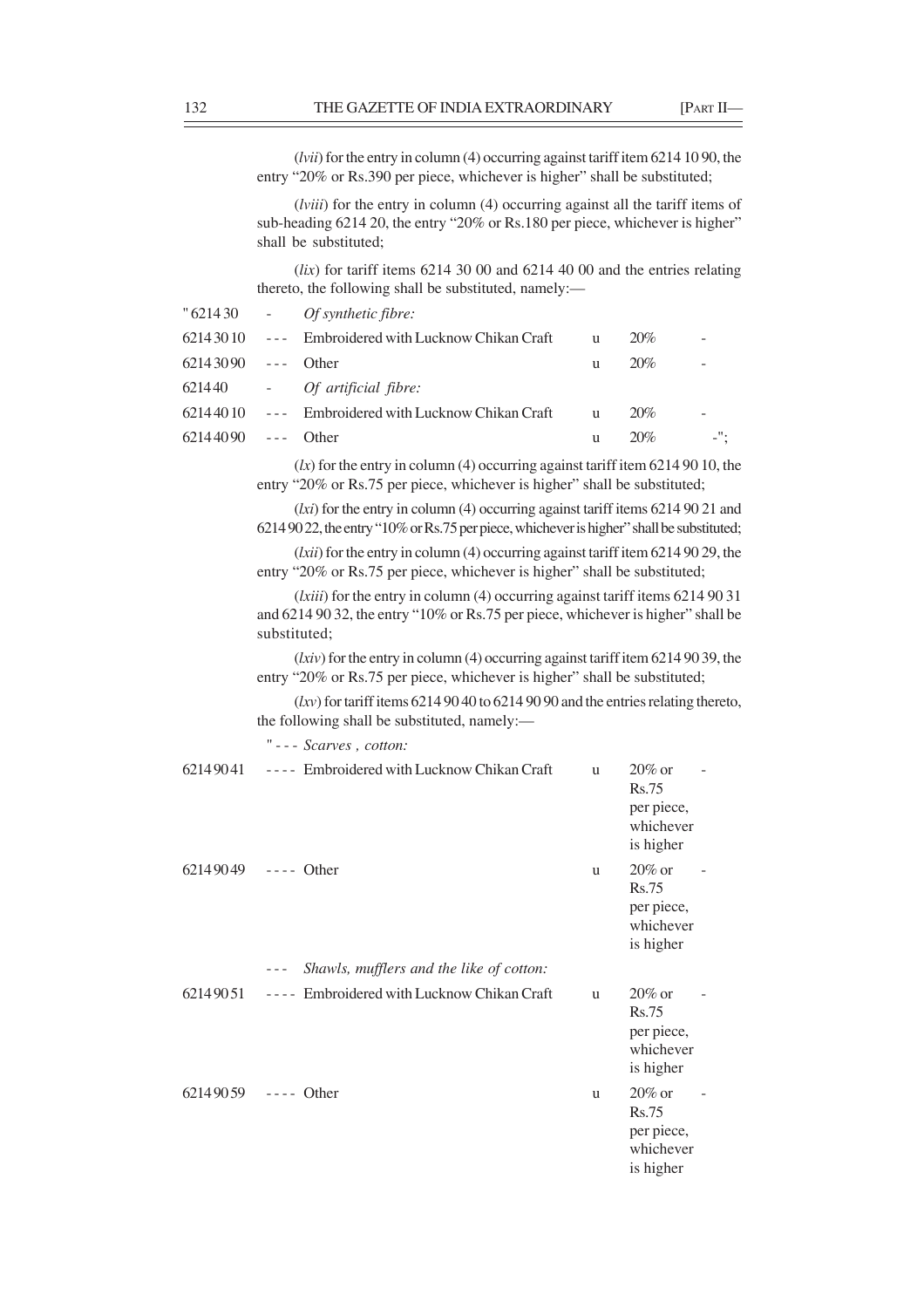|          | Shawls, mufflers and the like of man made fibres:<br>$- - -$         |              |                                                                   |     |  |  |  |  |
|----------|----------------------------------------------------------------------|--------------|-------------------------------------------------------------------|-----|--|--|--|--|
| 62149061 | Embroidered with Lucknow Chikan Craft<br>$\sim$ $ \sim$ $-$          | <sub>u</sub> | $20\%$ or<br><b>Rs.75</b><br>per piece,<br>whichever<br>is higher |     |  |  |  |  |
| 62149069 | $---$ Other                                                          | u            | $20\%$ or<br><b>Rs.75</b><br>per piece,<br>whichever<br>is higher |     |  |  |  |  |
|          | Other:                                                               |              |                                                                   |     |  |  |  |  |
| 62149091 | Embroidered with Lucknow Chikan Craft<br>$\sim$ $\sim$ $\sim$ $\sim$ | u            | $20\%$ or<br>Rs.75<br>per piece,<br>whichever<br>is higher        |     |  |  |  |  |
| 62149099 | $---$ Other                                                          | u            | $20\%$ or<br><b>Rs.75</b><br>per piece,<br>whichever<br>is higher | -"; |  |  |  |  |

(*lxvi*) for the entry in column (4) occurring against all the tariff items of heading 6215, the entry "20% or Rs.55 per piece, whichever is higher" shall be substituted;

(*lxvii*) for the entry in column (4) occurring against all the tariff items of headings 6216 and 6217, the entry "20%" shall be substituted;

(*47*) in Chapter 63,––

(*i*) for the entry in column (4) occurring against tariff item 6301 10 00, the entry "10%" shall be substituted;

(*ii*) for the entry in column (4) occurring against tariff item 6301 20 00, the entry "10% or Rs.275 per piece, whichever is higher" shall be substituted;

(*iii*) for the entry in column (4) occurring against tariff item 6301 30 00, the entry "10%" shall be substituted;

(*iv*) for the entry in column (4) occurring against tariff items 6301 40 00, 6301 90 10 and 6301 90 90, the entry "20%" shall be substituted;

(*v*) for the entry in column (4) occurring against all the tariff items of sub-heading 6302 10, the entry "10%" shall be substituted;

(*vi*) for the entry in column (4) occurring against all the tariff items of sub-heading 6302 21, the entry "10% or Rs.108 per kg., whichever is higher" shall be substituted;

(*vii*) for the entry in column (4) occurring against tariff items 6302 22 00 and 6302 29 00, the entry "10%" shall be substituted;

(*viii*) for the entry in column (4) occurring against tariff item 6302 31 00, the entry "10% or Rs.96 per kg., whichever is higher" shall be substituted;

(*ix*) for the entry in column (4) occurring against tariff items 6302 32 00, 6302 39 00, 6302 40 10, 6302 40 20, 6302 40 30, 6302 40 40, 6302 40 90, 6302 51 10, 6302 51 90, 6302 53 00, 6302 59 00, 6302 60 10, 6302 60 90, 6302 91 10, 6302 91 90, 6302 93 00 and 6302 99 00, the entry "10%" shall be substituted;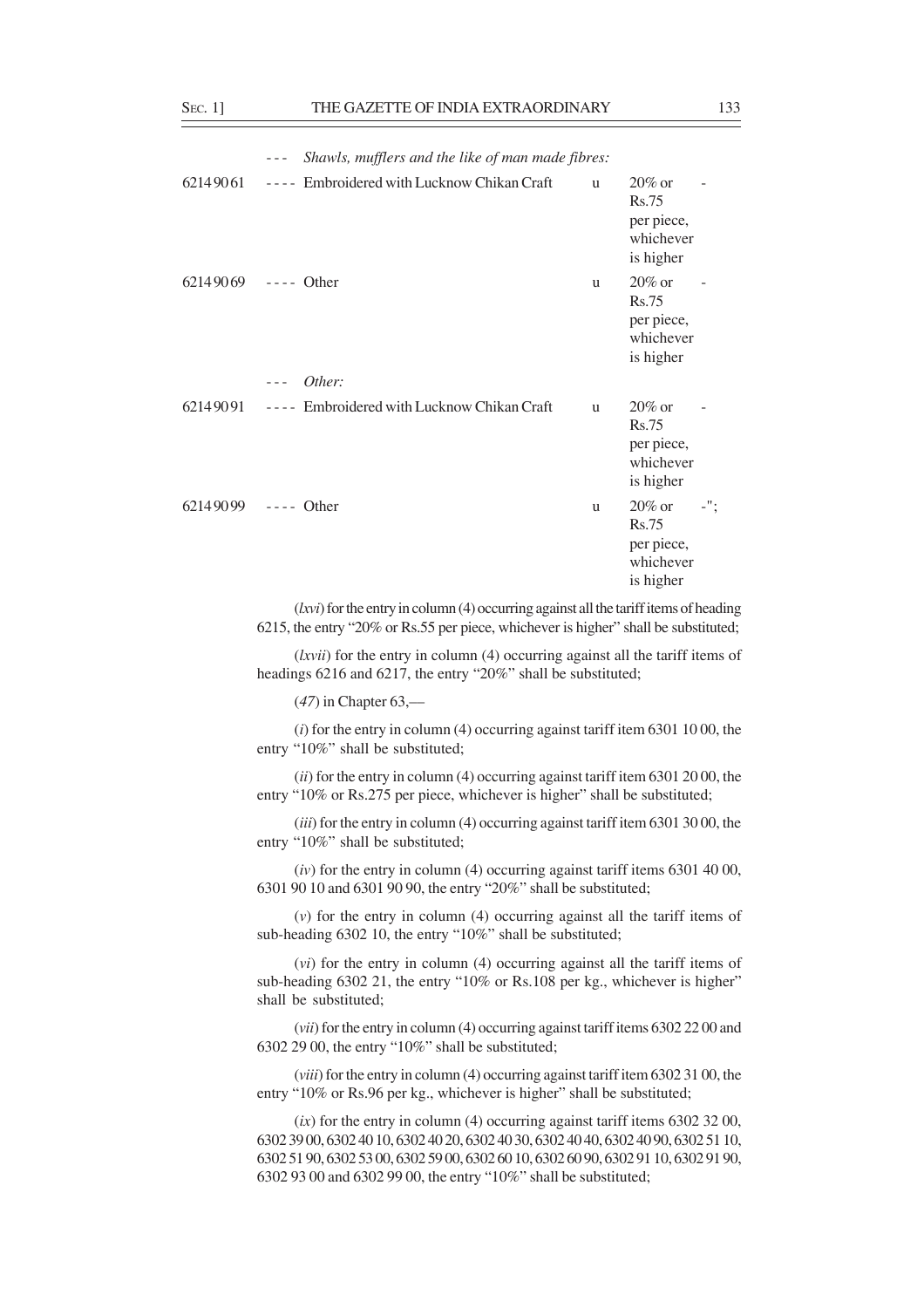(*x*) for the entry in column (4) occurring against all the tariff items of headings 6303, 6304, 6305 and 6306, the entry "10%" shall be substituted;

(*xi*) for the entry in column (4) occurring against tariff items 6307 10 10, 6307 10 20, 6307 10 30, 6307 10 90, 6307 20 10, 6307 20 90, 6307 90 11, 6307 90 12, 6307 90 13, 6307 90 19 and 6307 90 20, the entry "10%" shall be substituted;

(*xii*) for tariff item 6307 90 90 and the entries relating thereto, the following shall be substituted, namely:—

" - - - *Other*:

| 63079091 | ---- Textile face masks, without a replaceable | $10\%$ | $\sim$ |
|----------|------------------------------------------------|--------|--------|
|          | filter or mechanical parts, including          |        |        |
|          | surgical mask and disposable face mask         |        |        |
|          | made of non-woven textile                      |        |        |
|          |                                                |        |        |

and 6309 00 00, the entry "10%" shall be substituted;

 $63079099$  ---- Other u  $10\%$  -";

(*xiii*) for the entry in column (4) occurring against tariff items 6308 00 00

(*xiv*) for the entry in column (4) occurring against all the tariff items of heading 6310, the entry "20%" shall be substituted;

(*48*) in Chapter 67, in clause (*a*) of Note 1, for the words "straining cloth", the words "filtering or straining cloth" shall be substituted;

(*49*) in Chapter 68,––

(*i*) for the entry in column (4) occurring against tariff item 6815 91 00, the entry "7.5%" shall be substituted;

(*ii*) in heading 6815, after tariff item 6815 99 20 and the entries relating thereto, the following shall be inserted, namely:—

"68159930 --- Basalt fibre, filament and articles thereof kg. 10% -"; conforming to ASTM D3039, C1185

(*50*) in Chapter 69,––

(*i*) for the entry in column (4) occurring against all the tariff items of headings 6901 and 6902, the entry "7.5%" shall be substituted;

(*ii*) for the entries in column (*2*) and column (4) occurring against tariff item 6903 10 00, the entries "Containing by weight more than 50 % of free carbon" and "7.5%" shall respectively be substituted;

(*iii*) for the entry in column (4) occurring against all the tariff items of sub-headings 6903 20 and 6903 90, the entry "7.5%" shall be substituted;

(*51*) in Chapter 70,––

(*i*) for the entry in column (*2*) occurring against heading 7001, the following shall be substituted, namely:—

"CULLET AND OTHER WASTE AND SCRAP OF GLASS, EXCLUDING GLASS FROM CATHODE-RAY TUBES OR OTHER ACTIVATED GLASS OF HEADING 8549; GLASS IN THE MASS";

(*ii*) for the entry in column (4) occurring against tariff item 7001 00 10, the entry "5%" shall be substituted;

(*iii*) for the entry in column (4) occurring against tariff item 7015 10 10, the entry "5%" shall be substituted;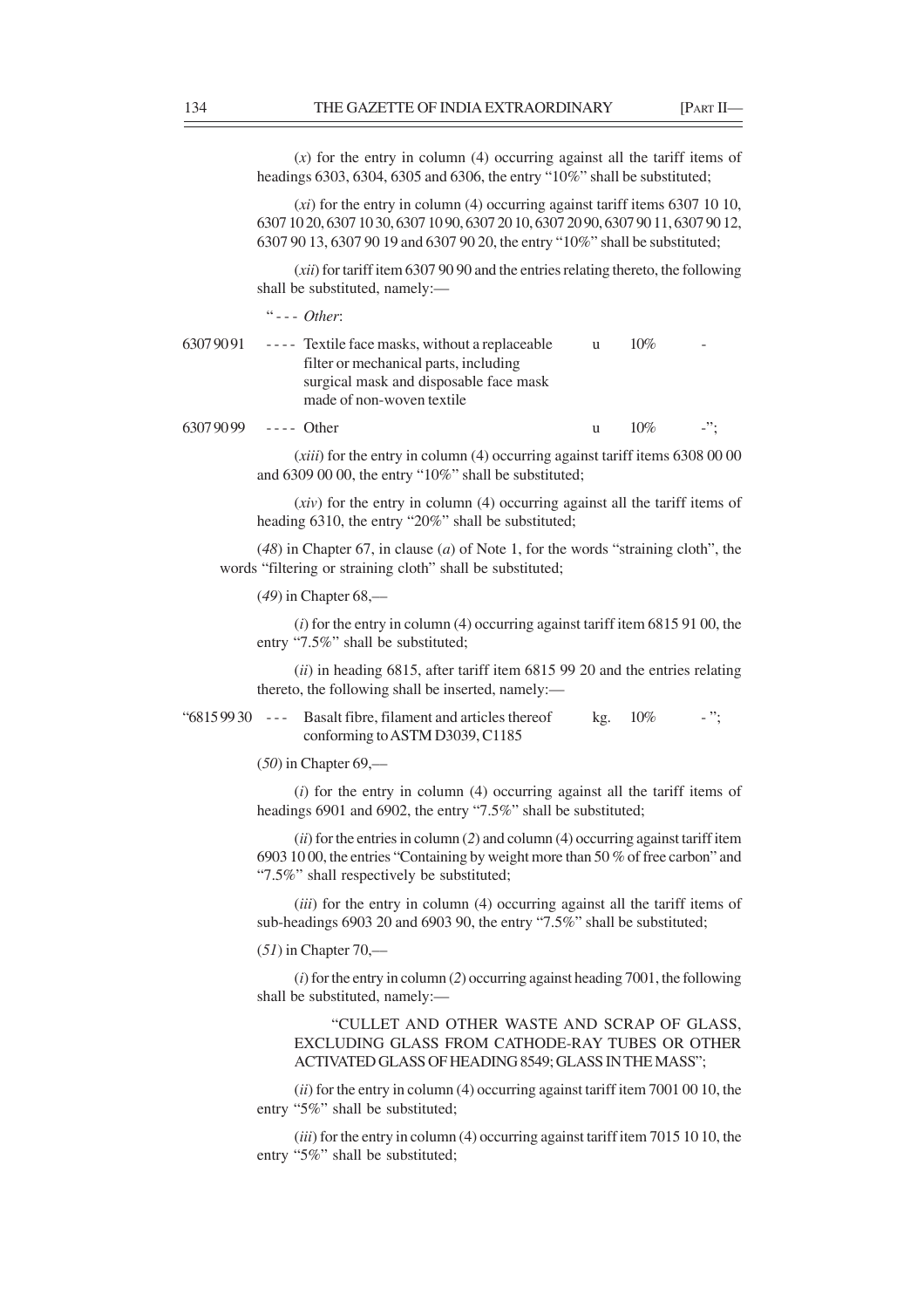(*52*) in Chapter 71,––

(*i*) for the entry in column (4) occurring against tariff item 7101 10 10, the entry "5%" shall be substituted;

(*ii*) for the entry in column (4) occurring against tariff item 7101 21 00, the entry "5%" shall be substituted;

(*iii*) for the entry in column (4) occurring against tariff items 7110 31 00 and 7110 39 00, the entry "2.5%" shall be substituted;

(*53*) in Section XV, in clause (*d*) of Note 9, for the words and figures, "products of heading 8001", the word "products" shall be substituted;

(*54*) in Chapter 72,––

(*i*) for the entry in column (4) occurring against all the tariff items of heading 7201, the entry "5%" shall be substituted;

(*ii*) for the entry in column (4) occurring against tariff items 7202 11 00, 7202 19 00, 7202 21 00, 7202 29 00, 7202 30 00, 7202 41 00, 7202 49 00 and 7202 50 00, the entry "5%" shall be substituted;

(*iii*) for the entry in column (4) occurring against tariff item 7202 60 00, the entry "2.5%" shall be substituted;

(*iv*) for the entry in column (4) occurring against tariff items 7202 70 00, 7202 80 00, 7202 91 00, 7202 92 00 and 7202 93 00, the entry "5%" shall be substituted;

(*v*) for the entry in column (4) occurring against all the tariff items of sub-heading 7202 99, the entry "5%" shall be substituted;

(*vi*) for the entry in column (4) occurring against all the tariff items of heading 7203, the entry "5%" shall be substituted;

(*vii*) for the entry in column (4) occurring against all the tariff items of heading 7204, the entry "2.5%" shall be substituted;

(*viii*) for the entry in column (4) occurring against all the tariff items of heading 7205, the entry "5%" shall be substituted;

 $(ix)$  in heading  $7210$ ,—

(*a*) for tariff item 7210 30 90 and the entries relating thereto, the following shall be substituted, namely:—

"- - - *Other:*

|              | 72103091 ---- Galvannealed                                                                                                  | kg. | 15%    |        |
|--------------|-----------------------------------------------------------------------------------------------------------------------------|-----|--------|--------|
|              | 72103099 ---- Other                                                                                                         | kg. | $15\%$ | $-$ ": |
|              | $(b)$ for tariff item 7210 49 00 and the entries relating thereto, the<br>following shall be substituted, namely:—          |     |        |        |
| $4721049$ -- | Other:                                                                                                                      |     |        |        |
|              | $72104910$ --- Galvannealed                                                                                                 | kg. | 15%    |        |
|              | 72104990 --- Other                                                                                                          | kg. | $15\%$ | $-$ ": |
|              | $(x)$ in heading 7212,—                                                                                                     |     |        |        |
|              | ( <i>a</i> ) for tariff item $7212$ 20 90 and the entries relating thereto, the<br>following shall be substituted, namely:— |     |        |        |
|              | $\dddot{\mathbf{u}}$ --- Other:                                                                                             |     |        |        |

 $7212\,2091$  ---- Galvannealed kg.  $15\%$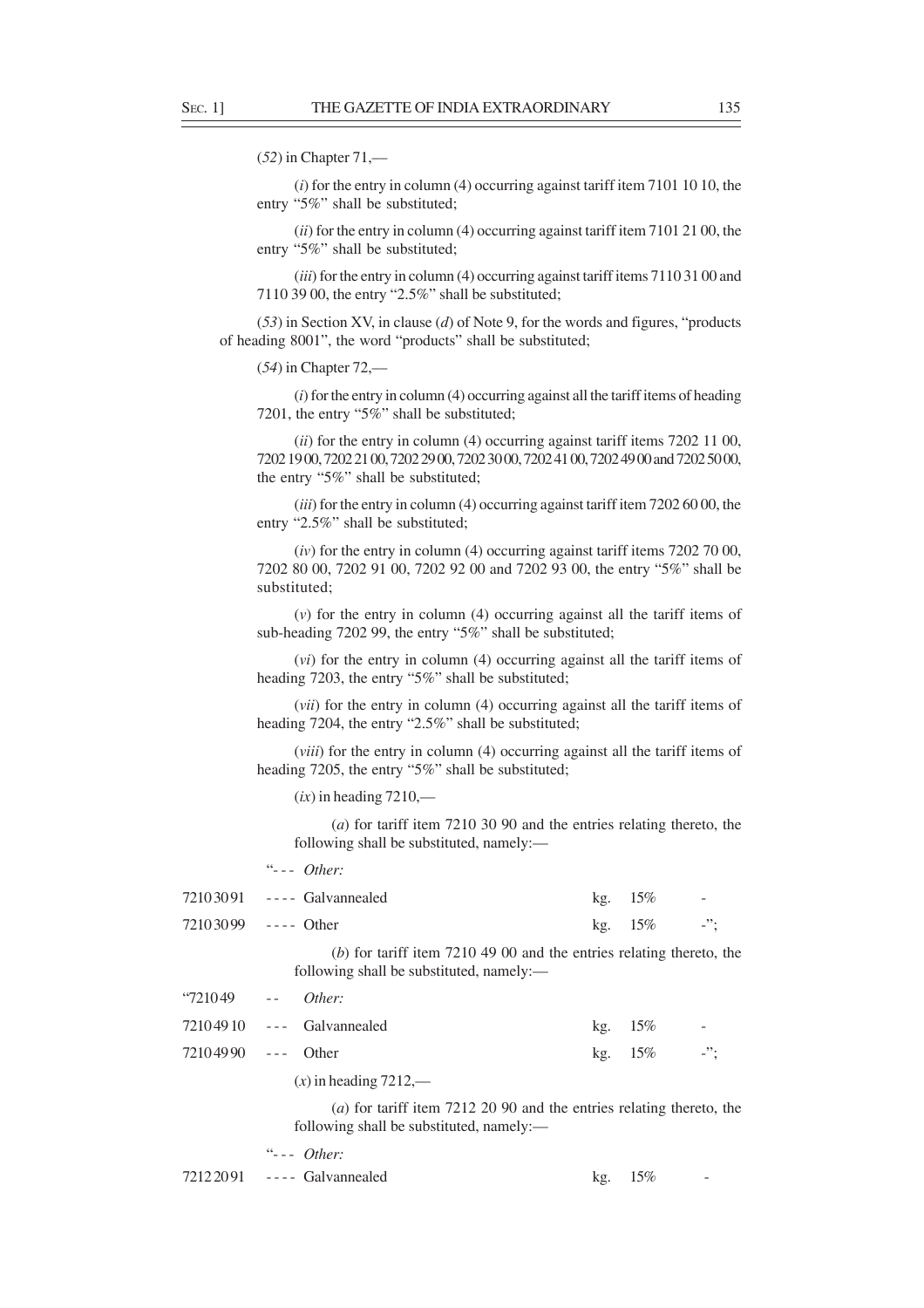| 72122099   | $---$ Other                                                                                                                                           | kg. | 15%    | $-$ "; |
|------------|-------------------------------------------------------------------------------------------------------------------------------------------------------|-----|--------|--------|
|            | $(b)$ for tariff item 7212 30 90 and the entries relating thereto, the<br>following shall be substituted, namely:—                                    |     |        |        |
|            | $"--- Other:$                                                                                                                                         |     |        |        |
| 72123091   | ---- Galvannealed                                                                                                                                     | kg. | 15%    |        |
| 72123099   | $---$ Other                                                                                                                                           | kg. | $15\%$ | $-$ "; |
|            | $(c)$ after tariff item 7212 50 20 and the entries relating thereto, the<br>following shall be inserted, namely:-                                     |     |        |        |
| 2125030    | Plated or coated with aluminium<br>$\sim$ $\sim$ $\sim$                                                                                               | kg. | $15\%$ |        |
| 72125040   | Plated or coated with aluminium-zinc alloys<br>$\sim$ $\sim$ $\sim$                                                                                   | kg. | 15%    | $-$ ": |
|            | $(xi)$ in heading 7225, for tariff items 7225 91 00 to 7225 99 00 and the entries<br>relating thereto, the following shall be substituted, namely:-   |     |        |        |
| "722591    | Electrolytically plated or coated with zinc:<br>$- -$                                                                                                 |     |        |        |
| 72259110   | Galvannealed<br>$\sim$ $\sim$ $\sim$                                                                                                                  | kg. | 15%    |        |
| 72259190   | Other<br>$- - -$                                                                                                                                      | kg. | 15%    |        |
| 722592     | Otherwise plated or coated with zinc:<br>$- -$                                                                                                        |     |        |        |
| 72259210   | Galvannealed<br>$\sim$ $\sim$ $\sim$                                                                                                                  | kg. | 15%    |        |
| 72259290   | Other<br>$- - -$                                                                                                                                      | kg. | 15%    |        |
| 722599     | Other:<br>$\sim$ $-$                                                                                                                                  |     |        |        |
| 7225 99 10 | Plated or coated with aluminium<br>$\sim$ $ \sim$                                                                                                     | kg. | 15%    |        |
| 7225 99 20 | Plated or coated with aluminium-zinc alloys<br>$\sim$ $ \sim$                                                                                         | kg. | $15\%$ |        |
| 7225 99 30 | Painted, coloured or coated with plastics<br>$\sim$ $\sim$ $\sim$                                                                                     | kg. | $15\%$ |        |
| 72259990   | Other<br>$- - -$                                                                                                                                      | kg. | 15%    | $-$ "; |
|            | $(xii)$ in heading 7226, after tariff item 7226 99 60 and the entries relating<br>thereto, the following shall be inserted, namely:-                  |     |        |        |
|            | "--- Plated or coated with zinc:                                                                                                                      |     |        |        |
| 72269971   | ---- Plain and corrugated                                                                                                                             | kg. | 15%    |        |
| 72269972   | ---- Electrolytically, plain and corrugated                                                                                                           | kg. | 15%    |        |
|            | 72269973 ---- Galvannealed                                                                                                                            | kg. | 15%    |        |
| 72269979   | $---$ Other                                                                                                                                           | kg. | 15%    |        |
|            | Otherwise coated or plated:<br>$\sim$ $ \sim$                                                                                                         |     |        |        |
| 72269981   | ---- With aluminium                                                                                                                                   | kg. | 15%    |        |
| 7226 99 82 | ---- With aluminium-zinc alloys                                                                                                                       | kg. | 15%    |        |
| 72269983   | ---- Painted, coloured or coated with plastics                                                                                                        | kg. | 15%    |        |
| 72269989   | $---$ Other                                                                                                                                           | kg. | 15%    | $-$ "; |
|            | (55) in Chapter 73, in heading 7302, for the tariff item 7302 10 10 and the entries<br>relating thereto, the following shall be substituted, namely:- |     |        |        |
|            | "--- For railways:                                                                                                                                    |     |        |        |

| $73021011$ ---- Head hardened rails                 | kg. 15% | $\sim$ |
|-----------------------------------------------------|---------|--------|
| 7302 10 12 ---- Asymmetric rails with end forging   | kg. 15% | $\sim$ |
| 7302 1013 ---- Asymmetric rails without end forging | kg. 15% |        |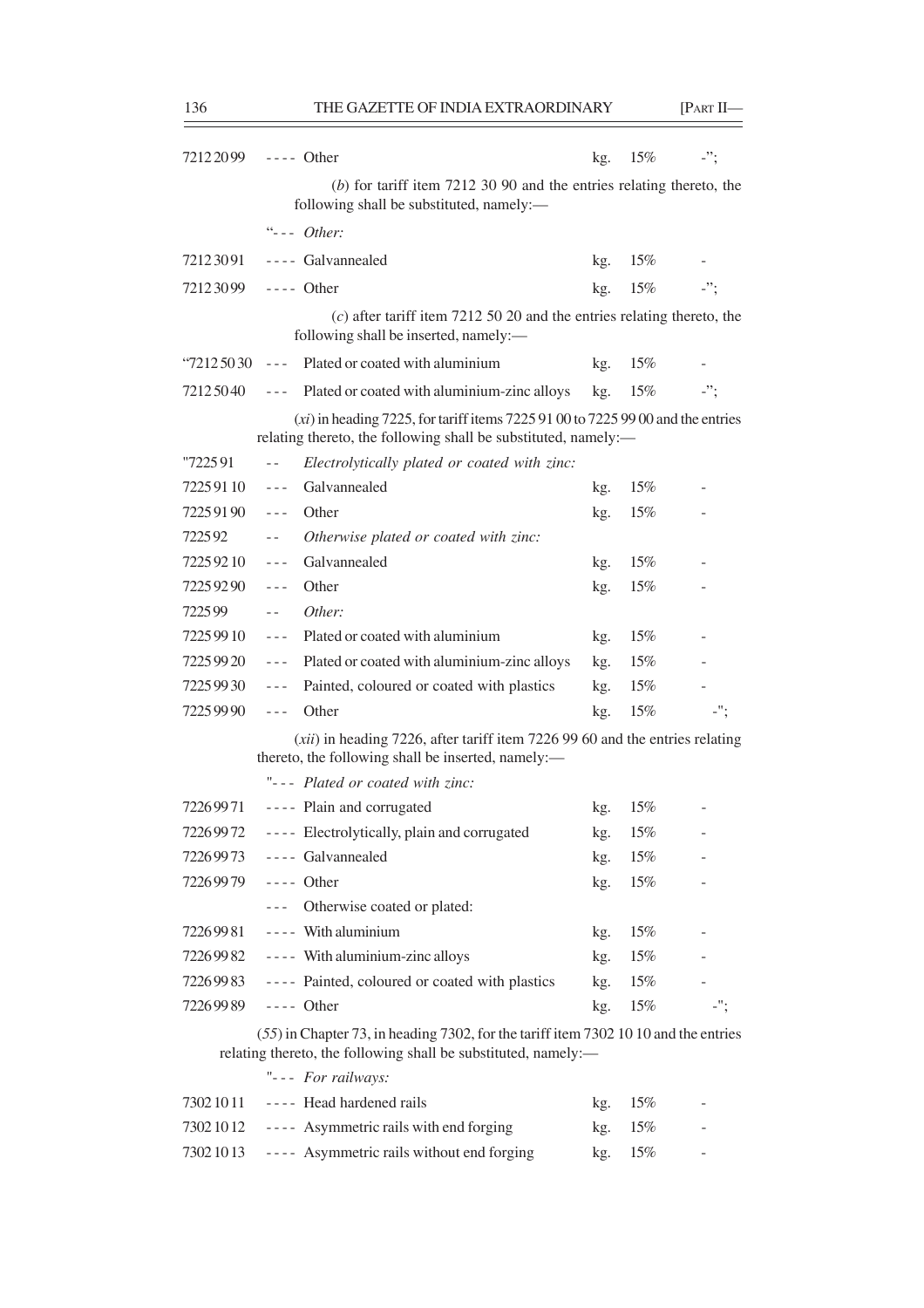| 7302 10 14 ---- Other than asymmetric rails and head<br>hardened rails | $kg.$ 15% | $\sim$ |
|------------------------------------------------------------------------|-----------|--------|
| $73021019$ ---- Other                                                  | kg. 15%   | $-$ ": |

(*56*) in Chapter 74,––

(*i*) for the entry in column (4) occurring against all the tariff items of heading 7404, the entry "2.5%" shall be substituted;

(*ii*) for the entry in column (4) occurring against all the tariff items of headings 7411 and 7412, the entry "7.5%" shall be substituted;

(*57*) in Chapter 75, for the entry in column (4) occurring against all the tariff items, the entry "Free" shall be substituted;

(*58*) in Chapter 76, for the entry in column (4) occurring against all the tariff items of heading 7602, the entry "2.5%" shall be substituted;

(*59*) in Chapter 81,––

(*i*) for the entry in column (4) occurring against tariff item 8105 20 10, the entry "2.5%" shall be substituted;

(*ii*) for the entry in column (4) occurring against tariff items 8110 10 00 and 8110 20 00, the entry "2.5%" shall be substituted;

(*iii*) in the entry in column (2) occurring against heading 8112, for the brackets and word "(COLUMBIUM)", the brackets and words "(COLUMBIUM AND)" shall be substituted;

(*iv*) for tariff items 8112 61 00 and 8112 69 00 and the entries relating thereto, the following shall be substituted, namely:—

|                      | $81126100$ -- Waste and scrap            | kg. $5\%$ | <b>Contract Contract</b> |                          |
|----------------------|------------------------------------------|-----------|--------------------------|--------------------------|
| $811269$ -- Other:   |                                          |           |                          |                          |
|                      | 81126910 --- Cadmium, unwrought; Powders | kg. $5\%$ |                          | $\sim$ $-$               |
|                      | $81126920$ --- Cadmium, wrought          | $kg. 5\%$ |                          | $\overline{\phantom{a}}$ |
| $81126990$ --- Other |                                          |           | kg. $10\%$               | $-$ ";                   |
|                      |                                          |           |                          |                          |

(*60*) in Chapter 84,––

(*i*) in Note 2,––

(*a*) in the opening portion, for the word and figure "Note 9", the word and figures "Note 11" shall be substituted;

(*b*) in clause (*a*), in sub-clause (*v*), for the words "Machinery or plant", the words "Machinery, plant or laboratory equipment" shall be substituted;

(*ii*) for the entry in column (4) occurring against tariff item 8407 21 00, the entry "5%" shall be substituted;

(*iii*) for the entry in column (4) occurring against tariff item 8419 19 20, the entry "7.5%" shall be substituted;

(*iv*) for the entry in column (4) occurring against tariff items 8421 39 20 and 8421 39 90, the entry "7.5%" shall be substituted;

(*61*) in Chapter 85,––

(*i*) for the entry in column (4) occurring against tariff item 8502 12 00, the entry "7.5%" shall be substituted;

(*ii*) for the entry in column (4) occurring against all the tariff items of sub-heading 8502 13, the entry "7.5%" shall be substituted;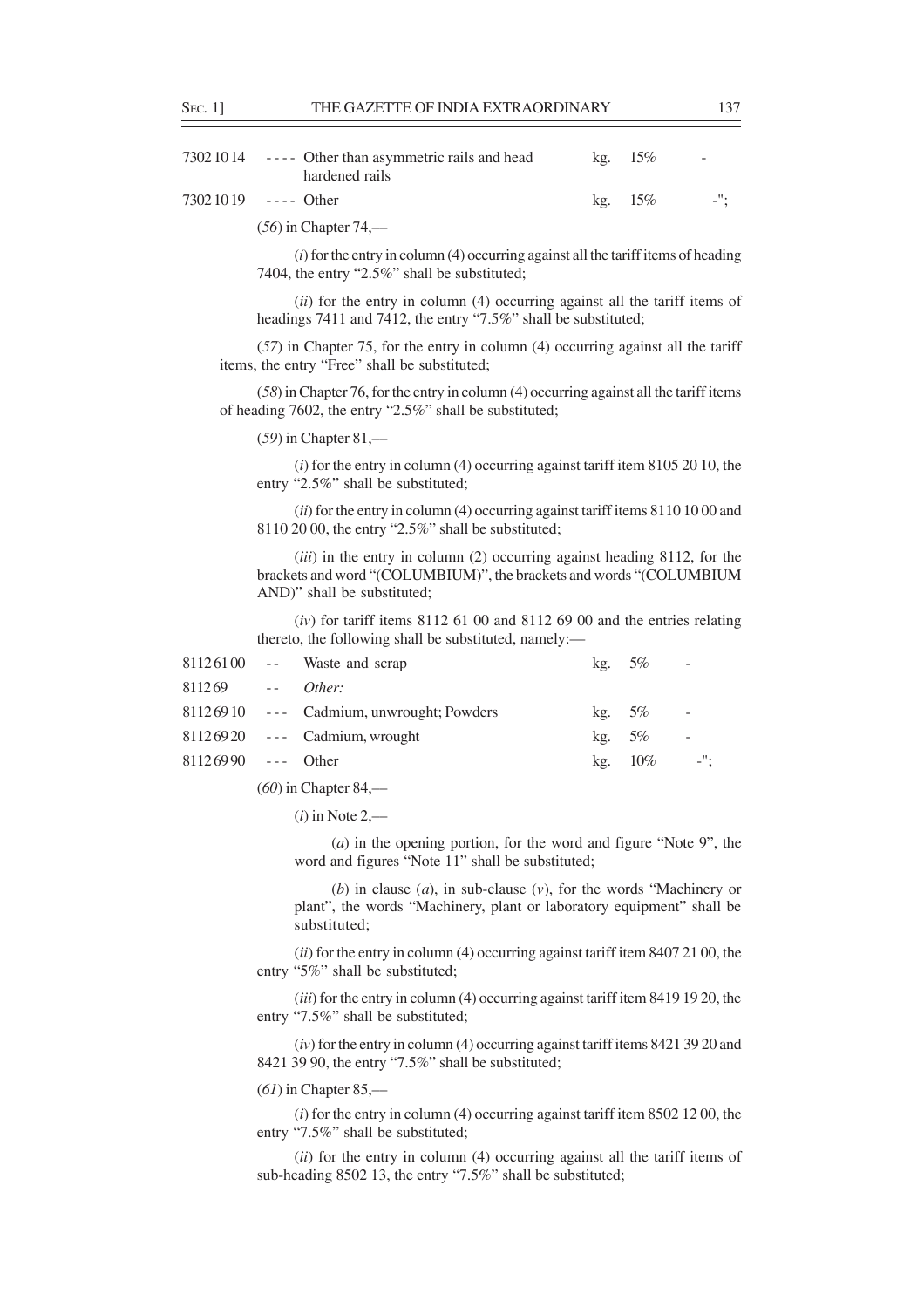(*iii*) for the entry in column (4) occurring against tariff items 8502 20 90 and 8502 31 00, the entry "7.5%" shall be substituted;

(*iv*) for the entry in column (*4*), occurring against all the tariff items of sub-heading 8502 39, the entry "7.5%" shall be substituted;

(*v*) for the entry in column (4) occurring against tariff items 8503 00 10, 8503 00 21, and 8503 00 29, the entry "7.5%" shall be substituted;

(*vi*) for the entry in column (4) occurring against all the tariff items of sub-heading 8504 10, the entry "7.5%" shall be substituted;

(*vii*) in heading 8518, for tariff items 8518 21 00 to 8518 30 00 and the entries relating thereto, the following shall be substituted, namely:––

| "851821  | $ -$      | Single loudspeakers, mounted in their<br>enclosures:                                                                                                   |     |     |  |
|----------|-----------|--------------------------------------------------------------------------------------------------------------------------------------------------------|-----|-----|--|
| 85182110 | $- - -$   | Wireless                                                                                                                                               | kg. | 20% |  |
| 85182190 | $- - -$   | Other                                                                                                                                                  | kg. | 20% |  |
| 851822   |           | Multiple loudspeakers, mounted in the same<br>enclosures:                                                                                              |     |     |  |
| 85182210 | $- - -$   | Wireless                                                                                                                                               | kg. | 20% |  |
| 85182290 | $- - -$   | Other                                                                                                                                                  | kg. | 20% |  |
| 851829   | $ -$      | Other:                                                                                                                                                 |     |     |  |
| 85182910 | $- - -$   | Wireless                                                                                                                                               | kg. | 20% |  |
| 85182990 | $- - -$   | Other                                                                                                                                                  | kg. | 20% |  |
| 851830   |           | Headphones and earphones, whether or not<br>combined with a microphone, and sets<br>consisting of a microphone and one or more<br><i>loudspeakers:</i> |     |     |  |
|          |           | Headphones and earphones, whether or not<br>combined with a microphone, and capable<br>of connecting through wireless medium:                          |     |     |  |
| 85183011 | $- - - -$ | True Wireless Stereo [(TWS) Sound channel kg.<br>not connected by wire]                                                                                |     | 20% |  |
| 85183019 |           | $---$ Other                                                                                                                                            | kg. | 20% |  |
| 85183020 | $- - -$   | Headphones and earphones, whether or not<br>combined with a microphone, and capable<br>of connecting only through wired medium                         | kg. | 20% |  |
| 85183090 |           | Other                                                                                                                                                  | kg. | 20% |  |

(*viii*) for the entry in column (4) occurring against tariff item 8518 90 00, the entry "15%" shall be substituted;

(*ix*) in the entry in column (2) occurring against heading 8541, for the words "SEMICONDUCTOR BASED TRANSDUCERS", the words "SEMICONDUCTOR-BASED TRANSDUCERS" shall be substituted;

(*x*) for the entry in column (4) occurring against all the tariff items of headings 8546 and 8547, the entry "7.5%" shall be substituted;

(*xi*) in the entry in column (2) occurring against tariff item 8549 21 00, for the words "cathode ray tubes", the words "cathode-ray tubes" shall be substituted;

(*xii*) in the entry in column (2) occurring against tariff item 8549 31 00, for the words "cathode ray tubes", the words "cathode-ray tubes" shall be substituted;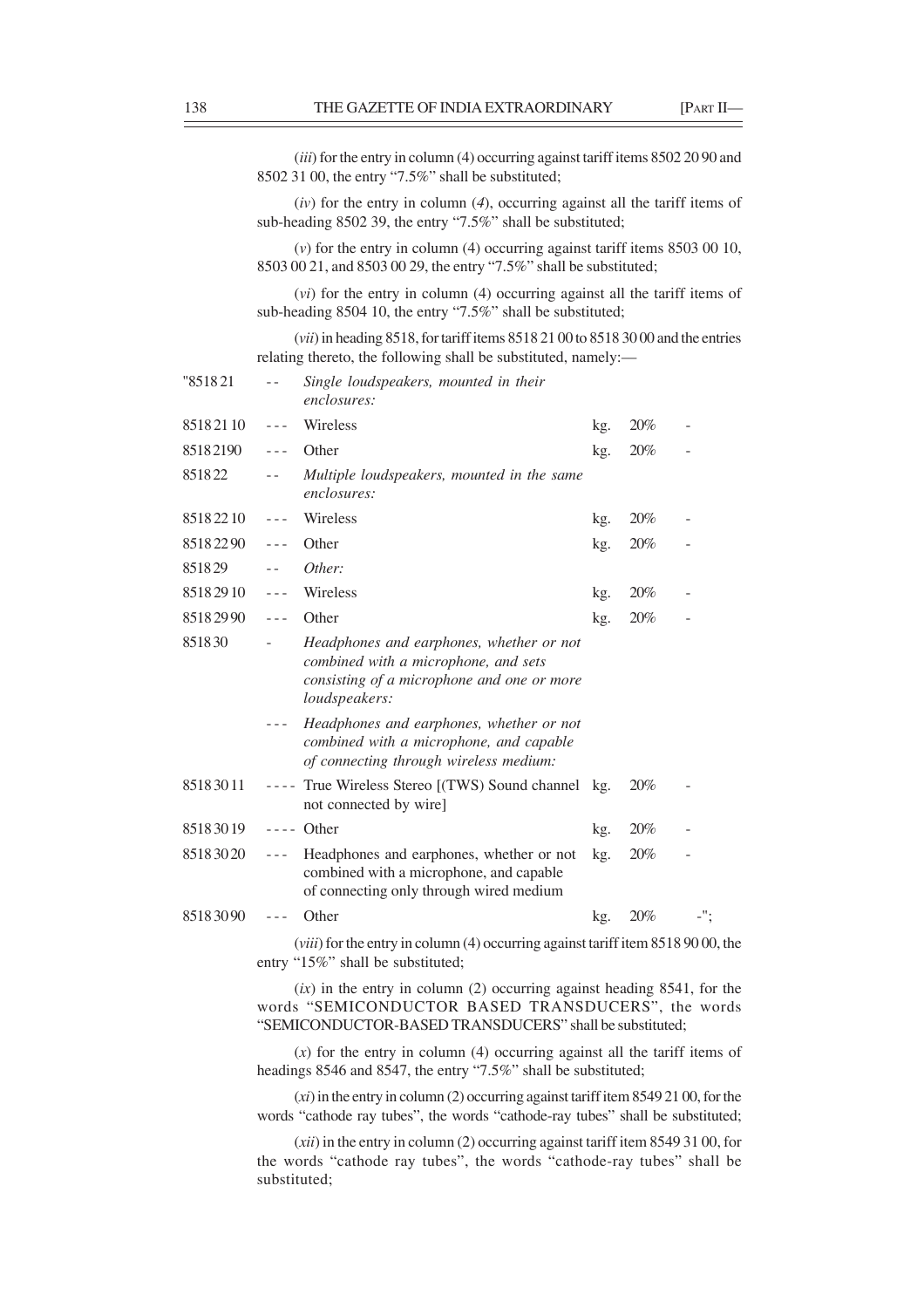(*xiii*) in the entry in column (2) occurring against tariff item 8549 91 00, for the words "cathode ray tubes", the words "cathode-ray tubes" shall be substituted;

(*62*) in Chapter 88,––

(*i*) in the entry in column (2) occurring against heading 8802, for the words, figures and brackets "OTHER AIRCRAFT, EXCEPT UNMANNED AIRCRAFT OF HEADING 88.06 (FOR EXAMPLE, HELICOPTERS, AEROPLANES) ", the words, brackets and figures "OTHER AIRCRAFT (FOR EXAMPLE, HELICOPTERS, AEROPLANES), EXCEPT UNMANNED AIRCRAFT OF HEADING 8806" shall be substituted;

(*ii*) for the entry in column (4) occurring against tariff items 8802 11 00 and 8802 12 00, the entry "2.5%" shall be substituted;

(*iii*) for the entry in in column (4) occurring against tariff items 8807 10 00 and 8807 20 00, the entry "2.5%" shall be substituted;

(*iv*) in the entry in column (2) occurring against tariff item 8807 30 00, for the word "airplanes", the word "aeroplanes" shall be substituted;

(*v*) for the entry in column (4) occurring against tariff item 8807 30 00, the entry "2.5%" shall be substituted;

(*63*) in Chapter 89,––

(*i*) for the entry in column (4) occurring against tariff item 8902 00 10, the entry "Free" shall be substituted;

(*ii*) for the entry in column (4) occurring against tariff item 8905 10 00, the entry "Free" shall be substituted;

(*iii*) for the entry in column (4) occurring against tariff item 8907 10 00, the entry "Free" shall be substituted;

(*iv*) for the entry in column (4) occurring against tariff item 8908 00 00, the entry "2.5%" shall be substituted;

(*64*) in Chapter 90,––

(*i*) for the entry in column (4) occurring against tariff item 9018 11 00, the entry "7.5%" shall be substituted;

(*ii*) for the entry in column (4) occurring against all the tariff items of sub-heading 9018 12, the entry "7.5%" shall be substituted;

(*iii*) for the entry in column (4) occurring against tariff items 9018 13 00 and 9018 14 00, the entry "7.5%" shall be substituted;

(*iv*) for the entry in column (4) occurring against all the tariff items of sub-heading 9018 19, the entry "7.5%" shall be substituted;

(*v*) for the entry in column (4) occurring against tariff items 9018 20 00, 9018 31 00, 9018 32 10, and 9018 32 20, the entry "7.5%" shall be substituted;

(*vi*) for the entry in column (4) occurring against tariff item 9018 32 30, the entry "5%" shall be substituted;

(*vii*) for the entry in column (4) occurring against tariff item 9018 32 90, the entry "7.5%" shall be substituted;

(*viii*) for the entry in column (4) occurring against all the tariff items of sub-heading 9018 39, the entry "7.5%" shall be substituted;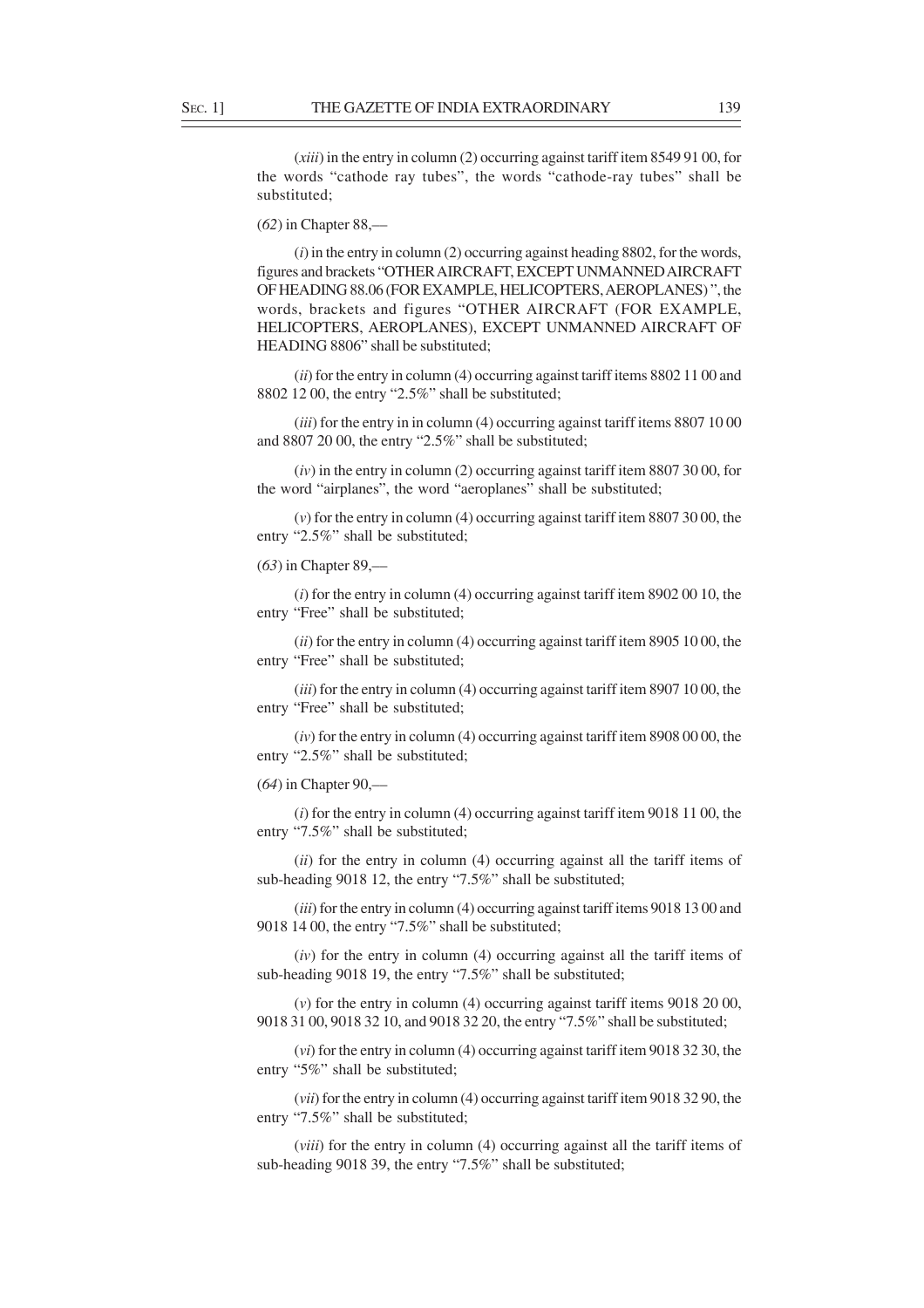(*ix*) for the entry in column (4) occurring against tariff items 9018 41 00, 9018 49 00, and 9018 50 10, the entry "7.5%" shall be substituted;

(*x*) for the entry in column (4) occurring against tariff item 9018 50 20, the entry "5%" shall be substituted;

(*xi*) for the entry in column (4) occurring against tariff items 9018 50 30, 9018 50 90, 9018 90 11, 9018 90 12 and 9018 90 19, the entry "7.5%" shall be substituted;

(*xii*) for the entry in column (4) occurring against tariff item 9018 90 21, the entry "5%" shall be substituted;

(*xiii*) for the entry in column (4) occurring against tariff items 9018 90 22 and 9018 90 23, the entry "7.5%" shall be substituted;

(*xiv*) for the entry in column (4) occurring against tariff item 9018 90 24, the entry "5%" shall be substituted;

(*xv*) for the entry in column (4) occurring against tariff items 9018 90 25, 9018 90 29, 9018 90 31, 9018 90 32, 9018 90 41 and 9018 90 42, the entry "7.5%" shall be substituted;

(*xvi*) for the entry in column (4) occurring against tariff item 9018 90 43, the entry "5%" shall be substituted;

(*xvii*) for the entry in column (4) occurring against tariff items 9018 90 44, 9018 90 91, 9018 90 92, 9018 90 93 and 9018 90 94, the entry "7.5%" shall be substituted;

(*xviii*) for the entry in column (4) occurring against tariff items 9018 90 95, 9018 90 96, 9018 90 97 and 9018 90 98, the entry "5%" shall be substituted;

(*xix*) for the entry in column (4) occurring against tariff item 9019 10 10, the entry "7.5%" shall be substituted;

(*xx*) for the entry in column (4) occurring against tariff item 9019 10 90, the entry "7.5%" shall be substituted;

(*xxi*) for the entry in column (4) occurring against all the tariff items of sub-heading 9019 20, the entry "7.5%" shall be substituted;

(*xxii*) for the entry in column (4) occurring against tariff item 9020 00 00, the entry "7.5%" shall be substituted;

(*xxiii*) for the entry in column (4) occurring against all the tariff items of heading 9021, the entry "7.5%" shall be substituted;

(*xxiv*) for the entry in column (4) occurring against tariff item 9030 31 00, the entry "7.5%" shall be substituted;

(*xxv*) for the entry in column (4) occurring against tariff item 9030 90 10, the entry "7.5%" shall be substituted;

(*65*) in Chapter 91,––

(*i*) for the entry in column (4) occurring against all the tariff items of heading 9108, the entry "5%", shall be substituted;

(*ii*) for the entry in column (4) occurring against tariff items 9110 11 00, 9110 12 00 and 9110 19 00, the entry "5%", shall be substituted;

(*iii*) for the entry in column (4) occurring against tariff item 9114 30 10, the entry "5%" shall be substituted;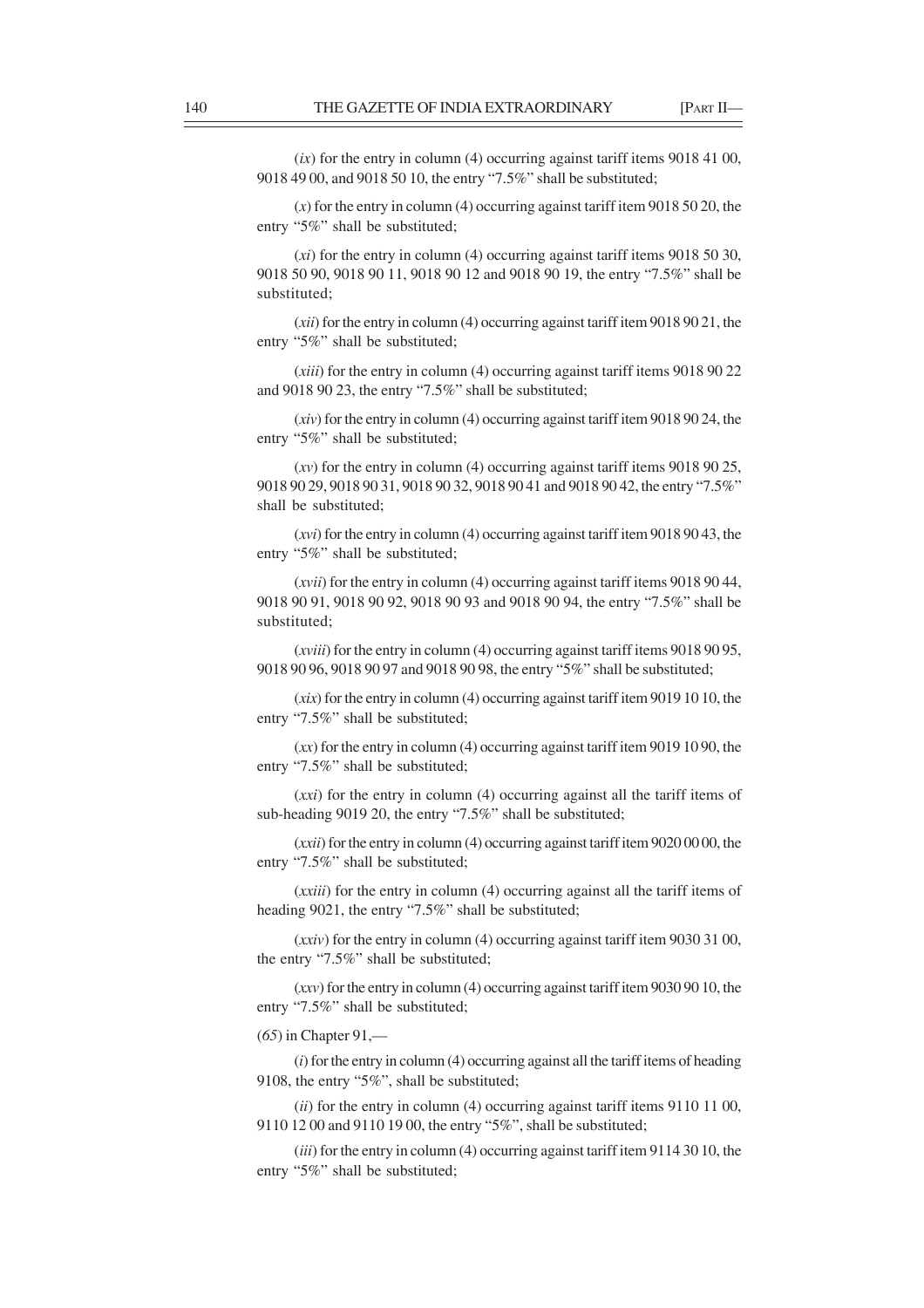(*66*) in Chapter 95,––

(*i*) in clause (u) of Note 1, for the words "Electric garlands", the words "Lighting strings" shall be substituted;

(*ii*) in the entry in column (2), occurring against heading 9504, for the words "BANK NOTES", the word "BANKNOTES" shall be substituted;

(*iii*) in heading 9503, for tariff items 9503 00 10 to 9503 00 90 and the entries relating thereto, the following shall be substituted, namely:––

| $"95030010 -- -  \nElectronic$ |                                    | u | $60\%$     | $\sim$ |
|--------------------------------|------------------------------------|---|------------|--------|
|                                | $95030020$ --- Non electronic      | u | 60%        | $\sim$ |
|                                | $---$ <i>Parts:</i>                |   |            |        |
|                                | $95030091$ ---- Of electronic toys | u | $60\%$     | $\sim$ |
| $95030099$ ---- Other          |                                    | u | $60\%$ -"; |        |

(*iv*) for the entry in column (4) occurring against all the tariff items of sub-heading 9506 91, the entry "10%" shall be substituted;

(*67*) in Chapter 97,––

(*i*) in clause (*A*) of Note 5, for the words and figures "Notes 1 to 3", the words and figures "Notes 1 to 4" shall be substituted;

(*ii*) in the entry in column (2) occurring against heading 9705, for the words "PALEONTOLOGICAL, OR NUMISMATIC", the words "PALEONTOLOGICAL OR NUMISMATIC" shall be substituted;

(*68*) in Chapter 98, for the entry in column (4) occurring against all the tariff items of heading 9801, the entry "7.5%" shall be substituted.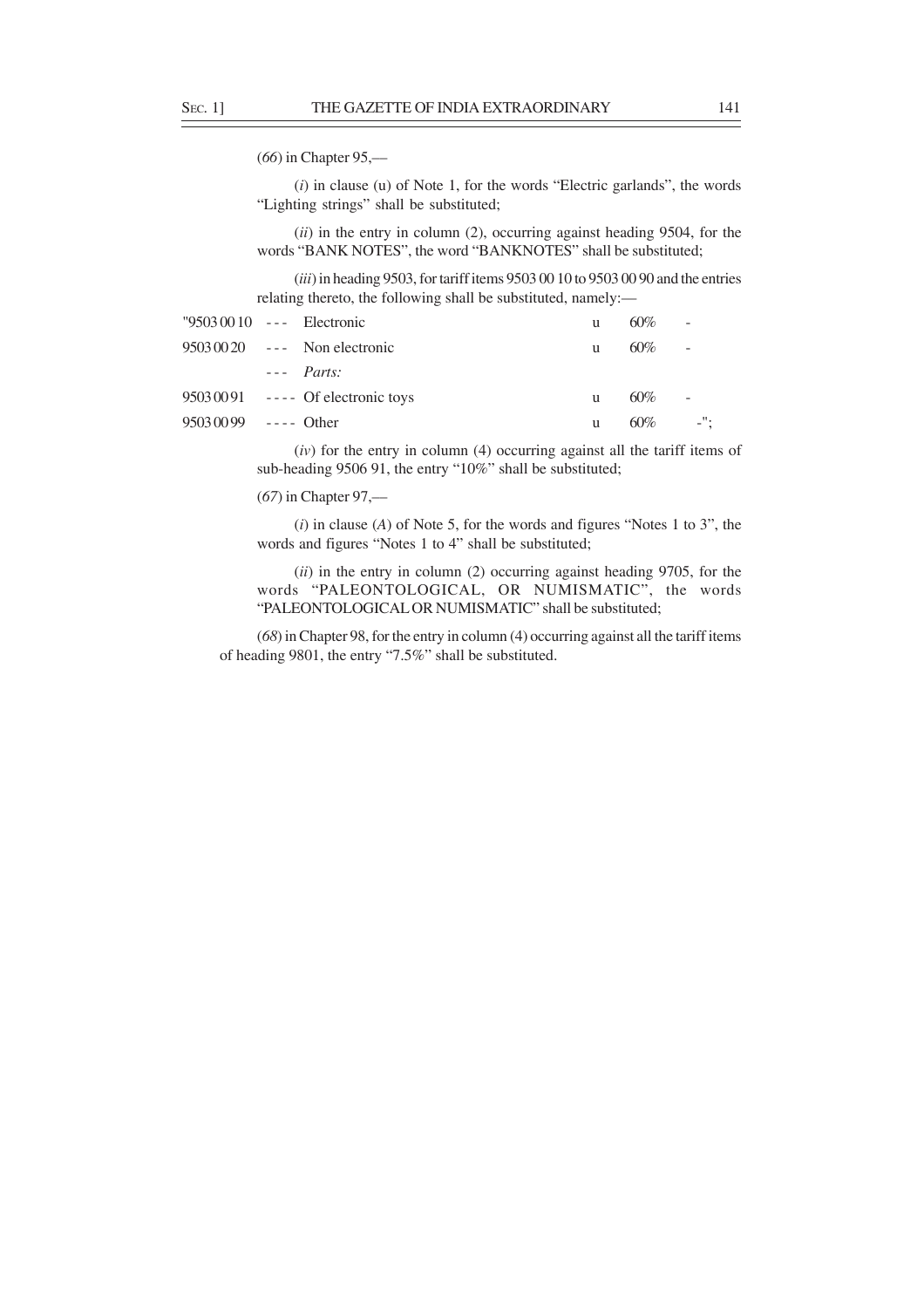## THE FOURTH SCHEDULE

### (*See* section 99)

In the Fourth Schedule to the Central Excise Act, in Chapter 27, in sub-heading 2710 12, for tariff items 2710 12 39 to 2710 12 49 and the entries relating thereto, the following shall be substituted, namely:-

| Tariff Item | Description of goods                                                                  | Unit | Rate of Duty                   |
|-------------|---------------------------------------------------------------------------------------|------|--------------------------------|
| (1)         | (2)                                                                                   | (3)  | (4)                            |
| "2710 12 39 | $---$ Solvent 145/205                                                                 | kg.  | .                              |
|             | --- Motor Gasoline conforming to standard<br>IS 2796, IS 17021, IS 17586 or IS 17076: |      |                                |
| 2710 12 41  | ---- Motor Gasoline conforming to standard<br>IS 2796                                 | kg.  | $14\% + Rs.15.00$ per litre    |
| 2710 12 42  | $---$ E 20 Fuel conforming to standard IS 17021                                       | kg.  | $14\% + Rs.15.00$ per litre    |
| 2710 12 43  | ---- E 12 Fuel conforming to standard IS 17586                                        | kg.  | $14\% + Rs.15.00$ per litre    |
| 2710 12 44  | $--- E 15$ Fuel conforming to standard IS 17586                                       | kg.  | $14\% + Rs.15.00$ per litre    |
| 2710 12 49  | $---$ M 15 Fuel conforming to standard IS 17076                                       | kg.  | $14\% + Rs.15.00$ per litre.". |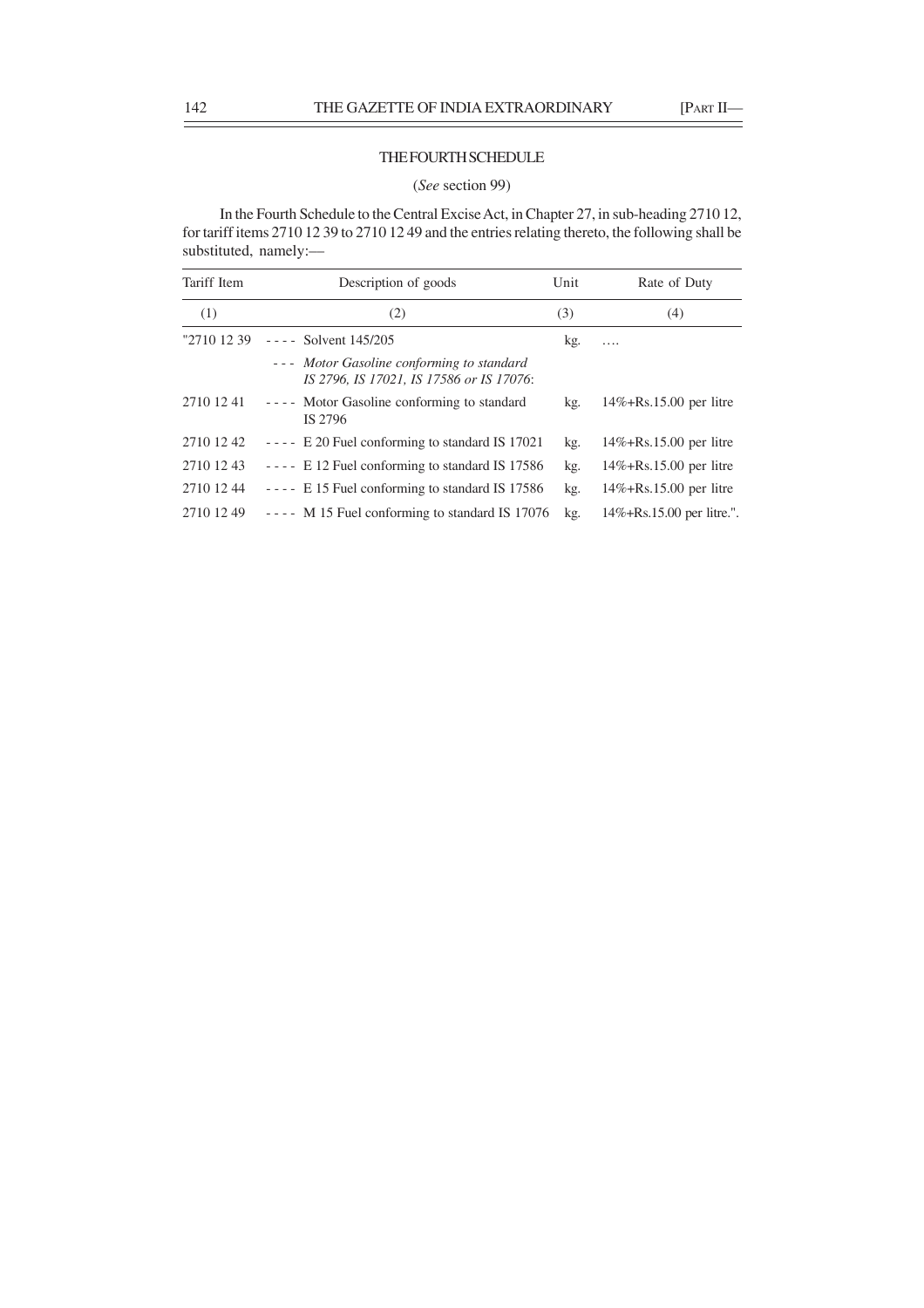## THE FIFTH SCHEDULE

## Notification number and date Amendment Date of effect of amendment (1)  $(2)$   $(3)$ G.S.R 58 (*E*), dated the In the said notification, in paragraph 1, 22nd June, 2017. 23rd January, 2018 for the words "furnishing of returns [No.349 /58/ 2017-GST (Pt), and computation and settlement of dated 23rd January, 2018] integrated tax", the following shall be substituted, namely:–– "furnishing of returns and computation and settlement of integrated tax and save as otherwise provided in the notification number G.S.R. 925(*E*), dated the 13th December, 2019, all functions provided under the Central Goods and Services Tax Rules, 2017.".

#### [*See* section 115(*1*) ]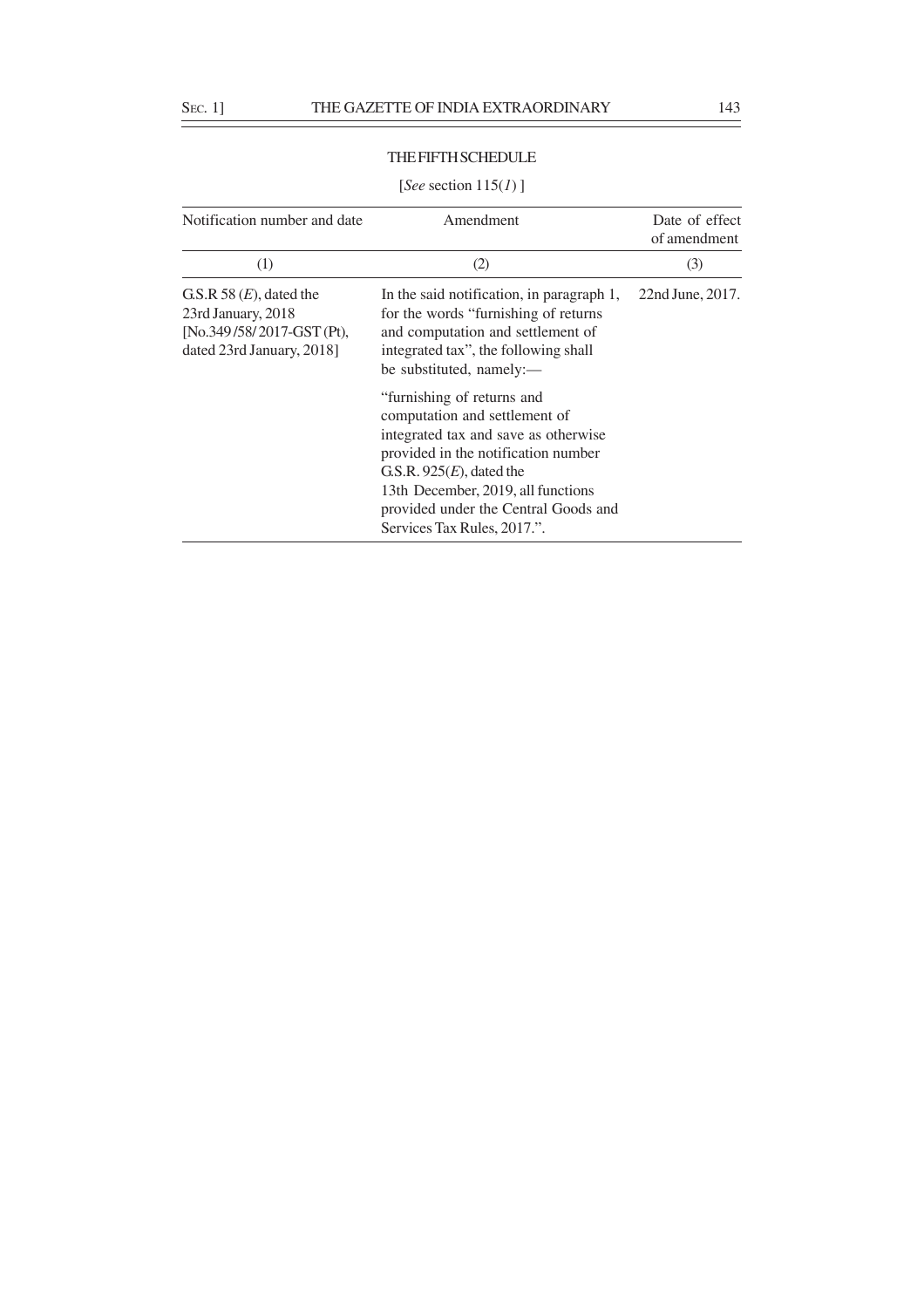of amendment

## THE SIXTH SCHEDULE

# [*See* section 116(*1*) ] Notification number and date Amendment Date of effect

| (1)                                 | (Z)                                     | (3)             |
|-------------------------------------|-----------------------------------------|-----------------|
| G.S.R $661$ ( <i>E</i> ), dated the | In the said notification, in the Table, | 1st July, 2017. |
| 28th June, 2017                     | against serial number 2, in column (3), |                 |
| [No.349/72/2017-GST,                | for the figures "24", the figures "18"  |                 |
| dated $28th$ June, $2017$ ]         | shall be substituted.                   |                 |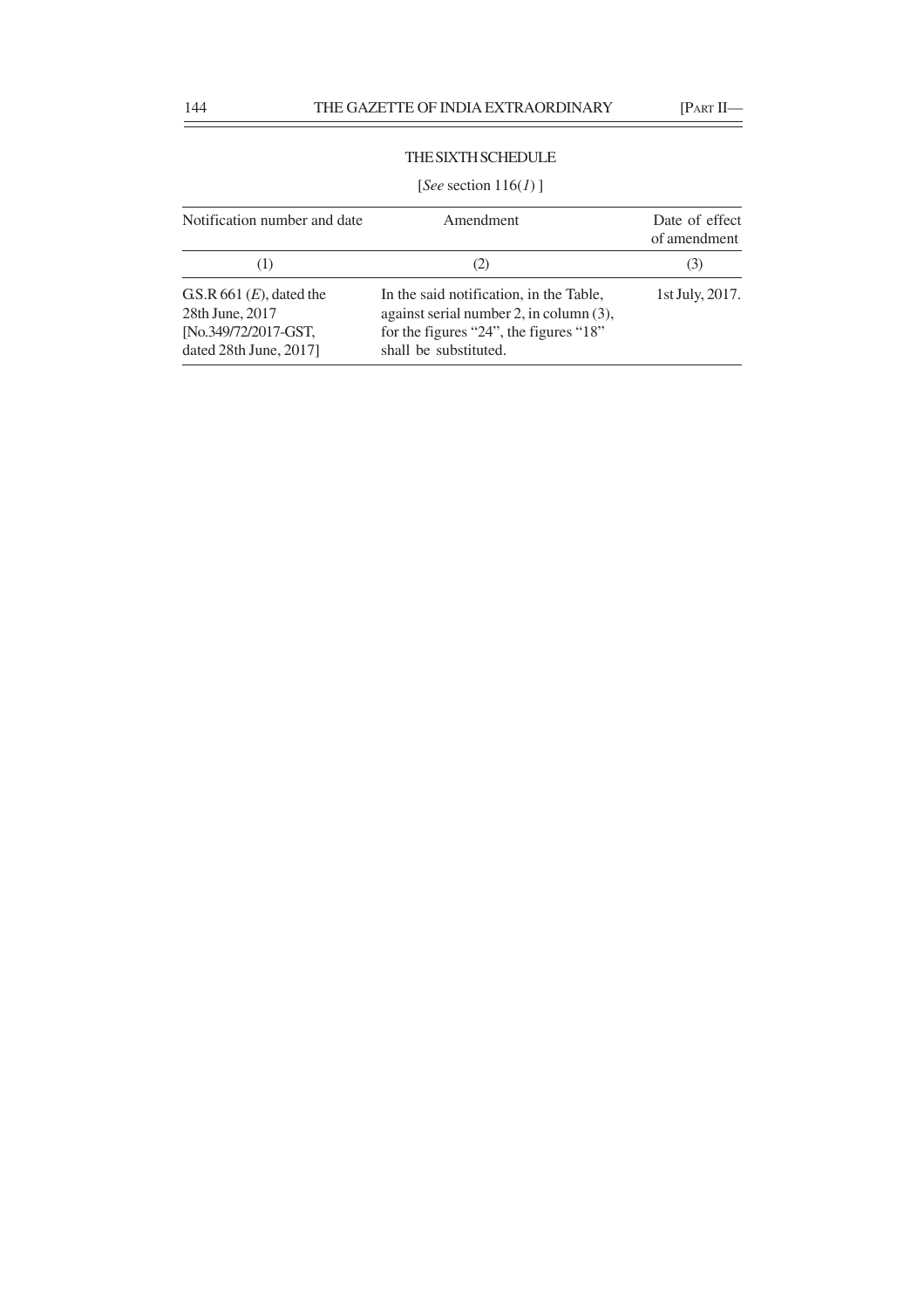# THE SEVENTH SCHEDULE

# [*See* section 119(*1*) ]

| Notification number and date                                                                      | Amendment                                                                                                                                                             | Date of effect<br>of amendment |
|---------------------------------------------------------------------------------------------------|-----------------------------------------------------------------------------------------------------------------------------------------------------------------------|--------------------------------|
| (1)                                                                                               | (2)                                                                                                                                                                   | (3)                            |
| G.S.R.698 $(E)$ , dated the 28th June,<br>2017 [No.349/72/2017-GST,<br>dated the 28th June, 2017] | In the said notification, in the Table, 1st July, 2017.<br>against serial number 2, in column (3),<br>for the figures "24", the figures<br>"18" shall be substituted. |                                |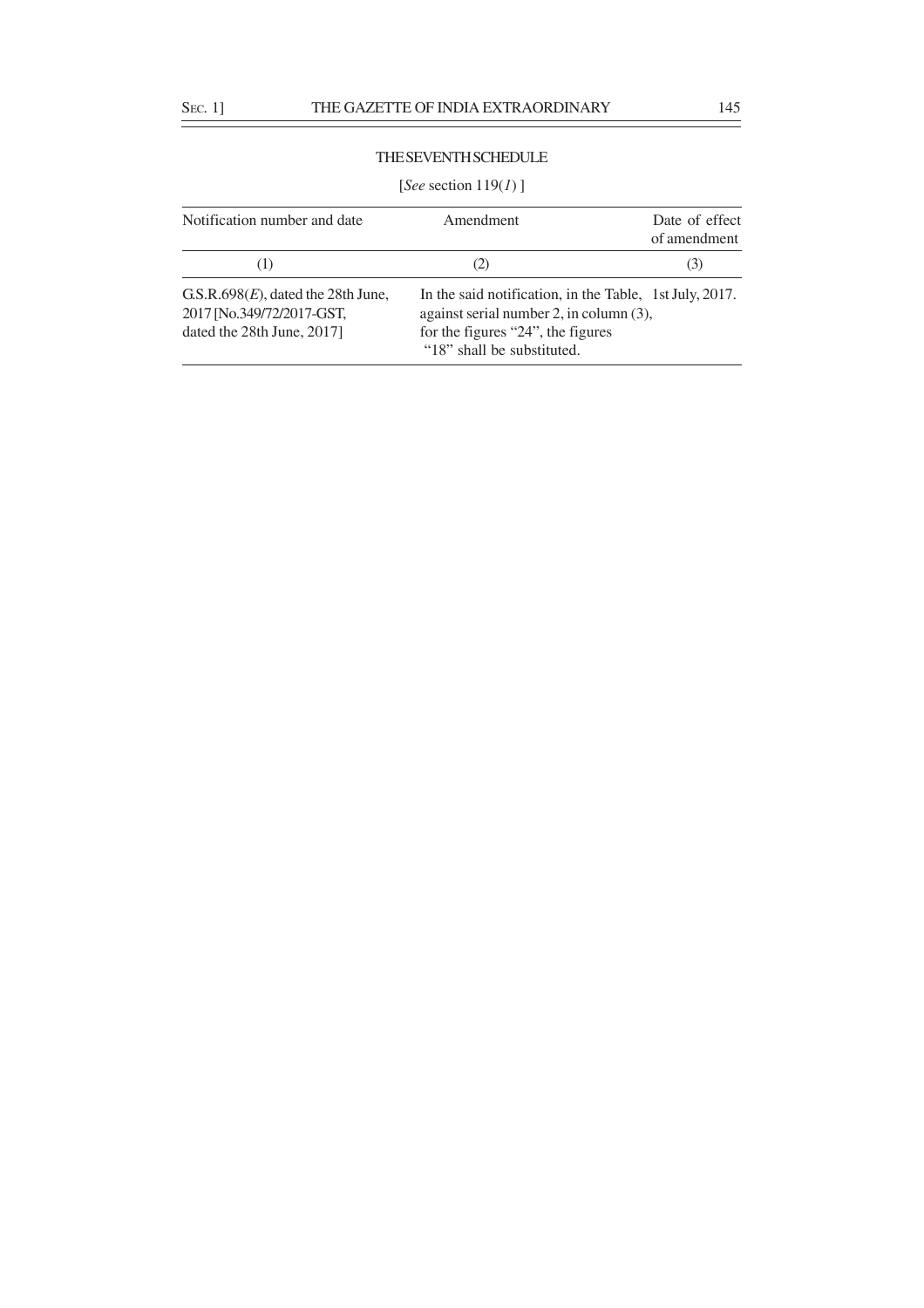# THE EIGHTH SCHEDULE

# [*See* section 122(*1*) ]

| Notification number and date                                                                                | Amendment                                                                                                                                                                                                           | Date of effect<br>of amendment |
|-------------------------------------------------------------------------------------------------------------|---------------------------------------------------------------------------------------------------------------------------------------------------------------------------------------------------------------------|--------------------------------|
| (1)                                                                                                         | (2)                                                                                                                                                                                                                 | (3)                            |
| G.S.R.747 $(E)$ , dated the 30th June,<br>2017 [No.S031011/25/20170ST-I-<br>DoR, dated the 30th June, 2017] | In the said notification, in the Table, 1st July, 2017.<br>against serial number 2, in column<br>(3), for the figures and words<br>"24 per cent.", the figures and<br>words "18 per cent." shall be<br>substituted. |                                |